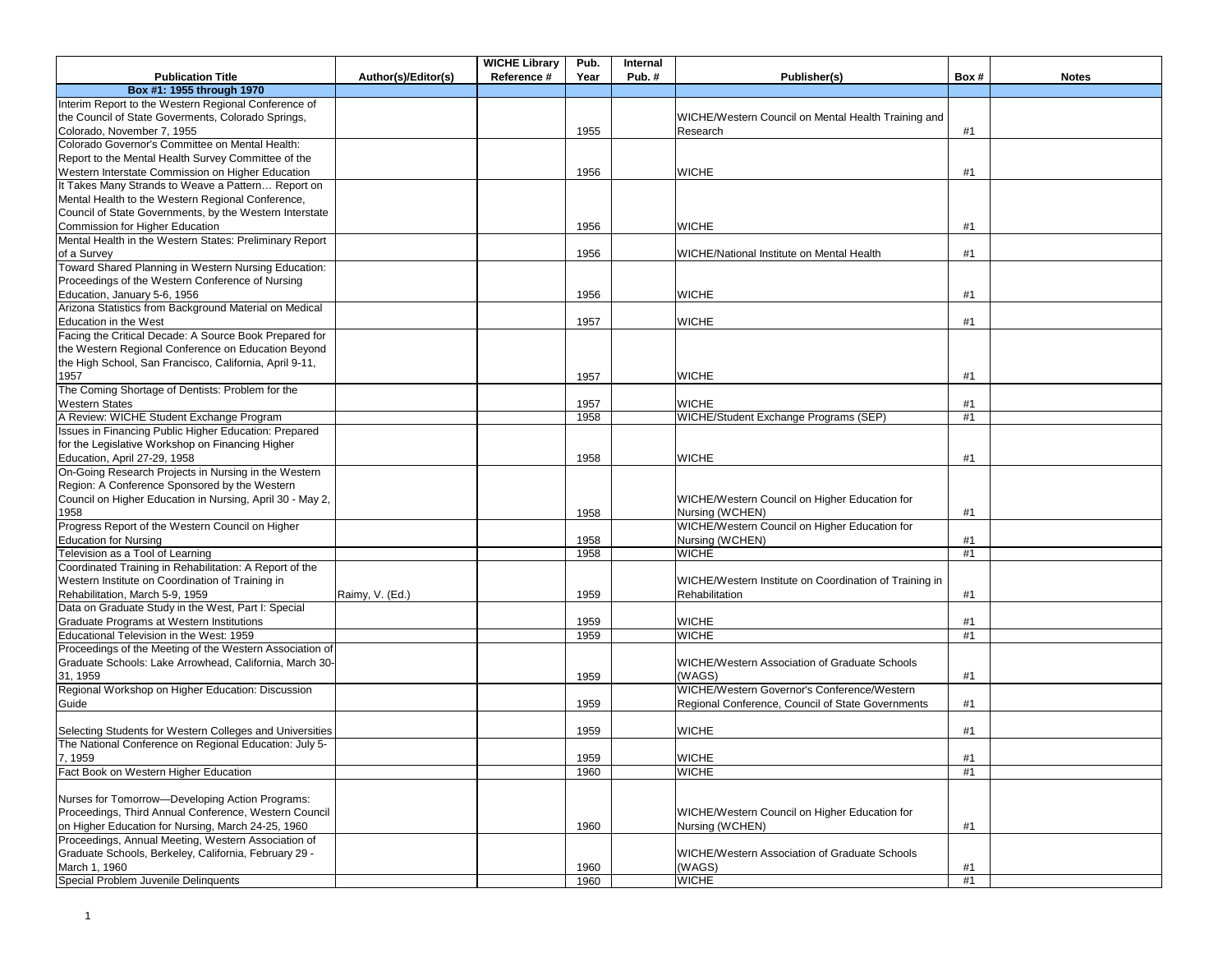|                                                           |                           | <b>WICHE Library</b> | Pub. | Internal |                                                      |      |              |
|-----------------------------------------------------------|---------------------------|----------------------|------|----------|------------------------------------------------------|------|--------------|
| <b>Publication Title</b>                                  | Author(s)/Editor(s)       | Reference #          | Year | Pub.#    | Publisher(s)                                         | Box# | <b>Notes</b> |
| Staff Development in Psychiatric Nursing/Workshop:        |                           |                      |      |          | WICHE/Western Council on Higher Education for        |      |              |
| Staff Development for Psychiatric Nursing Personnel       |                           |                      | 1960 |          | Nursing (WCHEN)                                      | #1   |              |
| <b>Teachers of Exceptional Children for the West</b>      |                           |                      | 1960 |          | WICHE/Western Regional Special Education Study       | #1   |              |
| Three Reports of Institutional Research on College        |                           |                      |      |          |                                                      |      |              |
| <b>Students</b>                                           |                           |                      | 1960 |          | <b>WICHE</b>                                         | #1   |              |
| A New Program of Interstate Cooperation: Staff            |                           |                      |      |          |                                                      |      |              |
| Development for Mental Hospitals/Schools and Hospitals    |                           |                      |      |          | WICHE/Western Council on Mental Health Training and  |      |              |
| for the Retarded                                          |                           |                      | 1961 |          | Research                                             | #1   |              |
| Proceedings, Annual Meeting, Western Association of       |                           |                      |      |          |                                                      |      |              |
| Graduate Schools, Phoenix, Arizona, February 26-28,       |                           |                      |      |          | <b>WICHE/Western Association of Graduate Schools</b> |      |              |
| 1961                                                      |                           |                      | 1961 |          | (WAGS)                                               | #1   |              |
|                                                           |                           |                      |      |          |                                                      |      |              |
| Proceedings of the Fourth Annual Meeting of the Western   |                           |                      |      |          | WICHE/Western Council on Mental Health Training and  |      |              |
| Council on Mental Health Training and Research            |                           |                      | 1961 |          | Research                                             | #1   |              |
| Report of Research Being Conducted or Participated in     |                           |                      |      |          | WICHE/Western Council on Higher Education for        |      |              |
| by Faculty of WCHEN Member Schools                        |                           |                      | 1961 |          | Nursing (WCHEN)                                      | #1   |              |
| A Regional Approach to Training Personnel to Work with    |                           |                      |      |          |                                                      |      |              |
| Juvenile Offenders                                        | Adams, W.T.               |                      | 1962 |          | WICHE/Juvenile Delinquency Programs                  | #1   |              |
| A Regional Program to Combat Juvenile Delinquency         |                           |                      | 1962 |          | <b>WICHE/Juvenile Delinquency Programs</b>           | #1   |              |
| A Regional Program to Combat Juvenile Delinquency:        |                           |                      |      |          |                                                      |      |              |
| Conference Proceedings                                    |                           |                      | 1962 |          | WICHE/Juvenile Delinquency Programs                  | #1   |              |
| A Regional Program to Combat Juvenile Delinguency:        |                           |                      |      |          |                                                      |      |              |
| <b>Supplemental Report</b>                                | Adams, W.T. (Ed.)         |                      | 1962 |          | <b>WICHE/Juvenile Delinquency Programs</b>           | #1   |              |
| Evaluation of the 1962 Summer Mental Health Work-         |                           |                      |      |          |                                                      |      |              |
| Study Program at the University of the Pacific, Stockton, |                           |                      |      |          |                                                      |      |              |
| California                                                | Smykal, A.                |                      | 1962 |          | <b>WICHE</b>                                         | #1   |              |
| Medical Education in the West: The Report of a Regional   |                           |                      |      |          |                                                      |      |              |
| Conference on Medical Education, Salt Lake City, Utah,    |                           |                      |      |          |                                                      |      |              |
| September 12, 1961                                        |                           |                      | 1962 |          | <b>WICHE</b>                                         | #1   |              |
|                                                           |                           |                      |      |          | WICHE/Western Council on Mental Health Training and  |      |              |
| Mental Health Training and Research Highlights            |                           |                      | 1962 |          | Research                                             | #1   |              |
| Northwest Conference on Television in Education           | Lunsford, T.F. (Ed.)      |                      | 1962 |          | <b>WICHE</b>                                         | #1   |              |
| Out-of-State Students in the West's Public Colleges &     |                           |                      |      |          |                                                      |      |              |
| <b>Universities</b>                                       |                           |                      | 1962 |          | WICHE/Special Regional Programs                      | #1   |              |
| Planning for Change: Conference Resource Materials        |                           |                      | 1962 |          | <b>WICHE</b>                                         | #1   |              |
| Proceedings, Annual Meeting, Western Association of       |                           |                      |      |          |                                                      |      |              |
| Graduate Schools, San Diego (El Cajon), California,       |                           |                      |      |          | <b>WICHE/Western Association of Graduate Schools</b> |      |              |
| March 5-6, 1962                                           |                           |                      | 1962 |          | (WAGS)                                               | #1   |              |
| Public Juvenile Correctional Institutions in the West: A  |                           |                      |      |          |                                                      |      |              |
| <b>Preliminary Survey</b>                                 | Adams, W.T., & List, P.A. |                      | 1962 |          | <b>WICHE/Juvenile Delinquency Programs</b>           | #1   |              |
| Research in the West: Juvenile Delinquency                | Adams, W.T., & List, P.A. |                      | 1962 |          | <b>WICHE/Juvenile Delinquency Programs</b>           | #1   |              |
| Summer Work-Study Program, Resource Materials             |                           |                      | 1962 |          | WICHE/Mental Health and Related Areas                | #1   |              |
|                                                           |                           |                      |      |          | WICHE/Western Council on Higher Education for        |      |              |
| The Pursuit of Excellence in Nursing                      |                           |                      | 1962 |          | Nursing (WCHEN)                                      | #1   |              |
| Western Council on Mental Health Training and             |                           |                      |      |          | WICHE/Western Council on Mental Health Training and  |      |              |
| Research: Annual Meeting Agenda - 1962                    |                           |                      | 1962 |          | Research                                             | #1   |              |
| WICHE Staff Development Program                           |                           |                      | 1962 |          | WICHE/Staff Development Program                      | #1   |              |
| A Survey: Juvenile Delinquency-Training and               |                           |                      |      |          |                                                      |      |              |
| Research/Alaska Report                                    |                           |                      | 1963 |          | WICHE/Juvenile Delinquency Programs                  | #1   |              |
| A Survey: Juvenile Delinquency-Training and               |                           |                      |      |          |                                                      |      |              |
| Research/Arizona Report                                   |                           |                      | 1963 |          | <b>WICHE/Juvenile Delinquency Programs</b>           | #1   |              |
| A Survey: Juvenile Delinquency-Training and               |                           |                      |      |          |                                                      |      |              |
| Research/Colorado Report                                  |                           |                      | 1963 |          | <b>WICHE/Juvenile Delinquency Programs</b>           | #1   |              |
| A Survey: Juvenile Delinquency-Training and               |                           |                      |      |          |                                                      |      |              |
| Research/Hawaii Report                                    |                           |                      | 1963 |          | WICHE/Juvenile Delinquency Programs                  | #1   |              |
| A Survey: Juvenile Delinquency-Training and               |                           |                      |      |          |                                                      |      |              |
| Research/Idaho Report                                     |                           |                      | 1963 |          | <b>WICHE/Juvenile Delinquency Programs</b>           | #1   |              |
| A Survey: Juvenile Delinquency-Training and               |                           |                      |      |          |                                                      |      |              |
| Research/Montana Report                                   |                           |                      | 1963 |          | <b>WICHE/Juvenile Delinquency Programs</b>           | #1   |              |
|                                                           |                           |                      |      |          |                                                      |      |              |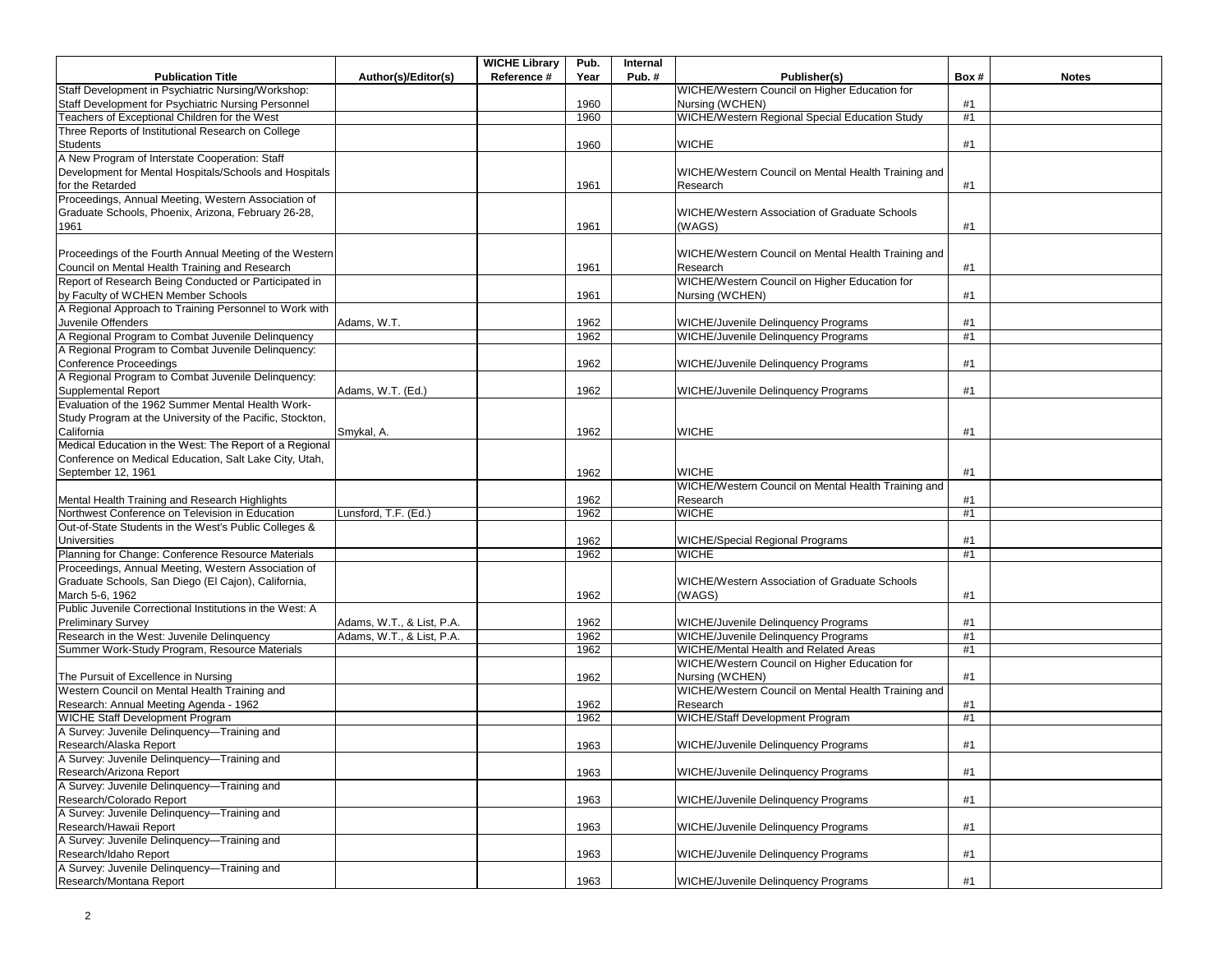|                                                        |                            | <b>WICHE Library</b> | Pub. | Internal |                                                      |      |              |
|--------------------------------------------------------|----------------------------|----------------------|------|----------|------------------------------------------------------|------|--------------|
| <b>Publication Title</b>                               | Author(s)/Editor(s)        | Reference #          | Year | Pub.#    | Publisher(s)                                         | Box# | <b>Notes</b> |
| A Survey: Juvenile Delinquency-Training and            |                            |                      |      |          |                                                      |      |              |
| Research/Nevada Report                                 |                            |                      | 1963 |          | <b>WICHE/Juvenile Delinguency Programs</b>           | #1   |              |
| A Survey: Juvenile Delinquency-Training and            |                            |                      |      |          |                                                      |      |              |
| Research/New Mexico Report                             |                            |                      | 1963 |          | <b>WICHE/Juvenile Delinquency Programs</b>           | #1   |              |
| A Survey: Juvenile Delinquency-Training and            |                            |                      |      |          |                                                      |      |              |
| Research/Oregon Report                                 |                            |                      | 1963 |          | <b>WICHE/Juvenile Delinquency Programs</b>           | #1   |              |
| A Survey: Juvenile Delinquency-Training and            |                            |                      |      |          |                                                      |      |              |
| Research/Utah Report                                   |                            |                      | 1963 |          | WICHE/Juvenile Delinquency Programs                  | #1   |              |
| A Survey: Juvenile Delinquency-Training and            |                            |                      |      |          |                                                      |      |              |
| Research/Washington Report                             |                            |                      | 1963 |          | <b>WICHE/Juvenile Delinquency Programs</b>           | #1   |              |
| A Survey: Juvenile Delinquency-Training and            |                            |                      |      |          |                                                      |      |              |
| Research/Wyoming Report                                |                            |                      | 1963 |          | <b>WICHE/Juvenile Delinquency Programs</b>           | #1   |              |
| An Interstate Approach to Juvenile Delinquency         | Adams, W.T., & List, P.A.  |                      |      |          |                                                      |      |              |
| Research and Training: A Survey                        | (Eds.)                     |                      | 1963 |          | <b>WICHE/Juvenile Delinquency Programs</b>           | #1   |              |
| An Interstate Approach to Juvenile                     |                            |                      |      |          |                                                      |      |              |
| Delinquency-Training and Research                      |                            |                      | 1963 |          |                                                      | #1   |              |
|                                                        |                            |                      |      |          | <b>WICHE/Juvenile Delinquency Programs</b>           |      |              |
|                                                        |                            |                      |      |          |                                                      |      |              |
| Evaluation Conference Proceedings: Seminar in the      |                            |                      |      |          |                                                      |      |              |
| Behavioral Sciences for Teachers in Correctional Work  |                            |                      | 1963 |          | <b>WICHE</b>                                         | #1   |              |
| Minutes: Fourth Annual Evaluation Conference, WICHE    |                            |                      |      |          | WICHE/Western Council on Mental Health Training and  |      |              |
| Summer Work-Study Programs                             |                            |                      | 1963 |          | Research                                             | #1   |              |
| Papers in the Behavioral Sciences for Teachers in      |                            |                      |      |          |                                                      |      |              |
| <b>Correctional Work</b>                               | Adams, W.T., & List, P.A.  |                      | 1963 |          | WICHE/Juvenile Delinquency Programs                  | #1   |              |
| Planning for the Future: Sixth Annual Meeting of the   |                            |                      |      |          |                                                      |      |              |
| Western Council on Mental Health Training and          |                            |                      |      |          | WICHE/Western Council on Mental Health Training and  |      |              |
| Research, June 17-18, 1963                             |                            |                      | 1963 |          | Research                                             | #1   |              |
|                                                        |                            |                      |      |          |                                                      |      |              |
| Proceedings, Annual Meeting, Western Association of    |                            |                      |      |          | <b>WICHE/Western Association of Graduate Schools</b> |      |              |
| Graduate Schools, Reno, Nevada, February 25-26, 1963   |                            |                      | 1963 |          | (WAGS)                                               | #1   |              |
| Public School Guidance Counselors: A Report on a       |                            |                      |      |          |                                                      |      |              |
| Survey, Juvenile Delinquency-Training and Research     |                            |                      | 1963 |          | <b>WICHE/Juvenile Delinquency Programs</b>           | #1   |              |
| Regional Organization and Interstate Cooperation in    |                            |                      |      |          | WICHE/Western Council on Mental Health Training and  |      |              |
| Mental Health Program Development                      | Vaughan, W.T.              |                      | 1963 |          | Research                                             | #1   |              |
| Report of Current Research in the Field of Nursing by  |                            |                      |      |          | WICHE/Western Council on Higher Education for        |      |              |
| Faculty of WCHEN Schools of Nursing                    |                            |                      | 1963 |          | Nursing (WCHEN)                                      | #1   |              |
| State of Idaho: Governor's Medical Education Committee |                            |                      |      |          |                                                      |      |              |
| Report of the First Meeting, June 17, 1963             |                            |                      | 1963 |          | WICHE/Mountain States Medical Education Study        | #1   |              |
| State of Montana: Governor's Medical Education         |                            |                      |      |          |                                                      |      |              |
| Committee Report of the First Meeting, July 8, 1963    |                            |                      | 1963 |          | WICHE/Mountain States Medical Education Study        | #1   |              |
| State of Nevada: Governor's Medical Survey Committee   |                            |                      |      |          |                                                      |      |              |
|                                                        |                            |                      |      |          |                                                      |      |              |
| Report of the First Conference on Medical Education,   |                            |                      |      |          |                                                      |      |              |
| May 23, 1963                                           |                            |                      | 1963 |          | WICHE/Mountain States Medical Education Study        | #1   |              |
|                                                        |                            |                      |      |          | WICHE/Western Association of Graduate Schools        |      |              |
| The College Teacher Shortage: What You Can Do          | Kaplan, M.S.               |                      | 1963 |          | (WAGS)                                               | #1   |              |
| The Role of the Western Council on Mental Health       |                            |                      |      |          | WICHE/Western Council on Mental Health Training and  |      |              |
| Training and Research in Planning for the Future       | Waterman, J.H.             |                      | 1963 |          | Research                                             | #1   |              |
| Wyoming State Committee on Medical Education: Report   |                            |                      |      |          |                                                      |      |              |
| of First Meeting, April 9, 1963                        |                            |                      | 1963 |          | WICHE/Mountain States Medical Education Study        | #1   |              |
| <b>Box #2</b>                                          |                            |                      |      |          |                                                      |      |              |
| 1964 to 1969                                           |                            |                      |      |          |                                                      |      |              |
|                                                        | Levy, J., & McNickle, R.K. |                      |      |          |                                                      |      |              |
| A Clinical Approach to the Problems of Pastoral Care   | (Eds.)                     |                      | 1964 |          | WICHE/Staff Development Program                      | #2   |              |
| A New Look at Content for a Juvenile Delinquency       |                            |                      |      |          |                                                      |      |              |
| Course                                                 | Adams, W.T.                |                      | 1964 |          | WICHE/Juvenile Delinquency Programs                  | #2   |              |
|                                                        | Jameson, S.H., Sherman,    |                      |      |          |                                                      |      |              |
| A Report on the Alaska Traveling Team                  | D., & Adams, W.T. (Ed.)    |                      | 1964 |          | <b>WICHE/Juvenile Delinquency Programs</b>           | #2   |              |
|                                                        |                            |                      |      |          |                                                      |      |              |
| An Arden House Conference on Manpower and Training     |                            |                      |      |          |                                                      |      |              |
| for Corrections: Harriman, New York, June 24-26, 1964  |                            |                      | 1964 |          | <b>WICHE</b>                                         | #2   |              |
|                                                        |                            |                      |      |          |                                                      |      |              |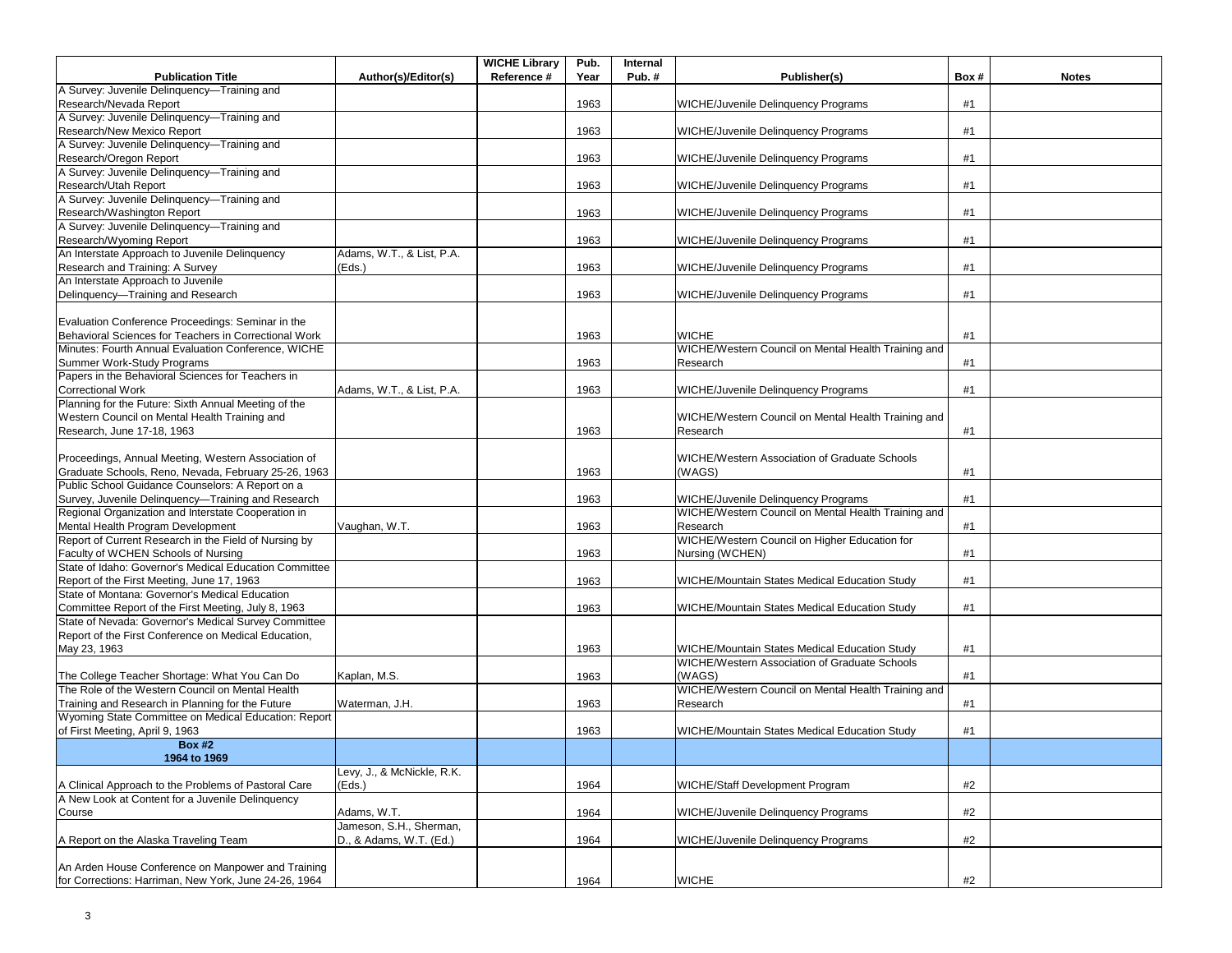|                                                                                  |                             | <b>WICHE Library</b> | Pub. | Internal |                                                      |      |              |
|----------------------------------------------------------------------------------|-----------------------------|----------------------|------|----------|------------------------------------------------------|------|--------------|
| <b>Publication Title</b>                                                         | Author(s)/Editor(s)         | Reference #          | Year | Pub.#    | Publisher(s)                                         | Box# | <b>Notes</b> |
| An Inter-Agency and Community Approach to Youth                                  |                             |                      |      |          |                                                      |      |              |
| Problems                                                                         | Stuck, H.                   |                      | 1964 |          | <b>WICHE/Juvenile Delinquency Programs</b>           | #2   |              |
| Data Collection and Utilization in Institutions for the                          |                             |                      |      |          |                                                      |      |              |
| Mentally Retarded: The Report of a Conference on Data                            |                             |                      |      |          |                                                      |      |              |
| Systems, Pacific State Hospital, Pomona, California,                             |                             |                      |      |          |                                                      |      |              |
| August 6-7, 1964 (Welcoming Remarks)                                             | Levy, J., & Hunter, R.M.    |                      | 1964 |          | <b>WICHE/Staff Development Program</b>               | #2   |              |
| Data Collection and Utilization in Institutions for the                          |                             |                      |      |          |                                                      |      |              |
| Mentally Retarded: The Report of a Conference on Data                            |                             |                      |      |          |                                                      |      |              |
| Systems, Pacific State Hospital, Pomona, California,                             |                             |                      |      |          |                                                      |      |              |
| August 6-7, 1964                                                                 | Levy, J., & Hunter, R.M.    |                      | 1964 |          | WICHE/Staff Development Program                      | #2   |              |
|                                                                                  |                             |                      |      |          |                                                      |      |              |
| Decisions of the Arden House Conference on Manpower                              |                             |                      |      |          |                                                      |      |              |
| and Training for Corrections, June 24-26, 1964                                   |                             |                      | 1964 |          | <b>WICHE</b>                                         | #2   |              |
|                                                                                  |                             |                      |      |          |                                                      |      |              |
| Fourth Annual Training Session, WICHE Postgraduate                               |                             |                      |      |          | WICHE/Western Council for Mental Health Training and |      |              |
| Education for Non-Psychiatric Physicians, 1963                                   |                             |                      | 1964 |          | Research                                             | #2   |              |
| Interstate Cooperation for Hospital Staff Development                            | Levy, J., & Hewitt, R.T.    |                      | 1964 |          | WICHE/Staff Development Program                      | #2   |              |
| Minutes: Fifth Annual Evaluation Conference, WICHE                               |                             |                      |      |          | WICHE/Western Council on Mental Health Training and  |      |              |
| Summer Work-Study Programs                                                       |                             |                      | 1964 |          | Research                                             | #2   |              |
| Mountain States Institute on Expansion of Correctional                           |                             |                      |      |          |                                                      |      |              |
| Field Placements and Internships                                                 |                             |                      | 1964 |          | <b>WICHE/Juvenile Delinquency Programs</b>           | #2   |              |
| Newly Initiated and Completed Research in the Field of                           |                             |                      |      |          | WICHE/Western Council on Higher Education for        |      |              |
| Nursing by Faculty of WCHEN Schools of Nursing                                   |                             |                      | 1964 |          | Nursing (WCHEN)                                      | #2   |              |
| Planning Mental Health Programs: Summary of a                                    |                             |                      |      |          |                                                      |      |              |
| Regional Conference, Portland, Oregon, February 16-19, McNickle, R.K., & Higman, |                             |                      |      |          | WICHE/Western Council on Mental Health Training and  |      |              |
| 1964                                                                             | M.H. (Eds.)                 |                      | 1964 |          | Research                                             | #2   |              |
| Proceedings, Annual Meeting, Western Association of                              |                             |                      |      |          |                                                      |      |              |
| Graduate Schools, Albuquerque, New Mexico, February                              |                             |                      |      |          | WICHE/Western Association of Graduate Schools        |      |              |
| 23-25, 1964                                                                      |                             |                      | 1964 |          | (WAGS)                                               | #2   |              |
| Report of the Conferences on Undergraduate Education                             |                             |                      |      |          |                                                      |      |              |
| for the Social Services                                                          |                             |                      | 1964 |          | <b>WICHE</b>                                         | #2   |              |
| Seventh Annual Meeting, Western Council on Mental                                |                             |                      |      |          | WICHE/Western Council on Mental Health Training and  |      |              |
| Health Training and Research, August 7, 1964                                     |                             |                      | 1964 |          | Research                                             | #2   |              |
| What You Should Know About Planning for the Education                            |                             |                      |      |          |                                                      |      |              |
| of Tomorrow's Physicians                                                         | Bunnell, K.P. (Ed.)         |                      | 1964 |          | <b>WICHE</b>                                         | #2   |              |
| An Interstate Approach to Juvenile Delinquency: Final                            |                             |                      |      |          |                                                      |      |              |
| Report                                                                           |                             |                      | 1965 |          | WICHE/Juvenile Delinquency Programs                  | #2   |              |
| Assessment of the Impact of WICHE's Staff Development                            |                             |                      |      |          |                                                      |      |              |
| Program, 1961-1965                                                               |                             |                      | 1965 |          | WICHE/Staff Development Program                      | #2   |              |
| Colloquium for Psychiatric Education for Non-Psychiatric                         | Higman, M., & McNickle,     |                      |      |          | WICHE/Western Council on Mental Health Training and  |      |              |
| Physicians, 1964                                                                 | R.K. (Eds.)                 |                      | 1965 |          | Research                                             | #2   |              |
| Eighth Annual Meeting, Western Council on Mental                                 |                             |                      |      |          | WICHE/Western Council on Mental Health Training and  |      |              |
| Health Training and Research, June 23-25, 1965                                   |                             |                      | 1965 |          | Research                                             | #2   |              |
| Faculty Summer Placements in Isolated Correctional                               |                             |                      |      |          |                                                      |      |              |
| Institutions                                                                     | Adams, W.T. (Ed.)           |                      | 1965 |          | <b>WICHE/Juvenile Delinquency Programs</b>           | #2   |              |
| Health Service Resources: A Profile of the State of                              |                             |                      |      |          |                                                      |      |              |
| Alaska                                                                           | Clark, D.A.                 |                      | 1965 |          | <b>WICHE</b>                                         | #2   |              |
| Newly Initiated and Completed Research in the Field of                           |                             |                      |      |          | WICHE/Western Council on Higher Education for        |      |              |
| Nursing by Faculty of WCHEN Schools of Nursing                                   |                             |                      | 1965 |          | Nursing (WCHEN)                                      | #2   |              |
| Pacific Coast Institute on Correctional Manpower and                             |                             |                      |      |          |                                                      |      |              |
| Training                                                                         | McNickle, R.K. (Ed.)        |                      | 1965 |          | <b>WICHE/Juvenile Delinguency Programs</b>           | #2   |              |
| Regional Institute for Undergraduate Social Service                              |                             |                      |      |          |                                                      |      |              |
| Education                                                                        | McNickle, R.K. (Ed.)        |                      | 1965 |          | WICHE/Undergraduate Social Service Education         | #2   |              |
| Selected Papers from Two Institutes on Undergraduate                             | Adams, W.T., & Dell'Apa, F. |                      |      |          | WICHE/Undergraduate Programs for the Helping         |      |              |
| <b>Education for the Helping Services</b>                                        | (Eds.)                      |                      | 1965 |          | Services                                             | #2   |              |
|                                                                                  |                             |                      |      |          |                                                      |      |              |
| Some Information Concerning the Success of the WICHE                             |                             |                      |      |          |                                                      |      |              |
| Summer Work-Study Programs in Mental Health                                      |                             |                      | 1965 |          | WICHE/Summer Work-Study Program                      | #2   |              |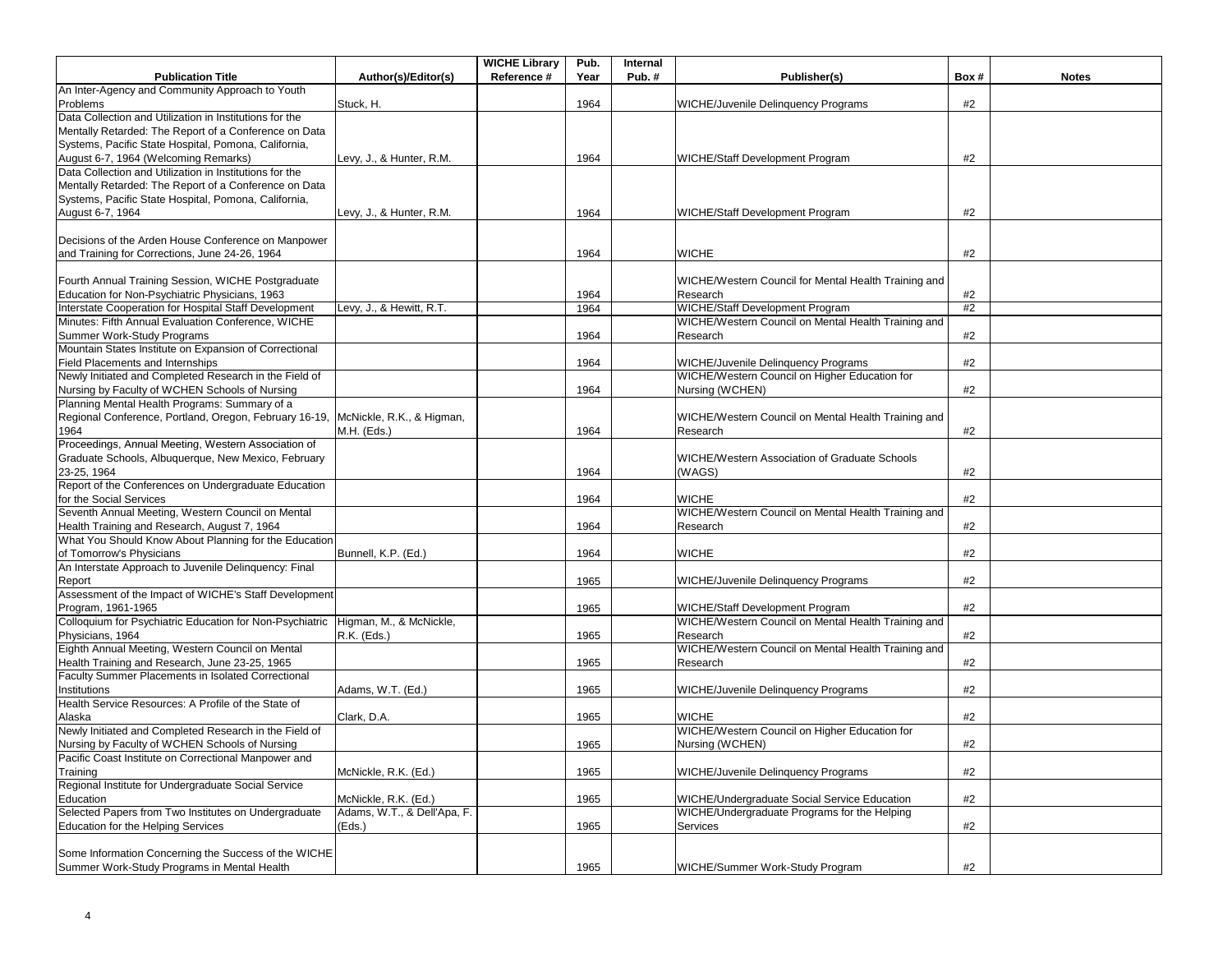|                                                                                        |                               | <b>WICHE Library</b> | Pub. | Internal |                                                      |      |              |
|----------------------------------------------------------------------------------------|-------------------------------|----------------------|------|----------|------------------------------------------------------|------|--------------|
| <b>Publication Title</b>                                                               | Author(s)/Editor(s)           | Reference #          | Year | Pub.#    | Publisher(s)                                         | Box# | <b>Notes</b> |
| Demonstration Programs in Education for Work in                                        |                               |                      |      |          |                                                      |      |              |
| Juvenile Corrections                                                                   | McNickle, R.K. (Ed.)          |                      | 1966 |          | <b>WICHE/Juvenile Delinquency Programs</b>           | #2   |              |
| Newly Initiated and Completed Research in the Field of                                 |                               |                      |      |          |                                                      |      |              |
| Nursing by Faculty of WCHEN Schools of Nursing During                                  |                               |                      |      |          | WICHE/Western Council on Higher Education for        |      |              |
| 1965                                                                                   |                               |                      | 1966 |          | Nursing (WCHEN)                                      | #2   |              |
| Sixth Annual Training Session for Psychiatrist-Teachers                                | Dovenmuehle, R.H., &          |                      |      |          | WICHE/Western Council for Mental Health Training and |      |              |
| of Practicing Physicians, 1965                                                         | Parmeter, J.T., (Eds.)        |                      | 1966 |          | Research                                             | #2   |              |
| Training: A Partnership of University, Institution, and                                |                               |                      |      |          |                                                      |      |              |
| Community                                                                              | McNickle, R.K.                |                      | 1966 |          | <b>WICHE/Mental Health Institute</b>                 | #2   |              |
| Western Council on Mental Health Training and                                          |                               |                      |      |          | WICHE/Western Council on Mental Health Training and  |      |              |
| Research: Annual Meeting Agenda - 1966                                                 |                               |                      | 1966 |          | Research                                             | #2   |              |
| A Survey of Wyoming Corrections                                                        |                               |                      | 1967 |          | <b>WICHE/Corrections Program</b>                     | #2   |              |
| A Symposium: 1,500,000 Bits of Information Some                                        |                               |                      |      |          | WICHE/Regional Cooperation in Mental Retardation     |      |              |
| Implications for Action                                                                |                               |                      | 1967 |          | Research                                             | #2   |              |
| Newly Initiated and Completed Research in the Field of                                 |                               |                      |      |          |                                                      |      |              |
| Nursing by Faculty of WCHEN Schools of Nursing During                                  |                               |                      |      |          | WICHE/Western Council on Higher Education for        |      |              |
| 1966                                                                                   |                               |                      | 1967 |          | Nursing (WCHEN)                                      | #2   |              |
|                                                                                        |                               |                      |      |          |                                                      | #2   |              |
| Preventive Services in Mental Health Programs                                          | Bloom, B.L., & Buck, D.P.     |                      | 1967 |          | <b>WICHE/Mental Health Programs</b>                  |      |              |
| Seventh Annual Training Sessions for Psychiatrist-                                     | Feldman, R., & Buck, D.P.     |                      |      |          | WICHE/Western Council for Mental Health Training and |      |              |
| Teachers of Practicing Physicians, 1966                                                | (Eds.)                        |                      | 1967 |          | Research                                             | #2   |              |
| Western Council on Mental Health Training and                                          |                               |                      |      |          | WICHE/Western Council on Mental Health Training and  |      |              |
| Research: Annual Meeting Agenda - 1967                                                 |                               |                      | 1967 |          | Research                                             | #2   |              |
| 1968 Annual Meeting: WICHE Summer Work-Study                                           | Teague, D., & Buck, D.P.      |                      |      |          |                                                      |      |              |
| Program in Mental Health and Related Areas                                             | (Eds.)                        |                      | 1968 |          | <b>WICHE/Mental Health and Related Areas</b>         | #2   |              |
|                                                                                        |                               |                      |      |          |                                                      |      |              |
| Abstract of the Final Report: Evaluation Study of Western                              |                               |                      |      |          |                                                      |      |              |
| Interstate Commission for Higher Education Summer                                      | Adams, E.M., Cummins, M.,     |                      |      |          |                                                      |      |              |
| Work-Study Program in Mental Health and Related Areas & Lee, R.                        |                               |                      | 1968 |          | WICHE/Mental Health and Related Areas                | #2   |              |
| An Interstate Approach to Corrections Manpower and                                     | Dell'Apa, F., Weller, C.D., & |                      |      |          |                                                      |      |              |
| Training: A Final Report                                                               | O'Rourke, J.                  |                      | 1968 |          | <b>WICHE/Corrections Program</b>                     | #2   |              |
| Communicating Nursing Research-The Research                                            |                               |                      |      |          | WICHE/Western Council on Higher Education for        |      |              |
| Critique                                                                               | Batey, M.V. (Ed.)             |                      | 1968 |          | Nursing (WCHEN)                                      | #2   |              |
| Cooperative Agreements Between Special Education and Hensley, G., & Buck, D.P.         |                               |                      |      |          |                                                      |      |              |
| Rehabilitation Services in the West                                                    | (Eds.)                        |                      | 1968 |          | WICHE/Special Education and Rehabilitation Program   | #2   |              |
| Corrections Manpower Training and Research:                                            |                               |                      |      |          |                                                      |      |              |
| Guidelines for Implementing WICHE Regional                                             |                               |                      |      |          |                                                      |      |              |
|                                                                                        |                               |                      |      |          | <b>WICHE</b>                                         | #2   |              |
| <b>Corrections Strategy</b>                                                            |                               |                      | 1968 |          |                                                      |      |              |
|                                                                                        | Dell'Apa, F., & Weller, C.D.  |                      |      |          |                                                      |      |              |
| Corrections, the Public, and You                                                       | (Eds.)                        |                      | 1968 |          | <b>WICHE/Corrections Program</b>                     | #2   |              |
|                                                                                        |                               |                      |      |          |                                                      |      |              |
| Developing Programs in the Helping Services: Field                                     | Teague, D., & Buck, D.P.      |                      |      |          |                                                      |      |              |
| Experience, Methods Courses, Employment Implications                                   | (Eds.)                        |                      | 1968 |          | WICHE/Mental Health and Related Areas                | #2   |              |
| Eighth Annual Training Institute for Psychiatrist-Teachers   Feldman, R., & Buck, D.P. |                               |                      |      |          | WICHE/Western Council for Mental Health Training and |      |              |
| of Practicing Physicians, 1967                                                         | (Eds.)                        |                      | 1968 |          | Research                                             | #2   |              |
|                                                                                        | Bunnell, K.P., & Malone,      |                      |      |          |                                                      |      |              |
| Medical Education for Sparsely Settled States                                          | J.V. (Eds.)                   |                      | 1968 |          | <b>WICHE</b>                                         | #2   |              |
|                                                                                        |                               |                      |      |          |                                                      |      |              |
| Mental Health Continuing Education Program: Progress                                   |                               |                      |      |          |                                                      |      |              |
| Report, October 1, 1964 - December 31, 1967                                            | Feldman, R., & Bloom, B.L.    |                      | 1968 |          | WICHE/Mental Health Continuing Education Program     | #2   |              |
|                                                                                        |                               |                      |      |          |                                                      |      |              |
| Newly Initiated and Completed Research by Faculty of                                   |                               |                      |      |          | WICHE/Western Council on Higher Education for        |      |              |
| WCHEN Schools of Nursing: January 1967 - March 1968                                    |                               |                      | 1968 |          | Nursing (WCHEN)                                      | #2   |              |
| Preliminary Surveys: Utah State Prison and the State                                   |                               |                      |      |          |                                                      |      |              |
| <b>Industrial School</b>                                                               |                               |                      |      |          | <b>WICHE/Corrections Program</b>                     | #2   |              |
|                                                                                        | Hensley, G., & Buck, D.P.     |                      | 1968 |          |                                                      |      |              |
|                                                                                        |                               |                      |      |          |                                                      |      |              |
| Rehabilitation Manpower in the West                                                    | (Eds.)                        |                      | 1968 |          | WICHE/Special Education and Rehabilitation Program   | #2   |              |
| Report of Planning, Nevada Portion: Mountain States                                    |                               |                      |      |          |                                                      |      |              |
| Regional Medical Program                                                               |                               |                      | 1968 |          | WICHE/Mountain States Regional Medical Program       | #2   |              |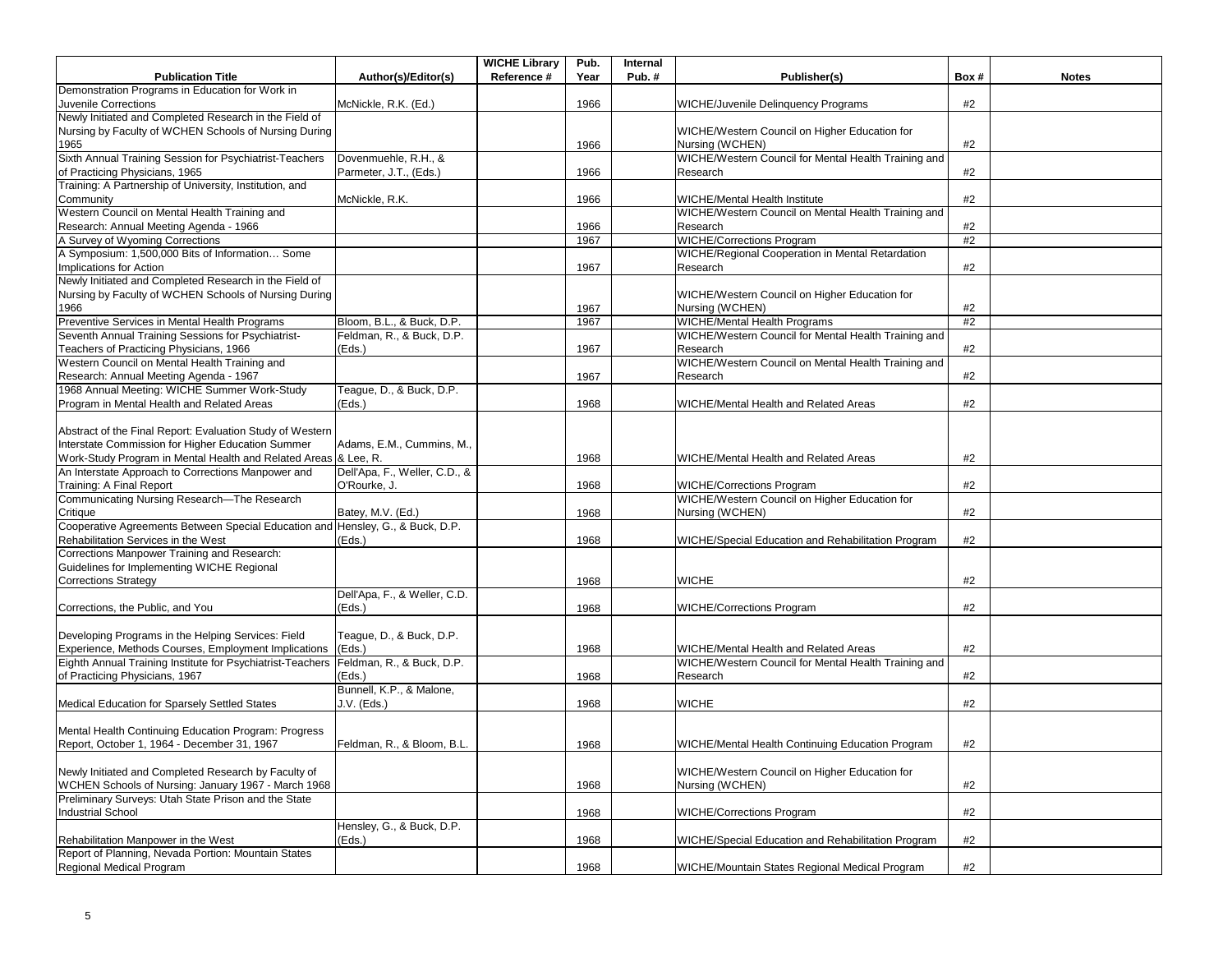| Reference #<br>Pub.#<br>Publisher(s)<br><b>Publication Title</b><br>Author(s)/Editor(s)<br>Year<br>Box#<br><b>Notes</b><br>WICHE/Western Council on Mental Health Training and<br>Western Council on Mental Health Training and<br>Research: Annual Meeting Agenda - 1968<br>1968<br>#2<br>Research<br>A Comprehensive Description of Institutionalized<br>Payne, D., Johnson, R.C., &<br>Retardates in the Western United States<br>Abelson, R.B.<br>#2<br>1969<br>WICHE/Mental Health and Related Areas<br>A Design for Alaska Travel Research<br>Phelps, S.<br>1969<br>WICHE/Economic Development Internship Program<br>#2<br>A Plan for Developing a Regional Program of Continuing<br>Education for Library Personnel in the Western States,<br>Lee, R., Allen, L.A., Hiatt, P.<br>Conroy, B., & Minter, J.<br>1969<br>#2<br>May 1969<br>WICHE/Special Higher Education Programs<br>A Plan for Developing a Regional Program of Continuing<br>Education for Library Personnel in the Western States,<br>Lee, R., Allen, L.A., Hiatt, P.,<br>September 1969<br>Conroy, B., & Minter, J.<br>1969<br>#2<br><b>WICHE/Special Higher Education Programs</b><br>A Research Study of the Feasibility of Commercial<br>Recreational Project for the Nez Perce Indian Tribe<br>1969<br>#2<br>White, H.D.<br>WICHE/Economic Development Internship Program<br>A Survey of Correctional Manpower in Utah:<br>Probation/Parole/Institutions<br>#2<br>Wright, E.D. (Ed.)<br>1969<br><b>WICHE/Corrections Program</b><br>A Survey of Correctional Manpower, Montana:<br>Probation/Parole/Institutions<br>1969<br>#2<br>Robel, D. (Ed.)<br><b>WICHE/Corrections Program</b><br>A Symposium on Continuing Medical Education in<br>#2<br>Montana<br>1969<br>WICHE/Mountain States Regional Medical Program<br>A Transportation Study of Greeley-Weld County<br>1969<br>WICHE/Economic Development Internship Program<br>#2<br>.ewis, A.<br><b>Box #3</b><br>1969 (cont.) through 1970<br>An Interim Report on the Economic Development<br>Internship Program<br>1969<br>WICHE/Economic Development Internship Program<br>#3<br>Analysis for Policy Decisions Regarding Low-Cost<br>Housing in the Four Corners Region<br>#3<br>Underwood, P.S.<br>1969<br>WICHE/Economic Development Internship Program<br>Communicating Nursing Research-Problem<br>WICHE/Western Council on Higher Education for<br>Identification and the Research Design<br>1969<br>Nursing (WCHEN)<br>#3<br>Batey, M.V. (Ed.)<br>Continuation Proposal: RSA 546-T-69, Teaching Grant in<br>Special Education-Rehabilitation<br>WICHE/Special Education and Rehabilitation Program<br>1969<br>#3<br>#3<br>Disability and the Disadvantages in the Western Region<br>WICHE/Special Education and Rehabilitation Program<br>1969<br>Hensley, G., & Buck, D.P.<br>Doctoral Preparation in the Field of Special Education<br>(Eds.)<br>1969<br>WICHE/Special Education and Rehabilitation Program<br>#3<br>Economic Analysis of the Proposed Monday Gulch<br><b>Irrigation Project</b><br>1969<br>WICHE/Economic Development Internship Program<br>#3<br>Randall, J.<br>Effective State Board Leadership in Community College<br>Bunnell, K.P., & Vadala, J.<br>Development<br>(Eds.)<br><b>WICHE</b><br>1969<br>#3<br>Feasibility Study on Nevada City Theater, Nevada City,<br>California<br>Hattich, L.<br>WICHE/Economic Development Internship Program<br>#3<br>1969<br>Feasibility Study for Tourism and Recreation Center in<br>Jemez Springs, New Mexico<br>WICHE/Economic Development Internship Program<br>#3<br>Carmody, G.<br>1969<br>WICHE/Economic Development Internship Program<br>Five County Area Development Study<br>#3<br>Savage, R.<br>1969<br>Graduate and Professional Opportunities for Minority<br>Students in the West<br>Snyder, P.O.<br>1969<br>WICHE/Special Higher Education Programs<br>#3<br>Handbook for Economic Development Internships<br>WICHE/Economic Development Internship Program<br>Hullinghorst, R.S.<br>1969<br>#3<br>WICHE/Economic Development Internship Program<br>Hawaii-Alaska Trade Study<br>Ogawa, N. & Nakano, R.<br>1969<br>#3<br>Industrial Park Feasibility Study<br>#3<br>Milne, L.B.<br>WICHE/Economic Development Internship Program<br>1969<br>Industrial Survey Report to the Idaho Falls Economic<br>Develoment Corporation<br>Byrne, J.<br>1969<br>WICHE/Economic Development Internship Program<br>#3<br>Klickitat County in Transition: A Critique of Economic<br>Expansion in Klickitat County, Washington<br>1969<br>WICHE/Economic Development Internship Program<br>#3<br>Lane, G., & York, A.<br>Land Availability for the County of Maui<br>Ota, J.S.<br>1969<br>WICHE/Economic Development Internship Program<br>#3<br>Local Economic Base Studies Using Input-Output<br>McPhee, G.<br>1969<br>WICHE/Economic Development Internship Program<br>#3<br>Analysis<br>Newly Initiated and Completed Research and Projects,<br>WICHE/Western Council on Higher Education for<br>WCHEN Schools of Nursing: April 1968 - June 1969<br>1969<br>#3<br>Nursing (WCHEN) |  | <b>WICHE Library</b> | Pub. | Internal |  |  |
|--------------------------------------------------------------------------------------------------------------------------------------------------------------------------------------------------------------------------------------------------------------------------------------------------------------------------------------------------------------------------------------------------------------------------------------------------------------------------------------------------------------------------------------------------------------------------------------------------------------------------------------------------------------------------------------------------------------------------------------------------------------------------------------------------------------------------------------------------------------------------------------------------------------------------------------------------------------------------------------------------------------------------------------------------------------------------------------------------------------------------------------------------------------------------------------------------------------------------------------------------------------------------------------------------------------------------------------------------------------------------------------------------------------------------------------------------------------------------------------------------------------------------------------------------------------------------------------------------------------------------------------------------------------------------------------------------------------------------------------------------------------------------------------------------------------------------------------------------------------------------------------------------------------------------------------------------------------------------------------------------------------------------------------------------------------------------------------------------------------------------------------------------------------------------------------------------------------------------------------------------------------------------------------------------------------------------------------------------------------------------------------------------------------------------------------------------------------------------------------------------------------------------------------------------------------------------------------------------------------------------------------------------------------------------------------------------------------------------------------------------------------------------------------------------------------------------------------------------------------------------------------------------------------------------------------------------------------------------------------------------------------------------------------------------------------------------------------------------------------------------------------------------------------------------------------------------------------------------------------------------------------------------------------------------------------------------------------------------------------------------------------------------------------------------------------------------------------------------------------------------------------------------------------------------------------------------------------------------------------------------------------------------------------------------------------------------------------------------------------------------------------------------------------------------------------------------------------------------------------------------------------------------------------------------------------------------------------------------------------------------------------------------------------------------------------------------------------------------------------------------------------------------------------------------------------------------------------------------------------------------------------------------------------------------------------------------------------------------------------------------------------------------------------------------------------------------------------------------------------------------------------------------------------------------------------------------------------------------------------------------------------------------------------------------------------------------------------------------------------------------------------------------------------------------------------------------------------------------------------------------------------------------------------------------------------------------------------------------------------------------------------------------------------------------------------------------------------------|--|----------------------|------|----------|--|--|
|                                                                                                                                                                                                                                                                                                                                                                                                                                                                                                                                                                                                                                                                                                                                                                                                                                                                                                                                                                                                                                                                                                                                                                                                                                                                                                                                                                                                                                                                                                                                                                                                                                                                                                                                                                                                                                                                                                                                                                                                                                                                                                                                                                                                                                                                                                                                                                                                                                                                                                                                                                                                                                                                                                                                                                                                                                                                                                                                                                                                                                                                                                                                                                                                                                                                                                                                                                                                                                                                                                                                                                                                                                                                                                                                                                                                                                                                                                                                                                                                                                                                                                                                                                                                                                                                                                                                                                                                                                                                                                                                                                                                                                                                                                                                                                                                                                                                                                                                                                                                                                                                                            |  |                      |      |          |  |  |
|                                                                                                                                                                                                                                                                                                                                                                                                                                                                                                                                                                                                                                                                                                                                                                                                                                                                                                                                                                                                                                                                                                                                                                                                                                                                                                                                                                                                                                                                                                                                                                                                                                                                                                                                                                                                                                                                                                                                                                                                                                                                                                                                                                                                                                                                                                                                                                                                                                                                                                                                                                                                                                                                                                                                                                                                                                                                                                                                                                                                                                                                                                                                                                                                                                                                                                                                                                                                                                                                                                                                                                                                                                                                                                                                                                                                                                                                                                                                                                                                                                                                                                                                                                                                                                                                                                                                                                                                                                                                                                                                                                                                                                                                                                                                                                                                                                                                                                                                                                                                                                                                                            |  |                      |      |          |  |  |
|                                                                                                                                                                                                                                                                                                                                                                                                                                                                                                                                                                                                                                                                                                                                                                                                                                                                                                                                                                                                                                                                                                                                                                                                                                                                                                                                                                                                                                                                                                                                                                                                                                                                                                                                                                                                                                                                                                                                                                                                                                                                                                                                                                                                                                                                                                                                                                                                                                                                                                                                                                                                                                                                                                                                                                                                                                                                                                                                                                                                                                                                                                                                                                                                                                                                                                                                                                                                                                                                                                                                                                                                                                                                                                                                                                                                                                                                                                                                                                                                                                                                                                                                                                                                                                                                                                                                                                                                                                                                                                                                                                                                                                                                                                                                                                                                                                                                                                                                                                                                                                                                                            |  |                      |      |          |  |  |
|                                                                                                                                                                                                                                                                                                                                                                                                                                                                                                                                                                                                                                                                                                                                                                                                                                                                                                                                                                                                                                                                                                                                                                                                                                                                                                                                                                                                                                                                                                                                                                                                                                                                                                                                                                                                                                                                                                                                                                                                                                                                                                                                                                                                                                                                                                                                                                                                                                                                                                                                                                                                                                                                                                                                                                                                                                                                                                                                                                                                                                                                                                                                                                                                                                                                                                                                                                                                                                                                                                                                                                                                                                                                                                                                                                                                                                                                                                                                                                                                                                                                                                                                                                                                                                                                                                                                                                                                                                                                                                                                                                                                                                                                                                                                                                                                                                                                                                                                                                                                                                                                                            |  |                      |      |          |  |  |
|                                                                                                                                                                                                                                                                                                                                                                                                                                                                                                                                                                                                                                                                                                                                                                                                                                                                                                                                                                                                                                                                                                                                                                                                                                                                                                                                                                                                                                                                                                                                                                                                                                                                                                                                                                                                                                                                                                                                                                                                                                                                                                                                                                                                                                                                                                                                                                                                                                                                                                                                                                                                                                                                                                                                                                                                                                                                                                                                                                                                                                                                                                                                                                                                                                                                                                                                                                                                                                                                                                                                                                                                                                                                                                                                                                                                                                                                                                                                                                                                                                                                                                                                                                                                                                                                                                                                                                                                                                                                                                                                                                                                                                                                                                                                                                                                                                                                                                                                                                                                                                                                                            |  |                      |      |          |  |  |
|                                                                                                                                                                                                                                                                                                                                                                                                                                                                                                                                                                                                                                                                                                                                                                                                                                                                                                                                                                                                                                                                                                                                                                                                                                                                                                                                                                                                                                                                                                                                                                                                                                                                                                                                                                                                                                                                                                                                                                                                                                                                                                                                                                                                                                                                                                                                                                                                                                                                                                                                                                                                                                                                                                                                                                                                                                                                                                                                                                                                                                                                                                                                                                                                                                                                                                                                                                                                                                                                                                                                                                                                                                                                                                                                                                                                                                                                                                                                                                                                                                                                                                                                                                                                                                                                                                                                                                                                                                                                                                                                                                                                                                                                                                                                                                                                                                                                                                                                                                                                                                                                                            |  |                      |      |          |  |  |
|                                                                                                                                                                                                                                                                                                                                                                                                                                                                                                                                                                                                                                                                                                                                                                                                                                                                                                                                                                                                                                                                                                                                                                                                                                                                                                                                                                                                                                                                                                                                                                                                                                                                                                                                                                                                                                                                                                                                                                                                                                                                                                                                                                                                                                                                                                                                                                                                                                                                                                                                                                                                                                                                                                                                                                                                                                                                                                                                                                                                                                                                                                                                                                                                                                                                                                                                                                                                                                                                                                                                                                                                                                                                                                                                                                                                                                                                                                                                                                                                                                                                                                                                                                                                                                                                                                                                                                                                                                                                                                                                                                                                                                                                                                                                                                                                                                                                                                                                                                                                                                                                                            |  |                      |      |          |  |  |
|                                                                                                                                                                                                                                                                                                                                                                                                                                                                                                                                                                                                                                                                                                                                                                                                                                                                                                                                                                                                                                                                                                                                                                                                                                                                                                                                                                                                                                                                                                                                                                                                                                                                                                                                                                                                                                                                                                                                                                                                                                                                                                                                                                                                                                                                                                                                                                                                                                                                                                                                                                                                                                                                                                                                                                                                                                                                                                                                                                                                                                                                                                                                                                                                                                                                                                                                                                                                                                                                                                                                                                                                                                                                                                                                                                                                                                                                                                                                                                                                                                                                                                                                                                                                                                                                                                                                                                                                                                                                                                                                                                                                                                                                                                                                                                                                                                                                                                                                                                                                                                                                                            |  |                      |      |          |  |  |
|                                                                                                                                                                                                                                                                                                                                                                                                                                                                                                                                                                                                                                                                                                                                                                                                                                                                                                                                                                                                                                                                                                                                                                                                                                                                                                                                                                                                                                                                                                                                                                                                                                                                                                                                                                                                                                                                                                                                                                                                                                                                                                                                                                                                                                                                                                                                                                                                                                                                                                                                                                                                                                                                                                                                                                                                                                                                                                                                                                                                                                                                                                                                                                                                                                                                                                                                                                                                                                                                                                                                                                                                                                                                                                                                                                                                                                                                                                                                                                                                                                                                                                                                                                                                                                                                                                                                                                                                                                                                                                                                                                                                                                                                                                                                                                                                                                                                                                                                                                                                                                                                                            |  |                      |      |          |  |  |
|                                                                                                                                                                                                                                                                                                                                                                                                                                                                                                                                                                                                                                                                                                                                                                                                                                                                                                                                                                                                                                                                                                                                                                                                                                                                                                                                                                                                                                                                                                                                                                                                                                                                                                                                                                                                                                                                                                                                                                                                                                                                                                                                                                                                                                                                                                                                                                                                                                                                                                                                                                                                                                                                                                                                                                                                                                                                                                                                                                                                                                                                                                                                                                                                                                                                                                                                                                                                                                                                                                                                                                                                                                                                                                                                                                                                                                                                                                                                                                                                                                                                                                                                                                                                                                                                                                                                                                                                                                                                                                                                                                                                                                                                                                                                                                                                                                                                                                                                                                                                                                                                                            |  |                      |      |          |  |  |
|                                                                                                                                                                                                                                                                                                                                                                                                                                                                                                                                                                                                                                                                                                                                                                                                                                                                                                                                                                                                                                                                                                                                                                                                                                                                                                                                                                                                                                                                                                                                                                                                                                                                                                                                                                                                                                                                                                                                                                                                                                                                                                                                                                                                                                                                                                                                                                                                                                                                                                                                                                                                                                                                                                                                                                                                                                                                                                                                                                                                                                                                                                                                                                                                                                                                                                                                                                                                                                                                                                                                                                                                                                                                                                                                                                                                                                                                                                                                                                                                                                                                                                                                                                                                                                                                                                                                                                                                                                                                                                                                                                                                                                                                                                                                                                                                                                                                                                                                                                                                                                                                                            |  |                      |      |          |  |  |
|                                                                                                                                                                                                                                                                                                                                                                                                                                                                                                                                                                                                                                                                                                                                                                                                                                                                                                                                                                                                                                                                                                                                                                                                                                                                                                                                                                                                                                                                                                                                                                                                                                                                                                                                                                                                                                                                                                                                                                                                                                                                                                                                                                                                                                                                                                                                                                                                                                                                                                                                                                                                                                                                                                                                                                                                                                                                                                                                                                                                                                                                                                                                                                                                                                                                                                                                                                                                                                                                                                                                                                                                                                                                                                                                                                                                                                                                                                                                                                                                                                                                                                                                                                                                                                                                                                                                                                                                                                                                                                                                                                                                                                                                                                                                                                                                                                                                                                                                                                                                                                                                                            |  |                      |      |          |  |  |
|                                                                                                                                                                                                                                                                                                                                                                                                                                                                                                                                                                                                                                                                                                                                                                                                                                                                                                                                                                                                                                                                                                                                                                                                                                                                                                                                                                                                                                                                                                                                                                                                                                                                                                                                                                                                                                                                                                                                                                                                                                                                                                                                                                                                                                                                                                                                                                                                                                                                                                                                                                                                                                                                                                                                                                                                                                                                                                                                                                                                                                                                                                                                                                                                                                                                                                                                                                                                                                                                                                                                                                                                                                                                                                                                                                                                                                                                                                                                                                                                                                                                                                                                                                                                                                                                                                                                                                                                                                                                                                                                                                                                                                                                                                                                                                                                                                                                                                                                                                                                                                                                                            |  |                      |      |          |  |  |
|                                                                                                                                                                                                                                                                                                                                                                                                                                                                                                                                                                                                                                                                                                                                                                                                                                                                                                                                                                                                                                                                                                                                                                                                                                                                                                                                                                                                                                                                                                                                                                                                                                                                                                                                                                                                                                                                                                                                                                                                                                                                                                                                                                                                                                                                                                                                                                                                                                                                                                                                                                                                                                                                                                                                                                                                                                                                                                                                                                                                                                                                                                                                                                                                                                                                                                                                                                                                                                                                                                                                                                                                                                                                                                                                                                                                                                                                                                                                                                                                                                                                                                                                                                                                                                                                                                                                                                                                                                                                                                                                                                                                                                                                                                                                                                                                                                                                                                                                                                                                                                                                                            |  |                      |      |          |  |  |
|                                                                                                                                                                                                                                                                                                                                                                                                                                                                                                                                                                                                                                                                                                                                                                                                                                                                                                                                                                                                                                                                                                                                                                                                                                                                                                                                                                                                                                                                                                                                                                                                                                                                                                                                                                                                                                                                                                                                                                                                                                                                                                                                                                                                                                                                                                                                                                                                                                                                                                                                                                                                                                                                                                                                                                                                                                                                                                                                                                                                                                                                                                                                                                                                                                                                                                                                                                                                                                                                                                                                                                                                                                                                                                                                                                                                                                                                                                                                                                                                                                                                                                                                                                                                                                                                                                                                                                                                                                                                                                                                                                                                                                                                                                                                                                                                                                                                                                                                                                                                                                                                                            |  |                      |      |          |  |  |
|                                                                                                                                                                                                                                                                                                                                                                                                                                                                                                                                                                                                                                                                                                                                                                                                                                                                                                                                                                                                                                                                                                                                                                                                                                                                                                                                                                                                                                                                                                                                                                                                                                                                                                                                                                                                                                                                                                                                                                                                                                                                                                                                                                                                                                                                                                                                                                                                                                                                                                                                                                                                                                                                                                                                                                                                                                                                                                                                                                                                                                                                                                                                                                                                                                                                                                                                                                                                                                                                                                                                                                                                                                                                                                                                                                                                                                                                                                                                                                                                                                                                                                                                                                                                                                                                                                                                                                                                                                                                                                                                                                                                                                                                                                                                                                                                                                                                                                                                                                                                                                                                                            |  |                      |      |          |  |  |
|                                                                                                                                                                                                                                                                                                                                                                                                                                                                                                                                                                                                                                                                                                                                                                                                                                                                                                                                                                                                                                                                                                                                                                                                                                                                                                                                                                                                                                                                                                                                                                                                                                                                                                                                                                                                                                                                                                                                                                                                                                                                                                                                                                                                                                                                                                                                                                                                                                                                                                                                                                                                                                                                                                                                                                                                                                                                                                                                                                                                                                                                                                                                                                                                                                                                                                                                                                                                                                                                                                                                                                                                                                                                                                                                                                                                                                                                                                                                                                                                                                                                                                                                                                                                                                                                                                                                                                                                                                                                                                                                                                                                                                                                                                                                                                                                                                                                                                                                                                                                                                                                                            |  |                      |      |          |  |  |
|                                                                                                                                                                                                                                                                                                                                                                                                                                                                                                                                                                                                                                                                                                                                                                                                                                                                                                                                                                                                                                                                                                                                                                                                                                                                                                                                                                                                                                                                                                                                                                                                                                                                                                                                                                                                                                                                                                                                                                                                                                                                                                                                                                                                                                                                                                                                                                                                                                                                                                                                                                                                                                                                                                                                                                                                                                                                                                                                                                                                                                                                                                                                                                                                                                                                                                                                                                                                                                                                                                                                                                                                                                                                                                                                                                                                                                                                                                                                                                                                                                                                                                                                                                                                                                                                                                                                                                                                                                                                                                                                                                                                                                                                                                                                                                                                                                                                                                                                                                                                                                                                                            |  |                      |      |          |  |  |
|                                                                                                                                                                                                                                                                                                                                                                                                                                                                                                                                                                                                                                                                                                                                                                                                                                                                                                                                                                                                                                                                                                                                                                                                                                                                                                                                                                                                                                                                                                                                                                                                                                                                                                                                                                                                                                                                                                                                                                                                                                                                                                                                                                                                                                                                                                                                                                                                                                                                                                                                                                                                                                                                                                                                                                                                                                                                                                                                                                                                                                                                                                                                                                                                                                                                                                                                                                                                                                                                                                                                                                                                                                                                                                                                                                                                                                                                                                                                                                                                                                                                                                                                                                                                                                                                                                                                                                                                                                                                                                                                                                                                                                                                                                                                                                                                                                                                                                                                                                                                                                                                                            |  |                      |      |          |  |  |
|                                                                                                                                                                                                                                                                                                                                                                                                                                                                                                                                                                                                                                                                                                                                                                                                                                                                                                                                                                                                                                                                                                                                                                                                                                                                                                                                                                                                                                                                                                                                                                                                                                                                                                                                                                                                                                                                                                                                                                                                                                                                                                                                                                                                                                                                                                                                                                                                                                                                                                                                                                                                                                                                                                                                                                                                                                                                                                                                                                                                                                                                                                                                                                                                                                                                                                                                                                                                                                                                                                                                                                                                                                                                                                                                                                                                                                                                                                                                                                                                                                                                                                                                                                                                                                                                                                                                                                                                                                                                                                                                                                                                                                                                                                                                                                                                                                                                                                                                                                                                                                                                                            |  |                      |      |          |  |  |
|                                                                                                                                                                                                                                                                                                                                                                                                                                                                                                                                                                                                                                                                                                                                                                                                                                                                                                                                                                                                                                                                                                                                                                                                                                                                                                                                                                                                                                                                                                                                                                                                                                                                                                                                                                                                                                                                                                                                                                                                                                                                                                                                                                                                                                                                                                                                                                                                                                                                                                                                                                                                                                                                                                                                                                                                                                                                                                                                                                                                                                                                                                                                                                                                                                                                                                                                                                                                                                                                                                                                                                                                                                                                                                                                                                                                                                                                                                                                                                                                                                                                                                                                                                                                                                                                                                                                                                                                                                                                                                                                                                                                                                                                                                                                                                                                                                                                                                                                                                                                                                                                                            |  |                      |      |          |  |  |
|                                                                                                                                                                                                                                                                                                                                                                                                                                                                                                                                                                                                                                                                                                                                                                                                                                                                                                                                                                                                                                                                                                                                                                                                                                                                                                                                                                                                                                                                                                                                                                                                                                                                                                                                                                                                                                                                                                                                                                                                                                                                                                                                                                                                                                                                                                                                                                                                                                                                                                                                                                                                                                                                                                                                                                                                                                                                                                                                                                                                                                                                                                                                                                                                                                                                                                                                                                                                                                                                                                                                                                                                                                                                                                                                                                                                                                                                                                                                                                                                                                                                                                                                                                                                                                                                                                                                                                                                                                                                                                                                                                                                                                                                                                                                                                                                                                                                                                                                                                                                                                                                                            |  |                      |      |          |  |  |
|                                                                                                                                                                                                                                                                                                                                                                                                                                                                                                                                                                                                                                                                                                                                                                                                                                                                                                                                                                                                                                                                                                                                                                                                                                                                                                                                                                                                                                                                                                                                                                                                                                                                                                                                                                                                                                                                                                                                                                                                                                                                                                                                                                                                                                                                                                                                                                                                                                                                                                                                                                                                                                                                                                                                                                                                                                                                                                                                                                                                                                                                                                                                                                                                                                                                                                                                                                                                                                                                                                                                                                                                                                                                                                                                                                                                                                                                                                                                                                                                                                                                                                                                                                                                                                                                                                                                                                                                                                                                                                                                                                                                                                                                                                                                                                                                                                                                                                                                                                                                                                                                                            |  |                      |      |          |  |  |
|                                                                                                                                                                                                                                                                                                                                                                                                                                                                                                                                                                                                                                                                                                                                                                                                                                                                                                                                                                                                                                                                                                                                                                                                                                                                                                                                                                                                                                                                                                                                                                                                                                                                                                                                                                                                                                                                                                                                                                                                                                                                                                                                                                                                                                                                                                                                                                                                                                                                                                                                                                                                                                                                                                                                                                                                                                                                                                                                                                                                                                                                                                                                                                                                                                                                                                                                                                                                                                                                                                                                                                                                                                                                                                                                                                                                                                                                                                                                                                                                                                                                                                                                                                                                                                                                                                                                                                                                                                                                                                                                                                                                                                                                                                                                                                                                                                                                                                                                                                                                                                                                                            |  |                      |      |          |  |  |
|                                                                                                                                                                                                                                                                                                                                                                                                                                                                                                                                                                                                                                                                                                                                                                                                                                                                                                                                                                                                                                                                                                                                                                                                                                                                                                                                                                                                                                                                                                                                                                                                                                                                                                                                                                                                                                                                                                                                                                                                                                                                                                                                                                                                                                                                                                                                                                                                                                                                                                                                                                                                                                                                                                                                                                                                                                                                                                                                                                                                                                                                                                                                                                                                                                                                                                                                                                                                                                                                                                                                                                                                                                                                                                                                                                                                                                                                                                                                                                                                                                                                                                                                                                                                                                                                                                                                                                                                                                                                                                                                                                                                                                                                                                                                                                                                                                                                                                                                                                                                                                                                                            |  |                      |      |          |  |  |
|                                                                                                                                                                                                                                                                                                                                                                                                                                                                                                                                                                                                                                                                                                                                                                                                                                                                                                                                                                                                                                                                                                                                                                                                                                                                                                                                                                                                                                                                                                                                                                                                                                                                                                                                                                                                                                                                                                                                                                                                                                                                                                                                                                                                                                                                                                                                                                                                                                                                                                                                                                                                                                                                                                                                                                                                                                                                                                                                                                                                                                                                                                                                                                                                                                                                                                                                                                                                                                                                                                                                                                                                                                                                                                                                                                                                                                                                                                                                                                                                                                                                                                                                                                                                                                                                                                                                                                                                                                                                                                                                                                                                                                                                                                                                                                                                                                                                                                                                                                                                                                                                                            |  |                      |      |          |  |  |
|                                                                                                                                                                                                                                                                                                                                                                                                                                                                                                                                                                                                                                                                                                                                                                                                                                                                                                                                                                                                                                                                                                                                                                                                                                                                                                                                                                                                                                                                                                                                                                                                                                                                                                                                                                                                                                                                                                                                                                                                                                                                                                                                                                                                                                                                                                                                                                                                                                                                                                                                                                                                                                                                                                                                                                                                                                                                                                                                                                                                                                                                                                                                                                                                                                                                                                                                                                                                                                                                                                                                                                                                                                                                                                                                                                                                                                                                                                                                                                                                                                                                                                                                                                                                                                                                                                                                                                                                                                                                                                                                                                                                                                                                                                                                                                                                                                                                                                                                                                                                                                                                                            |  |                      |      |          |  |  |
|                                                                                                                                                                                                                                                                                                                                                                                                                                                                                                                                                                                                                                                                                                                                                                                                                                                                                                                                                                                                                                                                                                                                                                                                                                                                                                                                                                                                                                                                                                                                                                                                                                                                                                                                                                                                                                                                                                                                                                                                                                                                                                                                                                                                                                                                                                                                                                                                                                                                                                                                                                                                                                                                                                                                                                                                                                                                                                                                                                                                                                                                                                                                                                                                                                                                                                                                                                                                                                                                                                                                                                                                                                                                                                                                                                                                                                                                                                                                                                                                                                                                                                                                                                                                                                                                                                                                                                                                                                                                                                                                                                                                                                                                                                                                                                                                                                                                                                                                                                                                                                                                                            |  |                      |      |          |  |  |
|                                                                                                                                                                                                                                                                                                                                                                                                                                                                                                                                                                                                                                                                                                                                                                                                                                                                                                                                                                                                                                                                                                                                                                                                                                                                                                                                                                                                                                                                                                                                                                                                                                                                                                                                                                                                                                                                                                                                                                                                                                                                                                                                                                                                                                                                                                                                                                                                                                                                                                                                                                                                                                                                                                                                                                                                                                                                                                                                                                                                                                                                                                                                                                                                                                                                                                                                                                                                                                                                                                                                                                                                                                                                                                                                                                                                                                                                                                                                                                                                                                                                                                                                                                                                                                                                                                                                                                                                                                                                                                                                                                                                                                                                                                                                                                                                                                                                                                                                                                                                                                                                                            |  |                      |      |          |  |  |
|                                                                                                                                                                                                                                                                                                                                                                                                                                                                                                                                                                                                                                                                                                                                                                                                                                                                                                                                                                                                                                                                                                                                                                                                                                                                                                                                                                                                                                                                                                                                                                                                                                                                                                                                                                                                                                                                                                                                                                                                                                                                                                                                                                                                                                                                                                                                                                                                                                                                                                                                                                                                                                                                                                                                                                                                                                                                                                                                                                                                                                                                                                                                                                                                                                                                                                                                                                                                                                                                                                                                                                                                                                                                                                                                                                                                                                                                                                                                                                                                                                                                                                                                                                                                                                                                                                                                                                                                                                                                                                                                                                                                                                                                                                                                                                                                                                                                                                                                                                                                                                                                                            |  |                      |      |          |  |  |
|                                                                                                                                                                                                                                                                                                                                                                                                                                                                                                                                                                                                                                                                                                                                                                                                                                                                                                                                                                                                                                                                                                                                                                                                                                                                                                                                                                                                                                                                                                                                                                                                                                                                                                                                                                                                                                                                                                                                                                                                                                                                                                                                                                                                                                                                                                                                                                                                                                                                                                                                                                                                                                                                                                                                                                                                                                                                                                                                                                                                                                                                                                                                                                                                                                                                                                                                                                                                                                                                                                                                                                                                                                                                                                                                                                                                                                                                                                                                                                                                                                                                                                                                                                                                                                                                                                                                                                                                                                                                                                                                                                                                                                                                                                                                                                                                                                                                                                                                                                                                                                                                                            |  |                      |      |          |  |  |
|                                                                                                                                                                                                                                                                                                                                                                                                                                                                                                                                                                                                                                                                                                                                                                                                                                                                                                                                                                                                                                                                                                                                                                                                                                                                                                                                                                                                                                                                                                                                                                                                                                                                                                                                                                                                                                                                                                                                                                                                                                                                                                                                                                                                                                                                                                                                                                                                                                                                                                                                                                                                                                                                                                                                                                                                                                                                                                                                                                                                                                                                                                                                                                                                                                                                                                                                                                                                                                                                                                                                                                                                                                                                                                                                                                                                                                                                                                                                                                                                                                                                                                                                                                                                                                                                                                                                                                                                                                                                                                                                                                                                                                                                                                                                                                                                                                                                                                                                                                                                                                                                                            |  |                      |      |          |  |  |
|                                                                                                                                                                                                                                                                                                                                                                                                                                                                                                                                                                                                                                                                                                                                                                                                                                                                                                                                                                                                                                                                                                                                                                                                                                                                                                                                                                                                                                                                                                                                                                                                                                                                                                                                                                                                                                                                                                                                                                                                                                                                                                                                                                                                                                                                                                                                                                                                                                                                                                                                                                                                                                                                                                                                                                                                                                                                                                                                                                                                                                                                                                                                                                                                                                                                                                                                                                                                                                                                                                                                                                                                                                                                                                                                                                                                                                                                                                                                                                                                                                                                                                                                                                                                                                                                                                                                                                                                                                                                                                                                                                                                                                                                                                                                                                                                                                                                                                                                                                                                                                                                                            |  |                      |      |          |  |  |
|                                                                                                                                                                                                                                                                                                                                                                                                                                                                                                                                                                                                                                                                                                                                                                                                                                                                                                                                                                                                                                                                                                                                                                                                                                                                                                                                                                                                                                                                                                                                                                                                                                                                                                                                                                                                                                                                                                                                                                                                                                                                                                                                                                                                                                                                                                                                                                                                                                                                                                                                                                                                                                                                                                                                                                                                                                                                                                                                                                                                                                                                                                                                                                                                                                                                                                                                                                                                                                                                                                                                                                                                                                                                                                                                                                                                                                                                                                                                                                                                                                                                                                                                                                                                                                                                                                                                                                                                                                                                                                                                                                                                                                                                                                                                                                                                                                                                                                                                                                                                                                                                                            |  |                      |      |          |  |  |
|                                                                                                                                                                                                                                                                                                                                                                                                                                                                                                                                                                                                                                                                                                                                                                                                                                                                                                                                                                                                                                                                                                                                                                                                                                                                                                                                                                                                                                                                                                                                                                                                                                                                                                                                                                                                                                                                                                                                                                                                                                                                                                                                                                                                                                                                                                                                                                                                                                                                                                                                                                                                                                                                                                                                                                                                                                                                                                                                                                                                                                                                                                                                                                                                                                                                                                                                                                                                                                                                                                                                                                                                                                                                                                                                                                                                                                                                                                                                                                                                                                                                                                                                                                                                                                                                                                                                                                                                                                                                                                                                                                                                                                                                                                                                                                                                                                                                                                                                                                                                                                                                                            |  |                      |      |          |  |  |
|                                                                                                                                                                                                                                                                                                                                                                                                                                                                                                                                                                                                                                                                                                                                                                                                                                                                                                                                                                                                                                                                                                                                                                                                                                                                                                                                                                                                                                                                                                                                                                                                                                                                                                                                                                                                                                                                                                                                                                                                                                                                                                                                                                                                                                                                                                                                                                                                                                                                                                                                                                                                                                                                                                                                                                                                                                                                                                                                                                                                                                                                                                                                                                                                                                                                                                                                                                                                                                                                                                                                                                                                                                                                                                                                                                                                                                                                                                                                                                                                                                                                                                                                                                                                                                                                                                                                                                                                                                                                                                                                                                                                                                                                                                                                                                                                                                                                                                                                                                                                                                                                                            |  |                      |      |          |  |  |
|                                                                                                                                                                                                                                                                                                                                                                                                                                                                                                                                                                                                                                                                                                                                                                                                                                                                                                                                                                                                                                                                                                                                                                                                                                                                                                                                                                                                                                                                                                                                                                                                                                                                                                                                                                                                                                                                                                                                                                                                                                                                                                                                                                                                                                                                                                                                                                                                                                                                                                                                                                                                                                                                                                                                                                                                                                                                                                                                                                                                                                                                                                                                                                                                                                                                                                                                                                                                                                                                                                                                                                                                                                                                                                                                                                                                                                                                                                                                                                                                                                                                                                                                                                                                                                                                                                                                                                                                                                                                                                                                                                                                                                                                                                                                                                                                                                                                                                                                                                                                                                                                                            |  |                      |      |          |  |  |
|                                                                                                                                                                                                                                                                                                                                                                                                                                                                                                                                                                                                                                                                                                                                                                                                                                                                                                                                                                                                                                                                                                                                                                                                                                                                                                                                                                                                                                                                                                                                                                                                                                                                                                                                                                                                                                                                                                                                                                                                                                                                                                                                                                                                                                                                                                                                                                                                                                                                                                                                                                                                                                                                                                                                                                                                                                                                                                                                                                                                                                                                                                                                                                                                                                                                                                                                                                                                                                                                                                                                                                                                                                                                                                                                                                                                                                                                                                                                                                                                                                                                                                                                                                                                                                                                                                                                                                                                                                                                                                                                                                                                                                                                                                                                                                                                                                                                                                                                                                                                                                                                                            |  |                      |      |          |  |  |
|                                                                                                                                                                                                                                                                                                                                                                                                                                                                                                                                                                                                                                                                                                                                                                                                                                                                                                                                                                                                                                                                                                                                                                                                                                                                                                                                                                                                                                                                                                                                                                                                                                                                                                                                                                                                                                                                                                                                                                                                                                                                                                                                                                                                                                                                                                                                                                                                                                                                                                                                                                                                                                                                                                                                                                                                                                                                                                                                                                                                                                                                                                                                                                                                                                                                                                                                                                                                                                                                                                                                                                                                                                                                                                                                                                                                                                                                                                                                                                                                                                                                                                                                                                                                                                                                                                                                                                                                                                                                                                                                                                                                                                                                                                                                                                                                                                                                                                                                                                                                                                                                                            |  |                      |      |          |  |  |
|                                                                                                                                                                                                                                                                                                                                                                                                                                                                                                                                                                                                                                                                                                                                                                                                                                                                                                                                                                                                                                                                                                                                                                                                                                                                                                                                                                                                                                                                                                                                                                                                                                                                                                                                                                                                                                                                                                                                                                                                                                                                                                                                                                                                                                                                                                                                                                                                                                                                                                                                                                                                                                                                                                                                                                                                                                                                                                                                                                                                                                                                                                                                                                                                                                                                                                                                                                                                                                                                                                                                                                                                                                                                                                                                                                                                                                                                                                                                                                                                                                                                                                                                                                                                                                                                                                                                                                                                                                                                                                                                                                                                                                                                                                                                                                                                                                                                                                                                                                                                                                                                                            |  |                      |      |          |  |  |
|                                                                                                                                                                                                                                                                                                                                                                                                                                                                                                                                                                                                                                                                                                                                                                                                                                                                                                                                                                                                                                                                                                                                                                                                                                                                                                                                                                                                                                                                                                                                                                                                                                                                                                                                                                                                                                                                                                                                                                                                                                                                                                                                                                                                                                                                                                                                                                                                                                                                                                                                                                                                                                                                                                                                                                                                                                                                                                                                                                                                                                                                                                                                                                                                                                                                                                                                                                                                                                                                                                                                                                                                                                                                                                                                                                                                                                                                                                                                                                                                                                                                                                                                                                                                                                                                                                                                                                                                                                                                                                                                                                                                                                                                                                                                                                                                                                                                                                                                                                                                                                                                                            |  |                      |      |          |  |  |
|                                                                                                                                                                                                                                                                                                                                                                                                                                                                                                                                                                                                                                                                                                                                                                                                                                                                                                                                                                                                                                                                                                                                                                                                                                                                                                                                                                                                                                                                                                                                                                                                                                                                                                                                                                                                                                                                                                                                                                                                                                                                                                                                                                                                                                                                                                                                                                                                                                                                                                                                                                                                                                                                                                                                                                                                                                                                                                                                                                                                                                                                                                                                                                                                                                                                                                                                                                                                                                                                                                                                                                                                                                                                                                                                                                                                                                                                                                                                                                                                                                                                                                                                                                                                                                                                                                                                                                                                                                                                                                                                                                                                                                                                                                                                                                                                                                                                                                                                                                                                                                                                                            |  |                      |      |          |  |  |
|                                                                                                                                                                                                                                                                                                                                                                                                                                                                                                                                                                                                                                                                                                                                                                                                                                                                                                                                                                                                                                                                                                                                                                                                                                                                                                                                                                                                                                                                                                                                                                                                                                                                                                                                                                                                                                                                                                                                                                                                                                                                                                                                                                                                                                                                                                                                                                                                                                                                                                                                                                                                                                                                                                                                                                                                                                                                                                                                                                                                                                                                                                                                                                                                                                                                                                                                                                                                                                                                                                                                                                                                                                                                                                                                                                                                                                                                                                                                                                                                                                                                                                                                                                                                                                                                                                                                                                                                                                                                                                                                                                                                                                                                                                                                                                                                                                                                                                                                                                                                                                                                                            |  |                      |      |          |  |  |
|                                                                                                                                                                                                                                                                                                                                                                                                                                                                                                                                                                                                                                                                                                                                                                                                                                                                                                                                                                                                                                                                                                                                                                                                                                                                                                                                                                                                                                                                                                                                                                                                                                                                                                                                                                                                                                                                                                                                                                                                                                                                                                                                                                                                                                                                                                                                                                                                                                                                                                                                                                                                                                                                                                                                                                                                                                                                                                                                                                                                                                                                                                                                                                                                                                                                                                                                                                                                                                                                                                                                                                                                                                                                                                                                                                                                                                                                                                                                                                                                                                                                                                                                                                                                                                                                                                                                                                                                                                                                                                                                                                                                                                                                                                                                                                                                                                                                                                                                                                                                                                                                                            |  |                      |      |          |  |  |
|                                                                                                                                                                                                                                                                                                                                                                                                                                                                                                                                                                                                                                                                                                                                                                                                                                                                                                                                                                                                                                                                                                                                                                                                                                                                                                                                                                                                                                                                                                                                                                                                                                                                                                                                                                                                                                                                                                                                                                                                                                                                                                                                                                                                                                                                                                                                                                                                                                                                                                                                                                                                                                                                                                                                                                                                                                                                                                                                                                                                                                                                                                                                                                                                                                                                                                                                                                                                                                                                                                                                                                                                                                                                                                                                                                                                                                                                                                                                                                                                                                                                                                                                                                                                                                                                                                                                                                                                                                                                                                                                                                                                                                                                                                                                                                                                                                                                                                                                                                                                                                                                                            |  |                      |      |          |  |  |
|                                                                                                                                                                                                                                                                                                                                                                                                                                                                                                                                                                                                                                                                                                                                                                                                                                                                                                                                                                                                                                                                                                                                                                                                                                                                                                                                                                                                                                                                                                                                                                                                                                                                                                                                                                                                                                                                                                                                                                                                                                                                                                                                                                                                                                                                                                                                                                                                                                                                                                                                                                                                                                                                                                                                                                                                                                                                                                                                                                                                                                                                                                                                                                                                                                                                                                                                                                                                                                                                                                                                                                                                                                                                                                                                                                                                                                                                                                                                                                                                                                                                                                                                                                                                                                                                                                                                                                                                                                                                                                                                                                                                                                                                                                                                                                                                                                                                                                                                                                                                                                                                                            |  |                      |      |          |  |  |
|                                                                                                                                                                                                                                                                                                                                                                                                                                                                                                                                                                                                                                                                                                                                                                                                                                                                                                                                                                                                                                                                                                                                                                                                                                                                                                                                                                                                                                                                                                                                                                                                                                                                                                                                                                                                                                                                                                                                                                                                                                                                                                                                                                                                                                                                                                                                                                                                                                                                                                                                                                                                                                                                                                                                                                                                                                                                                                                                                                                                                                                                                                                                                                                                                                                                                                                                                                                                                                                                                                                                                                                                                                                                                                                                                                                                                                                                                                                                                                                                                                                                                                                                                                                                                                                                                                                                                                                                                                                                                                                                                                                                                                                                                                                                                                                                                                                                                                                                                                                                                                                                                            |  |                      |      |          |  |  |
|                                                                                                                                                                                                                                                                                                                                                                                                                                                                                                                                                                                                                                                                                                                                                                                                                                                                                                                                                                                                                                                                                                                                                                                                                                                                                                                                                                                                                                                                                                                                                                                                                                                                                                                                                                                                                                                                                                                                                                                                                                                                                                                                                                                                                                                                                                                                                                                                                                                                                                                                                                                                                                                                                                                                                                                                                                                                                                                                                                                                                                                                                                                                                                                                                                                                                                                                                                                                                                                                                                                                                                                                                                                                                                                                                                                                                                                                                                                                                                                                                                                                                                                                                                                                                                                                                                                                                                                                                                                                                                                                                                                                                                                                                                                                                                                                                                                                                                                                                                                                                                                                                            |  |                      |      |          |  |  |
|                                                                                                                                                                                                                                                                                                                                                                                                                                                                                                                                                                                                                                                                                                                                                                                                                                                                                                                                                                                                                                                                                                                                                                                                                                                                                                                                                                                                                                                                                                                                                                                                                                                                                                                                                                                                                                                                                                                                                                                                                                                                                                                                                                                                                                                                                                                                                                                                                                                                                                                                                                                                                                                                                                                                                                                                                                                                                                                                                                                                                                                                                                                                                                                                                                                                                                                                                                                                                                                                                                                                                                                                                                                                                                                                                                                                                                                                                                                                                                                                                                                                                                                                                                                                                                                                                                                                                                                                                                                                                                                                                                                                                                                                                                                                                                                                                                                                                                                                                                                                                                                                                            |  |                      |      |          |  |  |
|                                                                                                                                                                                                                                                                                                                                                                                                                                                                                                                                                                                                                                                                                                                                                                                                                                                                                                                                                                                                                                                                                                                                                                                                                                                                                                                                                                                                                                                                                                                                                                                                                                                                                                                                                                                                                                                                                                                                                                                                                                                                                                                                                                                                                                                                                                                                                                                                                                                                                                                                                                                                                                                                                                                                                                                                                                                                                                                                                                                                                                                                                                                                                                                                                                                                                                                                                                                                                                                                                                                                                                                                                                                                                                                                                                                                                                                                                                                                                                                                                                                                                                                                                                                                                                                                                                                                                                                                                                                                                                                                                                                                                                                                                                                                                                                                                                                                                                                                                                                                                                                                                            |  |                      |      |          |  |  |
|                                                                                                                                                                                                                                                                                                                                                                                                                                                                                                                                                                                                                                                                                                                                                                                                                                                                                                                                                                                                                                                                                                                                                                                                                                                                                                                                                                                                                                                                                                                                                                                                                                                                                                                                                                                                                                                                                                                                                                                                                                                                                                                                                                                                                                                                                                                                                                                                                                                                                                                                                                                                                                                                                                                                                                                                                                                                                                                                                                                                                                                                                                                                                                                                                                                                                                                                                                                                                                                                                                                                                                                                                                                                                                                                                                                                                                                                                                                                                                                                                                                                                                                                                                                                                                                                                                                                                                                                                                                                                                                                                                                                                                                                                                                                                                                                                                                                                                                                                                                                                                                                                            |  |                      |      |          |  |  |
|                                                                                                                                                                                                                                                                                                                                                                                                                                                                                                                                                                                                                                                                                                                                                                                                                                                                                                                                                                                                                                                                                                                                                                                                                                                                                                                                                                                                                                                                                                                                                                                                                                                                                                                                                                                                                                                                                                                                                                                                                                                                                                                                                                                                                                                                                                                                                                                                                                                                                                                                                                                                                                                                                                                                                                                                                                                                                                                                                                                                                                                                                                                                                                                                                                                                                                                                                                                                                                                                                                                                                                                                                                                                                                                                                                                                                                                                                                                                                                                                                                                                                                                                                                                                                                                                                                                                                                                                                                                                                                                                                                                                                                                                                                                                                                                                                                                                                                                                                                                                                                                                                            |  |                      |      |          |  |  |
|                                                                                                                                                                                                                                                                                                                                                                                                                                                                                                                                                                                                                                                                                                                                                                                                                                                                                                                                                                                                                                                                                                                                                                                                                                                                                                                                                                                                                                                                                                                                                                                                                                                                                                                                                                                                                                                                                                                                                                                                                                                                                                                                                                                                                                                                                                                                                                                                                                                                                                                                                                                                                                                                                                                                                                                                                                                                                                                                                                                                                                                                                                                                                                                                                                                                                                                                                                                                                                                                                                                                                                                                                                                                                                                                                                                                                                                                                                                                                                                                                                                                                                                                                                                                                                                                                                                                                                                                                                                                                                                                                                                                                                                                                                                                                                                                                                                                                                                                                                                                                                                                                            |  |                      |      |          |  |  |
|                                                                                                                                                                                                                                                                                                                                                                                                                                                                                                                                                                                                                                                                                                                                                                                                                                                                                                                                                                                                                                                                                                                                                                                                                                                                                                                                                                                                                                                                                                                                                                                                                                                                                                                                                                                                                                                                                                                                                                                                                                                                                                                                                                                                                                                                                                                                                                                                                                                                                                                                                                                                                                                                                                                                                                                                                                                                                                                                                                                                                                                                                                                                                                                                                                                                                                                                                                                                                                                                                                                                                                                                                                                                                                                                                                                                                                                                                                                                                                                                                                                                                                                                                                                                                                                                                                                                                                                                                                                                                                                                                                                                                                                                                                                                                                                                                                                                                                                                                                                                                                                                                            |  |                      |      |          |  |  |
|                                                                                                                                                                                                                                                                                                                                                                                                                                                                                                                                                                                                                                                                                                                                                                                                                                                                                                                                                                                                                                                                                                                                                                                                                                                                                                                                                                                                                                                                                                                                                                                                                                                                                                                                                                                                                                                                                                                                                                                                                                                                                                                                                                                                                                                                                                                                                                                                                                                                                                                                                                                                                                                                                                                                                                                                                                                                                                                                                                                                                                                                                                                                                                                                                                                                                                                                                                                                                                                                                                                                                                                                                                                                                                                                                                                                                                                                                                                                                                                                                                                                                                                                                                                                                                                                                                                                                                                                                                                                                                                                                                                                                                                                                                                                                                                                                                                                                                                                                                                                                                                                                            |  |                      |      |          |  |  |
|                                                                                                                                                                                                                                                                                                                                                                                                                                                                                                                                                                                                                                                                                                                                                                                                                                                                                                                                                                                                                                                                                                                                                                                                                                                                                                                                                                                                                                                                                                                                                                                                                                                                                                                                                                                                                                                                                                                                                                                                                                                                                                                                                                                                                                                                                                                                                                                                                                                                                                                                                                                                                                                                                                                                                                                                                                                                                                                                                                                                                                                                                                                                                                                                                                                                                                                                                                                                                                                                                                                                                                                                                                                                                                                                                                                                                                                                                                                                                                                                                                                                                                                                                                                                                                                                                                                                                                                                                                                                                                                                                                                                                                                                                                                                                                                                                                                                                                                                                                                                                                                                                            |  |                      |      |          |  |  |
|                                                                                                                                                                                                                                                                                                                                                                                                                                                                                                                                                                                                                                                                                                                                                                                                                                                                                                                                                                                                                                                                                                                                                                                                                                                                                                                                                                                                                                                                                                                                                                                                                                                                                                                                                                                                                                                                                                                                                                                                                                                                                                                                                                                                                                                                                                                                                                                                                                                                                                                                                                                                                                                                                                                                                                                                                                                                                                                                                                                                                                                                                                                                                                                                                                                                                                                                                                                                                                                                                                                                                                                                                                                                                                                                                                                                                                                                                                                                                                                                                                                                                                                                                                                                                                                                                                                                                                                                                                                                                                                                                                                                                                                                                                                                                                                                                                                                                                                                                                                                                                                                                            |  |                      |      |          |  |  |
|                                                                                                                                                                                                                                                                                                                                                                                                                                                                                                                                                                                                                                                                                                                                                                                                                                                                                                                                                                                                                                                                                                                                                                                                                                                                                                                                                                                                                                                                                                                                                                                                                                                                                                                                                                                                                                                                                                                                                                                                                                                                                                                                                                                                                                                                                                                                                                                                                                                                                                                                                                                                                                                                                                                                                                                                                                                                                                                                                                                                                                                                                                                                                                                                                                                                                                                                                                                                                                                                                                                                                                                                                                                                                                                                                                                                                                                                                                                                                                                                                                                                                                                                                                                                                                                                                                                                                                                                                                                                                                                                                                                                                                                                                                                                                                                                                                                                                                                                                                                                                                                                                            |  |                      |      |          |  |  |
|                                                                                                                                                                                                                                                                                                                                                                                                                                                                                                                                                                                                                                                                                                                                                                                                                                                                                                                                                                                                                                                                                                                                                                                                                                                                                                                                                                                                                                                                                                                                                                                                                                                                                                                                                                                                                                                                                                                                                                                                                                                                                                                                                                                                                                                                                                                                                                                                                                                                                                                                                                                                                                                                                                                                                                                                                                                                                                                                                                                                                                                                                                                                                                                                                                                                                                                                                                                                                                                                                                                                                                                                                                                                                                                                                                                                                                                                                                                                                                                                                                                                                                                                                                                                                                                                                                                                                                                                                                                                                                                                                                                                                                                                                                                                                                                                                                                                                                                                                                                                                                                                                            |  |                      |      |          |  |  |
|                                                                                                                                                                                                                                                                                                                                                                                                                                                                                                                                                                                                                                                                                                                                                                                                                                                                                                                                                                                                                                                                                                                                                                                                                                                                                                                                                                                                                                                                                                                                                                                                                                                                                                                                                                                                                                                                                                                                                                                                                                                                                                                                                                                                                                                                                                                                                                                                                                                                                                                                                                                                                                                                                                                                                                                                                                                                                                                                                                                                                                                                                                                                                                                                                                                                                                                                                                                                                                                                                                                                                                                                                                                                                                                                                                                                                                                                                                                                                                                                                                                                                                                                                                                                                                                                                                                                                                                                                                                                                                                                                                                                                                                                                                                                                                                                                                                                                                                                                                                                                                                                                            |  |                      |      |          |  |  |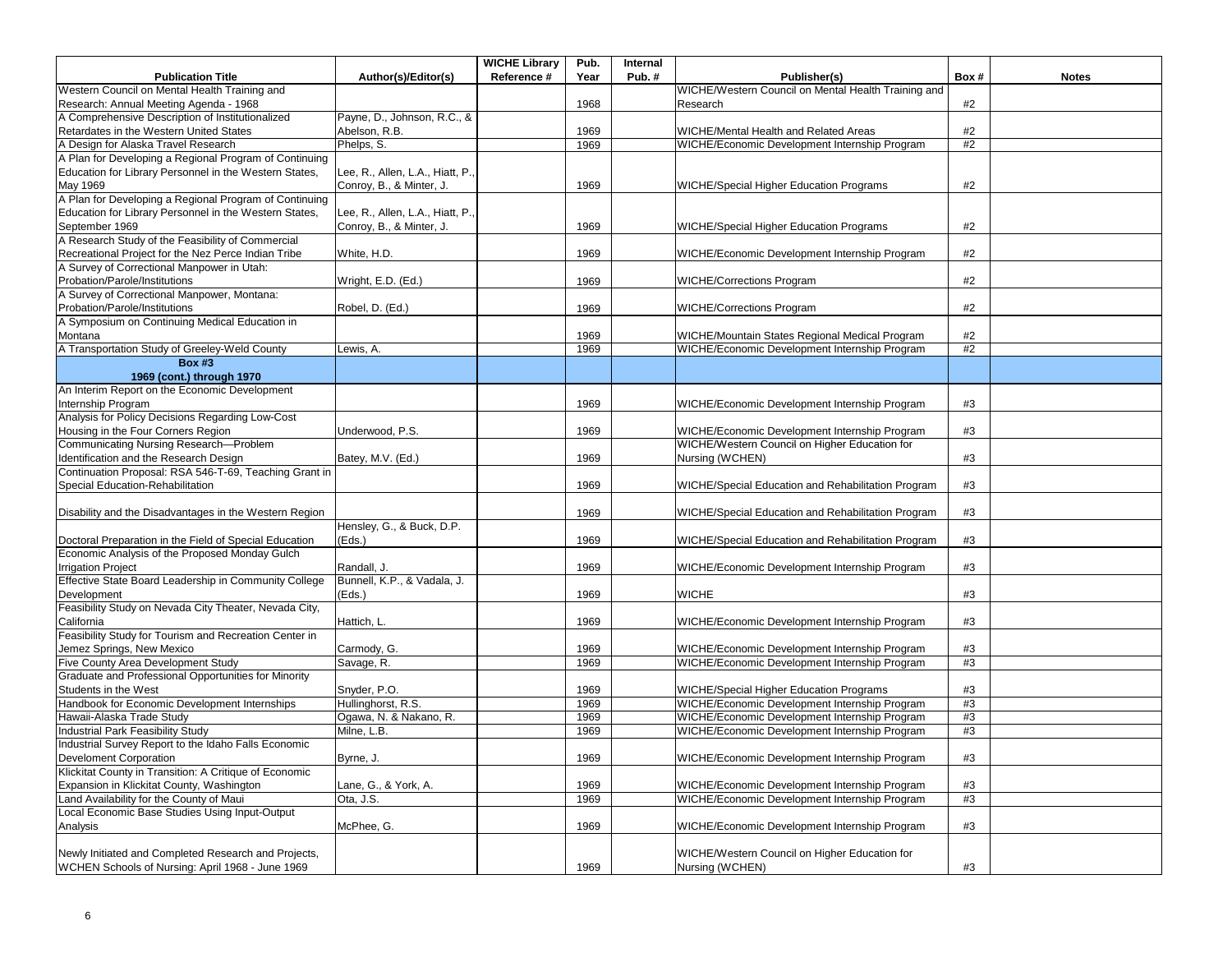|                                                                                  |                              | <b>WICHE Library</b> | Pub. | Internal |                                                     |      |              |
|----------------------------------------------------------------------------------|------------------------------|----------------------|------|----------|-----------------------------------------------------|------|--------------|
| <b>Publication Title</b>                                                         | Author(s)/Editor(s)          | Reference #          | Year | Pub.#    | Publisher(s)                                        | Box# | <b>Notes</b> |
| Ninth Annual Training Institute for Psychiatrist-Teachers                        | Feldman, R., & Buck, D.P.    |                      |      |          |                                                     |      |              |
| of Practicing Physicians, 1969                                                   | (Eds.)                       |                      | 1969 |          | <b>WICHE/Mental Health Programs</b>                 | #3   |              |
| Projected Truck-Barge and Rail Competition in Grain for                          |                              |                      |      |          |                                                     |      |              |
| a Five-County Area of North Central Idaho                                        | Coyle, D.                    |                      | 1969 |          | WICHE/Economic Development Internship Program       | #3   |              |
| Proposals for Expanding the Market for Utah Steel                                | Larsen, M.W.                 |                      | 1969 |          | WICHE/Economic Development Internship Program       | #3   |              |
| Pueblo Indian Tribes of the North Central New Mexico                             |                              |                      |      |          |                                                     |      |              |
| <b>Economic Development District</b>                                             | Archuleta, T.A.              |                      | 1969 |          | WICHE/Economic Development Internship Program       | #3   |              |
| Rincon: A Resources Study                                                        | Dyal, S.                     |                      | 1969 |          | WICHE/Economic Development Internship Program       | #3   |              |
| Special Education in the West: Report of a Regional                              |                              |                      |      |          |                                                     |      |              |
| Survey by the Western Interstate Commission for Higher                           |                              |                      |      |          |                                                     |      |              |
| Education                                                                        | Hensley, G., & McAlees, D.   |                      | 1969 |          | WICHE/Special Education and Rehabilitation Program  | #3   |              |
| Survey of Racial Problems in Higher Education in the                             |                              |                      |      |          |                                                     |      |              |
| 1960s (two binders)                                                              |                              |                      | 1969 |          | <b>WICHE</b>                                        | #3   |              |
| The Commercial Fishing Industry in Humbolt County,                               |                              |                      |      |          |                                                     |      |              |
| California: Prospects for Development                                            | Hoopes, G.                   |                      | 1969 |          | WICHE/Economic Development Internship Program       | #3   |              |
| The Development of Desirable Attitudes Within                                    |                              |                      |      |          |                                                     |      |              |
| Vocational High School Students                                                  | Reed, J.                     |                      | 1969 |          | WICHE/Economic Development Internship Program       | #3   |              |
| The East Pasco Self-Help Co-op Policy Manual                                     | Ash, A.                      |                      | 1969 |          | WICHE/Economic Development Internship Program       | #3   |              |
| The Economic Feasibility of Confinement and Semi-                                |                              |                      |      |          |                                                     |      |              |
| confinement in Cow-calf Operations in Southwest                                  |                              |                      |      |          |                                                     |      |              |
| Colorado                                                                         | Pracko, G.                   |                      | 1969 |          | WICHE/Economic Development Internship Program       | #3   |              |
| The Feasibility of Expanded Cattle Feeding in the                                |                              |                      |      |          |                                                     |      |              |
| Northcentral Crop Reporting District of Montana                                  | Minugh, J., & Pfister, G.    |                      | 1969 |          | WICHE/Economic Development Internship Program       | #3   |              |
| The Friendly Native Program                                                      | Cassidy, J., & Davis, J.     |                      | 1969 |          | WICHE/Economic Development Internship Program       | #3   |              |
| The Promise of Power: Potential Mineral Development in                           |                              |                      |      |          |                                                     |      |              |
| Southeast Alaska                                                                 | Hoag, R.M.                   |                      | 1969 |          | WICHE/Economic Development Internship Program       | #3   |              |
|                                                                                  |                              |                      |      |          |                                                     |      |              |
| Tucson's Potential for Attracting the Electronics Industries Turner, G.N.        |                              |                      | 1969 |          | WICHE/Economic Development Internship Program       | #3   |              |
| Urban and Minority Centered Programs in Western                                  |                              |                      |      |          |                                                     |      |              |
| Colleges and Universities, 1969-70: Report of a WICHE                            | Kroepsch, R.H., &            |                      |      |          |                                                     |      |              |
| Staff Survey Made in the Spring, 1969                                            | Thompson, I.M.               |                      | 1969 |          | <b>WICHE</b>                                        | #3   |              |
| Western Council on Mental Health Training and                                    |                              |                      |      |          | WICHE/Western Council on Mental Health Training and |      |              |
| Research: Annual Meeting Agenda - 1969                                           |                              |                      | 1969 |          | Research                                            | #3   |              |
| Worland, Wyoming-Model Industrial Park                                           | Porter, B.                   |                      | 1969 |          | WICHE/Economic Development Internship Program       | #3   |              |
| A Feasibility Study for a "Small Business Investment                             |                              |                      |      |          |                                                     |      |              |
| Company"                                                                         | Derrickson, W.               |                      | 1970 |          | WICHE/Economic Development Internship Program       | #3   |              |
| A Regional Strategy to Insure Effective Education for the                        |                              |                      |      |          |                                                     |      |              |
| <b>Confined Delinquent</b>                                                       | Dell'Apa, F.                 |                      | 1970 |          | WICHE/Juvenile Delinquency Programs                 | #3   |              |
| Business Tax Costs and Industrial Location in New                                |                              |                      |      |          |                                                     |      |              |
| Mexico                                                                           | Nunns, J.R.                  |                      | 1970 |          | WICHE/Economic Development Internship Program       | #3   |              |
| Changing Patterns of Professional Preparation and                                | Hensley, G., & Patterson, V. |                      |      |          |                                                     |      |              |
| Services in Special Education                                                    | (Eds.)                       |                      | 1970 |          | WICHE/Special Education and Rehabilitation Program  | #3   |              |
| Communicating Nursing Research-Methodological                                    |                              |                      |      |          | WICHE/Western Council on Higher Education for       |      |              |
| <b>Issues in Research</b>                                                        | Batey, M.V. (Ed.)            |                      | 1970 |          | Nursing (WCHEN)                                     | #3   |              |
| Governing the Restless Campus: Report of a Legislative   Kroepsch, R.H., & Buck, |                              |                      |      |          |                                                     |      |              |
| Work Conference in Higher Education                                              | D.P. (Eds.)                  |                      | 1970 |          | <b>WICHE</b>                                        | #3   |              |
| Handbook for Economic Development Internships                                    | Hullinghorst, R.S.           |                      | 1970 |          | WICHE/Economic Development Internship Program       | #3   |              |
|                                                                                  |                              |                      |      |          |                                                     |      |              |
| Newly Initiated and Completed Research and Projects,                             |                              |                      |      |          | WICHE/Western Council on Higher Education for       |      |              |
| WCHEN Schools of Nursing: July 1969 - June 1970                                  |                              |                      | 1970 |          | Nursing (WCHEN)                                     | #3   |              |
| Tenth Annual Training Institute for Psychiatrist-Teachers                        |                              |                      |      |          |                                                     |      |              |
| of Practicing Physicians, 1970                                                   | Feldman, R. (Ed.)            |                      | 1970 |          | <b>WICHE/Mental Health Programs</b>                 | #3   |              |
| The WICHE 1970 Summer Work-Study Program in                                      | Teague, D., & Frankfather,   |                      |      |          |                                                     |      |              |
| Mental Health and Related Areas                                                  | D.                           |                      | 1970 |          | WICHE/Mental Health and Related Areas               | #3   |              |
| Tourism Development for Bisbee, Arizona                                          | Behrendt, R.                 |                      | 1970 |          | WICHE/Economic Development Internship Program       | #3   |              |
| Western Council on Mental Health Training and                                    |                              |                      |      |          | WICHE/Western Council on Mental Health Training and |      |              |
| Research: 1970 Annual Meeting Agenda                                             |                              |                      | 1970 |          | Research                                            | #3   |              |
| <b>Box #4</b>                                                                    |                              |                      |      |          |                                                     |      |              |
| $W-71$                                                                           |                              |                      |      |          |                                                     |      |              |
|                                                                                  |                              |                      |      |          |                                                     |      |              |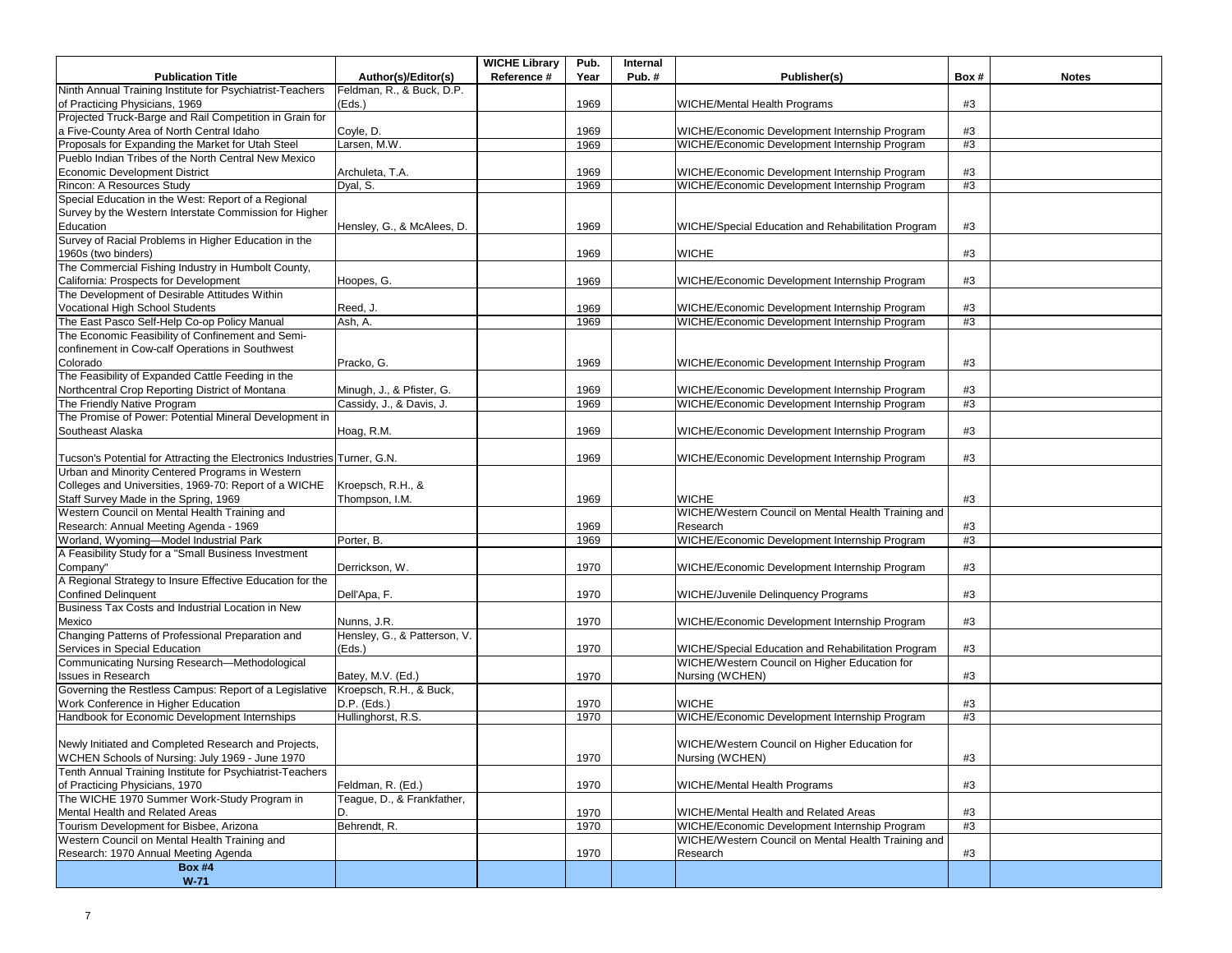|                                                                                                          |                         | <b>WICHE Library</b> | Pub. | Internal |                                                   |      |              |
|----------------------------------------------------------------------------------------------------------|-------------------------|----------------------|------|----------|---------------------------------------------------|------|--------------|
| <b>Publication Title</b>                                                                                 | Author(s)/Editor(s)     | Reference #          | Year | Pub.#    | Publisher(s)                                      | Box# | <b>Notes</b> |
| Selective Manpower Dimensions in the California                                                          |                         |                      |      |          |                                                   |      |              |
| Department of Mental Hygiene: A Preliminary Survey                                                       | Fels, M.                | W-71-00718           | 1971 |          | WICHE/Mental Health Manpower Office               | #4   |              |
| <b>WICHE Personnel Policies</b>                                                                          |                         | W-71-00719           | 1971 |          | <b>WICHE</b>                                      | #4   |              |
| Master's Degree Psychologists: Report of a Conference                                                    |                         | W-71-00726           | 1971 |          | WICHE/Mental Health Manpower Office               | #4   |              |
| Interstate Cooperation at the Community College Level                                                    |                         | W-71-00732           | 1969 |          | <b>WICHE</b>                                      | #4   |              |
| Western Graduate Programs in Social Work                                                                 |                         | W-71-00749           | 1971 |          | WICHE/Mental Health Manpower Office               | #4   |              |
|                                                                                                          |                         |                      |      |          | WICHE/Continuing Education In Psychiatric Mental  |      |              |
|                                                                                                          |                         |                      |      |          | Health Nursing for Faculty in Associate Degree    |      |              |
| Introducing Psychodrama as a Teaching Skill                                                              | Garfield, S.            | W-71-00750           | 1971 |          | Programs                                          | #4   |              |
| <b>Meeting Leadership Skills</b>                                                                         | Kralik, Daniel J.       | W-71-00751           | 1971 |          | <b>WICHE/Corrections Program</b>                  | #4   |              |
| A Plan for a Satellite Educational Experiment for the                                                    | Campbell, J.M., & Rapp, |                      |      |          |                                                   |      |              |
| Rocky Mountains                                                                                          | W.E.                    | W-71-00752           | 1971 |          | <b>WICHE</b>                                      | #4   |              |
| Undergraduate Education for Rehabilitation and Other                                                     |                         |                      |      |          |                                                   |      |              |
| Helping Services: The Final Report                                                                       |                         | W-71-00753           | 1971 |          | <b>WICHE</b>                                      | #4   |              |
| Joint Statement on the Nurse Functioning as a Primary                                                    |                         |                      |      |          | WICHE/Western Council on Higher Education for     |      |              |
| Care Agent                                                                                               |                         | W-71-00754           | 1971 |          | Nursing (WCHEN)                                   | #4   |              |
| The Nurse as a Primary Care Agent: Statement in                                                          |                         |                      |      |          | WICHE/Western Council on Higher Education for     |      |              |
| Progress                                                                                                 |                         | W-71-00754           | 1971 |          | Nursing (WCHEN)                                   | #4   |              |
| Mental Health Manpower in the West                                                                       |                         | W-71-00755           | 1971 |          | WICHE/Mental Health Manpower Office               | #4   |              |
| Feasibility Study on Nevada City Theater                                                                 | Hattich, Lynnette       | W-71-00756           | 1969 |          | WICHE/Economic Development Internship Program     | #4   |              |
| Freshman and Transfer Vacancies in Western Colleges                                                      |                         |                      |      |          |                                                   |      |              |
| and Universities - Fall, 1971                                                                            |                         | W-71-00758           | 1971 |          | <b>WICHE</b>                                      | #4   |              |
| A Proposal for the Development of the Higher Education                                                   |                         |                      |      |          |                                                   |      |              |
| Component of a Satellite Educational Broadcast<br>Experiment                                             |                         |                      | 1971 |          | <b>WICHE</b>                                      | #4   |              |
| Community College Mental Health Worker Programs:                                                         |                         | W-71-00759           |      |          |                                                   |      |              |
| <b>Regional Conference</b>                                                                               |                         | W-71-00761           | 1971 |          | <b>WICHE</b>                                      | #4   |              |
| To: Members of the Executive Committee                                                                   | Barrett, F.A.           | W-71-00773           |      |          | <b>WICHE</b>                                      | #4   |              |
| Proceedings of Regional Conference on: The Expanded                                                      |                         |                      |      |          |                                                   |      |              |
| Role of the Nurse                                                                                        |                         | W-71-00791           | 1971 |          | WICHE/Mountain States Regional Medical Program    | #4   |              |
| Supplement to the WICHE Student Exchange Programs                                                        |                         |                      |      |          |                                                   |      |              |
| $(1953 - 71)$                                                                                            |                         | W-71-00799           | 1971 |          | WICHE/Student Exchange Programs (SEP)             | #4   |              |
| Supplement to the WICHE Student Exchange Programs                                                        |                         |                      |      |          |                                                   |      |              |
| $(1953 - 72)$                                                                                            |                         | W-71-00799           | 1972 |          | WICHE/Student Exchange Programs (SEP)             | #4   |              |
| Supplement to the WICHE Student Exchange Programs                                                        |                         |                      |      |          |                                                   |      |              |
| $(1953 - 74)$                                                                                            |                         | W-71-00799           | 1974 |          | WICHE/Student Exchange Programs (SEP)             | #4   |              |
| Supplement to the WICHE Student Exchange Programs                                                        |                         |                      |      |          |                                                   |      |              |
| $(1953 - 75)$                                                                                            |                         | W-71-00799           | 1975 |          | WICHE/Student Exchange Programs (SEP)             | #4   |              |
| Hawaii Mental Health Manpower Study: 1970                                                                | Blaylock, John J        | W-71-00800           | 1971 |          | WICHE/Mental Health Manpower Office               | #4   |              |
| Mental Retardation Manpower in the West                                                                  |                         | W-71-00801           | 1971 |          | WICHE/Mental Health Manpower Office               | #4   |              |
| Accounting Guidelines for Mental Health Centers and                                                      |                         |                      |      |          | WICHE/Western Conference on the Uses of Mental    |      |              |
| <b>Related Facilities</b>                                                                                | Salsbery, D.L.          | W-71-00829           | 1971 |          | <b>Health Data</b>                                | #4   |              |
| Seventh Annual Conference on Higher Education                                                            |                         |                      |      |          |                                                   |      |              |
| General Information Survey (HEGIS): Background                                                           |                         |                      |      |          | <b>WICHE/National Center for Higher Education</b> |      |              |
| <b>Material</b>                                                                                          |                         | W-71-00832           | 1971 |          | Management Systems at WICHE (NCHEMS)              | #4   |              |
|                                                                                                          |                         |                      |      |          | WICHE/National Center for Higher Education        |      |              |
| Micro-U II: Test Data for the Cost Estimation Model                                                      |                         | W-71-00833           | 1971 |          | Management Systems at WICHE (NCHEMS)              | #4   |              |
| The WICHE Planning and Management Systems                                                                |                         |                      |      |          |                                                   |      |              |
| Program: Its Nature, Scope, and Limitations<br>WICHE MIS Training Exercise: Translation of Institutional | Lawrence, B.            | W-71-00834           | 1971 |          | <b>WICHE</b>                                      | #4   |              |
| Accounts to WICHE Program Classification Structure                                                       |                         |                      |      |          |                                                   |      |              |
| Codes                                                                                                    |                         | W-71-00835           | 1971 |          | <b>WICHE</b>                                      | #4   |              |
| Illustrative PCS Crossover: Micro-U II Chart of Accounts                                                 |                         |                      |      |          | WICHE/National Center for Higher Education        |      |              |
| to the Program Classification Structure                                                                  |                         | W-71-00836           | 1971 |          | Management Systems at WICHE (NCHEMS)              | #4   |              |
| The Resource Requirements Prediction Model 1                                                             |                         |                      |      |          |                                                   |      |              |
| (RRPM-1): An Overview                                                                                    | Gulko, W.W.             | W-71-00839           | 1971 |          | WICHE/Planning and Management Systems Division    | #4   |              |
|                                                                                                          |                         |                      |      |          |                                                   |      |              |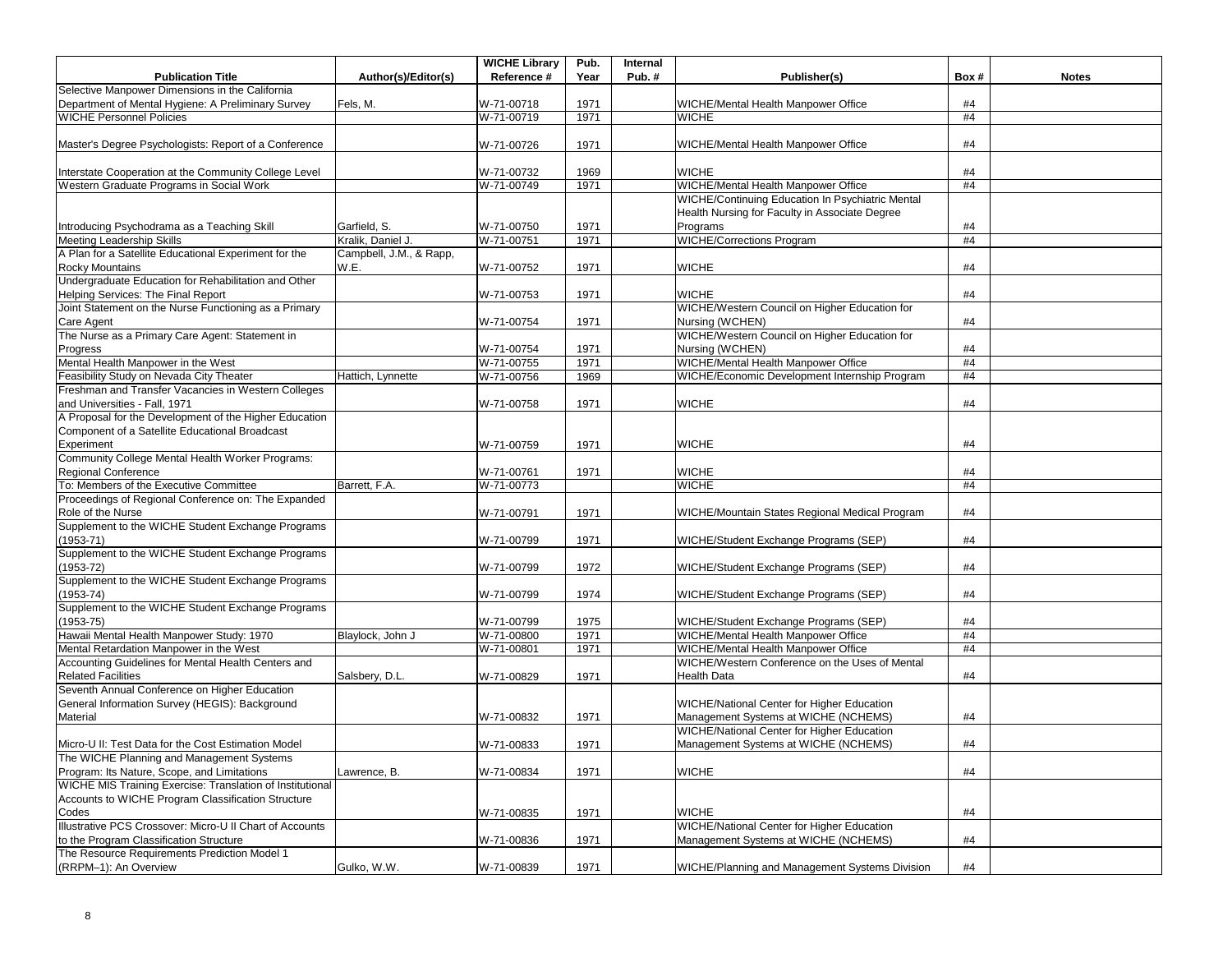|                                                                                                |                                          | <b>WICHE Library</b>     | Pub.         | Internal |                                                                                                  |          |              |
|------------------------------------------------------------------------------------------------|------------------------------------------|--------------------------|--------------|----------|--------------------------------------------------------------------------------------------------|----------|--------------|
| <b>Publication Title</b>                                                                       | Author(s)/Editor(s)                      | Reference #              | Year         | Pub. $#$ | Publisher(s)                                                                                     | Box#     | <b>Notes</b> |
| Micro-U II: A Body of Hypothetical Institutional Data to be                                    |                                          |                          |              |          | <b>WICHE/National Center for Higher Education</b>                                                |          |              |
| Used in NCHEMS Training Exercises                                                              |                                          | W-71-00840               | 1971         |          | Management Systems at WICHE (NCHEMS)                                                             | #4       |              |
| An Approach to Planning and Management Systems                                                 |                                          |                          |              |          |                                                                                                  |          |              |
| Implementation                                                                                 | Farmer, J.                               | W-71-00841               | 1971         |          | WICHE/Planning and Management Systems Division                                                   | #4       |              |
| Overview of the Cost Estimation Model: User                                                    |                                          |                          |              |          | WICHE/National Center for Higher Education                                                       |          |              |
| Documentation                                                                                  | Huff, R.A.                               | W-71-00842               | 1971         |          | Management Systems at WICHE (NCHEMS)                                                             | #4       |              |
|                                                                                                |                                          |                          |              |          | WICHE/National Center for Higher Education                                                       |          |              |
| Visuals Used in PMS Seminars                                                                   |                                          | W-71-00867               | 1971         |          | Management Systems at WICHE (NCHEMS)                                                             | #4       |              |
| Western Council on Higher Education for Nursing: Report                                        |                                          |                          |              |          | WICHE/Western Council on Higher Education for                                                    |          |              |
| of the Chairman                                                                                | Smith, K.M.                              | W-71-00871               | 1971         |          | Nursing (WCHEN)                                                                                  | #4       |              |
|                                                                                                | Kroepsch, R.H., Bunnell,                 |                          |              |          |                                                                                                  |          |              |
|                                                                                                | K.P., Elliott, J.E., Feldman,            |                          |              |          |                                                                                                  |          |              |
| Health Manpower: Adapting in the '70s                                                          | R., & Palmer, P.                         | W-71-00873               | 1971         |          | <b>WICHE/National Health Council</b>                                                             | #4       |              |
| Coronary Care Training Program                                                                 |                                          | W-71-00874               | 1972         |          | WICHE/Mountain States Regional Medical Program                                                   | #4       |              |
|                                                                                                |                                          |                          |              |          | <b>WICHE/National Center for Higher Education</b>                                                |          |              |
| Cost Estimation Model (CEM) Input Sheets                                                       |                                          | W-71-00891               | 1971         |          | Management Systems at WICHE (NCHEMS)                                                             | #4       |              |
| Credit by Examination: Proceedings from Workshops in                                           | Altman, R.A., & Jones, J.Q.              |                          |              |          |                                                                                                  |          |              |
| the West 1971                                                                                  | (Eds.)                                   | W-71-00923               | 1971         |          | <b>WICHE</b>                                                                                     | #4       |              |
| Student-Counselor Health Careers Guidebook -                                                   |                                          |                          |              |          |                                                                                                  |          |              |
| September 1971                                                                                 |                                          | W-71-00944               | 1971         |          | WICHE/Mountain States Regional Medical Program                                                   | #4       |              |
| Student-Counselor Health Careers Guidebook - October                                           | Breeden, J.J., Day, G.H., &              |                          |              |          |                                                                                                  |          |              |
| 1972                                                                                           | Lantz, E.R.                              | W-71-00944               | 1972         |          | WICHE/Mountain States Regional Medical Program                                                   | #4       |              |
| Health Careers Guidebook for Idaho Counselors and                                              |                                          |                          |              |          |                                                                                                  |          |              |
| Students - February 1972                                                                       |                                          | W-71-00944               | 1972         |          | WICHE/Mountain States Regional Medical Program                                                   | #4       |              |
| Student-Counselor Health Careers Guidebook - January                                           | Breeden, J.J., Day, G.H., &              |                          |              |          |                                                                                                  |          |              |
| 1974                                                                                           | Lantz, E.R.                              | W-71-00944               | 1974         |          | WICHE/Mountain States Regional Medical Program                                                   | #4       |              |
| Pueblo Plans for the Future                                                                    | Heuchemer, D.                            | W-71-00947               | 1971         |          | WICHE/Resources Development Internship Program                                                   | #4       |              |
| New Industry and Clark County                                                                  | Powell, J.                               | W-71-00948               | 1971         |          | WICHE/Resources Development Internship Program                                                   | #4       |              |
| Community College Mental Health Worker Programs:                                               |                                          |                          |              |          | WICHE/Community College Mental Health Worker                                                     |          |              |
| Hawaii Statewide Conference                                                                    |                                          | W-71-00949               | 1971         |          | Program                                                                                          | #4       |              |
|                                                                                                |                                          |                          |              |          |                                                                                                  |          |              |
| Credit by Examination: Its Present and Potential Status                                        | Altman, R.A.                             | W-71-00950               | 1971         |          | WICHE/Special Higher Education Programs                                                          | #4       |              |
| Bernallilo's Water and Sewer Systems                                                           | Wogan, R.K.                              | W-71-00956               | 1971         |          | WICHE/Resources Development Internship Program                                                   | #4       |              |
| A Resource Requirements Prediction Model (RRPM-1):                                             |                                          |                          |              |          | WICHE/National Center for Higher Education                                                       |          |              |
| Report on the Pilot Studies                                                                    | Hussain, K.M., & Martin, J.S. W-71-00957 |                          | 1971         |          | Management Systems at WICHE (NCHEMS)                                                             | #4       |              |
| Campus Community Mental Health: A Model and Status                                             |                                          |                          |              |          | WICHE/Improving Mental Health Services on Western                                                |          |              |
| <b>Report on Western Campuses</b>                                                              | Banning, J.H.                            | W-71-00958               | 1971         |          | Campuses                                                                                         | #4       |              |
| A Survey of Land-Use-Tools and Implementation                                                  | Kirkwood, C.                             | W-71-00990               | 1971         |          | WICHE/Resources Development Internship Program                                                   | #4       |              |
| Mobile and Modular Home Regulations                                                            | Adams, K                                 | W-71-00998               | 1971         |          | WICHE/Resources Development Internship Program                                                   | #4       |              |
| <b>Housing Rehabilitation</b>                                                                  | Cook, D.                                 | W-71-00999               | 1971         |          | WICHE/Resources Development Internship Program                                                   | #4       |              |
| Internships in Drug Education: A Feasibility Study                                             | Cheaney, L.                              | W-71-01036               | 1971         |          | WICHE/Resources Development Internship Program                                                   | #4       |              |
|                                                                                                | Collard, W.J., & Springer,               |                          |              |          | <b>WICHE/National Center for Higher Education</b>                                                |          |              |
| Cost Estimation Model: System Documentation<br>Communicating Nursing Research-Is the Gap Being | C.H.                                     | W-71-01038               | 1971         |          | Management Systems at WICHE (NCHEMS)<br>WICHE/Western Council on Higher Education for            | #4       |              |
|                                                                                                |                                          |                          |              |          |                                                                                                  |          |              |
| Bridged?<br>Final Report: Seventh Annual Conference on Higher                                  | Batey, M.V. (Ed.)                        | W-71-01052               | 1971         |          | Nursing (WCHEN)<br><b>WICHE/National Center for Higher Education</b>                             | #4       |              |
| <b>Education General Information Survey (HEGIS)</b>                                            |                                          |                          |              |          |                                                                                                  |          |              |
| State of New Mexico Economic Development Profile                                               |                                          | W-71-01062               | 1971         |          | Management Systems (NCHEMS)<br>WICHE/Resources Development Internship Program                    | #4<br>#4 |              |
|                                                                                                | Rounds, R.                               | W-71-01080               | 1971         |          |                                                                                                  |          |              |
| <b>Box #5</b><br>W-71 (+1971)/W-72                                                             |                                          |                          |              |          |                                                                                                  |          |              |
| The Pueblo Reservoir and Pueblo West                                                           | Schillinger, G.                          | W-71-01089               | 1971         |          | WICHE/Resources Development Internship Program                                                   | #5       |              |
|                                                                                                | Lambert, N.F.                            |                          |              |          |                                                                                                  | #5       |              |
| Lakewood Street Right-of-Way Report<br>A Skill Center for the Reno/Sparks Area                 | Cotton, G.L.                             | W-71-01091<br>W-71-01092 | 1971<br>1971 |          | WICHE/Resources Development Internship Program<br>WICHE/Resources Development Internship Program | #5       |              |
| Constitution and Bylaws: Western Conference on Mental                                          |                                          |                          |              |          |                                                                                                  |          |              |
| Health Program Management Constitution                                                         |                                          | W-71-01094               | 1971         |          | WICHE/Mental Health Manpower Office                                                              | #5       |              |
| Cost Finding Principles: Computer Program                                                      |                                          |                          |              |          |                                                                                                  |          |              |
| Documentation                                                                                  |                                          | W-71-01159               | 1971         |          | <b>WICHE</b>                                                                                     | #5       |              |
| Employer Training Needs and the Denver Concentrated                                            |                                          |                          |              |          |                                                                                                  |          |              |
| <b>Employment Program</b>                                                                      | Daly, M.                                 | W-71-01161               | 1971         |          | WICHE/Resources Development Internship Program                                                   | #5       |              |
|                                                                                                |                                          |                          |              |          |                                                                                                  |          |              |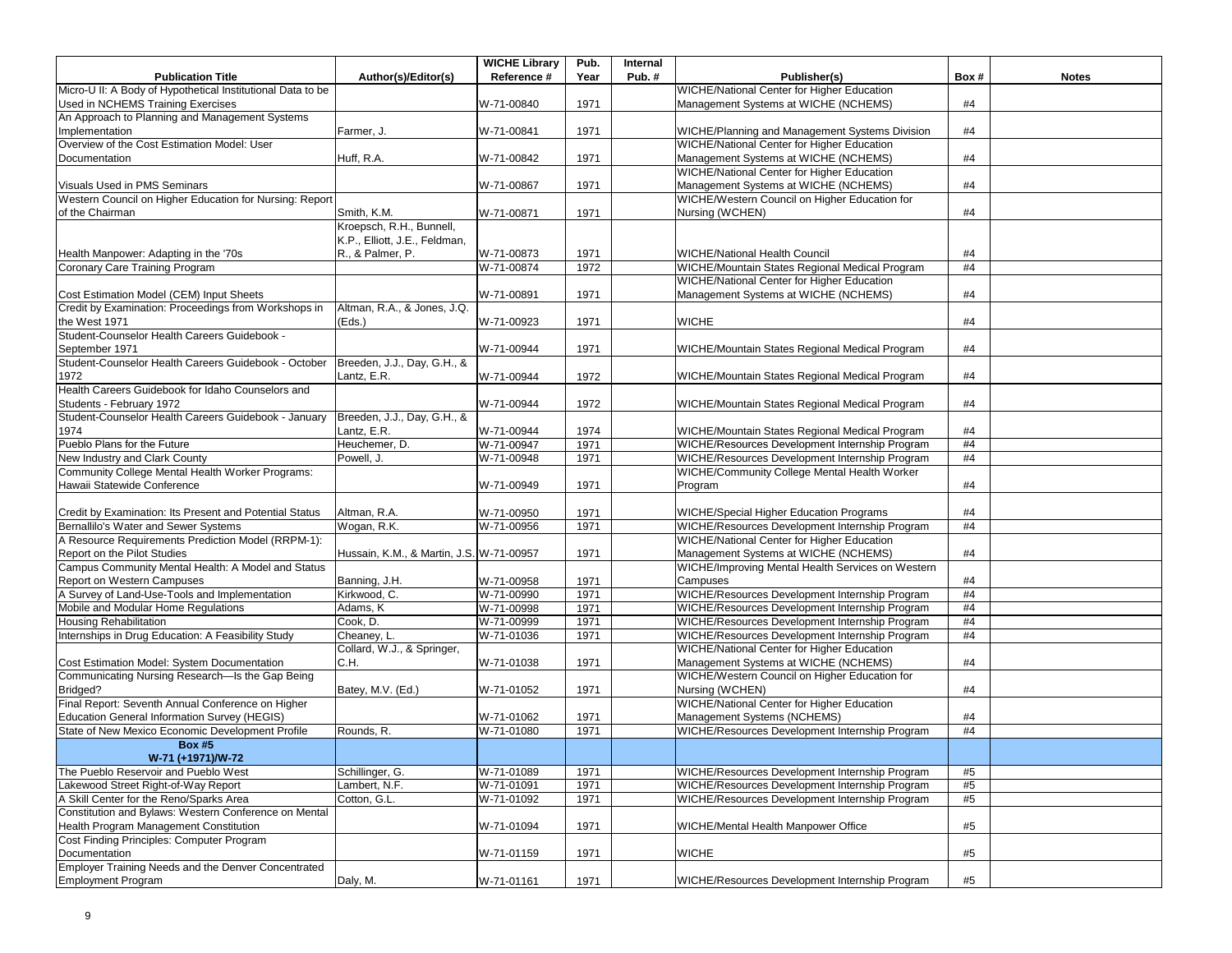| National Center for Higher Education Management<br>WICHE/National Center for Higher Education<br>Management Systems (NCHEMS)<br>Systems at WICHE: 1971 Multiyear Planning Alternatives<br>#5<br>W-71-01202<br>1971<br><b>WICHE/National Center for Higher Education</b><br>Overview of Higher Education Planning and Management<br>Systems: Book of Visuals<br>1971<br>Management Systems at WICHE (NCHEMS)<br>W-71-01204<br>#5<br><b>Local Government Modernization</b><br>Bellandi, R.<br>W-71-01214<br>1971<br>WICHE/Resources Development Internship Program<br>#5<br>Inventory of Educational Outputs and Environmental<br>WICHE/National Center for Higher Education<br>1971<br>Management Systems at WICHE (NCHEMS)<br>Variables<br>W-71-01217<br>#5<br>Water-Supply and Disposal in 54 Utah Cities<br>Kirchhoff, B.<br>1970<br>WICHE/Economic Development Internship Program<br>#5<br>W-71-01218<br>A Regional Recreation and Tourism Study<br>W-71-01240<br>1970<br>WICHE/Economic Development Internship Program<br>Thompson, Brooke Y.<br>#5<br>W-71-01243<br>1971<br><b>WICHE</b><br>#5<br>Resources Development Internship Program<br>Revenue Estimating of Oregon's Personal and Corporate<br>Lund, R.J.<br>W-71-01250<br>1971<br>WICHE/Resources Development Internship Program<br>#5<br>Income Tax<br>WICHE/Indian Economic Development Internship<br>A Feasibility Study for Tule River Campground<br>1971<br>Program<br>#5<br>Deer, J.<br>W-71-01269<br>Intern Program Public Relations<br>W-71-01276<br>1971<br>WICHE/Resources Development Internship Program<br>#5<br>Bourne, J.<br>City-County Consolidation: Implications for Urban<br>Planning in Clark County, Washington<br>Harder, B.C.<br>1971<br>WICHE/Resources Development Internship Program<br>#5<br>W-71-01277<br>Characteristics of Registered Nurses and Licensed<br>Parker, Randolph S. &<br>Practical Nurses in Wyoming, 1968 (First Draft)<br>Olsen, Anthony R.<br>W-71-01286<br>1968<br>WICHE/Mountain States Regional Medical Program<br>#5<br>Characteristics of Registered Nurses and Licensed<br>Practical Nurses in Wyoming, 1968 (Revised Draft)<br>W-71-01286<br>1970<br>WICHE/Mountain States Regional Medical Program<br>#5<br>Parker, Randolph S.<br>WICHE/Resources Development Internship Program<br>Sources of Funds for Airport Development<br>Sowell, E.<br>W-71-01293<br>1971<br>#5<br>A Study of Transportation Needs in Cheyenne's Model<br>Neighborhoods<br>W-71-01294<br>1971<br>WICHE/Resources Development Internship Program<br>#5<br>Krieger, K.<br>A Methodology for Evaluating the California State Library<br>Service to Industry: Analysis, Recommendations, and<br>Future Methodology<br>1971<br>#5<br>Sorkin, E.S.<br>W-71-01295<br>WICHE/Resources Development Internship Program<br>Report of the Ad Hoc Committee to Consider Support<br>Fees to the Western Interstate Commission for Higher<br>WICHE/Student Exchange Programs (SEP)<br>#5<br>Education<br>W-71-01396<br>1971<br>An Evaluation of the Implementation Phase of the<br>Albuquerque Goals Program<br>1971<br>WICHE/Resources Development Internship Program<br>Jones, R.M.<br>W-71-01397<br>#5<br>A Look at Oregon's International Trade Picture, 1970<br>Beebe, W.D.<br>W-71-01410<br>1971<br>WICHE/Economic Development Internship Program<br>#5<br>Program Activities and Student Utilization of Campus<br>WICHE/Improving Mental Health Services on Western<br>Mental Health Facilities in the West: Monograph No. 3<br>Banning, J.H., & Aulepp, L.<br>Campuses<br>#5<br>W-71-01411<br>1971<br>Ethnic Content in Field Instruction. Presented at the<br>WICHE Workshop on Faculty Development: Minority<br>Ethnic Content in the Social Work Curriculum<br>Leigh, J.W.<br>WICHE/University of Washington School of Social Work<br>W-71-01413<br>1971<br>#5<br>Lawrence, B., Weathersby,<br>WICHE/National Center for Higher Education<br>Management Systems at WICHE (NCHEMS)<br>G., Curry, D., & Eden, J.<br>#5<br>Data Comparability in Higher Education<br>1971<br>W-71-01414<br>Perspectives on Social Work Education in the 1970s: A<br><b>WICHE</b><br>Report of a Faculty Development Workshop<br>McCann, C.W.<br>W-71-01415<br>1971<br>#5<br>Montana Community Betterment Contest: Entrants<br>Assistance and Contest Overhaul<br>Swartout, R.B.<br>W-71-01416<br>1971<br>WICHE/Resources Development Internship Program<br>#5<br>Mountain Growth and Development in the Mountain Area<br>of Jefferson County, Colorado<br>1971<br>#5<br>Losinski, E.A.<br>W-71-01417<br>WICHE/Resources Development Internship Program<br>Western Interstate Commission for Higher Education:<br><b>WICHE</b><br>#5<br><b>Bylaws</b><br>W-71-01418<br>1971<br>W-71-01419<br>1971<br>WICHE/Special Higher Education Programs<br>#5<br>Special Higher Education Programs<br><b>WICHE/National Center for Higher Education</b><br>Management Systems at WICHE (NCHEMS)<br>The Inventory of the Outputs of Higher Education<br>W-71-01439<br>1971<br>#5<br>The Use of Soils Data for Land Use Planning in Larimer<br>County, Colorado<br>Burns, R.A.<br>W-71-01440<br>1971<br>#5<br>WICHE/Resources Development Internship Program |                          |                     | <b>WICHE Library</b> | Pub. | Internal |              |      |              |
|---------------------------------------------------------------------------------------------------------------------------------------------------------------------------------------------------------------------------------------------------------------------------------------------------------------------------------------------------------------------------------------------------------------------------------------------------------------------------------------------------------------------------------------------------------------------------------------------------------------------------------------------------------------------------------------------------------------------------------------------------------------------------------------------------------------------------------------------------------------------------------------------------------------------------------------------------------------------------------------------------------------------------------------------------------------------------------------------------------------------------------------------------------------------------------------------------------------------------------------------------------------------------------------------------------------------------------------------------------------------------------------------------------------------------------------------------------------------------------------------------------------------------------------------------------------------------------------------------------------------------------------------------------------------------------------------------------------------------------------------------------------------------------------------------------------------------------------------------------------------------------------------------------------------------------------------------------------------------------------------------------------------------------------------------------------------------------------------------------------------------------------------------------------------------------------------------------------------------------------------------------------------------------------------------------------------------------------------------------------------------------------------------------------------------------------------------------------------------------------------------------------------------------------------------------------------------------------------------------------------------------------------------------------------------------------------------------------------------------------------------------------------------------------------------------------------------------------------------------------------------------------------------------------------------------------------------------------------------------------------------------------------------------------------------------------------------------------------------------------------------------------------------------------------------------------------------------------------------------------------------------------------------------------------------------------------------------------------------------------------------------------------------------------------------------------------------------------------------------------------------------------------------------------------------------------------------------------------------------------------------------------------------------------------------------------------------------------------------------------------------------------------------------------------------------------------------------------------------------------------------------------------------------------------------------------------------------------------------------------------------------------------------------------------------------------------------------------------------------------------------------------------------------------------------------------------------------------------------------------------------------------------------------------------------------------------------------------------------------------------------------------------------------------------------------------------------------------------------------------------------------------------------------------------------------------------------------------------------------------------------------------------------------------------------------------------------------------------------------------------------------------------------------------------------------------------------------------------------------------------------------------------------------------------------------------------------------------------------------------------------------------------------------------------------------------------------------------------------------------------------------------------------------------------------------------------------------------------|--------------------------|---------------------|----------------------|------|----------|--------------|------|--------------|
|                                                                                                                                                                                                                                                                                                                                                                                                                                                                                                                                                                                                                                                                                                                                                                                                                                                                                                                                                                                                                                                                                                                                                                                                                                                                                                                                                                                                                                                                                                                                                                                                                                                                                                                                                                                                                                                                                                                                                                                                                                                                                                                                                                                                                                                                                                                                                                                                                                                                                                                                                                                                                                                                                                                                                                                                                                                                                                                                                                                                                                                                                                                                                                                                                                                                                                                                                                                                                                                                                                                                                                                                                                                                                                                                                                                                                                                                                                                                                                                                                                                                                                                                                                                                                                                                                                                                                                                                                                                                                                                                                                                                                                                                                                                                                                                                                                                                                                                                                                                                                                                                                                                                                                                                                     | <b>Publication Title</b> | Author(s)/Editor(s) | Reference #          | Year | Pub.#    | Publisher(s) | Box# | <b>Notes</b> |
|                                                                                                                                                                                                                                                                                                                                                                                                                                                                                                                                                                                                                                                                                                                                                                                                                                                                                                                                                                                                                                                                                                                                                                                                                                                                                                                                                                                                                                                                                                                                                                                                                                                                                                                                                                                                                                                                                                                                                                                                                                                                                                                                                                                                                                                                                                                                                                                                                                                                                                                                                                                                                                                                                                                                                                                                                                                                                                                                                                                                                                                                                                                                                                                                                                                                                                                                                                                                                                                                                                                                                                                                                                                                                                                                                                                                                                                                                                                                                                                                                                                                                                                                                                                                                                                                                                                                                                                                                                                                                                                                                                                                                                                                                                                                                                                                                                                                                                                                                                                                                                                                                                                                                                                                                     |                          |                     |                      |      |          |              |      |              |
|                                                                                                                                                                                                                                                                                                                                                                                                                                                                                                                                                                                                                                                                                                                                                                                                                                                                                                                                                                                                                                                                                                                                                                                                                                                                                                                                                                                                                                                                                                                                                                                                                                                                                                                                                                                                                                                                                                                                                                                                                                                                                                                                                                                                                                                                                                                                                                                                                                                                                                                                                                                                                                                                                                                                                                                                                                                                                                                                                                                                                                                                                                                                                                                                                                                                                                                                                                                                                                                                                                                                                                                                                                                                                                                                                                                                                                                                                                                                                                                                                                                                                                                                                                                                                                                                                                                                                                                                                                                                                                                                                                                                                                                                                                                                                                                                                                                                                                                                                                                                                                                                                                                                                                                                                     |                          |                     |                      |      |          |              |      |              |
|                                                                                                                                                                                                                                                                                                                                                                                                                                                                                                                                                                                                                                                                                                                                                                                                                                                                                                                                                                                                                                                                                                                                                                                                                                                                                                                                                                                                                                                                                                                                                                                                                                                                                                                                                                                                                                                                                                                                                                                                                                                                                                                                                                                                                                                                                                                                                                                                                                                                                                                                                                                                                                                                                                                                                                                                                                                                                                                                                                                                                                                                                                                                                                                                                                                                                                                                                                                                                                                                                                                                                                                                                                                                                                                                                                                                                                                                                                                                                                                                                                                                                                                                                                                                                                                                                                                                                                                                                                                                                                                                                                                                                                                                                                                                                                                                                                                                                                                                                                                                                                                                                                                                                                                                                     |                          |                     |                      |      |          |              |      |              |
|                                                                                                                                                                                                                                                                                                                                                                                                                                                                                                                                                                                                                                                                                                                                                                                                                                                                                                                                                                                                                                                                                                                                                                                                                                                                                                                                                                                                                                                                                                                                                                                                                                                                                                                                                                                                                                                                                                                                                                                                                                                                                                                                                                                                                                                                                                                                                                                                                                                                                                                                                                                                                                                                                                                                                                                                                                                                                                                                                                                                                                                                                                                                                                                                                                                                                                                                                                                                                                                                                                                                                                                                                                                                                                                                                                                                                                                                                                                                                                                                                                                                                                                                                                                                                                                                                                                                                                                                                                                                                                                                                                                                                                                                                                                                                                                                                                                                                                                                                                                                                                                                                                                                                                                                                     |                          |                     |                      |      |          |              |      |              |
|                                                                                                                                                                                                                                                                                                                                                                                                                                                                                                                                                                                                                                                                                                                                                                                                                                                                                                                                                                                                                                                                                                                                                                                                                                                                                                                                                                                                                                                                                                                                                                                                                                                                                                                                                                                                                                                                                                                                                                                                                                                                                                                                                                                                                                                                                                                                                                                                                                                                                                                                                                                                                                                                                                                                                                                                                                                                                                                                                                                                                                                                                                                                                                                                                                                                                                                                                                                                                                                                                                                                                                                                                                                                                                                                                                                                                                                                                                                                                                                                                                                                                                                                                                                                                                                                                                                                                                                                                                                                                                                                                                                                                                                                                                                                                                                                                                                                                                                                                                                                                                                                                                                                                                                                                     |                          |                     |                      |      |          |              |      |              |
|                                                                                                                                                                                                                                                                                                                                                                                                                                                                                                                                                                                                                                                                                                                                                                                                                                                                                                                                                                                                                                                                                                                                                                                                                                                                                                                                                                                                                                                                                                                                                                                                                                                                                                                                                                                                                                                                                                                                                                                                                                                                                                                                                                                                                                                                                                                                                                                                                                                                                                                                                                                                                                                                                                                                                                                                                                                                                                                                                                                                                                                                                                                                                                                                                                                                                                                                                                                                                                                                                                                                                                                                                                                                                                                                                                                                                                                                                                                                                                                                                                                                                                                                                                                                                                                                                                                                                                                                                                                                                                                                                                                                                                                                                                                                                                                                                                                                                                                                                                                                                                                                                                                                                                                                                     |                          |                     |                      |      |          |              |      |              |
|                                                                                                                                                                                                                                                                                                                                                                                                                                                                                                                                                                                                                                                                                                                                                                                                                                                                                                                                                                                                                                                                                                                                                                                                                                                                                                                                                                                                                                                                                                                                                                                                                                                                                                                                                                                                                                                                                                                                                                                                                                                                                                                                                                                                                                                                                                                                                                                                                                                                                                                                                                                                                                                                                                                                                                                                                                                                                                                                                                                                                                                                                                                                                                                                                                                                                                                                                                                                                                                                                                                                                                                                                                                                                                                                                                                                                                                                                                                                                                                                                                                                                                                                                                                                                                                                                                                                                                                                                                                                                                                                                                                                                                                                                                                                                                                                                                                                                                                                                                                                                                                                                                                                                                                                                     |                          |                     |                      |      |          |              |      |              |
|                                                                                                                                                                                                                                                                                                                                                                                                                                                                                                                                                                                                                                                                                                                                                                                                                                                                                                                                                                                                                                                                                                                                                                                                                                                                                                                                                                                                                                                                                                                                                                                                                                                                                                                                                                                                                                                                                                                                                                                                                                                                                                                                                                                                                                                                                                                                                                                                                                                                                                                                                                                                                                                                                                                                                                                                                                                                                                                                                                                                                                                                                                                                                                                                                                                                                                                                                                                                                                                                                                                                                                                                                                                                                                                                                                                                                                                                                                                                                                                                                                                                                                                                                                                                                                                                                                                                                                                                                                                                                                                                                                                                                                                                                                                                                                                                                                                                                                                                                                                                                                                                                                                                                                                                                     |                          |                     |                      |      |          |              |      |              |
|                                                                                                                                                                                                                                                                                                                                                                                                                                                                                                                                                                                                                                                                                                                                                                                                                                                                                                                                                                                                                                                                                                                                                                                                                                                                                                                                                                                                                                                                                                                                                                                                                                                                                                                                                                                                                                                                                                                                                                                                                                                                                                                                                                                                                                                                                                                                                                                                                                                                                                                                                                                                                                                                                                                                                                                                                                                                                                                                                                                                                                                                                                                                                                                                                                                                                                                                                                                                                                                                                                                                                                                                                                                                                                                                                                                                                                                                                                                                                                                                                                                                                                                                                                                                                                                                                                                                                                                                                                                                                                                                                                                                                                                                                                                                                                                                                                                                                                                                                                                                                                                                                                                                                                                                                     |                          |                     |                      |      |          |              |      |              |
|                                                                                                                                                                                                                                                                                                                                                                                                                                                                                                                                                                                                                                                                                                                                                                                                                                                                                                                                                                                                                                                                                                                                                                                                                                                                                                                                                                                                                                                                                                                                                                                                                                                                                                                                                                                                                                                                                                                                                                                                                                                                                                                                                                                                                                                                                                                                                                                                                                                                                                                                                                                                                                                                                                                                                                                                                                                                                                                                                                                                                                                                                                                                                                                                                                                                                                                                                                                                                                                                                                                                                                                                                                                                                                                                                                                                                                                                                                                                                                                                                                                                                                                                                                                                                                                                                                                                                                                                                                                                                                                                                                                                                                                                                                                                                                                                                                                                                                                                                                                                                                                                                                                                                                                                                     |                          |                     |                      |      |          |              |      |              |
|                                                                                                                                                                                                                                                                                                                                                                                                                                                                                                                                                                                                                                                                                                                                                                                                                                                                                                                                                                                                                                                                                                                                                                                                                                                                                                                                                                                                                                                                                                                                                                                                                                                                                                                                                                                                                                                                                                                                                                                                                                                                                                                                                                                                                                                                                                                                                                                                                                                                                                                                                                                                                                                                                                                                                                                                                                                                                                                                                                                                                                                                                                                                                                                                                                                                                                                                                                                                                                                                                                                                                                                                                                                                                                                                                                                                                                                                                                                                                                                                                                                                                                                                                                                                                                                                                                                                                                                                                                                                                                                                                                                                                                                                                                                                                                                                                                                                                                                                                                                                                                                                                                                                                                                                                     |                          |                     |                      |      |          |              |      |              |
|                                                                                                                                                                                                                                                                                                                                                                                                                                                                                                                                                                                                                                                                                                                                                                                                                                                                                                                                                                                                                                                                                                                                                                                                                                                                                                                                                                                                                                                                                                                                                                                                                                                                                                                                                                                                                                                                                                                                                                                                                                                                                                                                                                                                                                                                                                                                                                                                                                                                                                                                                                                                                                                                                                                                                                                                                                                                                                                                                                                                                                                                                                                                                                                                                                                                                                                                                                                                                                                                                                                                                                                                                                                                                                                                                                                                                                                                                                                                                                                                                                                                                                                                                                                                                                                                                                                                                                                                                                                                                                                                                                                                                                                                                                                                                                                                                                                                                                                                                                                                                                                                                                                                                                                                                     |                          |                     |                      |      |          |              |      |              |
|                                                                                                                                                                                                                                                                                                                                                                                                                                                                                                                                                                                                                                                                                                                                                                                                                                                                                                                                                                                                                                                                                                                                                                                                                                                                                                                                                                                                                                                                                                                                                                                                                                                                                                                                                                                                                                                                                                                                                                                                                                                                                                                                                                                                                                                                                                                                                                                                                                                                                                                                                                                                                                                                                                                                                                                                                                                                                                                                                                                                                                                                                                                                                                                                                                                                                                                                                                                                                                                                                                                                                                                                                                                                                                                                                                                                                                                                                                                                                                                                                                                                                                                                                                                                                                                                                                                                                                                                                                                                                                                                                                                                                                                                                                                                                                                                                                                                                                                                                                                                                                                                                                                                                                                                                     |                          |                     |                      |      |          |              |      |              |
|                                                                                                                                                                                                                                                                                                                                                                                                                                                                                                                                                                                                                                                                                                                                                                                                                                                                                                                                                                                                                                                                                                                                                                                                                                                                                                                                                                                                                                                                                                                                                                                                                                                                                                                                                                                                                                                                                                                                                                                                                                                                                                                                                                                                                                                                                                                                                                                                                                                                                                                                                                                                                                                                                                                                                                                                                                                                                                                                                                                                                                                                                                                                                                                                                                                                                                                                                                                                                                                                                                                                                                                                                                                                                                                                                                                                                                                                                                                                                                                                                                                                                                                                                                                                                                                                                                                                                                                                                                                                                                                                                                                                                                                                                                                                                                                                                                                                                                                                                                                                                                                                                                                                                                                                                     |                          |                     |                      |      |          |              |      |              |
|                                                                                                                                                                                                                                                                                                                                                                                                                                                                                                                                                                                                                                                                                                                                                                                                                                                                                                                                                                                                                                                                                                                                                                                                                                                                                                                                                                                                                                                                                                                                                                                                                                                                                                                                                                                                                                                                                                                                                                                                                                                                                                                                                                                                                                                                                                                                                                                                                                                                                                                                                                                                                                                                                                                                                                                                                                                                                                                                                                                                                                                                                                                                                                                                                                                                                                                                                                                                                                                                                                                                                                                                                                                                                                                                                                                                                                                                                                                                                                                                                                                                                                                                                                                                                                                                                                                                                                                                                                                                                                                                                                                                                                                                                                                                                                                                                                                                                                                                                                                                                                                                                                                                                                                                                     |                          |                     |                      |      |          |              |      |              |
|                                                                                                                                                                                                                                                                                                                                                                                                                                                                                                                                                                                                                                                                                                                                                                                                                                                                                                                                                                                                                                                                                                                                                                                                                                                                                                                                                                                                                                                                                                                                                                                                                                                                                                                                                                                                                                                                                                                                                                                                                                                                                                                                                                                                                                                                                                                                                                                                                                                                                                                                                                                                                                                                                                                                                                                                                                                                                                                                                                                                                                                                                                                                                                                                                                                                                                                                                                                                                                                                                                                                                                                                                                                                                                                                                                                                                                                                                                                                                                                                                                                                                                                                                                                                                                                                                                                                                                                                                                                                                                                                                                                                                                                                                                                                                                                                                                                                                                                                                                                                                                                                                                                                                                                                                     |                          |                     |                      |      |          |              |      |              |
|                                                                                                                                                                                                                                                                                                                                                                                                                                                                                                                                                                                                                                                                                                                                                                                                                                                                                                                                                                                                                                                                                                                                                                                                                                                                                                                                                                                                                                                                                                                                                                                                                                                                                                                                                                                                                                                                                                                                                                                                                                                                                                                                                                                                                                                                                                                                                                                                                                                                                                                                                                                                                                                                                                                                                                                                                                                                                                                                                                                                                                                                                                                                                                                                                                                                                                                                                                                                                                                                                                                                                                                                                                                                                                                                                                                                                                                                                                                                                                                                                                                                                                                                                                                                                                                                                                                                                                                                                                                                                                                                                                                                                                                                                                                                                                                                                                                                                                                                                                                                                                                                                                                                                                                                                     |                          |                     |                      |      |          |              |      |              |
|                                                                                                                                                                                                                                                                                                                                                                                                                                                                                                                                                                                                                                                                                                                                                                                                                                                                                                                                                                                                                                                                                                                                                                                                                                                                                                                                                                                                                                                                                                                                                                                                                                                                                                                                                                                                                                                                                                                                                                                                                                                                                                                                                                                                                                                                                                                                                                                                                                                                                                                                                                                                                                                                                                                                                                                                                                                                                                                                                                                                                                                                                                                                                                                                                                                                                                                                                                                                                                                                                                                                                                                                                                                                                                                                                                                                                                                                                                                                                                                                                                                                                                                                                                                                                                                                                                                                                                                                                                                                                                                                                                                                                                                                                                                                                                                                                                                                                                                                                                                                                                                                                                                                                                                                                     |                          |                     |                      |      |          |              |      |              |
|                                                                                                                                                                                                                                                                                                                                                                                                                                                                                                                                                                                                                                                                                                                                                                                                                                                                                                                                                                                                                                                                                                                                                                                                                                                                                                                                                                                                                                                                                                                                                                                                                                                                                                                                                                                                                                                                                                                                                                                                                                                                                                                                                                                                                                                                                                                                                                                                                                                                                                                                                                                                                                                                                                                                                                                                                                                                                                                                                                                                                                                                                                                                                                                                                                                                                                                                                                                                                                                                                                                                                                                                                                                                                                                                                                                                                                                                                                                                                                                                                                                                                                                                                                                                                                                                                                                                                                                                                                                                                                                                                                                                                                                                                                                                                                                                                                                                                                                                                                                                                                                                                                                                                                                                                     |                          |                     |                      |      |          |              |      |              |
|                                                                                                                                                                                                                                                                                                                                                                                                                                                                                                                                                                                                                                                                                                                                                                                                                                                                                                                                                                                                                                                                                                                                                                                                                                                                                                                                                                                                                                                                                                                                                                                                                                                                                                                                                                                                                                                                                                                                                                                                                                                                                                                                                                                                                                                                                                                                                                                                                                                                                                                                                                                                                                                                                                                                                                                                                                                                                                                                                                                                                                                                                                                                                                                                                                                                                                                                                                                                                                                                                                                                                                                                                                                                                                                                                                                                                                                                                                                                                                                                                                                                                                                                                                                                                                                                                                                                                                                                                                                                                                                                                                                                                                                                                                                                                                                                                                                                                                                                                                                                                                                                                                                                                                                                                     |                          |                     |                      |      |          |              |      |              |
|                                                                                                                                                                                                                                                                                                                                                                                                                                                                                                                                                                                                                                                                                                                                                                                                                                                                                                                                                                                                                                                                                                                                                                                                                                                                                                                                                                                                                                                                                                                                                                                                                                                                                                                                                                                                                                                                                                                                                                                                                                                                                                                                                                                                                                                                                                                                                                                                                                                                                                                                                                                                                                                                                                                                                                                                                                                                                                                                                                                                                                                                                                                                                                                                                                                                                                                                                                                                                                                                                                                                                                                                                                                                                                                                                                                                                                                                                                                                                                                                                                                                                                                                                                                                                                                                                                                                                                                                                                                                                                                                                                                                                                                                                                                                                                                                                                                                                                                                                                                                                                                                                                                                                                                                                     |                          |                     |                      |      |          |              |      |              |
|                                                                                                                                                                                                                                                                                                                                                                                                                                                                                                                                                                                                                                                                                                                                                                                                                                                                                                                                                                                                                                                                                                                                                                                                                                                                                                                                                                                                                                                                                                                                                                                                                                                                                                                                                                                                                                                                                                                                                                                                                                                                                                                                                                                                                                                                                                                                                                                                                                                                                                                                                                                                                                                                                                                                                                                                                                                                                                                                                                                                                                                                                                                                                                                                                                                                                                                                                                                                                                                                                                                                                                                                                                                                                                                                                                                                                                                                                                                                                                                                                                                                                                                                                                                                                                                                                                                                                                                                                                                                                                                                                                                                                                                                                                                                                                                                                                                                                                                                                                                                                                                                                                                                                                                                                     |                          |                     |                      |      |          |              |      |              |
|                                                                                                                                                                                                                                                                                                                                                                                                                                                                                                                                                                                                                                                                                                                                                                                                                                                                                                                                                                                                                                                                                                                                                                                                                                                                                                                                                                                                                                                                                                                                                                                                                                                                                                                                                                                                                                                                                                                                                                                                                                                                                                                                                                                                                                                                                                                                                                                                                                                                                                                                                                                                                                                                                                                                                                                                                                                                                                                                                                                                                                                                                                                                                                                                                                                                                                                                                                                                                                                                                                                                                                                                                                                                                                                                                                                                                                                                                                                                                                                                                                                                                                                                                                                                                                                                                                                                                                                                                                                                                                                                                                                                                                                                                                                                                                                                                                                                                                                                                                                                                                                                                                                                                                                                                     |                          |                     |                      |      |          |              |      |              |
|                                                                                                                                                                                                                                                                                                                                                                                                                                                                                                                                                                                                                                                                                                                                                                                                                                                                                                                                                                                                                                                                                                                                                                                                                                                                                                                                                                                                                                                                                                                                                                                                                                                                                                                                                                                                                                                                                                                                                                                                                                                                                                                                                                                                                                                                                                                                                                                                                                                                                                                                                                                                                                                                                                                                                                                                                                                                                                                                                                                                                                                                                                                                                                                                                                                                                                                                                                                                                                                                                                                                                                                                                                                                                                                                                                                                                                                                                                                                                                                                                                                                                                                                                                                                                                                                                                                                                                                                                                                                                                                                                                                                                                                                                                                                                                                                                                                                                                                                                                                                                                                                                                                                                                                                                     |                          |                     |                      |      |          |              |      |              |
|                                                                                                                                                                                                                                                                                                                                                                                                                                                                                                                                                                                                                                                                                                                                                                                                                                                                                                                                                                                                                                                                                                                                                                                                                                                                                                                                                                                                                                                                                                                                                                                                                                                                                                                                                                                                                                                                                                                                                                                                                                                                                                                                                                                                                                                                                                                                                                                                                                                                                                                                                                                                                                                                                                                                                                                                                                                                                                                                                                                                                                                                                                                                                                                                                                                                                                                                                                                                                                                                                                                                                                                                                                                                                                                                                                                                                                                                                                                                                                                                                                                                                                                                                                                                                                                                                                                                                                                                                                                                                                                                                                                                                                                                                                                                                                                                                                                                                                                                                                                                                                                                                                                                                                                                                     |                          |                     |                      |      |          |              |      |              |
|                                                                                                                                                                                                                                                                                                                                                                                                                                                                                                                                                                                                                                                                                                                                                                                                                                                                                                                                                                                                                                                                                                                                                                                                                                                                                                                                                                                                                                                                                                                                                                                                                                                                                                                                                                                                                                                                                                                                                                                                                                                                                                                                                                                                                                                                                                                                                                                                                                                                                                                                                                                                                                                                                                                                                                                                                                                                                                                                                                                                                                                                                                                                                                                                                                                                                                                                                                                                                                                                                                                                                                                                                                                                                                                                                                                                                                                                                                                                                                                                                                                                                                                                                                                                                                                                                                                                                                                                                                                                                                                                                                                                                                                                                                                                                                                                                                                                                                                                                                                                                                                                                                                                                                                                                     |                          |                     |                      |      |          |              |      |              |
|                                                                                                                                                                                                                                                                                                                                                                                                                                                                                                                                                                                                                                                                                                                                                                                                                                                                                                                                                                                                                                                                                                                                                                                                                                                                                                                                                                                                                                                                                                                                                                                                                                                                                                                                                                                                                                                                                                                                                                                                                                                                                                                                                                                                                                                                                                                                                                                                                                                                                                                                                                                                                                                                                                                                                                                                                                                                                                                                                                                                                                                                                                                                                                                                                                                                                                                                                                                                                                                                                                                                                                                                                                                                                                                                                                                                                                                                                                                                                                                                                                                                                                                                                                                                                                                                                                                                                                                                                                                                                                                                                                                                                                                                                                                                                                                                                                                                                                                                                                                                                                                                                                                                                                                                                     |                          |                     |                      |      |          |              |      |              |
|                                                                                                                                                                                                                                                                                                                                                                                                                                                                                                                                                                                                                                                                                                                                                                                                                                                                                                                                                                                                                                                                                                                                                                                                                                                                                                                                                                                                                                                                                                                                                                                                                                                                                                                                                                                                                                                                                                                                                                                                                                                                                                                                                                                                                                                                                                                                                                                                                                                                                                                                                                                                                                                                                                                                                                                                                                                                                                                                                                                                                                                                                                                                                                                                                                                                                                                                                                                                                                                                                                                                                                                                                                                                                                                                                                                                                                                                                                                                                                                                                                                                                                                                                                                                                                                                                                                                                                                                                                                                                                                                                                                                                                                                                                                                                                                                                                                                                                                                                                                                                                                                                                                                                                                                                     |                          |                     |                      |      |          |              |      |              |
|                                                                                                                                                                                                                                                                                                                                                                                                                                                                                                                                                                                                                                                                                                                                                                                                                                                                                                                                                                                                                                                                                                                                                                                                                                                                                                                                                                                                                                                                                                                                                                                                                                                                                                                                                                                                                                                                                                                                                                                                                                                                                                                                                                                                                                                                                                                                                                                                                                                                                                                                                                                                                                                                                                                                                                                                                                                                                                                                                                                                                                                                                                                                                                                                                                                                                                                                                                                                                                                                                                                                                                                                                                                                                                                                                                                                                                                                                                                                                                                                                                                                                                                                                                                                                                                                                                                                                                                                                                                                                                                                                                                                                                                                                                                                                                                                                                                                                                                                                                                                                                                                                                                                                                                                                     |                          |                     |                      |      |          |              |      |              |
|                                                                                                                                                                                                                                                                                                                                                                                                                                                                                                                                                                                                                                                                                                                                                                                                                                                                                                                                                                                                                                                                                                                                                                                                                                                                                                                                                                                                                                                                                                                                                                                                                                                                                                                                                                                                                                                                                                                                                                                                                                                                                                                                                                                                                                                                                                                                                                                                                                                                                                                                                                                                                                                                                                                                                                                                                                                                                                                                                                                                                                                                                                                                                                                                                                                                                                                                                                                                                                                                                                                                                                                                                                                                                                                                                                                                                                                                                                                                                                                                                                                                                                                                                                                                                                                                                                                                                                                                                                                                                                                                                                                                                                                                                                                                                                                                                                                                                                                                                                                                                                                                                                                                                                                                                     |                          |                     |                      |      |          |              |      |              |
|                                                                                                                                                                                                                                                                                                                                                                                                                                                                                                                                                                                                                                                                                                                                                                                                                                                                                                                                                                                                                                                                                                                                                                                                                                                                                                                                                                                                                                                                                                                                                                                                                                                                                                                                                                                                                                                                                                                                                                                                                                                                                                                                                                                                                                                                                                                                                                                                                                                                                                                                                                                                                                                                                                                                                                                                                                                                                                                                                                                                                                                                                                                                                                                                                                                                                                                                                                                                                                                                                                                                                                                                                                                                                                                                                                                                                                                                                                                                                                                                                                                                                                                                                                                                                                                                                                                                                                                                                                                                                                                                                                                                                                                                                                                                                                                                                                                                                                                                                                                                                                                                                                                                                                                                                     |                          |                     |                      |      |          |              |      |              |
|                                                                                                                                                                                                                                                                                                                                                                                                                                                                                                                                                                                                                                                                                                                                                                                                                                                                                                                                                                                                                                                                                                                                                                                                                                                                                                                                                                                                                                                                                                                                                                                                                                                                                                                                                                                                                                                                                                                                                                                                                                                                                                                                                                                                                                                                                                                                                                                                                                                                                                                                                                                                                                                                                                                                                                                                                                                                                                                                                                                                                                                                                                                                                                                                                                                                                                                                                                                                                                                                                                                                                                                                                                                                                                                                                                                                                                                                                                                                                                                                                                                                                                                                                                                                                                                                                                                                                                                                                                                                                                                                                                                                                                                                                                                                                                                                                                                                                                                                                                                                                                                                                                                                                                                                                     |                          |                     |                      |      |          |              |      |              |
|                                                                                                                                                                                                                                                                                                                                                                                                                                                                                                                                                                                                                                                                                                                                                                                                                                                                                                                                                                                                                                                                                                                                                                                                                                                                                                                                                                                                                                                                                                                                                                                                                                                                                                                                                                                                                                                                                                                                                                                                                                                                                                                                                                                                                                                                                                                                                                                                                                                                                                                                                                                                                                                                                                                                                                                                                                                                                                                                                                                                                                                                                                                                                                                                                                                                                                                                                                                                                                                                                                                                                                                                                                                                                                                                                                                                                                                                                                                                                                                                                                                                                                                                                                                                                                                                                                                                                                                                                                                                                                                                                                                                                                                                                                                                                                                                                                                                                                                                                                                                                                                                                                                                                                                                                     |                          |                     |                      |      |          |              |      |              |
|                                                                                                                                                                                                                                                                                                                                                                                                                                                                                                                                                                                                                                                                                                                                                                                                                                                                                                                                                                                                                                                                                                                                                                                                                                                                                                                                                                                                                                                                                                                                                                                                                                                                                                                                                                                                                                                                                                                                                                                                                                                                                                                                                                                                                                                                                                                                                                                                                                                                                                                                                                                                                                                                                                                                                                                                                                                                                                                                                                                                                                                                                                                                                                                                                                                                                                                                                                                                                                                                                                                                                                                                                                                                                                                                                                                                                                                                                                                                                                                                                                                                                                                                                                                                                                                                                                                                                                                                                                                                                                                                                                                                                                                                                                                                                                                                                                                                                                                                                                                                                                                                                                                                                                                                                     |                          |                     |                      |      |          |              |      |              |
|                                                                                                                                                                                                                                                                                                                                                                                                                                                                                                                                                                                                                                                                                                                                                                                                                                                                                                                                                                                                                                                                                                                                                                                                                                                                                                                                                                                                                                                                                                                                                                                                                                                                                                                                                                                                                                                                                                                                                                                                                                                                                                                                                                                                                                                                                                                                                                                                                                                                                                                                                                                                                                                                                                                                                                                                                                                                                                                                                                                                                                                                                                                                                                                                                                                                                                                                                                                                                                                                                                                                                                                                                                                                                                                                                                                                                                                                                                                                                                                                                                                                                                                                                                                                                                                                                                                                                                                                                                                                                                                                                                                                                                                                                                                                                                                                                                                                                                                                                                                                                                                                                                                                                                                                                     |                          |                     |                      |      |          |              |      |              |
|                                                                                                                                                                                                                                                                                                                                                                                                                                                                                                                                                                                                                                                                                                                                                                                                                                                                                                                                                                                                                                                                                                                                                                                                                                                                                                                                                                                                                                                                                                                                                                                                                                                                                                                                                                                                                                                                                                                                                                                                                                                                                                                                                                                                                                                                                                                                                                                                                                                                                                                                                                                                                                                                                                                                                                                                                                                                                                                                                                                                                                                                                                                                                                                                                                                                                                                                                                                                                                                                                                                                                                                                                                                                                                                                                                                                                                                                                                                                                                                                                                                                                                                                                                                                                                                                                                                                                                                                                                                                                                                                                                                                                                                                                                                                                                                                                                                                                                                                                                                                                                                                                                                                                                                                                     |                          |                     |                      |      |          |              |      |              |
|                                                                                                                                                                                                                                                                                                                                                                                                                                                                                                                                                                                                                                                                                                                                                                                                                                                                                                                                                                                                                                                                                                                                                                                                                                                                                                                                                                                                                                                                                                                                                                                                                                                                                                                                                                                                                                                                                                                                                                                                                                                                                                                                                                                                                                                                                                                                                                                                                                                                                                                                                                                                                                                                                                                                                                                                                                                                                                                                                                                                                                                                                                                                                                                                                                                                                                                                                                                                                                                                                                                                                                                                                                                                                                                                                                                                                                                                                                                                                                                                                                                                                                                                                                                                                                                                                                                                                                                                                                                                                                                                                                                                                                                                                                                                                                                                                                                                                                                                                                                                                                                                                                                                                                                                                     |                          |                     |                      |      |          |              |      |              |
|                                                                                                                                                                                                                                                                                                                                                                                                                                                                                                                                                                                                                                                                                                                                                                                                                                                                                                                                                                                                                                                                                                                                                                                                                                                                                                                                                                                                                                                                                                                                                                                                                                                                                                                                                                                                                                                                                                                                                                                                                                                                                                                                                                                                                                                                                                                                                                                                                                                                                                                                                                                                                                                                                                                                                                                                                                                                                                                                                                                                                                                                                                                                                                                                                                                                                                                                                                                                                                                                                                                                                                                                                                                                                                                                                                                                                                                                                                                                                                                                                                                                                                                                                                                                                                                                                                                                                                                                                                                                                                                                                                                                                                                                                                                                                                                                                                                                                                                                                                                                                                                                                                                                                                                                                     |                          |                     |                      |      |          |              |      |              |
|                                                                                                                                                                                                                                                                                                                                                                                                                                                                                                                                                                                                                                                                                                                                                                                                                                                                                                                                                                                                                                                                                                                                                                                                                                                                                                                                                                                                                                                                                                                                                                                                                                                                                                                                                                                                                                                                                                                                                                                                                                                                                                                                                                                                                                                                                                                                                                                                                                                                                                                                                                                                                                                                                                                                                                                                                                                                                                                                                                                                                                                                                                                                                                                                                                                                                                                                                                                                                                                                                                                                                                                                                                                                                                                                                                                                                                                                                                                                                                                                                                                                                                                                                                                                                                                                                                                                                                                                                                                                                                                                                                                                                                                                                                                                                                                                                                                                                                                                                                                                                                                                                                                                                                                                                     |                          |                     |                      |      |          |              |      |              |
|                                                                                                                                                                                                                                                                                                                                                                                                                                                                                                                                                                                                                                                                                                                                                                                                                                                                                                                                                                                                                                                                                                                                                                                                                                                                                                                                                                                                                                                                                                                                                                                                                                                                                                                                                                                                                                                                                                                                                                                                                                                                                                                                                                                                                                                                                                                                                                                                                                                                                                                                                                                                                                                                                                                                                                                                                                                                                                                                                                                                                                                                                                                                                                                                                                                                                                                                                                                                                                                                                                                                                                                                                                                                                                                                                                                                                                                                                                                                                                                                                                                                                                                                                                                                                                                                                                                                                                                                                                                                                                                                                                                                                                                                                                                                                                                                                                                                                                                                                                                                                                                                                                                                                                                                                     |                          |                     |                      |      |          |              |      |              |
|                                                                                                                                                                                                                                                                                                                                                                                                                                                                                                                                                                                                                                                                                                                                                                                                                                                                                                                                                                                                                                                                                                                                                                                                                                                                                                                                                                                                                                                                                                                                                                                                                                                                                                                                                                                                                                                                                                                                                                                                                                                                                                                                                                                                                                                                                                                                                                                                                                                                                                                                                                                                                                                                                                                                                                                                                                                                                                                                                                                                                                                                                                                                                                                                                                                                                                                                                                                                                                                                                                                                                                                                                                                                                                                                                                                                                                                                                                                                                                                                                                                                                                                                                                                                                                                                                                                                                                                                                                                                                                                                                                                                                                                                                                                                                                                                                                                                                                                                                                                                                                                                                                                                                                                                                     |                          |                     |                      |      |          |              |      |              |
|                                                                                                                                                                                                                                                                                                                                                                                                                                                                                                                                                                                                                                                                                                                                                                                                                                                                                                                                                                                                                                                                                                                                                                                                                                                                                                                                                                                                                                                                                                                                                                                                                                                                                                                                                                                                                                                                                                                                                                                                                                                                                                                                                                                                                                                                                                                                                                                                                                                                                                                                                                                                                                                                                                                                                                                                                                                                                                                                                                                                                                                                                                                                                                                                                                                                                                                                                                                                                                                                                                                                                                                                                                                                                                                                                                                                                                                                                                                                                                                                                                                                                                                                                                                                                                                                                                                                                                                                                                                                                                                                                                                                                                                                                                                                                                                                                                                                                                                                                                                                                                                                                                                                                                                                                     |                          |                     |                      |      |          |              |      |              |
|                                                                                                                                                                                                                                                                                                                                                                                                                                                                                                                                                                                                                                                                                                                                                                                                                                                                                                                                                                                                                                                                                                                                                                                                                                                                                                                                                                                                                                                                                                                                                                                                                                                                                                                                                                                                                                                                                                                                                                                                                                                                                                                                                                                                                                                                                                                                                                                                                                                                                                                                                                                                                                                                                                                                                                                                                                                                                                                                                                                                                                                                                                                                                                                                                                                                                                                                                                                                                                                                                                                                                                                                                                                                                                                                                                                                                                                                                                                                                                                                                                                                                                                                                                                                                                                                                                                                                                                                                                                                                                                                                                                                                                                                                                                                                                                                                                                                                                                                                                                                                                                                                                                                                                                                                     |                          |                     |                      |      |          |              |      |              |
|                                                                                                                                                                                                                                                                                                                                                                                                                                                                                                                                                                                                                                                                                                                                                                                                                                                                                                                                                                                                                                                                                                                                                                                                                                                                                                                                                                                                                                                                                                                                                                                                                                                                                                                                                                                                                                                                                                                                                                                                                                                                                                                                                                                                                                                                                                                                                                                                                                                                                                                                                                                                                                                                                                                                                                                                                                                                                                                                                                                                                                                                                                                                                                                                                                                                                                                                                                                                                                                                                                                                                                                                                                                                                                                                                                                                                                                                                                                                                                                                                                                                                                                                                                                                                                                                                                                                                                                                                                                                                                                                                                                                                                                                                                                                                                                                                                                                                                                                                                                                                                                                                                                                                                                                                     |                          |                     |                      |      |          |              |      |              |
|                                                                                                                                                                                                                                                                                                                                                                                                                                                                                                                                                                                                                                                                                                                                                                                                                                                                                                                                                                                                                                                                                                                                                                                                                                                                                                                                                                                                                                                                                                                                                                                                                                                                                                                                                                                                                                                                                                                                                                                                                                                                                                                                                                                                                                                                                                                                                                                                                                                                                                                                                                                                                                                                                                                                                                                                                                                                                                                                                                                                                                                                                                                                                                                                                                                                                                                                                                                                                                                                                                                                                                                                                                                                                                                                                                                                                                                                                                                                                                                                                                                                                                                                                                                                                                                                                                                                                                                                                                                                                                                                                                                                                                                                                                                                                                                                                                                                                                                                                                                                                                                                                                                                                                                                                     |                          |                     |                      |      |          |              |      |              |
|                                                                                                                                                                                                                                                                                                                                                                                                                                                                                                                                                                                                                                                                                                                                                                                                                                                                                                                                                                                                                                                                                                                                                                                                                                                                                                                                                                                                                                                                                                                                                                                                                                                                                                                                                                                                                                                                                                                                                                                                                                                                                                                                                                                                                                                                                                                                                                                                                                                                                                                                                                                                                                                                                                                                                                                                                                                                                                                                                                                                                                                                                                                                                                                                                                                                                                                                                                                                                                                                                                                                                                                                                                                                                                                                                                                                                                                                                                                                                                                                                                                                                                                                                                                                                                                                                                                                                                                                                                                                                                                                                                                                                                                                                                                                                                                                                                                                                                                                                                                                                                                                                                                                                                                                                     |                          |                     |                      |      |          |              |      |              |
|                                                                                                                                                                                                                                                                                                                                                                                                                                                                                                                                                                                                                                                                                                                                                                                                                                                                                                                                                                                                                                                                                                                                                                                                                                                                                                                                                                                                                                                                                                                                                                                                                                                                                                                                                                                                                                                                                                                                                                                                                                                                                                                                                                                                                                                                                                                                                                                                                                                                                                                                                                                                                                                                                                                                                                                                                                                                                                                                                                                                                                                                                                                                                                                                                                                                                                                                                                                                                                                                                                                                                                                                                                                                                                                                                                                                                                                                                                                                                                                                                                                                                                                                                                                                                                                                                                                                                                                                                                                                                                                                                                                                                                                                                                                                                                                                                                                                                                                                                                                                                                                                                                                                                                                                                     |                          |                     |                      |      |          |              |      |              |
|                                                                                                                                                                                                                                                                                                                                                                                                                                                                                                                                                                                                                                                                                                                                                                                                                                                                                                                                                                                                                                                                                                                                                                                                                                                                                                                                                                                                                                                                                                                                                                                                                                                                                                                                                                                                                                                                                                                                                                                                                                                                                                                                                                                                                                                                                                                                                                                                                                                                                                                                                                                                                                                                                                                                                                                                                                                                                                                                                                                                                                                                                                                                                                                                                                                                                                                                                                                                                                                                                                                                                                                                                                                                                                                                                                                                                                                                                                                                                                                                                                                                                                                                                                                                                                                                                                                                                                                                                                                                                                                                                                                                                                                                                                                                                                                                                                                                                                                                                                                                                                                                                                                                                                                                                     |                          |                     |                      |      |          |              |      |              |
|                                                                                                                                                                                                                                                                                                                                                                                                                                                                                                                                                                                                                                                                                                                                                                                                                                                                                                                                                                                                                                                                                                                                                                                                                                                                                                                                                                                                                                                                                                                                                                                                                                                                                                                                                                                                                                                                                                                                                                                                                                                                                                                                                                                                                                                                                                                                                                                                                                                                                                                                                                                                                                                                                                                                                                                                                                                                                                                                                                                                                                                                                                                                                                                                                                                                                                                                                                                                                                                                                                                                                                                                                                                                                                                                                                                                                                                                                                                                                                                                                                                                                                                                                                                                                                                                                                                                                                                                                                                                                                                                                                                                                                                                                                                                                                                                                                                                                                                                                                                                                                                                                                                                                                                                                     |                          |                     |                      |      |          |              |      |              |
|                                                                                                                                                                                                                                                                                                                                                                                                                                                                                                                                                                                                                                                                                                                                                                                                                                                                                                                                                                                                                                                                                                                                                                                                                                                                                                                                                                                                                                                                                                                                                                                                                                                                                                                                                                                                                                                                                                                                                                                                                                                                                                                                                                                                                                                                                                                                                                                                                                                                                                                                                                                                                                                                                                                                                                                                                                                                                                                                                                                                                                                                                                                                                                                                                                                                                                                                                                                                                                                                                                                                                                                                                                                                                                                                                                                                                                                                                                                                                                                                                                                                                                                                                                                                                                                                                                                                                                                                                                                                                                                                                                                                                                                                                                                                                                                                                                                                                                                                                                                                                                                                                                                                                                                                                     |                          |                     |                      |      |          |              |      |              |
|                                                                                                                                                                                                                                                                                                                                                                                                                                                                                                                                                                                                                                                                                                                                                                                                                                                                                                                                                                                                                                                                                                                                                                                                                                                                                                                                                                                                                                                                                                                                                                                                                                                                                                                                                                                                                                                                                                                                                                                                                                                                                                                                                                                                                                                                                                                                                                                                                                                                                                                                                                                                                                                                                                                                                                                                                                                                                                                                                                                                                                                                                                                                                                                                                                                                                                                                                                                                                                                                                                                                                                                                                                                                                                                                                                                                                                                                                                                                                                                                                                                                                                                                                                                                                                                                                                                                                                                                                                                                                                                                                                                                                                                                                                                                                                                                                                                                                                                                                                                                                                                                                                                                                                                                                     |                          |                     |                      |      |          |              |      |              |
|                                                                                                                                                                                                                                                                                                                                                                                                                                                                                                                                                                                                                                                                                                                                                                                                                                                                                                                                                                                                                                                                                                                                                                                                                                                                                                                                                                                                                                                                                                                                                                                                                                                                                                                                                                                                                                                                                                                                                                                                                                                                                                                                                                                                                                                                                                                                                                                                                                                                                                                                                                                                                                                                                                                                                                                                                                                                                                                                                                                                                                                                                                                                                                                                                                                                                                                                                                                                                                                                                                                                                                                                                                                                                                                                                                                                                                                                                                                                                                                                                                                                                                                                                                                                                                                                                                                                                                                                                                                                                                                                                                                                                                                                                                                                                                                                                                                                                                                                                                                                                                                                                                                                                                                                                     |                          |                     |                      |      |          |              |      |              |
|                                                                                                                                                                                                                                                                                                                                                                                                                                                                                                                                                                                                                                                                                                                                                                                                                                                                                                                                                                                                                                                                                                                                                                                                                                                                                                                                                                                                                                                                                                                                                                                                                                                                                                                                                                                                                                                                                                                                                                                                                                                                                                                                                                                                                                                                                                                                                                                                                                                                                                                                                                                                                                                                                                                                                                                                                                                                                                                                                                                                                                                                                                                                                                                                                                                                                                                                                                                                                                                                                                                                                                                                                                                                                                                                                                                                                                                                                                                                                                                                                                                                                                                                                                                                                                                                                                                                                                                                                                                                                                                                                                                                                                                                                                                                                                                                                                                                                                                                                                                                                                                                                                                                                                                                                     |                          |                     |                      |      |          |              |      |              |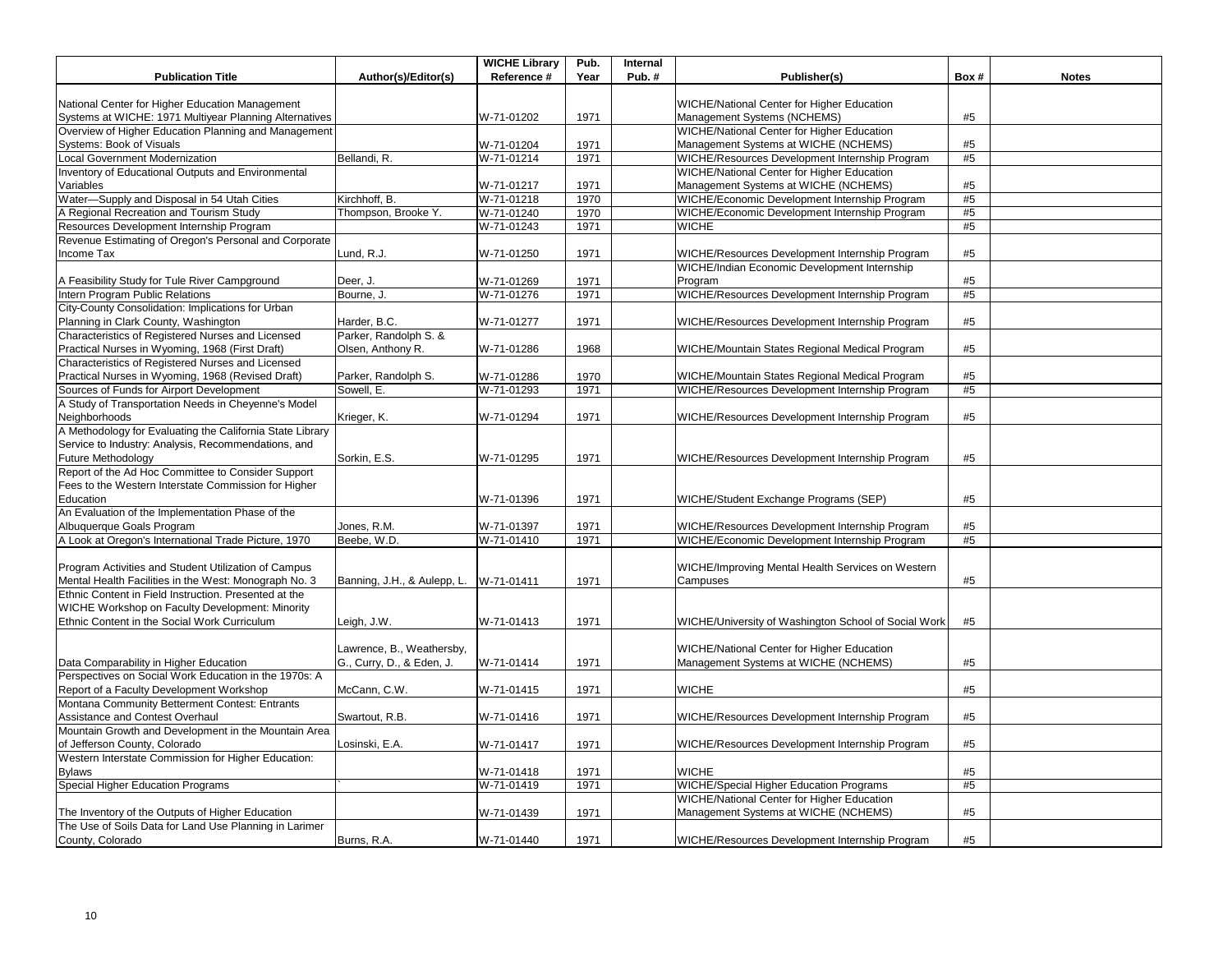|                                                                                                                    |                                                                                  | <b>WICHE Library</b> | Pub. | Internal |                                                                                                  |          |              |
|--------------------------------------------------------------------------------------------------------------------|----------------------------------------------------------------------------------|----------------------|------|----------|--------------------------------------------------------------------------------------------------|----------|--------------|
| <b>Publication Title</b>                                                                                           | Author(s)/Editor(s)                                                              | Reference #          | Year | Pub.#    | Publisher(s)                                                                                     | Box#     | <b>Notes</b> |
|                                                                                                                    | Alexander, J.B., Binner,<br>P.R., Blaylock, J.J., Cooper,<br>C.C., Cooper, M.E., |                      |      |          |                                                                                                  |          |              |
| Systems Approach to Program Evaluation in Mental<br>Health: A collection of papers                                 | Gregovich, R.P., Longhurst,<br>P., & McCullough, P.M.                            | W-71-01448           | 1970 |          | WICHE/Western Conference on the Uses of Mental<br><b>Health Data</b>                             | #5       |              |
| A Feasibility Study for Santa Ynez Campground                                                                      | Deer, J.                                                                         | W-71-01478           | 1971 |          | WICHE/Indian Economic Development Internship<br>Program                                          | #5       |              |
| The National Center for Higher Education Management<br>Systems at WICHE: Its Nature and Scope                      | Lawrence, B.                                                                     | W-71-01501           | 1971 |          | WICHE/National Center for Higher Education<br>Management Systems (NCHEMS)                        | #5       |              |
| A Resource Allocation and Planning Model for Higher<br>Education                                                   | Wallhaus, R.A.                                                                   | W-71-01502           | 1971 |          | <b>WICHE/National Center for Higher Education</b><br>Management Systems at WICHE (NCHEMS)        | #5       |              |
| Output Oriented Planning in Higher Education                                                                       | Wallhaus, R.A., & Micek,<br>S.S.                                                 | W-71-01503           | 1971 |          | <b>WICHE/National Center for Higher Education</b><br>Management Systems at WICHE (NCHEMS)        | #5       |              |
| RICAS-Regional Institute for Corrections, Administrative                                                           |                                                                                  |                      |      |          |                                                                                                  |          |              |
| Study<br>WICHE Seventh Legislative Work Conference:                                                                | Martin, B.J. (Ed.)                                                               | W-71-01504           | 1971 |          | <b>WICHE/Corrections Program</b><br>WICHE/National Center for Higher Education                   | #5       |              |
| Management Tools in Higher Education                                                                               |                                                                                  | W-71-01505           | 1971 |          | Management Systems at WICHE (NCHEMS)                                                             | #5       |              |
| A Socio-Psychological Study of the Denver Concentrated<br>Employment Program Service Delivery System               | Kagan, D.                                                                        | W-71-01523           | 1971 |          | WICHE/Resources Development Internship Program                                                   | #5       |              |
| Colorado Mental Retardation Manpower Survey of the                                                                 | Stephens, R.J., & Griffith,                                                      |                      |      |          |                                                                                                  |          |              |
| Department of Institutions, 1970                                                                                   | M.S.                                                                             | W-71-01565           | 1970 |          | WICHE/Mental Health Manpower Office                                                              | #5       |              |
| Colorado Mental Health Manpower: An Empirical Study                                                                | Abelson, R.B.                                                                    | W-71-01566           | 1971 |          | WICHE/Mental Health Manpower Office                                                              | #5       |              |
| Western Graduate Programs in Clinical Psychology                                                                   |                                                                                  | W-71-01570           | 1971 |          | WICHE/Mental Health Manpower Office                                                              | #5       |              |
| A Proposal for the Development of a Consumer<br>Education and Protection Program for the Seattle Model             |                                                                                  |                      |      |          |                                                                                                  |          |              |
| Neighborhood                                                                                                       | White, A.E.                                                                      | W-71-01571           | 1969 |          | WICHE/Economic Development Internship Program                                                    | #5       |              |
| Eleventh Annual Training Institute for Psychiatrist-<br>Teachers of Practicing Physicians, 1971                    | Feldman, R. (Ed.)                                                                |                      | 1971 |          | WICHE/Mental Health Programs                                                                     | #5       |              |
| The WICHE 1971 Summer Work-Study Program in<br>Mental Health and Related Areas                                     | Teague, D., Boucher, S., &<br>Frankfather, D.                                    |                      | 1971 |          | WICHE/Mental Health and Related Areas                                                            | #5       |              |
| Western Council on Mental Health Training and<br>Research: Annual Meeting 1971                                     |                                                                                  |                      | 1971 |          | WICHE/Western Council on Mental Health Training and<br>Research                                  | #5       |              |
| Proposed Tramway Analysis for the Port of Cascade<br>Locks                                                         | Conder, W., McCallum, L., &<br>Michelson, M.                                     | W-72-00002           | 1971 |          | WICHE/Resources Development Internship Program                                                   | #5       |              |
| Aquacultural Possibilities In Keaukaha                                                                             | Liu, F.                                                                          | W-72-00003           | 1971 |          | WICHE/Resources Development Internship Program                                                   | #5       |              |
| A Survey of Retail Buying Habits                                                                                   | Heinecke, H.C.                                                                   | W-72-00026           | 1971 |          | WICHE/Resources Development Internship Program                                                   | #5       |              |
| Informational Needs of Small Businessmen in the Central<br>Business District of Hilo, Hawaii                       | Matsunami, L.                                                                    | W-72-00027           | 1971 |          | WICHE/Resources Development Internship Program                                                   | #5       |              |
| Minority Ethnic Content in the Social Work Curriculum<br>(Workshop Summary)                                        |                                                                                  | W-72-00028           | 1971 |          | WICHE/Faculty Development Program in Social Work<br>Education                                    | #5       |              |
| Vocational Education for Culturally Distinct Students: The<br>Development of Desirable Attitudes Within Vocational |                                                                                  |                      |      |          |                                                                                                  |          |              |
| <b>High School Students</b><br>Councils of governments: Which Way the Future?                                      | Reed, J.                                                                         | W-72-00043           | 1969 |          | WICHE/Resources Development Internship Program<br>WICHE/Resources Development Internship Program | #5<br>#5 |              |
| Environmental Planning and Citizen Participation in                                                                | Harder, B.C.                                                                     | W-72-00047           | 1971 |          |                                                                                                  |          |              |
| Colorado Water Resource Development                                                                                | Apter, R.L.                                                                      | W-72-00068           | 1971 |          | WICHE/Resources Development Internship Program                                                   | #5       |              |
| The Extent and Cost of Certain Drug Related Property<br>Crimes in Portland, Oregon                                 | Greenlick, C., & Shoblad, R. W-72-00081                                          |                      | 1971 |          | WICHE/Resources Development Internship Program                                                   | #5       |              |
| PPBS in Higher Education Planning and Management:<br>Part 1, An Overview                                           | Weathersby, G.B., &<br>Balderston, F.E.                                          | W-72-00082           | 1971 |          | <b>WICHE</b>                                                                                     | #5       |              |
| Continuing Education in Psychiatric Mental Health                                                                  |                                                                                  |                      |      |          |                                                                                                  |          |              |
| Nursing for Faculty in Associate Degree Programs:<br>Workshop Bibliography, March 2-3, 1972                        |                                                                                  | W-72-00099           | 1972 |          | WICHE/Continuing Education in Psychiatric Mental<br><b>Health Nursing</b>                        | #5       |              |
| <b>Box #6</b>                                                                                                      |                                                                                  |                      |      |          |                                                                                                  |          |              |
| $W-72$                                                                                                             |                                                                                  |                      |      |          |                                                                                                  |          |              |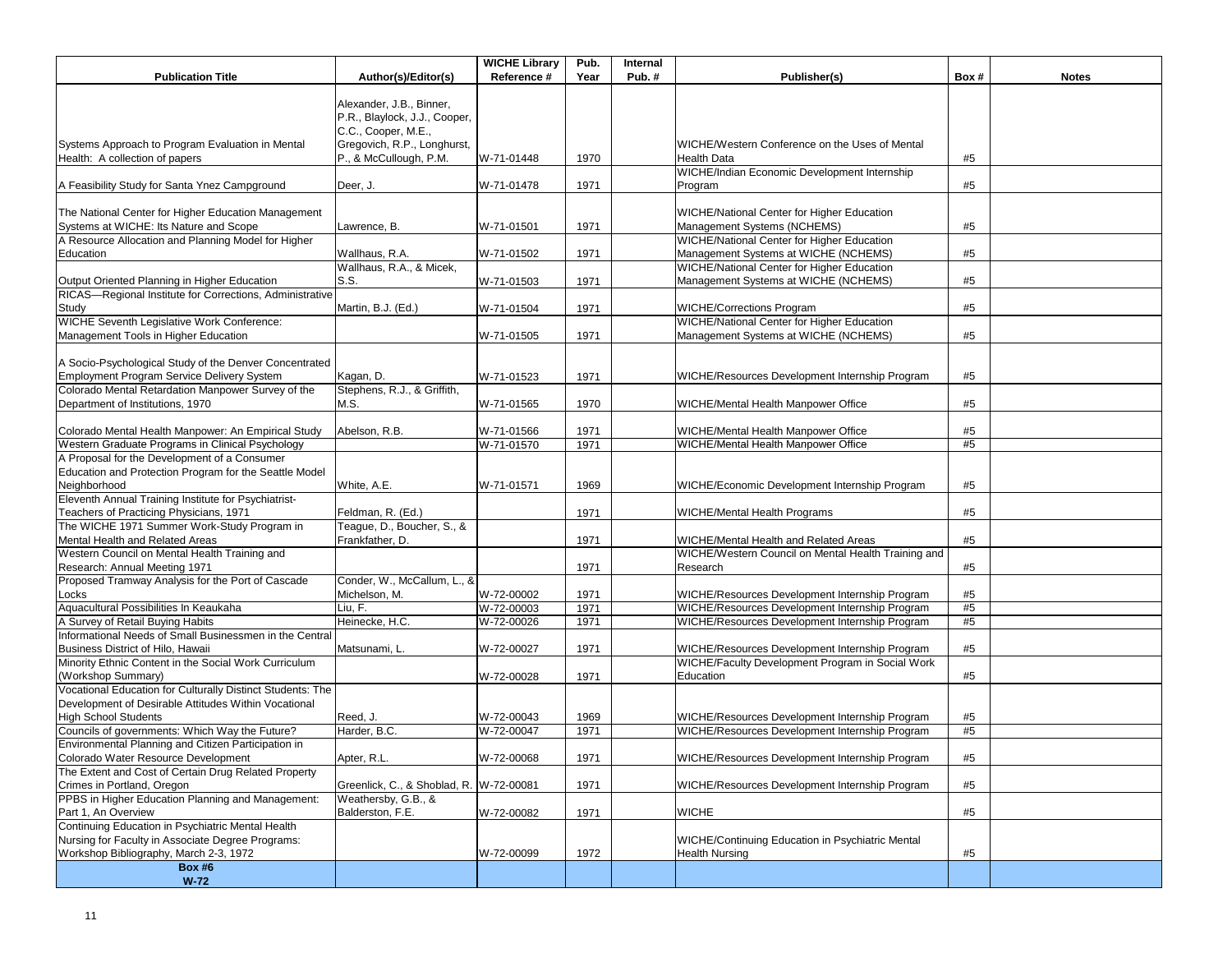|                                                              |                              | <b>WICHE Library</b> | Pub. | Internal |                                                       |      |              |
|--------------------------------------------------------------|------------------------------|----------------------|------|----------|-------------------------------------------------------|------|--------------|
| <b>Publication Title</b>                                     | Author(s)/Editor(s)          | Reference #          | Year | Pub.#    | Publisher(s)                                          | Box# | <b>Notes</b> |
| The Economic Impact of Tourism, Recreation and Travel        |                              |                      |      |          |                                                       |      |              |
| Traffic on Income, Retail and Service Facilities in the Mid- |                              |                      |      |          |                                                       |      |              |
| Columbia Economic Development District                       | Conder, W.D.                 | W-72-00106           | 1971 |          | WICHE/Resources Development Internship Program        | #6   |              |
| Youth Employment Opportunities Survey for Schools in         |                              |                      |      |          |                                                       |      |              |
| <b>Glenn County</b>                                          | Roy, R.                      | W-72-00107           | 1971 |          | WICHE/Resources Development Internship Program        | #6   |              |
| The Greater Park Hill Community, Inc., and a Strep           |                              |                      |      |          |                                                       |      |              |
| Education Program: A study in the Planning Process of a      |                              |                      |      |          |                                                       |      |              |
| Health Program by a Community Organization                   | Bryan, M., & Callas, E.      | W-72-00108           | 1971 |          | WICHE/Resources Development Internship Program        | #6   |              |
| Salary Data for Campus Mental Health Professionals in        |                              |                      |      |          | WICHE/Improving Mental Health Services on Western     |      |              |
| the West: Monograph No. 1                                    | Banning, J.H., & Aulepp, L.  | W-72-00109           | 1971 |          | Campuses                                              | #6   |              |
| Economic Development in Charleston, Oregon                   | Laird. J.C.                  | W-72-00113           | 1971 |          | WICHE/Resources Development Internship Program        | #6   |              |
| Internship Handbook                                          | Hullinghorst, B.             | W-72-00132           |      |          | WICHE/Resources Development Internship Program        | #6   |              |
| A Proposal to Establish a Center for Ethnic Minority         |                              |                      |      |          |                                                       |      |              |
| Programs Through Community Involvement                       |                              | W-72-00133           | 1972 |          | <b>WICHE</b>                                          | #6   |              |
|                                                              |                              |                      |      |          |                                                       |      |              |
| Higher Education Facilities Inventory and Classification     |                              |                      |      |          | <b>WICHE/National Center for Higher Education</b>     |      |              |
| Manual (Technical Report 36/Final Review Edition)            | Romney, L.C.                 | W-72-00134           | 1972 |          | Management Systems at WICHE (NCHEMS)                  | #6   |              |
| Aspects Related to the Revision of Selected Elements of      |                              |                      |      |          |                                                       |      |              |
| the Davis General Plan                                       | Sculley, R.D.                | W-72-00177           | 1971 |          | WICHE/Resources Development Internship Program        | #6   |              |
| Port Center: Phase 1-A - Plaza and Walkways                  | Peck, J.                     | W-72-00178           | 1971 |          | WICHE/Resources Development Internship Program        | #6   |              |
| A Pilot Implementation of the Cost Estimation Model at       |                              |                      |      |          | <b>WICHE/National Center for Higher Education</b>     |      |              |
| San Fernando Valley State College                            | Springer, C.H.               | W-72-00179           | 1972 |          | Management Systems at WICHE (NCHEMS)                  | #6   |              |
| Listening (from a tape recording of a discussion led by      |                              |                      |      |          | WICHE/Continuing Education in Psychiatric Mental      |      |              |
| M.H. Mishel)                                                 | Mishel. M.H.                 |                      | 1971 |          | <b>Health Nursing</b>                                 | #6   |              |
| Higher Education Facilities Planning and Management          |                              | W-72-00180           |      |          |                                                       |      |              |
|                                                              |                              |                      |      |          |                                                       |      |              |
| Manuals                                                      |                              | W-72-00197           | 1971 |          | <b>WICHE/Planning and Management Systems Division</b> | #6   |              |
| Lakewood Highways                                            | Nickerson, M.                | W-72-00207           | 1971 |          | WICHE/Resources Development Internship Program        | #6   |              |
|                                                              |                              |                      |      |          |                                                       |      |              |
| A Preliminary Evaluation of the Proposed Management          |                              |                      |      |          |                                                       |      |              |
| Park Concept Within the State of Nevada                      | Bath, R.J.                   | W-72-00208           | 1971 |          | WICHE/Resources Development Internship Program        | #6   |              |
| Transportation: Facilities, Freight Rates, and Services      | Brekke, A.                   | W-72-00209           | 1971 |          | WICHE/Resources Development Internship Program        | #6   |              |
| A Study in Regional Land Use Planning                        | Ward, V.                     | W-72-00210           | 1971 |          | WICHE/Resources Development Internship Program        | #6   |              |
| An Inventory and Analysis of Tourist and Recreation          |                              |                      |      |          |                                                       |      |              |
| Facilities in the Mid-Columbia Economic Development          |                              |                      |      |          |                                                       |      |              |
| District                                                     | Michelson, M.I.              | W-72-00211           | 1971 |          | WICHE/Resources Development Internship Program        | #6   |              |
| Campus and Capitol: Higher Education and the State           |                              |                      |      |          | WICHE/Center for Research and Development in          |      |              |
| (Eighth Annual College Self Study Institute)                 | Minter, W.J. (Ed.)           | W-72-00242           | 1966 |          | Higher Education, University of California, Berkeley  | #6   |              |
| Campus and Capitol: Higher Education and the State,          |                              |                      |      |          |                                                       |      |              |
| Readings and Bibliography (Eighth Annual College Self        |                              |                      |      |          | WICHE/Center for Research and Development in          |      |              |
| Study Institute)                                             | Parmeter, J.T. (Ed.)         | W-72-00242 v.2       | 1966 |          | Higher Education, University of California, Berkeley  | #6   |              |
| Basic Research Concerning the Impact of State                |                              |                      |      |          |                                                       |      |              |
| Government Expenditures on the Economy of Alaska             | Snodgrass, J.R.              | W-72-00243           | 1971 |          | WICHE/Resources Development Internship Program        | #6   |              |
| Supplement to the WICHE Student Exchange Program             |                              |                      |      |          |                                                       |      |              |
| $(1953 - 70)$                                                |                              | W-72-00328           | 1970 |          | WICHE/Student Exchange Programs (SEP)                 | #6   |              |
|                                                              |                              |                      |      |          |                                                       |      |              |
| The WICHE Student Exchange Program: 1953 to 1970             | Buck, D.P.                   | W-72-00328           | 1970 |          | WICHE/Student Exchange Programs (SEP)                 | #6   |              |
| An Abstract of Transportation Surveys of Selected Small      |                              |                      |      |          |                                                       |      |              |
| Urban Areas of Oregon                                        | Yok, L.T.                    | W-72-00370           | 1971 |          | WICHE/Resources Development Internship Program        | #6   |              |
|                                                              |                              |                      |      |          |                                                       |      |              |
| Counseling Centers and Mental Health Services:               |                              |                      |      |          |                                                       |      |              |
| Relationship by Myth (Paper for presentation to American     |                              |                      |      |          | WICHE/Improving Mental Health Services on Western     |      |              |
| College Personnel Association, March 26-30, 1972)            | Banning, J.H.                | W-72-00387           | 1972 |          | Campuses                                              | #6   |              |
| Micro-U II: Sample Data for the Cost Estimation Model        |                              |                      |      |          | <b>WICHE/National Center for Higher Education</b>     |      |              |
| (Training Document)                                          |                              | W-72-00388           | 1971 |          | Management Systems at WICHE (NCHEMS)                  | #6   |              |
|                                                              | Altman, R.A., & Byerly, C.M. |                      |      |          | WICHE/Center for Research and Development in          |      |              |
| The Public Challenge and the Campus Response                 | (Eds.)                       | W-72-00433           | 1971 |          | Higher Education, University of California, Berkeley  | #6   |              |
| Continuing Education Activities at Campus Mental Health      |                              |                      |      |          | WICHE/Improving Mental Health Services on Western     |      |              |
| Facilities in the West: Monograph No. 4                      | Banning, J.H., & Aulepp, L.  | W-72-00448           | 1972 |          | Campuses                                              | #6   |              |
|                                                              |                              |                      |      |          |                                                       |      |              |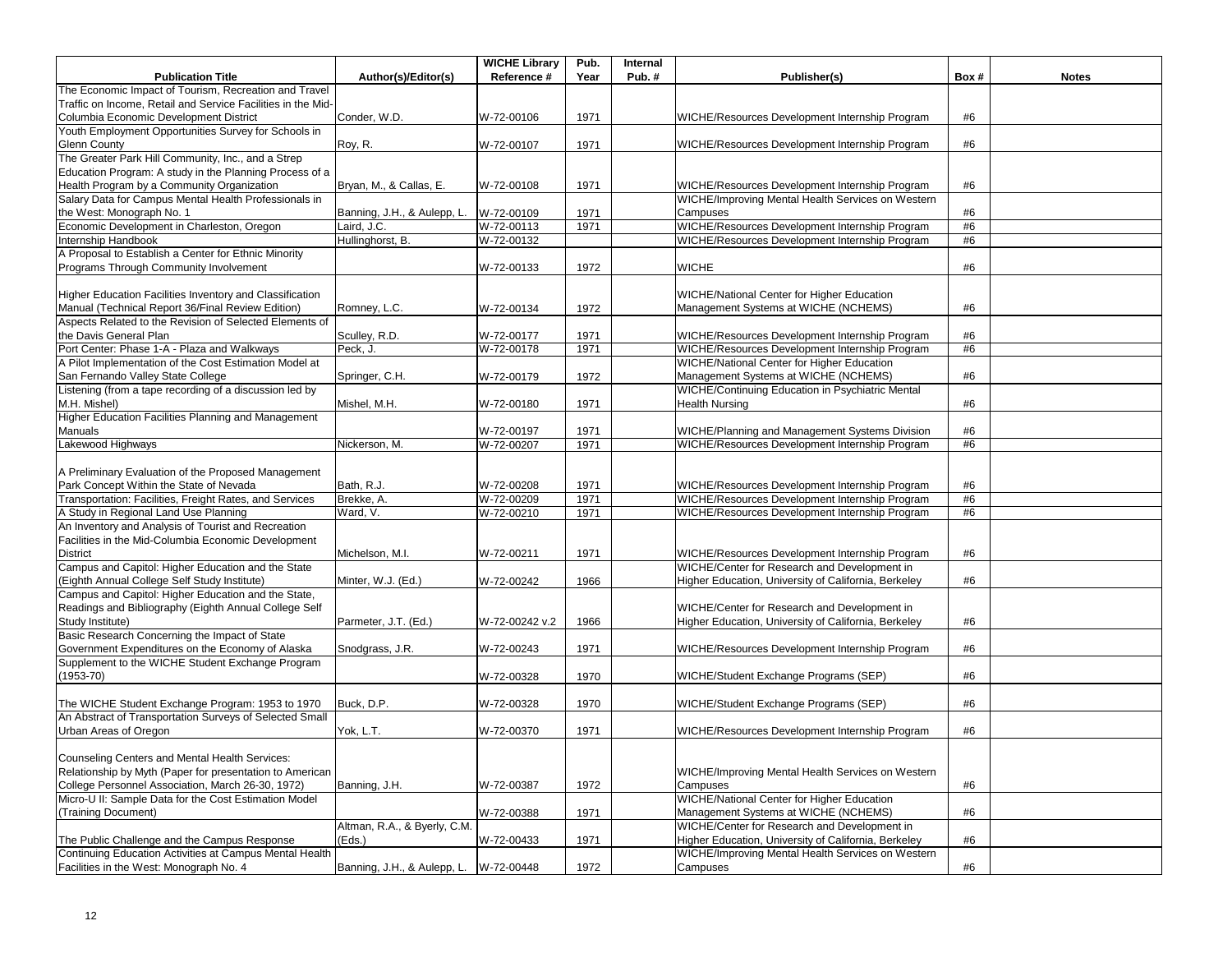|                                                                                                        |                                         | <b>WICHE Library</b> | Pub. | Internal |                                                        |      |              |
|--------------------------------------------------------------------------------------------------------|-----------------------------------------|----------------------|------|----------|--------------------------------------------------------|------|--------------|
| <b>Publication Title</b>                                                                               | Author(s)/Editor(s)                     | Reference #          | Year | Pub.#    | Publisher(s)                                           | Box# | <b>Notes</b> |
| The National Center for Higher Education Management                                                    |                                         |                      |      |          | WICHE/National Center for Higher Education             |      |              |
| Systems: Its Nature and Mission                                                                        |                                         | W-72-00449           | 1972 |          | Management Systems at WICHE (NCHEMS)                   | #6   |              |
| General Institutional Assistance: A Scheme That                                                        |                                         |                      |      |          |                                                        |      |              |
| Depends on the Educational Efforts of the States and the                                               |                                         |                      |      |          |                                                        |      |              |
| Attendance Choice of Students (A Synopsis of a                                                         | Kirschling, W., & Postweiler,           |                      |      |          | WICHE/National Center for Higher Education             |      |              |
| <b>Technical Paper)</b>                                                                                | R.                                      | W-72-00532           | 1971 |          | Management Systems at WICHE (NCHEMS)                   | #6   |              |
|                                                                                                        |                                         |                      |      |          | <b>WICHE/National Center for Higher Education</b>      |      |              |
| Annual Budget Justification: FY 72                                                                     |                                         | W-72-00534           | 1971 |          | Management Systems at WICHE (NCHEMS)                   | #6   |              |
|                                                                                                        |                                         |                      |      |          | WICHE/Western Association of Graduate Schools          |      |              |
| <b>Graduate Ethnic Opportunities Network</b>                                                           |                                         | W-72-00544           | 1972 |          | (WAGS)                                                 | #6   |              |
|                                                                                                        |                                         |                      |      |          | WICHE/National Center for Higher Education             |      |              |
| Basic Program Plan: FY 1973-1975                                                                       |                                         | W-72-00545           | 1972 |          | Management Systems at WICHE (NCHEMS)                   | #6   |              |
|                                                                                                        | Wallhaus, R.A., & Micek,                |                      |      |          | <b>WICHE/National Center for Higher Education</b>      |      |              |
| Outcome Oriented Planning in Higher Education                                                          | S.S.                                    | W-72-00636           | 1972 |          | Management Systems at WICHE (NCHEMS)                   | #6   |              |
| Statewide Planning for Postsecondary Education: Issues                                                 | Glenny, L.A., & Weathersby,             |                      |      |          | <b>WICHE/National Center for Higher Education</b>      |      |              |
| and Design                                                                                             | G.B. (Eds.)                             | W-72-00647           | 1971 |          | Management Systems at WICHE (NCHEMS)                   | #6   |              |
| General Institutional Assistance: A Scheme that Depends                                                |                                         |                      |      |          |                                                        |      |              |
| on the Educational Efforts of the States and the                                                       | Kirschling, W., & Postweiler,           |                      |      |          | WICHE/National Center for Higher Education             |      |              |
| Attendance Choice of Students                                                                          | R.                                      | W-72-00648           | 1971 |          | Management Systems at WICHE (NCHEMS)                   | #6   |              |
|                                                                                                        |                                         |                      |      |          |                                                        |      |              |
| Regional Institute for Corrections, Administrative Study                                               |                                         | W-72-00661           |      |          | <b>WICHE/Corrections Program</b>                       | #6   |              |
| Nationwide Education Programs in Corrections                                                           |                                         | W-72-00662           |      |          | <b>WICHE/Corrections Program</b>                       | #6   |              |
|                                                                                                        |                                         |                      |      |          |                                                        |      |              |
| Corrections Program: A Regional Approach to Training                                                   |                                         | W-72-00663           |      |          | <b>WICHE/Corrections Program</b>                       | #6   |              |
| Evaluation of the WICHE Intern Program in the State of                                                 |                                         |                      |      |          |                                                        |      |              |
| Oregon                                                                                                 | Goebel, C.                              | W-72-00671           | 1972 |          | WICHE/Resources Development Internship Program         | #6   |              |
|                                                                                                        | Bradshaw, J.A., Langton,                |                      |      |          |                                                        |      |              |
| Contiquity and Continuity in General and Special                                                       | P.G., & Patterson, V.W.                 |                      |      |          |                                                        |      |              |
| Education (selected papers of three working conferences)                                               | (Eds.)                                  | W-72-00687           | 1972 |          | <b>WICHE</b>                                           | #6   |              |
| Program Classification Structure: First Edition/Technical                                              |                                         |                      |      |          | WICHE/National Center for Higher Education             |      |              |
| Report No. 27                                                                                          | Gulko, W.W.                             | W-72-00698           | 1972 |          | Management Systems at WICHE (NCHEMS)                   | #6   |              |
|                                                                                                        |                                         |                      |      |          |                                                        |      |              |
| Statewide Planning for Postsecondary Education:                                                        |                                         |                      |      |          | WICHE/National Center for Higher Education             |      |              |
| Conceptualization and Analysis of Relevant Information                                                 | Wing, Paul                              | W-72-00699           | 1972 |          | Management Systems at WICHE (NCHEMS)                   | #6   |              |
| Statewide Planning for Postsecondary Education:                                                        |                                         |                      |      |          |                                                        |      |              |
| Conceptualization and Analysis of Relevant Information                                                 |                                         |                      |      |          |                                                        |      |              |
| (Revised Tables of Relevant Information-supercedes                                                     |                                         |                      |      |          | WICHE/National Center for Higher Education             |      |              |
| Tables 4 and 5a to 5q)                                                                                 | Wing, Paul                              | W-72-00699           | 1972 |          | Management Systems at WICHE (NCHEMS)                   | #6   |              |
|                                                                                                        |                                         |                      |      |          | WICHE/American Council on Education/Center for         |      |              |
| The Outputs of Higher Education: Their Identification,                                                 | Lawrence, B., Weathersby,               |                      |      |          | Research and Development in Higher Education at        |      |              |
|                                                                                                        |                                         |                      |      |          |                                                        |      |              |
| Measurement, and Evaluation (papers from a seminar)<br>National Center for Higher Education Management | G., & Patterson, V.W. (Eds.) W-72-00722 |                      | 1970 |          | Berkeley<br>WICHE/National Center for Higher Education | #6   |              |
| Systems: Commonly Used Terms and Acronyms                                                              |                                         |                      |      |          | Management Systems (NCHEMS)                            |      |              |
|                                                                                                        |                                         | W-72-00723           |      |          |                                                        | #6   |              |
|                                                                                                        | Schwamb, B.D., & Deisher,               |                      |      |          |                                                        |      |              |
| Patterns of Health: The Nye-Esmeralda County Study                                                     | J.B.                                    | W-72-00745           | 1971 |          | WICHE/Mountain States Regional Medical Program         | #6   |              |
| Five Years of Cooperation to Improve Curricula in                                                      |                                         |                      |      |          | WICHE/Western Council on Higher Education for          |      |              |
| Western Schools of Nursing                                                                             | Smith, J                                | W-72-00766           | 1972 |          | Nursing (WCHEN)                                        | #6   |              |
| Why Planning, Programming, Budgeting Systems for                                                       |                                         |                      |      |          |                                                        |      |              |
| <b>Higher Education?</b>                                                                               | Farmer, J.                              | W-72-00774           | 1970 |          | WICHE/Management Information Systems Program           | #6   |              |
| Preliminary Study of Housing in the Sierra Economic                                                    |                                         |                      |      |          |                                                        |      |              |
| Development District (SEDD)                                                                            | Franke, L.E.                            | W-72-00789           | 1971 |          | WICHE/Resources Development Internship Program         | #6   |              |
| Continuing Education in Psychiatric Mental Health                                                      |                                         |                      |      |          | WICHE/Western Council on Higher Education for          |      |              |
| Nursing for Associate Degree Faculty: Bibliography                                                     |                                         | W-72-00808           | 1970 |          | Nursing (WCHEN)                                        | #6   |              |
| Induced Course Load Matrix Generator: System                                                           | Haight, M.J., & Manning,                |                      |      |          | <b>WICHE/National Center for Higher Education</b>      |      |              |
| Documentation                                                                                          | C.W.                                    | W-72-00809           | 1972 |          | Management Systems at WICHE (NCHEMS)                   | #6   |              |
| Induced Course Load Matrix Generator: System                                                           |                                         |                      |      |          | WICHE/National Center for Higher Education             |      |              |
| Documentation - May 1972                                                                               |                                         | W-72-00809           | 1972 |          | Management Systems at WICHE (NCHEMS)                   | #6   |              |
| Selected Bibliography on Chairmanship and                                                              |                                         |                      |      |          |                                                        |      |              |
| Administration in Higher Education                                                                     |                                         | W-72-00811           |      |          | <b>WICHE</b>                                           | #6   |              |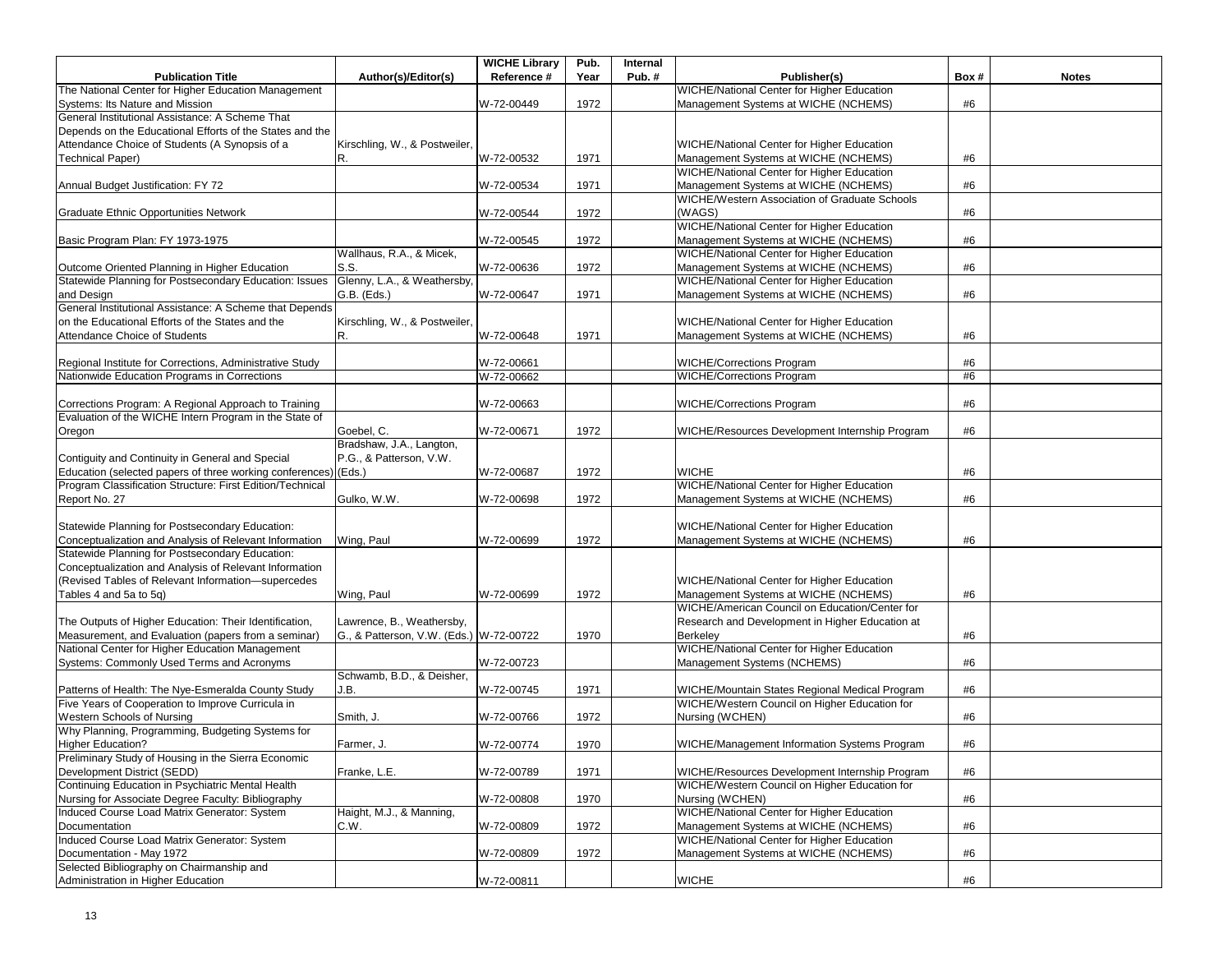|                                                                                             |                                         | <b>WICHE Library</b>     | Pub.         | Internal |                                                                                                  |          |              |
|---------------------------------------------------------------------------------------------|-----------------------------------------|--------------------------|--------------|----------|--------------------------------------------------------------------------------------------------|----------|--------------|
| <b>Publication Title</b>                                                                    | Author(s)/Editor(s)                     | Reference #              | Year         | Pub.#    | Publisher(s)                                                                                     | Box#     | <b>Notes</b> |
| The Department Chairman-An Essential Leader                                                 | Heywood, S.J.                           | W-72-00812               | 1969         |          | <b>WICHE</b>                                                                                     | #6       |              |
| The Department Chairman: One Man's Viewpoint                                                | Key, W.                                 | W-72-00813               | 1969         |          | <b>WICHE</b>                                                                                     | #6       |              |
| Departments, Disciplines, and the Educational Crisis                                        | Shoben, E.J.                            | W-72-00814               | 1970         |          | <b>WICHE</b>                                                                                     | #6       |              |
| Disability and the Disadvantaged: Report of a conference                                    |                                         |                          |              |          |                                                                                                  |          |              |
| held in San Francisco, May 26-28, 1969                                                      |                                         | W-72-00816               | 1969         |          | <b>WICHE</b>                                                                                     | #6       |              |
| Meeting the Challenge of Change in Health Care                                              |                                         | W-72-00817               | 1970         |          | WICHE/Mountain States Regional Medical Program                                                   | #6       |              |
| <b>Box #7</b>                                                                               |                                         |                          |              |          |                                                                                                  |          |              |
| $W-72$                                                                                      |                                         |                          |              |          |                                                                                                  |          |              |
| An Analysis of the Corrections Function of the Sheriff's                                    |                                         |                          |              |          |                                                                                                  |          |              |
| Department, Denver, Colorado                                                                | Smith, C.T.                             | W-72-00818               | 1968         |          | <b>WICHE/Corrections Program</b>                                                                 | #7       |              |
| Medical Education for Idaho, Montana, and Wyoming: An                                       |                                         |                          |              |          |                                                                                                  |          |              |
| Interstate Approach to Physician Education                                                  |                                         | W-72-00819               | 1970         |          | <b>WICHE</b>                                                                                     | #7       |              |
| The National Foundation for Postsecondary Education: A                                      |                                         |                          |              |          | WICHE/National Center for Higher Education                                                       |          |              |
| Planning and Management Analysis                                                            |                                         | W-72-00844               | 1972         |          | Management Systems at WICHE (NCHEMS)                                                             | #7       |              |
| Welcome Friends to the Eastern Montana Prairies                                             | Murphy, J.                              | W-72-00845               | 1971         |          | WICHE/Economic Development Internship Program                                                    | #7       |              |
|                                                                                             |                                         |                          |              |          |                                                                                                  |          |              |
| Management Information Systems: Their Development                                           | Minter, J., & Lawrence, B.              |                          |              |          |                                                                                                  |          |              |
| and Use in the Administration of Higher Education                                           | (Eds.)                                  | W-72-00888               | 1969         |          | WICHE/Management Information Systems Program                                                     | #7       |              |
|                                                                                             |                                         |                          |              |          | WICHE/National Center for Higher Education                                                       |          |              |
| Annual Report, 1972: Research Unit                                                          |                                         | W-72-00889               | 1972         |          | Management Systems at WICHE (NCHEMS)                                                             | #7       |              |
| Computers Make it Possible, People Make it Happen                                           | Lawrence, B.                            | W-72-00890               | 1972         |          | <b>WICHE</b>                                                                                     | #7       |              |
| Continuing Education in Psychiatric Mental Health                                           |                                         |                          |              |          |                                                                                                  |          |              |
| Nursing for Faculty in Associate Degree Programs:                                           |                                         |                          |              |          | WICHE/Continuing Education in Psychiatric Mental                                                 |          |              |
| Workshop Bibliography, August 7-11, 1972                                                    |                                         | W-72-00891               | 1972         |          | <b>Health Nursing</b>                                                                            | #7       |              |
| A Rationale for WICHE's Programs or Why Does WICHE                                          |                                         |                          |              |          |                                                                                                  |          |              |
| Do What It Does?                                                                            |                                         | W-72-00892               | 1962         |          | <b>WICHE</b>                                                                                     | $\#7$    |              |
| College Vacancy Survey: June 1, 1972                                                        |                                         | W-72-00893               | 1972         |          | WICHE/Special Higher Education Programs                                                          | #7       |              |
| College Vacancy Survey: Addendum: July 1, 1972                                              |                                         | W-72-00893               | 1972         |          | <b>WICHE/Special Higher Education Programs</b>                                                   | #7       |              |
|                                                                                             |                                         |                          |              |          |                                                                                                  |          |              |
|                                                                                             | Byerly, C.M., & Shibao, P.A. W-72-00893 |                          | 1973         |          |                                                                                                  | #7       |              |
| College Vacancy Survey: June 1973<br>College Vacancy Survey and Graduate School Vacancy     |                                         |                          |              |          | WICHE/Special Higher Education Programs                                                          |          |              |
| Survey: June 1974                                                                           | Barber, N.                              |                          |              |          |                                                                                                  | #7       |              |
|                                                                                             |                                         | W-72-00893<br>W-72-00896 | 1974<br>1971 |          | <b>WICHE/Special Higher Education Programs</b><br>WICHE/Mountain States Regional Medical Program | #7       |              |
| Wyoming Health Profile: Updated Supplement<br>Wyoming Health Profile: Updated Supplement #2 |                                         | W-72-00896               | 1972         |          | WICHE/Mountain States Regional Medical Program                                                   | #7       |              |
| Techniques in the Use of Systems and Budgeting                                              |                                         |                          |              |          |                                                                                                  |          |              |
|                                                                                             |                                         |                          |              |          | <b>WICHE</b>                                                                                     |          |              |
| Methodology: A Conceptual Overview<br><b>Wyoming Human Resources Directory</b>              | Lawrence, B.                            | W-72-01023               | 1972         |          | WICHE/Mountain States Regional Medical Program                                                   | #7<br>#7 |              |
|                                                                                             |                                         | W-72-01024               |              |          |                                                                                                  |          |              |
|                                                                                             |                                         |                          |              |          |                                                                                                  |          |              |
| A Special Report to the Governors of the Western States                                     |                                         |                          |              |          |                                                                                                  |          |              |
| from the WICHE Commissioners: June 18, 1972                                                 |                                         | W-72-01025               | 1972         |          | <b>WICHE</b>                                                                                     | #7       |              |
| Perspectives on Ethnic Minority Content in Social Work                                      |                                         |                          |              |          | WICHE/Faculty Development Program in Social Work                                                 |          |              |
| Education                                                                                   | McCann, C.W.                            | W-72-01026               | 1972         |          | Education                                                                                        | #7       |              |
|                                                                                             |                                         |                          |              |          | <b>WICHE/National Center for Higher Education</b>                                                |          |              |
| Instructional Program Budgeting in Higher Education                                         | Clark, D.G., & Huff, R.A.               | W-72-01061               | 1972         |          | Management Systems at WICHE (NCHEMS)                                                             | #7       |              |
|                                                                                             |                                         |                          |              |          | WICHE/National Center for Higher Education                                                       |          |              |
| HEGIS VIII Conference: Background Papers                                                    |                                         | W-72-01062               | 1972         |          | Management Systems at WICHE (NCHEMS)                                                             | #7       |              |
|                                                                                             |                                         |                          |              |          | WICHE/National Center for Higher Education                                                       |          |              |
| <b>HEGIS VIII Conference: Agenda Book</b>                                                   |                                         | W-72-01063               | 1972         |          | Management Systems at WICHE (NCHEMS)                                                             | #7       |              |
| Induced Course Load Matrix (ICLM) Generator: Sample                                         |                                         |                          |              |          | WICHE/National Center for Higher Education                                                       |          |              |
| Reports                                                                                     |                                         | W-72-01065               | 1972         |          | Management Systems at WICHE (NCHEMS)                                                             | #7       |              |
|                                                                                             |                                         |                          |              |          | WICHE/National Center for Higher Education                                                       |          |              |
| ICLM Generator: Program Listings, August, 1972                                              |                                         | W-72-01066               | 1972         |          | Management Systems at WICHE (NCHEMS)                                                             | #7       |              |
| The Ecological Perspective: Its Implications for the                                        |                                         |                          |              |          | WICHE/Improving Mental Health Services on Western                                                |          |              |
| Training of Campus Mental Health Personnel                                                  | Banning, J.H.                           | W-72-01067               | 1972         |          | Campuses                                                                                         | #7       |              |
| 1972 Projects and Interns                                                                   |                                         | W-72-01093               | 1972         |          | WICHE/Resources Development Internship Program                                                   | #7       |              |
|                                                                                             |                                         |                          |              |          |                                                                                                  |          |              |
| The Denver Public Library Project: Program Description                                      |                                         | W-72-01094               | 1972         |          | <b>WICHE</b>                                                                                     | #7       |              |
| A Concept Paper to Develop a Teacher Corps-                                                 |                                         |                          |              |          |                                                                                                  |          |              |
| <b>Corrections Training Program</b>                                                         |                                         | W-72-01095               | 1972         |          | <b>WICHE/Corrections Program</b>                                                                 | #7       |              |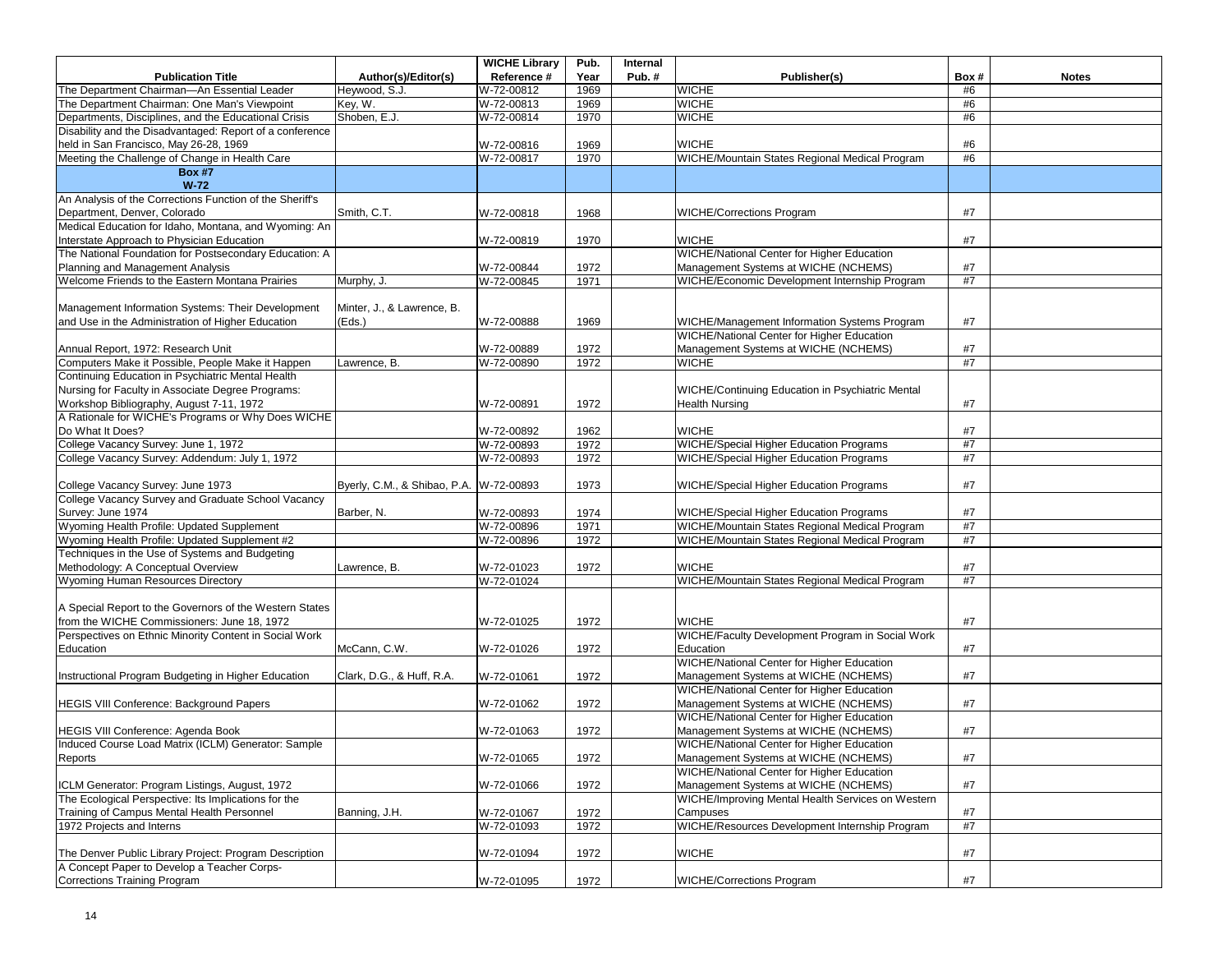|                                                          |                               | <b>WICHE Library</b> | Pub.         | Internal |                                                                                                  |      |              |
|----------------------------------------------------------|-------------------------------|----------------------|--------------|----------|--------------------------------------------------------------------------------------------------|------|--------------|
| <b>Publication Title</b>                                 | Author(s)/Editor(s)           | Reference #          | Year         | Pub.#    | Publisher(s)                                                                                     | Box# | <b>Notes</b> |
| Indians Within Walls                                     |                               | W-72-01103           | 1972         |          | <b>WICHE/Corrections Program</b>                                                                 | #7   |              |
| An Experimental Approach to Instructional Output         |                               |                      |              |          | WICHE/National Center for Higher Education                                                       |      |              |
| Accounting                                               |                               | W-72-01104           | 1972         |          | Management Systems at WICHE (NCHEMS)                                                             | #7   |              |
|                                                          |                               |                      |              |          | <b>WICHE/National Center for Higher Education</b>                                                |      |              |
| Program Classification Structure                         |                               | W-72-01176           | 1972         |          | Management Systems at WICHE (NCHEMS)                                                             | #7   |              |
| Continuing Education in Psychiatric Mental Health        |                               |                      |              |          |                                                                                                  |      |              |
| Nursing for Faculty in Associate Degree Programs:        |                               |                      |              |          | WICHE/Continuing Education in Psychiatric Mental                                                 |      |              |
| Objectives for Student Learning 1971-72                  |                               | W-72-01177           | 1972         |          | <b>Health Nursing</b>                                                                            | #7   |              |
| Date Book for the Mystical State of Myopia               | Lofgren, J.                   | W-72-01296           | 1972         |          | WICHE/Resources Development Internship Program                                                   | #7   |              |
|                                                          |                               |                      |              |          | WICHE/National Center for Higher Education                                                       |      |              |
| Full Disclosure: New and Responsible Attitudes           | Arnold, J.E.                  | W-72-01297           | 1972         |          | Management Systems at WICHE (NCHEMS)                                                             | #7   |              |
| 1970 Census Data                                         |                               | W-72-01298           | 1970         |          | <b>WICHE</b>                                                                                     | #7   |              |
| Arizona Health Satellite Experiment Consultation and     | Jaqua, E., Levinson, D., &    |                      |              |          |                                                                                                  |      |              |
| Education for Health Care Personnel in Isolated Areas    | Barbee, R.                    | W-72-01359           |              |          | WICHE/ATS-F Satellite Health Experiment                                                          | #7   |              |
|                                                          |                               |                      |              |          |                                                                                                  |      |              |
| Mountain States Regional Medical Program: 1966-1972      |                               | W-72-01360           | 1972         |          | WICHE/Mountain States Regional Medical Program                                                   | #7   |              |
| Notes to Prospective Chairmen of Academic                |                               |                      |              |          |                                                                                                  |      |              |
| Departments (invited talk)                               | Booth, D.                     | W-72-01371           | 1968         |          | <b>WICHE</b>                                                                                     | #7   |              |
|                                                          |                               |                      |              |          | WICHE/National Center for Higher Education                                                       |      |              |
| Program Classification Structure (abbreviated version)   |                               | W-72-01388           | 1972         |          | Management Systems at WICHE (NCHEMS)                                                             | #7   |              |
| Information Exchange Procedures: Overview and            |                               |                      |              |          | <b>WICHE/National Center for Higher Education</b>                                                |      |              |
| General Approach                                         | Romney, L.C.                  | W-72-01389           | 1972         |          | Management Systems at WICHE (NCHEMS)                                                             | #7   |              |
| Phytoplankton of the Las Vegas Bay                       | Harville, K.                  | W-72-01390           | 1972         |          | WICHE/Resources Development Internship Program                                                   | #7   |              |
| Community College Mental Health Worker Program: New      |                               |                      |              |          | WICHE/Community College Mental Health Worker                                                     |      |              |
| <b>Directions</b>                                        | Martinez, R.                  | W-72-01391           | 1972         |          | Program                                                                                          | #7   |              |
| A Report on the Youth Employment for Summer              |                               |                      |              |          |                                                                                                  |      |              |
| Program, 1972: Anchorage, Alaska                         |                               |                      |              |          |                                                                                                  | #7   |              |
| Greenwood Village Capitol Improvements                   | Gordon, S.C., & Casper, S.    | W-72-01392           | 1972<br>1972 |          | WICHE/Resources Development Internship Program<br>WICHE/Resources Development Internship Program | #7   |              |
| Faculty Activity Analysis: Overview and Major Issues     | Horton, M.                    | W-72-01393           |              |          | <b>WICHE/National Center for Higher Education</b>                                                |      |              |
|                                                          |                               |                      |              |          |                                                                                                  |      |              |
| (Technical Report 24)                                    |                               | W-72-01401           | 1972(?)      |          | Management Systems at WICHE (NCHEMS)                                                             | #7   |              |
| The Development of a Program to Make the Historical      |                               |                      |              |          |                                                                                                  |      |              |
| Museum and Institute of Western Colorado: Grand          |                               |                      |              |          |                                                                                                  |      |              |
| Junction, Colorado - An Educational Institution          | Starr III, J.W.               | W-72-01405           | 1972         |          | WICHE/Resources Development Internship Program                                                   | #7   |              |
| The State's Role and Responsibilities in the Development |                               |                      |              |          |                                                                                                  |      |              |
| of New Communities                                       | Naseth, P.L.                  | W-72-01406           | 1972         |          | WICHE/Resources Development Internship Program                                                   | #7   |              |
| A Preliminary Study for a Comprehensive Health Clinic    |                               |                      |              |          |                                                                                                  |      |              |
| for Low-Income Persons of San Juan County, New           |                               |                      |              |          |                                                                                                  |      |              |
| Mexico                                                   | Tanner, D.                    | W-72-01407           | 1972         |          | WICHE/Resources Development Internship Program                                                   | #7   |              |
| An Evaluation Report of a Workshop on Decision Making    |                               |                      |              |          |                                                                                                  |      |              |
| for Supervisory Board Members in Region VIII Law         | Dell'Apa, F., & Martin, B.    |                      |              |          |                                                                                                  |      |              |
| Enforcement Assistance Administration                    | (Eds.)                        | W-72-01408           | 1972         |          | <b>WICHE/Corrections Program</b>                                                                 | #7   |              |
| The Possible Utilization of Social Science Input in the  |                               |                      |              |          |                                                                                                  |      |              |
| Colorado Air Pollution Control Program                   | Clark, R.A.                   | W-72-01436           | 1972         |          | WICHE/Resources Development Internship Program                                                   | #7   |              |
| Depopulating the Prison: Report of the First National    |                               |                      |              |          |                                                                                                  |      |              |
| Prisoners' Conference, Portland, Oregon, June 12-14,     |                               |                      |              |          |                                                                                                  |      |              |
| 1972                                                     | Bagwell, S.                   | W-72-01437           | 1972         |          | WICHE/Resources Development Internship Program                                                   | #7   |              |
|                                                          |                               |                      |              |          | WICHE/Improving Mental Health Services on Western                                                |      |              |
| Quality of Educational Life: Priorities for Today        |                               | W-72-01467           | 1972         |          | Campuses                                                                                         | #7   |              |
| New Designs: Prevent Educational Casualties, Promote     |                               |                      |              |          | WICHE/Improving Mental Health Services on Western                                                |      |              |
| <b>Educational Growth</b>                                |                               | W-72-01468           | 1972         |          | Campuses                                                                                         | #7   |              |
| Credit by Examination in Nursing: Proceedings from a     | Elliott, J.E., Bunnell, J., & |                      |              |          | WICHE/Western Council on Higher Education for                                                    |      |              |
| Western Regional Conference, 1972                        | Byerly, C.M. (Eds.)           | W-72-01469           | 1972         |          | Nursing (WCHEN)                                                                                  | #7   |              |
| Oregon's WICHE Intern Program                            | MacDougall, B.                | W-72-01470           | 1972         |          | WICHE/Resources Development Internship Program                                                   | #7   |              |
|                                                          | Legate, C., Gordon, D., &     |                      |              |          |                                                                                                  |      |              |
| The City of Antioch Open Space Element                   | McCart, T.                    | W-72-01471           | 1972         |          | WICHE/Resources Development Internship Program                                                   | #7   |              |
| Program Budgeting and Classification Systems: An         |                               |                      |              |          |                                                                                                  |      |              |
| Example of Their Use for Counseling Centers:             |                               |                      |              |          | WICHE/Improving Mental Health Services on Western                                                |      |              |
| Monograph No. 5                                          | Banning, J.H.                 | W-72-01570           | 1972         |          | Campuses                                                                                         | #7   |              |
|                                                          |                               |                      |              |          |                                                                                                  |      |              |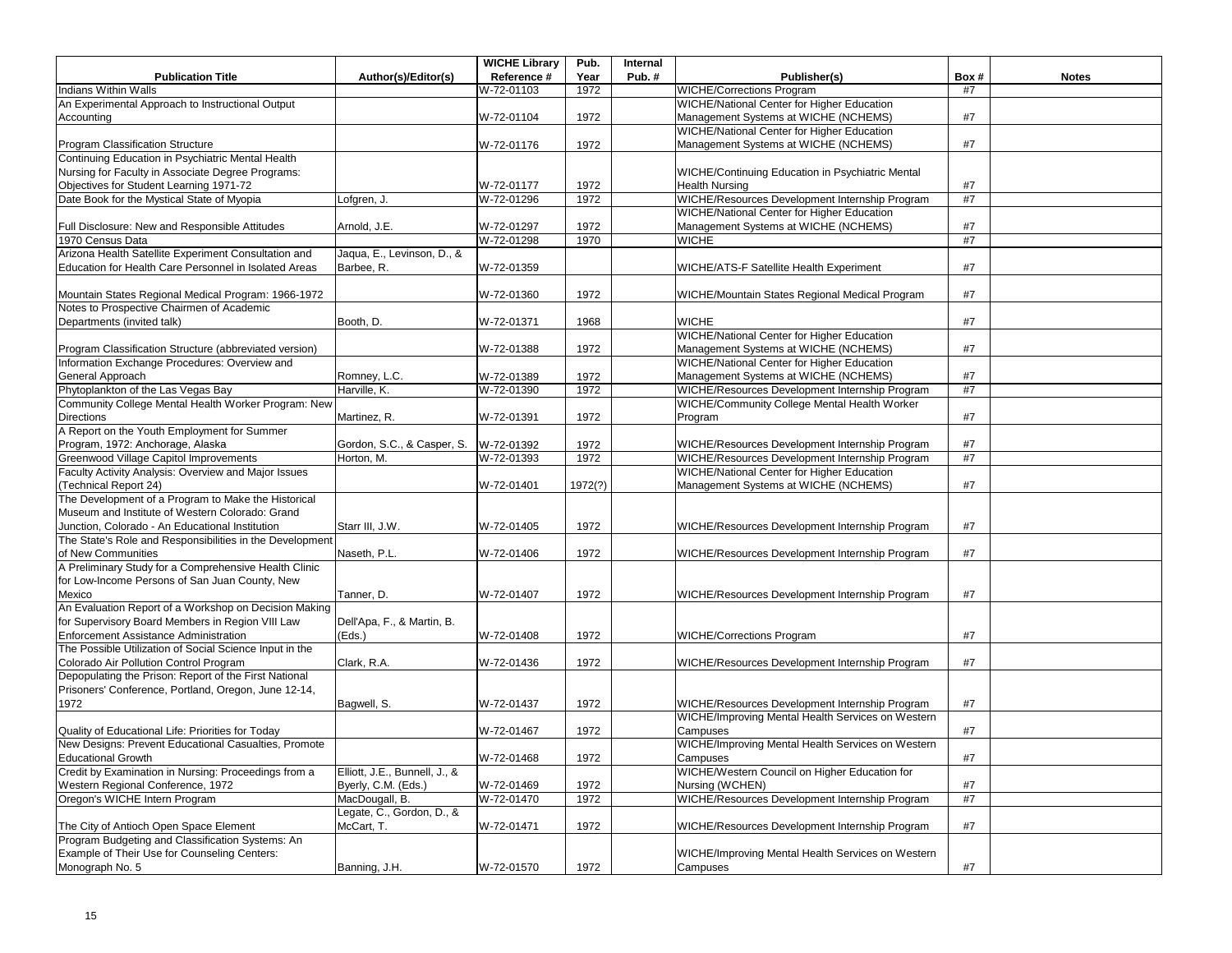|                                                                                           |                                         | <b>WICHE Library</b>     | Pub.         | Internal |                                                                                                  |          |              |
|-------------------------------------------------------------------------------------------|-----------------------------------------|--------------------------|--------------|----------|--------------------------------------------------------------------------------------------------|----------|--------------|
| <b>Publication Title</b>                                                                  | Author(s)/Editor(s)                     | Reference #              | Year         | Pub.#    | Publisher(s)                                                                                     | Box#     | <b>Notes</b> |
|                                                                                           |                                         |                          |              |          |                                                                                                  | #7       |              |
| Statistical Methods for Estimating Commercial Landings<br>Organizing a Planning Library   | Onyejekwe, B.<br>Love, B.               | W-72-01571<br>W-72-01573 | 1972<br>1972 |          | WICHE/Resources Development Internship Program<br>WICHE/Resources Development Internship Program | #7       |              |
| An Investigation Into Measuring Relative Capacity and                                     |                                         |                          |              |          |                                                                                                  |          |              |
| Effort from Available Revenue Sources for Cities and                                      |                                         |                          |              |          |                                                                                                  |          |              |
| Towns in Washington                                                                       | Cobb, C.A.                              | W-72-01574               | 1972         |          | WICHE/Resources Development Internship Program                                                   | #7       |              |
| The Washakie Community Complex                                                            | Sneesby, D.                             | W-72-01613               | 1972         |          | WICHE/Resources Development Internship Program                                                   | #7       |              |
| Structure and Change: Educational Options in Portland's                                   |                                         |                          |              |          |                                                                                                  |          |              |
| Public, Parochial, and Private Schools                                                    | Goldstein, B.                           | W-72-01615               | 1972         |          | WICHE/Resources Development Internship Program                                                   | #7       |              |
|                                                                                           |                                         |                          |              |          |                                                                                                  |          |              |
| Training Component for the Housing Authority of Portland Garrett, A.M.                    |                                         | W-72-01616               | 1972         |          | WICHE/Resources Development Internship Program                                                   | #7       |              |
| Sangre de Cristo Arts and Conference Center                                               | Kazarow, P.A.                           | W-72-01617               | 1972         |          | WICHE/Resources Development Internship Program                                                   | #7       |              |
|                                                                                           |                                         |                          |              |          | WICHE/National Center for Higher Education                                                       |          |              |
| RRPM 1.6 Reports (MICRO-UII)                                                              |                                         | W-72-01618               |              |          | Management Systems at WICHE (NCHEMS)                                                             | #7       |              |
| <b>Academic Planning</b>                                                                  | Manning, T.E.                           | W-72-01631               |              |          | <b>WICHE</b>                                                                                     | #7       |              |
| Implementing Systems Analysis in Higher Education                                         |                                         |                          |              |          |                                                                                                  |          |              |
| (Lake Arrowhead Conference)                                                               |                                         | W-72-01632               | 1969         |          | <b>WICHE</b>                                                                                     | #7       |              |
| The Leadership Role of Academic Administrators (Lake                                      |                                         |                          |              |          |                                                                                                  |          |              |
| Arrowhead Conference)                                                                     | Lieuallen, R.E.                         | W-72-01634               | 1969         |          | <b>WICHE</b>                                                                                     | #7       |              |
| What Do Faculty Want in a Departmental Chairman?                                          | Delahanty, J.                           | W-72-01635               | 1969         |          | <b>WICHE</b>                                                                                     | $\#7$    |              |
| An Evaluation of the Pueblo Chamber of Commerce                                           | Susbauer, J.                            | W-72-01636               | 1972         |          | WICHE/Resources Development Internship Program                                                   | #7       |              |
| Humor! (talk presented at clinic workshop, August 7-11,                                   |                                         |                          |              |          | WICHE/Continuing Education in Psychiatric Mental                                                 |          |              |
| 1972, Los Angeles, California)                                                            | Robinson, V.                            | W-72-01674               | 1972         |          | <b>Health Nursing</b>                                                                            | #7       |              |
|                                                                                           |                                         |                          |              |          |                                                                                                  |          |              |
| An Oregonian Profile: An Economic and Social Analysis                                     | Tam, M.                                 | W-72-01675               | 1972         |          | WICHE/Resources Development Internship Program                                                   | $\#7$    |              |
| Antitrust and the Control of Higher Education                                             | Hartman, G.                             | W-72-01676               | 1972         |          | WICHE/Resources Development Internship Program                                                   | #7       |              |
| Marine Park Development Survey: Cascade Locks,                                            |                                         |                          |              |          |                                                                                                  |          |              |
| Oregon                                                                                    | Merrill, C.                             | W-72-01677               | 1972         |          | WICHE/Resources Development Internship Program                                                   | #7       |              |
| Feasibility of Establishing a Training Program for Health                                 |                                         |                          |              |          |                                                                                                  |          |              |
| <b>Workers in Utah</b>                                                                    | Foote, R.A.                             | W-72-01690               | 1972         |          | WICHE/Resources Development Internship Program                                                   | #7       |              |
| An Analysis of Aging Techniques for Yellowtail Rockfish,                                  |                                         |                          |              |          |                                                                                                  |          |              |
| Sebastes flavidus                                                                         | Six, L.D.                               | W-72-01691               | 1972         |          | WICHE/Resources Development Internship Program                                                   | #7       |              |
| Review of the Fort Collins Land Use Survey and the                                        |                                         |                          |              |          |                                                                                                  |          |              |
| Analysis of Low Income Housing                                                            | Fielding, L.L.                          | W-72-01692               | 1972         |          | WICHE/Resources Development Internship Program                                                   | #7       |              |
| Olympia's Forgotten Pioneers: The Oblates of Mary                                         |                                         |                          |              |          |                                                                                                  |          |              |
| Immaculate                                                                                | Nicandri, D.L.                          | W-72-01693               | 1972         |          | WICHE/Resources Development Internship Program                                                   | #7       |              |
| <b>Box #8</b>                                                                             |                                         |                          |              |          |                                                                                                  |          |              |
| W-72 (+1972)/W-73                                                                         |                                         |                          |              |          |                                                                                                  |          |              |
| Portland-Metropolitan Zoning Ordinance Study                                              | Murphy, C.                              | W-72-01701               | 1972         |          | WICHE/Resources Development Internship Program                                                   | #8       |              |
|                                                                                           |                                         |                          |              |          |                                                                                                  |          |              |
| Model Cities Urban Design Cheyenne                                                        | Inniss, P.L., & Kuwabara, G. W-72-01702 |                          | 1972         |          | WICHE/Resources Development Internship Program                                                   | #8       |              |
| Communicating Nursing Research-The Many Sources                                           |                                         |                          |              |          | WICHE/Western Council on Higher Education for                                                    |          |              |
| of Nursing Knowledge                                                                      | Batey, M.V. (Ed.)<br>Behnke, S.         | W-72-01703               | 1972<br>1972 |          | Nursing (WCHEN)                                                                                  | #8<br>#8 |              |
| Alaska State Park System Inholding Study<br>The Relationship Between Comprehensive Health |                                         | W-72-01704               |              |          | WICHE/Resources Development Internship Program                                                   |          |              |
| Planning and the Montana Medical Association, Montana                                     |                                         |                          |              |          |                                                                                                  |          |              |
| Hospital Association, and the Montana Nurses'                                             |                                         |                          |              |          |                                                                                                  |          |              |
| Association                                                                               | Isgar, S.K.                             | W-72-01710               | 1972         |          | WICHE/Resources Development Internship Program                                                   | #8       |              |
| Developing and Providing Technical Assistance to Indian                                   |                                         |                          |              |          |                                                                                                  |          |              |
| <b>Businesses</b>                                                                         | Westburg, M.                            | W-72-01711               | 1972         |          | WICHE/Resources Development Internship Program                                                   | #8       |              |
| The Development of Management Systems for the                                             |                                         |                          |              |          | <b>WICHE/National Center for Higher Education</b>                                                |          |              |
| Academic Department                                                                       | Featherstone, R.L.                      | W-72-01712               | 1972         |          | Management Systems at WICHE (NCHEMS)                                                             | #8       |              |
| A Report of Attitudes and Needs for New City Programs                                     |                                         |                          |              |          |                                                                                                  |          |              |
| in Gallup, New Mexico                                                                     | Smith, S., & Briggs, C.                 | W-72-01713               | 1972         |          | WICHE/Resources Development Internship Program                                                   | #8       |              |
| Consultation: A Process for Continuous Institutional                                      |                                         |                          |              |          | WICHE/Improving Mental Health Services on Western                                                |          |              |
| Renewal                                                                                   |                                         | W-72-01727               | 1972         |          | Campuses                                                                                         | #8       |              |
| Performing Arts Management                                                                | Harrison, M., & Webb, H.                | W-72-01744               | 1972         |          | WICHE/Resources Development Internship Program                                                   | #8       |              |
|                                                                                           |                                         |                          |              |          |                                                                                                  |          |              |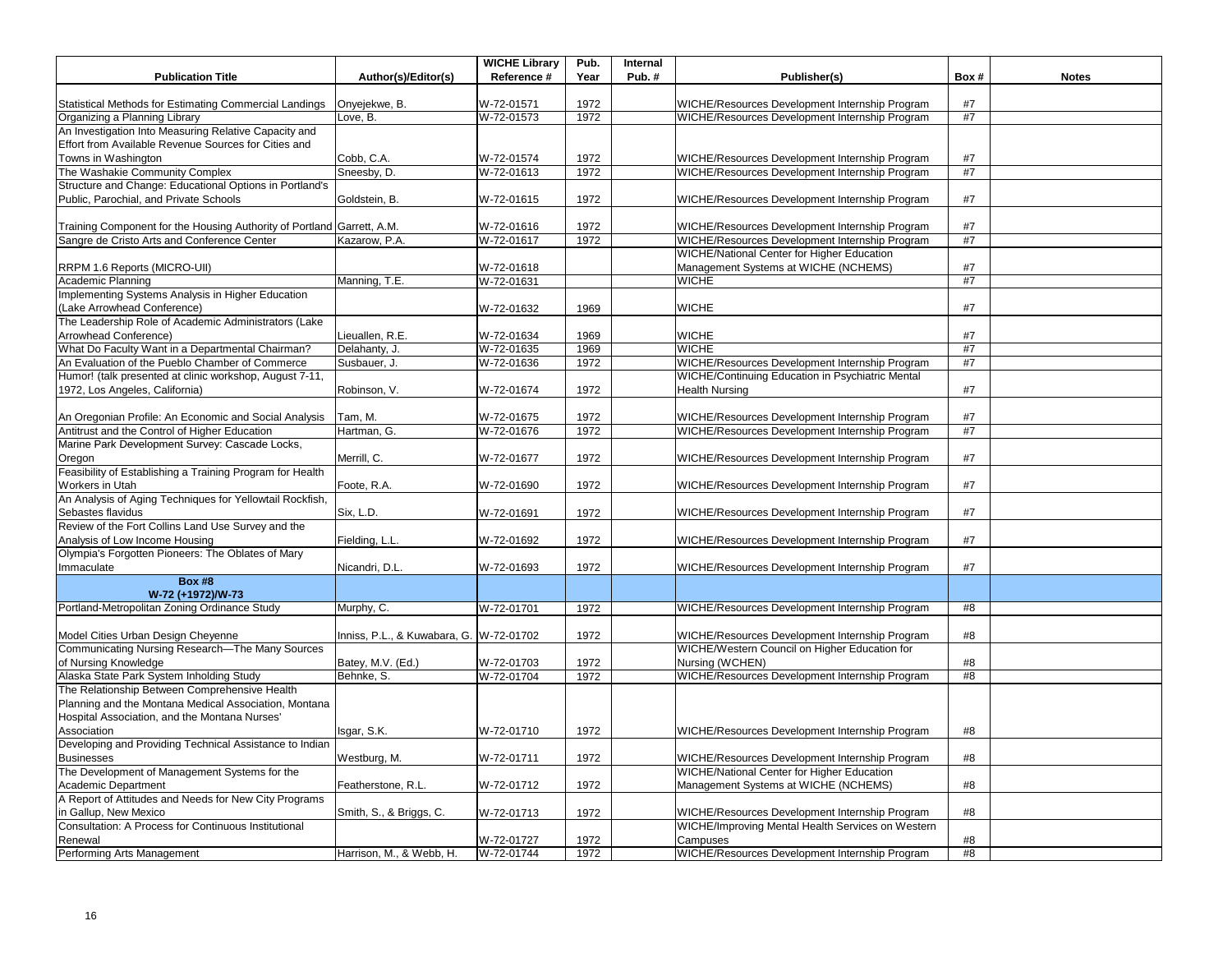| Imaging Future Organization in Higher Education (paper<br>WICHE/National Center for Higher Education<br>presented at the UCEA Career Dev. Seminar, St. Paul,<br>W-72-01745<br>1972<br>#8<br>MN, Oct. 29-Nov. 1, 1972)<br>Huckfeldt, V.<br>Management Systems at WICHE (NCHEMS)<br>Modern Trends in Higher Education Planning and<br>W-72-01746<br>1972<br><b>WICHE</b><br>#8<br>Management in the United States<br>Lawrence, B.<br>An Initial Housing Report: A Report to the Carson River<br>Basin Council of Governments<br>Dash, D.M.<br>WICHE/Resources Development Internship Program<br>W-72-01747<br>1972<br>#8<br>An Index to Informational Resources for Port Townsend<br>W-72-01748<br>1972<br>WICHE/Resources Development Internship Program<br>and Jefferson County, Washington<br>Buchman, N.<br>#8<br>Wyoming Committee for the Humanities: Evaluation of<br>Regrants 1971-1972<br>W-72-01749<br>1972<br>WICHE/Resources Development Internship Program<br>#8<br>Dover, L.<br>Alaska's Abandoned Towns: Case Studies for<br>Preservation and Interpretation<br>1972<br>WICHE/Resources Development Internship Program<br>Thompson, L.K.<br>W-72-01750<br>#8<br>Uncontrolled Urban Growth and its Effect on Agricultural<br>WICHE/Resources Development Internship Program<br>Kilbane, T.L.<br>1972<br>#8<br>Lands<br>W-72-01767<br>An Evaluation of the Youth Employment Service:<br>Fairbanks, Alaska - Summer 1972<br>1972<br>#8<br>W-72-01768<br>WICHE/Resources Development Internship Program<br>Scruggs, A.<br>Critique of Prospective Coal Development in Eastern<br>Jovick, R.L.<br>1972<br>WICHE/Resources Development Internship Program<br>Montana<br>W-72-01769<br>#8<br>Community Health Representative Assistants on the<br><b>Blackfeet Reservation</b><br>WICHE/Resources Development Internship Program<br>Oldenburg, L.<br>1972<br>#8<br>W-72-01770<br>WICHE/Resources Development Internship Program<br>#8<br>Development of Recreation Potential in Eastern Montana Shannon, D.<br>W-72-01771<br>1972<br>Legislative Decision Making in Higher Education:<br>Proceedings of the Legislative Work Conference on<br><b>Higher Education</b><br><b>WICHE</b><br>Kroepsch, R.H. (Ed.)<br>1972<br>#8<br>Western Council on Mental Health Training and<br>WICHE/Western Council on Mental Health Training and<br>1972<br>#8<br>Research: Annual Meeting 1972<br>Research<br>Health Resources and Needs in South Central Montana<br>Martenson, S.<br>W-73-00043<br>1972<br>WICHE/Resources Development Internship Program<br>#8<br>Statistical Analysis of Health Services in Sweetwater<br>Sanchez, J., & Monserud, K. W-73-00044<br>1972<br>WICHE/Resources Development Internship Program<br>#8<br>County<br>Callen, J., Erickson, D.,<br>Smith, C.E., & Smith, K.<br>W-73-00046<br>1972<br>#8<br>Yellowstone: Health Manpower and Education Profile<br>WICHE/Mountain States Regional Medical Program<br>Callen, J., Erickson, D.,<br>Smith, C.E., & Gibson, M.<br>W-73-00046<br>1972<br>WICHE/Mountain States Regional Medical Program<br>#8<br>Treasure Valley: Health Manpower and Education Profile<br>Callen, J., Erickson, D., &<br>Sheridan: Health Manpower and Education Profile<br>Smith, C.E.<br>W-73-00046<br>1972<br>WICHE/Mountain States Regional Medical Program<br>#8<br>Callen, J., Erickson, D.,<br>Smith, C.E., & Smith, K.<br>#8<br>Missoula: Health Manpower and Education Profile<br>1972<br>WICHE/Mountain States Regional Medical Program<br>W-73-00046<br>Callen, J., Erickson, D.,<br>Smith, C.E., & Levine, P.<br>W-73-00046<br>1972<br>WICHE/Mountain States Regional Medical Program<br>#8<br>Clark County: Health Manpower and Education Profile<br>Carson-Washoe County: Health Manpower and<br>Callen, J., Erickson, D.,<br><b>Education Profile</b><br>Smith, C.E., & Levine, P.<br>W-73-00046<br>1972<br>WICHE/Mountain States Regional Medical Program<br>#8<br>Albany-Laramie Counties: Health Manpower and<br>Callen, J., Erickson, D., &<br><b>Education Profile</b><br>Smith, C.E.<br>WICHE/Mountain States Regional Medical Program<br>1972<br>#8<br>W-73-00046<br>A Report of a Survey of Current Enrollment Forecasting<br>WICHE/National Center for Higher Education<br>Practices of State Higher Education Agencies<br>Wing, P., & Tsai, Y.<br>W-73-00060<br>1972<br>Management Systems at WICHE (NCHEMS)<br>#8<br>A Study in Historical Archeology: Restoration and<br>#8<br>Cheedle, N.S.<br>W-73-00061<br>1972<br>WICHE/Resources Development Internship Program<br>WICHE/Resources Development Internship Program<br>Tetzlaff, T.E.<br>W-73-00062<br>1972<br>#8<br>#8<br>Singleton, R.<br>W-73-00063<br>1972<br>WICHE/Resources Development Internship Program |                                                          |                     | <b>WICHE Library</b> | Pub. | Internal |                                                |      |              |
|------------------------------------------------------------------------------------------------------------------------------------------------------------------------------------------------------------------------------------------------------------------------------------------------------------------------------------------------------------------------------------------------------------------------------------------------------------------------------------------------------------------------------------------------------------------------------------------------------------------------------------------------------------------------------------------------------------------------------------------------------------------------------------------------------------------------------------------------------------------------------------------------------------------------------------------------------------------------------------------------------------------------------------------------------------------------------------------------------------------------------------------------------------------------------------------------------------------------------------------------------------------------------------------------------------------------------------------------------------------------------------------------------------------------------------------------------------------------------------------------------------------------------------------------------------------------------------------------------------------------------------------------------------------------------------------------------------------------------------------------------------------------------------------------------------------------------------------------------------------------------------------------------------------------------------------------------------------------------------------------------------------------------------------------------------------------------------------------------------------------------------------------------------------------------------------------------------------------------------------------------------------------------------------------------------------------------------------------------------------------------------------------------------------------------------------------------------------------------------------------------------------------------------------------------------------------------------------------------------------------------------------------------------------------------------------------------------------------------------------------------------------------------------------------------------------------------------------------------------------------------------------------------------------------------------------------------------------------------------------------------------------------------------------------------------------------------------------------------------------------------------------------------------------------------------------------------------------------------------------------------------------------------------------------------------------------------------------------------------------------------------------------------------------------------------------------------------------------------------------------------------------------------------------------------------------------------------------------------------------------------------------------------------------------------------------------------------------------------------------------------------------------------------------------------------------------------------------------------------------------------------------------------------------------------------------------------------------------------------------------------------------------------------------------------------------------------------------------------------------------------------------------------------------------------------------------------------------------------------------------------------------------------------------------------------------------------------------------------------------------------------------------------------------------------------------------------------------------------------------------------------------------------------------------------------------------------------------------------------------------------------------------------------------------------------------------------------------------------------------------|----------------------------------------------------------|---------------------|----------------------|------|----------|------------------------------------------------|------|--------------|
|                                                                                                                                                                                                                                                                                                                                                                                                                                                                                                                                                                                                                                                                                                                                                                                                                                                                                                                                                                                                                                                                                                                                                                                                                                                                                                                                                                                                                                                                                                                                                                                                                                                                                                                                                                                                                                                                                                                                                                                                                                                                                                                                                                                                                                                                                                                                                                                                                                                                                                                                                                                                                                                                                                                                                                                                                                                                                                                                                                                                                                                                                                                                                                                                                                                                                                                                                                                                                                                                                                                                                                                                                                                                                                                                                                                                                                                                                                                                                                                                                                                                                                                                                                                                                                                                                                                                                                                                                                                                                                                                                                                                                                                                                                                                                | <b>Publication Title</b>                                 | Author(s)/Editor(s) | Reference #          | Year | Pub.#    | Publisher(s)                                   | Box# | <b>Notes</b> |
|                                                                                                                                                                                                                                                                                                                                                                                                                                                                                                                                                                                                                                                                                                                                                                                                                                                                                                                                                                                                                                                                                                                                                                                                                                                                                                                                                                                                                                                                                                                                                                                                                                                                                                                                                                                                                                                                                                                                                                                                                                                                                                                                                                                                                                                                                                                                                                                                                                                                                                                                                                                                                                                                                                                                                                                                                                                                                                                                                                                                                                                                                                                                                                                                                                                                                                                                                                                                                                                                                                                                                                                                                                                                                                                                                                                                                                                                                                                                                                                                                                                                                                                                                                                                                                                                                                                                                                                                                                                                                                                                                                                                                                                                                                                                                |                                                          |                     |                      |      |          |                                                |      |              |
|                                                                                                                                                                                                                                                                                                                                                                                                                                                                                                                                                                                                                                                                                                                                                                                                                                                                                                                                                                                                                                                                                                                                                                                                                                                                                                                                                                                                                                                                                                                                                                                                                                                                                                                                                                                                                                                                                                                                                                                                                                                                                                                                                                                                                                                                                                                                                                                                                                                                                                                                                                                                                                                                                                                                                                                                                                                                                                                                                                                                                                                                                                                                                                                                                                                                                                                                                                                                                                                                                                                                                                                                                                                                                                                                                                                                                                                                                                                                                                                                                                                                                                                                                                                                                                                                                                                                                                                                                                                                                                                                                                                                                                                                                                                                                |                                                          |                     |                      |      |          |                                                |      |              |
|                                                                                                                                                                                                                                                                                                                                                                                                                                                                                                                                                                                                                                                                                                                                                                                                                                                                                                                                                                                                                                                                                                                                                                                                                                                                                                                                                                                                                                                                                                                                                                                                                                                                                                                                                                                                                                                                                                                                                                                                                                                                                                                                                                                                                                                                                                                                                                                                                                                                                                                                                                                                                                                                                                                                                                                                                                                                                                                                                                                                                                                                                                                                                                                                                                                                                                                                                                                                                                                                                                                                                                                                                                                                                                                                                                                                                                                                                                                                                                                                                                                                                                                                                                                                                                                                                                                                                                                                                                                                                                                                                                                                                                                                                                                                                |                                                          |                     |                      |      |          |                                                |      |              |
|                                                                                                                                                                                                                                                                                                                                                                                                                                                                                                                                                                                                                                                                                                                                                                                                                                                                                                                                                                                                                                                                                                                                                                                                                                                                                                                                                                                                                                                                                                                                                                                                                                                                                                                                                                                                                                                                                                                                                                                                                                                                                                                                                                                                                                                                                                                                                                                                                                                                                                                                                                                                                                                                                                                                                                                                                                                                                                                                                                                                                                                                                                                                                                                                                                                                                                                                                                                                                                                                                                                                                                                                                                                                                                                                                                                                                                                                                                                                                                                                                                                                                                                                                                                                                                                                                                                                                                                                                                                                                                                                                                                                                                                                                                                                                |                                                          |                     |                      |      |          |                                                |      |              |
|                                                                                                                                                                                                                                                                                                                                                                                                                                                                                                                                                                                                                                                                                                                                                                                                                                                                                                                                                                                                                                                                                                                                                                                                                                                                                                                                                                                                                                                                                                                                                                                                                                                                                                                                                                                                                                                                                                                                                                                                                                                                                                                                                                                                                                                                                                                                                                                                                                                                                                                                                                                                                                                                                                                                                                                                                                                                                                                                                                                                                                                                                                                                                                                                                                                                                                                                                                                                                                                                                                                                                                                                                                                                                                                                                                                                                                                                                                                                                                                                                                                                                                                                                                                                                                                                                                                                                                                                                                                                                                                                                                                                                                                                                                                                                |                                                          |                     |                      |      |          |                                                |      |              |
|                                                                                                                                                                                                                                                                                                                                                                                                                                                                                                                                                                                                                                                                                                                                                                                                                                                                                                                                                                                                                                                                                                                                                                                                                                                                                                                                                                                                                                                                                                                                                                                                                                                                                                                                                                                                                                                                                                                                                                                                                                                                                                                                                                                                                                                                                                                                                                                                                                                                                                                                                                                                                                                                                                                                                                                                                                                                                                                                                                                                                                                                                                                                                                                                                                                                                                                                                                                                                                                                                                                                                                                                                                                                                                                                                                                                                                                                                                                                                                                                                                                                                                                                                                                                                                                                                                                                                                                                                                                                                                                                                                                                                                                                                                                                                |                                                          |                     |                      |      |          |                                                |      |              |
|                                                                                                                                                                                                                                                                                                                                                                                                                                                                                                                                                                                                                                                                                                                                                                                                                                                                                                                                                                                                                                                                                                                                                                                                                                                                                                                                                                                                                                                                                                                                                                                                                                                                                                                                                                                                                                                                                                                                                                                                                                                                                                                                                                                                                                                                                                                                                                                                                                                                                                                                                                                                                                                                                                                                                                                                                                                                                                                                                                                                                                                                                                                                                                                                                                                                                                                                                                                                                                                                                                                                                                                                                                                                                                                                                                                                                                                                                                                                                                                                                                                                                                                                                                                                                                                                                                                                                                                                                                                                                                                                                                                                                                                                                                                                                |                                                          |                     |                      |      |          |                                                |      |              |
|                                                                                                                                                                                                                                                                                                                                                                                                                                                                                                                                                                                                                                                                                                                                                                                                                                                                                                                                                                                                                                                                                                                                                                                                                                                                                                                                                                                                                                                                                                                                                                                                                                                                                                                                                                                                                                                                                                                                                                                                                                                                                                                                                                                                                                                                                                                                                                                                                                                                                                                                                                                                                                                                                                                                                                                                                                                                                                                                                                                                                                                                                                                                                                                                                                                                                                                                                                                                                                                                                                                                                                                                                                                                                                                                                                                                                                                                                                                                                                                                                                                                                                                                                                                                                                                                                                                                                                                                                                                                                                                                                                                                                                                                                                                                                |                                                          |                     |                      |      |          |                                                |      |              |
|                                                                                                                                                                                                                                                                                                                                                                                                                                                                                                                                                                                                                                                                                                                                                                                                                                                                                                                                                                                                                                                                                                                                                                                                                                                                                                                                                                                                                                                                                                                                                                                                                                                                                                                                                                                                                                                                                                                                                                                                                                                                                                                                                                                                                                                                                                                                                                                                                                                                                                                                                                                                                                                                                                                                                                                                                                                                                                                                                                                                                                                                                                                                                                                                                                                                                                                                                                                                                                                                                                                                                                                                                                                                                                                                                                                                                                                                                                                                                                                                                                                                                                                                                                                                                                                                                                                                                                                                                                                                                                                                                                                                                                                                                                                                                |                                                          |                     |                      |      |          |                                                |      |              |
|                                                                                                                                                                                                                                                                                                                                                                                                                                                                                                                                                                                                                                                                                                                                                                                                                                                                                                                                                                                                                                                                                                                                                                                                                                                                                                                                                                                                                                                                                                                                                                                                                                                                                                                                                                                                                                                                                                                                                                                                                                                                                                                                                                                                                                                                                                                                                                                                                                                                                                                                                                                                                                                                                                                                                                                                                                                                                                                                                                                                                                                                                                                                                                                                                                                                                                                                                                                                                                                                                                                                                                                                                                                                                                                                                                                                                                                                                                                                                                                                                                                                                                                                                                                                                                                                                                                                                                                                                                                                                                                                                                                                                                                                                                                                                |                                                          |                     |                      |      |          |                                                |      |              |
|                                                                                                                                                                                                                                                                                                                                                                                                                                                                                                                                                                                                                                                                                                                                                                                                                                                                                                                                                                                                                                                                                                                                                                                                                                                                                                                                                                                                                                                                                                                                                                                                                                                                                                                                                                                                                                                                                                                                                                                                                                                                                                                                                                                                                                                                                                                                                                                                                                                                                                                                                                                                                                                                                                                                                                                                                                                                                                                                                                                                                                                                                                                                                                                                                                                                                                                                                                                                                                                                                                                                                                                                                                                                                                                                                                                                                                                                                                                                                                                                                                                                                                                                                                                                                                                                                                                                                                                                                                                                                                                                                                                                                                                                                                                                                |                                                          |                     |                      |      |          |                                                |      |              |
|                                                                                                                                                                                                                                                                                                                                                                                                                                                                                                                                                                                                                                                                                                                                                                                                                                                                                                                                                                                                                                                                                                                                                                                                                                                                                                                                                                                                                                                                                                                                                                                                                                                                                                                                                                                                                                                                                                                                                                                                                                                                                                                                                                                                                                                                                                                                                                                                                                                                                                                                                                                                                                                                                                                                                                                                                                                                                                                                                                                                                                                                                                                                                                                                                                                                                                                                                                                                                                                                                                                                                                                                                                                                                                                                                                                                                                                                                                                                                                                                                                                                                                                                                                                                                                                                                                                                                                                                                                                                                                                                                                                                                                                                                                                                                |                                                          |                     |                      |      |          |                                                |      |              |
|                                                                                                                                                                                                                                                                                                                                                                                                                                                                                                                                                                                                                                                                                                                                                                                                                                                                                                                                                                                                                                                                                                                                                                                                                                                                                                                                                                                                                                                                                                                                                                                                                                                                                                                                                                                                                                                                                                                                                                                                                                                                                                                                                                                                                                                                                                                                                                                                                                                                                                                                                                                                                                                                                                                                                                                                                                                                                                                                                                                                                                                                                                                                                                                                                                                                                                                                                                                                                                                                                                                                                                                                                                                                                                                                                                                                                                                                                                                                                                                                                                                                                                                                                                                                                                                                                                                                                                                                                                                                                                                                                                                                                                                                                                                                                |                                                          |                     |                      |      |          |                                                |      |              |
|                                                                                                                                                                                                                                                                                                                                                                                                                                                                                                                                                                                                                                                                                                                                                                                                                                                                                                                                                                                                                                                                                                                                                                                                                                                                                                                                                                                                                                                                                                                                                                                                                                                                                                                                                                                                                                                                                                                                                                                                                                                                                                                                                                                                                                                                                                                                                                                                                                                                                                                                                                                                                                                                                                                                                                                                                                                                                                                                                                                                                                                                                                                                                                                                                                                                                                                                                                                                                                                                                                                                                                                                                                                                                                                                                                                                                                                                                                                                                                                                                                                                                                                                                                                                                                                                                                                                                                                                                                                                                                                                                                                                                                                                                                                                                |                                                          |                     |                      |      |          |                                                |      |              |
|                                                                                                                                                                                                                                                                                                                                                                                                                                                                                                                                                                                                                                                                                                                                                                                                                                                                                                                                                                                                                                                                                                                                                                                                                                                                                                                                                                                                                                                                                                                                                                                                                                                                                                                                                                                                                                                                                                                                                                                                                                                                                                                                                                                                                                                                                                                                                                                                                                                                                                                                                                                                                                                                                                                                                                                                                                                                                                                                                                                                                                                                                                                                                                                                                                                                                                                                                                                                                                                                                                                                                                                                                                                                                                                                                                                                                                                                                                                                                                                                                                                                                                                                                                                                                                                                                                                                                                                                                                                                                                                                                                                                                                                                                                                                                |                                                          |                     |                      |      |          |                                                |      |              |
|                                                                                                                                                                                                                                                                                                                                                                                                                                                                                                                                                                                                                                                                                                                                                                                                                                                                                                                                                                                                                                                                                                                                                                                                                                                                                                                                                                                                                                                                                                                                                                                                                                                                                                                                                                                                                                                                                                                                                                                                                                                                                                                                                                                                                                                                                                                                                                                                                                                                                                                                                                                                                                                                                                                                                                                                                                                                                                                                                                                                                                                                                                                                                                                                                                                                                                                                                                                                                                                                                                                                                                                                                                                                                                                                                                                                                                                                                                                                                                                                                                                                                                                                                                                                                                                                                                                                                                                                                                                                                                                                                                                                                                                                                                                                                |                                                          |                     |                      |      |          |                                                |      |              |
|                                                                                                                                                                                                                                                                                                                                                                                                                                                                                                                                                                                                                                                                                                                                                                                                                                                                                                                                                                                                                                                                                                                                                                                                                                                                                                                                                                                                                                                                                                                                                                                                                                                                                                                                                                                                                                                                                                                                                                                                                                                                                                                                                                                                                                                                                                                                                                                                                                                                                                                                                                                                                                                                                                                                                                                                                                                                                                                                                                                                                                                                                                                                                                                                                                                                                                                                                                                                                                                                                                                                                                                                                                                                                                                                                                                                                                                                                                                                                                                                                                                                                                                                                                                                                                                                                                                                                                                                                                                                                                                                                                                                                                                                                                                                                |                                                          |                     |                      |      |          |                                                |      |              |
|                                                                                                                                                                                                                                                                                                                                                                                                                                                                                                                                                                                                                                                                                                                                                                                                                                                                                                                                                                                                                                                                                                                                                                                                                                                                                                                                                                                                                                                                                                                                                                                                                                                                                                                                                                                                                                                                                                                                                                                                                                                                                                                                                                                                                                                                                                                                                                                                                                                                                                                                                                                                                                                                                                                                                                                                                                                                                                                                                                                                                                                                                                                                                                                                                                                                                                                                                                                                                                                                                                                                                                                                                                                                                                                                                                                                                                                                                                                                                                                                                                                                                                                                                                                                                                                                                                                                                                                                                                                                                                                                                                                                                                                                                                                                                |                                                          |                     |                      |      |          |                                                |      |              |
|                                                                                                                                                                                                                                                                                                                                                                                                                                                                                                                                                                                                                                                                                                                                                                                                                                                                                                                                                                                                                                                                                                                                                                                                                                                                                                                                                                                                                                                                                                                                                                                                                                                                                                                                                                                                                                                                                                                                                                                                                                                                                                                                                                                                                                                                                                                                                                                                                                                                                                                                                                                                                                                                                                                                                                                                                                                                                                                                                                                                                                                                                                                                                                                                                                                                                                                                                                                                                                                                                                                                                                                                                                                                                                                                                                                                                                                                                                                                                                                                                                                                                                                                                                                                                                                                                                                                                                                                                                                                                                                                                                                                                                                                                                                                                |                                                          |                     |                      |      |          |                                                |      |              |
|                                                                                                                                                                                                                                                                                                                                                                                                                                                                                                                                                                                                                                                                                                                                                                                                                                                                                                                                                                                                                                                                                                                                                                                                                                                                                                                                                                                                                                                                                                                                                                                                                                                                                                                                                                                                                                                                                                                                                                                                                                                                                                                                                                                                                                                                                                                                                                                                                                                                                                                                                                                                                                                                                                                                                                                                                                                                                                                                                                                                                                                                                                                                                                                                                                                                                                                                                                                                                                                                                                                                                                                                                                                                                                                                                                                                                                                                                                                                                                                                                                                                                                                                                                                                                                                                                                                                                                                                                                                                                                                                                                                                                                                                                                                                                |                                                          |                     |                      |      |          |                                                |      |              |
|                                                                                                                                                                                                                                                                                                                                                                                                                                                                                                                                                                                                                                                                                                                                                                                                                                                                                                                                                                                                                                                                                                                                                                                                                                                                                                                                                                                                                                                                                                                                                                                                                                                                                                                                                                                                                                                                                                                                                                                                                                                                                                                                                                                                                                                                                                                                                                                                                                                                                                                                                                                                                                                                                                                                                                                                                                                                                                                                                                                                                                                                                                                                                                                                                                                                                                                                                                                                                                                                                                                                                                                                                                                                                                                                                                                                                                                                                                                                                                                                                                                                                                                                                                                                                                                                                                                                                                                                                                                                                                                                                                                                                                                                                                                                                |                                                          |                     |                      |      |          |                                                |      |              |
|                                                                                                                                                                                                                                                                                                                                                                                                                                                                                                                                                                                                                                                                                                                                                                                                                                                                                                                                                                                                                                                                                                                                                                                                                                                                                                                                                                                                                                                                                                                                                                                                                                                                                                                                                                                                                                                                                                                                                                                                                                                                                                                                                                                                                                                                                                                                                                                                                                                                                                                                                                                                                                                                                                                                                                                                                                                                                                                                                                                                                                                                                                                                                                                                                                                                                                                                                                                                                                                                                                                                                                                                                                                                                                                                                                                                                                                                                                                                                                                                                                                                                                                                                                                                                                                                                                                                                                                                                                                                                                                                                                                                                                                                                                                                                |                                                          |                     |                      |      |          |                                                |      |              |
|                                                                                                                                                                                                                                                                                                                                                                                                                                                                                                                                                                                                                                                                                                                                                                                                                                                                                                                                                                                                                                                                                                                                                                                                                                                                                                                                                                                                                                                                                                                                                                                                                                                                                                                                                                                                                                                                                                                                                                                                                                                                                                                                                                                                                                                                                                                                                                                                                                                                                                                                                                                                                                                                                                                                                                                                                                                                                                                                                                                                                                                                                                                                                                                                                                                                                                                                                                                                                                                                                                                                                                                                                                                                                                                                                                                                                                                                                                                                                                                                                                                                                                                                                                                                                                                                                                                                                                                                                                                                                                                                                                                                                                                                                                                                                |                                                          |                     |                      |      |          |                                                |      |              |
|                                                                                                                                                                                                                                                                                                                                                                                                                                                                                                                                                                                                                                                                                                                                                                                                                                                                                                                                                                                                                                                                                                                                                                                                                                                                                                                                                                                                                                                                                                                                                                                                                                                                                                                                                                                                                                                                                                                                                                                                                                                                                                                                                                                                                                                                                                                                                                                                                                                                                                                                                                                                                                                                                                                                                                                                                                                                                                                                                                                                                                                                                                                                                                                                                                                                                                                                                                                                                                                                                                                                                                                                                                                                                                                                                                                                                                                                                                                                                                                                                                                                                                                                                                                                                                                                                                                                                                                                                                                                                                                                                                                                                                                                                                                                                |                                                          |                     |                      |      |          |                                                |      |              |
|                                                                                                                                                                                                                                                                                                                                                                                                                                                                                                                                                                                                                                                                                                                                                                                                                                                                                                                                                                                                                                                                                                                                                                                                                                                                                                                                                                                                                                                                                                                                                                                                                                                                                                                                                                                                                                                                                                                                                                                                                                                                                                                                                                                                                                                                                                                                                                                                                                                                                                                                                                                                                                                                                                                                                                                                                                                                                                                                                                                                                                                                                                                                                                                                                                                                                                                                                                                                                                                                                                                                                                                                                                                                                                                                                                                                                                                                                                                                                                                                                                                                                                                                                                                                                                                                                                                                                                                                                                                                                                                                                                                                                                                                                                                                                |                                                          |                     |                      |      |          |                                                |      |              |
|                                                                                                                                                                                                                                                                                                                                                                                                                                                                                                                                                                                                                                                                                                                                                                                                                                                                                                                                                                                                                                                                                                                                                                                                                                                                                                                                                                                                                                                                                                                                                                                                                                                                                                                                                                                                                                                                                                                                                                                                                                                                                                                                                                                                                                                                                                                                                                                                                                                                                                                                                                                                                                                                                                                                                                                                                                                                                                                                                                                                                                                                                                                                                                                                                                                                                                                                                                                                                                                                                                                                                                                                                                                                                                                                                                                                                                                                                                                                                                                                                                                                                                                                                                                                                                                                                                                                                                                                                                                                                                                                                                                                                                                                                                                                                |                                                          |                     |                      |      |          |                                                |      |              |
|                                                                                                                                                                                                                                                                                                                                                                                                                                                                                                                                                                                                                                                                                                                                                                                                                                                                                                                                                                                                                                                                                                                                                                                                                                                                                                                                                                                                                                                                                                                                                                                                                                                                                                                                                                                                                                                                                                                                                                                                                                                                                                                                                                                                                                                                                                                                                                                                                                                                                                                                                                                                                                                                                                                                                                                                                                                                                                                                                                                                                                                                                                                                                                                                                                                                                                                                                                                                                                                                                                                                                                                                                                                                                                                                                                                                                                                                                                                                                                                                                                                                                                                                                                                                                                                                                                                                                                                                                                                                                                                                                                                                                                                                                                                                                |                                                          |                     |                      |      |          |                                                |      |              |
|                                                                                                                                                                                                                                                                                                                                                                                                                                                                                                                                                                                                                                                                                                                                                                                                                                                                                                                                                                                                                                                                                                                                                                                                                                                                                                                                                                                                                                                                                                                                                                                                                                                                                                                                                                                                                                                                                                                                                                                                                                                                                                                                                                                                                                                                                                                                                                                                                                                                                                                                                                                                                                                                                                                                                                                                                                                                                                                                                                                                                                                                                                                                                                                                                                                                                                                                                                                                                                                                                                                                                                                                                                                                                                                                                                                                                                                                                                                                                                                                                                                                                                                                                                                                                                                                                                                                                                                                                                                                                                                                                                                                                                                                                                                                                |                                                          |                     |                      |      |          |                                                |      |              |
|                                                                                                                                                                                                                                                                                                                                                                                                                                                                                                                                                                                                                                                                                                                                                                                                                                                                                                                                                                                                                                                                                                                                                                                                                                                                                                                                                                                                                                                                                                                                                                                                                                                                                                                                                                                                                                                                                                                                                                                                                                                                                                                                                                                                                                                                                                                                                                                                                                                                                                                                                                                                                                                                                                                                                                                                                                                                                                                                                                                                                                                                                                                                                                                                                                                                                                                                                                                                                                                                                                                                                                                                                                                                                                                                                                                                                                                                                                                                                                                                                                                                                                                                                                                                                                                                                                                                                                                                                                                                                                                                                                                                                                                                                                                                                |                                                          |                     |                      |      |          |                                                |      |              |
|                                                                                                                                                                                                                                                                                                                                                                                                                                                                                                                                                                                                                                                                                                                                                                                                                                                                                                                                                                                                                                                                                                                                                                                                                                                                                                                                                                                                                                                                                                                                                                                                                                                                                                                                                                                                                                                                                                                                                                                                                                                                                                                                                                                                                                                                                                                                                                                                                                                                                                                                                                                                                                                                                                                                                                                                                                                                                                                                                                                                                                                                                                                                                                                                                                                                                                                                                                                                                                                                                                                                                                                                                                                                                                                                                                                                                                                                                                                                                                                                                                                                                                                                                                                                                                                                                                                                                                                                                                                                                                                                                                                                                                                                                                                                                |                                                          |                     |                      |      |          |                                                |      |              |
|                                                                                                                                                                                                                                                                                                                                                                                                                                                                                                                                                                                                                                                                                                                                                                                                                                                                                                                                                                                                                                                                                                                                                                                                                                                                                                                                                                                                                                                                                                                                                                                                                                                                                                                                                                                                                                                                                                                                                                                                                                                                                                                                                                                                                                                                                                                                                                                                                                                                                                                                                                                                                                                                                                                                                                                                                                                                                                                                                                                                                                                                                                                                                                                                                                                                                                                                                                                                                                                                                                                                                                                                                                                                                                                                                                                                                                                                                                                                                                                                                                                                                                                                                                                                                                                                                                                                                                                                                                                                                                                                                                                                                                                                                                                                                |                                                          |                     |                      |      |          |                                                |      |              |
|                                                                                                                                                                                                                                                                                                                                                                                                                                                                                                                                                                                                                                                                                                                                                                                                                                                                                                                                                                                                                                                                                                                                                                                                                                                                                                                                                                                                                                                                                                                                                                                                                                                                                                                                                                                                                                                                                                                                                                                                                                                                                                                                                                                                                                                                                                                                                                                                                                                                                                                                                                                                                                                                                                                                                                                                                                                                                                                                                                                                                                                                                                                                                                                                                                                                                                                                                                                                                                                                                                                                                                                                                                                                                                                                                                                                                                                                                                                                                                                                                                                                                                                                                                                                                                                                                                                                                                                                                                                                                                                                                                                                                                                                                                                                                |                                                          |                     |                      |      |          |                                                |      |              |
|                                                                                                                                                                                                                                                                                                                                                                                                                                                                                                                                                                                                                                                                                                                                                                                                                                                                                                                                                                                                                                                                                                                                                                                                                                                                                                                                                                                                                                                                                                                                                                                                                                                                                                                                                                                                                                                                                                                                                                                                                                                                                                                                                                                                                                                                                                                                                                                                                                                                                                                                                                                                                                                                                                                                                                                                                                                                                                                                                                                                                                                                                                                                                                                                                                                                                                                                                                                                                                                                                                                                                                                                                                                                                                                                                                                                                                                                                                                                                                                                                                                                                                                                                                                                                                                                                                                                                                                                                                                                                                                                                                                                                                                                                                                                                |                                                          |                     |                      |      |          |                                                |      |              |
|                                                                                                                                                                                                                                                                                                                                                                                                                                                                                                                                                                                                                                                                                                                                                                                                                                                                                                                                                                                                                                                                                                                                                                                                                                                                                                                                                                                                                                                                                                                                                                                                                                                                                                                                                                                                                                                                                                                                                                                                                                                                                                                                                                                                                                                                                                                                                                                                                                                                                                                                                                                                                                                                                                                                                                                                                                                                                                                                                                                                                                                                                                                                                                                                                                                                                                                                                                                                                                                                                                                                                                                                                                                                                                                                                                                                                                                                                                                                                                                                                                                                                                                                                                                                                                                                                                                                                                                                                                                                                                                                                                                                                                                                                                                                                |                                                          |                     |                      |      |          |                                                |      |              |
|                                                                                                                                                                                                                                                                                                                                                                                                                                                                                                                                                                                                                                                                                                                                                                                                                                                                                                                                                                                                                                                                                                                                                                                                                                                                                                                                                                                                                                                                                                                                                                                                                                                                                                                                                                                                                                                                                                                                                                                                                                                                                                                                                                                                                                                                                                                                                                                                                                                                                                                                                                                                                                                                                                                                                                                                                                                                                                                                                                                                                                                                                                                                                                                                                                                                                                                                                                                                                                                                                                                                                                                                                                                                                                                                                                                                                                                                                                                                                                                                                                                                                                                                                                                                                                                                                                                                                                                                                                                                                                                                                                                                                                                                                                                                                |                                                          |                     |                      |      |          |                                                |      |              |
|                                                                                                                                                                                                                                                                                                                                                                                                                                                                                                                                                                                                                                                                                                                                                                                                                                                                                                                                                                                                                                                                                                                                                                                                                                                                                                                                                                                                                                                                                                                                                                                                                                                                                                                                                                                                                                                                                                                                                                                                                                                                                                                                                                                                                                                                                                                                                                                                                                                                                                                                                                                                                                                                                                                                                                                                                                                                                                                                                                                                                                                                                                                                                                                                                                                                                                                                                                                                                                                                                                                                                                                                                                                                                                                                                                                                                                                                                                                                                                                                                                                                                                                                                                                                                                                                                                                                                                                                                                                                                                                                                                                                                                                                                                                                                |                                                          |                     |                      |      |          |                                                |      |              |
|                                                                                                                                                                                                                                                                                                                                                                                                                                                                                                                                                                                                                                                                                                                                                                                                                                                                                                                                                                                                                                                                                                                                                                                                                                                                                                                                                                                                                                                                                                                                                                                                                                                                                                                                                                                                                                                                                                                                                                                                                                                                                                                                                                                                                                                                                                                                                                                                                                                                                                                                                                                                                                                                                                                                                                                                                                                                                                                                                                                                                                                                                                                                                                                                                                                                                                                                                                                                                                                                                                                                                                                                                                                                                                                                                                                                                                                                                                                                                                                                                                                                                                                                                                                                                                                                                                                                                                                                                                                                                                                                                                                                                                                                                                                                                |                                                          |                     |                      |      |          |                                                |      |              |
|                                                                                                                                                                                                                                                                                                                                                                                                                                                                                                                                                                                                                                                                                                                                                                                                                                                                                                                                                                                                                                                                                                                                                                                                                                                                                                                                                                                                                                                                                                                                                                                                                                                                                                                                                                                                                                                                                                                                                                                                                                                                                                                                                                                                                                                                                                                                                                                                                                                                                                                                                                                                                                                                                                                                                                                                                                                                                                                                                                                                                                                                                                                                                                                                                                                                                                                                                                                                                                                                                                                                                                                                                                                                                                                                                                                                                                                                                                                                                                                                                                                                                                                                                                                                                                                                                                                                                                                                                                                                                                                                                                                                                                                                                                                                                |                                                          |                     |                      |      |          |                                                |      |              |
|                                                                                                                                                                                                                                                                                                                                                                                                                                                                                                                                                                                                                                                                                                                                                                                                                                                                                                                                                                                                                                                                                                                                                                                                                                                                                                                                                                                                                                                                                                                                                                                                                                                                                                                                                                                                                                                                                                                                                                                                                                                                                                                                                                                                                                                                                                                                                                                                                                                                                                                                                                                                                                                                                                                                                                                                                                                                                                                                                                                                                                                                                                                                                                                                                                                                                                                                                                                                                                                                                                                                                                                                                                                                                                                                                                                                                                                                                                                                                                                                                                                                                                                                                                                                                                                                                                                                                                                                                                                                                                                                                                                                                                                                                                                                                |                                                          |                     |                      |      |          |                                                |      |              |
|                                                                                                                                                                                                                                                                                                                                                                                                                                                                                                                                                                                                                                                                                                                                                                                                                                                                                                                                                                                                                                                                                                                                                                                                                                                                                                                                                                                                                                                                                                                                                                                                                                                                                                                                                                                                                                                                                                                                                                                                                                                                                                                                                                                                                                                                                                                                                                                                                                                                                                                                                                                                                                                                                                                                                                                                                                                                                                                                                                                                                                                                                                                                                                                                                                                                                                                                                                                                                                                                                                                                                                                                                                                                                                                                                                                                                                                                                                                                                                                                                                                                                                                                                                                                                                                                                                                                                                                                                                                                                                                                                                                                                                                                                                                                                |                                                          |                     |                      |      |          |                                                |      |              |
|                                                                                                                                                                                                                                                                                                                                                                                                                                                                                                                                                                                                                                                                                                                                                                                                                                                                                                                                                                                                                                                                                                                                                                                                                                                                                                                                                                                                                                                                                                                                                                                                                                                                                                                                                                                                                                                                                                                                                                                                                                                                                                                                                                                                                                                                                                                                                                                                                                                                                                                                                                                                                                                                                                                                                                                                                                                                                                                                                                                                                                                                                                                                                                                                                                                                                                                                                                                                                                                                                                                                                                                                                                                                                                                                                                                                                                                                                                                                                                                                                                                                                                                                                                                                                                                                                                                                                                                                                                                                                                                                                                                                                                                                                                                                                |                                                          |                     |                      |      |          |                                                |      |              |
|                                                                                                                                                                                                                                                                                                                                                                                                                                                                                                                                                                                                                                                                                                                                                                                                                                                                                                                                                                                                                                                                                                                                                                                                                                                                                                                                                                                                                                                                                                                                                                                                                                                                                                                                                                                                                                                                                                                                                                                                                                                                                                                                                                                                                                                                                                                                                                                                                                                                                                                                                                                                                                                                                                                                                                                                                                                                                                                                                                                                                                                                                                                                                                                                                                                                                                                                                                                                                                                                                                                                                                                                                                                                                                                                                                                                                                                                                                                                                                                                                                                                                                                                                                                                                                                                                                                                                                                                                                                                                                                                                                                                                                                                                                                                                |                                                          |                     |                      |      |          |                                                |      |              |
|                                                                                                                                                                                                                                                                                                                                                                                                                                                                                                                                                                                                                                                                                                                                                                                                                                                                                                                                                                                                                                                                                                                                                                                                                                                                                                                                                                                                                                                                                                                                                                                                                                                                                                                                                                                                                                                                                                                                                                                                                                                                                                                                                                                                                                                                                                                                                                                                                                                                                                                                                                                                                                                                                                                                                                                                                                                                                                                                                                                                                                                                                                                                                                                                                                                                                                                                                                                                                                                                                                                                                                                                                                                                                                                                                                                                                                                                                                                                                                                                                                                                                                                                                                                                                                                                                                                                                                                                                                                                                                                                                                                                                                                                                                                                                |                                                          |                     |                      |      |          |                                                |      |              |
|                                                                                                                                                                                                                                                                                                                                                                                                                                                                                                                                                                                                                                                                                                                                                                                                                                                                                                                                                                                                                                                                                                                                                                                                                                                                                                                                                                                                                                                                                                                                                                                                                                                                                                                                                                                                                                                                                                                                                                                                                                                                                                                                                                                                                                                                                                                                                                                                                                                                                                                                                                                                                                                                                                                                                                                                                                                                                                                                                                                                                                                                                                                                                                                                                                                                                                                                                                                                                                                                                                                                                                                                                                                                                                                                                                                                                                                                                                                                                                                                                                                                                                                                                                                                                                                                                                                                                                                                                                                                                                                                                                                                                                                                                                                                                |                                                          |                     |                      |      |          |                                                |      |              |
|                                                                                                                                                                                                                                                                                                                                                                                                                                                                                                                                                                                                                                                                                                                                                                                                                                                                                                                                                                                                                                                                                                                                                                                                                                                                                                                                                                                                                                                                                                                                                                                                                                                                                                                                                                                                                                                                                                                                                                                                                                                                                                                                                                                                                                                                                                                                                                                                                                                                                                                                                                                                                                                                                                                                                                                                                                                                                                                                                                                                                                                                                                                                                                                                                                                                                                                                                                                                                                                                                                                                                                                                                                                                                                                                                                                                                                                                                                                                                                                                                                                                                                                                                                                                                                                                                                                                                                                                                                                                                                                                                                                                                                                                                                                                                |                                                          |                     |                      |      |          |                                                |      |              |
|                                                                                                                                                                                                                                                                                                                                                                                                                                                                                                                                                                                                                                                                                                                                                                                                                                                                                                                                                                                                                                                                                                                                                                                                                                                                                                                                                                                                                                                                                                                                                                                                                                                                                                                                                                                                                                                                                                                                                                                                                                                                                                                                                                                                                                                                                                                                                                                                                                                                                                                                                                                                                                                                                                                                                                                                                                                                                                                                                                                                                                                                                                                                                                                                                                                                                                                                                                                                                                                                                                                                                                                                                                                                                                                                                                                                                                                                                                                                                                                                                                                                                                                                                                                                                                                                                                                                                                                                                                                                                                                                                                                                                                                                                                                                                |                                                          |                     |                      |      |          |                                                |      |              |
|                                                                                                                                                                                                                                                                                                                                                                                                                                                                                                                                                                                                                                                                                                                                                                                                                                                                                                                                                                                                                                                                                                                                                                                                                                                                                                                                                                                                                                                                                                                                                                                                                                                                                                                                                                                                                                                                                                                                                                                                                                                                                                                                                                                                                                                                                                                                                                                                                                                                                                                                                                                                                                                                                                                                                                                                                                                                                                                                                                                                                                                                                                                                                                                                                                                                                                                                                                                                                                                                                                                                                                                                                                                                                                                                                                                                                                                                                                                                                                                                                                                                                                                                                                                                                                                                                                                                                                                                                                                                                                                                                                                                                                                                                                                                                |                                                          |                     |                      |      |          |                                                |      |              |
|                                                                                                                                                                                                                                                                                                                                                                                                                                                                                                                                                                                                                                                                                                                                                                                                                                                                                                                                                                                                                                                                                                                                                                                                                                                                                                                                                                                                                                                                                                                                                                                                                                                                                                                                                                                                                                                                                                                                                                                                                                                                                                                                                                                                                                                                                                                                                                                                                                                                                                                                                                                                                                                                                                                                                                                                                                                                                                                                                                                                                                                                                                                                                                                                                                                                                                                                                                                                                                                                                                                                                                                                                                                                                                                                                                                                                                                                                                                                                                                                                                                                                                                                                                                                                                                                                                                                                                                                                                                                                                                                                                                                                                                                                                                                                |                                                          |                     |                      |      |          |                                                |      |              |
|                                                                                                                                                                                                                                                                                                                                                                                                                                                                                                                                                                                                                                                                                                                                                                                                                                                                                                                                                                                                                                                                                                                                                                                                                                                                                                                                                                                                                                                                                                                                                                                                                                                                                                                                                                                                                                                                                                                                                                                                                                                                                                                                                                                                                                                                                                                                                                                                                                                                                                                                                                                                                                                                                                                                                                                                                                                                                                                                                                                                                                                                                                                                                                                                                                                                                                                                                                                                                                                                                                                                                                                                                                                                                                                                                                                                                                                                                                                                                                                                                                                                                                                                                                                                                                                                                                                                                                                                                                                                                                                                                                                                                                                                                                                                                |                                                          |                     |                      |      |          |                                                |      |              |
|                                                                                                                                                                                                                                                                                                                                                                                                                                                                                                                                                                                                                                                                                                                                                                                                                                                                                                                                                                                                                                                                                                                                                                                                                                                                                                                                                                                                                                                                                                                                                                                                                                                                                                                                                                                                                                                                                                                                                                                                                                                                                                                                                                                                                                                                                                                                                                                                                                                                                                                                                                                                                                                                                                                                                                                                                                                                                                                                                                                                                                                                                                                                                                                                                                                                                                                                                                                                                                                                                                                                                                                                                                                                                                                                                                                                                                                                                                                                                                                                                                                                                                                                                                                                                                                                                                                                                                                                                                                                                                                                                                                                                                                                                                                                                | Preservation of the Hamill House                         |                     |                      |      |          |                                                |      |              |
|                                                                                                                                                                                                                                                                                                                                                                                                                                                                                                                                                                                                                                                                                                                                                                                                                                                                                                                                                                                                                                                                                                                                                                                                                                                                                                                                                                                                                                                                                                                                                                                                                                                                                                                                                                                                                                                                                                                                                                                                                                                                                                                                                                                                                                                                                                                                                                                                                                                                                                                                                                                                                                                                                                                                                                                                                                                                                                                                                                                                                                                                                                                                                                                                                                                                                                                                                                                                                                                                                                                                                                                                                                                                                                                                                                                                                                                                                                                                                                                                                                                                                                                                                                                                                                                                                                                                                                                                                                                                                                                                                                                                                                                                                                                                                | The Development Process in Action: Powers, Oregon        |                     |                      |      |          |                                                |      |              |
|                                                                                                                                                                                                                                                                                                                                                                                                                                                                                                                                                                                                                                                                                                                                                                                                                                                                                                                                                                                                                                                                                                                                                                                                                                                                                                                                                                                                                                                                                                                                                                                                                                                                                                                                                                                                                                                                                                                                                                                                                                                                                                                                                                                                                                                                                                                                                                                                                                                                                                                                                                                                                                                                                                                                                                                                                                                                                                                                                                                                                                                                                                                                                                                                                                                                                                                                                                                                                                                                                                                                                                                                                                                                                                                                                                                                                                                                                                                                                                                                                                                                                                                                                                                                                                                                                                                                                                                                                                                                                                                                                                                                                                                                                                                                                | Medford: An Economic Analysis                            |                     |                      |      |          |                                                |      |              |
|                                                                                                                                                                                                                                                                                                                                                                                                                                                                                                                                                                                                                                                                                                                                                                                                                                                                                                                                                                                                                                                                                                                                                                                                                                                                                                                                                                                                                                                                                                                                                                                                                                                                                                                                                                                                                                                                                                                                                                                                                                                                                                                                                                                                                                                                                                                                                                                                                                                                                                                                                                                                                                                                                                                                                                                                                                                                                                                                                                                                                                                                                                                                                                                                                                                                                                                                                                                                                                                                                                                                                                                                                                                                                                                                                                                                                                                                                                                                                                                                                                                                                                                                                                                                                                                                                                                                                                                                                                                                                                                                                                                                                                                                                                                                                | A Historical Investigation of the Eighth and Harrison    |                     |                      |      |          |                                                |      |              |
|                                                                                                                                                                                                                                                                                                                                                                                                                                                                                                                                                                                                                                                                                                                                                                                                                                                                                                                                                                                                                                                                                                                                                                                                                                                                                                                                                                                                                                                                                                                                                                                                                                                                                                                                                                                                                                                                                                                                                                                                                                                                                                                                                                                                                                                                                                                                                                                                                                                                                                                                                                                                                                                                                                                                                                                                                                                                                                                                                                                                                                                                                                                                                                                                                                                                                                                                                                                                                                                                                                                                                                                                                                                                                                                                                                                                                                                                                                                                                                                                                                                                                                                                                                                                                                                                                                                                                                                                                                                                                                                                                                                                                                                                                                                                                | Presbyterian Church Building and Lots 4, 5, 6, 7, and 8, |                     |                      |      |          |                                                |      |              |
|                                                                                                                                                                                                                                                                                                                                                                                                                                                                                                                                                                                                                                                                                                                                                                                                                                                                                                                                                                                                                                                                                                                                                                                                                                                                                                                                                                                                                                                                                                                                                                                                                                                                                                                                                                                                                                                                                                                                                                                                                                                                                                                                                                                                                                                                                                                                                                                                                                                                                                                                                                                                                                                                                                                                                                                                                                                                                                                                                                                                                                                                                                                                                                                                                                                                                                                                                                                                                                                                                                                                                                                                                                                                                                                                                                                                                                                                                                                                                                                                                                                                                                                                                                                                                                                                                                                                                                                                                                                                                                                                                                                                                                                                                                                                                | Block 12, in Leadville Improvement Company's Addition    |                     |                      |      |          |                                                |      |              |
|                                                                                                                                                                                                                                                                                                                                                                                                                                                                                                                                                                                                                                                                                                                                                                                                                                                                                                                                                                                                                                                                                                                                                                                                                                                                                                                                                                                                                                                                                                                                                                                                                                                                                                                                                                                                                                                                                                                                                                                                                                                                                                                                                                                                                                                                                                                                                                                                                                                                                                                                                                                                                                                                                                                                                                                                                                                                                                                                                                                                                                                                                                                                                                                                                                                                                                                                                                                                                                                                                                                                                                                                                                                                                                                                                                                                                                                                                                                                                                                                                                                                                                                                                                                                                                                                                                                                                                                                                                                                                                                                                                                                                                                                                                                                                | to Leadville, Colorado, with Emphasis on the Period from |                     |                      |      |          |                                                |      |              |
|                                                                                                                                                                                                                                                                                                                                                                                                                                                                                                                                                                                                                                                                                                                                                                                                                                                                                                                                                                                                                                                                                                                                                                                                                                                                                                                                                                                                                                                                                                                                                                                                                                                                                                                                                                                                                                                                                                                                                                                                                                                                                                                                                                                                                                                                                                                                                                                                                                                                                                                                                                                                                                                                                                                                                                                                                                                                                                                                                                                                                                                                                                                                                                                                                                                                                                                                                                                                                                                                                                                                                                                                                                                                                                                                                                                                                                                                                                                                                                                                                                                                                                                                                                                                                                                                                                                                                                                                                                                                                                                                                                                                                                                                                                                                                | 1889 Through 1930                                        | Hunter, J.          | W-73-00079           | 1972 |          | WICHE/Resources Development Internship Program | #8   |              |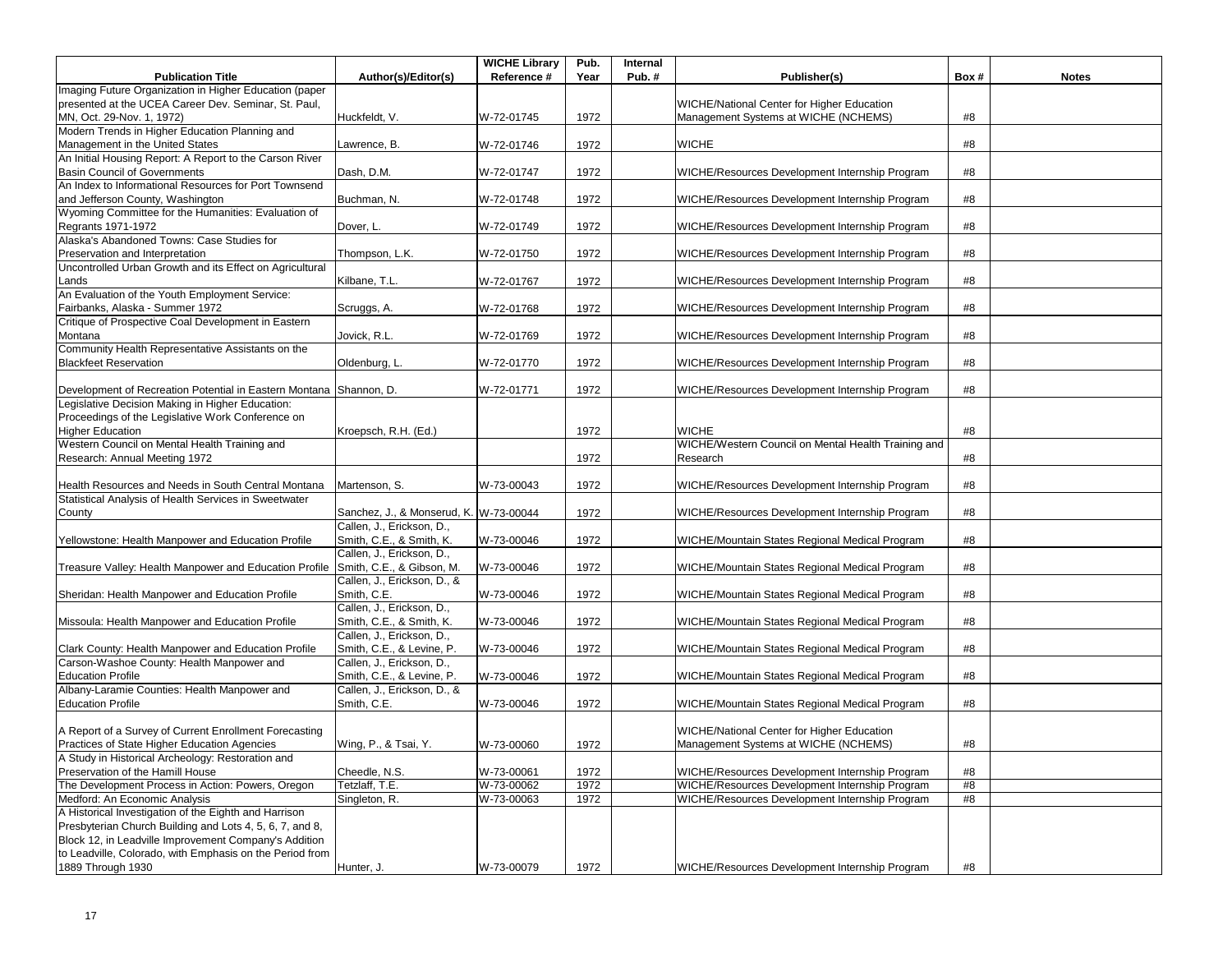|                                                          |                     | <b>WICHE Library</b> | Pub.    | Internal |                                                 |      |              |
|----------------------------------------------------------|---------------------|----------------------|---------|----------|-------------------------------------------------|------|--------------|
| <b>Publication Title</b>                                 | Author(s)/Editor(s) | Reference #          | Year    | Pub.#    | Publisher(s)                                    | Box# | <b>Notes</b> |
| Complete Census of Minority Businesses in the Portland   |                     |                      |         |          |                                                 |      |              |
| Metropolitan Area                                        | Kante, B.A.         | W-73-00080           | 1972    |          | WICHE/Resources Development Internship Program  | #8   |              |
| Rock Mesa and the Courts: A Hypothetical Preview         | Kleinman, J.        | W-73-00081           | 1972    |          | WICHE/Resources Development Internship Program  | #8   |              |
| Telefacsimile                                            | Dolan, M.G.         | W-73-00082           | 1972    |          | WICHE/Resources Development Internship Program  | #8   |              |
| Increasing the Use of the Coos Bay Mall                  | Jansen, H.          | W-73-00089           | 1972    |          | WICHE/Resources Development Internship Program  | #8   |              |
| Kelley Point Park Landscape Architecture Internship      | Uppstad, T.S.       | W-73-00090           | 1972    |          | WICHE/Resources Development Internship Program  | #8   |              |
| Development and Implementation of a Shared               |                     |                      |         |          |                                                 |      |              |
| Environmental Information File (SEK)                     | Williamson, L.      | W-73-00091           | 1972    |          | WICHE/Resources Development Internship Program  | #8   |              |
| Volunteer Staff Organization and Training Program        | Rapier, M.          | W-73-00092           | 1972    |          | WICHE/Resources Development Internship Program  | #8   |              |
| Program Standards for County Health Departments          | Greenlick, C.       | W-73-00093           | 1972    |          | WICHE/Resources Development Internship Program  | #8   |              |
| An Aquatic Ecological Assessment Downstream from the     |                     |                      |         |          |                                                 |      |              |
| Indian Valley Project                                    | Gaggero, J.M.       | W-73-00094           | 1972    |          | WICHE/Resources Development Internship Program  | #8   |              |
| Phenylketonuria Testing in South Dakota                  | Simmons, M.         | W-73-00095           | 1972    |          | WICHE/Resources Development Internship Program  | #8   |              |
|                                                          |                     |                      |         |          | <b>WICHE/Graduate Ethnic Opportunities</b>      |      |              |
| <b>Minority Student Directory</b>                        |                     | W-73-00210           | 1973    |          | Network/Western Association of Graduate Schools | #8   |              |
| An Economic Feasibility Study of Using Waste Heat        |                     |                      |         |          |                                                 |      |              |
| Energy from the Navajo Generating Station to Develop     |                     |                      |         |          |                                                 |      |              |
| New Agribusiness Near Page, Arizona                      | Triplett, M.        | W-73-00214           | 1972(?) |          | WICHE/Resources Development Internship Program  | #8   |              |
| Recommendations for Legislation Relating to Recreation   |                     |                      |         |          |                                                 |      |              |
| and the Environment in Nevada                            | Behrens, B.         | W-73-00215           | 1972    |          | WICHE/Resources Development Internship Program  | #8   |              |
| Community Profiles: Akron, Alamosa, Antonito, Aspen,     |                     |                      |         |          |                                                 |      |              |
| Berthoud, Breckenridge, Brighton, Broomfield, Brush,     |                     |                      |         |          |                                                 |      |              |
| Buena Vista                                              | Scales, K.E.        | W-73-00216 v.1       | 1972    |          | WICHE/Economic Development Internship Program   | #8   |              |
| Community Profiles: Burlington, Canon City, Castle Rock, |                     |                      |         |          |                                                 |      |              |
| Center, Cheyenne Wells, Cortez, Craig, Creede, Del       |                     |                      |         |          |                                                 |      |              |
| Norte, Delta                                             | Scales, K.E.        | W-73-00216 v.2       | 1972    |          | WICHE/Economic Development Internship Program   | #8   |              |
| Community Profiles: Durango, Eads, Eagle, Eaton, Estes   |                     |                      |         |          |                                                 |      |              |
| Park, Fairplay, Federal Heights, Florence, Fort Lupton,  |                     |                      |         |          |                                                 |      |              |
| Fort Morgan                                              | Scales, K.E.        | W-73-00216 v.3       | 1972    |          | WICHE/Economic Development Internship Program   | #8   |              |
| Community Profiles: Fountain, Fowler, Fruita, Glenwood   |                     |                      |         |          |                                                 |      |              |
| Springs, Golden, Grand Junction, Gunnison, Haxtun,       |                     |                      |         |          |                                                 |      |              |
| Holly, Holyoke                                           | Scales, K.E.        | W-73-00216 v.4       | 1972    |          | WICHE/Economic Development Internship Program   | #8   |              |
| Community Profiles: Idaho Springs, Johnstown,            |                     |                      |         |          |                                                 |      |              |
| Julesburg, Kiowa, Kremmling, Lafayette, La Junta,        |                     |                      |         |          |                                                 |      |              |
| Lamar, La Salle, Las Animas                              | Scales, K.E.        | W-73-00216 v.5       | 1972    |          | WICHE/Economic Development Internship Program   | #8   |              |
| <b>Box #9</b>                                            |                     |                      |         |          |                                                 |      |              |
| $W-73$                                                   |                     |                      |         |          |                                                 |      |              |
| Community Profiles: Leadville, Limon, Longmont,          |                     |                      |         |          |                                                 |      |              |
| Louisville, Loveland, Mancos, Meeker, Monte Vista,       |                     |                      |         |          |                                                 |      |              |
| Montrose, Ordway                                         | Scales, K.E.        | W-73-00216 v.6       | 1972    |          | WICHE/Economic Development Internship Program   | #9   |              |
| Community Profiles: Ouray, Pagosa Springs, Palisades,    |                     |                      |         |          |                                                 |      |              |
| Palmer Lake, Paonia, Rangely, Rifle, Rocky Ford, Salida, |                     |                      |         |          |                                                 |      |              |
| San Luis                                                 | Scales, K.E.        | W-73-00216 v.7       | 1972    |          | WICHE/Economic Development Internship Program   | #9   |              |
| Community Profiles: Springfield, Steamboat Springs,      |                     |                      |         |          |                                                 |      |              |
| Sterling, Thornton, Trinidad, Walsenburg, Walsh,         |                     |                      |         |          |                                                 |      |              |
| Westminster, Windsor, Woodland Park, Wray, Yuma          | Scales, K.E.        | W-73-00216 v.8       | 1972    |          | WICHE/Economic Development Internship Program   | #9   |              |
| Higher Education Finance Manual-An Overview:             |                     |                      |         |          | WICHE/National Center for Higher Education      |      |              |
| <b>Technical Report 37</b>                               | Collier, D.J.       | W-73-00222           | 1972    |          | Management Systems at WICHE (NCHEMS)            | #9   |              |
| A Review of Tourism Potential and Promotion in the CCD   |                     |                      |         |          |                                                 |      |              |
| Economic Development District                            | Price, D.           | W-73-00228           | 1972    |          | WICHE/Resources Development Internship Program  | #9   |              |
|                                                          |                     |                      |         |          |                                                 |      |              |
| Eighth Annual Conference on Higher Education General     |                     |                      |         |          | WICHE/National Center for Higher Education      |      |              |
| Information Survey (HEGIS): Final Report & Abstract      |                     | W-73-00229           | 1972    |          | Management Systems at WICHE (NCHEMS)            | #9   |              |
|                                                          |                     |                      |         |          |                                                 |      |              |
| The Ecosystem Model: Designing Campus Environments       |                     | W-73-00550           | 1973    |          | <b>WICHE</b>                                    | #9   |              |
| <b>Materials Lists</b>                                   |                     | W-73-00565           |         |          | WICHE/Resources Development Internship Program  | #9   |              |
| <b>Materials Lists</b>                                   |                     | W-73-00565           | 1976    |          | WICHE/Resources Development Internship Program  | #9   |              |
|                                                          |                     |                      |         |          | WICHE/Continuing Education Program for Library  |      |              |
| A Community Librarian's Training Program                 | Shubert, J.F.       | W-73-00573           | 1973    |          | Personnel                                       | #9   |              |
|                                                          |                     |                      |         |          |                                                 |      |              |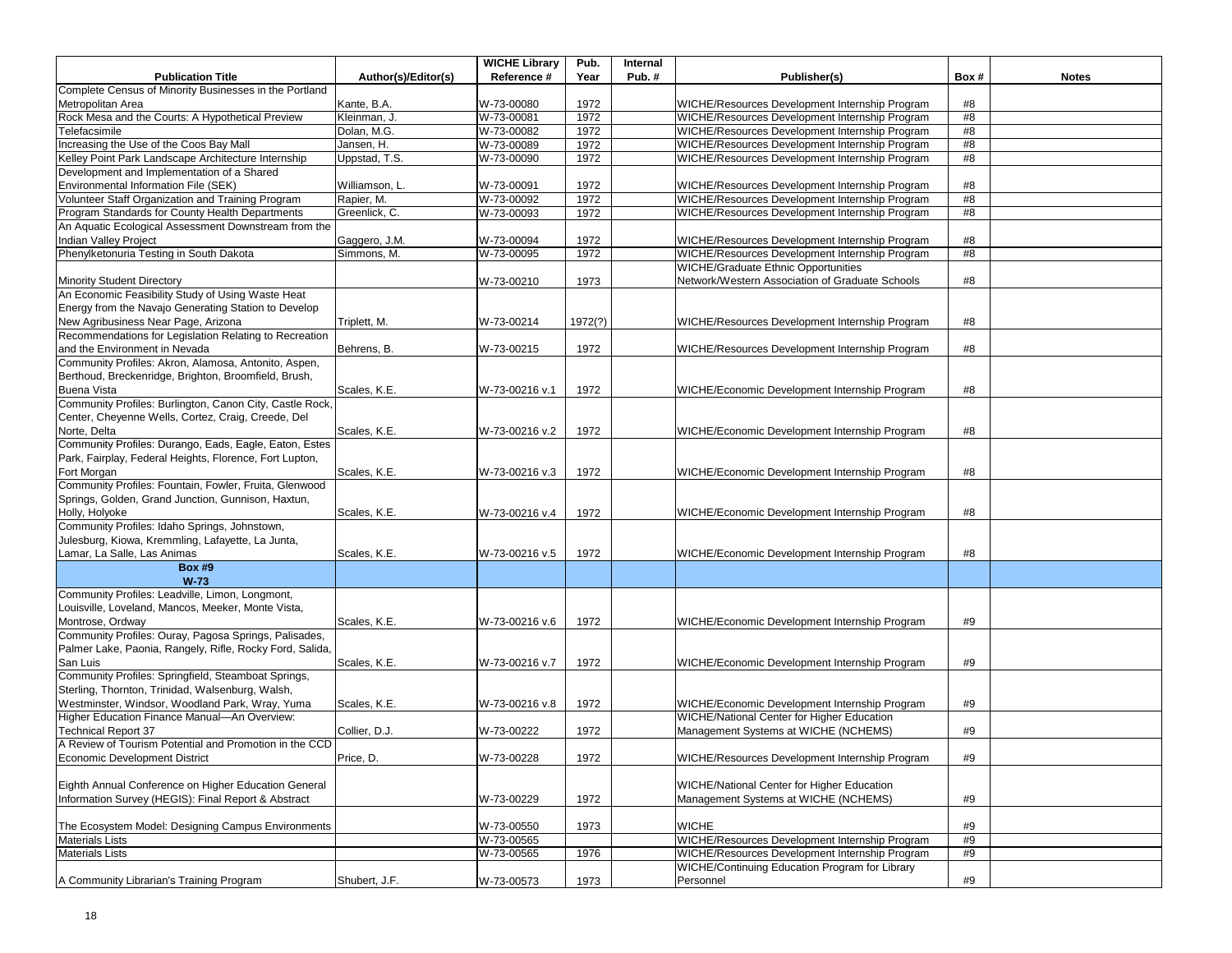|                                                                                                             |                                          | <b>WICHE Library</b> | Pub. | Internal |                                                   |      |              |
|-------------------------------------------------------------------------------------------------------------|------------------------------------------|----------------------|------|----------|---------------------------------------------------|------|--------------|
| <b>Publication Title</b>                                                                                    | Author(s)/Editor(s)                      | Reference #          | Year | Pub. $#$ | Publisher(s)                                      | Box# | <b>Notes</b> |
|                                                                                                             |                                          |                      |      |          | <b>WICHE/National Center for Higher Education</b> |      |              |
| A Forecast of Changes in Postsecondary Education                                                            | Huckfeldt, V.E.                          | W-73-00574           | 1972 |          | Management Systems at WICHE (NCHEMS)              | #9   |              |
| Resource Requirements Prediction Model 1.6 Program                                                          |                                          |                      |      |          | WICHE/National Center for Higher Education        |      |              |
| Listings: Technical Report 39                                                                               |                                          | W-73-00596           | 1973 |          | Management Systems at WICHE (NCHEMS)              | #9   |              |
|                                                                                                             | Topping, J.R., & Miyataki,               |                      |      |          | <b>WICHE/National Center for Higher Education</b> |      |              |
| Program Measures: Technical Report 35                                                                       | G.K.                                     | W-73-00597           | 1973 |          | Management Systems at WICHE (NCHEMS)              | #9   |              |
| RICAS: Regional Institute for Corrections, Administrative                                                   |                                          |                      |      |          |                                                   |      |              |
| Study                                                                                                       | Martin, B.J. (Ed.)                       | W-73-00613           | 1973 |          | <b>WICHE/Corrections Program</b>                  | #9   |              |
|                                                                                                             |                                          |                      |      |          |                                                   |      |              |
| Introduction to the Resource Requirements Prediction                                                        | Clark, D.G., Huff, R.A.,                 |                      |      |          | WICHE/National Center for Higher Education        |      |              |
| Model 1.6: Technical Report 34A                                                                             | Haight, M.J., & Collard, W.J. W-73-00614 |                      | 1973 |          | Management Systems at WICHE (NCHEMS)              | #9   |              |
|                                                                                                             |                                          |                      |      |          |                                                   |      |              |
| An Analysis of the Oregon Small Claims Court System                                                         | Strahan, E.C.                            | W-73-00623           | 1972 |          | WICHE/Resources Development Internship Program    | #9   |              |
| Summary Report: Results of the Analysis of the Narrative                                                    |                                          |                      |      |          |                                                   |      |              |
| Responses to the California-Rand Research and                                                               |                                          |                      |      |          |                                                   |      |              |
| Research-Related Survey                                                                                     | Middelburg, P.K.                         | W-73-00624           | 1973 |          | WICHE/Resources Development Internship Program    | #9   |              |
| California Conservation and Environmental Education                                                         |                                          |                      |      |          |                                                   |      |              |
| Survey                                                                                                      | Blade, M.                                | W-73-00669           | 1972 |          | WICHE/Resources Development Internship Program    | #9   |              |
| Theoretical Construct of the Ideal School System for                                                        |                                          |                      |      |          | WICHE/Planning Resources in Minority Education    |      |              |
| American Indians Kingergarten Through Life                                                                  | Locke, P.                                | W-73-00670           | 1973 |          | (PRIME)                                           | #9   |              |
| Studies Relating to the 1973 Statewide Comprehensive                                                        |                                          |                      |      |          |                                                   |      |              |
| Outdoor Recreation Plan (SCORP)                                                                             | Jensen, V.                               | W-73-00728           | 1972 |          | WICHE/Resources Development Internship Program    | #9   |              |
| The Environmental Impact of Mosquito Control Activity:                                                      |                                          |                      |      |          |                                                   |      |              |
| The Effects of Mosquito Control Insecticides on Non-                                                        |                                          |                      |      |          |                                                   |      |              |
| Target Invertebrates in California                                                                          | Jolly, D., & Washino, R.K.               | W-73-00729           | 1972 |          | WICHE/Resources Development Internship Program    | #9   |              |
| A Study of the Related Problems of Nevada Indians                                                           |                                          |                      |      |          |                                                   |      |              |
| Resulting from the Misuse of Alcohol                                                                        | Kane, S.                                 | W-73-00730           | 1972 |          | WICHE/Resources Development Internship Program    | #9   |              |
| Resource Requirements Prediction Model 1.6 System                                                           |                                          |                      |      |          | WICHE/National Center for Higher Education        |      |              |
| Documentation: Technical Report 38                                                                          | Collard, W.J., & Haight, M.J. W-73-00731 |                      | 1973 |          | Management Systems at WICHE (NCHEMS)              | #9   |              |
|                                                                                                             |                                          |                      |      |          |                                                   |      |              |
| Student Flow Models-A Review and Conceptualization                                                          |                                          |                      |      |          | WICHE/National Center for Higher Education        |      |              |
| (Preliminary Edition): Technical Report 25                                                                  | Lovell, C.C.                             | W-73-00744           | 1971 |          | Management Systems at WICHE (NCHEMS)              | #9   |              |
|                                                                                                             |                                          |                      |      |          |                                                   |      |              |
|                                                                                                             | Fay, G.D., McBride, K.W.,                |                      |      |          |                                                   |      |              |
|                                                                                                             | Moore, M.C., Massen, D.L.,               |                      |      |          |                                                   |      |              |
| The Mendocino Coast-A Vanishing Resource                                                                    | Drlica, J., & Dozier, B.J.               | W-73-00745           | 1972 |          | WICHE/Resources Development Internship Program    | #9   |              |
| A Federal Planning Model for Analysis of Accessibility to                                                   |                                          |                      |      |          | WICHE/National Center for Higher Education        |      |              |
| Higher Education: An Overview                                                                               | Huckfeldt, V.                            | W-73-00746           | 1973 |          | Management Systems at WICHE (NCHEMS)              | #9   |              |
| <b>Fisheries Management Study</b>                                                                           | Ehret, R.                                | W-73-00751           | 1972 |          | WICHE/Resources Development Internship Program    | #9   |              |
| Pollution at the Individual and Family Level in Oregon<br>Resources Development Internship Program Handbook | Pyrch, J.                                | W-73-00752           | 1972 |          | WICHE/Resources Development Internship Program    | #9   |              |
| for 1973 Internships                                                                                        |                                          | W-73-00753           | 1973 |          | WICHE/Resources Development Internship Program    | #9   |              |
| Standards: Key to Sharing                                                                                   | Lawrence, B.                             | W-73-00822           | 1973 |          | <b>WICHE</b>                                      | #9   |              |
|                                                                                                             |                                          |                      |      |          |                                                   |      |              |
| An Introduction to the Identification and Uses of Higher                                                    | Micek, S.S., & Wallhaus,                 |                      |      |          | WICHE/National Center for Higher Education        |      |              |
| Education Outcome Information: Technical Report 40                                                          | R.A.                                     | W-73-00931           | 1973 |          | Management Systems at WICHE (NCHEMS)              | #9   |              |
|                                                                                                             |                                          |                      |      |          | WICHE/National Center for Higher Education        |      |              |
| Change in Higher Education Management                                                                       | Huckfeldt, V.E.                          | W-73-00932           | 1972 |          | Management Systems at WICHE (NCHEMS)              | #9   |              |
| Resource Requirements Prediction Model 1.6 Report:                                                          |                                          |                      |      |          | WICHE/National Center for Higher Education        |      |              |
| <b>Technical Report 34B</b>                                                                                 |                                          | W-73-00946           | 1973 |          | Management Systems at WICHE (NCHEMS)              | #9   |              |
| Triton College: A Public Community College and                                                              |                                          |                      |      |          | WICHE/National Center for Higher Education        |      |              |
| Technical Institute, River Grove, Illinois                                                                  |                                          | W-73-00947           | 1973 |          | Management Systems at WICHE (NCHEMS)              | #9   |              |
| State University of New York at Plattsburgh: Plattsburgh,                                                   |                                          |                      |      |          | <b>WICHE/National Center for Higher Education</b> |      |              |
| New York                                                                                                    |                                          | W-73-00948           | 1973 |          | Management Systems at WICHE (NCHEMS)              | #9   |              |
|                                                                                                             |                                          |                      |      |          | <b>WICHE/National Center for Higher Education</b> |      |              |
| Gateway Technical Institute: Kenosha, Wisconsin                                                             |                                          | W-73-00949           | 1973 |          | Management Systems at WICHE (NCHEMS)              | #9   |              |
| The Outcomes of Postsecondary Education: A Proposal                                                         |                                          |                      |      |          | <b>WICHE/National Center for Higher Education</b> |      |              |
| for NCHEMS Activities                                                                                       | Jones, D.                                | W-73-00950           | 1973 |          | Management Systems at WICHE (NCHEMS)              | #9   |              |
|                                                                                                             |                                          |                      |      |          |                                                   |      |              |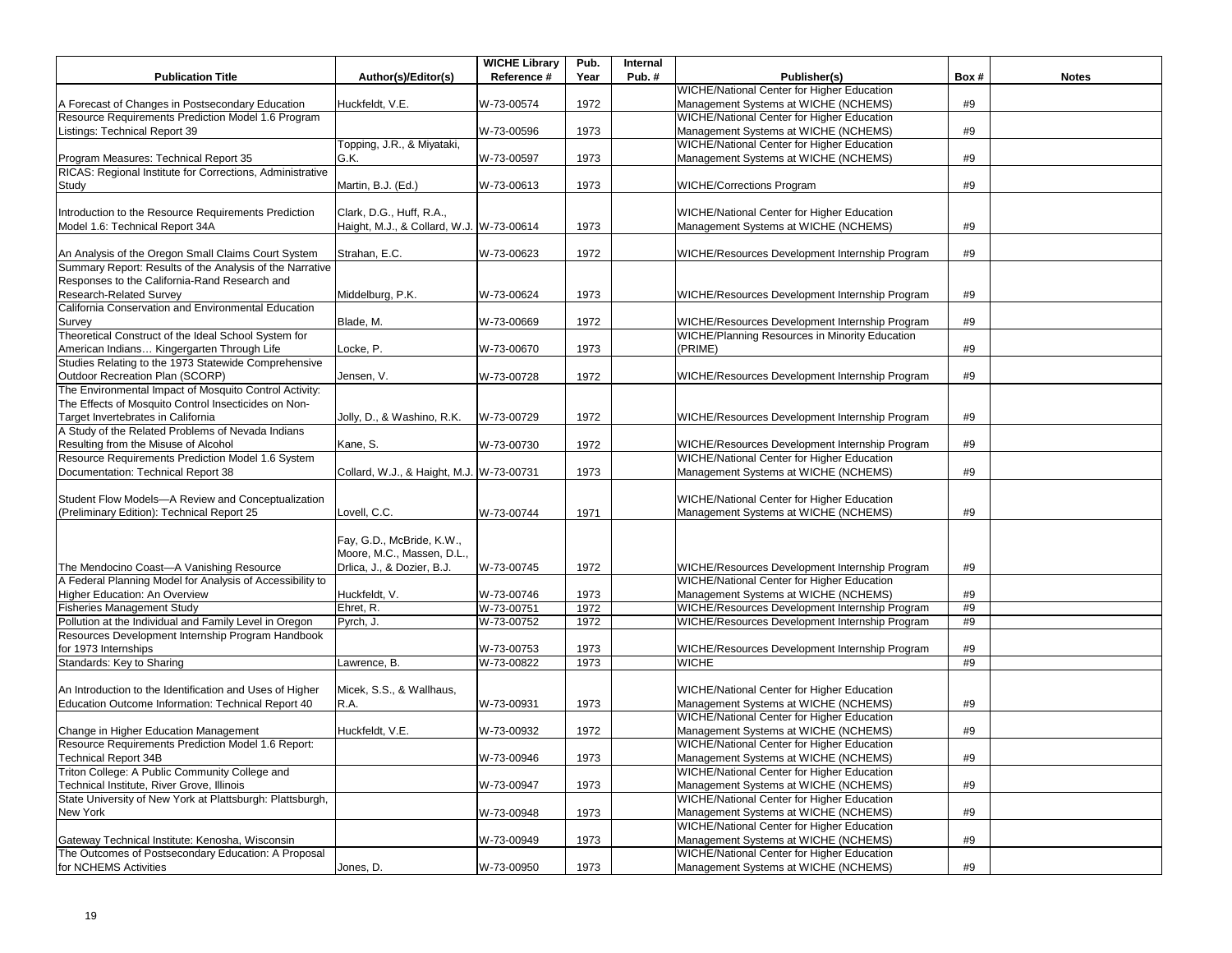|                                                                                                                                    |                                                                                                                                                                    | <b>WICHE Library</b> | Pub. | Internal |                                                                                    |      |              |
|------------------------------------------------------------------------------------------------------------------------------------|--------------------------------------------------------------------------------------------------------------------------------------------------------------------|----------------------|------|----------|------------------------------------------------------------------------------------|------|--------------|
| <b>Publication Title</b>                                                                                                           | Author(s)/Editor(s)                                                                                                                                                | Reference #          | Year | Pub.#    | Publisher(s)                                                                       | Box# | <b>Notes</b> |
| An Inventory of Minor Forest Products in the Mid-                                                                                  |                                                                                                                                                                    |                      |      |          |                                                                                    |      |              |
| Columbia Region                                                                                                                    | Hoskinson, C., & Radloff, D. W-73-00976                                                                                                                            |                      | 1973 |          | WICHE/Resources Development Internship Program                                     | #9   |              |
| Rehabilitation for Housing in Fort Collins                                                                                         | Gustafson, V.                                                                                                                                                      | W-73-00977           | 1972 |          | WICHE/Resources Development Internship Program                                     | #9   |              |
| Fossil Laboratory Design, Preparation, Molding and                                                                                 |                                                                                                                                                                    |                      |      |          |                                                                                    |      |              |
| <b>Casting Techniques</b>                                                                                                          | Eriksen, L.                                                                                                                                                        | W-73-00978           | 1972 |          | WICHE/Resources Development Internship Program                                     | #9   |              |
| Chicano Patterns of Drug Abuse                                                                                                     | Acevedo, J.D.                                                                                                                                                      | W-73-00980           |      |          | <b>WICHE</b>                                                                       | #9   |              |
| A Report of Pre- and Post-Performance Testing of                                                                                   |                                                                                                                                                                    |                      |      |          |                                                                                    |      |              |
| Nurses in a Leadership Development Program, 1964-                                                                                  | Ingmire, A.E., Taylor, C.W.,                                                                                                                                       |                      |      |          |                                                                                    |      |              |
| 1966: The Effectiveness of a Leadership Program in                                                                                 | Lasnon, V., Smith, F.L., &                                                                                                                                         |                      |      |          | WICHE/Western Council on Higher Education for                                      |      |              |
| Nursing                                                                                                                            | de Mik, G.                                                                                                                                                         | W-73-00982           | 1967 |          | Nursing (WCHEN)                                                                    | #9   |              |
| Follow-Up Performances of the Experimental Group: The Popiel, E., Smith, F.L.,<br>Effectiveness of a Leadership Program in Nursing | Ingmire, A.E., Taylor, C.W.,<br>Darragh, R., Fancher, J.E.,<br>Lesnan, V., Orwig, B.I.,<br>Smith, H.H., & Mulaik, S.A.                                             | W-73-00982           | 1967 |          | WICHE/Western Council on Higher Education for<br>Nursing (WCHEN)                   | #9   |              |
| The Effectiveness of a Leadership Program in Nursing                                                                               | Ingmire, A.E., Taylor, C.W.,<br>Darragh, R., Geitgey, D.,<br>Gross, Y., Orwig, B.I.,<br>Popiel, E., Smith, F.L.,<br>Smith, H.H., Van Sant, G.E.,<br>& Mulaik, S.A. | W-73-00982           | 1967 |          | WICHE/Western Council on Higher Education for<br>Nursing (WCHEN)                   | #9   |              |
| Abstract of the Effectiveness of a Leadership Program in                                                                           | Ingmire, A.E., Taylor, C.W.,<br>Darragh, R., Geitgey, D.,<br>Gross, Y., Orwig, B.I.,<br>Popiel, E., Smith, F.L.,<br>Smith, H.H., Van Sant, G.E.,                   |                      |      |          | WICHE/Western Council on Higher Education for                                      |      |              |
| Nursing                                                                                                                            | & Mulaik, S.A.                                                                                                                                                     | W-73-00982           | 1967 |          | Nursing (WCHEN)                                                                    | #9   |              |
| A Design for a Federal Planning Model for Analysis of                                                                              | Huckfeldt, V., Weathersby,                                                                                                                                         |                      |      |          | WICHE/National Center for Higher Education                                         |      |              |
| Accessibility to Higher Education                                                                                                  | G., & Kirschling, W.                                                                                                                                               | W-73-01038           | 1973 |          | Management Systems at WICHE (NCHEMS)                                               | #9   |              |
| A Survey of College and University Programs for                                                                                    |                                                                                                                                                                    |                      |      |          | <b>WICHE/Planning Resources in Minority Education</b>                              |      |              |
| American Indians                                                                                                                   | Locke, P.                                                                                                                                                          | W-73-01039           | 1973 |          | (PRIME)                                                                            | #9   |              |
| Projected New Directions for the Nevada County                                                                                     |                                                                                                                                                                    |                      |      |          |                                                                                    |      |              |
| <b>Historical Museum</b>                                                                                                           | Priest, A.                                                                                                                                                         | W-73-01040           | 1973 |          | WICHE/Resources Development Internship Program                                     | #9   |              |
| Continuing Education in Psychiatric Mental Health                                                                                  |                                                                                                                                                                    |                      |      |          |                                                                                    |      |              |
| Nursing for Faculty in Associate Degree Programs: Final                                                                            |                                                                                                                                                                    |                      |      |          | WICHE/Western Council on Higher Education for                                      |      |              |
| Report                                                                                                                             | Kodadek, S.M. (Ed.)                                                                                                                                                | W-73-01041           | 1973 |          | Nursing (WCHEN)                                                                    | #9   |              |
| Educational Options in Portland's Schools                                                                                          | Goldstein, B.                                                                                                                                                      | W-73-01042           | 1972 |          | WICHE/Resources Development Internship Program                                     | #9   |              |
| <b>Box #10</b>                                                                                                                     |                                                                                                                                                                    |                      |      |          |                                                                                    |      |              |
| $W-73$                                                                                                                             |                                                                                                                                                                    |                      |      |          |                                                                                    |      |              |
| Data Element Dictionary: Staff (preliminary                                                                                        |                                                                                                                                                                    |                      |      |          | WICHE/National Center for Higher Education                                         |      |              |
| draft)/Technical Report 32                                                                                                         | Martin, J.S.                                                                                                                                                       | W-73-01045           | 1972 |          | Management Systems at WICHE (NCHEMS)                                               | #10  |              |
| Data Element Dictionary: Course (preliminary                                                                                       |                                                                                                                                                                    |                      |      |          | <b>WICHE/National Center for Higher Education</b>                                  |      |              |
| draft)/Technical Report 29                                                                                                         | Martin, J.S.                                                                                                                                                       | W-73-01045           | 1972 |          | Management Systems at WICHE (NCHEMS)                                               | #10  |              |
| Data Element Dictionary: Facilities (preliminary                                                                                   |                                                                                                                                                                    |                      |      |          | <b>WICHE/National Center for Higher Education</b>                                  |      |              |
| draft)/Technical Report 30                                                                                                         | Martin, J.S.                                                                                                                                                       | W-73-01045           | 1972 |          | Management Systems at WICHE (NCHEMS)                                               | #10  |              |
| Data Element Dictionary: Finance (preliminary                                                                                      |                                                                                                                                                                    |                      |      |          | WICHE/National Center for Higher Education                                         | #10  |              |
| draft)/Technical Report 31<br>Data Element Dictionary: Student (preliminary                                                        | Martin, J.S.                                                                                                                                                       | W-73-01045           | 1972 |          | Management Systems at WICHE (NCHEMS)<br>WICHE/National Center for Higher Education |      |              |
| draft)/Technical Report 33                                                                                                         | Martin, J.S.                                                                                                                                                       | W-73-01045           | 1972 |          | Management Systems at WICHE (NCHEMS)                                               | #10  |              |
|                                                                                                                                    |                                                                                                                                                                    |                      |      |          |                                                                                    |      |              |
| Preliminary Operating Instructions for a Federal Planning                                                                          |                                                                                                                                                                    |                      |      |          | WICHE/National Center for Higher Education                                         |      |              |
| Model for Analysis of Accessibility to Higher Education                                                                            | Weldon, K., & Huckfeldt, V.                                                                                                                                        | W-73-01051           | 1973 |          | Management Systems at WICHE (NCHEMS)                                               | #10  |              |
| Health Careers Guidebook for Wyoming Counselors and                                                                                |                                                                                                                                                                    |                      |      |          |                                                                                    |      |              |
| Students                                                                                                                           |                                                                                                                                                                    | W-73-01052           | 1973 |          | WICHE/Mountain States Regional Medical Program                                     | #10  |              |
|                                                                                                                                    |                                                                                                                                                                    |                      |      |          |                                                                                    |      |              |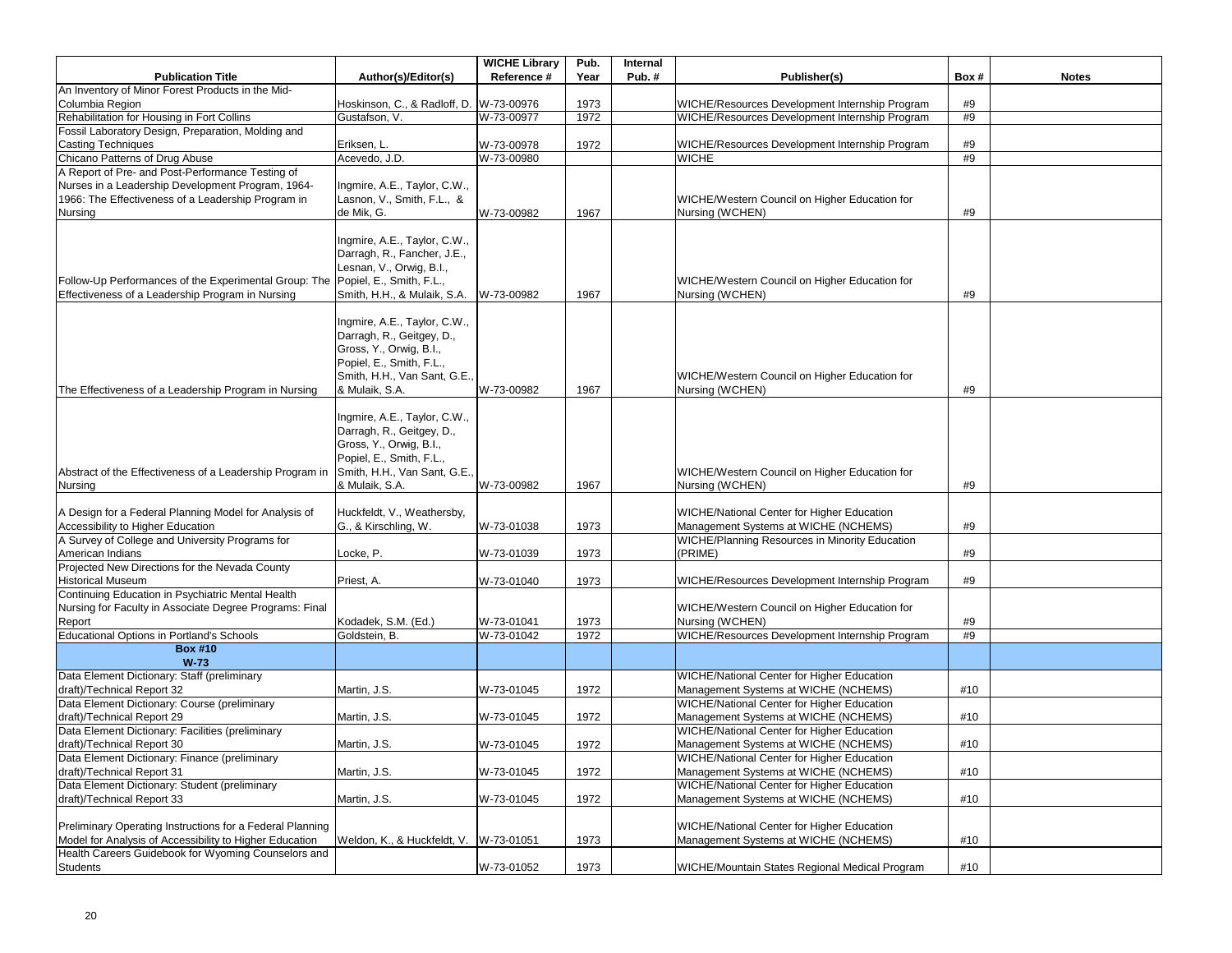|                                                                                                   |                             | <b>WICHE Library</b> | Pub. | Internal |                                                   |      |              |
|---------------------------------------------------------------------------------------------------|-----------------------------|----------------------|------|----------|---------------------------------------------------|------|--------------|
| <b>Publication Title</b>                                                                          | Author(s)/Editor(s)         | Reference #          | Year | Pub.#    | Publisher(s)                                      | Box# | <b>Notes</b> |
| Littleton Area Historical Museum: Children's Summer                                               |                             |                      |      |          |                                                   |      |              |
| Workshop                                                                                          | Love, B.                    | W-73-01053           | 1972 |          | WICHE/Resources Development Internship Program    | #10  |              |
| Statistical Supplement to the Report: Mental Health                                               |                             |                      |      |          |                                                   |      |              |
| Training and Research in the Western Region                                                       |                             | W-73-01055           | 1956 |          | WICHE/Mental Health Training and Research Survey  | #10  |              |
| Mental Health Training and Research in the Western                                                |                             |                      |      |          |                                                   |      |              |
| Region                                                                                            |                             | W-73-01055           | 1956 |          | WICHE/Mental Health Training and Research Survey  | #10  |              |
|                                                                                                   |                             |                      |      |          | WICHE/National Center for Higher Education        |      |              |
| A Blueprint for RRPM 1.6 Application                                                              | Huff, R.A., & Young, M.E.   | W-73-01057           | 1973 |          | Management Systems at WICHE (NCHEMS)              | #10  |              |
| Mineral Resource Inventory Recall System and Mineral                                              |                             |                      |      |          |                                                   |      |              |
| <b>Resource Planning Studies</b>                                                                  | Robertson, J.J.             | W-73-01058           | 1972 |          | WICHE/Resources Development Internship Program    | #10  |              |
| Museography: Collections Cataloging of the Historical                                             |                             |                      |      |          |                                                   |      |              |
| Museum and Institute of Western Colorado                                                          | Ott, R.                     | W-73-01059           | 1972 |          | WICHE/Resources Development Internship Program    | #10  |              |
| Colorado Chautaugua 1972                                                                          | Beckmann, R.                | W-73-01062           | 1972 |          | WICHE/Resources Development Internship Program    | #10  |              |
| Colorado Chautaugua 1972                                                                          | Dahlquist, D.               | W-73-01063           | 1972 |          | WICHE/Resources Development Internship Program    | #10  |              |
| A Research and Development Center for Utah Valley                                                 | Huntzinger, R.L.            | W-73-01064           | 1970 |          | WICHE/Economic Development Internship Program     | #10  |              |
| Analysis and Feasibility of Site Location for an Industrial                                       |                             |                      |      |          |                                                   |      |              |
| Park in Livingston, Park County, Montana                                                          | Furshong, J.                | W-73-01065           | 1970 |          | WICHE/Economic Development Internship Program     | #10  |              |
|                                                                                                   |                             |                      |      |          | WICHE/Western Council on Higher Education for     |      |              |
|                                                                                                   |                             |                      |      |          |                                                   |      |              |
| Toward More Effective Teaching in WCHEN Schools                                                   | Elliott, J.E.               | W-73-01066           | 1964 |          | Nursing (WCHEN)                                   | #10  |              |
| Consolidation and Condensation of all OEDP Reports of                                             |                             |                      |      |          |                                                   |      |              |
| the I.D.D.A. Corporation, August, 1970                                                            | Jackson, R.                 | W-73-01067           | 1970 |          | WICHE/Resources Development Internship Program    | #10  |              |
| Staffing Patterns of Campus Mental Health Facilities in                                           |                             |                      |      |          | WICHE/Improving Mental Health Services on Western |      |              |
| the West: Monograph No. 2                                                                         | Banning, J.H., & Aulepp, L. | W-73-01068           | 1971 |          | Campuses                                          | #10  |              |
|                                                                                                   |                             |                      |      |          |                                                   |      |              |
| Student Exchange Program Manual: 1957 (2nd printing)                                              |                             | W-73-01071           | 1957 |          | WICHE/Student Exchange Programs (SEP)             | #10  |              |
| Student Exchange Program Manual: 1958 (3rd printing,                                              |                             |                      |      |          |                                                   |      |              |
| revised)                                                                                          |                             | W-73-01071           | 1958 |          | WICHE/Student Exchange Programs (SEP)             | #10  |              |
| Student Exchange Program Manual: 1960 (4th printing,                                              |                             |                      |      |          |                                                   |      |              |
| revised)                                                                                          |                             | W-73-01071           | 1960 |          | WICHE/Student Exchange Programs (SEP)             | #10  |              |
| Student Exchange Program Manual: 1962 (5th printing,                                              |                             |                      |      |          |                                                   |      |              |
| revised)                                                                                          |                             | W-73-01071           | 1962 |          | WICHE/Student Exchange Programs (SEP)             | #10  |              |
| Student Exchange Program Manual: 1964 (6th printing,                                              |                             |                      |      |          |                                                   |      |              |
| revised)                                                                                          |                             | W-73-01071           | 1964 |          | WICHE/Student Exchange Programs (SEP)             | #10  |              |
| Student Exchange Program Manual: 1967 (7th printing,                                              |                             |                      |      |          |                                                   |      |              |
| revised)                                                                                          |                             | W-73-01071           | 1967 |          | WICHE/Student Exchange Programs (SEP)             | #10  |              |
| Student Exchange Program Manual: 1969 (8th printing,                                              |                             |                      |      |          |                                                   |      |              |
| revised)                                                                                          |                             | W-73-01071           | 1969 |          | WICHE/Student Exchange Programs (SEP)             | #10  |              |
| Student Exchange Program Manual: 1970 (9th printing,                                              |                             |                      |      |          |                                                   |      |              |
| revised)                                                                                          |                             | W-73-01071           | 1970 |          | WICHE/Student Exchange Programs (SEP)             | #10  |              |
|                                                                                                   |                             |                      |      |          |                                                   |      |              |
| Student Exchange Program Manual: 1973 (10th edition)                                              |                             | W-73-01071           | 1973 |          | WICHE/Student Exchange Programs (SEP)             | #10  |              |
| A Description of Postsecondary Education in a Planning                                            |                             |                      |      |          | WICHE/National Center for Higher Education        |      |              |
| and Management Context                                                                            | Wallhaus, R.A.              | W-73-01072           | 1973 |          | Management Systems at WICHE (NCHEMS)              | #10  |              |
| A Study: Conservation Education and the Western                                                   |                             |                      |      |          |                                                   |      |              |
| Textbook                                                                                          | Fadelli, P.                 | W-73-01073           | 1972 |          | WICHE/Resources Development Internship Program    | #10  |              |
| Visual Aids for Land Use Planning Presentations                                                   | Chase, J.                   | W-73-01074           | 1972 |          | WICHE/Resources Development Internship Program    | #10  |              |
| A Guide to Women's Educational Opportunities in                                                   |                             |                      |      |          |                                                   |      |              |
| Western Colleges and Universities                                                                 | Byerly, C.M.                | W-73-01075           | 1973 |          | WICHE/Special Higher Education Programs           | #10  |              |
| Retrocession                                                                                      | Boland, G.                  | W-73-01153           | 1972 |          | WICHE/Resources Development Internship Program    | #10  |              |
|                                                                                                   |                             |                      |      |          |                                                   |      |              |
| Measuring the Social and Monetary Costs and Benefits                                              |                             |                      |      |          |                                                   |      |              |
|                                                                                                   |                             |                      |      |          |                                                   |      |              |
| Associated with Proposed Transportation Networks<br>Evaluation of Coronary Care Nurse Training: A | Hammerschmidt, P.K.         | W-73-01154           | 1973 |          | WICHE/Resources Development Internship Program    | #10  |              |
|                                                                                                   |                             |                      |      |          |                                                   |      |              |
| Colloquium for Teachers of Coronary Care Nursing                                                  |                             | W-73-01155           | 1970 |          | WICHE/Mountain States Regional Medical Program    | #10  |              |
| Regional Directory of Research in Mental Retardation                                              |                             |                      |      |          |                                                   |      |              |
| (Preliminary)                                                                                     |                             | W-73-01156           | 1967 |          | <b>WICHE</b>                                      | #10  |              |
| Provisional Regional Directory of Active Retardation                                              |                             |                      |      |          |                                                   |      |              |
| Research                                                                                          |                             | W-73-01156           |      |          | <b>WICHE</b>                                      | #10  |              |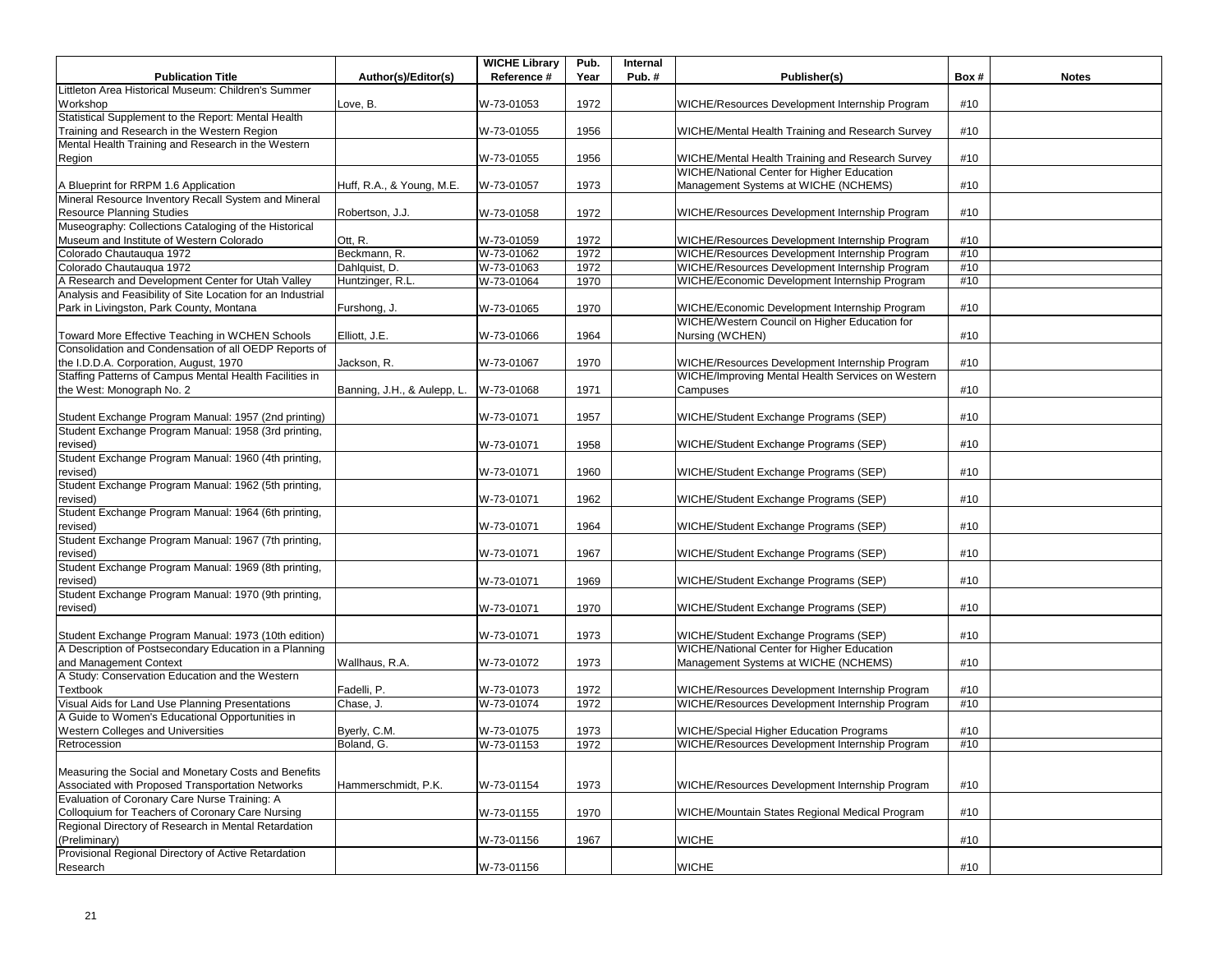|                                                          |                            | <b>WICHE Library</b> | Pub. | Internal |                                                   |      |              |
|----------------------------------------------------------|----------------------------|----------------------|------|----------|---------------------------------------------------|------|--------------|
| <b>Publication Title</b>                                 | Author(s)/Editor(s)        | Reference #          | Year | Pub.#    | Publisher(s)                                      | Box# | <b>Notes</b> |
| Graduate Education: One View from the Western            |                            |                      |      |          |                                                   |      |              |
| Establishment                                            | Kroepsch, R.H.             | W-73-01160           | 1972 |          | <b>WICHE</b>                                      | #10  |              |
|                                                          | Morrill, W.H., & Banning,  |                      |      |          |                                                   |      |              |
| Counseling Outreach: A Survey of Practices               | J.H.                       | W-73-01164           | 1973 |          | <b>WICHE</b>                                      | #10  |              |
| The Lost River Experiment in Alaska                      | Robertson, D.A.            | W-73-01165           | 1972 |          | WICHE/Resources Development Internship Program    | #10  |              |
| The West's Medical Manpower Needs (third draft)          |                            | W-73-01166           | 1959 |          | <b>WICHE</b>                                      | #10  |              |
| Statewide Planning Projects at NCHEMS: A Status          |                            |                      |      |          | <b>WICHE/National Center for Higher Education</b> |      |              |
| Report                                                   | Wing, P.                   | W-73-01190           | 1973 |          | Management Systems at WICHE (NCHEMS)              | #10  |              |
| Statewide Planning Projects at NCHEMS: Status Report     |                            |                      |      |          | WICHE/National Center for Higher Education        |      |              |
| for 1974                                                 | Wing, P.                   | W-73-01190           | 1974 |          | Management Systems at WICHE (NCHEMS)              | #10  |              |
|                                                          | Jones, D.P., & Kirschling, |                      |      |          | WICHE/National Center for Higher Education        |      |              |
| <b>NCHEMS Project: Interrelationships</b>                | W.                         | W-73-01191           | 1973 |          | Management Systems at WICHE (NCHEMS)              | #10  |              |
| Higher Education Faculty and Staff Assignment            |                            |                      |      |          |                                                   |      |              |
| Classification Manual-Preliminary Field Review Edition:  |                            |                      |      |          | WICHE/National Center for Higher Education        |      |              |
| <b>Technical Report 18</b>                               | Minter, W.J. (Ed.)         | W-73-01192           | 1971 |          | Management Systems at WICHE (NCHEMS)              | #10  |              |
| Undergraduate Education and Manpower Utilization in the  |                            |                      |      |          |                                                   |      |              |
| Helping Services: Regional Institute, Denver, Colorado,  |                            |                      |      |          |                                                   |      |              |
| May 30-31, 1967                                          |                            | W-73-01193           | 1967 |          | <b>WICHE</b>                                      | #10  |              |
| Environmental Issues: The 1973 Oregon Legislature        | Cohan, R.                  | W-73-01224           | 1972 |          | WICHE/Resources Development Internship Program    | #10  |              |
| Community College Mental Health Worker Program:          |                            |                      |      |          | WICHE/Community College Mental Health Worker      |      |              |
| <b>Final Report</b>                                      | Martinez, R.               | W-73-01225           | 1970 |          | Program                                           | #10  |              |
|                                                          |                            |                      |      |          | <b>WICHE/National Center for Higher Education</b> |      |              |
| County College of Morris: Dover, New Jersey              |                            | W-73-01226           | 1973 |          | Management Systems at WICHE (NCHEMS)              | #10  |              |
| New Mexico Junior College: A Public Community Junior     |                            |                      |      |          | WICHE/National Center for Higher Education        |      |              |
| College, Hobbs, New Mexico                               |                            | W-73-01227           | 1973 |          | Management Systems at WICHE (NCHEMS)              | #10  |              |
|                                                          |                            |                      |      |          |                                                   |      |              |
| Rhode Island Junior College: A Public Community          |                            |                      |      |          | WICHE/National Center for Higher Education        |      |              |
| College and Technical Institute, Warwick, Rhode Island   |                            | W-73-01228           | 1973 |          | Management Systems at WICHE (NCHEMS)              | #10  |              |
| St. Petersburg Junior College: A Public Community        |                            |                      |      |          | WICHE/National Center for Higher Education        |      |              |
| Junior College, St. Petersburg, Florida                  |                            | W-73-01230           | 1973 |          | Management Systems at WICHE (NCHEMS)              | #10  |              |
|                                                          |                            |                      |      |          | WICHE/National Center for Higher Education        |      |              |
| Georgia Institute of Technology: Atlanta, Georgia        |                            | W-73-01231           | 1973 |          | Management Systems at WICHE (NCHEMS)              | #10  |              |
|                                                          |                            |                      |      |          | <b>WICHE/National Center for Higher Education</b> |      |              |
| University of New Mexico: Albuquerque, New Mexico        |                            | W-73-01232           | 1973 |          | Management Systems at WICHE (NCHEMS)              | #10  |              |
|                                                          |                            |                      |      |          | WICHE/National Center for Higher Education        |      |              |
| Information Exchange Procedures Manual                   | Renkiewicz, N.K.           | W-73-01247           | 1973 |          | Management Systems at WICHE (NCHEMS)              | #10  |              |
| Data Element Dictionary: Students (Preliminary           |                            |                      |      |          |                                                   |      |              |
| Draft)-Technical Report 2                                | Huff, R.A.                 | W-73-01248           | 1969 |          | WICHE/Management Information Systems Program      | #10  |              |
| Data Element Dictionary: Finance (First                  |                            |                      |      |          |                                                   |      |              |
| Edition)-Technical Report 12                             | Thomas, C.R.               | W-73-01248           | 1970 |          | WICHE/Management Information Systems Program      | #10  |              |
| Data Element Dictionary: Course (First                   |                            |                      |      |          |                                                   |      |              |
| Edition)-Technical Report 11                             | Thomas, C.R.               | W-73-01248           | 1970 |          | WICHE/Management Information Systems Program      | #10  |              |
| Data Element Dictionary: Facilities (First               |                            |                      |      |          |                                                   |      |              |
| Edition)-Technical Report 9                              | Thomas, C.R.               | W-73-01248           | 1970 |          | WICHE/Management Information Systems Program      | #10  |              |
| Data Element Dictionary: Staff (First Edition)-Technical |                            |                      |      |          |                                                   |      |              |
| Report 8                                                 | Thomas, C.R.               | W-73-01248           | 1970 |          | WICHE/Management Information Systems Program      | #10  |              |
| Data Element Dictionary: Students (First                 |                            |                      |      |          |                                                   |      |              |
| Edition)-Technical Report 7                              | Thomas, C.R.               | W-73-01248           | 1970 |          | WICHE/Management Information Systems Program      | #10  |              |
|                                                          |                            |                      |      |          |                                                   |      |              |
| Hospital and Health Resources in Wyoming and the Four    |                            |                      |      |          |                                                   |      |              |
| State Region of Idaho, Montana, Nevada, and Wyoming      |                            | W-73-01254           | 1964 |          | WICHE/Mountain States Medical Education Study     | #10  |              |
|                                                          |                            |                      |      |          |                                                   |      |              |
| Hospital and Health Resources in Nevada and the Four     |                            |                      |      |          |                                                   |      |              |
| State Region of Idaho, Montana, Nevada, and Wyoming      |                            | W-73-01255           | 1964 |          | WICHE/Mountain States Medical Education Study     | #10  |              |
|                                                          |                            |                      |      |          |                                                   |      |              |
| Hospital and Health Resources in Idaho and the Four      |                            |                      |      |          |                                                   |      |              |
| State Region of Idaho, Montana, Nevada, and Wyoming      |                            | W-73-01256           | 1964 |          | WICHE/Mountain States Medical Education Study     | #10  |              |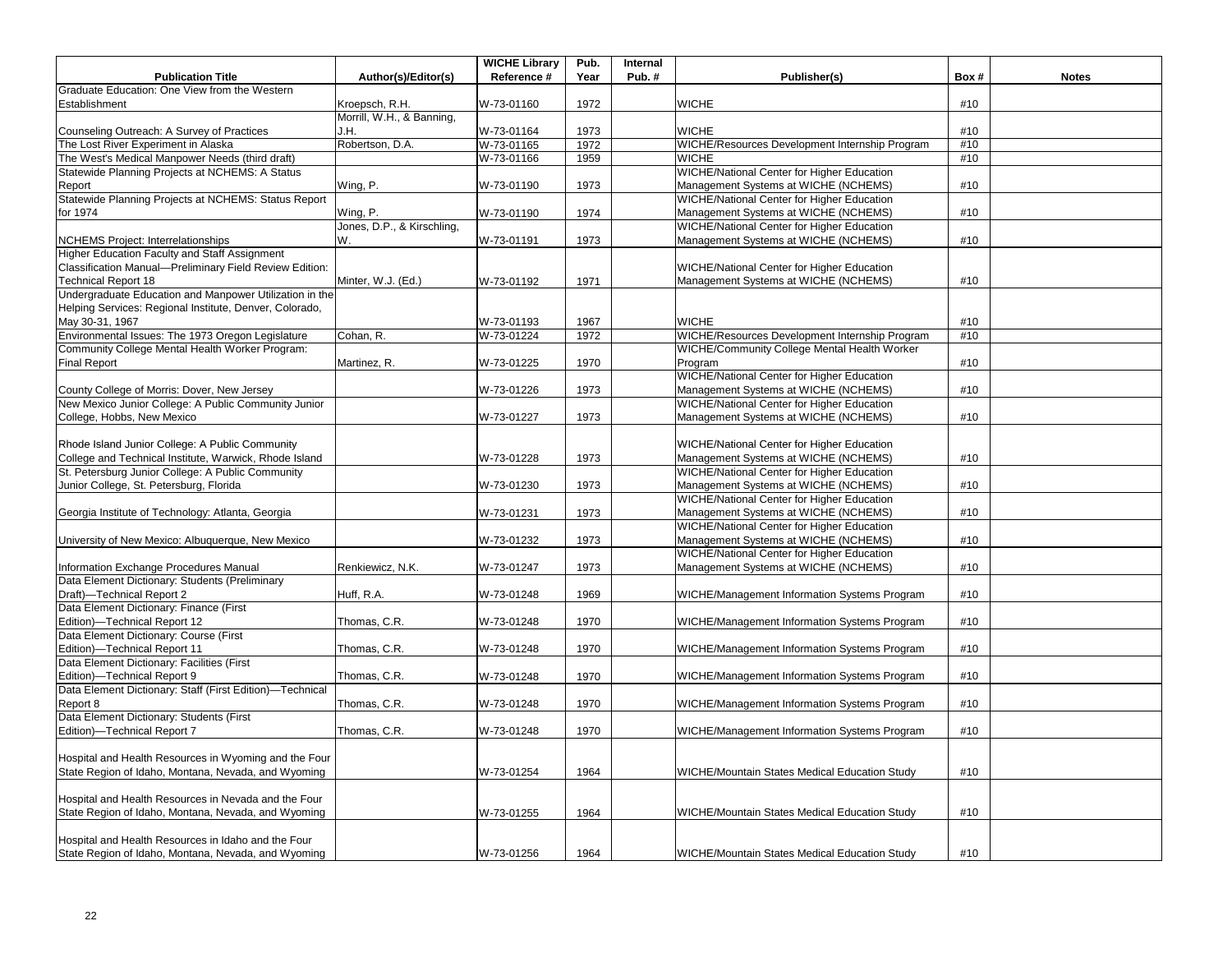| <b>Publication Title</b>                                            | Author(s)/Editor(s)         | <b>WICHE Library</b><br>Reference # | Pub.<br>Year | Internal<br>Pub. $#$ | Publisher(s)                                      | Box# | <b>Notes</b> |
|---------------------------------------------------------------------|-----------------------------|-------------------------------------|--------------|----------------------|---------------------------------------------------|------|--------------|
|                                                                     |                             |                                     |              |                      |                                                   |      |              |
| Hospital and Health Resources in Montana and the Four               |                             |                                     |              |                      |                                                   |      |              |
| State Region of Idaho, Montana, Nevada, & Wyoming                   |                             | W-73-01257                          | 1964         |                      | WICHE/Mountain States Medical Education Study     | #10  |              |
| Unalaska Code of Ordinances                                         | Mielke, F.                  | W-73-01292                          | 1973         |                      | WICHE/Resources Development Internship Program    | #10  |              |
|                                                                     |                             |                                     |              |                      | WICHE/National Center for Higher Education        |      |              |
| Northern Michigan University: Marquette, Michigan                   |                             | W-73-01294                          | 1973         |                      | Management Systems at WICHE (NCHEMS)              | #10  |              |
|                                                                     |                             |                                     |              |                      | <b>WICHE/National Center for Higher Education</b> |      |              |
| Bethel College: St. Paul, Minnesota                                 |                             | W-73-01295                          | 1973         |                      | Management Systems at WICHE (NCHEMS)              | #10  |              |
|                                                                     |                             |                                     |              |                      | WICHE/National Center for Higher Education        |      |              |
| California State University, Fullerton: Fullerton, California       |                             | W-73-01299                          | 1973         |                      | Management Systems at WICHE (NCHEMS)              | #10  |              |
| North Dakota State School of Science: Wahpeton, North               |                             |                                     |              |                      | <b>WICHE/National Center for Higher Education</b> |      |              |
| Dakota                                                              |                             | W-73-01300                          | 1973         |                      | Management Systems at WICHE (NCHEMS)              | #10  |              |
|                                                                     |                             |                                     |              |                      | <b>WICHE/National Center for Higher Education</b> |      |              |
| Delta College: University Center, Michigan                          |                             | W-73-01302                          | 1973         |                      | Management Systems at WICHE (NCHEMS)              | #10  |              |
|                                                                     |                             |                                     |              |                      | WICHE/National Center for Higher Education        |      |              |
| Trinity College: Hartford, Connecticut                              |                             | W-73-01304                          | 1973         |                      | Management Systems at WICHE (NCHEMS)              | #10  |              |
|                                                                     |                             |                                     |              |                      | <b>WICHE/National Center for Higher Education</b> |      |              |
| University of Scranton: Scranton, Pennsylvania                      |                             | W-73-01305                          | 1973         |                      | Management Systems at WICHE (NCHEMS)              | #10  |              |
| <b>Box #11</b>                                                      |                             |                                     |              |                      |                                                   |      |              |
| W-73 (+1973)                                                        |                             |                                     |              |                      |                                                   |      |              |
|                                                                     |                             |                                     |              |                      | <b>WICHE/National Center for Higher Education</b> |      |              |
| Preliminary Information Exchange Procedures                         |                             | W-73-01344                          | 1973         |                      | Management Systems at WICHE (NCHEMS)              | #11  |              |
| Health Maintenance Organizations: A Lane County                     | Franklin, S., Oaksen, H., & |                                     |              |                      |                                                   |      |              |
| <b>Feasibility Study</b>                                            | Thompson, L.                | W-73-01345                          | 1973         |                      | WICHE/Resources Development Internship Program    | #11  |              |
| The Colorado Festival and 1973 Chautauqua Touring                   |                             |                                     |              |                      |                                                   |      |              |
| Festivals                                                           | Cristofano, R.              | W-73-01346                          | 1973         |                      | WICHE/Resources Development Internship Program    | #11  |              |
|                                                                     | Monserud, K., & Huebner,    |                                     |              |                      |                                                   |      |              |
| Insurance for the Group Practice Clinic                             | С.                          | W-73-01347                          | 1973         |                      | WICHE/Resources Development Internship Program    | #11  |              |
| Improving Mental Health Services on Western                         |                             |                                     |              |                      |                                                   |      |              |
| Campuses: Final Report for Experimental and Special                 |                             |                                     |              |                      |                                                   |      |              |
| Training Branch Division of Manpower and Training                   |                             |                                     |              |                      |                                                   |      |              |
| Programs National Institute of Mental Health Grant                  |                             |                                     |              |                      | WICHE/Improving Mental Health Services on Western |      |              |
| MH12419                                                             | Banning, J.H.               | W-73-01391                          | 1973         |                      | Campuses                                          | #11  |              |
| Mountain States Regional Medical Program:                           |                             |                                     |              |                      |                                                   |      |              |
| Consolidated Annual Report and Application for                      |                             |                                     |              |                      |                                                   |      |              |
| Triennium, June 1, 1971 through May 31, 1974                        |                             | W-73-01392                          | 1971         |                      | WICHE/Mountain States Regional Medical Program    | #11  |              |
|                                                                     |                             |                                     |              |                      |                                                   |      |              |
| Keweenaw Bay Legal Research and Assistance Project                  | Hofbauer, J.                | W-73-01393                          | 1973         |                      | WICHE/Resources Development Internship Program    | #11  |              |
| A Descriptive Bibliography of Historical Research Material          |                             |                                     |              |                      |                                                   |      |              |
| in the Anchorage Area                                               | Burke, J.                   | W-73-01394                          | 1973         |                      | WICHE/Resources Development Internship Program    | #11  |              |
| Alcoholism Preventive Education Project                             | Benn, E.                    | W-73-01402                          | 1970         |                      | WICHE/Economic Development Internship Program     | #11  |              |
| Large Land Subdivision in North Central New Mexico                  | Rubio, H.                   | W-73-01403                          | 1970         |                      | WICHE/Economic Development Internship Program     | #11  |              |
|                                                                     |                             |                                     |              |                      |                                                   |      |              |
| Trico Economic Development District: Labor Force Study Bartlett, R. |                             | W-73-01404                          | 1970         |                      | WICHE/Economic Development Internship Program     | #11  |              |
| Senior Citizen Housing in Platte County Wyoming                     | White, J.                   | W-73-01405                          | 1970         |                      | WICHE/Economic Development Internship Program     | #11  |              |
|                                                                     |                             |                                     |              |                      | <b>WICHE/National Center for Higher Education</b> |      |              |
| What is NCHEMS?                                                     |                             | W-73-01410                          | 1972         | 2BA48                | Management Systems at WICHE (NCHEMS)              | #11  |              |
| The Feasibility of Providing Data Processing Services to            |                             |                                     |              |                      |                                                   |      |              |
| Small Business Concerns Located in Honolulu's Model                 |                             |                                     |              |                      |                                                   |      |              |
| Neighborhood Areas                                                  | Mardfin, D.W.               | W-73-01419                          | 1971         |                      | WICHE/Resources Development Internship Program    | #11  |              |
| Humboldt County's Transportation System                             | O'Connell, D.C.             | W-73-01421                          | 1970         |                      | WICHE/Economic Development Internship Program     | #11  |              |
| The Ecological Perspective: A Model for Proactivity in              |                             |                                     |              |                      |                                                   |      |              |
| <b>Student Personnel Work</b>                                       | Banning, J.H.               | W-73-01427                          | 1973         |                      | <b>WICHE</b>                                      | #11  |              |
|                                                                     |                             |                                     |              |                      |                                                   |      |              |
| A Survey of Social Work Positions and their Educational             |                             |                                     |              |                      |                                                   |      |              |
| Requirements in the States of Washington and Oregon                 |                             | W-73-01428                          | 1957         |                      | <b>WICHE</b>                                      | #11  |              |
| Survey of the Natural Resource Economy in District One,             |                             |                                     |              |                      |                                                   |      |              |
| Oregon                                                              | Schaller, A.H.              | W-73-01429                          | 1973         |                      | WICHE/Resources Development Internship Program    | #11  |              |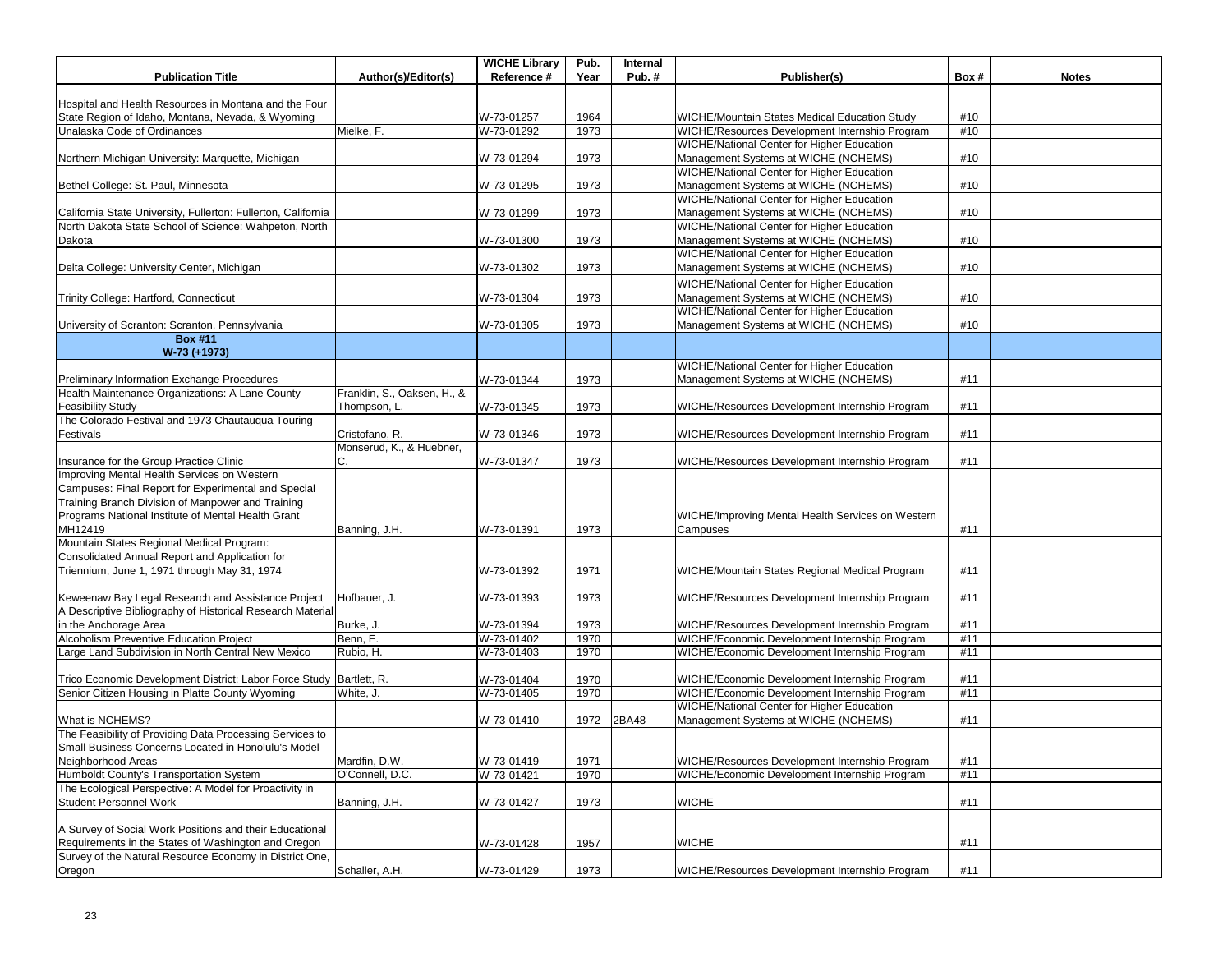|                                                                   |                                | <b>WICHE Library</b> | Pub. | Internal |                                                   |      |              |
|-------------------------------------------------------------------|--------------------------------|----------------------|------|----------|---------------------------------------------------|------|--------------|
| <b>Publication Title</b>                                          | Author(s)/Editor(s)            | Reference #          | Year | Pub.#    | Publisher(s)                                      | Box# | <b>Notes</b> |
| The San Juan County Historical Society Resources                  |                                |                      |      |          |                                                   |      |              |
| <b>Development Project</b>                                        | Scoggin, H.                    | W-73-01430           | 1973 |          | WICHE/Resources Development Internship Program    | #11  |              |
| Citizens' Participation in the Portland Model Cities              | Kleinberg, P.                  | W-73-01436           | 1972 |          | WICHE/Resources Development Internship Program    | #11  |              |
|                                                                   |                                |                      |      |          |                                                   |      |              |
| A Preliminary Draft of an Economic Development                    |                                |                      |      |          |                                                   |      |              |
| Corporation for San Juan Economic Opportunity Council Forland, J. |                                | W-73-01437           | 1972 |          | WICHE/Resources Development Internship Program    | #11  |              |
| The Care and Feeding of Correctional Bureaucracies                | Sigurdson, H.R.                | W-73-01438           | 1970 |          | WICHE/Metropolitan State College                  | #11  |              |
| Oaks Bottom: Planning a Natural Park in Portland                  | McCoy, M.                      | W-73-01465           | 1973 |          | WICHE/Resources Development Internship Program    | #11  |              |
| The Uses of Management Information Systems in State               |                                |                      |      |          |                                                   |      |              |
| Systems of Higher Education                                       | Lawrence, B.                   | W-73-01466           | 1970 |          | <b>WICHE</b>                                      | #11  |              |
| A Case Study of the Stone Lake Controversy                        | Perry, L.R.                    | W-73-01467           | 1972 |          | WICHE/Resources Development Internship Program    | #11  |              |
| Faculty Recruiting: Monograph Number 2                            | Brown, D.G.                    | W-73-01491           | 1967 |          | <b>WICHE</b>                                      | #11  |              |
|                                                                   |                                |                      |      |          |                                                   |      |              |
| Memo to New Department Chair: Monograph Number 1                  | McKeachie, W.J.                | W-73-01492           | 1968 |          | WICHE/ACE                                         | #11  |              |
|                                                                   |                                |                      |      |          | <b>WICHE/National Center for Higher Education</b> |      |              |
| Central State University: Edmond, Oklahoma                        |                                | W-73-01505           | 1973 |          | Management Systems at WICHE (NCHEMS)              | #11  |              |
| Northern Virginia Community College: Annandale,                   |                                |                      |      |          | WICHE/National Center for Higher Education        |      |              |
| Virginia                                                          |                                | W-73-01506           | 1973 |          | Management Systems at WICHE (NCHEMS)              | #11  |              |
|                                                                   |                                |                      |      |          | WICHE/National Center for Higher Education        |      |              |
| Rhode Island College: Providence, Rhode Island                    |                                | W-73-01507           | 1973 |          | Management Systems at WICHE (NCHEMS)              | #11  |              |
| Central Technical Community College: Hastings,                    |                                |                      |      |          | <b>WICHE/National Center for Higher Education</b> |      |              |
| Nebraska                                                          |                                | W-73-01508           | 1973 |          | Management Systems at WICHE (NCHEMS)              | #11  |              |
| Normandale Community College: Bloomington,                        |                                |                      |      |          | <b>WICHE/National Center for Higher Education</b> |      |              |
| Minnesota                                                         |                                | W-73-01509           | 1973 |          | Management Systems at WICHE (NCHEMS)              | #11  |              |
| Seattle Community College District, Washington State              |                                |                      |      |          |                                                   |      |              |
| Community College District VI: A Public Community                 |                                |                      |      |          | WICHE/National Center for Higher Education        |      |              |
| College, Seattle, Washington                                      |                                | W-73-01510           | 1973 |          | Management Systems at WICHE (NCHEMS)              | #11  |              |
| Property Tax Limitations in the United States: A Critical         |                                |                      |      |          |                                                   |      |              |
| Evaluation                                                        | Cooper, J.M.                   | W-73-01541           | 1973 |          | WICHE/Resources Development Internship Program    | #11  |              |
| An Inventory of Potential and Actual Outdoor Recreation           |                                |                      |      |          |                                                   |      |              |
| Resources on Maui Island: A Pilot Study                           | Johnson, L.E.                  | W-73-01543           | 1973 |          | WICHE/Resources Development Internship Program    | #11  |              |
| Sternwheeler Market Analysis: Port of Cascade Locks,              |                                |                      |      |          |                                                   |      |              |
| Cascade Locks, Oregon                                             | Stevens, C.                    | W-73-01577           | 1973 |          | WICHE/Resources Development Internship Program    | #11  |              |
| Focus on MIS: A Report on the WICHE-ACE Higher                    |                                |                      |      |          |                                                   |      |              |
| Education Management Information Systems Seminar,                 |                                |                      |      |          |                                                   |      |              |
| Washington, D.C., April 24-26, 1969                               | Huff, R.A.                     | W-73-01587           | 1969 |          | <b>WICHE</b>                                      | #11  |              |
| A Systems Approach to Decision-Making in Higher                   |                                |                      |      |          |                                                   |      |              |
| Education                                                         | Huff, R.A.                     | W-73-01588           | 1969 |          | WICHE/Management Information Systems Program      | #11  |              |
| Neglected Housing Needs: A Low Income Regional                    |                                |                      |      |          |                                                   |      |              |
| Housing Analysis and Data Inventory                               | Belcher, S.W.                  | W-73-01589           | 1973 |          | WICHE/Resources Development Internship Program    | #11  |              |
| Faculty Activity Analysis: Procedures Manual/Technical            | Manning, C.W., & Romney,       |                      |      |          | WICHE/National Center for Higher Education        |      |              |
| Report 44                                                         | .C.                            | W-73-01645           | 1973 |          | Management Systems at WICHE (NCHEMS)              | #11  |              |
| Ecology: Man and His Environment                                  | Young, R.G.                    | W-73-01646           | 1972 |          | WICHE/Resources Development Internship Program    | #11  |              |
|                                                                   |                                |                      |      |          | WICHE/Western Council on Higher Education for     |      |              |
| One Road Toward Adequate Nursing Service                          | Pair, N.T., & Elliott, J.E.    | W-73-01658           | 1964 |          | Nursing (WCHEN)                                   | #11  |              |
| The WICHE Student Exchange Programs: Academic                     |                                |                      |      |          |                                                   |      |              |
| Year 1973-74                                                      |                                | W-73-01675           | 1973 |          | WICHE/Student Exchange Programs (SEP)             | #11  |              |
|                                                                   | Huff, R., Johnson, R.,         |                      |      |          |                                                   |      |              |
|                                                                   | Haight, M., Clark, D., Beatty, |                      |      |          |                                                   |      |              |
|                                                                   | G., Collard, W., Young, M.,    |                      |      |          |                                                   |      |              |
| Implementation of NCHEMS Planning and Management                  | Busby, J., Manning, C., &      |                      |      |          | WICHE/National Center for Higher Education        |      |              |
| Tools at California State University, Fullerton                   | Neward, K.                     | W-73-01676           | 1972 |          | Management Systems at WICHE (NCHEMS)              | #11  |              |
| Western Regional Collegiate Programs: 1968-69                     |                                | W-73-01719           | 1967 |          | <b>WICHE</b>                                      | #11  |              |
| Western Regional Collegiate Programs: 1969-70                     |                                | W-73-01719           | 1968 |          | <b>WICHE</b>                                      | #11  |              |
| Outcome-Oriented Planning in Higher Education: An                 |                                |                      |      |          | WICHE/National Center for Higher Education        |      |              |
| Approach or an Impossibility?                                     | Micek, S.S., & Arney, W.R.     | W-73-01721           | 1973 |          | Management Systems at WICHE (NCHEMS)              | #11  |              |
| The Genesis Project, Phase I: A Regional Approach to              |                                |                      |      |          |                                                   |      |              |
| Solid Waste Planning and Management                               | Carlson, D.C.                  | W-73-01722           | 1973 |          | <b>WICHE</b>                                      | #11  |              |
| South Park City Museum Curatorship                                | Hubbard, G.                    | W-73-01723           | 1973 |          | WICHE/Resources Development Internship Program    | #11  |              |
|                                                                   |                                |                      |      |          |                                                   |      |              |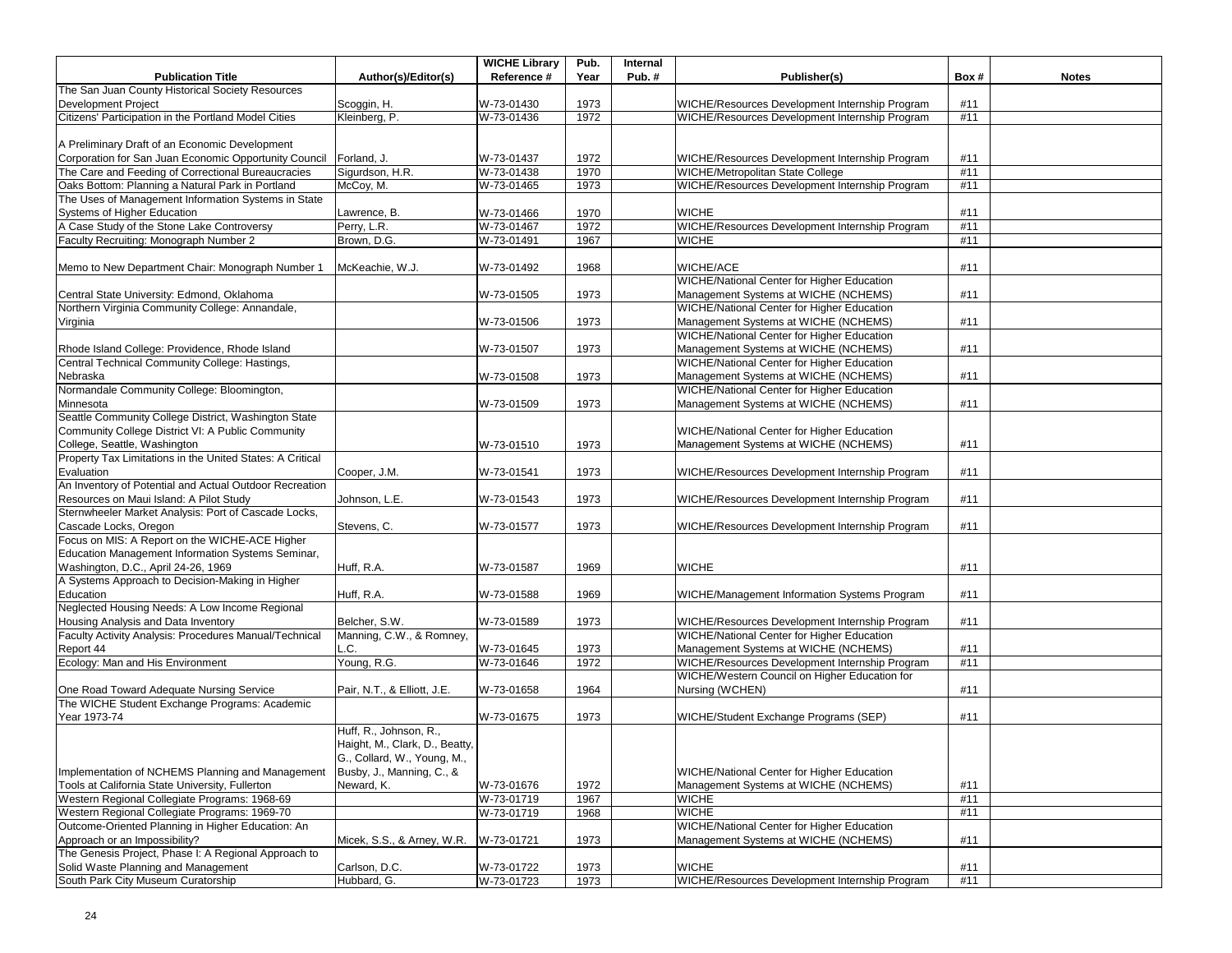|                                                            |                              | <b>WICHE Library</b> | Pub. | Internal |                                                                                           |      |              |
|------------------------------------------------------------|------------------------------|----------------------|------|----------|-------------------------------------------------------------------------------------------|------|--------------|
| <b>Publication Title</b>                                   | Author(s)/Editor(s)          | Reference #          | Year | Pub.#    | Publisher(s)                                                                              | Box# | <b>Notes</b> |
| Compatible Management Information Systems: Technical       |                              |                      |      |          |                                                                                           |      |              |
| Report 1                                                   | Lawrence, B.                 | W-73-01736           | 1969 |          | WICHE/Management Information Systems Program                                              | #11  |              |
| An Ecological Perspective: A Broadening of the             |                              |                      |      |          |                                                                                           |      |              |
| <b>Counseling Center</b>                                   | Banning, J.H.                | W-73-01744           | 1973 |          | <b>WICHE</b>                                                                              | #11  |              |
| Who's Afraid of the Information Wolf? Caveats of a         |                              |                      |      |          | WICHE/National Center for Higher Education                                                |      |              |
| University Administrator                                   | McNeil, D.R.                 | W-73-01745           | 1972 |          | Management Systems at WICHE (NCHEMS)                                                      | #11  |              |
| Society Challenges Education                               | Kroepsch, R.H.               | W-73-01746           | 1972 |          | <b>WICHE</b>                                                                              | #11  |              |
| Sociological Determinants of College Attendance: Some      |                              |                      |      |          | WICHE/National Center for Higher Education                                                |      |              |
| Causal Models                                              | Tsai, Y.                     | W-73-01747           | 1973 |          | Management Systems at WICHE (NCHEMS)                                                      | #11  |              |
|                                                            |                              |                      |      |          |                                                                                           |      |              |
| Historical Resources Identification and Location Study for |                              |                      |      |          |                                                                                           |      |              |
| National Resource Lands: Carnet Mining District            | Daley, D., & Mohler, J.      | W-73-01748           | 1973 |          | WICHE/Resources Development Internship Program                                            | #11  |              |
| Portland: The Pitfalls and Possibilities of Planning       | Howlett, C.                  | W-73-01749           | 1973 |          | WICHE/Resources Development Internship Program                                            | #11  |              |
|                                                            |                              |                      |      |          | WICHE/Improving Mental Health Services on Western                                         |      |              |
| Research Profiles: Student and Campus Characteristics      |                              | W-73-01776           | 1973 |          | Campuses                                                                                  | #11  |              |
| Regional Cooperation in Higher Education                   | Kroepsch, R.H.               | W-73-01777           |      |          | <b>WICHE</b>                                                                              | #11  |              |
| Charter of the Western Council on Continuing Education     |                              |                      |      |          |                                                                                           |      |              |
| for Library Personnel of the Western Interstate            |                              |                      |      |          |                                                                                           |      |              |
| Commission for Higher Education                            |                              | W-73-01778           |      |          | <b>WICHE</b>                                                                              | #11  |              |
|                                                            |                              |                      |      |          |                                                                                           |      |              |
|                                                            |                              |                      |      |          |                                                                                           |      |              |
| Consultant Contracting by State Government in Oregon       | Crider, L.M.                 | W-73-01779           | 1973 |          | WICHE/Resources Development Internship Program                                            | #11  |              |
| Local Government Attitude Survey on Low Income             |                              |                      |      |          |                                                                                           |      |              |
| Housing                                                    | Frostad, K.                  | W-73-01780           | 1973 |          | WICHE/Resources Development Internship Program                                            | #11  |              |
| Black Content in Schools: A Model of Black Content in a    | Baker, D.L., Richberg, A., & |                      |      |          | WICHE/Faculty Development-Minority Content in Mental                                      |      |              |
| School of Social Work's Curriculum                         | White, I.                    |                      | 1973 |          | Health                                                                                    | #11  |              |
| Communicating Nursing Research-Collaboration and           |                              |                      |      |          | WICHE/Western Council on Higher Education for                                             |      |              |
| Competition                                                | Batey, M.V. (Ed.)            |                      | 1973 |          | Nursing (WCHEN)                                                                           | #11  |              |
| Western Council on Mental Health Training and              |                              |                      |      |          | WICHE/Western Council on Mental Health Training and                                       |      |              |
| Research: Annual Meeting 1973                              |                              |                      | 1973 |          | Research                                                                                  | #11  |              |
| <b>Box #12</b>                                             |                              |                      |      |          |                                                                                           |      |              |
| $W-74$                                                     |                              |                      |      |          |                                                                                           |      |              |
|                                                            |                              |                      |      |          |                                                                                           |      |              |
| National Center for Higher Education Management            |                              |                      |      |          | WICHE/National Center for Higher Education                                                |      |              |
| Systems at WICHE (NCHEMS): Policies and Procedures         |                              | W-74-00001           | 1974 |          | Management Systems at WICHE (NCHEMS)                                                      | #12  |              |
| Museum Design: Systems for Lettering and Label             |                              |                      |      |          |                                                                                           |      |              |
| Reproduction                                               | Stuart, E.                   | W-74-00002           | 1972 |          | WICHE/Resources Development Internship Program                                            | #12  |              |
|                                                            |                              |                      |      |          | <b>WICHE/National Center for Higher Education</b>                                         |      |              |
| St. Joseph's College: Rensselaer, Indiana                  |                              | W-74-00003           | 1973 |          | Management Systems at WICHE (NCHEMS)                                                      | #12  |              |
|                                                            |                              |                      |      |          | <b>WICHE/National Center for Higher Education</b>                                         |      |              |
| University of Wisconsin-LaCrosse: LaCrosse, Wisconsin      |                              | W-74-00004           | 1973 |          | Management Systems at WICHE (NCHEMS)                                                      | #12  |              |
| The University of North Dakota: Grand Forks, North         |                              |                      |      |          | WICHE/National Center for Higher Education                                                |      |              |
| Dakota                                                     |                              | W-74-00005           | 1973 |          | Management Systems at WICHE (NCHEMS)                                                      | #12  |              |
|                                                            |                              |                      |      |          | <b>WICHE/National Center for Higher Education</b>                                         |      |              |
| Fisk University: Nashville, Tennessee                      |                              | W-74-00006           | 1973 |          | Management Systems at WICHE (NCHEMS)                                                      | #12  |              |
| Platte River Valley: Two Choices for Littleton             | Bartlett, J.                 | W-74-00031           | 1973 |          | WICHE/Resources Development Internship Program                                            | #12  |              |
| Involving Indian Youth in Alcoholism Prevention            |                              |                      |      |          |                                                                                           |      |              |
| Programs                                                   | Thompson, N.                 | W-74-00038           | 1970 |          | WICHE/Economic Development Internship Program                                             | #12  |              |
| Monograph #6: Academic Program Planning                    | Petrik, E.V.                 | W-74-00061           | 1969 |          | <b>WICHE</b>                                                                              | #12  |              |
| Special Education for General Educators Project            |                              | W-74-00066           | 1972 |          | <b>WICHE</b>                                                                              | #12  |              |
|                                                            |                              |                      |      |          |                                                                                           |      |              |
| Waste Treatment Plants in Larimer and Weld Counties        | Ciochetto, F.                | W-74-00067           | 1972 |          | WICHE/Resources Development Internship Program                                            | #12  |              |
| The Potential for Energy Conservation in Montana           | Martin, D.                   |                      |      |          | WICHE/Resources Development Internship Program                                            | #12  |              |
|                                                            |                              | W-74-00068           | 1973 |          | WICHE/National Center for Higher Education                                                |      |              |
|                                                            |                              |                      |      |          |                                                                                           |      |              |
| Monroe Community College: Rochester, New York              |                              | W-74-00077           | 1973 |          | Management Systems at WICHE (NCHEMS)<br><b>WICHE/National Center for Higher Education</b> | #12  |              |
|                                                            |                              |                      |      |          |                                                                                           |      |              |
| Clarkson College of Technology: Potsdam, New York          |                              | W-74-00078           | 1973 |          | Management Systems at WICHE (NCHEMS)                                                      | #12  |              |
|                                                            |                              |                      |      |          | WICHE/National Center for Higher Education                                                |      |              |
| Macalester College: St. Paul, Minnesota                    |                              | W-74-00079           | 1973 |          | Management Systems at WICHE (NCHEMS)                                                      | #12  |              |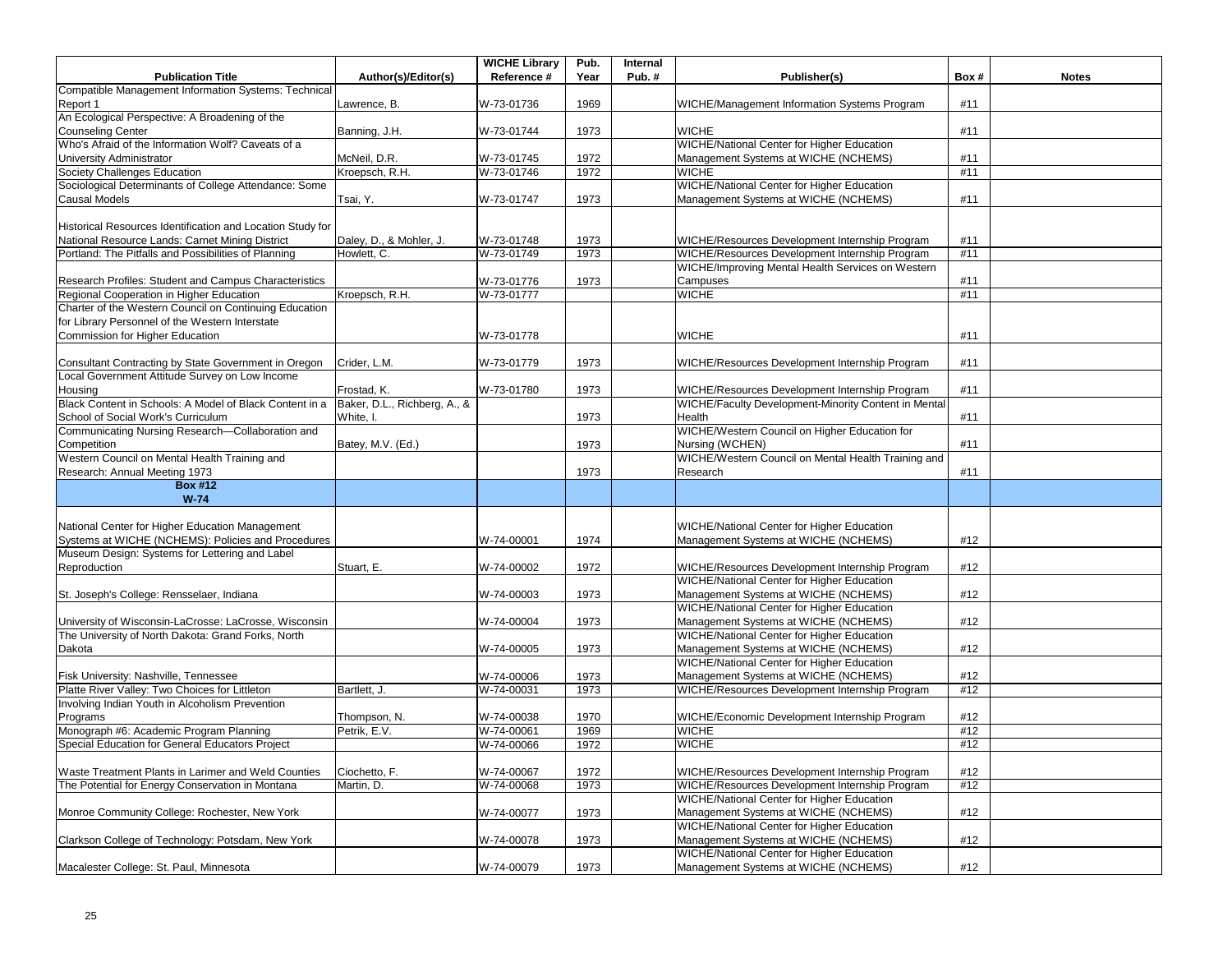| <b>Publication Title</b>                                  | Author(s)/Editor(s) | <b>WICHE Library</b><br>Reference # | Pub.<br>Year | Internal<br>Pub.# | Publisher(s)                                                                                     | Box# | <b>Notes</b> |
|-----------------------------------------------------------|---------------------|-------------------------------------|--------------|-------------------|--------------------------------------------------------------------------------------------------|------|--------------|
|                                                           |                     |                                     |              |                   | <b>WICHE/National Center for Higher Education</b>                                                |      |              |
| University of Maine at Presque Isle: Presque Isle, Maine  |                     | W-74-00080                          | 1973         |                   | Management Systems at WICHE (NCHEMS)                                                             | #12  |              |
|                                                           |                     |                                     |              |                   | WICHE/National Center for Higher Education                                                       |      |              |
| Rider College: Trenton, New Jersey                        |                     | W-74-00081                          | 1973         |                   | Management Systems at WICHE (NCHEMS)                                                             | #12  |              |
|                                                           |                     |                                     |              |                   | WICHE/National Center for Higher Education                                                       |      |              |
| Mansfield State College: Mansfield, Pennsylvania          |                     | W-74-00082                          | 1973         |                   | Management Systems at WICHE (NCHEMS)                                                             | #12  |              |
|                                                           |                     |                                     |              |                   | WICHE/National Center for Higher Education                                                       |      |              |
| Williams College: Williamstown, Massachusetts             |                     | W-74-00085                          | 1973         |                   | Management Systems at WICHE (NCHEMS)                                                             | #12  |              |
| Community College of Philadelphia: A Public Community     |                     |                                     |              |                   | <b>WICHE/National Center for Higher Education</b>                                                |      |              |
| College, Philadelphia, Pennsylvania                       |                     | W-74-00086                          | 1973         |                   | Management Systems at WICHE (NCHEMS)                                                             | #12  |              |
|                                                           |                     |                                     |              |                   | <b>WICHE/National Center for Higher Education</b>                                                |      |              |
| Clayton Junior College: Morrow, Georgia                   |                     | W-74-00087                          | 1974         |                   | Management Systems at WICHE (NCHEMS)                                                             | #12  |              |
|                                                           |                     |                                     |              |                   | WICHE/National Center for Higher Education                                                       |      |              |
| Pomona College: Claremont, California                     |                     | W-74-00088                          | 1973         |                   | Management Systems at WICHE (NCHEMS)                                                             | #12  |              |
| Shippensburg State College: Shippensburg,                 |                     |                                     |              |                   | WICHE/National Center for Higher Education                                                       |      |              |
| Pennsylvania                                              |                     | W-74-00089                          | 1973         |                   | Management Systems at WICHE (NCHEMS)                                                             | #12  |              |
| Central Washington State College: Ellensburg,             |                     |                                     |              |                   | <b>WICHE/National Center for Higher Education</b>                                                |      |              |
| Washington                                                |                     | W-74-00090                          | 1973         |                   | Management Systems at WICHE (NCHEMS)                                                             | #12  |              |
|                                                           |                     |                                     |              |                   | WICHE/National Center for Higher Education                                                       |      |              |
| Kearney State College: Kearney, Nebraska                  |                     | W-74-00091                          | 1973         |                   | Management Systems at WICHE (NCHEMS)                                                             | #12  |              |
|                                                           |                     |                                     |              |                   | WICHE/National Center for Higher Education                                                       |      |              |
| Mt. Hood Community College: Gresham, Oregon               |                     | W-74-00092                          | 1973         |                   | Management Systems at WICHE (NCHEMS)                                                             | #12  |              |
| Museum Collections: Problems and Analysis                 | McCormick, J.       | W-74-00234                          | 1973         |                   | WICHE/Resources Development Internship Program                                                   | #12  |              |
| The Socio-Economic Impacts of the Trans-Alaska            |                     |                                     |              |                   |                                                                                                  |      |              |
| Pipeline: A Strategy for the State of Alaska              | Vining, A.          | W-74-00235                          | 1973         |                   | WICHE/Resources Development Internship Program                                                   | #12  |              |
| Kauai's Overall Economic Development Plan                 | Kam, V.             | W-74-00236                          | 1973         |                   | WICHE/Resources Development Internship Program                                                   | #12  |              |
| A Review of Potential Professional and Community          |                     |                                     |              |                   |                                                                                                  |      |              |
| Support for a Comprehensive Health Clinic                 | Bogle, S.           | W-74-00237                          | 1973         |                   | WICHE/Resources Development Internship Program                                                   | #12  |              |
| Consumer Economic Impact Study                            | Brady, K.           | W-74-00238                          | 1973         |                   | WICHE/Resources Development Internship Program                                                   | #12  |              |
| Colorado Local Government Financial Trends: An            |                     |                                     |              |                   |                                                                                                  |      |              |
| Analysis by Planning and Management Regions of 1960       |                     |                                     |              |                   |                                                                                                  |      |              |
| through 1971                                              | Behrns, L.P.        | W-74-00239                          |              |                   | WICHE/Resources Development Internship Program                                                   | #12  |              |
| Swinomish Tribal Community Enrollment                     | Laktonen, J.        | W-74-00240                          | 1973<br>1973 |                   |                                                                                                  | #12  |              |
| Cultural Value Systems in Southwestern Utah               | Spencer, A.         | W-74-00241                          | 1973         |                   | WICHE/Resources Development Internship Program<br>WICHE/Resources Development Internship Program | #12  |              |
| Inventory of Educational Outcomes and Activities:         |                     |                                     |              |                   |                                                                                                  |      |              |
| Preliminary Field Review Edition, Technical Report 15     |                     | W-74-00332                          |              |                   |                                                                                                  | #12  |              |
| Community Resources for Environmental Education           | Blackford, W.       | W-74-00387                          | 1974         |                   | WICHE/Planning and Management Systems<br>WICHE/Resources Development Internship Program          | #12  |              |
| Preventative Medicine: Recommendations for a              |                     |                                     |              |                   |                                                                                                  |      |              |
| Sweetwater County HMO                                     | Carlton, T.         | W-74-00487                          | 1973         |                   | WICHE/Resources Development Internship Program                                                   | #12  |              |
| Alternative Methods of Implementation and Feasibility for |                     |                                     |              |                   |                                                                                                  |      |              |
| Various General Plan Elements                             | Cochrane, S.        | W-74-00488                          | 1973         |                   | WICHE/Resources Development Internship Program                                                   | #12  |              |
| Upper Colorado Mainstem Region Social-Economic            |                     |                                     |              |                   |                                                                                                  |      |              |
| Profile: Grand Junction District (Colorado) Bureau of     |                     |                                     |              |                   |                                                                                                  |      |              |
| Land Management                                           | Bassett, F.B.       | W-74-00489                          | 1973         |                   | WICHE/Resources Development Internship Program                                                   | #12  |              |
| An Architectural and Historic Building Survey: Inventory  |                     |                                     |              |                   |                                                                                                  |      |              |
| and Evaluation of Littleton, Colorado                     | Lobato, R.B.        | W-74-00490                          | 1972         |                   | WICHE/Resources Development Internship Program                                                   | #12  |              |
| An Architectural and Historic Building Survey, Inventory  |                     |                                     |              |                   |                                                                                                  |      |              |
| and Evaluation: Littleton, Colorado, Phase II             | Nippert, S.         | W-74-00490                          | 1973         |                   | WICHE/Resources Development Internship Program                                                   | #12  |              |
| 1972 Archaeological Survey in the Decker/Birney Area of   |                     |                                     |              |                   |                                                                                                  |      |              |
| Big Horn County, Southeastern Montana                     | Haberman, T.        | W-74-00491                          | 1973         |                   | WICHE/Resources Development Internship Program                                                   | #12  |              |
| Graduate Recruitment Directory of Western Minority        |                     |                                     |              |                   |                                                                                                  |      |              |
| Students                                                  | Adams, S.           | W-74-00492                          | 1974         |                   | WICHE/Special Higher Education Programs                                                          | #12  |              |
| Tuskegee Institute: A Private College and Technical       |                     |                                     |              |                   | WICHE/National Center for Higher Education                                                       |      |              |
| Institute, Tuskegee Institute, Alabama                    |                     | W-74-00494                          | 1974         |                   | Management Systems at WICHE (NCHEMS)                                                             | #12  |              |
|                                                           |                     |                                     |              |                   | <b>WICHE/National Center for Higher Education</b>                                                |      |              |
| College of Wooster: Wooster, Ohio                         |                     | W-74-00495                          | 1974         |                   | Management Systems at WICHE (NCHEMS)                                                             | #12  |              |
|                                                           |                     |                                     |              |                   | WICHE/National Center for Higher Education                                                       |      |              |
| St. Olaf College: Northfield, Minnesota                   |                     | W-74-00496                          | 1974         |                   | Management Systems at WICHE (NCHEMS)                                                             | #12  |              |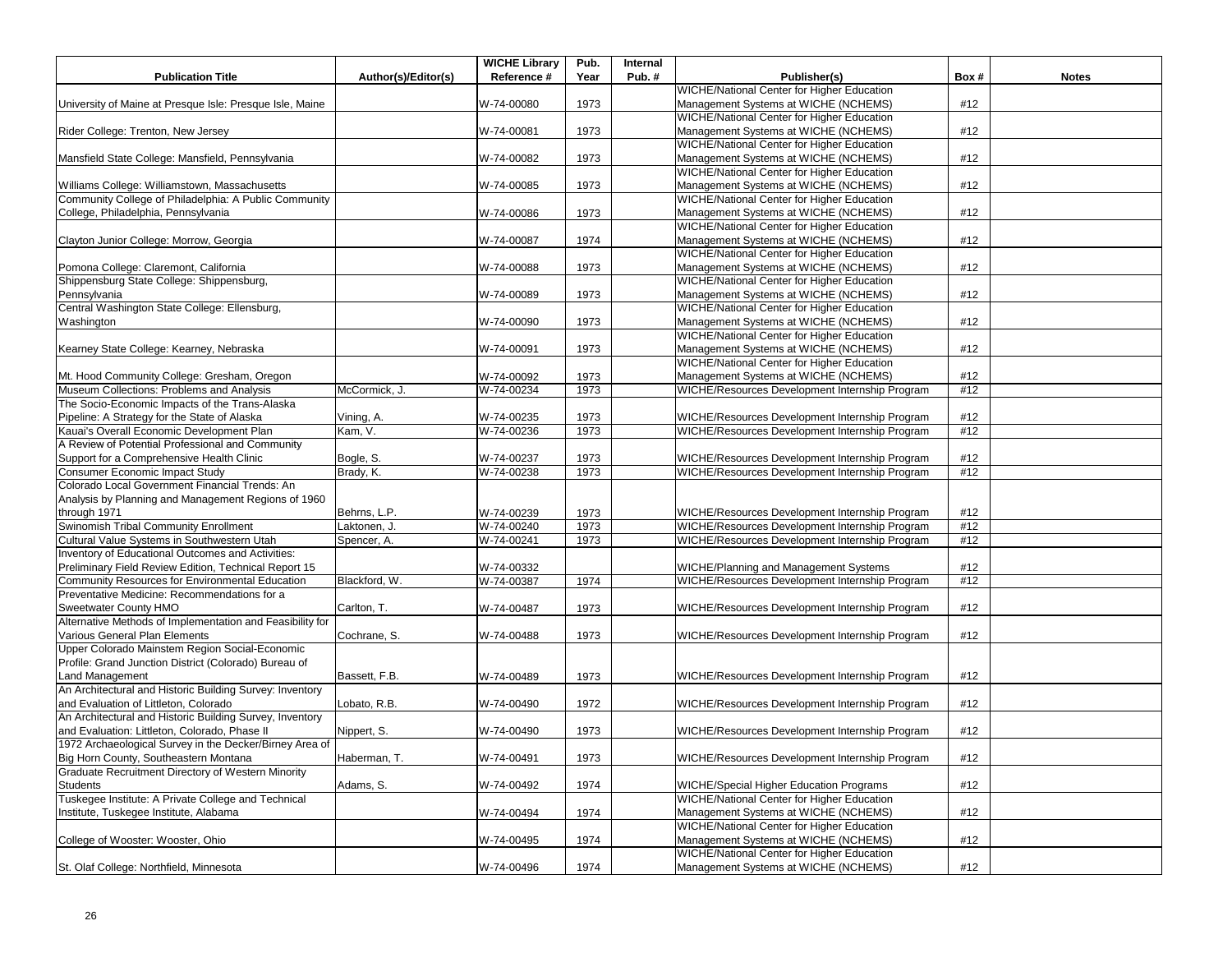| <b>WICHE/National Center for Higher Education</b><br>Exploring Cost Exchange at Colleges and Universities<br>W-74-00504<br>1974<br>Management Systems at WICHE (NCHEMS)<br>#12<br>Collard, W., & Huff, R.<br>A Description of Postsecondary Education in a Planning<br>WICHE/National Center for Higher Education<br>and Management Context<br>Management Systems at WICHE (NCHEMS)<br>#12<br>Wallhaus, R.A.<br>W-74-00505<br>1974<br>Schmatz, L.M., Barber, N., &<br>Bergquist, W.H.<br>W-74-00506<br>1974<br><b>WICHE/Special Higher Education Programs</b><br>#12<br>The Management of Innovation Directory<br>General Description of the Internship Program<br>WICHE/Resources Development Internship Program<br>W-74-00507<br>#12<br>WICHE/Continuing Education Program for Library<br>Interpersonal Communications Workshop<br>Buel, S., & Hosford, C.<br>1974<br>Personnel<br>W-74-00509<br>#12<br>Preliminary Summary of the Higher Education Outcome<br><b>WICHE/National Center for Higher Education</b><br>Management Systems at WICHE (NCHEMS)<br>Measures Identification Study Pilot Test<br>Micek, S.S.<br>W-74-00510<br>1973<br>#12<br>Affirmative Action Recruitment Directory: Human<br>Resources in Higher Education<br>W-74-00677<br>1974<br>#12<br>Adams, S., & Barber, N.<br>WICHE/Special Higher Education Programs<br>Affirmative Action Recruitment Directory: Human<br>Resources in Higher Education (Supplement)<br>#12<br>Adams, S., & Barber, N.<br>W-74-00677<br>1974<br>WICHE/Special Higher Education Programs<br>Industrial Siting Legislation and Protection of the<br>1973<br>WICHE/Resources Development Internship Program<br>#12<br>Environment<br>Speck, J.<br>W-74-00689<br>A Nature Area for Boulder County: A Pilot Surface Mining<br><b>Reclamation Project</b><br>Toburen, C.<br>W-74-00690<br>1973<br>WICHE/Resources Development Internship Program<br>#12<br>#12<br>Energy-Related Legislation in the Rocky Mountain States Sayvetz, A.<br>W-74-00691<br>1973<br>WICHE/Resources Development Internship Program<br>WICHE/National Center for Higher Education<br>Management Systems at WICHE (NCHEMS)<br>#12<br>Report of the Joint Accounting Group<br>1974<br>W-74-00793<br><b>Box #13</b><br>$W-74$<br>NCHEMS Costing and Data Management System:<br>Clark, D., Collard, W.,<br><b>WICHE/National Center for Higher Education</b><br>Introduction to the Personnel Data Module<br>Haight, M., Martin, R.<br>W-74-00823<br>1974<br>Management Systems at WICHE (NCHEMS)<br>#13<br>A Study of Sewage Contamination of Belt Creek, Above<br>Belt, Montana<br>WICHE/Resources Development Internship Program<br>#13<br>Goodover, P.<br>W-74-00824<br>1973<br>Unalaska Preliminary Development Plan<br>W-74-00825<br>1973<br>WICHE/Resources Development Internship Program<br>#13<br>Brown, J.<br>Micro-U 70.1: Training Model of an Instructional<br>Institution, Users Manual, Technical Report 10<br>#13<br>Springer, C.H.<br>W-74-00826<br>1970<br>WICHE/Management Information Systems Program<br>Rio Grande Cutthroat Study (Rare and Endangered)<br>W-74-00827<br>WICHE/Resources Development Internship Program<br>Wheeless, C.<br>1973<br>#13<br>Mountain States Regional Medical Program: A Report to<br>the Public<br>W-74-00835<br>1973<br>WICHE/Mountain States Regional Medical Program<br>#13<br>WICHE/Student Exchange Programs (SEP)<br>The WICHE Student Exchange Programs<br>W-74-00934<br>1973<br>#13<br>The WICHE Student Exchange Program<br>McNickle, R.K.<br>WICHE/Student Exchange Programs (SEP)<br>W-74-00935<br>#13<br>1966<br>Report of Maternal Child Health Nursing Group on<br>WICHE/Western Council on Higher Education for<br>Nursing (WCHEN)<br>Defining Clinical Content Graduate Nursing Programs<br>W-74-00936<br>1960<br>#13<br>Highley, B.L., Berlinger, M.,<br>Hillard, P., Lonnstrom, B.T.,<br>Defining Clinical Content/Graduate Nursing Programs:<br>WICHE/Western Council on Higher Education for<br>Maternal Child Health Nursing<br>& Murray, B.L.<br>W-74-00936<br>Nursing (WCHEN)<br>#13<br>1967<br>Defining Clinical Content/Graduate Nursing Programs:<br>WICHE/Western Council on Higher Education for<br>Ford, L.C., Cobb, M., &<br><b>Community Health Nursing</b><br>Taylor, M.<br>W-74-00936<br>1967<br>Nursing (WCHEN)<br>#13<br>Lewis, L., Carozza, V.,<br>Carroll, M., Darragh, R.,<br>Defining Clinical Content/Graduate Nursing Programs:<br>WICHE/Western Council on Higher Education for<br>Patrick, M., Schadt, E.<br>Medical-Surgical Nursing<br>W-74-00936<br>1967<br>Nursing (WCHEN)<br>#13<br>Fujiki, S., Clayton, B.C.,<br>Estes, N.J., Kalkman, M., &<br>Defining Clinical Content/Graduate Nursing Programs:<br>WICHE/Western Council on Higher Education for<br><b>Psychiatric Nursing</b><br>White, O.H.<br>W-74-00936<br>1967<br>Nursing (WCHEN)<br>#13<br>Five Years of Intern Projects<br>W-74-00945<br>WICHE/Resources Development Internship Program<br>#13<br>Charter of the Western Council on Continuing Education<br>and Library Resources Program of the Western Interstate<br>WICHE/Western Council on Continuing Education and<br>#13<br>Commission for Higher Education<br>1974<br>Library Research Program<br>W-74-00949<br>A Report to the Western Governors' Conference.<br>Albuquerque, New Mexico, July 31, 1974<br>Kroepsch, R.H.<br>W-74-00951<br>1974<br><b>WICHE</b><br>#13<br>A Report to the Western Governors at the Western<br>Governors' Conference, Sun Valley, Idaho, September<br>W-74-00951<br>1975<br><b>WICHE</b><br>#13<br>24, 1975<br>Kroepsch, R.H. |                          |                     | <b>WICHE Library</b> | Pub. | Internal |              |      |              |
|---------------------------------------------------------------------------------------------------------------------------------------------------------------------------------------------------------------------------------------------------------------------------------------------------------------------------------------------------------------------------------------------------------------------------------------------------------------------------------------------------------------------------------------------------------------------------------------------------------------------------------------------------------------------------------------------------------------------------------------------------------------------------------------------------------------------------------------------------------------------------------------------------------------------------------------------------------------------------------------------------------------------------------------------------------------------------------------------------------------------------------------------------------------------------------------------------------------------------------------------------------------------------------------------------------------------------------------------------------------------------------------------------------------------------------------------------------------------------------------------------------------------------------------------------------------------------------------------------------------------------------------------------------------------------------------------------------------------------------------------------------------------------------------------------------------------------------------------------------------------------------------------------------------------------------------------------------------------------------------------------------------------------------------------------------------------------------------------------------------------------------------------------------------------------------------------------------------------------------------------------------------------------------------------------------------------------------------------------------------------------------------------------------------------------------------------------------------------------------------------------------------------------------------------------------------------------------------------------------------------------------------------------------------------------------------------------------------------------------------------------------------------------------------------------------------------------------------------------------------------------------------------------------------------------------------------------------------------------------------------------------------------------------------------------------------------------------------------------------------------------------------------------------------------------------------------------------------------------------------------------------------------------------------------------------------------------------------------------------------------------------------------------------------------------------------------------------------------------------------------------------------------------------------------------------------------------------------------------------------------------------------------------------------------------------------------------------------------------------------------------------------------------------------------------------------------------------------------------------------------------------------------------------------------------------------------------------------------------------------------------------------------------------------------------------------------------------------------------------------------------------------------------------------------------------------------------------------------------------------------------------------------------------------------------------------------------------------------------------------------------------------------------------------------------------------------------------------------------------------------------------------------------------------------------------------------------------------------------------------------------------------------------------------------------------------------------------------------------------------------------------------------------------------------------------------------------------------------------------------------------------------------------------------------------------------------------------------------------------------------------------------------------------------------------------------------------------------------------------------------------------------------------------------------------------------------------------------------------------------------------------------------------------------------------------------------------------------------------------------------------------------------------------------------------------------------------------------------------------------------------------------------------------------------------------------------------------------------------------------|--------------------------|---------------------|----------------------|------|----------|--------------|------|--------------|
|                                                                                                                                                                                                                                                                                                                                                                                                                                                                                                                                                                                                                                                                                                                                                                                                                                                                                                                                                                                                                                                                                                                                                                                                                                                                                                                                                                                                                                                                                                                                                                                                                                                                                                                                                                                                                                                                                                                                                                                                                                                                                                                                                                                                                                                                                                                                                                                                                                                                                                                                                                                                                                                                                                                                                                                                                                                                                                                                                                                                                                                                                                                                                                                                                                                                                                                                                                                                                                                                                                                                                                                                                                                                                                                                                                                                                                                                                                                                                                                                                                                                                                                                                                                                                                                                                                                                                                                                                                                                                                                                                                                                                                                                                                                                                                                                                                                                                                                                                                                                                                                                                                                                                                                                                                                                                                                                                                                                                                                                                                                                                                                                               | <b>Publication Title</b> | Author(s)/Editor(s) | Reference #          | Year | Pub. $#$ | Publisher(s) | Box# | <b>Notes</b> |
|                                                                                                                                                                                                                                                                                                                                                                                                                                                                                                                                                                                                                                                                                                                                                                                                                                                                                                                                                                                                                                                                                                                                                                                                                                                                                                                                                                                                                                                                                                                                                                                                                                                                                                                                                                                                                                                                                                                                                                                                                                                                                                                                                                                                                                                                                                                                                                                                                                                                                                                                                                                                                                                                                                                                                                                                                                                                                                                                                                                                                                                                                                                                                                                                                                                                                                                                                                                                                                                                                                                                                                                                                                                                                                                                                                                                                                                                                                                                                                                                                                                                                                                                                                                                                                                                                                                                                                                                                                                                                                                                                                                                                                                                                                                                                                                                                                                                                                                                                                                                                                                                                                                                                                                                                                                                                                                                                                                                                                                                                                                                                                                                               |                          |                     |                      |      |          |              |      |              |
|                                                                                                                                                                                                                                                                                                                                                                                                                                                                                                                                                                                                                                                                                                                                                                                                                                                                                                                                                                                                                                                                                                                                                                                                                                                                                                                                                                                                                                                                                                                                                                                                                                                                                                                                                                                                                                                                                                                                                                                                                                                                                                                                                                                                                                                                                                                                                                                                                                                                                                                                                                                                                                                                                                                                                                                                                                                                                                                                                                                                                                                                                                                                                                                                                                                                                                                                                                                                                                                                                                                                                                                                                                                                                                                                                                                                                                                                                                                                                                                                                                                                                                                                                                                                                                                                                                                                                                                                                                                                                                                                                                                                                                                                                                                                                                                                                                                                                                                                                                                                                                                                                                                                                                                                                                                                                                                                                                                                                                                                                                                                                                                                               |                          |                     |                      |      |          |              |      |              |
|                                                                                                                                                                                                                                                                                                                                                                                                                                                                                                                                                                                                                                                                                                                                                                                                                                                                                                                                                                                                                                                                                                                                                                                                                                                                                                                                                                                                                                                                                                                                                                                                                                                                                                                                                                                                                                                                                                                                                                                                                                                                                                                                                                                                                                                                                                                                                                                                                                                                                                                                                                                                                                                                                                                                                                                                                                                                                                                                                                                                                                                                                                                                                                                                                                                                                                                                                                                                                                                                                                                                                                                                                                                                                                                                                                                                                                                                                                                                                                                                                                                                                                                                                                                                                                                                                                                                                                                                                                                                                                                                                                                                                                                                                                                                                                                                                                                                                                                                                                                                                                                                                                                                                                                                                                                                                                                                                                                                                                                                                                                                                                                                               |                          |                     |                      |      |          |              |      |              |
|                                                                                                                                                                                                                                                                                                                                                                                                                                                                                                                                                                                                                                                                                                                                                                                                                                                                                                                                                                                                                                                                                                                                                                                                                                                                                                                                                                                                                                                                                                                                                                                                                                                                                                                                                                                                                                                                                                                                                                                                                                                                                                                                                                                                                                                                                                                                                                                                                                                                                                                                                                                                                                                                                                                                                                                                                                                                                                                                                                                                                                                                                                                                                                                                                                                                                                                                                                                                                                                                                                                                                                                                                                                                                                                                                                                                                                                                                                                                                                                                                                                                                                                                                                                                                                                                                                                                                                                                                                                                                                                                                                                                                                                                                                                                                                                                                                                                                                                                                                                                                                                                                                                                                                                                                                                                                                                                                                                                                                                                                                                                                                                                               |                          |                     |                      |      |          |              |      |              |
|                                                                                                                                                                                                                                                                                                                                                                                                                                                                                                                                                                                                                                                                                                                                                                                                                                                                                                                                                                                                                                                                                                                                                                                                                                                                                                                                                                                                                                                                                                                                                                                                                                                                                                                                                                                                                                                                                                                                                                                                                                                                                                                                                                                                                                                                                                                                                                                                                                                                                                                                                                                                                                                                                                                                                                                                                                                                                                                                                                                                                                                                                                                                                                                                                                                                                                                                                                                                                                                                                                                                                                                                                                                                                                                                                                                                                                                                                                                                                                                                                                                                                                                                                                                                                                                                                                                                                                                                                                                                                                                                                                                                                                                                                                                                                                                                                                                                                                                                                                                                                                                                                                                                                                                                                                                                                                                                                                                                                                                                                                                                                                                                               |                          |                     |                      |      |          |              |      |              |
|                                                                                                                                                                                                                                                                                                                                                                                                                                                                                                                                                                                                                                                                                                                                                                                                                                                                                                                                                                                                                                                                                                                                                                                                                                                                                                                                                                                                                                                                                                                                                                                                                                                                                                                                                                                                                                                                                                                                                                                                                                                                                                                                                                                                                                                                                                                                                                                                                                                                                                                                                                                                                                                                                                                                                                                                                                                                                                                                                                                                                                                                                                                                                                                                                                                                                                                                                                                                                                                                                                                                                                                                                                                                                                                                                                                                                                                                                                                                                                                                                                                                                                                                                                                                                                                                                                                                                                                                                                                                                                                                                                                                                                                                                                                                                                                                                                                                                                                                                                                                                                                                                                                                                                                                                                                                                                                                                                                                                                                                                                                                                                                                               |                          |                     |                      |      |          |              |      |              |
|                                                                                                                                                                                                                                                                                                                                                                                                                                                                                                                                                                                                                                                                                                                                                                                                                                                                                                                                                                                                                                                                                                                                                                                                                                                                                                                                                                                                                                                                                                                                                                                                                                                                                                                                                                                                                                                                                                                                                                                                                                                                                                                                                                                                                                                                                                                                                                                                                                                                                                                                                                                                                                                                                                                                                                                                                                                                                                                                                                                                                                                                                                                                                                                                                                                                                                                                                                                                                                                                                                                                                                                                                                                                                                                                                                                                                                                                                                                                                                                                                                                                                                                                                                                                                                                                                                                                                                                                                                                                                                                                                                                                                                                                                                                                                                                                                                                                                                                                                                                                                                                                                                                                                                                                                                                                                                                                                                                                                                                                                                                                                                                                               |                          |                     |                      |      |          |              |      |              |
|                                                                                                                                                                                                                                                                                                                                                                                                                                                                                                                                                                                                                                                                                                                                                                                                                                                                                                                                                                                                                                                                                                                                                                                                                                                                                                                                                                                                                                                                                                                                                                                                                                                                                                                                                                                                                                                                                                                                                                                                                                                                                                                                                                                                                                                                                                                                                                                                                                                                                                                                                                                                                                                                                                                                                                                                                                                                                                                                                                                                                                                                                                                                                                                                                                                                                                                                                                                                                                                                                                                                                                                                                                                                                                                                                                                                                                                                                                                                                                                                                                                                                                                                                                                                                                                                                                                                                                                                                                                                                                                                                                                                                                                                                                                                                                                                                                                                                                                                                                                                                                                                                                                                                                                                                                                                                                                                                                                                                                                                                                                                                                                                               |                          |                     |                      |      |          |              |      |              |
|                                                                                                                                                                                                                                                                                                                                                                                                                                                                                                                                                                                                                                                                                                                                                                                                                                                                                                                                                                                                                                                                                                                                                                                                                                                                                                                                                                                                                                                                                                                                                                                                                                                                                                                                                                                                                                                                                                                                                                                                                                                                                                                                                                                                                                                                                                                                                                                                                                                                                                                                                                                                                                                                                                                                                                                                                                                                                                                                                                                                                                                                                                                                                                                                                                                                                                                                                                                                                                                                                                                                                                                                                                                                                                                                                                                                                                                                                                                                                                                                                                                                                                                                                                                                                                                                                                                                                                                                                                                                                                                                                                                                                                                                                                                                                                                                                                                                                                                                                                                                                                                                                                                                                                                                                                                                                                                                                                                                                                                                                                                                                                                                               |                          |                     |                      |      |          |              |      |              |
|                                                                                                                                                                                                                                                                                                                                                                                                                                                                                                                                                                                                                                                                                                                                                                                                                                                                                                                                                                                                                                                                                                                                                                                                                                                                                                                                                                                                                                                                                                                                                                                                                                                                                                                                                                                                                                                                                                                                                                                                                                                                                                                                                                                                                                                                                                                                                                                                                                                                                                                                                                                                                                                                                                                                                                                                                                                                                                                                                                                                                                                                                                                                                                                                                                                                                                                                                                                                                                                                                                                                                                                                                                                                                                                                                                                                                                                                                                                                                                                                                                                                                                                                                                                                                                                                                                                                                                                                                                                                                                                                                                                                                                                                                                                                                                                                                                                                                                                                                                                                                                                                                                                                                                                                                                                                                                                                                                                                                                                                                                                                                                                                               |                          |                     |                      |      |          |              |      |              |
|                                                                                                                                                                                                                                                                                                                                                                                                                                                                                                                                                                                                                                                                                                                                                                                                                                                                                                                                                                                                                                                                                                                                                                                                                                                                                                                                                                                                                                                                                                                                                                                                                                                                                                                                                                                                                                                                                                                                                                                                                                                                                                                                                                                                                                                                                                                                                                                                                                                                                                                                                                                                                                                                                                                                                                                                                                                                                                                                                                                                                                                                                                                                                                                                                                                                                                                                                                                                                                                                                                                                                                                                                                                                                                                                                                                                                                                                                                                                                                                                                                                                                                                                                                                                                                                                                                                                                                                                                                                                                                                                                                                                                                                                                                                                                                                                                                                                                                                                                                                                                                                                                                                                                                                                                                                                                                                                                                                                                                                                                                                                                                                                               |                          |                     |                      |      |          |              |      |              |
|                                                                                                                                                                                                                                                                                                                                                                                                                                                                                                                                                                                                                                                                                                                                                                                                                                                                                                                                                                                                                                                                                                                                                                                                                                                                                                                                                                                                                                                                                                                                                                                                                                                                                                                                                                                                                                                                                                                                                                                                                                                                                                                                                                                                                                                                                                                                                                                                                                                                                                                                                                                                                                                                                                                                                                                                                                                                                                                                                                                                                                                                                                                                                                                                                                                                                                                                                                                                                                                                                                                                                                                                                                                                                                                                                                                                                                                                                                                                                                                                                                                                                                                                                                                                                                                                                                                                                                                                                                                                                                                                                                                                                                                                                                                                                                                                                                                                                                                                                                                                                                                                                                                                                                                                                                                                                                                                                                                                                                                                                                                                                                                                               |                          |                     |                      |      |          |              |      |              |
|                                                                                                                                                                                                                                                                                                                                                                                                                                                                                                                                                                                                                                                                                                                                                                                                                                                                                                                                                                                                                                                                                                                                                                                                                                                                                                                                                                                                                                                                                                                                                                                                                                                                                                                                                                                                                                                                                                                                                                                                                                                                                                                                                                                                                                                                                                                                                                                                                                                                                                                                                                                                                                                                                                                                                                                                                                                                                                                                                                                                                                                                                                                                                                                                                                                                                                                                                                                                                                                                                                                                                                                                                                                                                                                                                                                                                                                                                                                                                                                                                                                                                                                                                                                                                                                                                                                                                                                                                                                                                                                                                                                                                                                                                                                                                                                                                                                                                                                                                                                                                                                                                                                                                                                                                                                                                                                                                                                                                                                                                                                                                                                                               |                          |                     |                      |      |          |              |      |              |
|                                                                                                                                                                                                                                                                                                                                                                                                                                                                                                                                                                                                                                                                                                                                                                                                                                                                                                                                                                                                                                                                                                                                                                                                                                                                                                                                                                                                                                                                                                                                                                                                                                                                                                                                                                                                                                                                                                                                                                                                                                                                                                                                                                                                                                                                                                                                                                                                                                                                                                                                                                                                                                                                                                                                                                                                                                                                                                                                                                                                                                                                                                                                                                                                                                                                                                                                                                                                                                                                                                                                                                                                                                                                                                                                                                                                                                                                                                                                                                                                                                                                                                                                                                                                                                                                                                                                                                                                                                                                                                                                                                                                                                                                                                                                                                                                                                                                                                                                                                                                                                                                                                                                                                                                                                                                                                                                                                                                                                                                                                                                                                                                               |                          |                     |                      |      |          |              |      |              |
|                                                                                                                                                                                                                                                                                                                                                                                                                                                                                                                                                                                                                                                                                                                                                                                                                                                                                                                                                                                                                                                                                                                                                                                                                                                                                                                                                                                                                                                                                                                                                                                                                                                                                                                                                                                                                                                                                                                                                                                                                                                                                                                                                                                                                                                                                                                                                                                                                                                                                                                                                                                                                                                                                                                                                                                                                                                                                                                                                                                                                                                                                                                                                                                                                                                                                                                                                                                                                                                                                                                                                                                                                                                                                                                                                                                                                                                                                                                                                                                                                                                                                                                                                                                                                                                                                                                                                                                                                                                                                                                                                                                                                                                                                                                                                                                                                                                                                                                                                                                                                                                                                                                                                                                                                                                                                                                                                                                                                                                                                                                                                                                                               |                          |                     |                      |      |          |              |      |              |
|                                                                                                                                                                                                                                                                                                                                                                                                                                                                                                                                                                                                                                                                                                                                                                                                                                                                                                                                                                                                                                                                                                                                                                                                                                                                                                                                                                                                                                                                                                                                                                                                                                                                                                                                                                                                                                                                                                                                                                                                                                                                                                                                                                                                                                                                                                                                                                                                                                                                                                                                                                                                                                                                                                                                                                                                                                                                                                                                                                                                                                                                                                                                                                                                                                                                                                                                                                                                                                                                                                                                                                                                                                                                                                                                                                                                                                                                                                                                                                                                                                                                                                                                                                                                                                                                                                                                                                                                                                                                                                                                                                                                                                                                                                                                                                                                                                                                                                                                                                                                                                                                                                                                                                                                                                                                                                                                                                                                                                                                                                                                                                                                               |                          |                     |                      |      |          |              |      |              |
|                                                                                                                                                                                                                                                                                                                                                                                                                                                                                                                                                                                                                                                                                                                                                                                                                                                                                                                                                                                                                                                                                                                                                                                                                                                                                                                                                                                                                                                                                                                                                                                                                                                                                                                                                                                                                                                                                                                                                                                                                                                                                                                                                                                                                                                                                                                                                                                                                                                                                                                                                                                                                                                                                                                                                                                                                                                                                                                                                                                                                                                                                                                                                                                                                                                                                                                                                                                                                                                                                                                                                                                                                                                                                                                                                                                                                                                                                                                                                                                                                                                                                                                                                                                                                                                                                                                                                                                                                                                                                                                                                                                                                                                                                                                                                                                                                                                                                                                                                                                                                                                                                                                                                                                                                                                                                                                                                                                                                                                                                                                                                                                                               |                          |                     |                      |      |          |              |      |              |
|                                                                                                                                                                                                                                                                                                                                                                                                                                                                                                                                                                                                                                                                                                                                                                                                                                                                                                                                                                                                                                                                                                                                                                                                                                                                                                                                                                                                                                                                                                                                                                                                                                                                                                                                                                                                                                                                                                                                                                                                                                                                                                                                                                                                                                                                                                                                                                                                                                                                                                                                                                                                                                                                                                                                                                                                                                                                                                                                                                                                                                                                                                                                                                                                                                                                                                                                                                                                                                                                                                                                                                                                                                                                                                                                                                                                                                                                                                                                                                                                                                                                                                                                                                                                                                                                                                                                                                                                                                                                                                                                                                                                                                                                                                                                                                                                                                                                                                                                                                                                                                                                                                                                                                                                                                                                                                                                                                                                                                                                                                                                                                                                               |                          |                     |                      |      |          |              |      |              |
|                                                                                                                                                                                                                                                                                                                                                                                                                                                                                                                                                                                                                                                                                                                                                                                                                                                                                                                                                                                                                                                                                                                                                                                                                                                                                                                                                                                                                                                                                                                                                                                                                                                                                                                                                                                                                                                                                                                                                                                                                                                                                                                                                                                                                                                                                                                                                                                                                                                                                                                                                                                                                                                                                                                                                                                                                                                                                                                                                                                                                                                                                                                                                                                                                                                                                                                                                                                                                                                                                                                                                                                                                                                                                                                                                                                                                                                                                                                                                                                                                                                                                                                                                                                                                                                                                                                                                                                                                                                                                                                                                                                                                                                                                                                                                                                                                                                                                                                                                                                                                                                                                                                                                                                                                                                                                                                                                                                                                                                                                                                                                                                                               |                          |                     |                      |      |          |              |      |              |
|                                                                                                                                                                                                                                                                                                                                                                                                                                                                                                                                                                                                                                                                                                                                                                                                                                                                                                                                                                                                                                                                                                                                                                                                                                                                                                                                                                                                                                                                                                                                                                                                                                                                                                                                                                                                                                                                                                                                                                                                                                                                                                                                                                                                                                                                                                                                                                                                                                                                                                                                                                                                                                                                                                                                                                                                                                                                                                                                                                                                                                                                                                                                                                                                                                                                                                                                                                                                                                                                                                                                                                                                                                                                                                                                                                                                                                                                                                                                                                                                                                                                                                                                                                                                                                                                                                                                                                                                                                                                                                                                                                                                                                                                                                                                                                                                                                                                                                                                                                                                                                                                                                                                                                                                                                                                                                                                                                                                                                                                                                                                                                                                               |                          |                     |                      |      |          |              |      |              |
|                                                                                                                                                                                                                                                                                                                                                                                                                                                                                                                                                                                                                                                                                                                                                                                                                                                                                                                                                                                                                                                                                                                                                                                                                                                                                                                                                                                                                                                                                                                                                                                                                                                                                                                                                                                                                                                                                                                                                                                                                                                                                                                                                                                                                                                                                                                                                                                                                                                                                                                                                                                                                                                                                                                                                                                                                                                                                                                                                                                                                                                                                                                                                                                                                                                                                                                                                                                                                                                                                                                                                                                                                                                                                                                                                                                                                                                                                                                                                                                                                                                                                                                                                                                                                                                                                                                                                                                                                                                                                                                                                                                                                                                                                                                                                                                                                                                                                                                                                                                                                                                                                                                                                                                                                                                                                                                                                                                                                                                                                                                                                                                                               |                          |                     |                      |      |          |              |      |              |
|                                                                                                                                                                                                                                                                                                                                                                                                                                                                                                                                                                                                                                                                                                                                                                                                                                                                                                                                                                                                                                                                                                                                                                                                                                                                                                                                                                                                                                                                                                                                                                                                                                                                                                                                                                                                                                                                                                                                                                                                                                                                                                                                                                                                                                                                                                                                                                                                                                                                                                                                                                                                                                                                                                                                                                                                                                                                                                                                                                                                                                                                                                                                                                                                                                                                                                                                                                                                                                                                                                                                                                                                                                                                                                                                                                                                                                                                                                                                                                                                                                                                                                                                                                                                                                                                                                                                                                                                                                                                                                                                                                                                                                                                                                                                                                                                                                                                                                                                                                                                                                                                                                                                                                                                                                                                                                                                                                                                                                                                                                                                                                                                               |                          |                     |                      |      |          |              |      |              |
|                                                                                                                                                                                                                                                                                                                                                                                                                                                                                                                                                                                                                                                                                                                                                                                                                                                                                                                                                                                                                                                                                                                                                                                                                                                                                                                                                                                                                                                                                                                                                                                                                                                                                                                                                                                                                                                                                                                                                                                                                                                                                                                                                                                                                                                                                                                                                                                                                                                                                                                                                                                                                                                                                                                                                                                                                                                                                                                                                                                                                                                                                                                                                                                                                                                                                                                                                                                                                                                                                                                                                                                                                                                                                                                                                                                                                                                                                                                                                                                                                                                                                                                                                                                                                                                                                                                                                                                                                                                                                                                                                                                                                                                                                                                                                                                                                                                                                                                                                                                                                                                                                                                                                                                                                                                                                                                                                                                                                                                                                                                                                                                                               |                          |                     |                      |      |          |              |      |              |
|                                                                                                                                                                                                                                                                                                                                                                                                                                                                                                                                                                                                                                                                                                                                                                                                                                                                                                                                                                                                                                                                                                                                                                                                                                                                                                                                                                                                                                                                                                                                                                                                                                                                                                                                                                                                                                                                                                                                                                                                                                                                                                                                                                                                                                                                                                                                                                                                                                                                                                                                                                                                                                                                                                                                                                                                                                                                                                                                                                                                                                                                                                                                                                                                                                                                                                                                                                                                                                                                                                                                                                                                                                                                                                                                                                                                                                                                                                                                                                                                                                                                                                                                                                                                                                                                                                                                                                                                                                                                                                                                                                                                                                                                                                                                                                                                                                                                                                                                                                                                                                                                                                                                                                                                                                                                                                                                                                                                                                                                                                                                                                                                               |                          |                     |                      |      |          |              |      |              |
|                                                                                                                                                                                                                                                                                                                                                                                                                                                                                                                                                                                                                                                                                                                                                                                                                                                                                                                                                                                                                                                                                                                                                                                                                                                                                                                                                                                                                                                                                                                                                                                                                                                                                                                                                                                                                                                                                                                                                                                                                                                                                                                                                                                                                                                                                                                                                                                                                                                                                                                                                                                                                                                                                                                                                                                                                                                                                                                                                                                                                                                                                                                                                                                                                                                                                                                                                                                                                                                                                                                                                                                                                                                                                                                                                                                                                                                                                                                                                                                                                                                                                                                                                                                                                                                                                                                                                                                                                                                                                                                                                                                                                                                                                                                                                                                                                                                                                                                                                                                                                                                                                                                                                                                                                                                                                                                                                                                                                                                                                                                                                                                                               |                          |                     |                      |      |          |              |      |              |
|                                                                                                                                                                                                                                                                                                                                                                                                                                                                                                                                                                                                                                                                                                                                                                                                                                                                                                                                                                                                                                                                                                                                                                                                                                                                                                                                                                                                                                                                                                                                                                                                                                                                                                                                                                                                                                                                                                                                                                                                                                                                                                                                                                                                                                                                                                                                                                                                                                                                                                                                                                                                                                                                                                                                                                                                                                                                                                                                                                                                                                                                                                                                                                                                                                                                                                                                                                                                                                                                                                                                                                                                                                                                                                                                                                                                                                                                                                                                                                                                                                                                                                                                                                                                                                                                                                                                                                                                                                                                                                                                                                                                                                                                                                                                                                                                                                                                                                                                                                                                                                                                                                                                                                                                                                                                                                                                                                                                                                                                                                                                                                                                               |                          |                     |                      |      |          |              |      |              |
|                                                                                                                                                                                                                                                                                                                                                                                                                                                                                                                                                                                                                                                                                                                                                                                                                                                                                                                                                                                                                                                                                                                                                                                                                                                                                                                                                                                                                                                                                                                                                                                                                                                                                                                                                                                                                                                                                                                                                                                                                                                                                                                                                                                                                                                                                                                                                                                                                                                                                                                                                                                                                                                                                                                                                                                                                                                                                                                                                                                                                                                                                                                                                                                                                                                                                                                                                                                                                                                                                                                                                                                                                                                                                                                                                                                                                                                                                                                                                                                                                                                                                                                                                                                                                                                                                                                                                                                                                                                                                                                                                                                                                                                                                                                                                                                                                                                                                                                                                                                                                                                                                                                                                                                                                                                                                                                                                                                                                                                                                                                                                                                                               |                          |                     |                      |      |          |              |      |              |
|                                                                                                                                                                                                                                                                                                                                                                                                                                                                                                                                                                                                                                                                                                                                                                                                                                                                                                                                                                                                                                                                                                                                                                                                                                                                                                                                                                                                                                                                                                                                                                                                                                                                                                                                                                                                                                                                                                                                                                                                                                                                                                                                                                                                                                                                                                                                                                                                                                                                                                                                                                                                                                                                                                                                                                                                                                                                                                                                                                                                                                                                                                                                                                                                                                                                                                                                                                                                                                                                                                                                                                                                                                                                                                                                                                                                                                                                                                                                                                                                                                                                                                                                                                                                                                                                                                                                                                                                                                                                                                                                                                                                                                                                                                                                                                                                                                                                                                                                                                                                                                                                                                                                                                                                                                                                                                                                                                                                                                                                                                                                                                                                               |                          |                     |                      |      |          |              |      |              |
|                                                                                                                                                                                                                                                                                                                                                                                                                                                                                                                                                                                                                                                                                                                                                                                                                                                                                                                                                                                                                                                                                                                                                                                                                                                                                                                                                                                                                                                                                                                                                                                                                                                                                                                                                                                                                                                                                                                                                                                                                                                                                                                                                                                                                                                                                                                                                                                                                                                                                                                                                                                                                                                                                                                                                                                                                                                                                                                                                                                                                                                                                                                                                                                                                                                                                                                                                                                                                                                                                                                                                                                                                                                                                                                                                                                                                                                                                                                                                                                                                                                                                                                                                                                                                                                                                                                                                                                                                                                                                                                                                                                                                                                                                                                                                                                                                                                                                                                                                                                                                                                                                                                                                                                                                                                                                                                                                                                                                                                                                                                                                                                                               |                          |                     |                      |      |          |              |      |              |
|                                                                                                                                                                                                                                                                                                                                                                                                                                                                                                                                                                                                                                                                                                                                                                                                                                                                                                                                                                                                                                                                                                                                                                                                                                                                                                                                                                                                                                                                                                                                                                                                                                                                                                                                                                                                                                                                                                                                                                                                                                                                                                                                                                                                                                                                                                                                                                                                                                                                                                                                                                                                                                                                                                                                                                                                                                                                                                                                                                                                                                                                                                                                                                                                                                                                                                                                                                                                                                                                                                                                                                                                                                                                                                                                                                                                                                                                                                                                                                                                                                                                                                                                                                                                                                                                                                                                                                                                                                                                                                                                                                                                                                                                                                                                                                                                                                                                                                                                                                                                                                                                                                                                                                                                                                                                                                                                                                                                                                                                                                                                                                                                               |                          |                     |                      |      |          |              |      |              |
|                                                                                                                                                                                                                                                                                                                                                                                                                                                                                                                                                                                                                                                                                                                                                                                                                                                                                                                                                                                                                                                                                                                                                                                                                                                                                                                                                                                                                                                                                                                                                                                                                                                                                                                                                                                                                                                                                                                                                                                                                                                                                                                                                                                                                                                                                                                                                                                                                                                                                                                                                                                                                                                                                                                                                                                                                                                                                                                                                                                                                                                                                                                                                                                                                                                                                                                                                                                                                                                                                                                                                                                                                                                                                                                                                                                                                                                                                                                                                                                                                                                                                                                                                                                                                                                                                                                                                                                                                                                                                                                                                                                                                                                                                                                                                                                                                                                                                                                                                                                                                                                                                                                                                                                                                                                                                                                                                                                                                                                                                                                                                                                                               |                          |                     |                      |      |          |              |      |              |
|                                                                                                                                                                                                                                                                                                                                                                                                                                                                                                                                                                                                                                                                                                                                                                                                                                                                                                                                                                                                                                                                                                                                                                                                                                                                                                                                                                                                                                                                                                                                                                                                                                                                                                                                                                                                                                                                                                                                                                                                                                                                                                                                                                                                                                                                                                                                                                                                                                                                                                                                                                                                                                                                                                                                                                                                                                                                                                                                                                                                                                                                                                                                                                                                                                                                                                                                                                                                                                                                                                                                                                                                                                                                                                                                                                                                                                                                                                                                                                                                                                                                                                                                                                                                                                                                                                                                                                                                                                                                                                                                                                                                                                                                                                                                                                                                                                                                                                                                                                                                                                                                                                                                                                                                                                                                                                                                                                                                                                                                                                                                                                                                               |                          |                     |                      |      |          |              |      |              |
|                                                                                                                                                                                                                                                                                                                                                                                                                                                                                                                                                                                                                                                                                                                                                                                                                                                                                                                                                                                                                                                                                                                                                                                                                                                                                                                                                                                                                                                                                                                                                                                                                                                                                                                                                                                                                                                                                                                                                                                                                                                                                                                                                                                                                                                                                                                                                                                                                                                                                                                                                                                                                                                                                                                                                                                                                                                                                                                                                                                                                                                                                                                                                                                                                                                                                                                                                                                                                                                                                                                                                                                                                                                                                                                                                                                                                                                                                                                                                                                                                                                                                                                                                                                                                                                                                                                                                                                                                                                                                                                                                                                                                                                                                                                                                                                                                                                                                                                                                                                                                                                                                                                                                                                                                                                                                                                                                                                                                                                                                                                                                                                                               |                          |                     |                      |      |          |              |      |              |
|                                                                                                                                                                                                                                                                                                                                                                                                                                                                                                                                                                                                                                                                                                                                                                                                                                                                                                                                                                                                                                                                                                                                                                                                                                                                                                                                                                                                                                                                                                                                                                                                                                                                                                                                                                                                                                                                                                                                                                                                                                                                                                                                                                                                                                                                                                                                                                                                                                                                                                                                                                                                                                                                                                                                                                                                                                                                                                                                                                                                                                                                                                                                                                                                                                                                                                                                                                                                                                                                                                                                                                                                                                                                                                                                                                                                                                                                                                                                                                                                                                                                                                                                                                                                                                                                                                                                                                                                                                                                                                                                                                                                                                                                                                                                                                                                                                                                                                                                                                                                                                                                                                                                                                                                                                                                                                                                                                                                                                                                                                                                                                                                               |                          |                     |                      |      |          |              |      |              |
|                                                                                                                                                                                                                                                                                                                                                                                                                                                                                                                                                                                                                                                                                                                                                                                                                                                                                                                                                                                                                                                                                                                                                                                                                                                                                                                                                                                                                                                                                                                                                                                                                                                                                                                                                                                                                                                                                                                                                                                                                                                                                                                                                                                                                                                                                                                                                                                                                                                                                                                                                                                                                                                                                                                                                                                                                                                                                                                                                                                                                                                                                                                                                                                                                                                                                                                                                                                                                                                                                                                                                                                                                                                                                                                                                                                                                                                                                                                                                                                                                                                                                                                                                                                                                                                                                                                                                                                                                                                                                                                                                                                                                                                                                                                                                                                                                                                                                                                                                                                                                                                                                                                                                                                                                                                                                                                                                                                                                                                                                                                                                                                                               |                          |                     |                      |      |          |              |      |              |
|                                                                                                                                                                                                                                                                                                                                                                                                                                                                                                                                                                                                                                                                                                                                                                                                                                                                                                                                                                                                                                                                                                                                                                                                                                                                                                                                                                                                                                                                                                                                                                                                                                                                                                                                                                                                                                                                                                                                                                                                                                                                                                                                                                                                                                                                                                                                                                                                                                                                                                                                                                                                                                                                                                                                                                                                                                                                                                                                                                                                                                                                                                                                                                                                                                                                                                                                                                                                                                                                                                                                                                                                                                                                                                                                                                                                                                                                                                                                                                                                                                                                                                                                                                                                                                                                                                                                                                                                                                                                                                                                                                                                                                                                                                                                                                                                                                                                                                                                                                                                                                                                                                                                                                                                                                                                                                                                                                                                                                                                                                                                                                                                               |                          |                     |                      |      |          |              |      |              |
|                                                                                                                                                                                                                                                                                                                                                                                                                                                                                                                                                                                                                                                                                                                                                                                                                                                                                                                                                                                                                                                                                                                                                                                                                                                                                                                                                                                                                                                                                                                                                                                                                                                                                                                                                                                                                                                                                                                                                                                                                                                                                                                                                                                                                                                                                                                                                                                                                                                                                                                                                                                                                                                                                                                                                                                                                                                                                                                                                                                                                                                                                                                                                                                                                                                                                                                                                                                                                                                                                                                                                                                                                                                                                                                                                                                                                                                                                                                                                                                                                                                                                                                                                                                                                                                                                                                                                                                                                                                                                                                                                                                                                                                                                                                                                                                                                                                                                                                                                                                                                                                                                                                                                                                                                                                                                                                                                                                                                                                                                                                                                                                                               |                          |                     |                      |      |          |              |      |              |
|                                                                                                                                                                                                                                                                                                                                                                                                                                                                                                                                                                                                                                                                                                                                                                                                                                                                                                                                                                                                                                                                                                                                                                                                                                                                                                                                                                                                                                                                                                                                                                                                                                                                                                                                                                                                                                                                                                                                                                                                                                                                                                                                                                                                                                                                                                                                                                                                                                                                                                                                                                                                                                                                                                                                                                                                                                                                                                                                                                                                                                                                                                                                                                                                                                                                                                                                                                                                                                                                                                                                                                                                                                                                                                                                                                                                                                                                                                                                                                                                                                                                                                                                                                                                                                                                                                                                                                                                                                                                                                                                                                                                                                                                                                                                                                                                                                                                                                                                                                                                                                                                                                                                                                                                                                                                                                                                                                                                                                                                                                                                                                                                               |                          |                     |                      |      |          |              |      |              |
|                                                                                                                                                                                                                                                                                                                                                                                                                                                                                                                                                                                                                                                                                                                                                                                                                                                                                                                                                                                                                                                                                                                                                                                                                                                                                                                                                                                                                                                                                                                                                                                                                                                                                                                                                                                                                                                                                                                                                                                                                                                                                                                                                                                                                                                                                                                                                                                                                                                                                                                                                                                                                                                                                                                                                                                                                                                                                                                                                                                                                                                                                                                                                                                                                                                                                                                                                                                                                                                                                                                                                                                                                                                                                                                                                                                                                                                                                                                                                                                                                                                                                                                                                                                                                                                                                                                                                                                                                                                                                                                                                                                                                                                                                                                                                                                                                                                                                                                                                                                                                                                                                                                                                                                                                                                                                                                                                                                                                                                                                                                                                                                                               |                          |                     |                      |      |          |              |      |              |
|                                                                                                                                                                                                                                                                                                                                                                                                                                                                                                                                                                                                                                                                                                                                                                                                                                                                                                                                                                                                                                                                                                                                                                                                                                                                                                                                                                                                                                                                                                                                                                                                                                                                                                                                                                                                                                                                                                                                                                                                                                                                                                                                                                                                                                                                                                                                                                                                                                                                                                                                                                                                                                                                                                                                                                                                                                                                                                                                                                                                                                                                                                                                                                                                                                                                                                                                                                                                                                                                                                                                                                                                                                                                                                                                                                                                                                                                                                                                                                                                                                                                                                                                                                                                                                                                                                                                                                                                                                                                                                                                                                                                                                                                                                                                                                                                                                                                                                                                                                                                                                                                                                                                                                                                                                                                                                                                                                                                                                                                                                                                                                                                               |                          |                     |                      |      |          |              |      |              |
|                                                                                                                                                                                                                                                                                                                                                                                                                                                                                                                                                                                                                                                                                                                                                                                                                                                                                                                                                                                                                                                                                                                                                                                                                                                                                                                                                                                                                                                                                                                                                                                                                                                                                                                                                                                                                                                                                                                                                                                                                                                                                                                                                                                                                                                                                                                                                                                                                                                                                                                                                                                                                                                                                                                                                                                                                                                                                                                                                                                                                                                                                                                                                                                                                                                                                                                                                                                                                                                                                                                                                                                                                                                                                                                                                                                                                                                                                                                                                                                                                                                                                                                                                                                                                                                                                                                                                                                                                                                                                                                                                                                                                                                                                                                                                                                                                                                                                                                                                                                                                                                                                                                                                                                                                                                                                                                                                                                                                                                                                                                                                                                                               |                          |                     |                      |      |          |              |      |              |
|                                                                                                                                                                                                                                                                                                                                                                                                                                                                                                                                                                                                                                                                                                                                                                                                                                                                                                                                                                                                                                                                                                                                                                                                                                                                                                                                                                                                                                                                                                                                                                                                                                                                                                                                                                                                                                                                                                                                                                                                                                                                                                                                                                                                                                                                                                                                                                                                                                                                                                                                                                                                                                                                                                                                                                                                                                                                                                                                                                                                                                                                                                                                                                                                                                                                                                                                                                                                                                                                                                                                                                                                                                                                                                                                                                                                                                                                                                                                                                                                                                                                                                                                                                                                                                                                                                                                                                                                                                                                                                                                                                                                                                                                                                                                                                                                                                                                                                                                                                                                                                                                                                                                                                                                                                                                                                                                                                                                                                                                                                                                                                                                               |                          |                     |                      |      |          |              |      |              |
|                                                                                                                                                                                                                                                                                                                                                                                                                                                                                                                                                                                                                                                                                                                                                                                                                                                                                                                                                                                                                                                                                                                                                                                                                                                                                                                                                                                                                                                                                                                                                                                                                                                                                                                                                                                                                                                                                                                                                                                                                                                                                                                                                                                                                                                                                                                                                                                                                                                                                                                                                                                                                                                                                                                                                                                                                                                                                                                                                                                                                                                                                                                                                                                                                                                                                                                                                                                                                                                                                                                                                                                                                                                                                                                                                                                                                                                                                                                                                                                                                                                                                                                                                                                                                                                                                                                                                                                                                                                                                                                                                                                                                                                                                                                                                                                                                                                                                                                                                                                                                                                                                                                                                                                                                                                                                                                                                                                                                                                                                                                                                                                                               |                          |                     |                      |      |          |              |      |              |
|                                                                                                                                                                                                                                                                                                                                                                                                                                                                                                                                                                                                                                                                                                                                                                                                                                                                                                                                                                                                                                                                                                                                                                                                                                                                                                                                                                                                                                                                                                                                                                                                                                                                                                                                                                                                                                                                                                                                                                                                                                                                                                                                                                                                                                                                                                                                                                                                                                                                                                                                                                                                                                                                                                                                                                                                                                                                                                                                                                                                                                                                                                                                                                                                                                                                                                                                                                                                                                                                                                                                                                                                                                                                                                                                                                                                                                                                                                                                                                                                                                                                                                                                                                                                                                                                                                                                                                                                                                                                                                                                                                                                                                                                                                                                                                                                                                                                                                                                                                                                                                                                                                                                                                                                                                                                                                                                                                                                                                                                                                                                                                                                               |                          |                     |                      |      |          |              |      |              |
|                                                                                                                                                                                                                                                                                                                                                                                                                                                                                                                                                                                                                                                                                                                                                                                                                                                                                                                                                                                                                                                                                                                                                                                                                                                                                                                                                                                                                                                                                                                                                                                                                                                                                                                                                                                                                                                                                                                                                                                                                                                                                                                                                                                                                                                                                                                                                                                                                                                                                                                                                                                                                                                                                                                                                                                                                                                                                                                                                                                                                                                                                                                                                                                                                                                                                                                                                                                                                                                                                                                                                                                                                                                                                                                                                                                                                                                                                                                                                                                                                                                                                                                                                                                                                                                                                                                                                                                                                                                                                                                                                                                                                                                                                                                                                                                                                                                                                                                                                                                                                                                                                                                                                                                                                                                                                                                                                                                                                                                                                                                                                                                                               |                          |                     |                      |      |          |              |      |              |
|                                                                                                                                                                                                                                                                                                                                                                                                                                                                                                                                                                                                                                                                                                                                                                                                                                                                                                                                                                                                                                                                                                                                                                                                                                                                                                                                                                                                                                                                                                                                                                                                                                                                                                                                                                                                                                                                                                                                                                                                                                                                                                                                                                                                                                                                                                                                                                                                                                                                                                                                                                                                                                                                                                                                                                                                                                                                                                                                                                                                                                                                                                                                                                                                                                                                                                                                                                                                                                                                                                                                                                                                                                                                                                                                                                                                                                                                                                                                                                                                                                                                                                                                                                                                                                                                                                                                                                                                                                                                                                                                                                                                                                                                                                                                                                                                                                                                                                                                                                                                                                                                                                                                                                                                                                                                                                                                                                                                                                                                                                                                                                                                               |                          |                     |                      |      |          |              |      |              |
|                                                                                                                                                                                                                                                                                                                                                                                                                                                                                                                                                                                                                                                                                                                                                                                                                                                                                                                                                                                                                                                                                                                                                                                                                                                                                                                                                                                                                                                                                                                                                                                                                                                                                                                                                                                                                                                                                                                                                                                                                                                                                                                                                                                                                                                                                                                                                                                                                                                                                                                                                                                                                                                                                                                                                                                                                                                                                                                                                                                                                                                                                                                                                                                                                                                                                                                                                                                                                                                                                                                                                                                                                                                                                                                                                                                                                                                                                                                                                                                                                                                                                                                                                                                                                                                                                                                                                                                                                                                                                                                                                                                                                                                                                                                                                                                                                                                                                                                                                                                                                                                                                                                                                                                                                                                                                                                                                                                                                                                                                                                                                                                                               |                          |                     |                      |      |          |              |      |              |
|                                                                                                                                                                                                                                                                                                                                                                                                                                                                                                                                                                                                                                                                                                                                                                                                                                                                                                                                                                                                                                                                                                                                                                                                                                                                                                                                                                                                                                                                                                                                                                                                                                                                                                                                                                                                                                                                                                                                                                                                                                                                                                                                                                                                                                                                                                                                                                                                                                                                                                                                                                                                                                                                                                                                                                                                                                                                                                                                                                                                                                                                                                                                                                                                                                                                                                                                                                                                                                                                                                                                                                                                                                                                                                                                                                                                                                                                                                                                                                                                                                                                                                                                                                                                                                                                                                                                                                                                                                                                                                                                                                                                                                                                                                                                                                                                                                                                                                                                                                                                                                                                                                                                                                                                                                                                                                                                                                                                                                                                                                                                                                                                               |                          |                     |                      |      |          |              |      |              |
|                                                                                                                                                                                                                                                                                                                                                                                                                                                                                                                                                                                                                                                                                                                                                                                                                                                                                                                                                                                                                                                                                                                                                                                                                                                                                                                                                                                                                                                                                                                                                                                                                                                                                                                                                                                                                                                                                                                                                                                                                                                                                                                                                                                                                                                                                                                                                                                                                                                                                                                                                                                                                                                                                                                                                                                                                                                                                                                                                                                                                                                                                                                                                                                                                                                                                                                                                                                                                                                                                                                                                                                                                                                                                                                                                                                                                                                                                                                                                                                                                                                                                                                                                                                                                                                                                                                                                                                                                                                                                                                                                                                                                                                                                                                                                                                                                                                                                                                                                                                                                                                                                                                                                                                                                                                                                                                                                                                                                                                                                                                                                                                                               |                          |                     |                      |      |          |              |      |              |
|                                                                                                                                                                                                                                                                                                                                                                                                                                                                                                                                                                                                                                                                                                                                                                                                                                                                                                                                                                                                                                                                                                                                                                                                                                                                                                                                                                                                                                                                                                                                                                                                                                                                                                                                                                                                                                                                                                                                                                                                                                                                                                                                                                                                                                                                                                                                                                                                                                                                                                                                                                                                                                                                                                                                                                                                                                                                                                                                                                                                                                                                                                                                                                                                                                                                                                                                                                                                                                                                                                                                                                                                                                                                                                                                                                                                                                                                                                                                                                                                                                                                                                                                                                                                                                                                                                                                                                                                                                                                                                                                                                                                                                                                                                                                                                                                                                                                                                                                                                                                                                                                                                                                                                                                                                                                                                                                                                                                                                                                                                                                                                                                               |                          |                     |                      |      |          |              |      |              |
|                                                                                                                                                                                                                                                                                                                                                                                                                                                                                                                                                                                                                                                                                                                                                                                                                                                                                                                                                                                                                                                                                                                                                                                                                                                                                                                                                                                                                                                                                                                                                                                                                                                                                                                                                                                                                                                                                                                                                                                                                                                                                                                                                                                                                                                                                                                                                                                                                                                                                                                                                                                                                                                                                                                                                                                                                                                                                                                                                                                                                                                                                                                                                                                                                                                                                                                                                                                                                                                                                                                                                                                                                                                                                                                                                                                                                                                                                                                                                                                                                                                                                                                                                                                                                                                                                                                                                                                                                                                                                                                                                                                                                                                                                                                                                                                                                                                                                                                                                                                                                                                                                                                                                                                                                                                                                                                                                                                                                                                                                                                                                                                                               |                          |                     |                      |      |          |              |      |              |
|                                                                                                                                                                                                                                                                                                                                                                                                                                                                                                                                                                                                                                                                                                                                                                                                                                                                                                                                                                                                                                                                                                                                                                                                                                                                                                                                                                                                                                                                                                                                                                                                                                                                                                                                                                                                                                                                                                                                                                                                                                                                                                                                                                                                                                                                                                                                                                                                                                                                                                                                                                                                                                                                                                                                                                                                                                                                                                                                                                                                                                                                                                                                                                                                                                                                                                                                                                                                                                                                                                                                                                                                                                                                                                                                                                                                                                                                                                                                                                                                                                                                                                                                                                                                                                                                                                                                                                                                                                                                                                                                                                                                                                                                                                                                                                                                                                                                                                                                                                                                                                                                                                                                                                                                                                                                                                                                                                                                                                                                                                                                                                                                               |                          |                     |                      |      |          |              |      |              |
|                                                                                                                                                                                                                                                                                                                                                                                                                                                                                                                                                                                                                                                                                                                                                                                                                                                                                                                                                                                                                                                                                                                                                                                                                                                                                                                                                                                                                                                                                                                                                                                                                                                                                                                                                                                                                                                                                                                                                                                                                                                                                                                                                                                                                                                                                                                                                                                                                                                                                                                                                                                                                                                                                                                                                                                                                                                                                                                                                                                                                                                                                                                                                                                                                                                                                                                                                                                                                                                                                                                                                                                                                                                                                                                                                                                                                                                                                                                                                                                                                                                                                                                                                                                                                                                                                                                                                                                                                                                                                                                                                                                                                                                                                                                                                                                                                                                                                                                                                                                                                                                                                                                                                                                                                                                                                                                                                                                                                                                                                                                                                                                                               |                          |                     |                      |      |          |              |      |              |
|                                                                                                                                                                                                                                                                                                                                                                                                                                                                                                                                                                                                                                                                                                                                                                                                                                                                                                                                                                                                                                                                                                                                                                                                                                                                                                                                                                                                                                                                                                                                                                                                                                                                                                                                                                                                                                                                                                                                                                                                                                                                                                                                                                                                                                                                                                                                                                                                                                                                                                                                                                                                                                                                                                                                                                                                                                                                                                                                                                                                                                                                                                                                                                                                                                                                                                                                                                                                                                                                                                                                                                                                                                                                                                                                                                                                                                                                                                                                                                                                                                                                                                                                                                                                                                                                                                                                                                                                                                                                                                                                                                                                                                                                                                                                                                                                                                                                                                                                                                                                                                                                                                                                                                                                                                                                                                                                                                                                                                                                                                                                                                                                               |                          |                     |                      |      |          |              |      |              |
|                                                                                                                                                                                                                                                                                                                                                                                                                                                                                                                                                                                                                                                                                                                                                                                                                                                                                                                                                                                                                                                                                                                                                                                                                                                                                                                                                                                                                                                                                                                                                                                                                                                                                                                                                                                                                                                                                                                                                                                                                                                                                                                                                                                                                                                                                                                                                                                                                                                                                                                                                                                                                                                                                                                                                                                                                                                                                                                                                                                                                                                                                                                                                                                                                                                                                                                                                                                                                                                                                                                                                                                                                                                                                                                                                                                                                                                                                                                                                                                                                                                                                                                                                                                                                                                                                                                                                                                                                                                                                                                                                                                                                                                                                                                                                                                                                                                                                                                                                                                                                                                                                                                                                                                                                                                                                                                                                                                                                                                                                                                                                                                                               |                          |                     |                      |      |          |              |      |              |
|                                                                                                                                                                                                                                                                                                                                                                                                                                                                                                                                                                                                                                                                                                                                                                                                                                                                                                                                                                                                                                                                                                                                                                                                                                                                                                                                                                                                                                                                                                                                                                                                                                                                                                                                                                                                                                                                                                                                                                                                                                                                                                                                                                                                                                                                                                                                                                                                                                                                                                                                                                                                                                                                                                                                                                                                                                                                                                                                                                                                                                                                                                                                                                                                                                                                                                                                                                                                                                                                                                                                                                                                                                                                                                                                                                                                                                                                                                                                                                                                                                                                                                                                                                                                                                                                                                                                                                                                                                                                                                                                                                                                                                                                                                                                                                                                                                                                                                                                                                                                                                                                                                                                                                                                                                                                                                                                                                                                                                                                                                                                                                                                               |                          |                     |                      |      |          |              |      |              |
|                                                                                                                                                                                                                                                                                                                                                                                                                                                                                                                                                                                                                                                                                                                                                                                                                                                                                                                                                                                                                                                                                                                                                                                                                                                                                                                                                                                                                                                                                                                                                                                                                                                                                                                                                                                                                                                                                                                                                                                                                                                                                                                                                                                                                                                                                                                                                                                                                                                                                                                                                                                                                                                                                                                                                                                                                                                                                                                                                                                                                                                                                                                                                                                                                                                                                                                                                                                                                                                                                                                                                                                                                                                                                                                                                                                                                                                                                                                                                                                                                                                                                                                                                                                                                                                                                                                                                                                                                                                                                                                                                                                                                                                                                                                                                                                                                                                                                                                                                                                                                                                                                                                                                                                                                                                                                                                                                                                                                                                                                                                                                                                                               |                          |                     |                      |      |          |              |      |              |
|                                                                                                                                                                                                                                                                                                                                                                                                                                                                                                                                                                                                                                                                                                                                                                                                                                                                                                                                                                                                                                                                                                                                                                                                                                                                                                                                                                                                                                                                                                                                                                                                                                                                                                                                                                                                                                                                                                                                                                                                                                                                                                                                                                                                                                                                                                                                                                                                                                                                                                                                                                                                                                                                                                                                                                                                                                                                                                                                                                                                                                                                                                                                                                                                                                                                                                                                                                                                                                                                                                                                                                                                                                                                                                                                                                                                                                                                                                                                                                                                                                                                                                                                                                                                                                                                                                                                                                                                                                                                                                                                                                                                                                                                                                                                                                                                                                                                                                                                                                                                                                                                                                                                                                                                                                                                                                                                                                                                                                                                                                                                                                                                               |                          |                     |                      |      |          |              |      |              |
|                                                                                                                                                                                                                                                                                                                                                                                                                                                                                                                                                                                                                                                                                                                                                                                                                                                                                                                                                                                                                                                                                                                                                                                                                                                                                                                                                                                                                                                                                                                                                                                                                                                                                                                                                                                                                                                                                                                                                                                                                                                                                                                                                                                                                                                                                                                                                                                                                                                                                                                                                                                                                                                                                                                                                                                                                                                                                                                                                                                                                                                                                                                                                                                                                                                                                                                                                                                                                                                                                                                                                                                                                                                                                                                                                                                                                                                                                                                                                                                                                                                                                                                                                                                                                                                                                                                                                                                                                                                                                                                                                                                                                                                                                                                                                                                                                                                                                                                                                                                                                                                                                                                                                                                                                                                                                                                                                                                                                                                                                                                                                                                                               |                          |                     |                      |      |          |              |      |              |
|                                                                                                                                                                                                                                                                                                                                                                                                                                                                                                                                                                                                                                                                                                                                                                                                                                                                                                                                                                                                                                                                                                                                                                                                                                                                                                                                                                                                                                                                                                                                                                                                                                                                                                                                                                                                                                                                                                                                                                                                                                                                                                                                                                                                                                                                                                                                                                                                                                                                                                                                                                                                                                                                                                                                                                                                                                                                                                                                                                                                                                                                                                                                                                                                                                                                                                                                                                                                                                                                                                                                                                                                                                                                                                                                                                                                                                                                                                                                                                                                                                                                                                                                                                                                                                                                                                                                                                                                                                                                                                                                                                                                                                                                                                                                                                                                                                                                                                                                                                                                                                                                                                                                                                                                                                                                                                                                                                                                                                                                                                                                                                                                               |                          |                     |                      |      |          |              |      |              |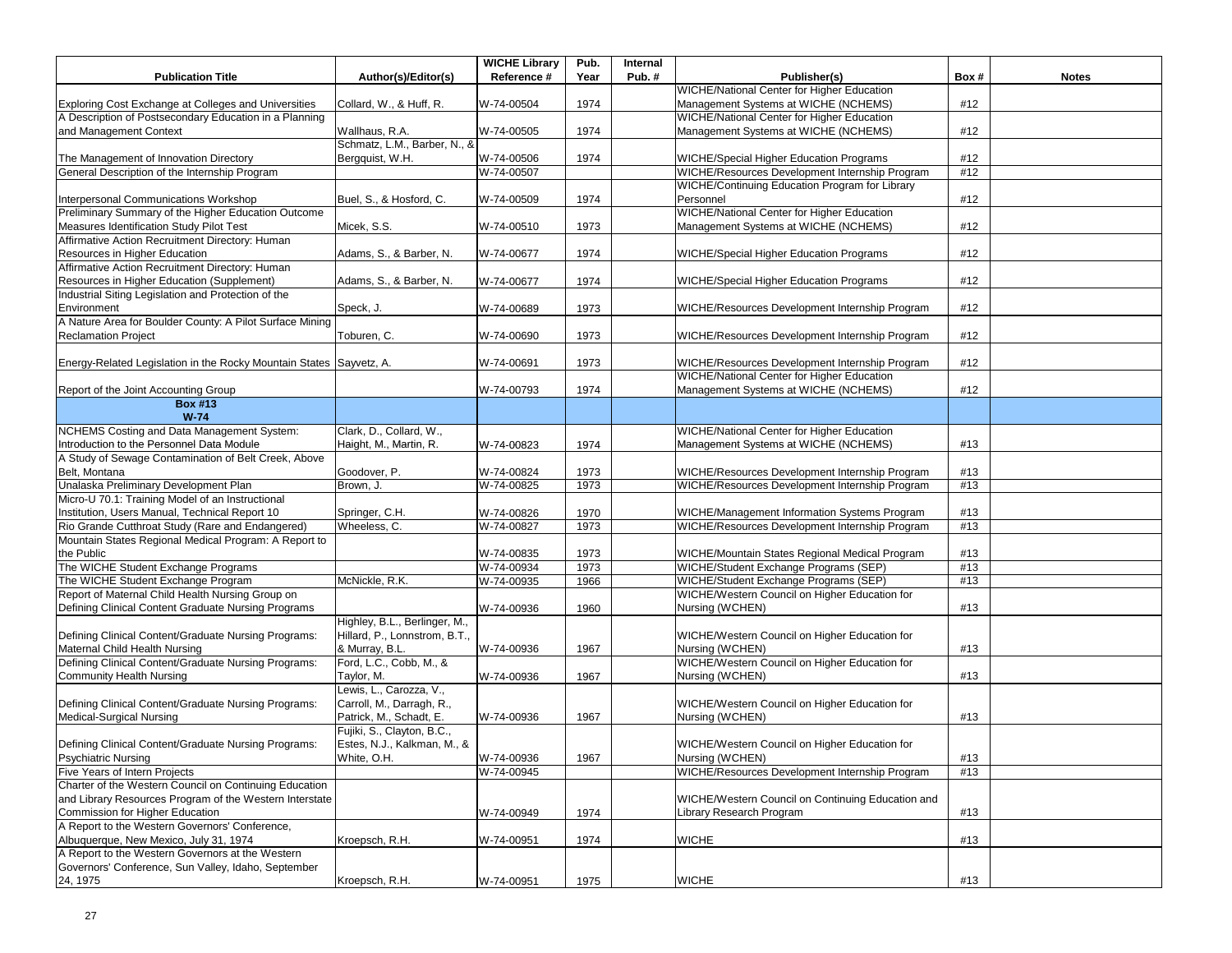|                                                                                   |                                        | <b>WICHE Library</b>     | Pub.         | Internal |                                                                                                  |      |              |
|-----------------------------------------------------------------------------------|----------------------------------------|--------------------------|--------------|----------|--------------------------------------------------------------------------------------------------|------|--------------|
| <b>Publication Title</b>                                                          | Author(s)/Editor(s)                    | Reference #              | Year         | Pub.#    | Publisher(s)                                                                                     | Box# | <b>Notes</b> |
|                                                                                   |                                        |                          |              |          | <b>WICHE/National Center for Higher Education</b>                                                |      |              |
| Profiles of Management: Information Uses                                          | Huff, R.A., & Young, M.E.              | W-74-00954               | 1974         |          | Management Systems at WICHE (NCHEMS)                                                             | #13  |              |
| Davis Veterans' Memorial Center Facility Use Manual                               | Wagner, D.L                            | W-74-00986               | 1973         |          | WICHE/Resources Development Internship Program                                                   | #13  |              |
| Proceedings of the Governor's Conference on                                       |                                        |                          |              |          |                                                                                                  |      |              |
| Emergency Medical Services, April 3 & 4, 1974                                     |                                        | W-74-00999               | 1974         |          | WICHE/Mountain States Regional Medical Program                                                   | #13  |              |
| Larimer County Reminiscences: Description of an Oral                              |                                        |                          |              |          |                                                                                                  |      |              |
| <b>History Project</b>                                                            | Boice, J.                              | W-74-01120               | 1974         |          | WICHE/Resources Development Internship Program                                                   | #13  |              |
| Preparation for the Implementation of the Unalaska Sales                          |                                        |                          |              |          |                                                                                                  |      |              |
| and Use Tax                                                                       | Cohen, T.                              | W-74-01121               | 1974         |          | WICHE/Resources Development Internship Program                                                   | #13  |              |
| Specialized Community College Counseling                                          | Hodges, B.                             | W-74-01122               | 1974         |          | WICHE/Resources Development Internship Program                                                   | #13  |              |
| Practical Considerations in Employing the Physician's                             |                                        |                          |              |          |                                                                                                  | #13  |              |
| Assistant or Nurse Practitioner<br>Establishment of a Resources Library System    | Litke, M.<br>Givens, E.                | W-74-01123<br>W-74-01124 | 1974<br>1974 |          | WICHE/Resources Development Internship Program<br>WICHE/Resources Development Internship Program |      |              |
|                                                                                   |                                        |                          |              |          |                                                                                                  | #13  |              |
| Oregon's Mobile Homes: Housing by Any Other Name                                  | Belcher, S.W.                          |                          | 1974         |          | WICHE/Resources Development Internship Program                                                   | #13  |              |
| A Report on Collecting Historical Artifacts                                       | Fiander, W.                            | W-74-01125<br>W-74-01126 | 1974         |          | WICHE/Resources Development Internship Program                                                   | #13  |              |
| Access to Public Lands: A Situation Report for the Fergus                         |                                        |                          |              |          |                                                                                                  |      |              |
| <b>Planning Unit</b>                                                              | Oleson, M.A.                           | W-74-01127               | 1974         |          | WICHE/Resources Development Internship Program                                                   | #13  |              |
| A Brief History of the Yellowstone River-1805-80: From                            |                                        |                          |              |          |                                                                                                  |      |              |
| Livingston to the Big Horn River with Recommendations                             |                                        |                          |              |          |                                                                                                  |      |              |
| for Management                                                                    | Derig, A.                              | W-74-01128               | 1974         |          | WICHE/Resources Development Internship Program                                                   | #13  |              |
|                                                                                   |                                        |                          |              |          |                                                                                                  |      |              |
| A Quantitative Analysis of Nevada's Free Port Industry                            | Pellman, D.A.                          | W-74-01129               | 1974         |          | WICHE/Resources Development Internship Program                                                   | #13  |              |
| Survival of Newly Germinated Ponderosa Pine Seed on                               | DeVelice, R., & Buchanan,              |                          |              |          |                                                                                                  |      |              |
| the Lincoln National Forest                                                       |                                        | W-74-01130               | 1974         |          | WICHE/Resources Development Internship Program                                                   | #13  |              |
| Guide to an Oral History Archive for the City of Santa                            |                                        |                          |              |          |                                                                                                  |      |              |
| Clara, California                                                                 | Campbell, R.                           | W-74-01131               | 1974         |          | WICHE/Resources Development Internship Program                                                   | #13  |              |
|                                                                                   |                                        |                          |              |          |                                                                                                  |      |              |
| Cataloging and Restoration of the Bowman-White House   Bradley, C., & Shively, B. |                                        | W-74-01132               | 1974         |          | WICHE/Resources Development Internship Program                                                   | #13  |              |
| Effects of Stormwater Detention in Urban Areas                                    | Alley, W.                              | W-74-01133               | 1974         |          | WICHE/Resources Development Internship Program                                                   | #13  |              |
| Study of Physical, Settling, and Thickening                                       |                                        |                          |              |          |                                                                                                  |      |              |
| Characteristics of a Sludge                                                       | Greene, M.H.                           | W-74-01134               | 1974         |          | WICHE/Resources Development Internship Program                                                   | #13  |              |
| <b>Audio Narratives</b>                                                           | Schull, J.                             | W-74-01135               | 1974         |          | WICHE/Resources Development Internship Program                                                   | #13  |              |
| Regional Library Service in Southern Nevada                                       | Fisher, W.A.                           | W-74-01136               | 1974         |          | WICHE/Resources Development Internship Program                                                   | #13  |              |
| From the Student: Vocational Education in Montana's Job                           |                                        |                          |              |          |                                                                                                  |      |              |
| Market                                                                            | Hand, J.S.                             | W-74-01137               | 1974         |          | WICHE/Resources Development Internship Program                                                   | #13  |              |
| Albany County Citizen's Opinion Survey                                            | Gerdom, J.                             | W-74-01138               | 1974         |          | WICHE/Resources Development Internship Program                                                   | #13  |              |
| Study of Health Needs in Sun Valley, Nevada                                       | Lilja, L.E.                            | W-74-01139               | 1974         |          | WICHE/Resources Development Internship Program                                                   | #13  |              |
| Larimer County Reminiscences: A Report to My                                      |                                        |                          |              |          |                                                                                                  |      |              |
| <b>Successors</b>                                                                 | Anderson, J.                           | W-74-01140               | 1974         |          | WICHE/Resources Development Internship Program                                                   | #13  |              |
| Effects of Immigration of the Community of Valdez                                 | Banta, P., & Tremblay, K.              | W-74-01196               | 1974         |          | WICHE/Resources Development Internship Program                                                   | #13  |              |
| Preparation of Research and Cataloging of Collections                             | Lane, L.                               | W-74-01198               | 1974         |          | WICHE/Resources Development Internship Program                                                   | #13  |              |
| Open Space Study for Cheyenne-Laramie County                                      | Kowalski, C.                           | W-74-01199               | 1974         |          | WICHE/Resources Development Internship Program                                                   | #13  |              |
|                                                                                   |                                        |                          |              |          |                                                                                                  |      |              |
| The Distribution of Native Rio Grande Cutthroat Trout,                            |                                        |                          |              |          |                                                                                                  |      |              |
| Salmo Clarki Virginalis, on the Santa Fe National Forest                          | McInnis, M., & Stork, E.               | W-74-01201               | 1974         |          | WICHE/Resources Development Internship Program                                                   | #13  |              |
|                                                                                   |                                        |                          |              |          |                                                                                                  |      |              |
| Yuba County-Sutter County Public Service Delivery Study Cox, G.                   |                                        | W-74-01202               | 1974         |          | WICHE/Resources Development Internship Program                                                   | #13  |              |
|                                                                                   |                                        |                          |              |          |                                                                                                  |      |              |
| Review Criteria for the Use by Special Review Process                             | Bryan, B., & McWilliams, K. W-74-01207 |                          | 1974         |          | WICHE/Resources Development Internship Program                                                   | #13  |              |
| An Environmental Plan of Southwest Clatsop County                                 | Morgan, M., & McKey, J.                | W-74-01208               | 1974         |          | WICHE/Resources Development Internship Program                                                   | #13  |              |
| Master Plan for the City of Evanston, Wyoming                                     | Wilson, S.                             | W-74-01209               | 1974         |          | WICHE/Resources Development Internship Program                                                   | #13  |              |
|                                                                                   | Hunt, L., Reese, G., &                 |                          |              |          |                                                                                                  |      |              |
| Media, Inc. Student Consulting Service                                            | Gerding, K.                            | W-74-01240               | 1974         |          | WICHE/Resources Development Internship Program                                                   | #13  |              |
| Archeological and Historical Survey in the West Dillon                            |                                        |                          |              |          |                                                                                                  |      |              |
| and Tendoy Mountain Planning Units of Beaverhead                                  |                                        |                          |              |          |                                                                                                  |      |              |
| County, Southwestern Montana                                                      | Scarborough, V.                        | W-74-01241               | 1974         |          | WICHE/Resources Development Internship Program                                                   | #13  |              |
| Pre-Admission Testing: A Feasibility Study                                        | Hibler, K., & Mitchell, J.             | W-74-01242               | 1974         |          | WICHE/Resources Development Internship Program                                                   | #13  |              |
| A General Historical Survey of the Pryor Mountains                                | Harvey, D.W.                           | W-74-01243               | 1974         |          | WICHE/Resources Development Internship Program                                                   | #13  |              |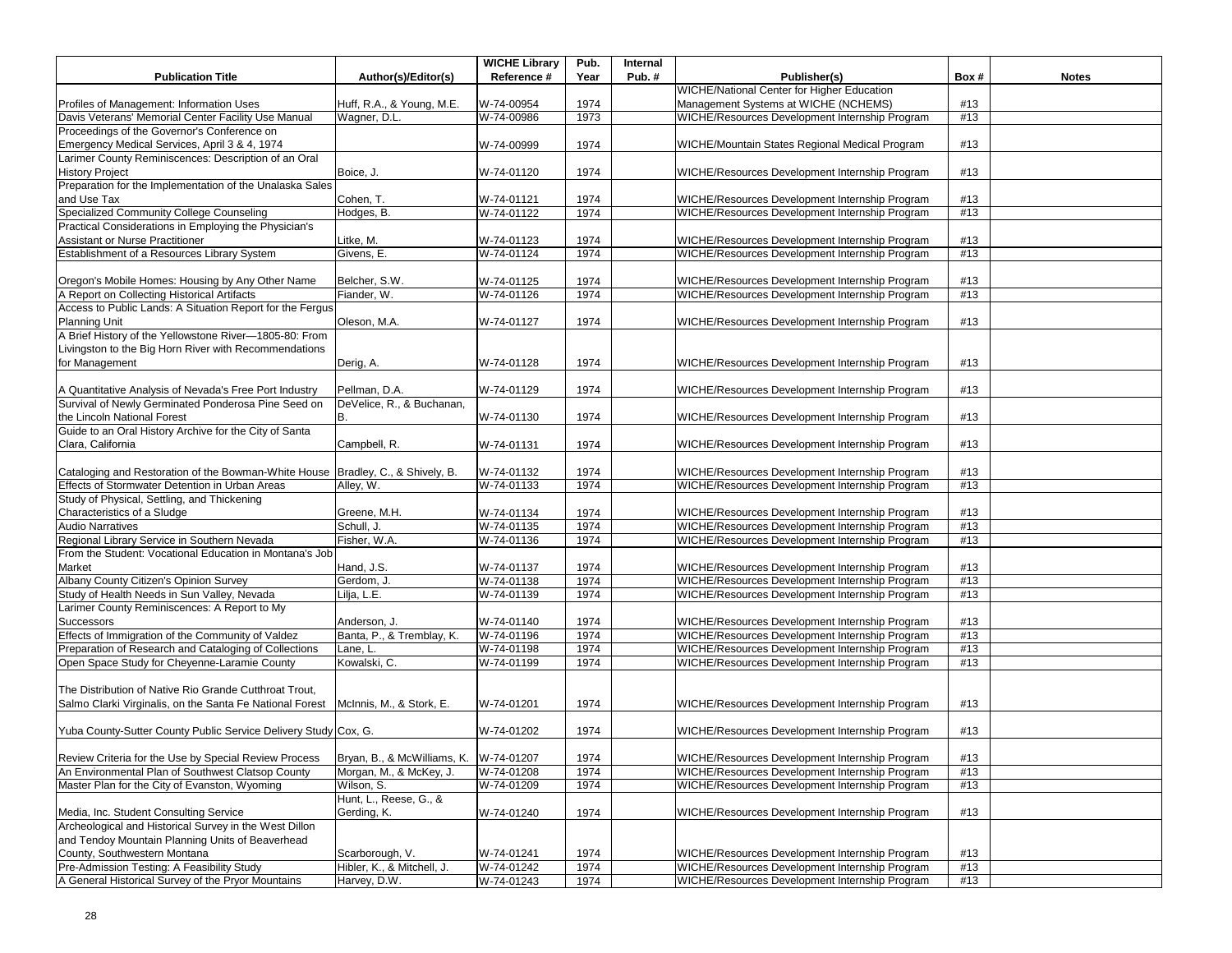| <b>Publication Title</b>                                                              | Author(s)/Editor(s)         | <b>WICHE Library</b><br>Reference # | Pub.<br>Year | Internal<br>Pub.# | Publisher(s)                                                                                     | Box#       | <b>Notes</b> |
|---------------------------------------------------------------------------------------|-----------------------------|-------------------------------------|--------------|-------------------|--------------------------------------------------------------------------------------------------|------------|--------------|
|                                                                                       |                             |                                     |              |                   |                                                                                                  |            |              |
| Specialized Community College Counseling                                              | Holden, M., & Roessler, M.  | W-74-01244                          | 1974         |                   | WICHE/Resources Development Internship Program                                                   | #13        |              |
| Fisheries in Little Indian Valley: An Ecological Approach                             |                             |                                     |              |                   |                                                                                                  |            |              |
| to Management                                                                         | Smith, T.                   | W-74-01245                          | 1974         |                   | WICHE/Resources Development Internship Program                                                   | #13        |              |
| Internal Management and Evaluation of City Function                                   | Bloomenrader, P.            | W-74-01246                          | 1974         |                   | WICHE/Resources Development Internship Program                                                   | #13        |              |
| Clark County Youth and the Law                                                        | McCoy, M.                   | W-74-01247                          | 1974         |                   | WICHE/Resources Development Internship Program                                                   | #13        |              |
| Indian Valley Project: A Wildlife Management and Habitat                              |                             |                                     |              |                   |                                                                                                  |            |              |
| Enhancement Study of the Indian Valley Reservoir Area,                                |                             |                                     |              |                   |                                                                                                  |            |              |
| Lake County, California                                                               | Mann, J.                    | W-74-01248                          | 1974         |                   | WICHE/Resources Development Internship Program                                                   | #13        |              |
| Remedies Available to Tribal Memberships for Breach of                                |                             |                                     |              |                   |                                                                                                  |            |              |
| Fiduciary Duty by Their Tribal Officers                                               | Kohler, D.                  | W-74-01339                          | 1974         |                   | WICHE/Resources Development Internship Program                                                   | #13        |              |
| A Review of Clustering Techniques with Emphasis on                                    |                             |                                     |              |                   |                                                                                                  |            |              |
| <b>Benthic Ecology</b>                                                                | Walker, J.                  | W-74-01340                          | 1974         |                   | WICHE/Resources Development Internship Program                                                   | #13        |              |
| Polychaetes of the New York Bight: A Key and a                                        |                             |                                     |              |                   |                                                                                                  |            |              |
| Discussion of the Ecology of the Dominant Species                                     | Frey, J.R.                  | W-74-01341                          | 1974         |                   | WICHE/Resources Development Internship Program                                                   | #13        |              |
|                                                                                       |                             |                                     |              |                   |                                                                                                  |            |              |
| The Emergency Medical Services System Act of 1973:                                    |                             |                                     |              |                   |                                                                                                  |            |              |
| Proposals for Implementation in the State of Wyoming                                  | Wolfe, L.J.                 | W-74-01342                          | 1974         |                   | WICHE/Resources Development Internship Program<br>WICHE/Resources Development Internship Program | #13<br>#13 |              |
| Clark County Youth Look at the Law<br>A Management Guide for Fort Peck Summer Theatre | McCoy, M.<br>Worrall, T.    | W-74-01343<br>W-74-01344            | 1974<br>1974 |                   | WICHE/Resources Development Internship Program                                                   | #13        |              |
| A Plan: Parks, Recreation, Open Space                                                 | Steenerson, B.              | W-74-01345                          | 1974         |                   | WICHE/Resources Development Internship Program                                                   | #13        |              |
| Child Abuse-Child Neglect in the Metropolitan Denver                                  |                             |                                     |              |                   |                                                                                                  |            |              |
| Area                                                                                  | Pacheco, C.A.               | W-74-01346                          | 1974         |                   | WICHE/Resources Development Internship Program                                                   | #13        |              |
| Community Impact of Rupert Crittenden Center                                          | King, C.                    | W-74-01347                          | 1974         |                   | WICHE/Resources Development Internship Program                                                   | #13        |              |
| Alaska's Historic Roadhouses                                                          | Smith, M.E.                 | W-74-01348                          | 1974         |                   | WICHE/Resources Development Internship Program                                                   | #13        |              |
| Economic Analysis of Floodplain Management                                            |                             |                                     |              |                   |                                                                                                  |            |              |
| Alternatives                                                                          | Ward, F.                    | W-74-01349                          | 1974         |                   | WICHE/Resources Development Internship Program                                                   | #13        |              |
| School Graduation Requirements in Oregon                                              | Oliver, G.                  | W-74-01350                          | 1974         |                   | WICHE/Resources Development Internship Program                                                   | #13        |              |
| Environmental Impacts of Saline Seep in Montana                                       | Harlow, M.                  | W-74-01354                          | 1974         |                   | WICHE/Resources Development Internship Program                                                   | #13        |              |
| Initiation of Professional Standards at the Coeur d'Alene                             |                             |                                     |              |                   |                                                                                                  |            |              |
| Mining District Museum, Wallace, Idaho                                                | Roland, K.                  | W-74-01355                          | 1974         |                   | WICHE/Resources Development Internship Program                                                   | #13        |              |
| Historic Awareness Project for Tacoma/Pierce County                                   | Mierendorf, K.              | W-74-01356                          | 1974         |                   | WICHE/Resources Development Internship Program                                                   | #13        |              |
| Coastwatch/Oregon                                                                     | Brody, S.                   | W-74-01357                          | 1974         |                   | WICHE/Resources Development Internship Program                                                   | #13        |              |
| Study of the Natural Sites in the Big Bend Area of                                    |                             |                                     |              |                   |                                                                                                  |            |              |
| <b>Washington State</b>                                                               | Davie, J.                   | W-74-01358                          | 1974         |                   | WICHE/Resources Development Internship Program                                                   | #13        |              |
| <b>New Horizons</b>                                                                   | Hughes, W.                  | W-74-01359                          | 1974         |                   | WICHE/Resources Development Internship Program                                                   | #13        |              |
| <b>Street Improvement Funding Methods</b>                                             | Morrison, D.M.              | W-74-01360                          | 1974         |                   | WICHE/Resources Development Internship Program                                                   | #13        |              |
| <b>Box #14</b>                                                                        |                             |                                     |              |                   |                                                                                                  |            |              |
| W-74 (+1974)/W-75                                                                     |                             |                                     |              |                   |                                                                                                  |            |              |
| The Ethnohistory of Ragged Ridge Center                                               | Currier, C.L.               | W-74-01361                          | 1974         |                   | WICHE/Resources Development Internship Program                                                   | #14        |              |
| City of Coolidge: Central Business District                                           |                             |                                     |              |                   |                                                                                                  |            |              |
| Comprehensive Development Plan                                                        | Hatch, R.                   | W-74-01362                          | 1974         |                   | WICHE/Resources Development Internship Program                                                   | #14        |              |
|                                                                                       |                             |                                     |              |                   |                                                                                                  |            |              |
| An Assessment of the Effects of Dam Construction on the                               |                             |                                     |              |                   |                                                                                                  |            |              |
| Macrobenthos of the North Fork of Cache Creek                                         | Norton, J.                  | W-74-01363                          | 1974         |                   | WICHE/Resources Development Internship Program                                                   | #14        |              |
| Development of the Geology Museum Paleontology                                        |                             |                                     |              |                   |                                                                                                  |            |              |
| Collection, Colorado School of Mines                                                  | Lynch, L                    | W-74-01364                          | 1974         |                   | WICHE/Resources Development Internship Program                                                   | #14        |              |
| Mid-Columbia Minor Forest Products Marketing Study                                    | Holloway, P.                | W-74-01365                          | 1974         |                   | WICHE/Resources Development Internship Program                                                   | #14        |              |
| Data Useful to the Consideration of Consolidation in                                  |                             |                                     |              |                   |                                                                                                  |            |              |
| Clark County, Washington                                                              | Burki, M.                   | W-74-01366                          | 1974         |                   | WICHE/Resources Development Internship Program                                                   | #14        |              |
| An Architectural Survey of the Original City Quadrant of                              |                             |                                     |              |                   |                                                                                                  |            |              |
| the City of Santa Clara                                                               | Bishop, T.                  | W-74-01440                          | 1974         |                   | WICHE/Resources Development Internship Program                                                   | #14        |              |
| Economic Development Within the Colville Indian                                       | Armistead, R.               |                                     |              |                   |                                                                                                  |            |              |
| Reservation<br>Predator and Rodent Control in Eastern Montana                         | Hanson, B.                  | W-74-01441<br>W-74-01442            | 1974<br>1974 |                   | WICHE/Resources Development Internship Program<br>WICHE/Resources Development Internship Program | #14<br>#14 |              |
| Bear Creek Greenway Study - Design Alternatives                                       | Housel, S.                  | W-74-01443                          | 1974         |                   | WICHE/Resources Development Internship Program                                                   | #14        |              |
| The Antioch General Plan: A Reevaluation of the Land                                  | Dean, M., Krebs, L., Mason, |                                     |              |                   |                                                                                                  |            |              |
| Use Element                                                                           | M.                          | W-74-01444                          | 1974         |                   | WICHE/Resources Development Internship Program                                                   | #14        |              |
|                                                                                       |                             |                                     |              |                   |                                                                                                  |            |              |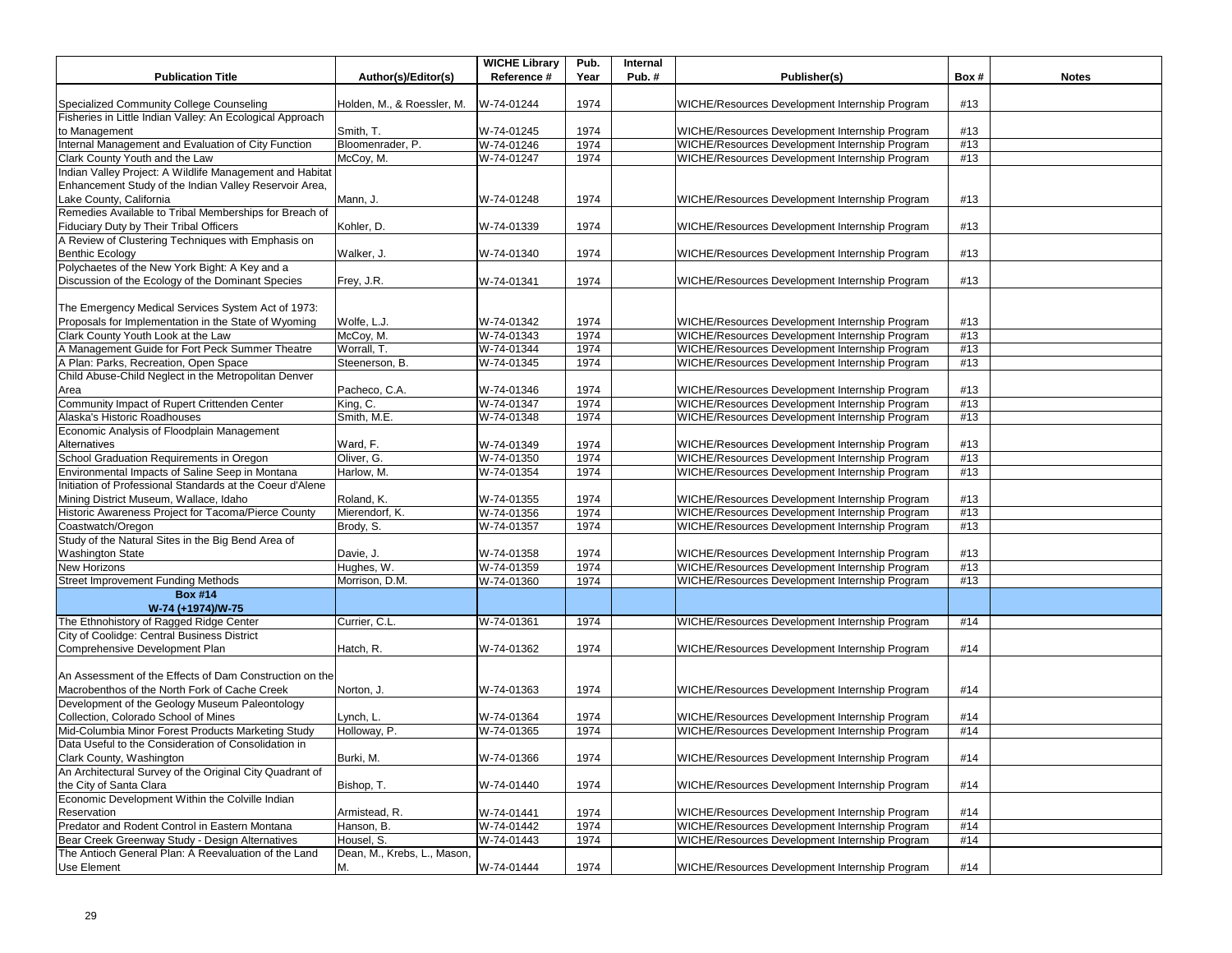|                                                            |                              | <b>WICHE Library</b> | Pub. | Internal |                                                   |      |              |
|------------------------------------------------------------|------------------------------|----------------------|------|----------|---------------------------------------------------|------|--------------|
| <b>Publication Title</b>                                   | Author(s)/Editor(s)          | Reference #          | Year | Pub. $#$ | Publisher(s)                                      | Box# | <b>Notes</b> |
| Collections Documentation at the Littleton Area Historical |                              |                      |      |          |                                                   |      |              |
| Museum                                                     | Redd, E.J.                   | W-74-01445           | 1974 |          | WICHE/Resources Development Internship Program    | #14  |              |
| Yesterday's Trailer House: Today's Mobile Home             | Man. P.J.                    | W-74-01446           | 1974 |          | WICHE/Resources Development Internship Program    | #14  |              |
| Parks for Our City: A Primer for Great Falls               | Beck, A.                     | W-74-01447           | 1974 |          | WICHE/Resources Development Internship Program    | #14  |              |
| Growth and Education: A Strategic Report to the            |                              |                      |      |          |                                                   |      |              |
| Rockefeller Brothers Fund on the Implications of Growth    |                              |                      |      |          | WICHE/Project to Study the Implications of Growth |      |              |
| Policy for Postsecondary Education                         |                              | W-74-01449           | 1974 |          | Policy for Postsecondary Education                | #14  |              |
| Mountain States Regional Medical Program                   |                              | W-74-01450           | 1974 |          | WICHE/Mountain States Regional Medical Program    | #14  |              |
|                                                            |                              |                      |      |          | WICHE/Western Council on Higher Education for     |      |              |
| Private Monies for Nursing Research                        | Campos, R.G. (Ed.)           | W-74-01451           | 1974 |          | Nursing (WCHEN)                                   | #14  |              |
| A Handbook of Data Processing Guidelines: Coding,          |                              |                      |      |          | WICHE/National Center for Higher Education        |      |              |
| Formatting, Editing, Documenting, and Storing Data         | Bower, C.                    | W-74-01452           | 1974 |          | Management Systems at WICHE (NCHEMS)              | #14  |              |
| National Science Foundation Data Providers' Procedures     |                              |                      |      |          | WICHE/National Center for Higher Education        |      |              |
| Manual: Finance Data                                       | Jones, D., & Hajek, M.       | W-74-01453           | 1974 |          | Management Systems at WICHE (NCHEMS)              | #14  |              |
| National Science Foundation/An Analysis of Definitions     |                              |                      |      |          | <b>WICHE/National Center for Higher Education</b> |      |              |
| and Procedures: Manpower Data                              |                              | W-74-01454           | 1974 |          | Management Systems at WICHE (NCHEMS)              | #14  |              |
| A Real Chinese Question: Provision or Non-Provision of     | Jones, D.                    |                      |      |          |                                                   |      |              |
|                                                            |                              |                      |      |          |                                                   |      |              |
| Services for the Chinese Child in the California Child     |                              |                      |      |          | WICHE/Faculty Development-Minority Content in     |      |              |
| Welfare System from the 1850's to the 1950's               | Wong, J., & Fujikawa, R.L.   |                      | 1974 |          | Mental Health                                     | #14  |              |
| An Examination of Institutional Racism: Black People in    |                              |                      |      |          |                                                   |      |              |
| California's Criminal Justice and Mental Health            | Ogleton, B., Crittendon, S., |                      |      |          |                                                   |      |              |
| Systems/Monograph No. 2                                    | & Seda, C.                   |                      | 1974 |          | <b>WICHE</b>                                      | #14  |              |
|                                                            |                              |                      |      |          | WICHE/Western Center for Continuing Education in  |      |              |
| Mental Health Continuing Education in the West             |                              |                      | 1974 |          | <b>Mental Health</b>                              | #14  |              |
| Mexican American Children and California's Child           |                              |                      |      |          |                                                   |      |              |
| Welfare System 1850-1930/Monograph No. 3                   | Madrid, C., & Sethi, Y.      |                      | 1974 |          | <b>WICHE</b>                                      | #14  |              |
| International Dance Exchange Program Between British       |                              |                      |      |          |                                                   |      |              |
| Columbia and Washington State                              | Hamilton, V., & Giske, M.    | W-75-00037           | 1975 |          | WICHE/Resources Development Internship Program    | #14  |              |
| Secondary Business and Job Development Related to          |                              |                      |      |          |                                                   |      |              |
| the Coal Gasification Plants and the Navajo Indian         |                              |                      |      |          |                                                   |      |              |
| <b>Irrigation Project</b>                                  | Greig, N.                    | W-75-00038           | 1974 |          | WICHE/Resources Development Internship Program    | #14  |              |
| Some Procedures for Establishing a Community Health        |                              |                      |      |          |                                                   |      |              |
| Center in San Juan County, New Mexico                      | Rieber, V.                   | W-75-00039           | 1974 |          | WICHE/Resources Development Internship Program    | #14  |              |
| Contingency Employment Research and Development            |                              |                      |      |          |                                                   |      |              |
| Program for the Sierra Economic Development District       |                              |                      |      |          |                                                   |      |              |
| (SEDD)                                                     | Bakke, R.                    | W-75-00041           | 1974 |          | WICHE/Resources Development Internship Program    | #14  |              |
| <b>Clinic Communications Systems</b>                       |                              |                      |      |          | WICHE/Resources Development Internship Program    | #14  |              |
|                                                            | Jansma, V.                   | W-75-00042           | 1974 |          |                                                   |      |              |
| Significant Factors in Child Abuse: Review of the          |                              |                      |      |          |                                                   |      |              |
| Literature                                                 | Maden, M.F.                  | W-75-00043           | 1974 |          | WICHE/Resources Development Internship Program    | #14  |              |
| The Demand for Bicycling in the Reno-Sparks, Nevada        |                              |                      |      |          |                                                   |      |              |
| Area                                                       | Powell, B.                   | W-75-00044           | 1974 |          | WICHE/Resources Development Internship Program    | #14  |              |
| Rancho Las Virgenes Project: Sludge Farming to             |                              |                      |      |          |                                                   |      |              |
| Dispose of Sewage Solids                                   | Betz, K.P.                   | W-75-00045           | 1974 |          | WICHE/Resources Development Internship Program    | #14  |              |
| Economic Development in the Pacific Northwest:             |                              |                      |      |          |                                                   |      |              |
| Improving Productivity in Marine Resource Utilization      |                              |                      |      |          |                                                   |      |              |
| Through Enhanced Marine Weather Forecasts                  | Thomason, D.                 | W-75-00046           | 1974 |          | WICHE/Resources Development Internship Program    | #14  |              |
| Administrative Policy Formation in a Newly Organized       |                              |                      |      |          |                                                   |      |              |
| <b>Medical Group Practice</b>                              | Montanari, J.                | W-75-00047           | 1974 |          | WICHE/Resources Development Internship Program    | #14  |              |
|                                                            |                              |                      |      |          |                                                   |      |              |
| Open Spaces: A Reclaimed Water Disposal Alternative        | Lachenauer, H.W.             | W-75-00048           | 1974 |          | WICHE/Resources Development Internship Program    | #14  |              |
|                                                            |                              |                      |      |          | WICHE/Western Council on Higher Education for     |      |              |
| Delphi Survey of Clinical Nursing Research Priorities      | Lindeman, C.A.               | W-75-00096           | 1974 |          | Nursing (WCHEN)                                   | #14  |              |
|                                                            |                              |                      |      |          |                                                   |      |              |
| Research Relating to Mexican Americans: A Compilation      |                              |                      |      |          | WICHE/Faculty Development-Minority Content in     |      |              |
|                                                            |                              |                      |      |          |                                                   |      |              |
| of Doctoral Dissertation Abstracts, 1952-1972              | Ruiz, J.S.                   | W-75-00098           | 1974 |          | Mental Health                                     | #14  |              |
|                                                            |                              |                      |      |          |                                                   |      |              |
| Study, Social Service Branch, Bureau of Indian Affairs,    |                              |                      |      |          |                                                   |      |              |
| Colville Indian Agency, Nespelem, Washington               | Moses, R.                    | W-75-00099           | 1973 |          | WICHE/Resources Development Internship Program    | #14  |              |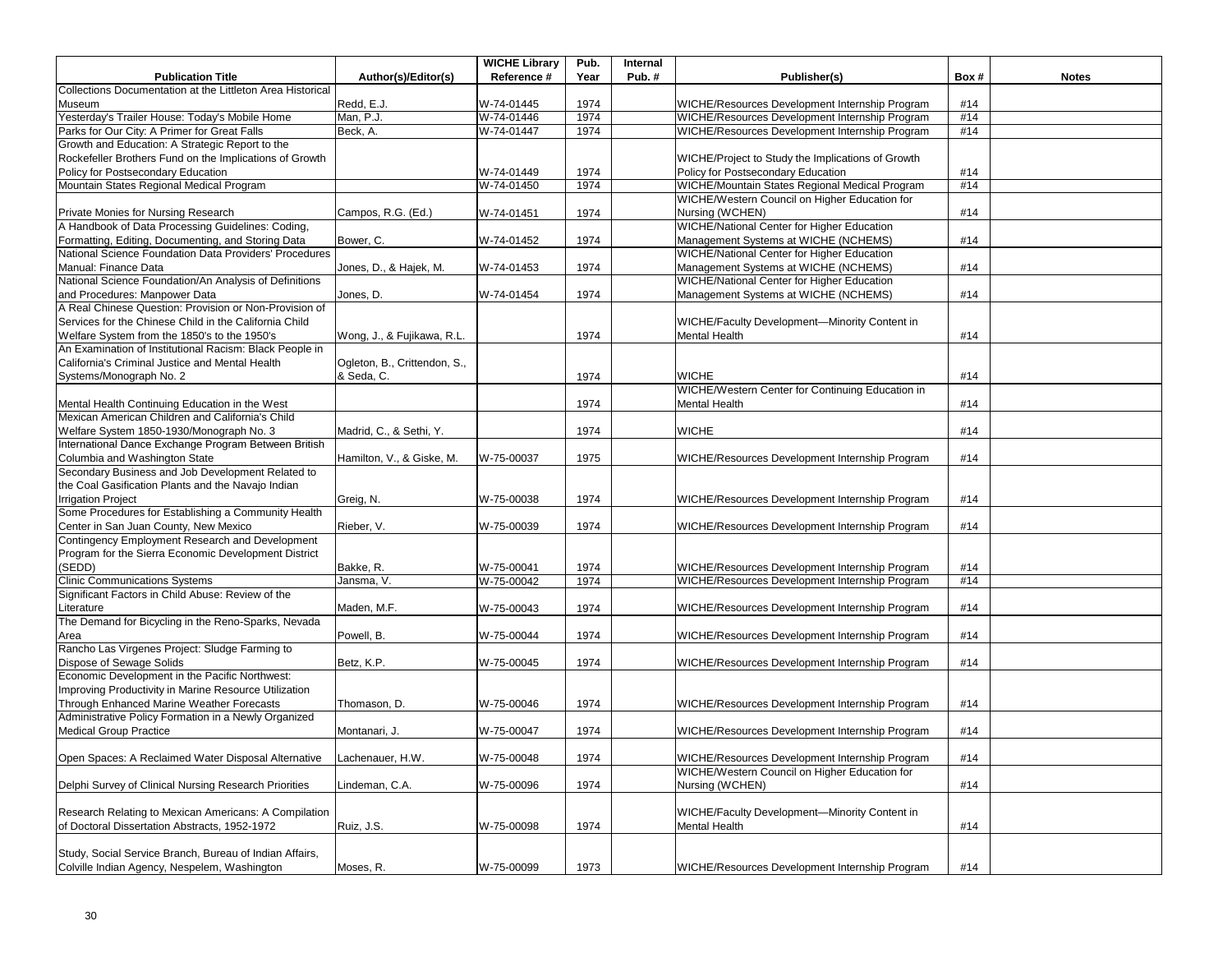|                                                           |                                        | <b>WICHE Library</b> | Pub. | Internal |                                                   |      |              |
|-----------------------------------------------------------|----------------------------------------|----------------------|------|----------|---------------------------------------------------|------|--------------|
| <b>Publication Title</b>                                  | Author(s)/Editor(s)                    | Reference #          | Year | Pub.#    | Publisher(s)                                      | Box# | <b>Notes</b> |
| Tinkering with Postsecondary Education Financing          |                                        |                      |      |          | <b>WICHE/National Center for Higher Education</b> |      |              |
| Policy: One Man's Opinion                                 | Lawrence, B.                           | W-75-00100           | 1974 |          | Management Systems at WICHE (NCHEMS)              | #14  |              |
|                                                           |                                        |                      |      |          |                                                   |      |              |
| San Luis Valley Resource Area: Social-Economic Profile    | Mason, J.M.                            | W-75-00112           | 1974 |          | WICHE/Resources Development Internship Program    | #14  |              |
| De Facto Public Utilities in Idaho                        | Amos, L                                | W-75-00113           | 1974 |          | WICHE/Resources Development Internship Program    | #14  |              |
| Legal Aspects of Land Use Controls                        | Amos, L.                               | W-75-00114           | 1974 |          | WICHE/Resources Development Internship Program    | #14  |              |
| The Economic Evaluation of Water: A Preliminary           |                                        |                      |      |          |                                                   |      |              |
| Analysis of Water Use Modelling for Wyoming               | Evans, G.                              | W-75-00115           | 1974 |          | WICHE/Resources Development Internship Program    | #14  |              |
| Library and Files Disposition Project                     | Snow, M.                               | W-75-00116           | 1974 |          | WICHE/Resources Development Internship Program    | #14  |              |
| An Energy-Efficient, Neighborhood-Centered Method for     | <b>Sunflower Recycling</b>             |                      |      |          |                                                   |      |              |
| Collecting and Recycling Household Solid Waste            | Collective                             | W-75-00117           | 1974 |          | WICHE/Resources Development Internship Program    | #14  |              |
| The Architecture of J.B. Benedict and Littleton's Main    |                                        |                      |      |          |                                                   |      |              |
| <b>Street Redevelopment</b>                               | Taylor, C.M.                           | W-75-00170           | 1974 |          | WICHE/Resources Development Internship Program    | #14  |              |
| Clinic Design and Construction                            | Hedstrom, R.                           | W-75-00171           | 1974 |          | WICHE/Resources Development Internship Program    | #14  |              |
| Fort Sedgwick Historical Society Depot Museum             | Hammerquist, G.                        | W-75-00172           | 1974 |          | WICHE/Resources Development Internship Program    | #14  |              |
| Clark County Multiple Regressional Model for 5-Year       |                                        |                      |      |          |                                                   |      |              |
| Forecast of Revenues                                      | Robinson, R.                           | W-75-00173           | 1974 |          | WICHE/Resources Development Internship Program    | #14  |              |
| The Impact of Growth on Public Facilities and Services in |                                        |                      |      |          |                                                   |      |              |
| Northeastern Colorado                                     | Gonder, J.                             | W-75-00174           | 1974 |          | WICHE/Resources Development Internship Program    | #14  |              |
| Indian Lifestyles in a Reservation Bordertown             | Redhouse, J.                           | W-75-00175           | 1974 |          | WICHE/Resources Development Internship Program    | #14  |              |
|                                                           |                                        |                      |      |          |                                                   |      |              |
| State of Washington: A Development Assistance Report      | Handley, T.                            | W-75-00176           | 1974 |          | WICHE/Resources Development Internship Program    | #14  |              |
| <b>Senior Mobilization</b>                                | Berg, J.                               | W-75-00177           | 1974 |          | WICHE/Resources Development Internship Program    | #14  |              |
| Perceived Health Needs and Concerns in Oregon District    |                                        |                      |      |          |                                                   |      |              |
| No. 8                                                     | Meinke, C.                             | W-75-00178           | 1974 |          | WICHE/Resources Development Internship Program    | #14  |              |
| Preliminary Survey of Documents in the Archives of the    |                                        |                      |      |          |                                                   |      |              |
| Russian Orthodox Church in Alaska                         | Smith, B.                              | W-75-00179           | 1974 |          | WICHE/Resources Development Internship Program    | #14  |              |
| A Social-Economic Profile of the San Juan Basin           | Hayes, V.                              | W-75-00180           | 1974 |          | WICHE/Resources Development Internship Program    | #14  |              |
| <b>Box #15</b>                                            |                                        |                      |      |          |                                                   |      |              |
| $W-75$                                                    |                                        |                      |      |          |                                                   |      |              |
| Nursing Resources in Idaho, Montana, Nevada, and          |                                        |                      |      |          |                                                   |      |              |
| Wyoming                                                   | Pair, N.T.                             | W-75-00310           | 1963 |          | WICHE/Mountain States Medical Education Study     | #15  |              |
|                                                           |                                        |                      |      |          | WICHE/Western Council on Higher Education for     |      |              |
| Nurses for the West                                       |                                        | W-75-00314           | 1959 |          | Nursing (WCHEN)                                   | #15  |              |
| Nursing in Idaho: A Study of Nursing Needs and            |                                        |                      |      |          | WICHE/Mountain States Regional Medical Program-   |      |              |
| Resources                                                 |                                        | W-75-00315           | 1969 |          | Idaho                                             | #15  |              |
| Meeting the West's Health Manpower Needs: Preliminary     |                                        |                      |      |          |                                                   |      |              |
| Report                                                    |                                        | W-75-00316           | 1959 |          | <b>WICHE</b>                                      | #15  |              |
| Meeting the West's Health Manpower Needs                  | Grobman, H.                            | W-75-00316           | 1960 |          | <b>WICHE</b>                                      | #15  |              |
| Higher Education Planning and Management Systems: A       |                                        |                      |      |          | <b>WICHE/National Center for Higher Education</b> |      |              |
| <b>Brief Explanation</b>                                  | Huff, R.A., & Manning, C.W. W-75-00365 |                      | 1972 |          | Management Systems at WICHE (NCHEMS)              | #15  |              |
|                                                           |                                        |                      |      |          | WICHE/Western Council on Higher Education for     |      |              |
| Today and Tomorrow in Western Nursing                     |                                        | W-75-00366           | 1966 |          | Nursing (WCHEN)                                   | #15  |              |
| Mental Health Data Collection in the West                 | Levy, J., & Hunter, R.M.               | W-75-00395           | 1963 |          | WICHE/Staff Development Program                   | #15  |              |
| The Anza Expedition: 1775-1776                            | Thomas, J.                             | W-75-00419           | 1974 |          | WICHE/Resources Development Internship Program    | #15  |              |
| 1975 Affirmative Action Recruitment Directory: Human      |                                        |                      |      |          |                                                   |      |              |
| Resources in Higher Education                             | Adams, S., & Barber, N.                | W-75-00421           | 1975 |          | <b>WICHE</b>                                      | #15  |              |
| Colorado Chautauqua 1975                                  | Anlauf. C.                             | W-75-00423           | 1974 |          | WICHE/Resources Development Internship Program    | #15  |              |
| District Nine Emergency Medical Services                  | Phelps, D.M.                           | W-75-00424           | 1975 |          | WICHE/Resources Development Internship Program    | #15  |              |
| Guidelines for Grants                                     | Phillips, B.                           | W-75-00425           | 1975 |          | WICHE/Resources Development Internship Program    | #15  |              |
| Health-Related Data-Sources Catalog                       | Beeman, J.                             | W-75-00426           | 1975 |          | WICHE/Resources Development Internship Program    | #15  |              |
| Final Report on Region VIII's MBO System                  | Krueger, G.R.                          | W-75-00427           | 1974 |          | WICHE/Resources Development Internship Program    | #15  |              |
|                                                           |                                        |                      |      |          |                                                   |      |              |
| The Status of Alternative Education Programs in District  |                                        |                      |      |          |                                                   |      |              |
| 50, With Proposals for Another Alternative Model,         |                                        |                      |      |          |                                                   |      |              |
| Including Potential Community Learning Resources          | Michener, N.                           | W-75-00428           | 1975 |          | WICHE/Resources Development Internship Program    | #15  |              |
| Social Services: A Dynamic Relationship                   | Stone, H.L.                            | W-75-00429           | 1975 |          | WICHE/Resources Development Internship Program    | #15  |              |
| Washington New School Dropout Follow-up Study             | Tomoli, T.                             | W-75-00430           | 1974 |          | WICHE/Resources Development Internship Program    | #15  |              |
|                                                           |                                        |                      |      |          |                                                   |      |              |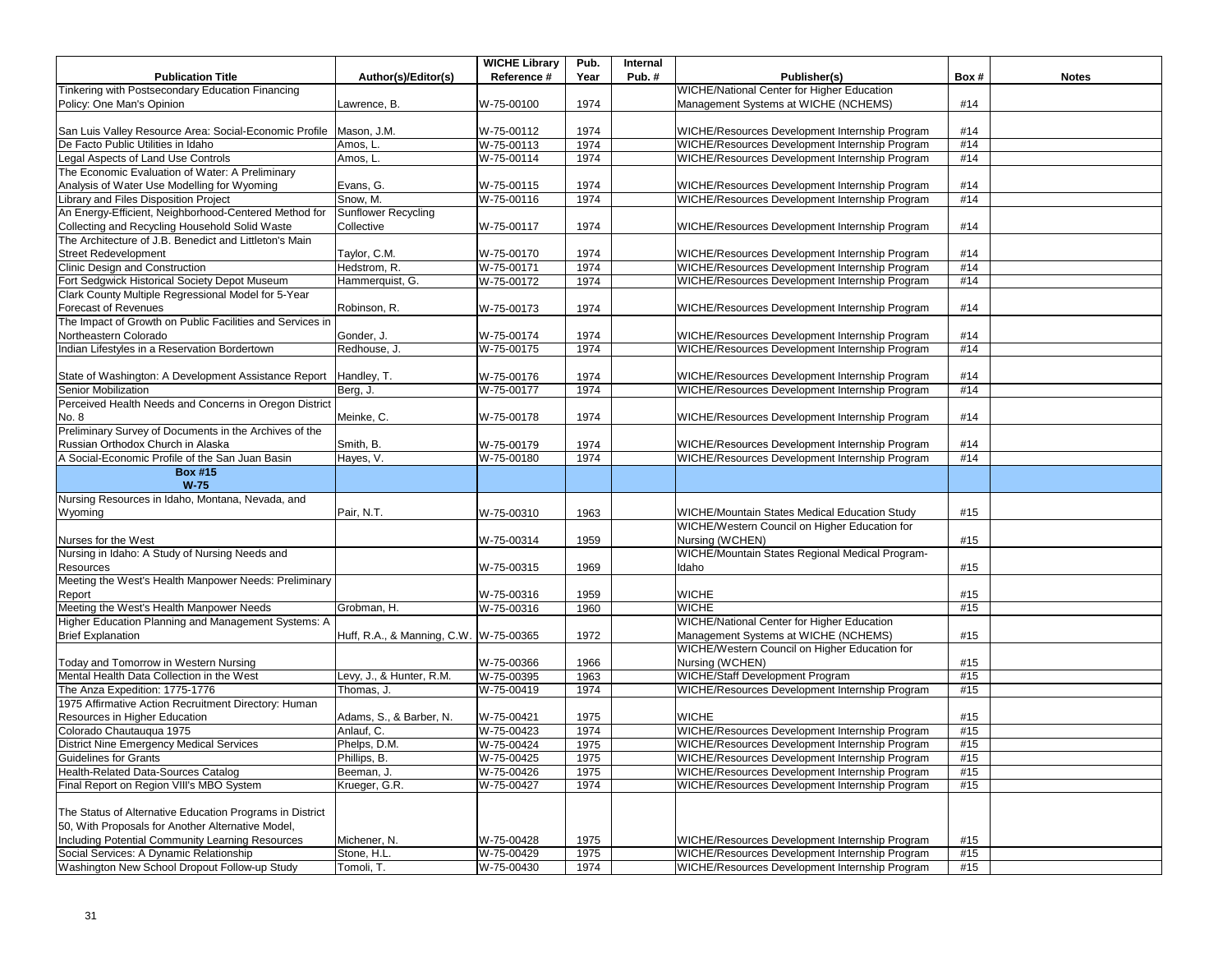|                                                            |                             | <b>WICHE Library</b> | Pub. | Internal |                                                                  |      |              |
|------------------------------------------------------------|-----------------------------|----------------------|------|----------|------------------------------------------------------------------|------|--------------|
| <b>Publication Title</b>                                   | Author(s)/Editor(s)         | Reference #          | Year | Pub.#    | Publisher(s)                                                     | Box# | <b>Notes</b> |
| Western Regional Student Program: Regional                 |                             |                      |      |          |                                                                  |      |              |
| Cooperation in Western Higher Education                    |                             | W-75-00445           |      |          | <b>WICHE</b>                                                     | #15  |              |
| Western Regional Collegiate Programs                       |                             | W-75-00446           |      |          | <b>WICHE</b>                                                     | #15  |              |
| Boundary and Title Issues on the Colville Indian           |                             |                      |      |          |                                                                  |      |              |
| Reservation                                                | Joseph, G.                  | W-75-00453           | 1973 |          | WICHE/Resources Development Internship Program                   | #15  |              |
| Comparison of the Reproduction and Ecology of the          |                             |                      |      |          |                                                                  |      |              |
| Jemez Mountains Salamander and the Sacramento              |                             |                      |      |          |                                                                  |      |              |
|                                                            |                             |                      |      |          |                                                                  |      |              |
| Mountain Salamander                                        | Williams, S.                | W-75-00454           | 1973 |          | WICHE/Resources Development Internship Program                   | #15  |              |
|                                                            | Bergquist, W., Killian, D., |                      |      |          |                                                                  |      |              |
| Atlas: A Game of World Confrontation/Political-Military-   | Pixley, S., Weston, D., &   |                      |      |          |                                                                  |      |              |
| Economic                                                   | Barber, N.                  | W-75-00455           | 1974 |          | <b>WICHE</b>                                                     | #15  |              |
| Cost Analysis in Postsecondary Education Placed in         |                             |                      |      |          | WICHE/National Center for Higher Education                       |      |              |
| Context                                                    | Lawrence, B.                | W-75-00457           | 1975 |          | Management Systems at WICHE (NCHEMS)                             | #15  |              |
| Current Work at NCHEMS on State Level Analysis             |                             |                      |      |          | WICHE/National Center for Higher Education                       |      |              |
| Products                                                   |                             | W-75-00495           | 1974 |          | Management Systems at WICHE (NCHEMS)                             | #15  |              |
| Creative Aspects of the Research Process                   |                             | W-75-00496           | 1974 |          | <b>WICHE</b>                                                     | #15  |              |
| Development of Nurse Faculty for Improving and             |                             |                      |      |          |                                                                  |      |              |
| Expanding Continuing Education and Inservice Education     |                             |                      |      |          | WICHE/Western Council on Higher Education for                    |      |              |
| Programs                                                   | Elliott, J.E., & McAtee, P. | W-75-00497           | 1974 |          | Nursing (WCHEN)                                                  | #15  |              |
|                                                            |                             |                      |      |          | WICHE/National Center for Higher Education                       |      |              |
| University of Northern Colorado: Greeley, Colorado         |                             | W-75-00498           | 1973 |          | Management Systems at WICHE (NCHEMS)                             | #15  |              |
| Continuing Education Programs in Psychiatry and Their      |                             |                      |      |          |                                                                  |      |              |
| Evaluation                                                 | Watters, T.A.               | W-75-00499           | 1964 |          | WICHE/Mental Health Program                                      | #15  |              |
| Educational Programs in Adult Correctional Institutions: A |                             |                      |      |          | WICHE/Nationwide Education Programs in Corrections               |      |              |
| Survey                                                     | Dell'Apa, F.                | W-75-00500           | 1973 |          | (NEPIC)                                                          | #15  |              |
| Education for the Youthful Offender in Correctional        |                             |                      |      |          | <b>WICHE/Nationwide Education Programs in Corrections</b>        |      |              |
| Institutions: Issues                                       | Dell'Apa, F.                | W-75-00501           |      |          | (NEPIC)                                                          | #15  |              |
| A Directory of Higher Education Innovation                 | Barber, N.                  | W-75-00503           | 1975 |          | WICHE/Regional Services Unit                                     | #15  |              |
| Extending and Expanding the Scope of Nursing Practice      |                             |                      |      |          | WICHE/Western Council on Higher Education for                    |      |              |
|                                                            |                             |                      |      |          |                                                                  |      |              |
| Through the Health Care Team                               | Abdellah, F.G.              | W-75-00504           | 1972 |          | Nursing (WCHEN)<br>WICHE/Western Association of Graduate Schools | #15  |              |
|                                                            |                             |                      |      |          |                                                                  |      |              |
| Ethnic Minorities and Graduate Education: A Bibliography   |                             | W-75-00505           | 1972 |          | (WAGS)                                                           | #15  |              |
| The Environmental Geology of the Estes Park Area,          |                             |                      |      |          |                                                                  |      |              |
| Larimer County, Colorado                                   | Unites, D.                  | W-75-00507           | 1973 |          | WICHE/Resources Development Internship Program                   | #15  |              |
| Graduate Education and the West                            |                             | W-75-00544           | 1964 |          | <b>WICHE</b>                                                     | #15  |              |
| Governor's Task Force on Local Government                  | Chater, P.                  | W-75-00545           | 1973 |          | WICHE/Resources Development Internship Program                   | #15  |              |
| A Film Script for the California State Department of       |                             |                      |      |          |                                                                  |      |              |
| Education                                                  | Schneider, L                | W-75-00546           | 1973 |          | WICHE/Resources Development Internship Program                   | #15  |              |
| Ecosystem Assessment and Design: Learning How To           |                             |                      |      |          | WICHE/Improving Mental Health Services on Western                |      |              |
| Do It                                                      | Aulepp, L.A.                | W-75-00547           | 1974 |          | Campuses                                                         | #15  |              |
|                                                            |                             |                      |      |          | WICHE/Improving Mental Health Services on Western                |      |              |
| Ecosystems: A Model of Person/Environment Fit              | Delworth, U.                | W-75-00548           | 1974 |          | Campuses                                                         | #15  |              |
| <b>Environmental Costs of Property Development</b>         | Miller, V.C.                | W-75-00549           | 1973 |          | WICHE/Resources Development Internship Program                   | #15  |              |
| Information and Analysis in Higher Education Decision      |                             |                      |      |          | <b>WICHE/National Center for Higher Education</b>                |      |              |
| Making                                                     | Lawrence, B.                | W-75-00550           | 1975 |          | Management Systems at WICHE (NCHEMS)                             | #15  |              |
| Emerging Financial Issues in Postsecondary Education:      |                             |                      |      |          | <b>WICHE/National Center for Higher Education</b>                |      |              |
| Shall We Take the Offense?                                 | Lawrence, B.                | W-75-00553           | 1975 |          | Management Systems at WICHE (NCHEMS)                             | #15  |              |
|                                                            |                             |                      |      |          | <b>WICHE/National Center for Higher Education</b>                |      |              |
| Information Exchange Formats (Pilot Test Document)         |                             | W-75-00554           | 1974 |          | Management Systems at WICHE (NCHEMS)                             | #15  |              |
| NCHEMS Western College, Boulder, Colorado:                 |                             |                      |      |          | WICHE/National Center for Higher Education                       |      |              |
| Information Exchange Data                                  |                             | W-75-00555           | 1974 |          | Management Systems at WICHE (NCHEMS)                             | #15  |              |
|                                                            |                             |                      |      |          | WICHE/National Center for Higher Education                       |      |              |
| Information About NCHEMS                                   |                             | W-75-00556           | 1975 |          | Management Systems at WICHE (NCHEMS)                             | #15  |              |
| Humanism as a Way of Living: "Quality of Life" and         |                             |                      |      |          | WICHE/Improving Mental Health Services on Western                |      |              |
|                                                            |                             |                      |      |          |                                                                  |      |              |
| Women in Higher Education                                  | Delworth, U.                | W-75-00557           | 1974 |          | Campuses                                                         | #15  |              |
|                                                            | Renkiewicz, N., & Topping,  |                      |      |          | <b>WICHE/National Center for Higher Education</b>                |      |              |
| Information Exchange Procedures Project: Status Report J.  |                             | W-75-00558           | 1974 |          | Management Systems at WICHE (NCHEMS)                             | #15  |              |
| Information Exchange Procedures: Activity                  |                             |                      |      |          | <b>WICHE/National Center for Higher Education</b>                |      |              |
| Structure/Technical Report No. 63                          | Myers, E., & Topping, J.    | W-75-00559           | 1974 |          | Management Systems at WICHE (NCHEMS)                             | #15  |              |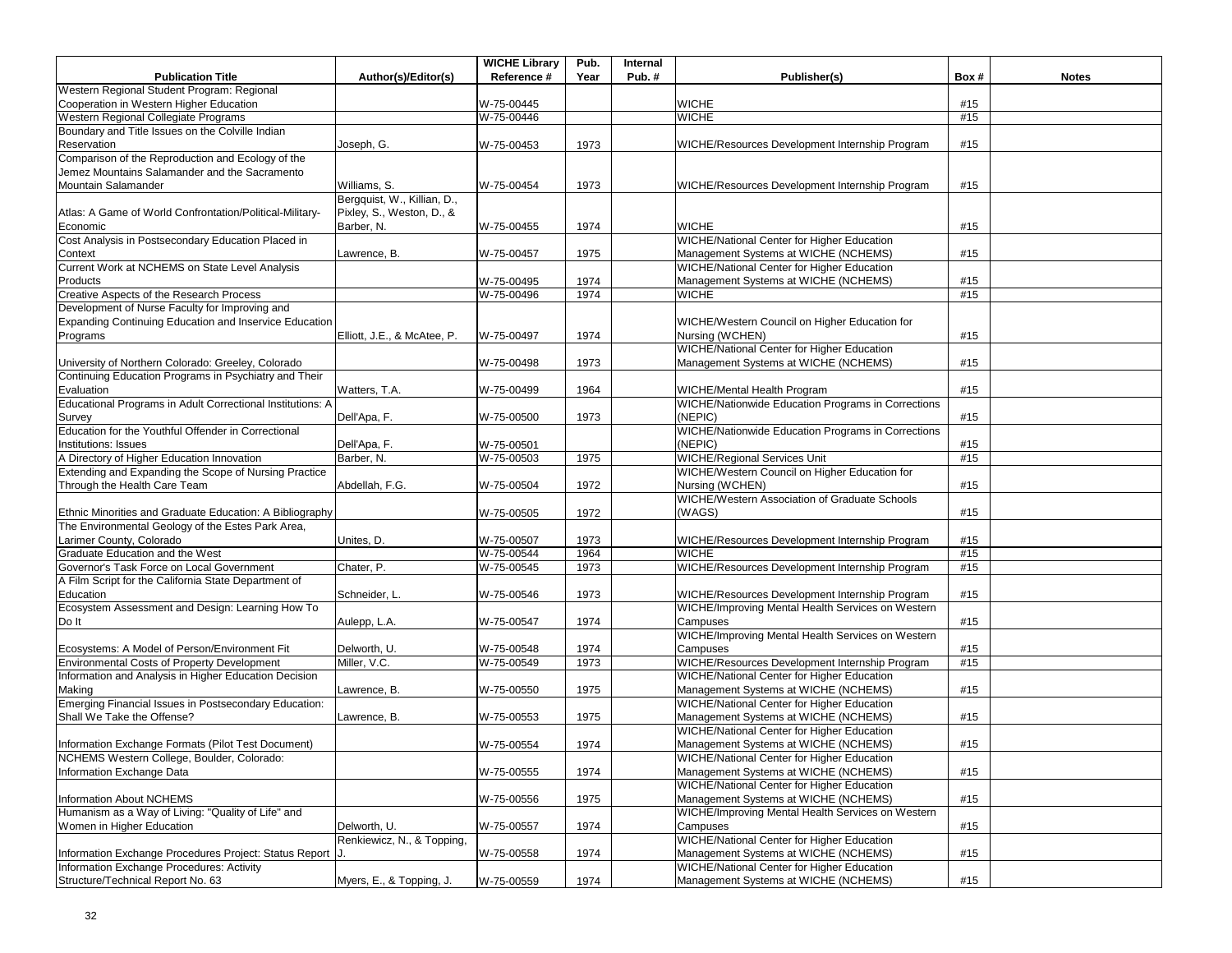|                                                                       |                              | <b>WICHE Library</b> | Pub. | Internal |                                                   |      |              |
|-----------------------------------------------------------------------|------------------------------|----------------------|------|----------|---------------------------------------------------|------|--------------|
| <b>Publication Title</b>                                              | Author(s)/Editor(s)          | Reference #          | Year | Pub.#    | Publisher(s)                                      | Box# | <b>Notes</b> |
| Information Exchange Procedures: Cost Study                           |                              |                      |      |          | <b>WICHE/National Center for Higher Education</b> |      |              |
| Procedures/Technical Report No. 65                                    | Johnson, R.S., & Huff, R.A.  | W-75-00560           | 1975 |          | Management Systems at WICHE (NCHEMS)              | #15  |              |
|                                                                       |                              |                      |      |          |                                                   |      |              |
| A Manual on State Level Application and Implementation                |                              |                      |      |          | WICHE/National Center for Higher Education        |      |              |
| of the NCHEMS Student Flow Model SFM-IA                               | Martin, J.S., & Wing, P.     | W-75-00579           | 1973 |          | Management Systems at WICHE (NCHEMS)              | #15  |              |
|                                                                       |                              |                      |      |          | WICHE/Improving Mental Health Services on Western |      |              |
| Initiation and Implementation of Outreach Programs                    | Moore, M., & Delworth, U.    | W-75-00580           |      |          | Campuses                                          | #15  |              |
| The National Bicentennial Internship Program                          |                              | W-75-00582           | 1973 |          | WICHE                                             | #15  |              |
| NCHEMS Costing and Data Management System                             |                              |                      |      |          |                                                   |      |              |
| Student Data Module Reference Manual: Technical                       |                              |                      |      |          | <b>WICHE/National Center for Higher Education</b> |      |              |
| Report No. 60                                                         | Haight, M., & Martin, R.     | W-75-00583           | 1975 |          | Management Systems at WICHE (NCHEMS)              | #15  |              |
| NCHEMS Costing and Data Management System Faculty                     |                              |                      |      |          |                                                   |      |              |
| Activity Module Reference Manual: Technical Report No.                | Gamso, G., Haight, M.,       |                      |      |          | WICHE/National Center for Higher Education        |      |              |
| 58                                                                    | Martin, R., & Collard, B.    | W-75-00584           | 1975 |          | Management Systems at WICHE (NCHEMS)              | #15  |              |
| NCHEMS Costing and Data Management System                             |                              |                      |      |          |                                                   |      |              |
| Personnel Data Module Reference Manual: Technical                     |                              |                      |      |          | WICHE/National Center for Higher Education        |      |              |
| Report No. 59                                                         |                              | W-75-00585           | 1975 |          | Management Systems at WICHE (NCHEMS)              | #15  |              |
| NCHEMS Costing and Data Management System                             | Haight, M., & Martin, R.     |                      |      |          |                                                   |      |              |
|                                                                       |                              |                      |      |          |                                                   |      |              |
| Account Crossover Module Reference Manual: Technical                  |                              |                      |      |          | WICHE/National Center for Higher Education        |      |              |
| Report No. 57                                                         | Haight, M., & Martin, R.     | W-75-00586           | 1975 |          | Management Systems at WICHE (NCHEMS)              | #15  |              |
| NCHEMS Costing and Data Management System Data                        |                              |                      |      |          |                                                   |      |              |
| Management Module Reference Manual: Technical                         |                              |                      |      |          | WICHE/National Center for Higher Education        |      |              |
| Report No. 62                                                         | Haight, M., & Martin, R.     | W-75-00587           | 1975 |          | Management Systems at WICHE (NCHEMS)              | #15  |              |
| NCHEMS Costing and Data Management System                             |                              |                      |      |          | WICHE/National Center for Higher Education        |      |              |
| Sample Reports: Technical Report No. 56                               |                              | W-75-00590           | 1975 |          | Management Systems at WICHE (NCHEMS)              | #15  |              |
|                                                                       | Mann, R.L., Thomas, C.R.,    |                      |      |          |                                                   |      |              |
| An Overview of Two Recent Surveys of Administrative                   | Williams, R.C., & Wallhaus,  |                      |      |          | WICHE/National Center for Higher Education        |      |              |
| <b>Computer Operations in Higher Education</b>                        | R.A.                         | W-75-00591           | 1975 |          | Management Systems at WICHE (NCHEMS)              | #15  |              |
|                                                                       |                              |                      |      |          | WICHE/National Center for Higher Education        |      |              |
| Outcomes of Postsecondary Education                                   | Micek, S.S., & Service, A.L. | W-75-00592           | 1974 |          | Management Systems at WICHE (NCHEMS)              | #15  |              |
| <b>Box #16</b>                                                        |                              |                      |      |          |                                                   |      |              |
| $W-75$                                                                |                              |                      |      |          |                                                   |      |              |
| Organization of a Professional Library                                | Harris, L                    | W-75-00593           | 1973 |          | WICHE/Resources Development Internship Program    | #16  |              |
| Needs and Resources for Colorado Peace Officer                        |                              |                      |      |          |                                                   |      |              |
| Training                                                              | Dell'Apa, F., & Sheppard, D. | W-75-00594           |      | 3D20     | WICHE/Corrections/Law Enforcement Pogram          | #16  |              |
| The NCHEMS Intra-Institutional Planning and                           |                              |                      |      |          | WICHE/National Center for Higher Education        |      |              |
| Management Project                                                    |                              | W-75-00595           |      |          | Management Systems at WICHE (NCHEMS)              | #16  |              |
| Participants Advisory Assembly Discussion Paper:                      |                              |                      | 1974 |          | WICHE/National Center for Higher Education        |      |              |
|                                                                       |                              |                      |      |          |                                                   |      |              |
| Postsecondary Education Indicators Project                            | Collier, D.                  | W-75-00596           | 1974 |          | Management Systems at WICHE (NCHEMS)              | #16  |              |
|                                                                       |                              |                      |      |          | WICHE/National Center for Higher Education        |      |              |
| NCHEMS General Training Seminar: Curriculum Outline                   | Renkiewicz, N.               | W-75-00597           | 1974 |          | Management Systems at WICHE (NCHEMS)              | #16  |              |
| Dialogues; Behavioral Science Research: Approaches to                 | Levy, J., & Hunter, R.M.     |                      |      |          |                                                   |      |              |
| Selected Mental Health Problems                                       | (Eds.)                       | W-75-00613           | 1963 |          | WICHE/Staff Development Program                   | #16  |              |
| Dialogues; Behavioral Science Research: Approaches to                 |                              |                      |      |          |                                                   |      |              |
| Selected Mental Health Problems - Volume II                           | Levy, J. (Ed.)               | W-75-00613           | 1965 |          | <b>WICHE/Staff Development Program</b>            | #16  |              |
| Postsecondary Education in Hard Times: Appearances                    |                              |                      |      |          | WICHE/National Center for Higher Education        |      |              |
| and Realities                                                         | Lawrence, B.                 | W-75-00614           | 1974 |          | Management Systems at WICHE (NCHEMS)              | #16  |              |
|                                                                       |                              |                      |      |          |                                                   |      |              |
| Preliminary Research Into the Remote Sensing of                       |                              |                      |      |          |                                                   |      |              |
| Various Oil and Sulfite Pollutants Using Optical Methods   Bowles, T. |                              | W-75-00615           | 1973 |          | WICHE/Resources Development Internship Program    | #16  |              |
|                                                                       |                              |                      |      |          |                                                   |      |              |
| North Dakota State School of Science, Wahpeton, North                 |                              |                      |      |          | WICHE/National Center for Higher Education        |      |              |
| Dakota: Information Exchange Procedures, 1973-74 Data                 |                              | W-75-00616           |      |          | Management Systems at WICHE (NCHEMS)              | #16  |              |
| Memo to Members of Ad Hoc Task Forces on Basic and                    |                              |                      |      |          |                                                   |      |              |
| Continuing Education for Veterinarians                                | Bunnell, K.                  | W-75-00617           | 1974 |          | WICHE/Division of General Regional Programs       | #16  |              |
| Portland Opera Association and the Oregon Symphony                    |                              |                      |      |          |                                                   |      |              |
|                                                                       |                              |                      |      |          |                                                   | #16  |              |
| Society: Feasibility of Merger                                        | Childress, M.                | W-75-00618           | 1973 |          | WICHE/Resources Development Internship Program    |      |              |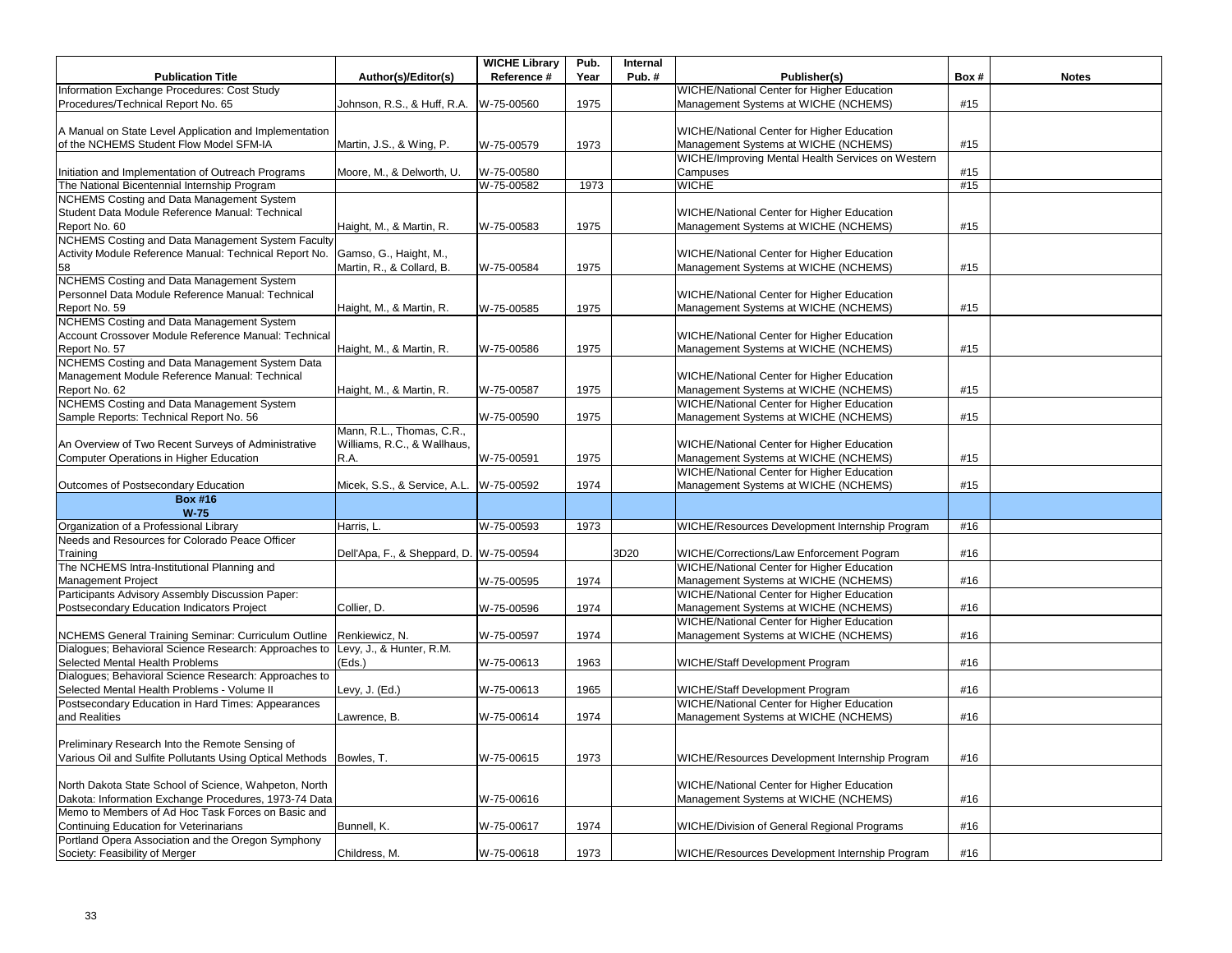|                                                         |                             | <b>WICHE Library</b> | Pub. | Internal |                                                   |      |              |
|---------------------------------------------------------|-----------------------------|----------------------|------|----------|---------------------------------------------------|------|--------------|
| <b>Publication Title</b>                                | Author(s)/Editor(s)         | Reference #          | Year | Pub. $#$ | Publisher(s)                                      | Box# | <b>Notes</b> |
| A Report of a Survey of Higher Education Institutional  |                             |                      |      |          |                                                   |      |              |
| Practices Related to the Definition of Full-Time        |                             |                      |      |          | WICHE/National Center for Higher Education        |      |              |
| Equivalent (FTE) Enrollment                             | McCoy, M.                   | W-75-00619           | 1973 |          | Management Systems at WICHE (NCHEMS)              | #16  |              |
| A Proposal to Fund States on the Basis of Their Support | Lawrence, B., & Kirschling, |                      |      |          | WICHE/National Center for Higher Education        |      |              |
| of Higher Education                                     | W.                          | W-75-00620           | 1974 |          | Management Systems at WICHE (NCHEMS)              | #16  |              |
| Proceedings: Task Force on Expansion of Basic           |                             |                      |      |          |                                                   |      |              |
| Veterinary Medical Education in the West                |                             | W-75-00621           | 1974 |          | <b>WICHE</b>                                      | #16  |              |
| Resource Utilization Analysis in Institutions of Higher |                             |                      |      |          | <b>WICHE/National Center for Higher Education</b> |      |              |
| Education                                               | Czajkowski, P.J.            | W-75-00622           | 1973 |          | Management Systems at WICHE (NCHEMS)              | #16  |              |
|                                                         |                             |                      |      |          |                                                   |      |              |
|                                                         |                             |                      |      |          |                                                   |      |              |
| Resource Development Internship Program: Handbook       |                             | W-75-00646           |      |          | WICHE/Resources Development Internship Program    | #16  |              |
| The WICHE Continuing Education Program for Library      |                             |                      |      |          | WICHE/Continuing Education Program for Library    |      |              |
| Personnel: 1968-1974                                    | Hiatt, P.                   | W-75-00647           | 1974 |          | Personnel                                         | #16  |              |
|                                                         |                             |                      |      |          | <b>WICHE/National Center for Higher Education</b> |      |              |
| A Report to the NCHEMS Board of Directors               |                             | W-75-00648           | 1974 |          | Management Systems at WICHE (NCHEMS)              | #16  |              |
|                                                         |                             |                      |      |          |                                                   |      |              |
| Staff Development and Continuing Education Programs     |                             |                      |      |          | WICHE/Continuing Education Program for Library    |      |              |
| for Library Personnel: Guidelines and Criteria          | Conroy, B.                  | W-75-00649           | 1974 |          | Personnel                                         | #16  |              |
| Some Models and Solution Techniques for Analyzing       |                             |                      |      |          | WICHE/National Center for Higher Education        |      |              |
| <b>Student Flow Processes</b>                           | Gray, R.                    | W-75-00650           | 1974 |          | Management Systems at WICHE (NCHEMS)              | #16  |              |
| Report to the Western Governors: Adding New Fields to   |                             |                      |      |          |                                                   |      |              |
| the Student Exchange Programs                           |                             | W-75-00651           | 1974 |          | WICHE/Student Exchange Programs (SEP)             | #16  |              |
| A Study of Existing and Potential Relationships Between |                             |                      |      |          |                                                   |      |              |
| Public and Academic Libraries                           | Hervey, E.E.                | W-75-00652           | 1973 |          | WICHE/Resources Development Internship Program    | #16  |              |
| Wildlife Management and the Multi-Purpose Reservoir     | Schaeffer, P.               | W-75-00653           | 1972 |          | WICHE/Resources Development Internship Program    | #16  |              |
|                                                         |                             |                      |      |          |                                                   |      |              |
|                                                         |                             |                      |      |          | WICHE/Improving Mental Health Services on Western |      |              |
| Women's Programs on Campus                              | Delworth, U.                | W-75-00675           | 1974 |          | Campuses                                          | #16  |              |
| Sangre de Cristo Arts and Conference Center             | Payne, E.                   | W-75-00678           | 1972 |          | WICHE/Resources Development Internship Program    | #16  |              |
| What the Teacher Should Know About Diabetes             |                             | W-75-00679           | 1972 |          | WICHE/Mountain States Regional Medical Program    | #16  |              |
| Monograph #13: Speech Delivered to the WICHE            |                             |                      |      |          |                                                   |      |              |
| Administrative Leadership Conference, Southern Utah     |                             |                      |      |          |                                                   |      |              |
| State College, Cedar City, Utah, November 7-8, 1969     | Marshall, D.A.              | W-75-00682           | 1969 |          | <b>WICHE</b>                                      | #16  |              |
| Survey of the Postsecondary Education Needs of the      |                             |                      |      |          |                                                   |      |              |
| West: Preliminary Results of the Final Round of         |                             |                      |      |          |                                                   |      |              |
| Commissioner Delphi                                     |                             | W-75-00687           | 1973 |          | <b>WICHE</b>                                      | #16  |              |
| Monograph #7: Vital Undergraduate Studies: What's the   |                             |                      |      |          |                                                   |      |              |
| <b>Right Climate?</b>                                   | McCann, C.J.                | W-75-00702           | 1969 |          | <b>WICHE</b>                                      | #16  |              |
| The University of Utah's New Department Chairmen        |                             |                      |      |          |                                                   |      |              |
| <b>Training Program</b>                                 | Monson, C.H.                | W-75-00703           | 1968 |          | <b>WICHE</b>                                      | #16  |              |
| Preliminary Report-Veterinary Medicine in the West: A   |                             |                      |      |          |                                                   |      |              |
| Study of Needs and Resources, of Educational            |                             |                      |      |          |                                                   |      |              |
| Opportunities, and of the WICHE Student Exchange        |                             |                      |      |          |                                                   |      |              |
| Program                                                 |                             | W-75-00704           | 1958 |          | WICHE/Student Exchange Programs (SEP)             | #16  |              |
| Veterinary Medicine in the West: A Study of Needs and   |                             |                      |      |          |                                                   |      |              |
| Resources, of Educational Opportunities, and of the     |                             |                      |      |          |                                                   |      |              |
|                                                         |                             |                      |      |          |                                                   |      |              |
| Student Exchange Program                                |                             | W-75-00704           | 1957 |          | WICHE/Student Exchange Programs (SEP)             | #16  |              |
| Information Exchange Procedures: Data Formats and       |                             |                      |      |          |                                                   |      |              |
| Definitions/Technical Report No. 64                     |                             | W-75-00705           | 1975 |          | <b>WICHE</b>                                      | #16  |              |
| Yardsticks and Formulas in University Budgeting         |                             | W-75-00706           | 1959 |          | <b>WICHE</b>                                      | #16  |              |
| Postsecondary Education Issues: Visible                 |                             |                      |      |          | WICHE/National Center for Higher Education        |      |              |
| Questions/Invisible Answers                             |                             | W-75-00707           | 1974 |          | Management Systems at WICHE (NCHEMS)              | #16  |              |
| The Higher Education Outcome Measures Identification    |                             |                      |      |          | WICHE/National Center for Higher Education        |      |              |
| Study: A Descriptive Summary                            | Micek, S.S., & Arney, W.R.  | W-75-00708           | 1974 |          | Management Systems at WICHE (NCHEMS)              | #16  |              |
| Higher Education Finance Manual: Technical Report No.   |                             |                      |      |          | <b>WICHE/National Center for Higher Education</b> |      |              |
| 69                                                      | Collier, D.J.               | W-75-00709           | 1975 |          | Management Systems at WICHE (NCHEMS)              | #16  |              |
|                                                         |                             |                      |      |          | WICHE/National Center for Higher Education        |      |              |
| Higher Education Finance Manual: 1975                   |                             | W-75-00709           | 1975 |          | Management Systems at WICHE (NCHEMS)              | #16  |              |
| Information Exchange Procedures Outcomes Study          |                             |                      |      |          | <b>WICHE/National Center for Higher Education</b> |      |              |
| Procedures: Technical Report No. 66                     | Byers, M.                   | W-75-00743           | 1975 |          | Management Systems at WICHE (NCHEMS)              | #16  |              |
|                                                         |                             |                      |      |          |                                                   |      |              |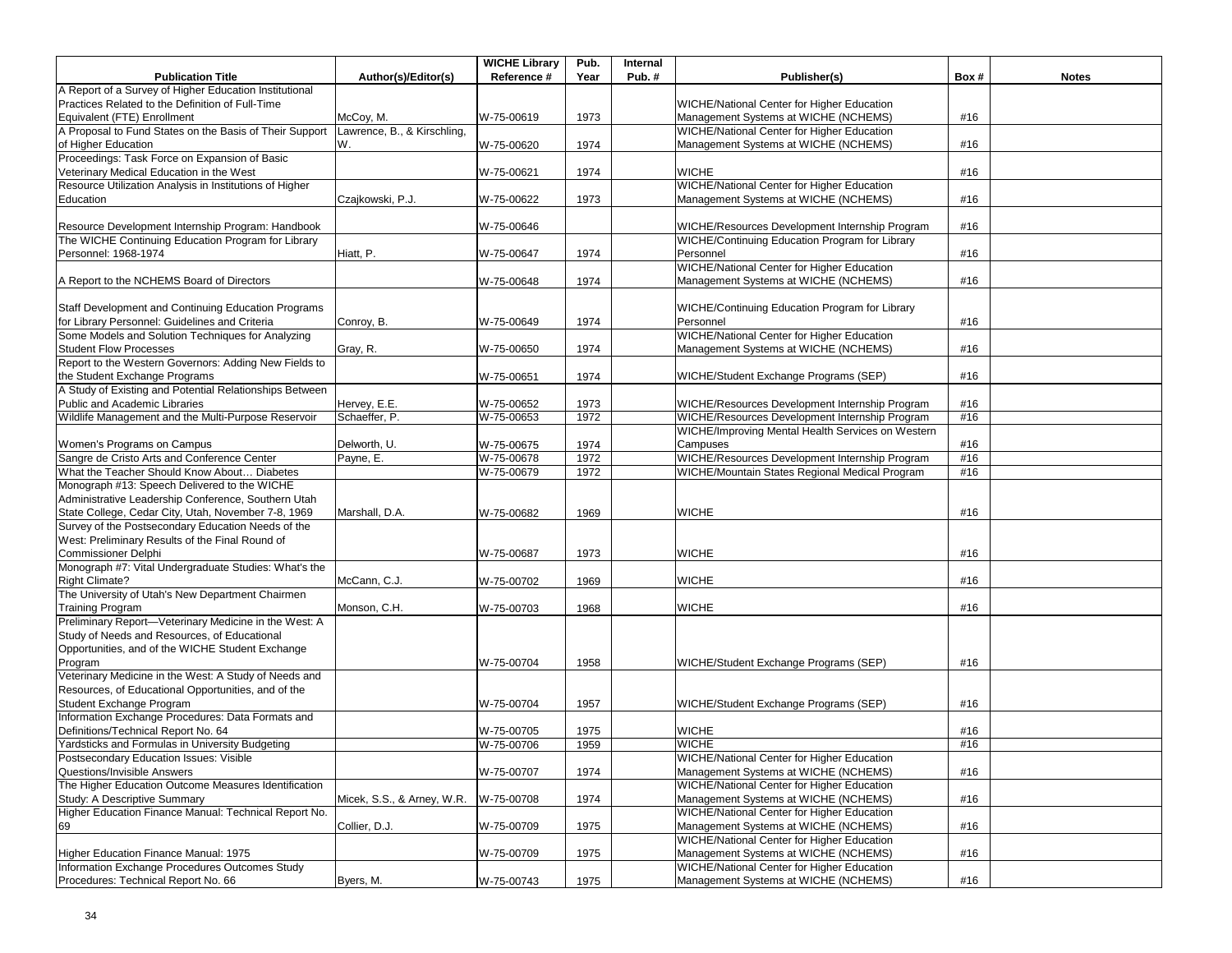|                                                                   |                               | <b>WICHE Library</b> | Pub. | Internal |                                                   |      |              |
|-------------------------------------------------------------------|-------------------------------|----------------------|------|----------|---------------------------------------------------|------|--------------|
| <b>Publication Title</b>                                          | Author(s)/Editor(s)           | Reference #          | Year | Pub.#    | Publisher(s)                                      | Box# | <b>Notes</b> |
| A Discussion of the Revised Program Classification                |                               |                      |      |          | WICHE/National Center for Higher Education        |      |              |
| Structure                                                         | Collier, D.                   | W-75-00745           | 1975 |          | Management Systems at WICHE (NCHEMS)              | #16  |              |
| <b>Graduate School Vacancy Survey</b>                             | Barber, N., & Garcia, D.      | W-75-00746           | 1975 |          | <b>WICHE</b>                                      | #16  |              |
| Communicating Nursing Research-Critical Issues in                 |                               |                      |      |          | WICHE/Western Council on Higher Education for     |      |              |
| Access to Data                                                    | Batey, M.V. (Ed.)             | W-75-00747           | 1975 |          | Nursing (WCHEN)                                   | #16  |              |
|                                                                   |                               |                      |      |          | WICHE/National Center for Higher Education        |      |              |
| NCHEMS Overview: A Training Document                              | Haight, M., & Romney, L.      | W-75-00758           | 1975 |          | Management Systems at WICHE (NCHEMS)              | #16  |              |
| Impact of Federal Grant Programs on Enrollment in                 |                               |                      |      |          |                                                   |      |              |
| Postsecondary Education: Analytical Use of Cell-Count             | Williams, R.C., & Kirschling, |                      |      |          | WICHE/National Center for Higher Education        |      |              |
| Method                                                            | W.R.                          | W-75-00759           | 1975 |          | Management Systems at WICHE (NCHEMS)              | #16  |              |
| Program Information Survey of Fields Endorsed for                 |                               |                      |      |          |                                                   |      |              |
| Inclusion in the Student Exchange Programs/WICHE                  |                               | W-75-00762           | 1975 |          | WICHE/Student Exchange Programs (SEP)             | #16  |              |
| Seattle Community College, Seattle, Washington:                   |                               |                      |      |          | WICHE/National Center for Higher Education        |      |              |
| Information Exchange Procedures, 1973-74 Data                     |                               | W-75-00763           |      |          | Management Systems at WICHE (NCHEMS)              | #16  |              |
|                                                                   |                               |                      |      |          |                                                   |      |              |
| Gateway Technological Institute, Kenosha, Wisconsin:              |                               |                      |      |          | WICHE/National Center for Higher Education        |      |              |
| Information Exchange Procedures, 1973-74 Data                     |                               | W-75-00765           |      |          | Management Systems at WICHE (NCHEMS)              | #16  |              |
| University of Northern Colorado, Greeley, Colorado:               |                               |                      |      |          | WICHE/National Center for Higher Education        |      |              |
| Information Exchange Procedures, 1973-74 Data                     |                               | W-75-00766           |      |          | Management Systems at WICHE (NCHEMS)              | #16  |              |
|                                                                   |                               |                      |      |          |                                                   |      |              |
|                                                                   | Keylock, G.B.                 |                      |      |          |                                                   | #16  |              |
| PHN Reporting Systems-Multnomah County, Oregon                    |                               | W-75-00828           | 1972 |          | WICHE/Resources Development Internship Program    |      |              |
| A History of the Value of Education in Colorado                   | Burgermeister, J.             | W-75-00831           | 1975 |          | WICHE/Resources Development Internship Program    | #16  |              |
| Central State University, Edmond, Oklahoma: Information           |                               |                      |      |          | <b>WICHE/National Center for Higher Education</b> |      |              |
| Exchange Procedures, 1973-74 Data                                 |                               | W-75-00832           |      |          | Management Systems at WICHE (NCHEMS)              | #16  |              |
| Property and Income Taxation for Public School Finance            |                               |                      |      |          |                                                   |      |              |
| in Colorado                                                       | Davis, K.                     | W-75-00833           | 1974 |          | WICHE/Resources Development Internship Program    | #16  |              |
| Monroe Community College, Rochester, New York:                    |                               |                      |      |          | <b>WICHE/National Center for Higher Education</b> |      |              |
| Information Exchange Procedures, 1973-74 Data                     |                               | W-75-00834           |      |          | Management Systems at WICHE (NCHEMS)              | #16  |              |
| The Science of Planning for Higher Education: Optimizing          |                               |                      |      |          | WICHE/National Center for Higher Education        |      |              |
| Human Values                                                      | Lawrence, B.                  | W-75-00835           | 1975 |          | Management Systems at WICHE (NCHEMS)              | #16  |              |
|                                                                   |                               |                      |      |          | <b>WICHE/National Center for Higher Education</b> |      |              |
| The University of West Florida: Pensacola, Florida                |                               | W-75-00863           | 1974 |          | Management Systems at WICHE (NCHEMS)              | #16  |              |
| IEP Analysis and Use: Single-Institution Data/Field               |                               |                      |      |          | <b>WICHE/National Center for Higher Education</b> |      |              |
| Review Edition/Technical Report No. 73                            | Byers, M., & Bower, C.        | W-75-00864           | 1975 |          | Management Systems at WICHE (NCHEMS)              | #16  |              |
| An Examination of Possible Statewide Applications and             |                               |                      |      |          |                                                   |      |              |
| Extensions of the NCHEMS Program Classification                   |                               |                      |      |          | WICHE/National Center for Higher Education        |      |              |
| Structure: Technical Report No. 50                                | Wing, P., & Romney, L.        | W-75-00865           | 1974 |          | Management Systems at WICHE (NCHEMS)              | #16  |              |
| Littleton Public Schools/Arapahoe School District #6:             |                               |                      |      |          |                                                   |      |              |
| Follow-up Study on Former Students of Arapahoe and                |                               |                      |      |          |                                                   |      |              |
| Littleton High School Classes of 1972 and 1968                    | DiMarco, R.L.                 | W-75-00866           | 1975 |          | WICHE/Resources Development Internship Program    | #16  |              |
| Mt. Hood Community College, Gresham, Oregon:                      |                               |                      |      |          | <b>WICHE/National Center for Higher Education</b> |      |              |
| Information Exchange Procedures, 1973-74 Data                     |                               | W-75-00867           |      |          | Management Systems at WICHE (NCHEMS)              | #16  |              |
|                                                                   | Coe, C., Furnas, E.J.,        |                      |      |          |                                                   |      |              |
|                                                                   | Green, J.L., Johnson, R.,     |                      |      |          |                                                   |      |              |
| The Report of One Approach to the Identification of               | Ory, J., Smith, C.S., & Pair, |                      |      |          | WICHE/Western Council on Higher Education for     |      |              |
| Essential Content in Baccalaureate Programs in Nursing N.T.       |                               | W-75-00880           | 1967 |          | Nursing (WCHEN)                                   | #16  |              |
|                                                                   |                               |                      |      |          | <b>WICHE/National Center for Higher Education</b> |      |              |
| Profiles of Management Information Uses                           | Huff, R.A., & Young, M.E.     | W-75-00938           | 1974 |          | Management Systems at WICHE (NCHEMS)              | #16  |              |
| Remarks to WICHE Annual Meeting                                   | Kroepsch, R.H.                | W-75-00939           | 1975 |          | <b>WICHE</b>                                      | #16  |              |
| Address to Annual Meeting of WICHE                                | Andrus, C.D.                  | W-75-00978           | 1975 |          | <b>WICHE</b>                                      | #16  |              |
| A Reference Guide to Postsecondary Education Data                 |                               |                      |      |          | WICHE/National Center for Higher Education        |      |              |
| Sources                                                           | Allman, K.A.                  | W-75-00981           | 1975 |          | Management Systems at WICHE (NCHEMS)              | #16  |              |
| <b>Box #17</b>                                                    |                               |                      |      |          |                                                   |      |              |
| W-75 (+1975)                                                      |                               |                      |      |          |                                                   |      |              |
| Specialized Community College Counseling                          | Arp, S.                       | W-75-01334           | 1974 |          | WICHE/Resources Development Internship Program    | #17  |              |
| Kitsap Regional Library Bond Issue                                | Razevska, B.                  | W-75-01335           | 1974 |          | WICHE/Resources Development Internship Program    | #17  |              |
|                                                                   |                               |                      |      |          |                                                   |      |              |
| Recent Land Use Pattern Changes in Southwestern Utah Ammirato, J. |                               | W-75-01336           | 1973 |          | WICHE/Resources Development Internship Program    | #17  |              |
| Museum Feasibility Study: Parowan Rock Church                     | Rice, C.                      | W-75-01337           | 1973 |          | WICHE/Resources Development Internship Program    | #17  |              |
|                                                                   |                               |                      |      |          |                                                   |      |              |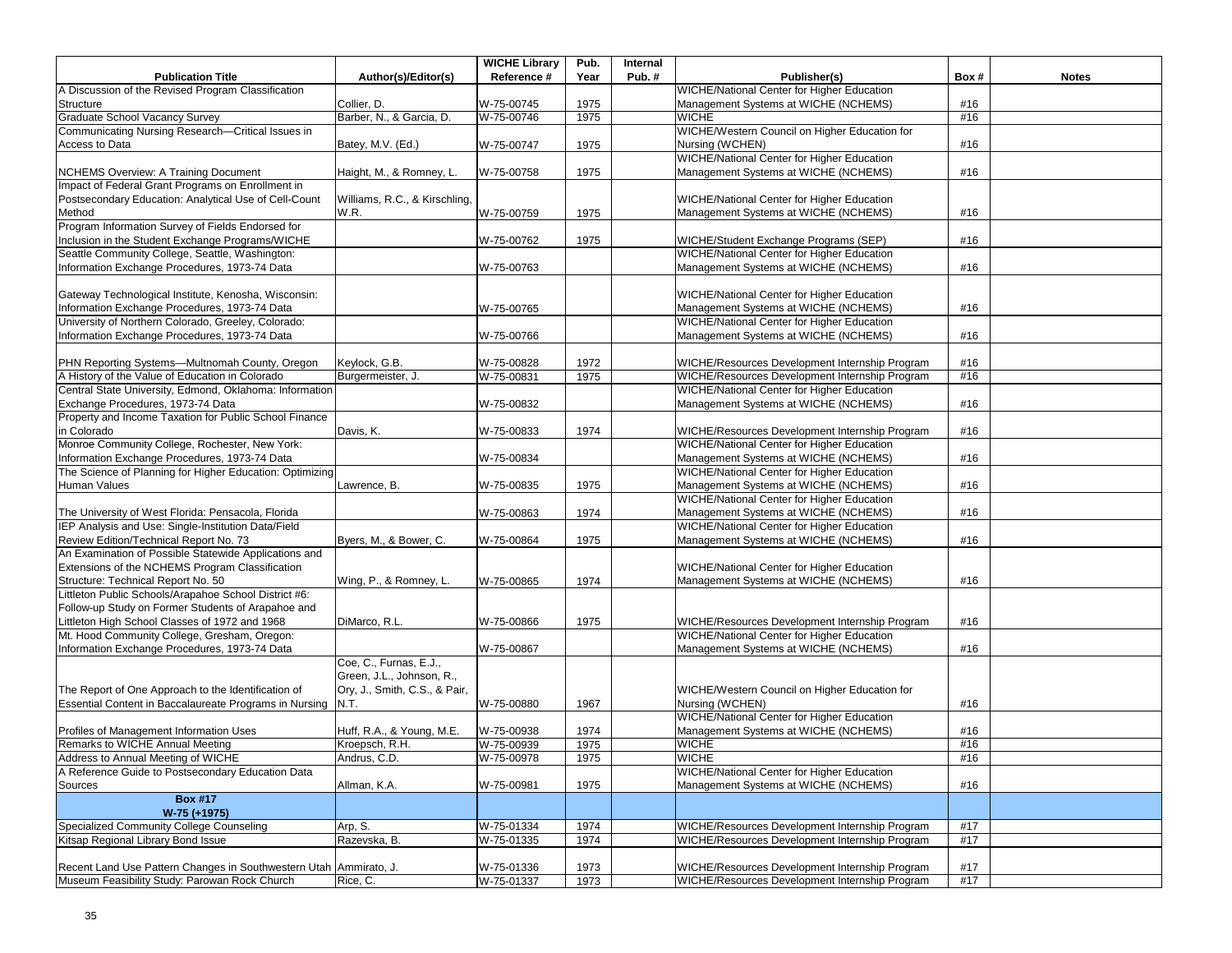|                                                                   |                          | <b>WICHE Library</b> | Pub. | Internal |                                                |      |              |
|-------------------------------------------------------------------|--------------------------|----------------------|------|----------|------------------------------------------------|------|--------------|
| <b>Publication Title</b>                                          | Author(s)/Editor(s)      | Reference #          | Year | Pub.#    | Publisher(s)                                   | Box# | <b>Notes</b> |
| <b>Community Volunteer Service</b>                                | Chambers, W.             | W-75-01338           | 1973 |          | WICHE/Resources Development Internship Program | #17  |              |
| Developing an Intercultural Approach to Indian                    |                          |                      |      |          |                                                |      |              |
| <b>Environmental Health</b>                                       | Canyon, S.               | W-75-01339           | 1973 |          | WICHE/Resources Development Internship Program | #17  |              |
| <b>Program Budget Reporting</b>                                   | Atagabe, E.              | W-75-01340           | 1975 |          | WICHE/Resources Development Internship Program | #17  |              |
| An Evaluation of the Goals and Objectives of the Child            |                          |                      |      |          |                                                |      |              |
| Psychiatric Day Treatment Center                                  | Maden, M.                | W-75-01341           | 1973 |          | WICHE/Resources Development Internship Program | #17  |              |
| Policies and Procedures Index of the Housing Authority of         |                          |                      |      |          |                                                |      |              |
| Portland, Oregon                                                  | Sowa, T.                 | W-75-01342           | 1974 |          | WICHE/Resources Development Internship Program | #17  |              |
| Definition and Development of Consumer Grievance                  |                          |                      |      |          |                                                |      |              |
| Process, Arbitration and Educational Material for                 |                          |                      |      |          |                                                |      |              |
| Cascade Health Care                                               | Meeker, J.               | W-75-01343           | 1974 |          | WICHE/Resources Development Internship Program | #17  |              |
| Clean Streets: Philosophy, Methods, Schedules                     | Couch. D.                | W-75-01344           | 1973 |          | WICHE/Resources Development Internship Program | #17  |              |
|                                                                   |                          |                      |      |          |                                                |      |              |
| A Study of Venereal Disease in Washoe County, Nevada Hazleton, N. |                          | W-75-01345           | 1974 |          | WICHE/Resources Development Internship Program | #17  |              |
| The Changing Role of Professional Nursing in the State            |                          |                      |      |          |                                                |      |              |
| of Nevada                                                         | Winkler, K.              | W-75-01346           | 1973 |          | WICHE/Resources Development Internship Program | #17  |              |
| Recreation Potential of Irrigation Ditch Right-of-Ways in         |                          |                      |      |          |                                                |      |              |
| Reno-Sparks, Nevada                                               | Jackson, R.              | W-75-01347           | 1974 |          | WICHE/Resources Development Internship Program | #17  |              |
| Cooperative Efforts: A Study of Three Social                      |                          |                      |      |          |                                                |      |              |
| Departments in Boulder, Colorado                                  | Manzanares, D.           | W-75-01348           | 1975 |          | WICHE/Resources Development Internship Program | #17  |              |
| Seepage Investigations: Deadman's Basin                           | Vorozilchak, J.A.        | W-75-01349           | 1973 |          | WICHE/Resources Development Internship Program | #17  |              |
| Operation Identification Crime Prevention Program in              |                          |                      |      |          |                                                |      |              |
| Boulder, Colorado                                                 | Noweck, S.               | W-75-01350           | 1975 |          | WICHE/Resources Development Internship Program | #17  |              |
| Pre Service Specialist Internship                                 | Ganey, M.A.              | W-75-01351           | 1975 |          | WICHE/Resources Development Internship Program | #17  |              |
| The Legal Organization of a Medical Practice                      | Sletta, S.J.             | W-75-01352           | 1974 |          | WICHE/Resources Development Internship Program | #17  |              |
| Arts and Humanities Resource Directory                            | Stineman, W.             | W-75-01353           | 1974 |          | WICHE/Resources Development Internship Program | #17  |              |
| A Museum for Children: Spring Exhibits, 1974                      | Wilsey, N.Y.             | W-75-01354           | 1974 |          | WICHE/Resources Development Internship Program | #17  |              |
| CCBIS: Colorado Centennial-Bicentennial Information               |                          |                      |      |          |                                                |      |              |
| System; A Project Information System for the State of             |                          |                      |      |          |                                                |      |              |
| Colorado                                                          | Giddings, E.E.           | W-75-01355           | 1974 |          | WICHE/Resources Development Internship Program | #17  |              |
| Littleton Central Area Action Plan-Urban                          |                          |                      |      |          |                                                |      |              |
| Redevelopment in Littleton, Colorado                              | Rumley, G.               | W-75-01356           | 1972 |          | WICHE/Resources Development Internship Program | #17  |              |
| Environmental Impact Upon the Biotic Community of San             |                          |                      |      |          |                                                |      |              |
| Antonio Creek as a Result of Proposed Recharge                    |                          |                      |      |          |                                                |      |              |
| <b>Augmentation Project</b>                                       | Greene, S.L.             | W-75-01357           | 1974 |          | WICHE/Resources Development Internship Program | #17  |              |
| Priority Open Space Areas in the Thousand Oaks                    |                          |                      |      |          |                                                |      |              |
| Planning Area, Ventura County, California                         | Henjum, C.R.             | W-75-01358           | 1973 |          | WICHE/Resources Development Internship Program | #17  |              |
| North Coolidge Drainage Project                                   | Kahn, K.                 | W-75-01359           | 1974 |          | WICHE/Resources Development Internship Program | #17  |              |
| Feasibility Study of Internships in Educational                   |                          |                      |      |          |                                                |      |              |
| Management and Innovation                                         | Bjorklund, C.            | W-75-01360           | 1974 |          | WICHE/Resources Development Internship Program | #17  |              |
|                                                                   |                          |                      |      |          |                                                |      |              |
| Some Ecological Implications of the 1972 Amendments               |                          |                      |      |          |                                                |      |              |
| to the Federal Water Pollution Control Act                        | MacArthur, G.            | W-75-01362           | 1973 |          | WICHE/Resources Development Internship Program | #17  |              |
| Denver Area Children's Museum: Children's Summer                  |                          |                      |      |          |                                                |      |              |
| Workshop                                                          | Mphahlele, P.            | W-75-01363           | 1973 |          | WICHE/Resources Development Internship Program | #17  |              |
| The Status of Preschool Children from Familites of Racial         |                          |                      |      |          |                                                |      |              |
| and Cultural Minorities in Idaho                                  | Lane, J.                 | W-75-01364           | 1973 |          | WICHE/Resources Development Internship Program | #17  |              |
| Project 1024: Symphony Management                                 | Cottrell, J.             | W-75-01365           | 1973 |          | WICHE/Resources Development Internship Program | #17  |              |
| Effects of Mental Health Utilization and Diagnosis on             |                          |                      |      |          |                                                |      |              |
| General Medical Care Utilization in a Prepaid Clinic              |                          |                      |      |          |                                                |      |              |
| Setting                                                           | Uris, J.                 | W-75-01367           | 1973 |          | WICHE/Resources Development Internship Program | #17  |              |
| Kremmling Resource Area Social-Economic Profile                   | Andreason, S.            | W-75-01369           | 1975 |          | WICHE/Resources Development Internship Program | #17  |              |
|                                                                   |                          |                      |      |          |                                                |      |              |
| Ecological Distribution of the Fishes of the Virgin River         | Cross, J.N.              | W-75-01370           | 1975 |          | WICHE/Resources Development Internship Program | #17  |              |
|                                                                   | Campos, R.G., & Schmatz, |                      |      |          | WICHE/Western Council on Higher Education for  |      |              |
| Federal Monies for Health Science Research                        |                          | W-75-01381           | 1975 |          | Nursing (WCHEN)                                | #17  |              |
| Faculty Development to Meet Minority Group Needs:                 |                          |                      |      |          |                                                |      |              |
| Recruitment, Retention, and Curriculum Change: 1971-              |                          |                      |      |          | WICHE/Western Council on Higher Education for  |      |              |
| 1974                                                              | Branch, M.               | W-75-01382           | 1975 |          | Nursing (WCHEN)                                | #17  |              |
|                                                                   |                          |                      |      |          |                                                |      |              |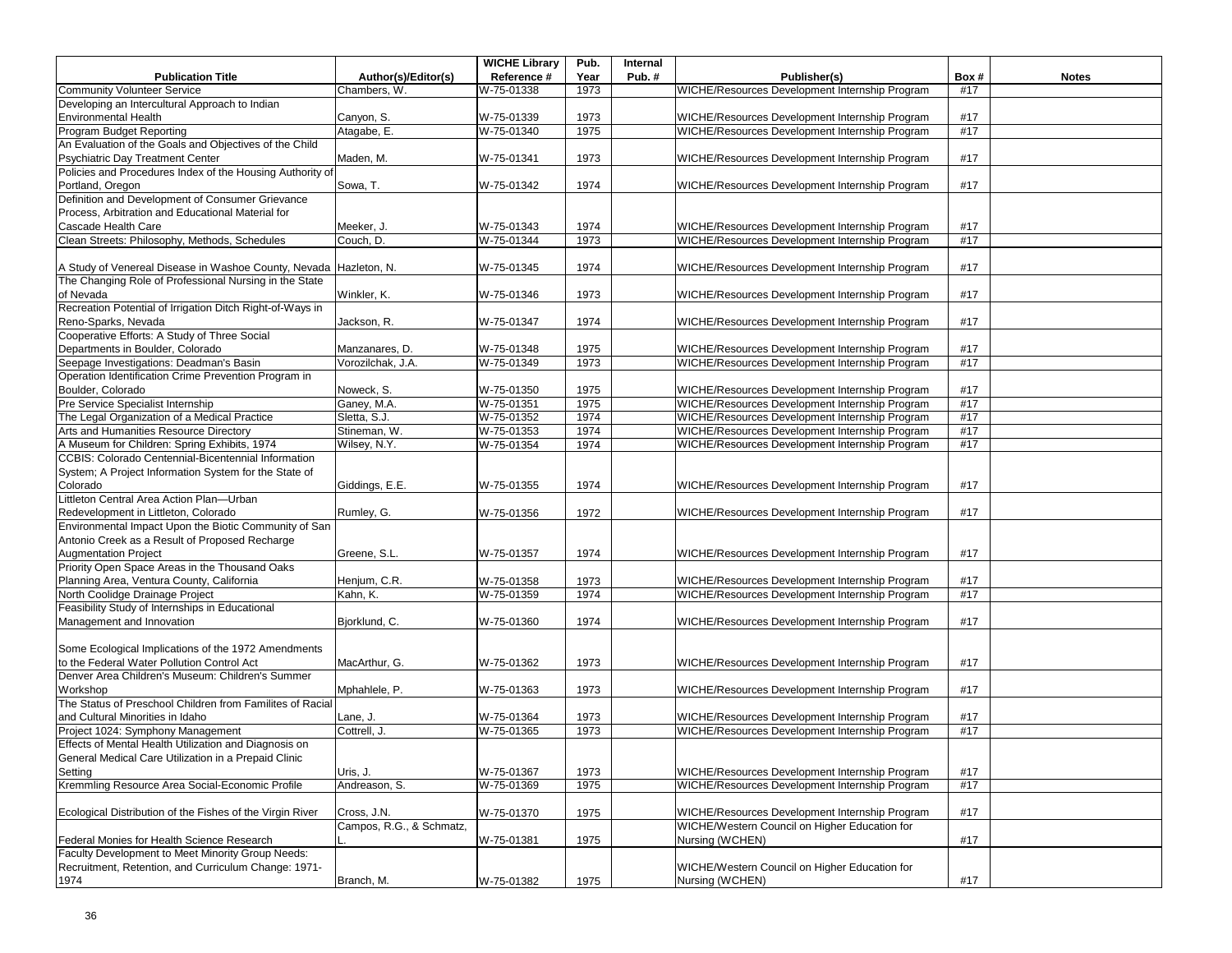|                                                                                               |                             | <b>WICHE Library</b>     | Pub.         | Internal |                                                                                                     |            |              |
|-----------------------------------------------------------------------------------------------|-----------------------------|--------------------------|--------------|----------|-----------------------------------------------------------------------------------------------------|------------|--------------|
| <b>Publication Title</b>                                                                      | Author(s)/Editor(s)         | Reference #              | Year         | Pub.#    | Publisher(s)                                                                                        | Box#       | <b>Notes</b> |
|                                                                                               |                             |                          |              |          | WICHE/Western Council on Higher Education for                                                       |            |              |
| Funding Sources for Research in the Health Sciences                                           | Campos, R.G.                | W-75-01385               | 1975         |          | Nursing (WCHEN)                                                                                     | #17        |              |
|                                                                                               | Laurent, C., Bryant, B.,    |                          |              |          |                                                                                                     |            |              |
| <b>Funding Sources for Alternative Schools</b>                                                | Kealey, D., & Toole, S.     | W-75-01434               | 1975         |          | WICHE/Resources Development Internship Program                                                      | #17        |              |
| Archeological Handbook: A Definition of Archeology and                                        |                             |                          |              |          |                                                                                                     |            |              |
| Its Considerations as a Resource; Legislation Pertaining                                      |                             |                          |              |          |                                                                                                     |            |              |
| to Archeology<br>Art in Public Places                                                         | Pettigrew, R., & Shaw, K.   | W-75-01435<br>W-75-01436 | 1975<br>1975 |          | WICHE/Resources Development Internship Program<br>WICHE/Resources Development Internship Program    | #17<br>#17 |              |
| Archeological Field Guide                                                                     | Snyder, P.<br>Shaw, K.      | W-75-01437               | 1975         |          | WICHE/Resources Development Internship Program                                                      | #17        |              |
|                                                                                               |                             |                          |              |          |                                                                                                     |            |              |
| A Preliminary Ecological and Historical Survey of North                                       |                             |                          |              |          |                                                                                                     |            |              |
| and South Caineville Mesas, Wayne Countuy, Utah                                               | Meinke, R.J.                | W-75-01440               | 1975         |          | WICHE/Resources Development Internship Program                                                      | #17        |              |
| Mineral Resource Inventory for Wyoming Uranium                                                |                             |                          |              |          |                                                                                                     |            |              |
| Resources                                                                                     | Williams, P.                | W-75-01441               | 1975         |          | WICHE/Resources Development Internship Program                                                      | #17        |              |
|                                                                                               |                             |                          |              |          | WICHE/National Center for Higher Education                                                          |            |              |
| McPherson College: McPherson, Kansas                                                          |                             | W-75-01499               | 1974         |          | Management Systems at WICHE (NCHEMS)                                                                | #17        |              |
| A Report: Alaska's Participation in the Western Interstate                                    |                             |                          |              |          |                                                                                                     |            |              |
| Commission for Higher Education                                                               |                             |                          | 1975         |          | <b>WICHE</b>                                                                                        | #17        |              |
| A Report: Arizona's Participation in the Western Interstate                                   |                             |                          |              |          |                                                                                                     |            |              |
| Commission for Higher Education                                                               |                             |                          | 1975         |          | <b>WICHE</b>                                                                                        | #17        |              |
| A Report: California's Participation in the Western                                           |                             |                          |              |          |                                                                                                     |            |              |
| Interstate Commission for Higher Education                                                    |                             |                          | 1975         |          | <b>WICHE</b>                                                                                        | #17        |              |
| A Report: Colorado's Participation in the Western                                             |                             |                          |              |          |                                                                                                     |            |              |
| Interstate Commission for Higher Education                                                    |                             |                          | 1975         |          | <b>WICHE</b>                                                                                        | #17        |              |
| A Report: Hawaii's Participation in the Western Interstate                                    |                             |                          |              |          |                                                                                                     |            |              |
| Commission for Higher Education                                                               |                             |                          | 1975         |          | <b>WICHE</b>                                                                                        | #17        |              |
| A Report: Idaho's Participation in the Western Interstate                                     |                             |                          |              |          |                                                                                                     |            |              |
| Commission for Higher Education                                                               |                             |                          | 1975         |          | <b>WICHE</b>                                                                                        | #17        |              |
| A Report: Montana's Participation in the Western                                              |                             |                          |              |          |                                                                                                     |            |              |
| Interstate Commission for Higher Education                                                    |                             |                          | 1975         |          | <b>WICHE</b>                                                                                        | #17        |              |
| A Report: Nevada's Participation in the Western                                               |                             |                          |              |          |                                                                                                     |            |              |
| Interstate Commission for Higher Education                                                    |                             |                          | 1975         |          | <b>WICHE</b>                                                                                        | #17        |              |
| <b>Box #18</b>                                                                                |                             |                          |              |          |                                                                                                     |            |              |
| 1975/W-76                                                                                     |                             |                          |              |          |                                                                                                     |            |              |
| A Report: New Mexico's Participation in the Western                                           |                             |                          |              |          |                                                                                                     |            |              |
| Interstate Commission for Higher Education                                                    |                             |                          | 1975         |          | <b>WICHE</b>                                                                                        | #18        |              |
| A Report: Oregon's Participation in the Western Interstate                                    |                             |                          |              |          |                                                                                                     |            |              |
| Commission for Higher Education                                                               |                             |                          | 1975         |          | <b>WICHE</b>                                                                                        | #18        |              |
| A Report: Utah's Participation in the Western Interstate                                      |                             |                          |              |          |                                                                                                     |            |              |
| Commission for Higher Education                                                               |                             |                          | 1975         |          | <b>WICHE</b>                                                                                        | #18        |              |
| A Report: Washington's Participation in the Western                                           |                             |                          |              |          |                                                                                                     |            |              |
| Interstate Commission for Higher Education                                                    |                             |                          | 1975         |          | <b>WICHE</b>                                                                                        | #18        |              |
| A Report: Wyoming's Participation in the Western                                              |                             |                          |              |          |                                                                                                     |            |              |
| Interstate Commission for Higher Education                                                    |                             |                          | 1975         |          | <b>WICHE</b>                                                                                        | #18        |              |
| Cost and Funding Studies of the Proposed Western                                              |                             |                          |              |          | WICHE/Western Interstate Library Coordinating                                                       |            |              |
| Interstate Bibliographic Network                                                              | Duggan, M., & Brown, M.K.   |                          | 1975         |          | Organization (WILCO)                                                                                | #17        |              |
|                                                                                               |                             |                          |              |          |                                                                                                     |            |              |
| Initiating the Design and Development of a Western                                            | Duggan, M., Pearson, K.M.,  |                          |              |          | WICHE/Western Interstate Library Coordinating                                                       |            |              |
| Interstate Bibliographic Network: First Quarterly Report                                      | & Martin, L.T.              |                          | 1975         |          | Organization (WILCO)                                                                                | #18        |              |
| Training the Trainers to Train for Interlibrary Cooperation                                   |                             |                          |              |          | WICHE/Western Interstate Library Coordinating                                                       |            |              |
| and Networking                                                                                | Chanaud, J., & Duggan, M.   |                          | 1975         |          | Organization (WILCO)                                                                                | #17        |              |
| Big Game Movement Near a 500-kV Transmission Line                                             |                             |                          |              |          |                                                                                                     |            |              |
| in Northern Idaho                                                                             | Goodwin, J.G.               | W-76-00135               | 1975         |          | WICHE/Resources Development Internship Program<br>WICHE/Improving Mental Health Services on Western | #18        |              |
| Training Manual for Student Service Program                                                   |                             |                          |              |          |                                                                                                     |            |              |
| Development                                                                                   | Moore, M., & Delworth, U.   | W-76-00170               | 1976         |          | Campuses                                                                                            | #18        |              |
| An Overview and Guide to the Use of the Statewide                                             | Wing, P., McLaughlin, J.N., |                          |              |          | WICHE/National Center for Higher Education                                                          |            |              |
| Measures Inventory: Technical Report 68B<br>Institutional Research on Students: University of | & Allman, K.A.              | W-76-00375               | 1975         |          | Management Systems at WICHE (NCHEMS)<br>WICHE/Center for the Study of Higher Education,             | #18        |              |
|                                                                                               |                             |                          |              |          |                                                                                                     |            |              |
| California, Berkeley, July 26-30, 1960                                                        |                             | W-76-00774               | 1960         |          | University of California, Berkeley                                                                  | #18        |              |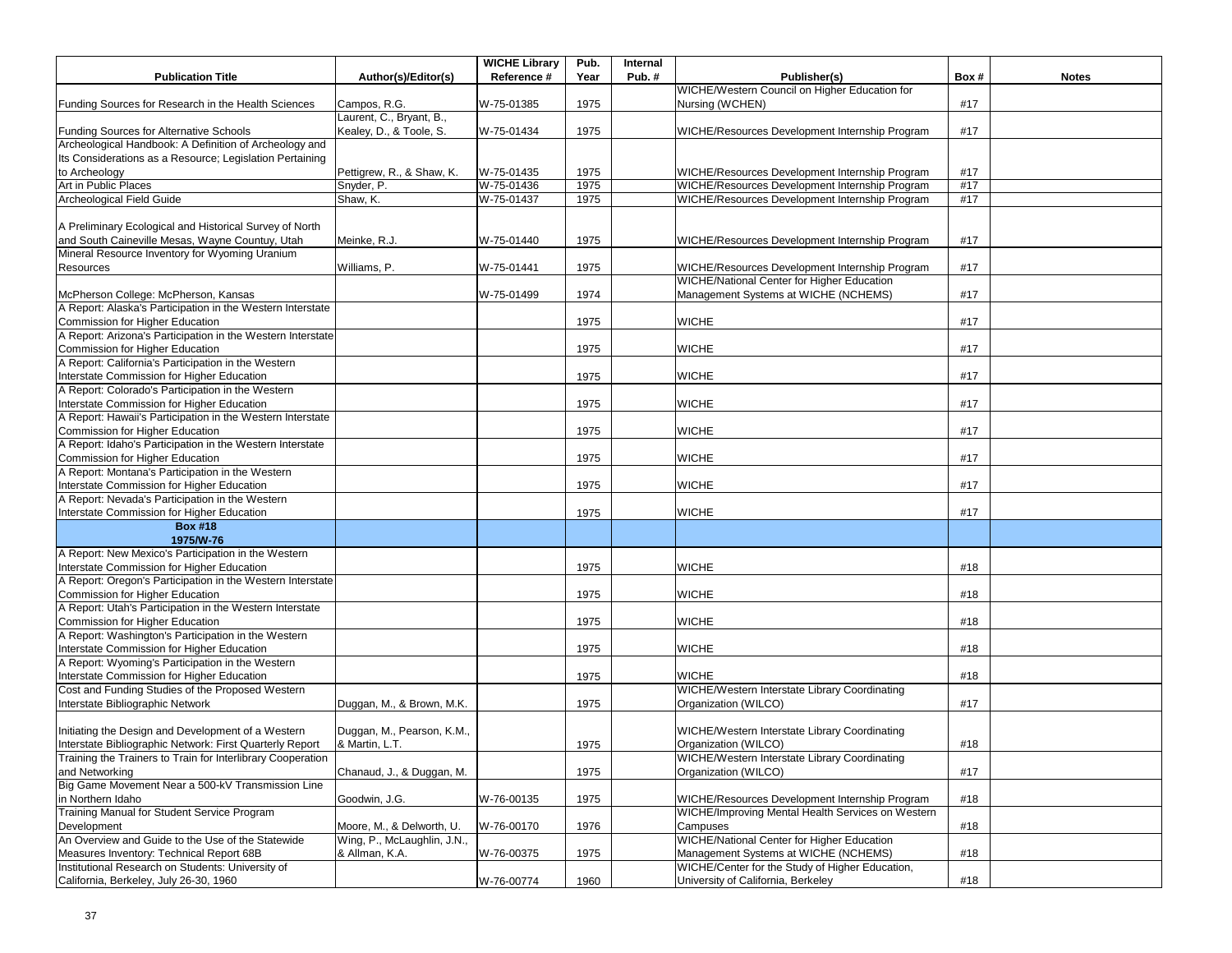| <b>Publication Title</b>                                                | Author(s)/Editor(s)                      | <b>WICHE Library</b><br>Reference # | Pub.<br>Year | Internal<br>Pub.# | Publisher(s)                                   | Box# | <b>Notes</b> |
|-------------------------------------------------------------------------|------------------------------------------|-------------------------------------|--------------|-------------------|------------------------------------------------|------|--------------|
|                                                                         | Axt, R.G., & Sprague, H.T.,              |                                     |              |                   |                                                |      |              |
|                                                                         |                                          |                                     |              |                   |                                                |      |              |
| College Self Study: Lectures on Institutional Research                  | (Eds.)                                   | W-76-00775                          | 1960         |                   | <b>WICHE</b>                                   | #18  |              |
| Alternative Planning Techniques for Laramie and Albany                  |                                          |                                     |              |                   |                                                |      |              |
| County                                                                  | Tharp, T.                                | W-76-00786                          | 1975         |                   | WICHE/Resources Development Internship Program | #18  |              |
| An Architectural and Historic Building Survey: Longmont,                |                                          |                                     |              |                   |                                                |      |              |
| Colorado                                                                | Gehlert, V.                              | W-76-00787                          | 1974         |                   | WICHE/Resources Development Internship Program | #18  |              |
| Aquatic Habitat Inventory of Streams on National                        |                                          |                                     |              |                   |                                                |      |              |
| Resource Land, Salt Lake District, Rich County, Utah                    | Ryan, G.J.                               | W-76-00788                          | 1976         |                   | WICHE/Resources Development Internship Program | #18  |              |
| The Acquisition of an Adequate Water Supply for the City                |                                          |                                     |              |                   |                                                |      |              |
| of Englewood and It's Political Effect on the City                      | McLoughlin, D.                           | W-76-00789                          | 1975         |                   | WICHE/Resources Development Internship Program | #18  |              |
| An Analysis of Streams Containing Native Rio Grande                     |                                          |                                     |              |                   |                                                |      |              |
| Cutthroat Trout, Salmo Clarki Virginalis, on the Santa Fe               |                                          |                                     |              |                   |                                                |      |              |
| <b>National Forest</b>                                                  | Propst, D.L., & McInnis, M.A. W-76-00790 |                                     | 1975         |                   | WICHE/Resources Development Internship Program | #18  |              |
| Issues in State-Supported Higher Education                              |                                          | W-76-00791                          | 1958         |                   | <b>WICHE/Western Governors' Conference</b>     | #18  |              |
| A Citizen's Guide to Land Use Planning: Park County,                    |                                          |                                     |              |                   |                                                |      |              |
| Woming                                                                  | Dixon, D.                                | W-76-00818                          | 1975         |                   | WICHE/Resources Development Internship Program | #18  |              |
| Cable Television Feedback Project                                       | Holt, D., & Kilinski, M.                 | W-76-00819                          | 1975         |                   | WICHE/Resources Development Internship Program | #18  |              |
| Building Code Policy and Model Legislation for the State                |                                          |                                     |              |                   |                                                |      |              |
| of Wyoming                                                              | Bertram, D.A.                            | W-76-00820                          | 1975         |                   | WICHE/Resources Development Internship Program | #18  |              |
| Building a Functional Government Library                                | Osborne, C.                              | W-76-00821                          | 1975         |                   | WICHE/Resources Development Internship Program | #18  |              |
| The Bitter River: A Brief Historical Survey of the Middle               |                                          |                                     |              |                   |                                                |      |              |
| Pecos River Basin                                                       | Sheridan, T.                             | W-76-00822                          | 1975         |                   | WICHE/Resources Development Internship Program | #18  |              |
| Developing the Apprenticeship Program of PACE                           | Michener, N.                             | W-76-00831                          | 1976         |                   | WICHE/Resources Development Internship Program | #18  |              |
|                                                                         |                                          |                                     |              |                   |                                                |      |              |
| Conflictive Land Use: Coal Strip Mining and Agriculture                 | Struck, D.G.                             | W-76-00832                          | 1975         |                   | WICHE/Resources Development Internship Program | #18  |              |
| Collection and Analysis of Visitor Use Information:                     |                                          |                                     |              |                   |                                                |      |              |
| Proposed Upper Missouri Wild and Scenic River                           | Lee, J.                                  | W-76-00833                          | 1975         |                   | WICHE/Resources Development Internship Program | #18  |              |
| Cokeville Town Master Plan                                              | France, G.                               | W-76-00834                          | 1975         |                   | WICHE/Resources Development Internship Program | #18  |              |
| City Center Parking Study for Douglas and Glenrock,                     |                                          |                                     |              |                   |                                                |      |              |
| Wyoming                                                                 | Lowry, O.W.                              | W-76-00835                          | 1975         |                   | WICHE/Resources Development Internship Program | #18  |              |
| Early Domestic Architecture of Englewood, Colorado                      |                                          |                                     |              |                   |                                                |      |              |
| $(1864 - 1925)$                                                         | Copley, J.H.                             | W-76-00857                          | 1975         |                   | WICHE/Resources Development Internship Program | #18  |              |
|                                                                         | Barlow, M., Delgado, A., &               |                                     |              |                   |                                                |      |              |
| Earn and Learn '75                                                      | Tribble, R.                              | W-76-00858                          | 1975         |                   | WICHE/Resources Development Internship Program | #18  |              |
| An Economic Analysis of Natrona County, Wyoming                         | Peterson, W.                             | W-76-00859                          | 1975         |                   | WICHE/Resources Development Internship Program | #18  |              |
| The Economic Efficiency of Irrigation Ditch Use in Reno-                |                                          |                                     |              |                   |                                                |      |              |
| Sparks, Nevada                                                          | King, H.A.                               | W-76-00860                          | 1975         |                   | WICHE/Resources Development Internship Program | #18  |              |
| An Economic Profile of Eastern Oregon Counties                          | McCullock, R.                            | W-76-00861                          | 1975         |                   | WICHE/Resources Development Internship Program | #18  |              |
| Ellensburg Comprehensive Housing Survey                                 | Jack, D.M.                               | W-76-00869                          | 1975         |                   | WICHE/Resources Development Internship Program | #18  |              |
| Economic Profile of the Bureau of Land Management,                      |                                          |                                     |              |                   |                                                |      |              |
| <b>Ukiah District</b>                                                   | Lundy, J.                                | W-76-00870                          | 1975         |                   | WICHE/Resources Development Internship Program | #18  |              |
| An Economic Profile: Bureau of Land Management,                         |                                          |                                     |              |                   |                                                |      |              |
| Susanville District                                                     | Watanabe, J.H.                           | W-76-00871                          | 1975         |                   | WICHE/Resources Development Internship Program | #18  |              |
| An Economic Profile of Western Oregon Counties                          | Bennett, S.                              | W-76-00872                          | 1975         |                   | WICHE/Resources Development Internship Program | #18  |              |
| Effect of Irrigation Development in Niobrara County                     | Black, S.                                | W-76-00873                          | 1976         |                   | WICHE/Resources Development Internship Program | #18  |              |
| An Evaluation of the Recreation and Interpretive Potential              |                                          |                                     |              |                   |                                                |      |              |
| of the Pryor Mountain Wild Horse Range                                  | Rey, M.                                  | W-76-00874                          | 1975         |                   | WICHE/Resources Development Internship Program | #18  |              |
|                                                                         |                                          |                                     |              |                   |                                                |      |              |
| Factbook on Laramie, Wyoming                                            | Mentink, R., & Middleton, R. W-76-00875  |                                     | 1976         |                   | WICHE/Resources Development Internship Program | #18  |              |
|                                                                         |                                          |                                     |              |                   |                                                |      |              |
| Historian's Handbook to Fort Collins and Larimer County Silverman, J.H. |                                          | W-76-00877                          | 1975         |                   | WICHE/Resources Development Internship Program | #18  |              |
| Historical Overview of the Dillon District                              | Brown, K.                                | W-76-00878                          | 1975         |                   | WICHE/Resources Development Internship Program | #18  |              |
| Historical Survey of the Socorro District                               | Sanders, A.                              | W-76-00900                          | 1976         |                   | WICHE/Resources Development Internship Program | #18  |              |
| <b>Box #19</b>                                                          |                                          |                                     |              |                   |                                                |      |              |
| $W-76$                                                                  |                                          |                                     |              |                   |                                                |      |              |
| The History of the Lake Washington Ship Canal                           | Larson, S.                               | W-76-00901                          | 1975         |                   | WICHE/Resources Development Internship Program | #19  |              |
| Housing Study of Sheridan County                                        | Bell, W.                                 | W-76-00902                          | 1975         |                   | WICHE/Resources Development Internship Program | #19  |              |
| Housing Study for the Wheatland Impact Area,                            |                                          |                                     |              |                   |                                                |      |              |
| Wheatland, Wyoming                                                      | Wilson, S.D.                             | W-76-00903                          | 1975         |                   | WICHE/Resources Development Internship Program | #19  |              |
|                                                                         |                                          |                                     |              |                   |                                                |      |              |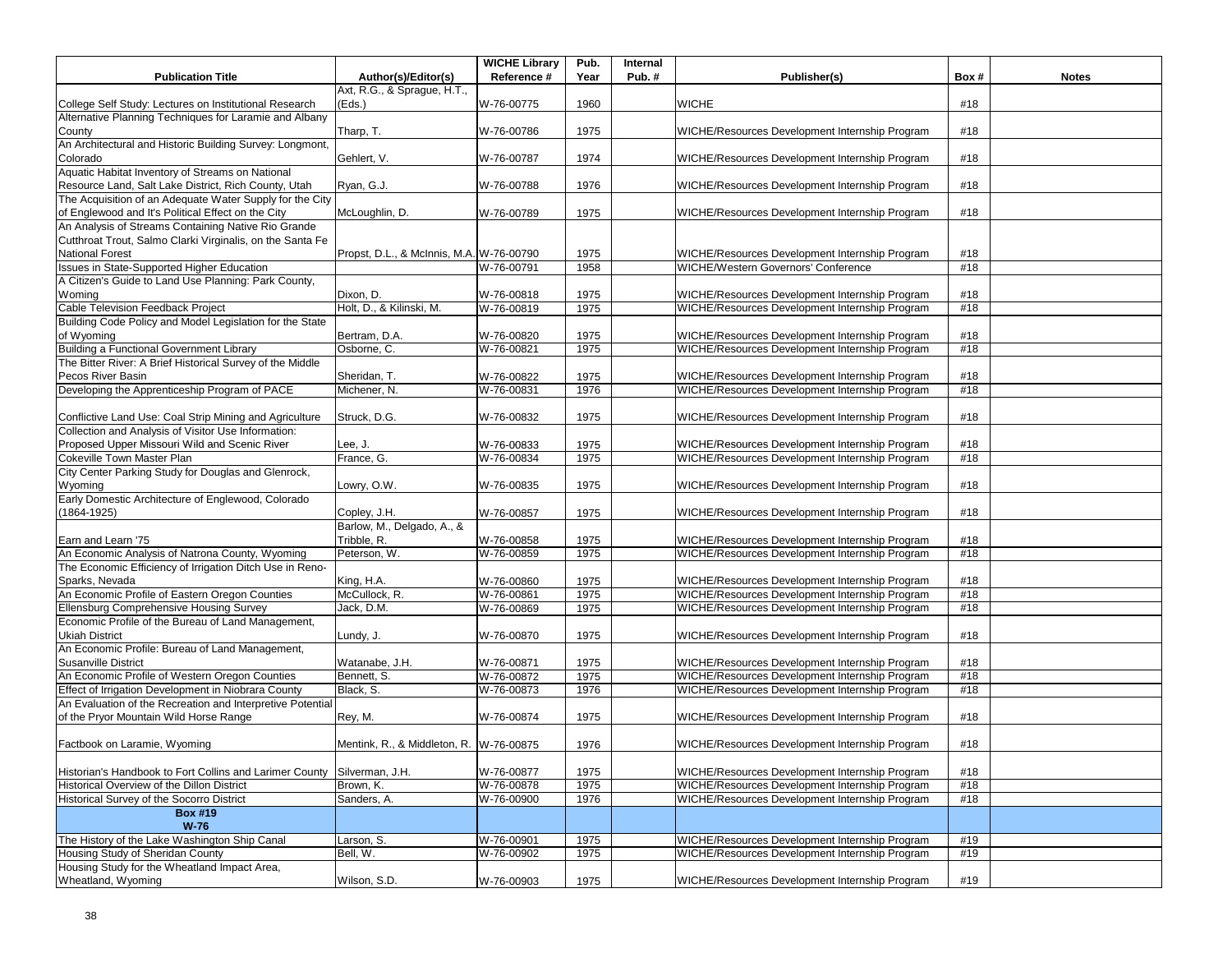| <b>Publication Title</b>                                                                                  |                                         | <b>WICHE Library</b><br>Reference # | Pub.<br>Year | Internal<br>Pub.# | Publisher(s)                                                                                     | Box# | <b>Notes</b> |
|-----------------------------------------------------------------------------------------------------------|-----------------------------------------|-------------------------------------|--------------|-------------------|--------------------------------------------------------------------------------------------------|------|--------------|
|                                                                                                           | Author(s)/Editor(s)                     |                                     |              |                   |                                                                                                  |      |              |
| Human Resources Planning: Defining the Mid-Columbia                                                       |                                         |                                     |              |                   |                                                                                                  |      |              |
| Program                                                                                                   | Svoboda, A.                             | W-76-00904                          | 1976         |                   | WICHE/Resources Development Internship Program                                                   | #19  |              |
|                                                                                                           | Highley, B.L., Berlinger, M.,           |                                     |              |                   |                                                                                                  |      |              |
| Defining Clinical Content/Graduate Nursing Programs:                                                      | Hillard, P., Lonnstrom, B.T.,           |                                     |              |                   | WICHE/Western Council on Higher Education for                                                    |      |              |
| Maternal Child Health Nursing                                                                             | & Murray, B.L.                          | W-76-00936                          | 1967         |                   | Nursing (WCHEN)                                                                                  | #19  |              |
| Josephine County Housing Study, 1975                                                                      | Vance, T.M.                             | W-76-00954                          | 1975         |                   | WICHE/Resources Development Internship Program                                                   | #19  |              |
| Johnson County, Wyoming: County Road Management                                                           |                                         |                                     |              |                   |                                                                                                  |      |              |
| Plan                                                                                                      | Camino, C.                              | W-76-00955                          | 1975         |                   | WICHE/Resources Development Internship Program                                                   | #19  |              |
| Inventory of Subdivision Activity: Missoula District                                                      | Coull, V.                               | W-76-00956                          | 1975         |                   | WICHE/Resources Development Internship Program                                                   | #19  |              |
| Implementing the LCDC Goals and Guidelines: High                                                          |                                         |                                     |              |                   |                                                                                                  |      |              |
| Hopes, Painful Realities                                                                                  | Petroff, V.                             | W-76-00957                          | 1975         |                   | WICHE/Resources Development Internship Program                                                   | #19  |              |
| Housing Study for the City of Laramie                                                                     | Cummings, J.C.                          | W-76-00958                          | 1975         |                   | WICHE/Resources Development Internship Program                                                   | #19  |              |
| Multi Media Presentations for the Maternal and Infant                                                     |                                         |                                     |              |                   |                                                                                                  |      |              |
| <b>Care Project</b>                                                                                       | Leff, B.A.                              | W-76-00959                          | 1976         |                   | WICHE/Resources Development Internship Program                                                   | #19  |              |
| Lucerne Valley Generating Plant: A Socio-Economic                                                         |                                         |                                     |              |                   |                                                                                                  |      |              |
| Analysis                                                                                                  | Dick, J.W.                              | W-76-00961                          | 1976         |                   | WICHE/Resources Development Internship Program                                                   | #19  |              |
| Martinez Central Business District: A Re-Evaluation of the                                                |                                         |                                     |              |                   |                                                                                                  |      |              |
| Downtown                                                                                                  | Delgadillo, M.                          | W-76-00962                          | 1975         |                   | WICHE/Resources Development Internship Program                                                   | #19  |              |
|                                                                                                           |                                         |                                     |              |                   |                                                                                                  |      |              |
| Lake County Historical Inventory                                                                          | Goldberg, L                             | W-76-00963                          | 1975         |                   | WICHE/Resources Development Internship Program                                                   | #19  |              |
| Sewage Sludge Disposal Survey                                                                             | Shaw, W.                                | W-76-00964                          | 1975         |                   | WICHE/Resources Development Internship Program                                                   | #19  |              |
| <b>Retsil History Project</b>                                                                             | Saunders, M.                            | W-76-00965                          | 1975         |                   | WICHE/Resources Development Internship Program                                                   | #19  |              |
|                                                                                                           |                                         |                                     |              |                   |                                                                                                  |      |              |
| A Recreation Resource Management Plan for the                                                             |                                         |                                     |              |                   |                                                                                                  |      |              |
| Washington-Alaska Military Cable and Telegraph System Greenfield, L., & Hawley, D.                        |                                         | W-76-00966                          | 1975         |                   | WICHE/Resources Development Internship Program                                                   | #19  |              |
| Planning in Carbon County                                                                                 | Brouwer, R.                             | W-76-00967                          | 1975         |                   | WICHE/Resources Development Internship Program                                                   | #19  |              |
| Pacific Northwest Forum                                                                                   | Snow, S.                                | W-76-00968                          | 1975         |                   | WICHE/Resources Development Internship Program                                                   | #19  |              |
| Land Use Inventory                                                                                        | Long, J.                                | W-76-00969                          | 1974         |                   | WICHE/Resources Development Internship Program                                                   | #19  |              |
| Sheridan County Data Base Book                                                                            | Bell, W.                                | W-76-00996                          | 1975         |                   | WICHE/Resources Development Internship Program                                                   | #19  |              |
| Seven Years of Intern Projects                                                                            |                                         | W-76-00997                          |              |                   | WICHE/Resources Development Internship Program                                                   | #19  |              |
| Setting Up an Occupational Licensing Board: An                                                            |                                         |                                     |              |                   |                                                                                                  |      |              |
| <b>Administrative Viewpoint</b>                                                                           | Gould, D.                               | W-76-00998                          | 1976         |                   | WICHE/Resources Development Internship Program                                                   | #19  |              |
| Evaluation of the Wheatland Area Parks                                                                    | Barnes, S.                              | W-76-00999                          | 1976         |                   | WICHE/Resources Development Internship Program                                                   | #19  |              |
| Annotative Bibliography of Mineral Resource Data for                                                      |                                         |                                     |              |                   |                                                                                                  |      |              |
| Huerfano and Las Animas Counties                                                                          | Jurie, J.                               | W-76-01000                          | 1976         |                   | WICHE/Resources Development Internship Program                                                   | #19  |              |
|                                                                                                           |                                         |                                     |              |                   |                                                                                                  |      |              |
|                                                                                                           | Mitchem, L                              | W-76-01001                          | 1975         |                   |                                                                                                  | #19  |              |
| A Social-Economic Profile of the Black Canyon Region<br>A Social-Economic Profile of the Denver Region    |                                         |                                     |              |                   | WICHE/Resources Development Internship Program<br>WICHE/Resources Development Internship Program | #19  |              |
|                                                                                                           | Bossert, J.                             | W-76-01002                          | 1975         |                   |                                                                                                  |      |              |
| A Social Profile of Eastern Oregon Counties                                                               | Beecherl, J.                            | W-76-01003                          | 1975         |                   | WICHE/Resources Development Internship Program                                                   | #19  |              |
| Social Profile of the Bureau of Land Management, Ukiah                                                    |                                         |                                     |              |                   |                                                                                                  |      |              |
| <b>District</b>                                                                                           | Mandich, M.                             | W-76-01004                          | 1975         |                   | WICHE/Resources Development Internship Program                                                   | #19  |              |
| A Socio-Economic Profile of Western Oregon                                                                | Shipway, D.                             | W-76-01005                          | 1975         |                   | WICHE/Resources Development Internship Program                                                   | #19  |              |
| Statewide Mineral Resource Inventory of Wyoming: A                                                        |                                         |                                     |              |                   |                                                                                                  |      |              |
| Review of Salable Minerals                                                                                | Canney, P.                              | W-76-01034                          | 1975         |                   | WICHE/Resources Development Internship Program                                                   | #19  |              |
| Survey of the Characteristics and Needs of the Mexican                                                    |                                         |                                     |              |                   |                                                                                                  |      |              |
| American Population of Goshen County                                                                      | Delgado, J.                             | W-76-01035                          | 1975         |                   | WICHE/Resources Development Internship Program                                                   | #19  |              |
|                                                                                                           |                                         |                                     |              |                   |                                                                                                  |      |              |
| Susanville Bureau of Land Management Social Analysis                                                      | Plummer, J.                             | W-76-01036                          | 1975         |                   | WICHE/Resources Development Internship Program                                                   | #19  |              |
| A Survey of Present and Potential Postsecondary                                                           |                                         |                                     |              |                   |                                                                                                  |      |              |
| Vocational Education Programs in Montana                                                                  | Johnston, K.F.                          | W-76-01037                          | 1975         |                   | WICHE/Resources Development Internship Program                                                   | #19  |              |
| Thar She Blows: Childrens Summer Reading Program                                                          | Benjamin, A.                            | W-76-01038                          | 1975         |                   | WICHE/Resources Development Internship Program                                                   | #19  |              |
| Project Earth: A Guide for Development of an                                                              |                                         |                                     |              |                   |                                                                                                  |      |              |
| Environmental History Program                                                                             | Heald, D.                               | W-76-01049                          | 1976         |                   | WICHE/Resources Development Internship Program                                                   | #19  |              |
|                                                                                                           |                                         |                                     |              |                   |                                                                                                  |      |              |
|                                                                                                           | Peel, R.                                |                                     |              |                   | WICHE/Resources Development Internship Program                                                   | #19  |              |
| Vegetation as an Indicator of Development Limintations<br>Wind Loading Criteria for Structures - Phase II | Butler, G.                              | W-76-01050                          | 1975<br>1976 |                   | WICHE/Resources Development Internship Program                                                   | #19  |              |
|                                                                                                           |                                         | W-76-01051                          |              |                   |                                                                                                  |      |              |
| Upper Klamath River Recreation Study                                                                      | Bridwell, K.                            | W-76-01052                          | 1976         |                   | WICHE/Resources Development Internship Program                                                   | #19  |              |
|                                                                                                           |                                         |                                     |              |                   |                                                                                                  |      |              |
| Unalakleet River Fisheries and Recreation Inventory                                                       | Krieger, K., & Humphreys, J. W-76-01053 |                                     | 1975         |                   | WICHE/Resources Development Internship Program                                                   | #19  |              |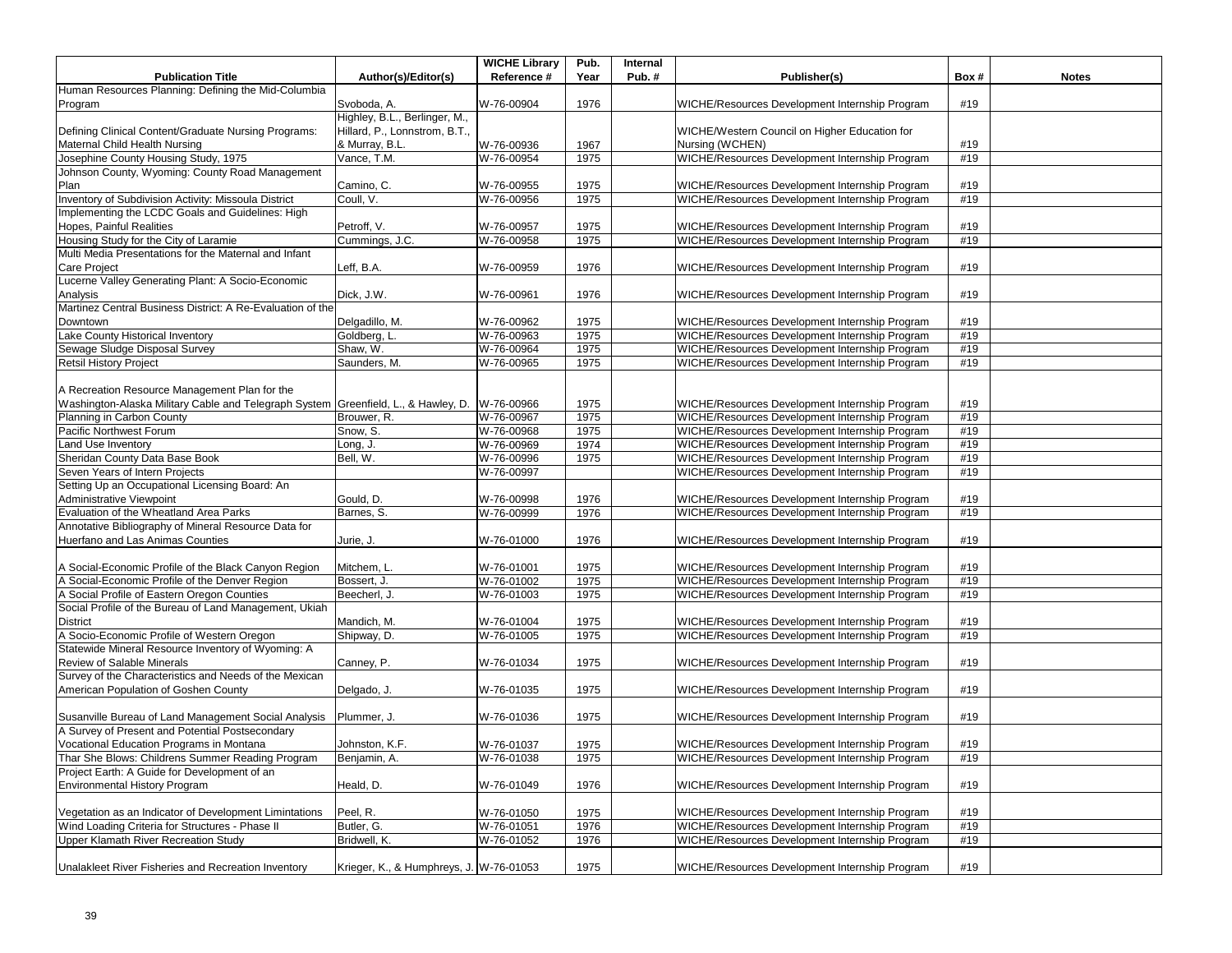| <b>Publication Title</b>                                               | Author(s)/Editor(s)                      | <b>WICHE Library</b><br>Reference # | Pub.<br>Year | Internal<br>Pub. $#$ | Publisher(s)                                                                       | Box# | <b>Notes</b> |
|------------------------------------------------------------------------|------------------------------------------|-------------------------------------|--------------|----------------------|------------------------------------------------------------------------------------|------|--------------|
|                                                                        | Brady, R.W., Chaney, J.F.,               |                                     |              |                      |                                                                                    |      |              |
| Administrative Data Processing: The Case for Executive                 | Baughman, G.W., and                      |                                     |              |                      | <b>WICHE/National Center for Higher Education</b>                                  |      |              |
| Management Involvement                                                 | Wallhaus, R.A.                           | W-76-01069                          | 1975         |                      | Management Systems at WICHE (NCHEMS)                                               | #19  |              |
| Academic Unit Planning and Management: Technical                       |                                          |                                     |              |                      | WICHE/National Center for Higher Education                                         |      |              |
| Report 75                                                              | Miyataki, G.K., & Byers, M.L. W-76-01070 |                                     | 1976         |                      | Management Systems at WICHE (NCHEMS)                                               | #19  |              |
| Analysis and Planning for Improved Distribution of                     |                                          |                                     |              |                      |                                                                                    |      |              |
| Nursing Personnel and Services: Inventory of Innovations               |                                          |                                     |              |                      | WICHE/Analysis and Planning for Improved Distribution                              |      |              |
| in Nursing                                                             | Kodadek, S.                              | W-76-01071                          | 1976         |                      | of Nursing Personnel and Services                                                  | #19  |              |
| Analysis and Planning for Improved Distribution of                     |                                          |                                     |              |                      |                                                                                    |      |              |
| Nursing Personnel and Services: Proceedings of the First               |                                          |                                     |              |                      |                                                                                    |      |              |
| National Conference, September 29 - October 1, 1975,                   |                                          |                                     |              |                      | WICHE/Analysis and Planning for Improved Distribution                              |      |              |
| Denver, Colorado<br>Analysis and Planning for Improved Distribution of |                                          | W-76-01090                          | 1975         |                      | of Nursing Personnel and Services                                                  | #19  |              |
| Nursing Personnel and Services: Assisting the Nursing                  |                                          |                                     |              |                      | WICHE/Analysis and Planning for Improved Distribution                              |      |              |
| Community to Plan for its Future                                       |                                          | W-76-01091                          | 1976         |                      | of Nursing Personnel and Services                                                  | #19  |              |
| The Employment Impact of the Timber Industry in: El                    |                                          |                                     |              |                      |                                                                                    |      |              |
| Dorado, Placer, Sierra, & Nevada Counties, California                  | Robison, H.                              | W-76-01092                          | 1975         |                      | WICHE/Resources Development Internship Program                                     | #19  |              |
| Computer Programs for Cluster Analysis and Other                       |                                          |                                     |              |                      |                                                                                    |      |              |
| Statistical Information                                                | Faruqui, S.                              | W-76-01093                          | 1975         |                      | WICHE/Resources Development Internship Program                                     | #19  |              |
| Community Design Manual: City of Antioch                               | Ford, R.A., & Moffatt, L.A.              | W-76-01094                          | 1975         |                      | WICHE/Resources Development Internship Program                                     | #19  |              |
|                                                                        |                                          |                                     |              |                      |                                                                                    |      |              |
| Cost and Funding Studies of the Proposed Western                       |                                          |                                     |              |                      | WICHE/Western Interstate Library Coordinating                                      |      |              |
| Interstate Bibliographic Network: First Quarterly Report               | Duggan, M., & Brown, M.K.                | W-76-01095                          | 1975         |                      | Organization (WILCO)                                                               | #19  |              |
| Cost and Funding Studies of the Proposed Western                       |                                          |                                     |              |                      |                                                                                    |      |              |
| Interstate Bibliographic Network: Second Quarterly                     | Duggan, M., Montague, E.,                |                                     |              |                      | WICHE/Western Interstate Library Coordinating                                      |      |              |
| Report                                                                 | Brown, M.K., & McHugh, A.                | W-76-01095                          | 1976         |                      | Organization (WILCO)                                                               | #19  |              |
|                                                                        | Duggan, M., Montague, E.,                |                                     |              |                      |                                                                                    |      |              |
| Cost and Funding Studies of the Proposed Western                       | Brown, M.K., McHugh, A., &               |                                     |              |                      | WICHE/Western Interstate Library Coordinating                                      |      |              |
| Interstate Bibliographic Network: Third Quarterly Report               | Martin, L.                               | W-76-01095                          | 1976         |                      | Organization (WILCO)                                                               | #19  |              |
|                                                                        | Montaque, E., Brown, M.K.,               |                                     |              |                      |                                                                                    |      |              |
| Cost and Funding Studies of the Proposed Western                       | McHugh, A., Gassler, S., &               |                                     |              |                      | WICHE/Western Interstate Library Coordinating                                      |      |              |
| Interstate Bibliographic Network: Final Report                         | Haenselman, M.                           | W-76-01095                          | 1976         |                      | Organization (WILCO)                                                               | #19  |              |
| Costs in Technical Processing and Interlibrary                         |                                          |                                     |              |                      | WICHE/Western Interstate Library Coordinating                                      |      |              |
| Loan-Data Processing User's Manual                                     | McHugh, A.L.                             | W-76-01095                          | 1976         |                      | Organization (WILCO)                                                               | #19  |              |
|                                                                        |                                          |                                     |              |                      |                                                                                    |      |              |
| Cost and Funding Studies of a Proposed Western                         |                                          |                                     |              |                      |                                                                                    |      |              |
| Interstate Bibliographic Network: In-Depth Case Studies                |                                          |                                     |              |                      | <b>WICHE/Continuing Education and Library Resources</b>                            |      |              |
| of Costs in Technical Processing and Interlibrary Loan                 |                                          | W-76-01095                          | 1976         |                      | Program                                                                            | #19  |              |
| Conference on NSF University Science Statistics                        |                                          |                                     |              |                      | WICHE/National Center for Higher Education                                         |      |              |
| Program: Final Report                                                  | Jones, D.P.                              | W-76-01096                          | 1975         |                      | Management Systems at WICHE (NCHEMS)                                               | #19  |              |
| Designing Campus Environments: A Review of Selected                    |                                          |                                     |              |                      |                                                                                    |      |              |
| Literature<br>Bluefield State College, Bluefield, West Virginia:       | Kaiser, L., & Sherretz, L.               | W-76-01098                          | 1976         |                      | <b>WICHE</b>                                                                       | #19  |              |
| Information Exchange Procedures, 1973-74 Data                          |                                          | W-76-01099                          |              |                      | WICHE/National Center for Higher Education<br>Management Systems at WICHE (NCHEMS) | #19  |              |
| <b>Box #20</b>                                                         |                                          |                                     |              |                      |                                                                                    |      |              |
| $W-76$                                                                 |                                          |                                     |              |                      |                                                                                    |      |              |
|                                                                        |                                          |                                     |              |                      |                                                                                    |      |              |
|                                                                        | Pantoja, A., Perry, W.,                  |                                     |              |                      |                                                                                    |      |              |
|                                                                        | McClure, J.F., Campana, E.,              |                                     |              |                      |                                                                                    |      |              |
|                                                                        | Contreras, A., Contreras, J.,            |                                     |              |                      |                                                                                    |      |              |
|                                                                        | Gonzalez, A., Hsi, V., Lee,              |                                     |              |                      |                                                                                    |      |              |
|                                                                        | D., Caplan, N., Nelson, S.D.,            |                                     |              |                      |                                                                                    |      |              |
|                                                                        | Eulau, H., Moore, J.W., &                |                                     |              |                      | WICHE/Faculty Development-Minority Content in                                      |      |              |
| Research: A Third World Perspective                                    | Sagarin, E.                              | W-76-01101                          | 1976         |                      | <b>Mental Health</b>                                                               | #20  |              |
| The Chicano Family: A Review of Research/The Mexican                   |                                          |                                     |              |                      |                                                                                    |      |              |
| Immigrant and the Family: Toward an Alternative View -                 |                                          |                                     |              |                      | WICHE/Faculty Development-Minority Content in                                      |      |              |
| Monograph #10                                                          | Montiel, M.                              | W-76-01102                          |              |                      | <b>Mental Health</b>                                                               | #20  |              |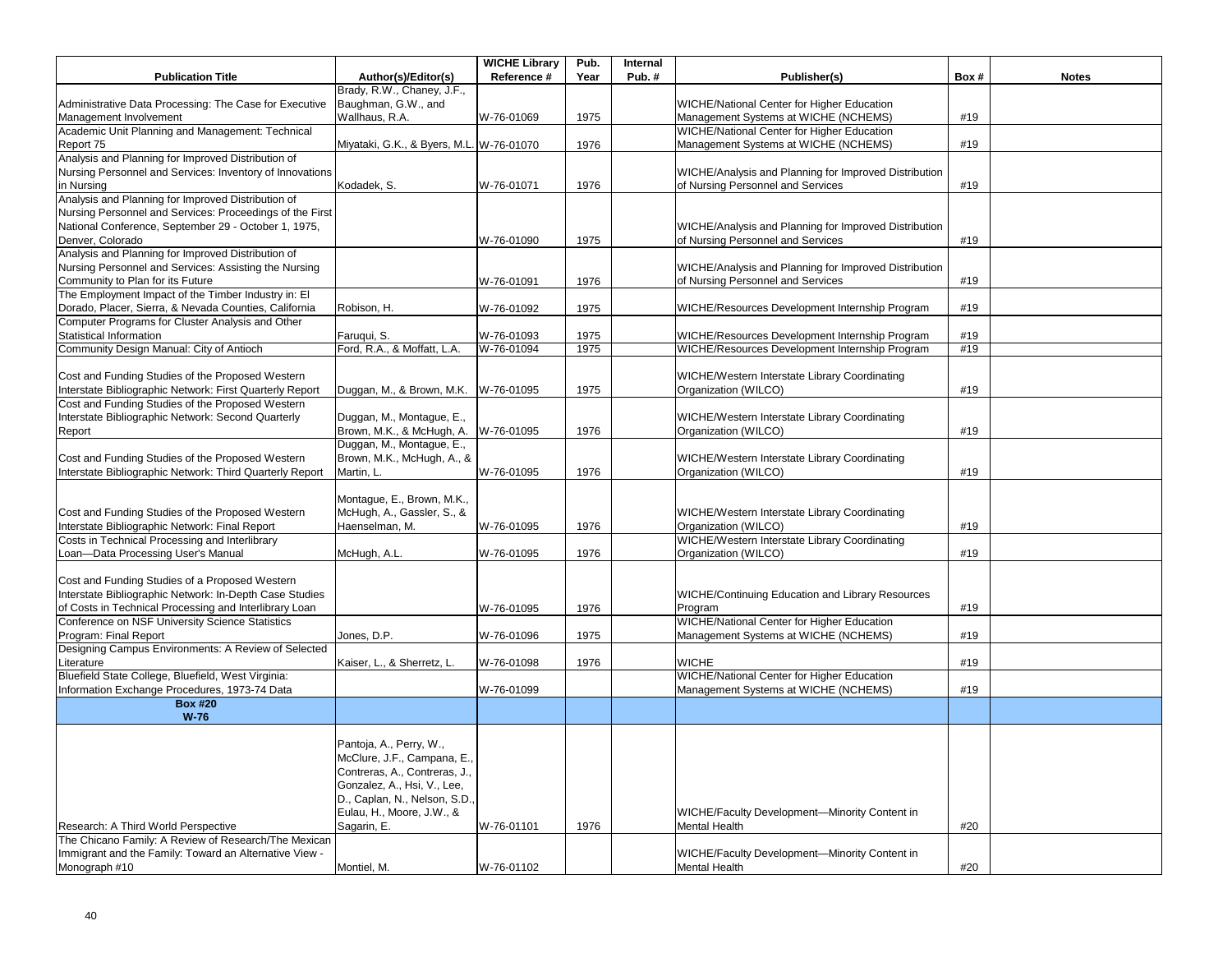|                                                          |                                         | <b>WICHE Library</b> | Pub. | Internal |                                                   |      |              |
|----------------------------------------------------------|-----------------------------------------|----------------------|------|----------|---------------------------------------------------|------|--------------|
| <b>Publication Title</b>                                 | Author(s)/Editor(s)                     | Reference #          | Year | Pub.#    | Publisher(s)                                      | Box# | <b>Notes</b> |
| Final Report of the WICHE/USOE Institute for Training in |                                         |                      |      |          | WICHE/Western Interstate Library Coordinating     |      |              |
| Staff Development: June 1975 - June 1976                 |                                         | W-76-01103           | 1976 |          | Organization (WILCO)                              | #20  |              |
|                                                          |                                         |                      |      |          | WICHE/National Center for Higher Education        |      |              |
| Georgia Institute of Technology: Atlanta, Georgia        |                                         | W-76-01104           |      |          | Management Systems at WICHE (NCHEMS)              | #20  |              |
| Higher Education Enrollment Forecasting: A Manual for    |                                         |                      |      |          | WICHE/National Center for Higher Education        |      |              |
| <b>State-Level Agencies</b>                              | Wing, P.                                | W-76-01105           | 1974 |          | Management Systems at WICHE (NCHEMS)              | #20  |              |
| Highlights of the Evaluation Study of NCHEMS, Phase      |                                         |                      |      |          |                                                   |      |              |
| II-The Impact of NCHEMS and Its Products, and            |                                         |                      |      |          | WICHE/National Center for Higher Education        |      |              |
| <b>Institutional Priorities</b>                          | Heim, P.                                | W-76-01106           |      |          | Management Systems at WICHE (NCHEMS)              | #20  |              |
| Western Legislative Conference - Committee on Social     |                                         |                      |      |          |                                                   |      |              |
| Services, Anchorage, Alaska, September 24, 1975:         |                                         |                      |      |          |                                                   |      |              |
| Report on WICHE's Activities                             | Kroepsch, R.H.                          | W-76-01107           | 1975 |          | <b>WICHE</b>                                      | #20  |              |
| Implementation of NCHEMS Planning and Management         |                                         |                      |      |          | WICHE/National Center for Higher Education        |      |              |
| Systems: Small College Level                             |                                         | W-76-01108           |      |          | Management Systems at WICHE (NCHEMS)              | #20  |              |
| Housing Authority of Portland Personnel Handbook         | Verbrugge, W.                           |                      |      |          |                                                   | #20  |              |
|                                                          | Henniger, R.                            | W-76-01109           |      |          | WICHE/Resources Development Internship Program    |      |              |
| Mid-Columbia Timber: Land-Production-Consumption         | Rood, B.A.                              | W-76-01110           | 1976 |          | WICHE/Resources Development Internship Program    | #20  |              |
| A Manual for Conducting Student Attrition Studies in     |                                         |                      |      |          |                                                   |      |              |
| Institutions of Postsecondary Education: Technical       |                                         |                      |      |          | WICHE/National Center for Higher Education        |      |              |
| Report No. 74                                            | Bower, C., & Myers, E.                  | W-76-01111           | 1976 |          | Management Systems at WICHE (NCHEMS)              | #20  |              |
| Information Useful for Academic Department Planning      |                                         |                      |      |          | WICHE/National Center for Higher Education        |      |              |
| and Management                                           | Miyataki, G.K., & Gray, R.G. W-76-01112 |                      | 1975 |          | Management Systems at WICHE (NCHEMS)              | #20  |              |
|                                                          |                                         |                      |      |          | WICHE/National Center for Higher Education        |      |              |
| Impact of NCHEMS Upon Its Active Constituency            | Heim, P.                                | W-76-01113           |      |          | Management Systems at WICHE (NCHEMS)              | #20  |              |
| NCHEMS Costing and Data Management System                |                                         |                      |      |          |                                                   |      |              |
| Student Outcomes Module Reference Manual: Technical      |                                         |                      |      |          | WICHE/National Center for Higher Education        |      |              |
| Report 61                                                | Haight, M., & Martin, R.                | W-76-01114           | 1975 |          | Management Systems at WICHE (NCHEMS)              | #20  |              |
|                                                          |                                         |                      |      |          | WICHE/National Center for Higher Education        |      |              |
| NCHEMS Project Plans: FY '76 - FY '80                    |                                         | W-76-01115           | 1974 |          | Management Systems at WICHE (NCHEMS)              | #20  |              |
| Normandale Community College, Bloomington,               |                                         |                      |      |          |                                                   |      |              |
| Minnesota: Information Exchange Procedures, 1973-74      |                                         |                      |      |          | WICHE/National Center for Higher Education        |      |              |
|                                                          |                                         |                      |      |          |                                                   |      |              |
| Data                                                     |                                         | W-76-01116           |      |          | Management Systems at WICHE (NCHEMS)              | #20  |              |
| Nursing Research Support in Hospitals in the Western     |                                         |                      |      |          | WICHE/Western Council on Higher Education for     |      |              |
| Region                                                   | Campos, R.G.                            | W-76-01130           | 1975 |          | Nursing (WCHEN)                                   | #20  |              |
|                                                          |                                         |                      |      |          | WICHE/Western Council on Higher Education for     |      |              |
| Nursing Research in the Bicentennial Year                | de Tornyay, R.                          | W-76-01131           | 1976 |          | Nursing (WCHEN)                                   | #20  |              |
|                                                          |                                         |                      |      |          |                                                   |      |              |
| Optometric Services in the Thirteen Western States: A    |                                         |                      |      |          |                                                   |      |              |
| Study of Current and Projected Supply and Demand         | Seitz, L.A.                             | W-76-01132           | 1976 |          | WICHE/Student Exchange Programs (SEP)             | #20  |              |
| Outcome Measures and Procedures Manual: Field            | Micek, S.S., Service, A.L., &           |                      |      |          | WICHE/National Center for Higher Education        |      |              |
| Review Edition: Technical Report 70                      | Lee, Y.S.                               | W-76-01133           | 1975 |          | Management Systems at WICHE (NCHEMS)              | #20  |              |
| Profile of Special Education Information Prepared for    |                                         |                      |      |          |                                                   |      |              |
| Southwest Regional Resource Center, Salt Lake City,      | Camaren, R.J., Beck, R., &              |                      |      |          |                                                   |      |              |
| Utah                                                     | Seccor, S.                              | W-76-01134           | 1976 |          | WICHE/Resources Development Internship Program    | #20  |              |
| Analysis and Planning for Improved Distribution of       |                                         |                      |      |          | WICHE/General Regional Programs - Planning and    |      |              |
| Nursing Personnel and Services: Project Overview         |                                         | W-76-01137           | 1975 |          | <b>Management Systems</b>                         | #20  |              |
| Planning for Change: A Report of a Conference on         |                                         |                      |      |          |                                                   |      |              |
| Mental Health, Pomona, California, December 10-13,       | Levy, J., & McNickle, R.K.              |                      |      |          |                                                   |      |              |
| 1962                                                     | (Eds.)                                  |                      |      |          | <b>WICHE/Staff Development Program</b>            | #20  |              |
|                                                          |                                         | W-76-01138           | 1963 |          |                                                   |      |              |
| Preparing Tomorrow's Campus Mental Health                |                                         |                      |      |          | WICHE/Improving Mental Health Services on Western |      |              |
| Professionals                                            |                                         | W-76-01139           | 1973 |          | Campuses                                          | #20  |              |
|                                                          |                                         |                      |      |          | WICHE/Regional Institute for Correctional         |      |              |
| Probing: A Reconnaissance in Human Interaction           | Sigurdson, H.R.                         | W-76-01140           | 1972 |          | Administration                                    | #20  |              |
| Rider College, Trenton, New Jersey: Information          |                                         |                      |      |          | WICHE/National Center for Higher Education        |      |              |
| Exchange Procedures, 1973-74 Data                        |                                         | W-76-01154           |      |          | Management Systems at WICHE (NCHEMS)              | #20  |              |
| Rhode Island Jr. College, Warwich, Rhode Island:         |                                         |                      |      |          | WICHE/National Center for Higher Education        |      |              |
| Information Exchange Procedures, 1973-74 Data            |                                         | W-76-01155           |      |          | Management Systems at WICHE (NCHEMS)              | #20  |              |
| Solar Tecture                                            | Lobato, R.                              | W-76-01156           | 1976 |          | WICHE/Resources Development Internship Program    | #20  |              |
| A Review of Potential Components for the Western         |                                         |                      |      |          |                                                   |      |              |
| <b>Bibliographic Network</b>                             | Pearson, K.M.                           | W-76-01157           | 1976 |          | WICHE/Western Bibliographic Network Project       | #20  |              |
|                                                          |                                         |                      |      |          |                                                   |      |              |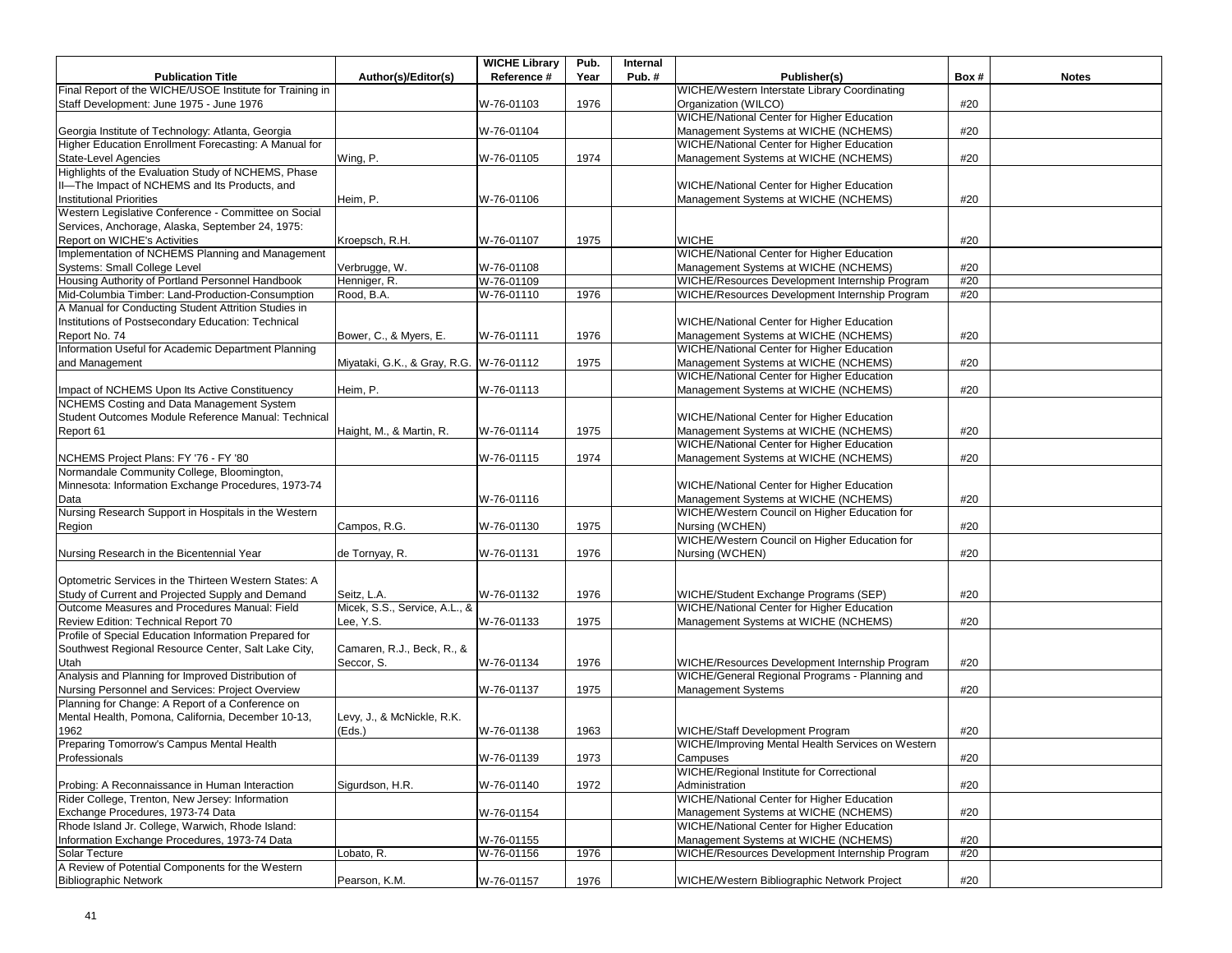|                                                             |                                        | <b>WICHE Library</b> | Pub. | Internal |                                                   |      |              |
|-------------------------------------------------------------|----------------------------------------|----------------------|------|----------|---------------------------------------------------|------|--------------|
| <b>Publication Title</b>                                    | Author(s)/Editor(s)                    | Reference #          | Year | Pub.#    | Publisher(s)                                      | Box# | <b>Notes</b> |
| Resources Development Internship Program: Guidelines        |                                        |                      |      |          |                                                   |      |              |
| for Project Development                                     |                                        | W-76-01158           |      |          | WICHE/Resources Development Internship Program    | #20  |              |
| The Recreation Environment of Tillamook County,             |                                        |                      |      |          |                                                   |      |              |
| Oregon                                                      | Hempel, L.                             | W-76-01159           | 1975 |          | WICHE/Resources Development Internship Program    | #20  |              |
| Standardized Planning, Budgeting Procedures and             |                                        |                      |      |          |                                                   |      |              |
| Department Program Descriptions                             | Morse, R.                              | W-76-01160           | 1975 |          | WICHE/Resources Development Internship Program    | #20  |              |
| Taos Valley: A Historical Survey                            | Lopez, L.S.                            | W-76-01161           | 1975 |          | WICHE/Resources Development Internship Program    | #20  |              |
| Training the Trainers to Train for Interlibrary Cooperation |                                        |                      |      |          | WICHE/Continuing Education and Library Resources  |      |              |
| and Networking                                              |                                        | W-76-01162           | 1975 |          | Program                                           | #20  |              |
| Staff Development Model Book: Program Designs for           |                                        |                      |      |          | WICHE/Western Interstate Library Coordinating     |      |              |
| <b>Library Personnel</b>                                    | Conroy, B. (Ed.)                       | W-76-01163           | 1976 |          | Organization (WILCO)                              | #20  |              |
| Training Manual for an Ecosystem Model: Assessing and       |                                        |                      |      |          | WICHE/Improving Mental Health Services on Western |      |              |
| Designing Campus Environments                               | Aulepp, L.A., & Delworth, U.           | W-76-01164           | 1976 |          | Campuses                                          | #20  |              |
| Targeted Research: An Empirical Approach to Defining        | Lindeman, C.A., Hagan,                 |                      |      |          | WICHE/Regional Program for Nursing Research       |      |              |
| Quality of Nursing Care                                     | D.E., & Krueger, J.C.                  | W-76-01166           |      |          | Development                                       | #20  |              |
| University of Northern Colorado, Greeley, Colorado:         |                                        |                      |      |          | WICHE/National Center for Higher Education        |      |              |
| Information Exchange Procedures, 1973-74 Data               |                                        | W-76-01219           |      |          | Management Systems at WICHE (NCHEMS)              | #20  |              |
| Improvement of Curricula in Schools of Nursing Through      |                                        |                      |      |          |                                                   |      |              |
| Selection and Application of Core Concepts of Nursing:      |                                        |                      |      |          |                                                   |      |              |
| An Interim Report                                           | Smith, J.                              | W-76-01220           | 1970 |          | WICHE/Curriculum Improvement Project              | #20  |              |
| Trends, Effects and Issues in Collective Bargaining in      |                                        |                      |      |          |                                                   |      |              |
| <b>Higher Education</b>                                     | Angell, G.W.                           | W-76-01221           | 1975 |          | <b>WICHE</b>                                      | #20  |              |
|                                                             |                                        |                      |      |          | WICHE/Western Council on Higher Education for     |      |              |
| <b>WCHEN Statement of Goals: A Five Year Commitment</b>     |                                        | W-76-01222           | 1974 |          | Nursing (WCHEN)                                   | #20  |              |
| Sources of Financial Support for Higher Education           |                                        |                      |      |          | WICHE/National Center for Higher Education        |      |              |
| Institutions: 1973-74/Field Review Edition                  | Weldon, K.                             | W-76-01223           | 1976 |          | Management Systems at WICHE (NCHEMS)              | #20  |              |
|                                                             |                                        |                      |      |          | WICHE/Western Council on Higher Education for     |      |              |
| Report of Summer Sessions: 1968                             |                                        | W-76-01224           | 1968 |          | Nursing (WCHEN)                                   | #20  |              |
| Extended Degree Programs in the West: Report of a           |                                        |                      |      |          |                                                   |      |              |
| Survey                                                      | Shay, T.M., & Engdahl, L.E. W-76-01225 |                      | 1976 |          | <b>WICHE</b>                                      | #20  |              |
| The Proposed Ladron Mountain Primitive Area: A              |                                        |                      |      |          |                                                   |      |              |
| Resource Analysis                                           | Manthey, G.T.                          | W-76-01226           | 1976 |          | WICHE/Resources Development Internship Program    | #20  |              |
| Supplementary Document: Data Values Used in the             |                                        |                      |      |          |                                                   |      |              |
| Development of Analysis Reports for the Study "State        |                                        |                      |      |          |                                                   |      |              |
| and Local Financial Support of Higher Education 1973-       |                                        |                      |      |          | WICHE/National Center for Higher Education        |      |              |
| 74"                                                         | Cherin, E., & McCoy, M.                | W-76-01227           | 1976 |          | Management Systems at WICHE (NCHEMS)              | #20  |              |
| The Western Council on Higher Education for Nursing:        |                                        |                      |      |          | WICHE/Western Council on Higher Education for     |      |              |
| Charter                                                     |                                        | W-76-01228           | 1965 |          | Nursing (WCHEN)                                   | #20  |              |
| State and Student Participation in the WICHE Student        |                                        |                      |      |          |                                                   |      |              |
| Exchange: 1953-1976                                         |                                        | W-76-01229           | 1976 |          | WICHE/Student Exchange Programs (SEP)             | #20  |              |
| Professional Student Exchange Program Manual                |                                        | W-76-01230           | 1967 |          | WICHE/Student Exchange Programs (SEP)             | #20  |              |
| <b>Box #21</b>                                              |                                        |                      |      |          |                                                   |      |              |
| $W-76$                                                      |                                        |                      |      |          |                                                   |      |              |
| Student Exchange Program: Manual of Procedures              |                                        | W-76-01230           | 1962 |          | WICHE/Student Exchange Programs (SEP)             | #21  |              |
| Student Exchange Programs Manual                            |                                        | W-76-01230           | 1973 |          | WICHE/Student Exchange Programs (SEP)             | #21  |              |
| Student Exchange Programs Manual                            |                                        | W-76-01230           | 1976 |          | WICHE/Student Exchange Programs (SEP)             | #21  |              |
| Professional Student Exchange Program Manual                |                                        | W-76-01230           | 1981 |          | WICHE/Student Exchange Programs (SEP)             | #21  |              |
| Introduction to Information Exchange Procedures: A          |                                        |                      |      |          | WICHE/National Center for Higher Education        |      |              |
| Guide for the Project Manager/Technical Report 76           | Gamso, G., & Service, A.               | W-76-01245           | 1976 |          | Management Systems at WICHE (NCHEMS)              | #21  |              |
| A Social-Economic Profile of the Upper Colorado             |                                        |                      |      |          |                                                   |      |              |
| <b>Mainstem Region</b>                                      | Veverka, G.                            | W-76-01246           | 1976 |          | WICHE/Resources Development Internship Program    | #21  |              |
|                                                             |                                        |                      |      |          |                                                   |      |              |
| State and Local Financial Support of Higher Education: A    |                                        |                      |      |          | WICHE/National Center for Higher Education        |      |              |
| Framework for Interstate Comparisons, 1973-74               | McCoy, M.                              | W-76-01247           | 1976 |          | Management Systems at WICHE (NCHEMS)              | #21  |              |
| Transportation and Parking Study of Worland, Wyoming        |                                        |                      |      |          |                                                   |      |              |
| during the Summer of 1975                                   | Gourley, M.                            | W-76-01258           | 1976 |          | WICHE/Resources Development Internship Program    | #21  |              |
| Training Manual for Paraprofessional and Allied             |                                        |                      |      |          |                                                   |      |              |
| <b>Professional Programs</b>                                | Delworth, U., & Aulepp, L.             | W-76-01259           | 1976 |          | WICHE/Resources Development Internship Program    | #21  |              |
|                                                             |                                        |                      |      |          |                                                   |      |              |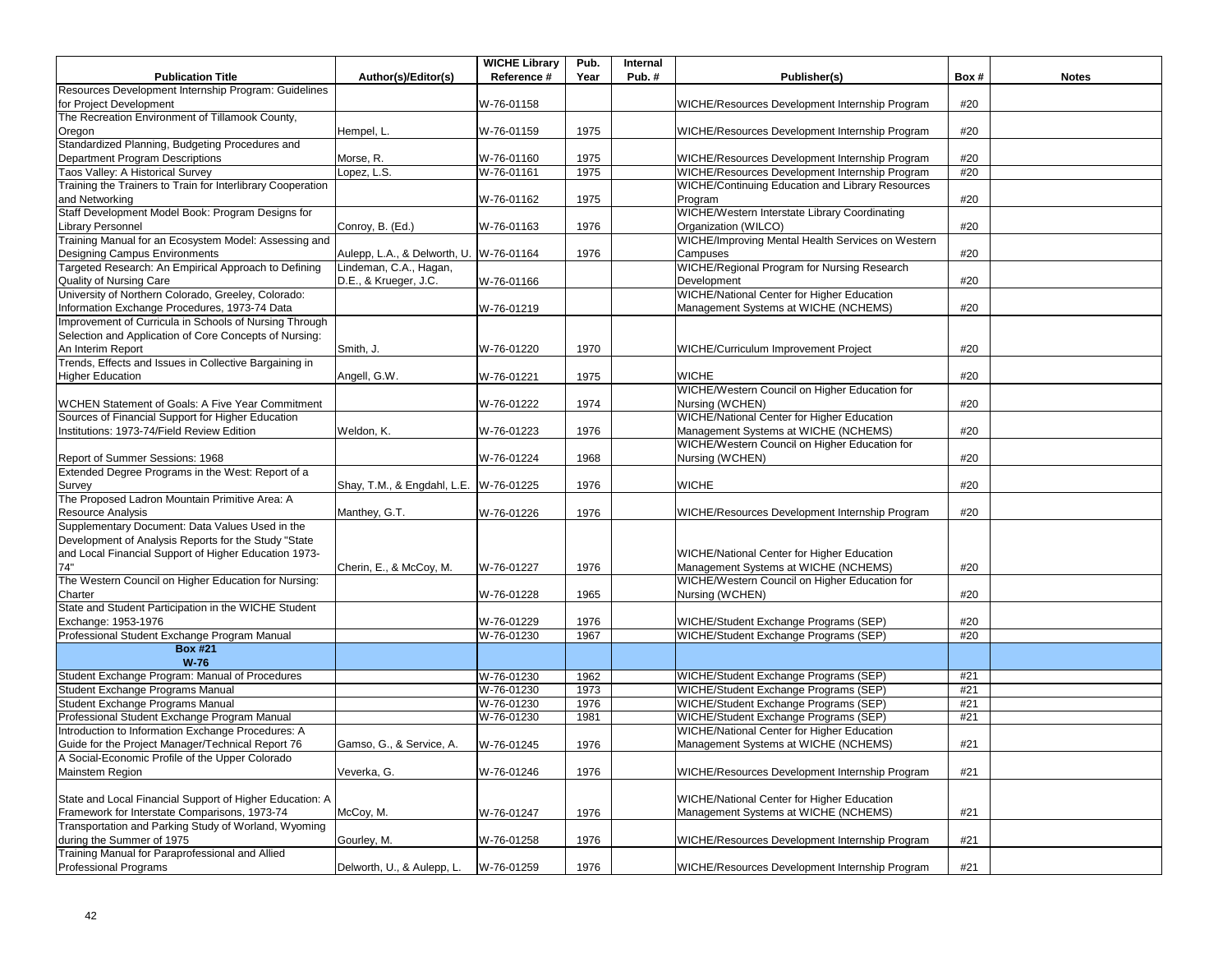|                                                                              |                            | <b>WICHE Library</b> | Pub. | Internal |                                                   |      |              |
|------------------------------------------------------------------------------|----------------------------|----------------------|------|----------|---------------------------------------------------|------|--------------|
| <b>Publication Title</b>                                                     | Author(s)/Editor(s)        | Reference #          | Year | Pub. $#$ | Publisher(s)                                      | Box# | <b>Notes</b> |
|                                                                              |                            |                      |      |          | <b>WICHE/National Center for Higher Education</b> |      |              |
| NCHEMS: Proceedings of the 1976 National Assembly                            | Johnston, W. (Ed.)         | W-76-01260           | 1976 |          | Management Systems at WICHE (NCHEMS)              | #21  |              |
| Summary of State Legislation Afffecting Higher Education                     |                            |                      |      |          |                                                   |      |              |
| in the West: 1967                                                            | Minter, W.J.               | W-76-01261           | 1967 |          | WICHE/Special Programs in Higher Education        | #21  |              |
| Summary of State Legislation Affecting Higher Education<br>in the West: 1968 | Minter. W.J.               |                      |      |          |                                                   |      |              |
| Summary of State Legislation Affecting Higher Education                      |                            | W-76-01261           | 1968 |          | WICHE/Special Higher Education Programs           | #21  |              |
|                                                                              |                            |                      |      |          |                                                   |      |              |
| in the West: 1969                                                            |                            | W-76-01261           | 1969 |          | WICHE/Special Higher Education Programs           | #21  |              |
| Summary of State Legislation Afffecting Higher Education                     |                            |                      |      |          |                                                   |      |              |
| in the West: 1970<br>1975 WICHE interns with the Bureau of Land              | Altman, R.A.               | W-76-01261           | 1970 |          | WICHE/Special Higher Education Programs           | #21  |              |
|                                                                              |                            |                      |      |          |                                                   | #21  |              |
| Management<br>LandWaterHealthA Guide to Rural Living in Platte               |                            | W-76-01262           |      |          | WICHE/Resources Development Internship Program    |      |              |
|                                                                              |                            |                      |      |          | WICHE/Resources Development Internship Program    |      |              |
| County<br>Western Interstate Commission for Higher Education:                | Toly, G.                   | W-76-01263           | 1975 |          |                                                   | #21  |              |
|                                                                              |                            |                      |      |          |                                                   |      |              |
| <b>Bylaws</b>                                                                |                            | W-76-01264           | 1975 |          | <b>WICHE</b>                                      | #21  |              |
| Annual Tuition, Required Fees, and Charge to WICHE                           |                            |                      |      |          |                                                   |      |              |
| Exchange Students in Western Medical Schools, Fall,                          |                            |                      |      |          |                                                   |      |              |
| 1975                                                                         |                            | W-76-01272           | 1975 |          | WICHE/Student Exchange Programs (SEP)             | #21  |              |
|                                                                              |                            |                      |      |          | <b>WICHE</b>                                      |      |              |
| A Study of Dental Manpower Requirements in the West                          |                            | W-76-01285           |      |          | WICHE/Improving Mental Health Services on Western | #21  |              |
| Phase Two: Improving Mental Health Services on                               |                            |                      |      |          |                                                   |      |              |
| Western Campuses/Final Report/Grant MH12419                                  |                            | W-76-01487           | 1976 |          | Campuses                                          | #21  |              |
| Nursing Research Support in Community Health                                 | Campos, R.G., Hagan, D.E.  |                      |      |          | WICHE/Western Council on Higher Education for     |      |              |
| Agencies in the West                                                         | & Nelson, A.H.             | W-76-01564           | 1976 |          | Nursing (WCHEN)                                   | #21  |              |
| Afton Town Plan                                                              | Strebel, S.                | W-76-01565           | 1976 |          | WICHE/Resources Development Internship Program    | #21  |              |
| Fremont County, Wyoming: Natural Resources and Land                          |                            |                      |      |          |                                                   |      |              |
| Use: An Inventory and Analysis                                               | Hufferd, J., Pernula, D.   | W-76-01566           | 1975 |          | WICHE/Resources Development Internship Program    | #21  |              |
| The Relationship Between Crime, Corrections, and the                         |                            |                      |      |          |                                                   |      |              |
| Economy in Colorado                                                          | Allen, M.                  | W-76-01567           | 1976 |          | WICHE/Resources Development Internship Program    | #21  |              |
| Innovations in Nursing Curricula: Proceedings of a                           |                            |                      |      |          |                                                   |      |              |
| Workshop for Nursing Faculty, January 12-13, 1976, San                       |                            |                      |      |          | WICHE/Western Council on Higher Education for     |      |              |
| Diego, California                                                            |                            | W-76-01569           | 1976 |          | Nursing (WCHEN)                                   | #21  |              |
| Development and Improvement Strategies for the Garrett                       |                            |                      |      |          |                                                   |      |              |
| Industrial Park of Wheatland, Wyoming                                        | Park, J.                   | W-76-01570           | 1976 |          | WICHE/Resources Development Internship Program    | #21  |              |
| Designing and Conducting Evaluation of Inservice                             |                            |                      |      |          |                                                   |      |              |
| Programs                                                                     | Fromm, M.                  | W-76-01571           | 1976 |          | WICHE/Resources Development Internship Program    | #21  |              |
|                                                                              |                            |                      |      |          |                                                   |      |              |
| An Analysis of the Highway System in Eastern Montana                         | Fargen, D.                 | W-76-01572           | 1976 |          | WICHE/Resources Development Internship Program    | #21  |              |
|                                                                              |                            |                      |      |          |                                                   |      |              |
| Woodland Community School's Summer Youth Program                             | Heiskari, T.               | W-76-01576           | 1976 |          | WICHE/Resources Development Internship Program    | #21  |              |
| Boards and Commissions Study                                                 | Batjer, M., & Hughey, V.   | W-76-01577           | 1976 |          | WICHE/Resources Development Internship Program    | #21  |              |
| Washington Veterans' Home Museum                                             | Schwab, K.                 | W-76-01604           | 1976 |          | WICHE/Resources Development Internship Program    | #21  |              |
| Social Values Analysis for the Red Mountain Planning                         |                            |                      |      |          |                                                   |      |              |
| Unit                                                                         | Cann, B.R.                 | W-76-01613           | 1976 |          | WICHE/Resources Development Internship Program    | #21  |              |
| Site Inventory and Development Plan for Tillamook                            |                            |                      |      |          |                                                   |      |              |
| County's 4-H Forest Park                                                     | Coen, D., & Gilevich, S.   | W-76-01614           | 1976 |          | WICHE/Resources Development Internship Program    | #21  |              |
| Feasibility Study: Wholesale and Retail Markets for                          |                            |                      |      |          |                                                   |      |              |
| <b>Concrete Roofing Tiles</b>                                                | Gomez, K.                  | W-76-01615           | 1976 |          | WICHE/Resources Development Internship Program    | #21  |              |
| An Accessibility Study of Boulder, Colorado                                  | Radocy, R.                 | W-76-01616           | 1976 |          | WICHE/Resources Development Internship Program    | #21  |              |
| Some Considerations in Judging Land Suitability for                          | Hemmings, D., & Eickstedt, |                      |      |          |                                                   |      |              |
| Surface Mining                                                               | Υ.                         | W-76-01632           | 1976 |          | WICHE/Resources Development Internship Program    | #21  |              |
| An Environmental Plan for the Cascade Planning District                      |                            |                      |      |          |                                                   |      |              |
| of Cascade County, Montana                                                   | Waldo, C., & Fechter, C.   | W-76-01633           | 1976 |          | WICHE/Resources Development Internship Program    | #21  |              |
| Development of Guidelines for Updating the City's Land                       |                            |                      |      |          |                                                   |      |              |
| Use Controls                                                                 | Peterson, S.               | W-76-01634           | 1976 |          | WICHE/Resources Development Internship Program    | #21  |              |
| A Report on Writing Public Land Use Guides for the                           |                            |                      |      |          |                                                   |      |              |
| Bureau of Land Management in Utah                                            | Smith, G.R.                | W-76-01635           | 1976 |          | WICHE/Resources Development Internship Program    | #21  |              |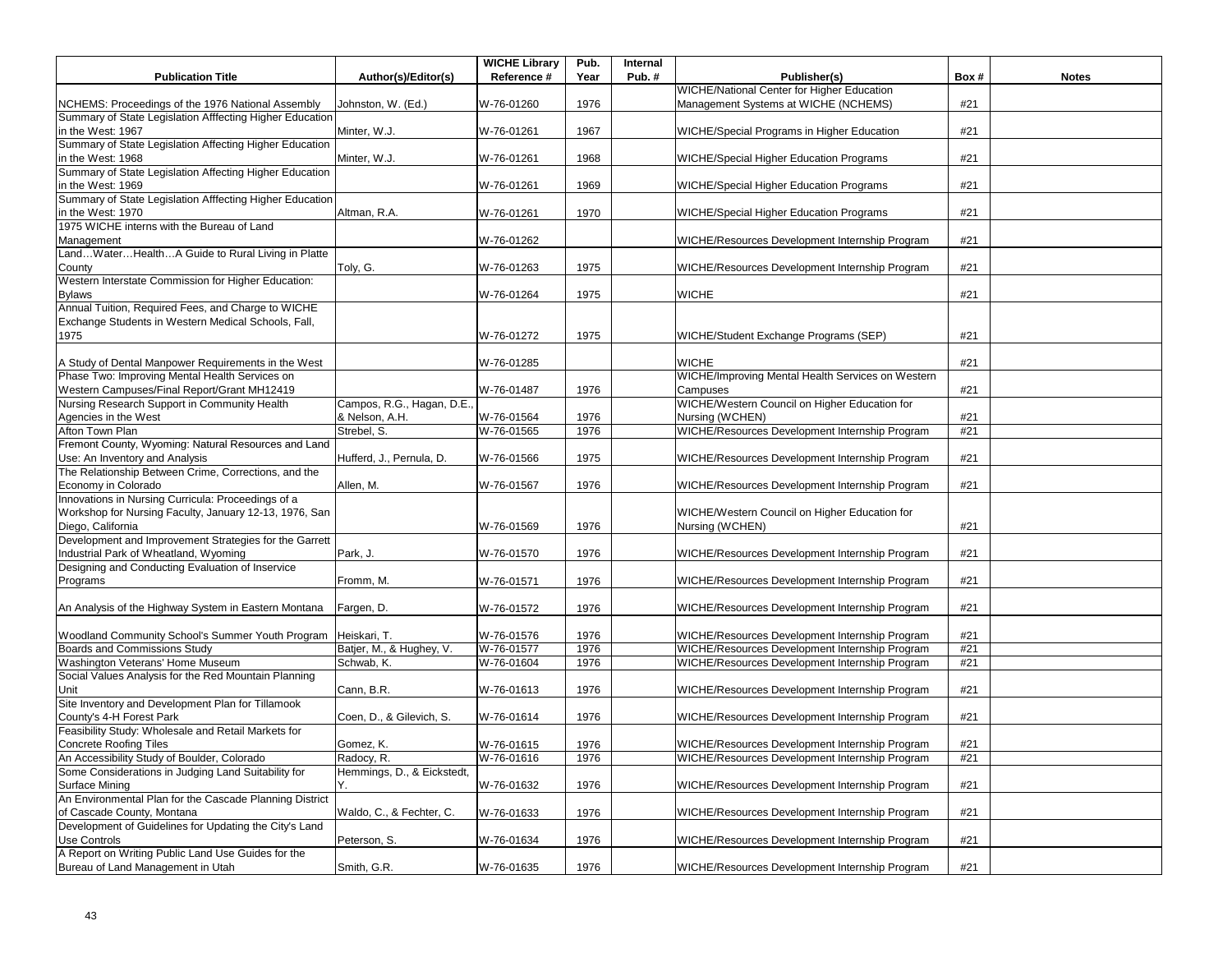|                                                            |                              | <b>WICHE Library</b>     | Pub.         | Internal |                                                                                                  |            |              |
|------------------------------------------------------------|------------------------------|--------------------------|--------------|----------|--------------------------------------------------------------------------------------------------|------------|--------------|
| <b>Publication Title</b>                                   | Author(s)/Editor(s)          | Reference #              | Year         | Pub.#    | Publisher(s)                                                                                     | Box#       | <b>Notes</b> |
| Who Will Lead Oregon's Environmental Health                |                              |                          |              |          |                                                                                                  |            |              |
| Management?                                                | Kawaoka, K.E.                | W-76-01636               | 1976         |          | WICHE/Resources Development Internship Program                                                   | #21        |              |
| An Empirical Analysis of Factors Related to Expenditures   |                              |                          |              |          | WICHE/Western States Project on Postsecondary                                                    |            |              |
| in Higher Education Institutions                           | Williams, R.                 | W-76-01642               | 1976         |          | <b>Education Budgeting Procedures</b>                                                            | #21        |              |
| Federal Funding of Postsecondary Education in the 13       |                              |                          |              |          |                                                                                                  |            |              |
| <b>Western States</b>                                      | Weldon, K. & Makowski, D.    | W-76-01727               | 1976         |          | WICHE/The Information and Analysis Service                                                       | #21        |              |
| An Environmental Plan for the Ulm Planning District of     |                              |                          |              |          |                                                                                                  |            |              |
| Cascade County, Montana                                    | Fechter, C., & Waldo, C.     | W-76-01728               | 1976         |          | WICHE/Resources Development Internship Program                                                   | #21        |              |
| Recreation: A Need for Quantitative Data                   | Hanner, K.                   | W-76-01730               | 1976         |          | WICHE/Resources Development Internship Program                                                   | #21        |              |
| Community Land Use and Urban Growth: Lea, Eddy, and        |                              |                          |              |          |                                                                                                  |            |              |
| <b>Chaves Counties</b>                                     | Tessier, P.W.                | W-76-01731               | 1976         |          | WICHE/Resources Development Internship Program                                                   | #21        |              |
| Housing Study for the Dalles Urban Planning Unit           | Wright, P.J.                 | W-76-01748               | 1976         |          | WICHE/Resources Development Internship Program                                                   | #21        |              |
| Labor Market Analysis of District 12                       | Barnhart, L.D.               | W-76-01749               | 1976         |          | WICHE/Resources Development Internship Program                                                   | #21        |              |
| <b>Box #22</b>                                             |                              |                          |              |          |                                                                                                  |            |              |
| W-76 (+1976)/W-77                                          |                              |                          |              |          |                                                                                                  |            |              |
| Identification of Labor Development and Services           |                              |                          |              |          |                                                                                                  |            |              |
| Provided by the Employment Service Fairbanks, in the       |                              |                          |              |          |                                                                                                  |            |              |
| Fairbanks Area                                             | Khan, M.A.                   | W-76-01762               | 1976         |          | WICHE/Resources Development Internship Program                                                   | #22        |              |
| Outdoor Recreation Planning Support of Youth               | Comish, T.R., & Ludlum,      |                          |              |          |                                                                                                  |            |              |
| <b>Conservation Corps Program</b>                          | R.L.                         | W-76-01763               | 1976         |          | WICHE/Resources Development Internship Program                                                   | #22        |              |
| Historic Transportation Routes Through Southwestern        |                              |                          |              |          |                                                                                                  |            |              |
| Montana<br>Landscape Proposal for the City of Gillette     | Ingram, P.M.                 | W-76-01764               | 1976         |          | WICHE/Resources Development Internship Program<br>WICHE/Resources Development Internship Program | #22<br>#22 |              |
| Guide for Kodiak's Baranof Museum                          | Saylor, D.                   | W-76-01765               | 1976         |          |                                                                                                  |            |              |
| Accessibility Study of Recreational Facilities in Boulder  | Naughton, S.                 | W-76-01766               | 1976         |          | WICHE/Resources Development Internship Program                                                   | #22        |              |
|                                                            |                              |                          |              |          | WICHE/Resources Development Internship Program                                                   | #22        |              |
| County<br><b>Built-Up Roofing Manual</b>                   | Atencio, D.<br>Olson, L.L.   | W-76-01778<br>W-76-01809 | 1976<br>1976 |          | WICHE/Resources Development Internship Program                                                   | #22        |              |
| Social Profile of the Portland-Vancouver Metropolitan      |                              |                          |              |          |                                                                                                  |            |              |
| Area                                                       | Cross, T.L.                  | W-76-01810               | 1976         |          | WICHE/Resources Development Internship Program                                                   | #22        |              |
| Area Office Handbook Supplement: Tenant Contact            |                              |                          |              |          |                                                                                                  |            |              |
| Procedures                                                 | Campbell, K.                 | W-76-01833               | 1976         |          | WICHE/Resources Development Internship Program                                                   | #22        |              |
|                                                            |                              |                          |              |          |                                                                                                  |            |              |
| BLM/YCC Projects for the Fortymile Resource Area           | Lockwood, M.C., & Bell, J.T. | W-76-01834               | 1976         |          | WICHE/Resources Development Internship Program                                                   | #22        |              |
| They Didn't Come in Four-Wheel Drives: An Introduction     |                              |                          |              |          |                                                                                                  |            |              |
| for Fortymile History                                      | Haynes, T.L.                 | W-76-01835               | 1976         |          | WICHE/Resources Development Internship Program                                                   | #22        |              |
| Cost and Funding Studies of the Proposed Western           |                              |                          |              |          |                                                                                                  |            |              |
| Interstate Bibliographic Network: Survey of Costs in       |                              |                          |              |          | WICHE/Continuing Education and Library Resources                                                 |            |              |
| Technical Processing and Interlibrary Loan                 |                              |                          | 1976         |          | Program                                                                                          | #22        |              |
| Initiating the Design and Development of a Western         | Montague, E.A., Pearson,     |                          |              |          |                                                                                                  |            |              |
| Interstate Bibliographic Network: Fourth (Final) Quarterly | K.M., Brown, M.K., &         |                          |              |          | WICHE/Western Interstate Library Coordinating                                                    |            |              |
| Report                                                     | Haenselman, M.A.             |                          | 1976         |          | Organization (WILCO)                                                                             | #22        |              |
|                                                            |                              |                          |              |          | WICHE/Western Interstate Library Coordinating                                                    |            |              |
| Library Networking in the West: The Next Three Years       |                              |                          | 1976         |          | Organization (WILCO)                                                                             | #22        |              |
| On Target: Key Issues of Region, State, and Campus         |                              |                          |              |          |                                                                                                  |            |              |
| (Ninth Biennial Legislative Work Conference on Higher      |                              |                          |              |          |                                                                                                  |            |              |
| Education)                                                 | Lavin, M. (Ed.)              |                          | 1976         |          | <b>WICHE</b>                                                                                     | #22        |              |
|                                                            |                              |                          |              |          |                                                                                                  |            |              |
| Resources Development Internship Program Handbook          |                              |                          | 1976         |          | WICHE/Resources Development Internship Program                                                   | #22        |              |
| Work Experience in City Manager's Office, La Junta,        |                              |                          |              |          |                                                                                                  |            |              |
| Colorado                                                   | Yoder, J.P.                  | W-77-00011               | 1976         |          | WICHE/Resources Development Internship Program                                                   | #22        |              |
| Otero County, Colorado: Economic Overview 1976             | Blair, B.                    | W-77-00012               | 1976         |          | WICHE/Resources Development Internship Program                                                   | #22        |              |
| Pitkin County Trends: A Twelve-Year Budget Analysis        | Stafford, B.J.               | W-77-00013               | 1976         |          | WICHE/Resources Development Internship Program                                                   | #22        |              |
| Cultural Inventory of the Fortymile Resource Area          | Waldman, R.S.                | W-77-00014               | 1976         |          | WICHE/Resources Development Internship Program                                                   | #22        |              |
| The National Register of Historic Places: A Guide to the   |                              |                          |              |          |                                                                                                  |            |              |
| <b>Nomination Process</b>                                  | Fox, S.K.                    | W-77-00015               |              |          | WICHE/Resources Development Internship Program                                                   | #22        |              |
| Catalog of Available Industrial Sites and Comprehensive    |                              |                          |              |          |                                                                                                  |            |              |
| Wage Rate Study                                            | Cox, R.L.                    | W-77-00016               | 1976         |          | WICHE/Resources Development Internship Program                                                   | #22        |              |
| City of Rocky Ford: Industrial Development Profile         | Bangan, R.                   | W-77-00029               | 1976         |          | WICHE/Resources Development Internship Program                                                   | #22        |              |
|                                                            |                              |                          |              |          |                                                                                                  |            |              |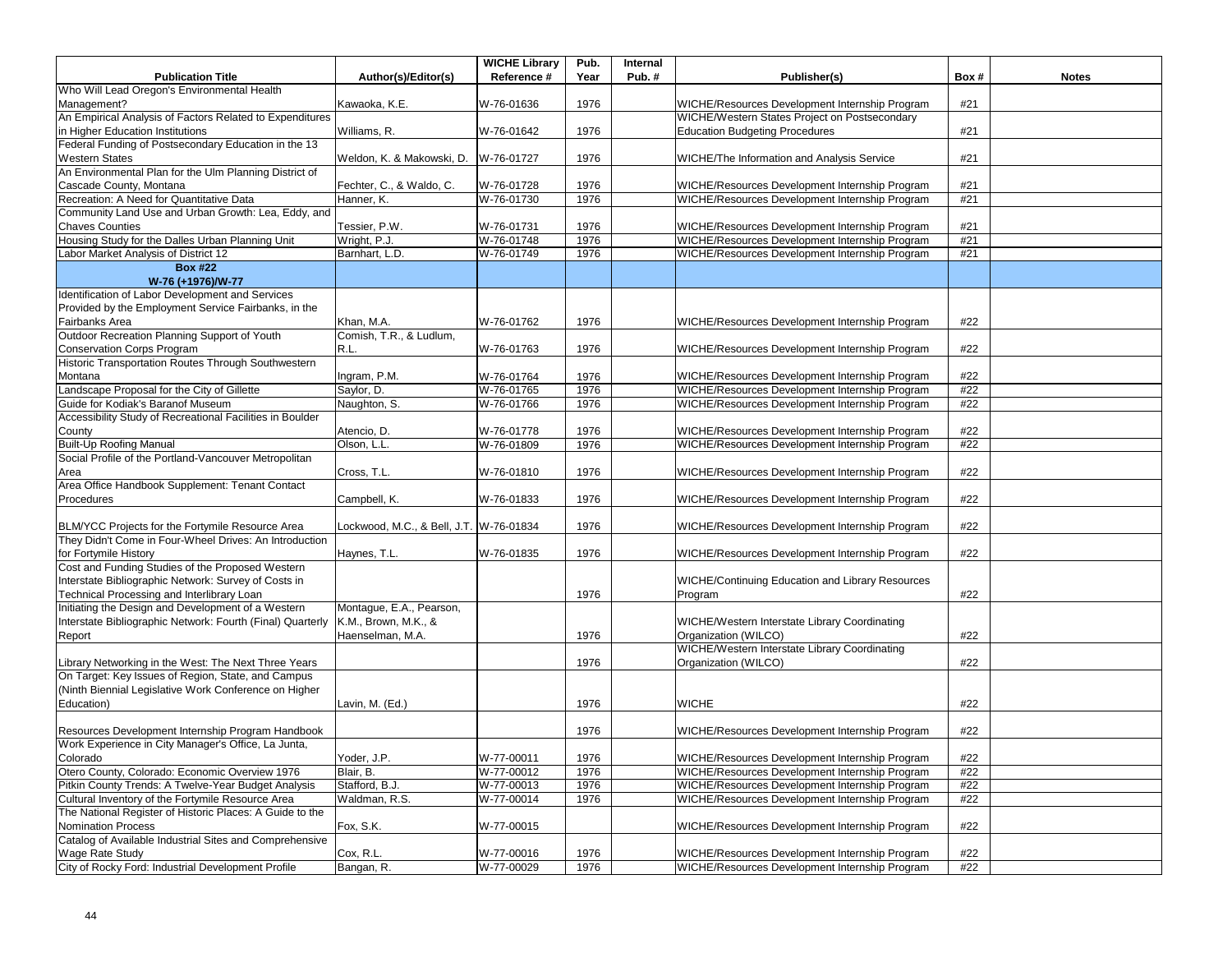|                                                         |                                         | <b>WICHE Library</b> | Pub. | Internal |                                                   |      |              |
|---------------------------------------------------------|-----------------------------------------|----------------------|------|----------|---------------------------------------------------|------|--------------|
| <b>Publication Title</b>                                | Author(s)/Editor(s)                     | Reference #          | Year | Pub.#    | Publisher(s)                                      | Box# | <b>Notes</b> |
| An Economic Profile: Bureau of Land Management          |                                         |                      |      |          |                                                   |      |              |
| <b>Bakersfield District</b>                             | Gustafson, L.L.                         | W-77-00030           | 1976 |          | WICHE/Resources Development Internship Program    | #22  |              |
| Economic Issues in the Networking of Library Technical  |                                         |                      |      |          | WICHE/Western Interstate Library Coordinating     |      |              |
| <b>Support Services</b>                                 | Gassler, S.                             | W-77-00038           | 1976 |          | Organization (WILCO)                              | #22  |              |
|                                                         |                                         |                      |      |          | WICHE/Western Interstate Library Coordinating     |      |              |
| Librarian's Handbook for Costing Network Services       |                                         | W-77-00039           | 1976 |          | Organization (WILCO)                              | #22  |              |
| A Program Plan for Transportation Development in the    |                                         |                      |      |          |                                                   |      |              |
| High Plains Planning Region-East Central Colorado       | Treece, R.D.                            | W-77-00040           | 1976 |          | WICHE/Resources Development Internship Program    | #22  |              |
| Performing Arts Public Relations                        | Miller, K.A.                            | W-77-00041           | 1976 |          | WICHE/Resources Development Internship Program    | #22  |              |
| A Cultural Resource Inventory of the Fortymile River    | Bell, W., & Sullivan, M.                | W-77-00166           | 1976 |          | WICHE/Resources Development Internship Program    | #22  |              |
| A Social Analysis of the Coos Bay District              | Fitzgerald, P.                          | W-77-00167           | 1976 |          | WICHE/Resources Development Internship Program    | #22  |              |
| Extended Degree Programs in the West: Conference        | Engdahl, L.E., & Shay, T.M.             |                      |      |          |                                                   |      |              |
| Proceedings                                             | (Eds.)                                  | W-77-00206           | 1976 |          | <b>WICHE/Extended Degree Programs</b>             | #22  |              |
| Eight Years of Intern Projects                          |                                         | W-77-00207           |      |          | WICHE/Resources Development Internship Program    | #22  |              |
| University of Maine at Presque Isle: Information        |                                         |                      |      |          | <b>WICHE/National Center for Higher Education</b> |      |              |
| Exchange Procedures, 1974-75 Data                       |                                         | W-77-00208           |      |          | Management Systems at WICHE (NCHEMS)              | #22  |              |
| Mexican-American Mental Health Issues: Present          |                                         |                      |      |          |                                                   |      |              |
| Realities and Future Strategies                         | Boucher, S.W. (Ed.)                     | W-77-00241           | 1970 |          | WICHE/Mental Health Continuing Education Program  | #22  |              |
| Arterial Street Design Guidelines: City of Arvada,      |                                         |                      |      |          |                                                   |      |              |
| Colorado                                                | Lynch, D.F., & Wagner, L.J.             | W-77-00242           | 1976 |          | WICHE/Resources Development Internship Program    | #22  |              |
| The Role Volunteers Play in Rural America and the       |                                         |                      |      |          |                                                   |      |              |
| Contributions They Make to Their Communities            | Wolf, W.A.                              | W-77-00243           | 1976 |          | WICHE/Resources Development Internship Program    | #22  |              |
| Economic Inventory: Archuleta County, Colorado          | Lucyk, P.J.                             | W-77-00308           | 1976 |          | WICHE/Resources Development Internship Program    | #22  |              |
| Project Awareness: Insight into Music and Blindness     | Karsh, K.                               | W-77-00309           | 1976 |          | WICHE/Resources Development Internship Program    | #22  |              |
| Legal Aspects of 208 Water Quality Management           |                                         |                      |      |          |                                                   |      |              |
| Planning in Jackson County, Oregon                      | Cowart, B.T.                            | W-77-00310           | 1976 |          | WICHE/Resources Development Internship Program    | #22  |              |
| City of Vista: Human Care Services Needs Assessment     |                                         |                      |      |          |                                                   |      |              |
| and Recommendations                                     | Clark, M.H.                             | W-77-00311           | 1976 |          | WICHE/Resources Development Internship Program    | #22  |              |
|                                                         |                                         |                      |      |          | WICHE/Western Center for Continuing Education in  |      |              |
| WICHE Source Book for Mental Health Administrators      | Koprowski, E.J.                         | W-77-00390           | 1976 |          | Mental Health                                     | #22  |              |
|                                                         |                                         |                      |      |          |                                                   |      |              |
| 1976 Archaeology Survey in the Augusta/Sun River Area   |                                         |                      |      |          |                                                   |      |              |
| of the East Slope Planning Unit, Lewis & Clark County   | Cobb, W.M.                              | W-77-00391           | 1976 |          | WICHE/Resources Development Internship Program    | #22  |              |
| Chugwater Comprehensive Plan                            | Lockman, R.                             | W-77-00392           | 1976 |          | WICHE/Resources Development Internship Program    | #22  |              |
| An Economic Analysis of Fremont County, Wyoming         | Ochs, W.A.                              | W-77-00393           | 1976 |          | WICHE/Resources Development Internship Program    | #22  |              |
| Intern School Psychologist                              | Langenberg, M.E.                        | W-77-00439           | 1976 |          | WICHE/Resources Development Internship Program    | #22  |              |
| A Profile of Rock River, Wyoming: Resources, Needs,     |                                         |                      |      |          |                                                   |      |              |
| and Potential                                           | Jones, C.                               | W-77-00440           | 1976 |          | WICHE/Resources Development Internship Program    | #22  |              |
| Survey of Archeological Sites, Tangle Lakes             |                                         |                      |      |          |                                                   |      |              |
| Archeological District Near Paxson, Alaska, 1976        | Zinck, B., & Zinck, T.                  | W-77-00529           | 1976 |          | WICHE/Resources Development Internship Program    | #22  |              |
| Wildlife and Wildlife Habitat of the Delta River-Tangle |                                         |                      |      |          |                                                   |      |              |
| Lakes Area, Alaska                                      | Hubbard, P.K.                           | W-77-00530           | 1977 |          | WICHE/Resources Development Internship Program    | #22  |              |
| A Study of Veterinary Medicine Graduates of the WICHE   |                                         |                      |      |          |                                                   |      |              |
| Student Exchange Programs Showing the Relation of that  |                                         |                      |      |          |                                                   |      |              |
| Group to the Total Veterinarian Manpower of the WICHE   |                                         |                      |      |          |                                                   |      |              |
| <b>States</b>                                           |                                         | W-77-00549           | 1977 |          | WICHE/Student Exchange Programs (SEP)             | #22  |              |
| Providing Location Information for Colorado Library     |                                         |                      |      |          | WICHE/Western Interstate Library Coordinating     |      |              |
| Resources                                               | Pearson, K.M.                           | W-77-00550           | 1977 |          | Organization (WILCO)                              | #22  |              |
| Program Classification Structure: Second                |                                         |                      |      |          | WICHE/National Center for Higher Education        |      |              |
| Edition/Technical Report 101                            | Collier, D.J.                           | W-77-00552           | 1976 |          | Management Systems at WICHE (NCHEMS)              | #22  |              |
| Information Exchange Procedures/Cost Studies            |                                         |                      |      |          | WICHE/National Center for Higher Education        |      |              |
| Procedures: Revised Edition/Technical Report 65         | Johnson, R.S., & Collard, W. W-77-00553 |                      | 1976 |          | Management Systems at WICHE (NCHEMS)              | #22  |              |
| Portage Wildlife Habitat Inventory and Analysis         | Sequin, R.J.                            | W-77-00554           | 1976 |          | WICHE/Resources Development Internship Program    | #22  |              |
| <b>Box #23</b>                                          |                                         |                      |      |          |                                                   |      |              |
| $W-77$                                                  |                                         |                      |      |          |                                                   |      |              |
|                                                         |                                         |                      |      |          |                                                   |      |              |
| Analysis and Planning for Improved Distribution of      |                                         |                      |      |          | WICHE/National Center for Higher Education        |      |              |
| Nursing Personnel and Services: National Conferences    | Gingras, P. (Ed.)                       | W-77-00608           | 1976 |          | Management Systems at WICHE (NCHEMS)              | #23  |              |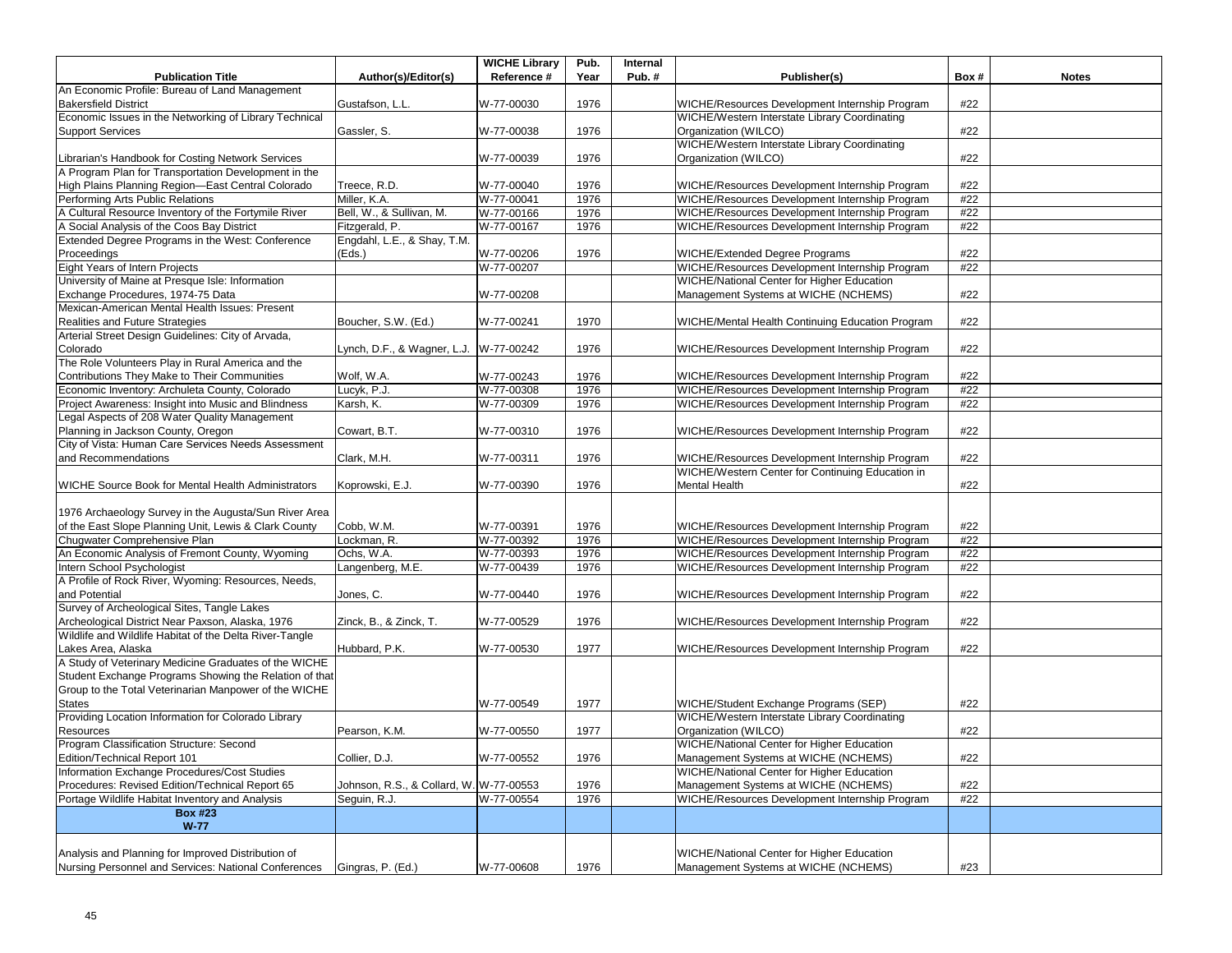|                                                                                                             |                                    | <b>WICHE Library</b> | Pub. | Internal |                                                                                    |      |              |
|-------------------------------------------------------------------------------------------------------------|------------------------------------|----------------------|------|----------|------------------------------------------------------------------------------------|------|--------------|
| <b>Publication Title</b>                                                                                    | Author(s)/Editor(s)                | Reference #          | Year | Pub.#    | Publisher(s)                                                                       | Box# | <b>Notes</b> |
| Analysis and Planning for Improved Distribution of                                                          |                                    |                      |      |          |                                                                                    |      |              |
| Nursing Personnel and Services: The Field Development                                                       |                                    |                      |      |          | WICHE/National Center for Higher Education                                         |      |              |
| Component of the State Modeling Activities, Final Report                                                    |                                    | W-77-00608           | 1977 |          | Management Systems at WICHE (NCHEMS)                                               | #23  |              |
| Analysis and Planning for Improved Distribution of                                                          |                                    |                      |      |          |                                                                                    |      |              |
| Nursing Personnel and Services: A National Model of                                                         |                                    |                      |      |          | WICHE/National Center for Higher Education                                         |      |              |
| Supply, Demand, and Distribution, Final Report                                                              |                                    | W-77-00608           | 1977 |          | Management Systems at WICHE (NCHEMS)                                               | #23  |              |
| Analysis and Planning for Improved Distribution of                                                          |                                    |                      |      |          |                                                                                    |      |              |
| Nursing Personnel and Services: Regional Centers Final                                                      |                                    |                      |      |          | WICHE/National Center for Higher Education                                         |      |              |
| Report                                                                                                      | Gingras, P.                        | W-77-00608           | 1977 |          | Management Systems at WICHE (NCHEMS)                                               | #23  |              |
| Analysis and Planning for Improved Distribution of                                                          |                                    |                      |      |          |                                                                                    |      |              |
| Nursing Personnel and Services: A Directory of Nursing-                                                     | Smith, M.K., & Felix, J.           |                      |      |          | WICHE/National Center for Higher Education                                         |      |              |
| <b>Related Data Sources</b>                                                                                 | (Eds.)                             | W-77-00608           | 1977 |          | Management Systems at WICHE (NCHEMS)                                               | #23  |              |
| Analysis and Planning for Improved Distribution of                                                          |                                    |                      |      |          |                                                                                    |      |              |
| Nursing Personnel and Services: A Blueprint and<br>Recommendations for Improved Nursing-Related Data        | Collier, D.J., & Segall, M.        | W-77-00608           | 1977 |          | WICHE/National Center for Higher Education<br>Management Systems at WICHE (NCHEMS) | #23  |              |
| Analysis and Planning for Improved Distribution of                                                          |                                    |                      |      |          |                                                                                    |      |              |
| Nursing Personnel and Services: Panel of Expert                                                             |                                    |                      |      |          | WICHE/National Center for Higher Education                                         |      |              |
| Consultants, Final Report                                                                                   | Lum, J., & Leonhard, G.            | W-77-00608           | 1977 |          | Management Systems at WICHE (NCHEMS)                                               | #23  |              |
| Delta River-Tangle Lakes Fisheries Inventory - 1976                                                         | Carlton, M.                        | W-77-00628           | 1976 |          | WICHE/Resources Development Internship Program                                     | #23  |              |
| Portage Area Fisheries Habitat Inventory and Analysis                                                       |                                    |                      |      |          |                                                                                    |      |              |
| 1976                                                                                                        | Browning, R.                       | W-77-00629           | 1977 |          | WICHE/Resources Development Internship Program                                     | #23  |              |
| Survey of Costs in Technical Processing and Interlibrary                                                    | Brown, M.K., & McHugh,             |                      |      |          | WICHE/Western Interstate Library Coordinating                                      |      |              |
| Loan Summary                                                                                                | A.L.                               | W-77-00675           | 1976 |          | Organization (WILCO)                                                               | #23  |              |
| The Founding of the Western Interstate Library                                                              |                                    |                      |      |          |                                                                                    |      |              |
| Coordinating Organization: A Narrative Final Report on                                                      |                                    |                      |      |          |                                                                                    |      |              |
| the Project "Initiating the Design and Development of a                                                     | Pearson, K.M., & Montague,         |                      |      |          | WICHE/Western Interstate Library Coordinating                                      |      |              |
| Western Interstate Bibliographic Network"                                                                   | E.A.                               | W-77-00676           | 1976 |          | Organization (WILCO)                                                               | #23  |              |
|                                                                                                             | Montague, E., Brown, M.K.,         |                      |      |          |                                                                                    |      |              |
| Survey of Costs in Technical Processing and Interlibrary                                                    | McHugh, A., & Haenselman,          |                      |      |          | WICHE/Western Interstate Library Coordinating                                      |      |              |
| Loan: Survey Tables and Results of Case Studies<br>Archaeological Inventory in the Blackfoot Planning Unit, | М.                                 | W-77-00677           |      |          | Organization (WILCO)                                                               | #23  |              |
| Western Central Montana                                                                                     | Gazunis, K.T.                      | W-77-00699           | 1976 |          | WICHE/Resources Development Internship Program                                     | #23  |              |
| The Medford District Library                                                                                | Davis, K.L.                        | W-77-00700           | 1977 |          | WICHE/Resources Development Internship Program                                     | #23  |              |
| An Economic Overview of Del Norte, Colorado                                                                 | Keeling, P.                        | W-77-00701           | 1976 |          | WICHE/Resources Development Internship Program                                     | #23  |              |
|                                                                                                             |                                    |                      |      |          |                                                                                    |      |              |
|                                                                                                             | Witherbee, L., Ackerman,           |                      |      |          |                                                                                    |      |              |
| Analysis of Acreages and Reservations: National                                                             | K., DeFond, J., Gonzales,          |                      |      |          |                                                                                    |      |              |
| Resource Lands, Wyoming                                                                                     | O., Johnson, M., & Lynn, G.        | W-77-00723           | 1977 |          | WICHE/Resources Development Internship Program                                     | #23  |              |
| The Effects of Flood Duration on Crops                                                                      | Bendix, G., & Joyce, J.            | W-77-01266           | 1976 |          | WICHE/Resources Development Internship Program                                     | #23  |              |
| McKinley Area Council of Governments: Land Use                                                              |                                    |                      |      |          |                                                                                    |      |              |
| Element, 1977                                                                                               | Kirschner, C.                      | W-77-01267           | 1977 |          | WICHE/Resources Development Internship Program                                     | #23  |              |
| Developing and Implementing Programs for the Gifted                                                         |                                    |                      |      |          |                                                                                    |      |              |
| and Talented Students in the Weld BOCES School                                                              |                                    |                      |      |          |                                                                                    |      |              |
| <b>Districts</b>                                                                                            | Anderson, Carole                   | W-77-01268           | 1977 |          | WICHE/Resources Development Internship Program                                     | #23  |              |
| Secrets in Grandpa's Old Trunk                                                                              | Downing, S.S.                      | W-77-01269           | 1977 |          | WICHE/Resources Development Internship Program                                     | #23  |              |
|                                                                                                             | Borgmann, C.W., &<br>Bartram, J.W. |                      |      |          | <b>WICHE</b>                                                                       |      |              |
| Mineral Engineering Education in the West                                                                   | Jones, D., Brown, M.K.,            | W-77-01303           | 1969 |          |                                                                                    | #23  |              |
|                                                                                                             | McHugh, A., Myers, E., &           |                      |      |          | WICHE/National Center for Higher Education                                         |      |              |
| Commentary to Library Statistical Data Base                                                                 | Haenselman, M.                     | W-77-01304           | 1977 |          | Management Systems at WICHE (NCHEMS)                                               | #23  |              |
| State and Student Participation in the WICHE Student                                                        |                                    |                      |      |          |                                                                                    |      |              |
| Exchange: 1953-1977                                                                                         |                                    | W-77-01306           | 1977 |          | WICHE/Student Exchange Programs (SEP)                                              | #23  |              |
| Community College Mental Health Worker Program: A                                                           |                                    |                      |      |          | <b>WICHE/Community College Mental Health Worker</b>                                |      |              |
| Reference Resource                                                                                          | Martinez, R., & Ulibarri, C.       | W-77-01325           |      |          | Program                                                                            | #23  |              |
| A Demonstration Model for Patient Education: A Model                                                        |                                    |                      |      |          |                                                                                    |      |              |
| for the Project "Training Nurses to Improve Patient                                                         | Archuleta, V., Plummer,            |                      |      |          |                                                                                    |      |              |
| Education"                                                                                                  | O.B., & Hopkins, K.D.              | W-77-01366           | 1977 |          | <b>WICHE/Nursing Programs</b>                                                      | #23  |              |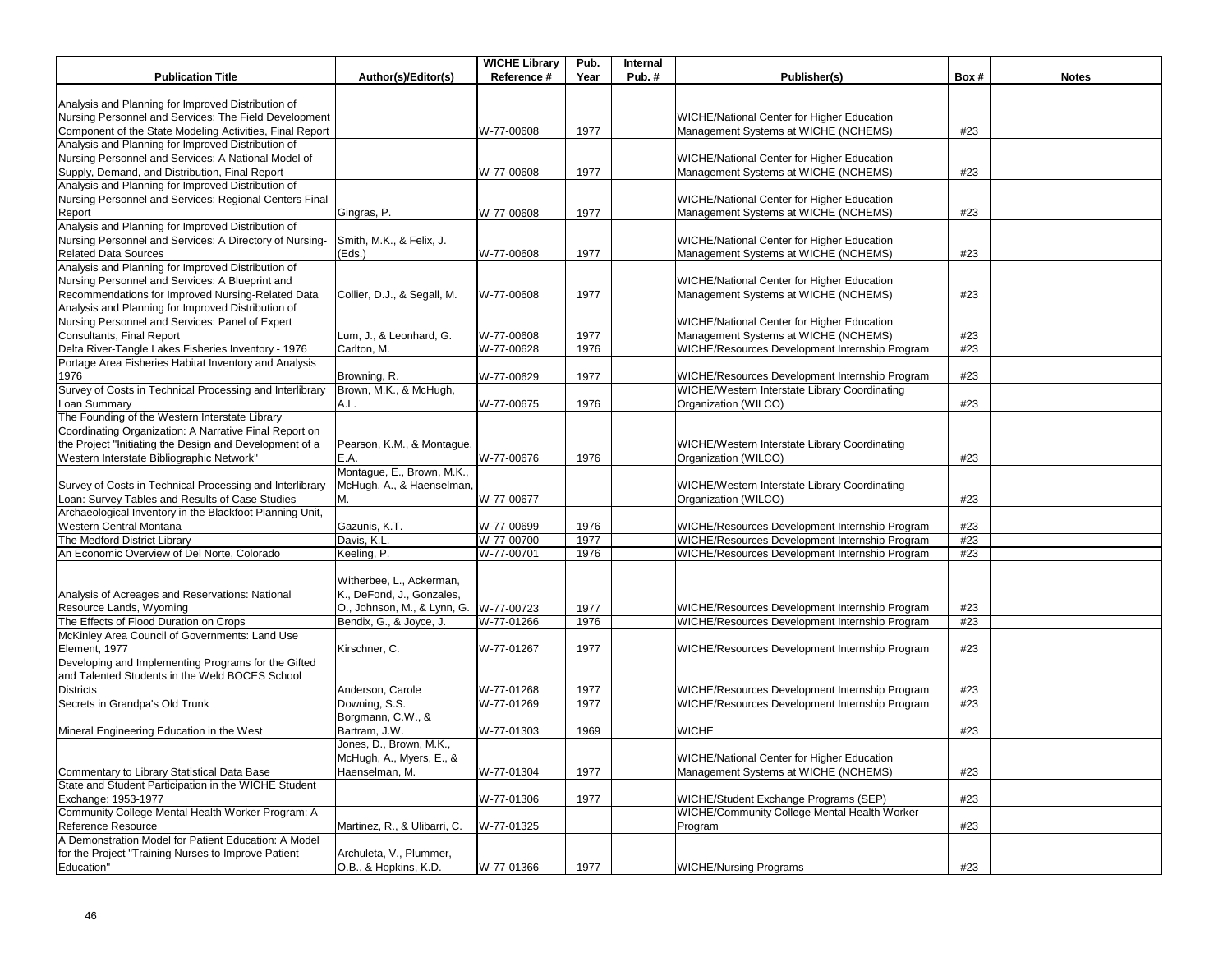|                                                                        |                     | <b>WICHE Library</b> | Pub. | Internal |                                                |      |              |
|------------------------------------------------------------------------|---------------------|----------------------|------|----------|------------------------------------------------|------|--------------|
| <b>Publication Title</b>                                               | Author(s)/Editor(s) | Reference #          | Year | Pub.#    | Publisher(s)                                   | Box# | <b>Notes</b> |
| Mountain States Regional Medical Program/Health                        |                     |                      |      |          |                                                |      |              |
| Profile: Montana                                                       |                     | W-77-01387           | 1969 |          | WICHE/Mountain States Regional Medical Program | #23  |              |
| Feasibility Study: Leadership Preparation for Complex                  |                     |                      |      |          |                                                |      |              |
| Organizations, Final Report                                            | Westwick, C.R.      | W-77-01388           | 1977 |          | <b>WICHE/Nursing Programs</b>                  | #23  |              |
| Como Ellos Lo Ven: Migrant Children Look at Life in                    |                     |                      |      |          |                                                |      |              |
| Longmont                                                               | Hurley, J.L. (Ed.)  | W-77-01482           | 1977 |          | WICHE/Resources Development Internship Program | #23  |              |
| <b>Strawberry Planning Inventory</b>                                   | Monson, C.          | W-77-01537           | 1977 |          | WICHE/Resources Development Internship Program | #23  |              |
| Proceedings of the 1976 First Western Regional Working                 |                     |                      |      |          |                                                |      |              |
| Conference on Ethnic Minorities and the Health                         |                     |                      |      |          |                                                |      |              |
| Professions                                                            |                     | W-77-01629           | 1976 |          | WICHE/Student Exchange Programs (SEP)          | #23  |              |
| Mountain States Regional Medical Program/Health                        |                     |                      |      |          |                                                |      |              |
| Profile: Wyoming                                                       |                     | W-77-01630           | 1969 |          | WICHE/Mountain States Regional Medical Program | #23  |              |
| Mountain States Regional Medical Program/Health                        |                     |                      |      |          |                                                |      |              |
| Profile: Idaho                                                         |                     | W-77-01632           | 1969 |          | WICHE/Mountain States Regional Medical Program | #23  |              |
| Identification and Analysis of Unemployment Services                   |                     |                      |      |          |                                                |      |              |
| Provided by the Northern Region, Employment Security                   |                     |                      |      |          |                                                |      |              |
| Division, in the Fairbanks Area                                        | Khan, M.A.          | W-77-01682           | 1977 |          | WICHE/Resources Development Internship Program | #23  |              |
| <b>Box #24</b>                                                         |                     |                      |      |          |                                                |      |              |
| W-77 (+1977)/W-78                                                      |                     |                      |      |          |                                                |      |              |
| Quantifying Quality of Care in Nursing Homes                           | Krowka, M.          | W-77-01683           | 1977 |          | WICHE/Resources Development Internship Program | #24  |              |
| Drug and Alcohol Curriculum                                            | Frederick, P.F.     | W-77-01684           | 1977 |          | WICHE/Resources Development Internship Program | #24  |              |
| An Evaluation of the Employer Services Unit of the                     |                     |                      |      |          |                                                |      |              |
| Anchorage Employment Service Office, Summer 1977                       | Short, P.           | W-77-01685           | 1977 |          | WICHE/Resources Development Internship Program | #24  |              |
| Resource Management Facility Inventory: Randolph                       |                     |                      |      |          |                                                |      |              |
| Planning Unit                                                          | Johnson, J.         | W-77-01686           | 1977 |          | WICHE/Resources Development Internship Program | #24  |              |
| Woody Riparian Survey of the Tendoy and Dillon West                    |                     |                      |      |          |                                                |      |              |
| <b>Planning Units</b>                                                  | Daneke, D.          | W-77-01687           | 1977 |          | WICHE/Resources Development Internship Program | #24  |              |
| Field Inventory of Wildlife Resources                                  | Boggs, K.           | W-77-01765           | 1977 |          | WICHE/Resources Development Internship Program | #24  |              |
| A History of the San Rafael Swell                                      | Finken, D.A.        | W-77-01766           | 1977 |          | WICHE/Resources Development Internship Program | #24  |              |
| Field and Office Procedures for Habitat Type Surveys                   |                     |                      |      |          |                                                |      |              |
| Utilizing 7 <sup>1/2</sup> USGS Quadrangles                            | Druffel, D.P.       | W-77-01767           | 1977 |          | WICHE/Resources Development Internship Program | #24  |              |
| Radiation, Risk and Responsibility                                     | Callender, N.       | W-77-01848           | 1977 |          | WICHE/Resources Development Internship Program | #24  |              |
| <b>Wales Creek Recreation Inventory</b>                                | Slough, D.          | W-77-01849           | 1977 |          | WICHE/Resources Development Internship Program | #24  |              |
|                                                                        |                     |                      |      |          |                                                |      |              |
| Estimates of Harvest, Hunting Effort, and Economic                     |                     |                      |      |          |                                                |      |              |
| Values of Wildlife Resources of the Salem District of BLM Zemlicka, D. |                     | W-77-01850           | 1977 |          | WICHE/Resources Development Internship Program | #24  |              |
| Range Survey of Lightly Grazed Areas                                   | Brown, N.           | W-77-01851           | 1977 |          | WICHE/Resources Development Internship Program | #24  |              |
| American Indian Post-Secondary Education: Issues and                   |                     |                      |      |          | WICHE/Planning Resources in Minority Education |      |              |
| Recommendations                                                        | Locke, P.           |                      | 1977 |          | (PRIME)                                        | #24  |              |
| Communicating Nursing Research, Volume 8-Nursing                       |                     |                      |      |          | WICHE/Western Council on Higher Education for  |      |              |
| Research Priorities: Choice or Chance                                  | Batey, M.V. (Ed.)   |                      | 1977 |          | Nursing (WCHEN)                                | #24  |              |
| Communicating Nursing Research, Volume 9-Nursing                       |                     |                      |      |          | WICHE/Western Council on Higher Education for  |      |              |
| Research in the Bicentennial Year                                      | Batey, M.V. (Ed.)   |                      | 1977 |          | Nursing (WCHEN)                                | #24  |              |
| Communicating Nursing Research, Volume                                 |                     |                      |      |          |                                                |      |              |
| 10-Optimizing Environments for Health: Nursing's                       |                     |                      |      |          | WICHE/Western Council on Higher Education for  |      |              |
| <b>Unique Perspective</b>                                              | Batey, M.V. (Ed.)   |                      | 1977 |          | Nursing (WCHEN)                                | #24  |              |
| Proceedings of the 19th Annual Meeting, Western                        |                     |                      |      |          |                                                |      |              |
| Association of Graduate Schools, Albuquerque, New                      |                     |                      |      |          |                                                |      |              |
| Mexico, March 6-8, 1977                                                |                     |                      | 1977 |          | WICHE/Western Association of Graduate Schools  | #24  |              |
| State and Student Participation in the WICHE                           |                     |                      |      |          |                                                |      |              |
| Professional Student Exchange Program: 1953-1978                       |                     | W-78-00008           | 1977 |          | WICHE/Student Exchange Programs (SEP)          | #24  |              |
|                                                                        |                     |                      |      |          |                                                |      |              |
| Fortymile River: Biological Aspects of Carrying Capacity               | Hudson, M.          | W-78-00038           | 1977 |          | WICHE/Resources Development Internship Program | #24  |              |
| Preliminary Transportation Development Program                         |                     |                      |      |          |                                                |      |              |
| Design: Pitkin County                                                  | Kirchheimer, D.M.   | W-78-00039           | 1977 |          | WICHE/Resources Development Internship Program | #24  |              |
| Down the Fortymile: An Interpretive Plan for Alaska's                  |                     |                      |      |          |                                                |      |              |
| Fortymile River                                                        | Simmons, L.         | W-78-00040           | 1977 |          | WICHE/Resources Development Internship Program | #24  |              |
| Environmental Education Study Area Site Selection                      | Springer, D.J.      | W-78-00041           | 1977 |          | WICHE/Resources Development Internship Program | #24  |              |
|                                                                        |                     |                      |      |          |                                                |      |              |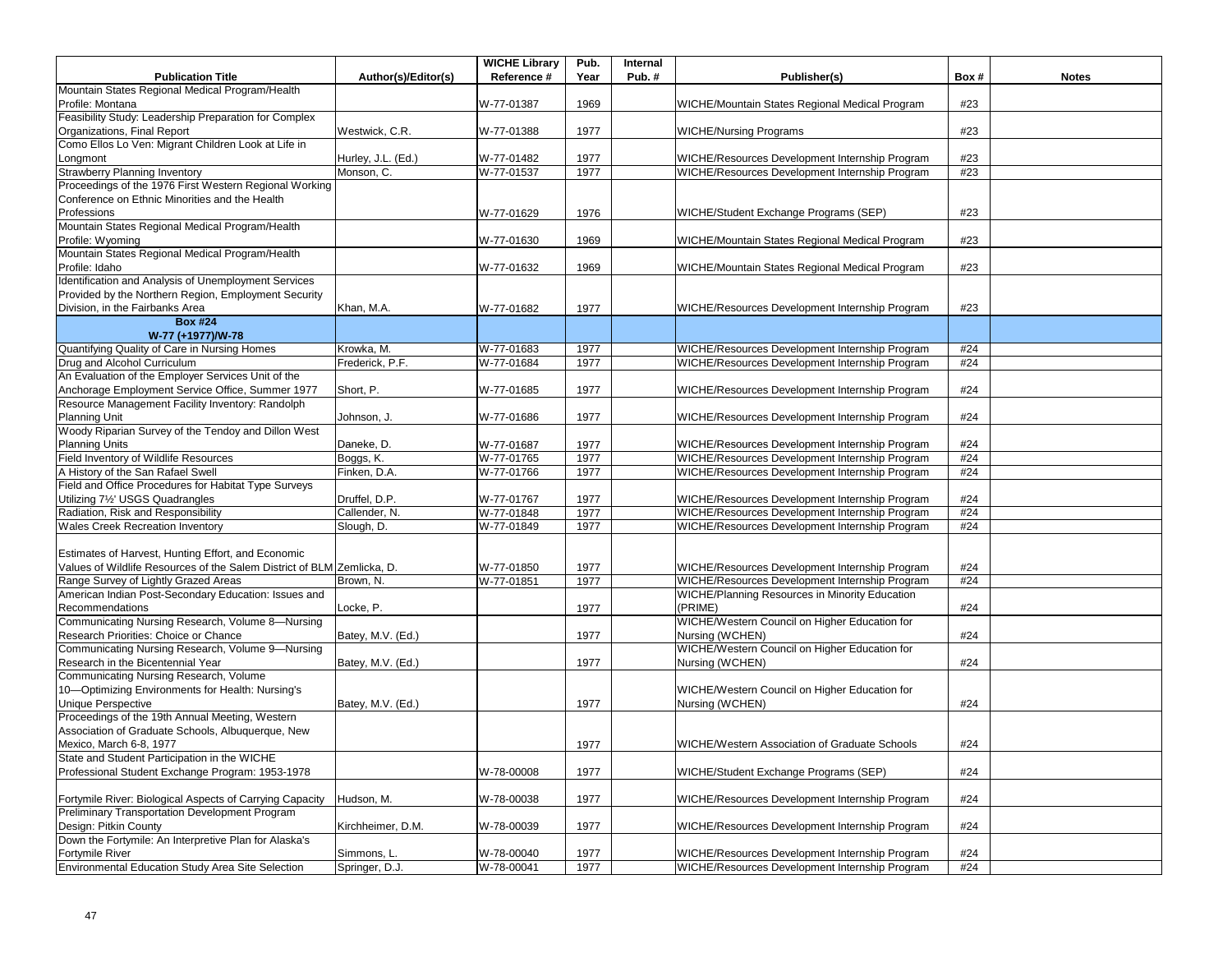| 1977 Archeological Survey of the Warm Springs Creek<br>W-78-00042<br>1977<br>WICHE/Resources Development Internship Program<br>#24<br>Drainage<br>Fearey, A.<br>Continuing Education for Nurses in Idaho, Montana, and<br>#24<br>Kearns, J.M.<br>W-78-00085<br>1977<br><b>WICHE/Nursing Programs</b><br>Wyoming<br>1977<br>Evaluation of the Hawaii Natural Area Reserves System<br>W-78-00092<br>#24<br>Takahashi, K.<br>WICHE/Resources Development Internship Program<br>WICHE/Resources Development Internship Program<br>Kenai Resource Inventory: An Annotated Bibliography<br>#24<br>Maggard, R.<br>W-78-00093<br>1977<br>W-78-00094<br>WICHE/Resources Development Internship Program<br>A Visitor Use Profile of the Taylor Highway<br>Prothman, G.<br>1977<br>#24<br>W-78-00095<br>Teatro Y Música Para Niños Migratorios<br>Ramos, M.<br>1977<br>WICHE/Resources Development Internship Program<br>#24<br>W-78-00096<br>1977<br>WICHE/Resources Development Internship Program<br>#24<br>Historic Resources of the Fortymile: Preserving the Past<br>Bonewitz, J.<br>A Study of the Medical Graduates of the WICHE Student<br>Exchange Programs Showing the Relation of that Group<br>to the Medical Manpower of the Sending States<br>W-78-00111<br>1978<br>WICHE/Student Exchange Programs (SEP)<br>#24<br>Curtis, F.S., Darragh, R.M.,<br>Fancher, J.E., Ingmire, A.E.,<br>Lesnan, V.B., Orwig, B.I.,<br>WICHE/Western Council on Higher Education for<br>Popiel, E.S., & Shores, W.L. W-78-00112<br>1969<br>Nursing (WCHEN)<br>#24<br>Continuing Education in Nursing<br>Final Report to the Fund for the Improvement of<br>Postsecondary Education: Better Information for Student<br><b>WICHE/National Center for Higher Education</b><br>Choice of College Project<br>Lenning, O.T.<br>Management Systems at WICHE (NCHEMS)<br>#24<br>W-78-00113<br>1977<br>Nursing's Role in the Delivery of Primary Care: A Position<br>WICHE/Western Council on Higher Education for<br>1976<br>Nursing (WCHEN)<br>W-78-00114<br>#24<br>Paper<br>WICHE/Mountain States Regional Medical Program<br>Health Profile: Nevada<br>W-78-00115<br>1969<br>#24<br>A Survey of College and University Programs for<br>WICHE/Planning Resources in Minority Education<br>American Indians: August, 1974<br>1974<br>(PRIME)<br>Locke, P.<br>W-78-00142<br>#24<br>A Survey of College and University Programs for<br>WICHE/Planning Resources in Minority Education<br>American Indians, January 1978<br>W-78-00142<br>1978<br>(PRIME)<br>#24<br>Locke, P.<br><b>Box #25</b><br>$W-78$<br>Long-Range Planning in Higher Education: Sixth Annual<br>Institute on College Self Study, July 6-10, 1964<br>Knorr, O.A. (Ed.)<br><b>WICHE</b><br>W-78-00145<br>1965<br>#25<br>Long-Range Planning in Higher Education/Workbook:<br>Sixth Annual Institute on College Self Study, July 6-10,<br><b>WICHE</b><br>1964<br>W-78-00145<br>1965<br>#25<br>A System for Monitoring the Implementation of an<br>Economic Development Action Plan and Strategy for<br>Humbolt County, California<br>1977<br>WICHE/Resources Development Internship Program<br>#25<br>Kirkham, L.<br>W-78-00186<br>Light Industrial Siting Within the Antioch Area<br>W-78-00211<br>1977<br>WICHE/Resources Development Internship Program<br>#25<br>Pavan, M.<br>Drought Tolerant Plants for Antioch, California<br>WICHE/Resources Development Internship Program<br>Finlay, C.M.<br>W-78-00212<br>#25<br>1977<br>Nineteen Times Water: Entry to the Fortymile<br>W-78-00213<br>WICHE/Resources Development Internship Program<br>#25<br>Quehrn, P.<br>1977<br>WICHE/Resources Development Internship Program<br>#25<br>The Best Days are Gone: A Visit to Alaska's Fortymile<br>Haynes, T.<br>W-78-00214<br>1977<br>Objectives and Guidelines of the WICHE Management<br>Information Systems Program<br>#25<br>W-78-00256<br>1969<br>WICHE/Management Information Systems Program<br>Approved, Terminated, or Adjusted Doctoral Programs at<br>Public Institutions in Western States for the Period July 1,<br>WICHE/Project on Expanding Regional Cooperation in<br>1978<br>Graduate and Professional Education<br>#25<br>1974 through June 30, 1977<br>Engdahl, L.E.<br>W-78-00261<br>Approved, Terminated, or Adjusted Doctoral Programs at<br>Institutions in Western States for the Period July 1, 1974<br>WICHE/Project on Expanding Regional Cooperation in<br>Graduate and Professional Education<br>#25<br>through June 30, 1978<br>Engdahl, L.E.<br>1978<br>W-78-00261<br>Approved, Terminated, or Adjusted Doctoral Programs at<br>Institutions in the Western States for the Period July 1,<br>WICHE/Project on Expanding Regional Cooperation in<br>1979 through June 30, 1980<br>Viehland, D.W.<br>Graduate and Professional Education<br>#25<br>W-78-00261<br>1981<br>The Minority Student on the Campus: Expectations and<br>Altman, R.A., & Snyder,<br>WICHE/Center for Research and Development in<br>1970<br>#25<br>P.O. (Eds.)<br>W-78-00276<br>Higher Education, University of California, Berkeley<br>Possibilities |                          |                     | <b>WICHE Library</b> | Pub. | Internal |              |      |              |
|--------------------------------------------------------------------------------------------------------------------------------------------------------------------------------------------------------------------------------------------------------------------------------------------------------------------------------------------------------------------------------------------------------------------------------------------------------------------------------------------------------------------------------------------------------------------------------------------------------------------------------------------------------------------------------------------------------------------------------------------------------------------------------------------------------------------------------------------------------------------------------------------------------------------------------------------------------------------------------------------------------------------------------------------------------------------------------------------------------------------------------------------------------------------------------------------------------------------------------------------------------------------------------------------------------------------------------------------------------------------------------------------------------------------------------------------------------------------------------------------------------------------------------------------------------------------------------------------------------------------------------------------------------------------------------------------------------------------------------------------------------------------------------------------------------------------------------------------------------------------------------------------------------------------------------------------------------------------------------------------------------------------------------------------------------------------------------------------------------------------------------------------------------------------------------------------------------------------------------------------------------------------------------------------------------------------------------------------------------------------------------------------------------------------------------------------------------------------------------------------------------------------------------------------------------------------------------------------------------------------------------------------------------------------------------------------------------------------------------------------------------------------------------------------------------------------------------------------------------------------------------------------------------------------------------------------------------------------------------------------------------------------------------------------------------------------------------------------------------------------------------------------------------------------------------------------------------------------------------------------------------------------------------------------------------------------------------------------------------------------------------------------------------------------------------------------------------------------------------------------------------------------------------------------------------------------------------------------------------------------------------------------------------------------------------------------------------------------------------------------------------------------------------------------------------------------------------------------------------------------------------------------------------------------------------------------------------------------------------------------------------------------------------------------------------------------------------------------------------------------------------------------------------------------------------------------------------------------------------------------------------------------------------------------------------------------------------------------------------------------------------------------------------------------------------------------------------------------------------------------------------------------------------------------------------------------------------------------------------------------------------------------------------------------------------------------------------------------------------------------------------------------------------------------------------------------------------------------------------------------------------------------------------------------------------------------------------------------------------------------------------------------------------------------------------------------------------------------------------|--------------------------|---------------------|----------------------|------|----------|--------------|------|--------------|
|                                                                                                                                                                                                                                                                                                                                                                                                                                                                                                                                                                                                                                                                                                                                                                                                                                                                                                                                                                                                                                                                                                                                                                                                                                                                                                                                                                                                                                                                                                                                                                                                                                                                                                                                                                                                                                                                                                                                                                                                                                                                                                                                                                                                                                                                                                                                                                                                                                                                                                                                                                                                                                                                                                                                                                                                                                                                                                                                                                                                                                                                                                                                                                                                                                                                                                                                                                                                                                                                                                                                                                                                                                                                                                                                                                                                                                                                                                                                                                                                                                                                                                                                                                                                                                                                                                                                                                                                                                                                                                                                                                                                                                                                                                                                                                                                                                                                                                                                                                                                                                                                                                        | <b>Publication Title</b> | Author(s)/Editor(s) | Reference #          | Year | Pub.#    | Publisher(s) | Box# | <b>Notes</b> |
|                                                                                                                                                                                                                                                                                                                                                                                                                                                                                                                                                                                                                                                                                                                                                                                                                                                                                                                                                                                                                                                                                                                                                                                                                                                                                                                                                                                                                                                                                                                                                                                                                                                                                                                                                                                                                                                                                                                                                                                                                                                                                                                                                                                                                                                                                                                                                                                                                                                                                                                                                                                                                                                                                                                                                                                                                                                                                                                                                                                                                                                                                                                                                                                                                                                                                                                                                                                                                                                                                                                                                                                                                                                                                                                                                                                                                                                                                                                                                                                                                                                                                                                                                                                                                                                                                                                                                                                                                                                                                                                                                                                                                                                                                                                                                                                                                                                                                                                                                                                                                                                                                                        |                          |                     |                      |      |          |              |      |              |
|                                                                                                                                                                                                                                                                                                                                                                                                                                                                                                                                                                                                                                                                                                                                                                                                                                                                                                                                                                                                                                                                                                                                                                                                                                                                                                                                                                                                                                                                                                                                                                                                                                                                                                                                                                                                                                                                                                                                                                                                                                                                                                                                                                                                                                                                                                                                                                                                                                                                                                                                                                                                                                                                                                                                                                                                                                                                                                                                                                                                                                                                                                                                                                                                                                                                                                                                                                                                                                                                                                                                                                                                                                                                                                                                                                                                                                                                                                                                                                                                                                                                                                                                                                                                                                                                                                                                                                                                                                                                                                                                                                                                                                                                                                                                                                                                                                                                                                                                                                                                                                                                                                        |                          |                     |                      |      |          |              |      |              |
|                                                                                                                                                                                                                                                                                                                                                                                                                                                                                                                                                                                                                                                                                                                                                                                                                                                                                                                                                                                                                                                                                                                                                                                                                                                                                                                                                                                                                                                                                                                                                                                                                                                                                                                                                                                                                                                                                                                                                                                                                                                                                                                                                                                                                                                                                                                                                                                                                                                                                                                                                                                                                                                                                                                                                                                                                                                                                                                                                                                                                                                                                                                                                                                                                                                                                                                                                                                                                                                                                                                                                                                                                                                                                                                                                                                                                                                                                                                                                                                                                                                                                                                                                                                                                                                                                                                                                                                                                                                                                                                                                                                                                                                                                                                                                                                                                                                                                                                                                                                                                                                                                                        |                          |                     |                      |      |          |              |      |              |
|                                                                                                                                                                                                                                                                                                                                                                                                                                                                                                                                                                                                                                                                                                                                                                                                                                                                                                                                                                                                                                                                                                                                                                                                                                                                                                                                                                                                                                                                                                                                                                                                                                                                                                                                                                                                                                                                                                                                                                                                                                                                                                                                                                                                                                                                                                                                                                                                                                                                                                                                                                                                                                                                                                                                                                                                                                                                                                                                                                                                                                                                                                                                                                                                                                                                                                                                                                                                                                                                                                                                                                                                                                                                                                                                                                                                                                                                                                                                                                                                                                                                                                                                                                                                                                                                                                                                                                                                                                                                                                                                                                                                                                                                                                                                                                                                                                                                                                                                                                                                                                                                                                        |                          |                     |                      |      |          |              |      |              |
|                                                                                                                                                                                                                                                                                                                                                                                                                                                                                                                                                                                                                                                                                                                                                                                                                                                                                                                                                                                                                                                                                                                                                                                                                                                                                                                                                                                                                                                                                                                                                                                                                                                                                                                                                                                                                                                                                                                                                                                                                                                                                                                                                                                                                                                                                                                                                                                                                                                                                                                                                                                                                                                                                                                                                                                                                                                                                                                                                                                                                                                                                                                                                                                                                                                                                                                                                                                                                                                                                                                                                                                                                                                                                                                                                                                                                                                                                                                                                                                                                                                                                                                                                                                                                                                                                                                                                                                                                                                                                                                                                                                                                                                                                                                                                                                                                                                                                                                                                                                                                                                                                                        |                          |                     |                      |      |          |              |      |              |
|                                                                                                                                                                                                                                                                                                                                                                                                                                                                                                                                                                                                                                                                                                                                                                                                                                                                                                                                                                                                                                                                                                                                                                                                                                                                                                                                                                                                                                                                                                                                                                                                                                                                                                                                                                                                                                                                                                                                                                                                                                                                                                                                                                                                                                                                                                                                                                                                                                                                                                                                                                                                                                                                                                                                                                                                                                                                                                                                                                                                                                                                                                                                                                                                                                                                                                                                                                                                                                                                                                                                                                                                                                                                                                                                                                                                                                                                                                                                                                                                                                                                                                                                                                                                                                                                                                                                                                                                                                                                                                                                                                                                                                                                                                                                                                                                                                                                                                                                                                                                                                                                                                        |                          |                     |                      |      |          |              |      |              |
|                                                                                                                                                                                                                                                                                                                                                                                                                                                                                                                                                                                                                                                                                                                                                                                                                                                                                                                                                                                                                                                                                                                                                                                                                                                                                                                                                                                                                                                                                                                                                                                                                                                                                                                                                                                                                                                                                                                                                                                                                                                                                                                                                                                                                                                                                                                                                                                                                                                                                                                                                                                                                                                                                                                                                                                                                                                                                                                                                                                                                                                                                                                                                                                                                                                                                                                                                                                                                                                                                                                                                                                                                                                                                                                                                                                                                                                                                                                                                                                                                                                                                                                                                                                                                                                                                                                                                                                                                                                                                                                                                                                                                                                                                                                                                                                                                                                                                                                                                                                                                                                                                                        |                          |                     |                      |      |          |              |      |              |
|                                                                                                                                                                                                                                                                                                                                                                                                                                                                                                                                                                                                                                                                                                                                                                                                                                                                                                                                                                                                                                                                                                                                                                                                                                                                                                                                                                                                                                                                                                                                                                                                                                                                                                                                                                                                                                                                                                                                                                                                                                                                                                                                                                                                                                                                                                                                                                                                                                                                                                                                                                                                                                                                                                                                                                                                                                                                                                                                                                                                                                                                                                                                                                                                                                                                                                                                                                                                                                                                                                                                                                                                                                                                                                                                                                                                                                                                                                                                                                                                                                                                                                                                                                                                                                                                                                                                                                                                                                                                                                                                                                                                                                                                                                                                                                                                                                                                                                                                                                                                                                                                                                        |                          |                     |                      |      |          |              |      |              |
|                                                                                                                                                                                                                                                                                                                                                                                                                                                                                                                                                                                                                                                                                                                                                                                                                                                                                                                                                                                                                                                                                                                                                                                                                                                                                                                                                                                                                                                                                                                                                                                                                                                                                                                                                                                                                                                                                                                                                                                                                                                                                                                                                                                                                                                                                                                                                                                                                                                                                                                                                                                                                                                                                                                                                                                                                                                                                                                                                                                                                                                                                                                                                                                                                                                                                                                                                                                                                                                                                                                                                                                                                                                                                                                                                                                                                                                                                                                                                                                                                                                                                                                                                                                                                                                                                                                                                                                                                                                                                                                                                                                                                                                                                                                                                                                                                                                                                                                                                                                                                                                                                                        |                          |                     |                      |      |          |              |      |              |
|                                                                                                                                                                                                                                                                                                                                                                                                                                                                                                                                                                                                                                                                                                                                                                                                                                                                                                                                                                                                                                                                                                                                                                                                                                                                                                                                                                                                                                                                                                                                                                                                                                                                                                                                                                                                                                                                                                                                                                                                                                                                                                                                                                                                                                                                                                                                                                                                                                                                                                                                                                                                                                                                                                                                                                                                                                                                                                                                                                                                                                                                                                                                                                                                                                                                                                                                                                                                                                                                                                                                                                                                                                                                                                                                                                                                                                                                                                                                                                                                                                                                                                                                                                                                                                                                                                                                                                                                                                                                                                                                                                                                                                                                                                                                                                                                                                                                                                                                                                                                                                                                                                        |                          |                     |                      |      |          |              |      |              |
|                                                                                                                                                                                                                                                                                                                                                                                                                                                                                                                                                                                                                                                                                                                                                                                                                                                                                                                                                                                                                                                                                                                                                                                                                                                                                                                                                                                                                                                                                                                                                                                                                                                                                                                                                                                                                                                                                                                                                                                                                                                                                                                                                                                                                                                                                                                                                                                                                                                                                                                                                                                                                                                                                                                                                                                                                                                                                                                                                                                                                                                                                                                                                                                                                                                                                                                                                                                                                                                                                                                                                                                                                                                                                                                                                                                                                                                                                                                                                                                                                                                                                                                                                                                                                                                                                                                                                                                                                                                                                                                                                                                                                                                                                                                                                                                                                                                                                                                                                                                                                                                                                                        |                          |                     |                      |      |          |              |      |              |
|                                                                                                                                                                                                                                                                                                                                                                                                                                                                                                                                                                                                                                                                                                                                                                                                                                                                                                                                                                                                                                                                                                                                                                                                                                                                                                                                                                                                                                                                                                                                                                                                                                                                                                                                                                                                                                                                                                                                                                                                                                                                                                                                                                                                                                                                                                                                                                                                                                                                                                                                                                                                                                                                                                                                                                                                                                                                                                                                                                                                                                                                                                                                                                                                                                                                                                                                                                                                                                                                                                                                                                                                                                                                                                                                                                                                                                                                                                                                                                                                                                                                                                                                                                                                                                                                                                                                                                                                                                                                                                                                                                                                                                                                                                                                                                                                                                                                                                                                                                                                                                                                                                        |                          |                     |                      |      |          |              |      |              |
|                                                                                                                                                                                                                                                                                                                                                                                                                                                                                                                                                                                                                                                                                                                                                                                                                                                                                                                                                                                                                                                                                                                                                                                                                                                                                                                                                                                                                                                                                                                                                                                                                                                                                                                                                                                                                                                                                                                                                                                                                                                                                                                                                                                                                                                                                                                                                                                                                                                                                                                                                                                                                                                                                                                                                                                                                                                                                                                                                                                                                                                                                                                                                                                                                                                                                                                                                                                                                                                                                                                                                                                                                                                                                                                                                                                                                                                                                                                                                                                                                                                                                                                                                                                                                                                                                                                                                                                                                                                                                                                                                                                                                                                                                                                                                                                                                                                                                                                                                                                                                                                                                                        |                          |                     |                      |      |          |              |      |              |
|                                                                                                                                                                                                                                                                                                                                                                                                                                                                                                                                                                                                                                                                                                                                                                                                                                                                                                                                                                                                                                                                                                                                                                                                                                                                                                                                                                                                                                                                                                                                                                                                                                                                                                                                                                                                                                                                                                                                                                                                                                                                                                                                                                                                                                                                                                                                                                                                                                                                                                                                                                                                                                                                                                                                                                                                                                                                                                                                                                                                                                                                                                                                                                                                                                                                                                                                                                                                                                                                                                                                                                                                                                                                                                                                                                                                                                                                                                                                                                                                                                                                                                                                                                                                                                                                                                                                                                                                                                                                                                                                                                                                                                                                                                                                                                                                                                                                                                                                                                                                                                                                                                        |                          |                     |                      |      |          |              |      |              |
|                                                                                                                                                                                                                                                                                                                                                                                                                                                                                                                                                                                                                                                                                                                                                                                                                                                                                                                                                                                                                                                                                                                                                                                                                                                                                                                                                                                                                                                                                                                                                                                                                                                                                                                                                                                                                                                                                                                                                                                                                                                                                                                                                                                                                                                                                                                                                                                                                                                                                                                                                                                                                                                                                                                                                                                                                                                                                                                                                                                                                                                                                                                                                                                                                                                                                                                                                                                                                                                                                                                                                                                                                                                                                                                                                                                                                                                                                                                                                                                                                                                                                                                                                                                                                                                                                                                                                                                                                                                                                                                                                                                                                                                                                                                                                                                                                                                                                                                                                                                                                                                                                                        |                          |                     |                      |      |          |              |      |              |
|                                                                                                                                                                                                                                                                                                                                                                                                                                                                                                                                                                                                                                                                                                                                                                                                                                                                                                                                                                                                                                                                                                                                                                                                                                                                                                                                                                                                                                                                                                                                                                                                                                                                                                                                                                                                                                                                                                                                                                                                                                                                                                                                                                                                                                                                                                                                                                                                                                                                                                                                                                                                                                                                                                                                                                                                                                                                                                                                                                                                                                                                                                                                                                                                                                                                                                                                                                                                                                                                                                                                                                                                                                                                                                                                                                                                                                                                                                                                                                                                                                                                                                                                                                                                                                                                                                                                                                                                                                                                                                                                                                                                                                                                                                                                                                                                                                                                                                                                                                                                                                                                                                        |                          |                     |                      |      |          |              |      |              |
|                                                                                                                                                                                                                                                                                                                                                                                                                                                                                                                                                                                                                                                                                                                                                                                                                                                                                                                                                                                                                                                                                                                                                                                                                                                                                                                                                                                                                                                                                                                                                                                                                                                                                                                                                                                                                                                                                                                                                                                                                                                                                                                                                                                                                                                                                                                                                                                                                                                                                                                                                                                                                                                                                                                                                                                                                                                                                                                                                                                                                                                                                                                                                                                                                                                                                                                                                                                                                                                                                                                                                                                                                                                                                                                                                                                                                                                                                                                                                                                                                                                                                                                                                                                                                                                                                                                                                                                                                                                                                                                                                                                                                                                                                                                                                                                                                                                                                                                                                                                                                                                                                                        |                          |                     |                      |      |          |              |      |              |
|                                                                                                                                                                                                                                                                                                                                                                                                                                                                                                                                                                                                                                                                                                                                                                                                                                                                                                                                                                                                                                                                                                                                                                                                                                                                                                                                                                                                                                                                                                                                                                                                                                                                                                                                                                                                                                                                                                                                                                                                                                                                                                                                                                                                                                                                                                                                                                                                                                                                                                                                                                                                                                                                                                                                                                                                                                                                                                                                                                                                                                                                                                                                                                                                                                                                                                                                                                                                                                                                                                                                                                                                                                                                                                                                                                                                                                                                                                                                                                                                                                                                                                                                                                                                                                                                                                                                                                                                                                                                                                                                                                                                                                                                                                                                                                                                                                                                                                                                                                                                                                                                                                        |                          |                     |                      |      |          |              |      |              |
|                                                                                                                                                                                                                                                                                                                                                                                                                                                                                                                                                                                                                                                                                                                                                                                                                                                                                                                                                                                                                                                                                                                                                                                                                                                                                                                                                                                                                                                                                                                                                                                                                                                                                                                                                                                                                                                                                                                                                                                                                                                                                                                                                                                                                                                                                                                                                                                                                                                                                                                                                                                                                                                                                                                                                                                                                                                                                                                                                                                                                                                                                                                                                                                                                                                                                                                                                                                                                                                                                                                                                                                                                                                                                                                                                                                                                                                                                                                                                                                                                                                                                                                                                                                                                                                                                                                                                                                                                                                                                                                                                                                                                                                                                                                                                                                                                                                                                                                                                                                                                                                                                                        |                          |                     |                      |      |          |              |      |              |
|                                                                                                                                                                                                                                                                                                                                                                                                                                                                                                                                                                                                                                                                                                                                                                                                                                                                                                                                                                                                                                                                                                                                                                                                                                                                                                                                                                                                                                                                                                                                                                                                                                                                                                                                                                                                                                                                                                                                                                                                                                                                                                                                                                                                                                                                                                                                                                                                                                                                                                                                                                                                                                                                                                                                                                                                                                                                                                                                                                                                                                                                                                                                                                                                                                                                                                                                                                                                                                                                                                                                                                                                                                                                                                                                                                                                                                                                                                                                                                                                                                                                                                                                                                                                                                                                                                                                                                                                                                                                                                                                                                                                                                                                                                                                                                                                                                                                                                                                                                                                                                                                                                        |                          |                     |                      |      |          |              |      |              |
|                                                                                                                                                                                                                                                                                                                                                                                                                                                                                                                                                                                                                                                                                                                                                                                                                                                                                                                                                                                                                                                                                                                                                                                                                                                                                                                                                                                                                                                                                                                                                                                                                                                                                                                                                                                                                                                                                                                                                                                                                                                                                                                                                                                                                                                                                                                                                                                                                                                                                                                                                                                                                                                                                                                                                                                                                                                                                                                                                                                                                                                                                                                                                                                                                                                                                                                                                                                                                                                                                                                                                                                                                                                                                                                                                                                                                                                                                                                                                                                                                                                                                                                                                                                                                                                                                                                                                                                                                                                                                                                                                                                                                                                                                                                                                                                                                                                                                                                                                                                                                                                                                                        |                          |                     |                      |      |          |              |      |              |
|                                                                                                                                                                                                                                                                                                                                                                                                                                                                                                                                                                                                                                                                                                                                                                                                                                                                                                                                                                                                                                                                                                                                                                                                                                                                                                                                                                                                                                                                                                                                                                                                                                                                                                                                                                                                                                                                                                                                                                                                                                                                                                                                                                                                                                                                                                                                                                                                                                                                                                                                                                                                                                                                                                                                                                                                                                                                                                                                                                                                                                                                                                                                                                                                                                                                                                                                                                                                                                                                                                                                                                                                                                                                                                                                                                                                                                                                                                                                                                                                                                                                                                                                                                                                                                                                                                                                                                                                                                                                                                                                                                                                                                                                                                                                                                                                                                                                                                                                                                                                                                                                                                        |                          |                     |                      |      |          |              |      |              |
|                                                                                                                                                                                                                                                                                                                                                                                                                                                                                                                                                                                                                                                                                                                                                                                                                                                                                                                                                                                                                                                                                                                                                                                                                                                                                                                                                                                                                                                                                                                                                                                                                                                                                                                                                                                                                                                                                                                                                                                                                                                                                                                                                                                                                                                                                                                                                                                                                                                                                                                                                                                                                                                                                                                                                                                                                                                                                                                                                                                                                                                                                                                                                                                                                                                                                                                                                                                                                                                                                                                                                                                                                                                                                                                                                                                                                                                                                                                                                                                                                                                                                                                                                                                                                                                                                                                                                                                                                                                                                                                                                                                                                                                                                                                                                                                                                                                                                                                                                                                                                                                                                                        |                          |                     |                      |      |          |              |      |              |
|                                                                                                                                                                                                                                                                                                                                                                                                                                                                                                                                                                                                                                                                                                                                                                                                                                                                                                                                                                                                                                                                                                                                                                                                                                                                                                                                                                                                                                                                                                                                                                                                                                                                                                                                                                                                                                                                                                                                                                                                                                                                                                                                                                                                                                                                                                                                                                                                                                                                                                                                                                                                                                                                                                                                                                                                                                                                                                                                                                                                                                                                                                                                                                                                                                                                                                                                                                                                                                                                                                                                                                                                                                                                                                                                                                                                                                                                                                                                                                                                                                                                                                                                                                                                                                                                                                                                                                                                                                                                                                                                                                                                                                                                                                                                                                                                                                                                                                                                                                                                                                                                                                        |                          |                     |                      |      |          |              |      |              |
|                                                                                                                                                                                                                                                                                                                                                                                                                                                                                                                                                                                                                                                                                                                                                                                                                                                                                                                                                                                                                                                                                                                                                                                                                                                                                                                                                                                                                                                                                                                                                                                                                                                                                                                                                                                                                                                                                                                                                                                                                                                                                                                                                                                                                                                                                                                                                                                                                                                                                                                                                                                                                                                                                                                                                                                                                                                                                                                                                                                                                                                                                                                                                                                                                                                                                                                                                                                                                                                                                                                                                                                                                                                                                                                                                                                                                                                                                                                                                                                                                                                                                                                                                                                                                                                                                                                                                                                                                                                                                                                                                                                                                                                                                                                                                                                                                                                                                                                                                                                                                                                                                                        |                          |                     |                      |      |          |              |      |              |
|                                                                                                                                                                                                                                                                                                                                                                                                                                                                                                                                                                                                                                                                                                                                                                                                                                                                                                                                                                                                                                                                                                                                                                                                                                                                                                                                                                                                                                                                                                                                                                                                                                                                                                                                                                                                                                                                                                                                                                                                                                                                                                                                                                                                                                                                                                                                                                                                                                                                                                                                                                                                                                                                                                                                                                                                                                                                                                                                                                                                                                                                                                                                                                                                                                                                                                                                                                                                                                                                                                                                                                                                                                                                                                                                                                                                                                                                                                                                                                                                                                                                                                                                                                                                                                                                                                                                                                                                                                                                                                                                                                                                                                                                                                                                                                                                                                                                                                                                                                                                                                                                                                        |                          |                     |                      |      |          |              |      |              |
|                                                                                                                                                                                                                                                                                                                                                                                                                                                                                                                                                                                                                                                                                                                                                                                                                                                                                                                                                                                                                                                                                                                                                                                                                                                                                                                                                                                                                                                                                                                                                                                                                                                                                                                                                                                                                                                                                                                                                                                                                                                                                                                                                                                                                                                                                                                                                                                                                                                                                                                                                                                                                                                                                                                                                                                                                                                                                                                                                                                                                                                                                                                                                                                                                                                                                                                                                                                                                                                                                                                                                                                                                                                                                                                                                                                                                                                                                                                                                                                                                                                                                                                                                                                                                                                                                                                                                                                                                                                                                                                                                                                                                                                                                                                                                                                                                                                                                                                                                                                                                                                                                                        |                          |                     |                      |      |          |              |      |              |
|                                                                                                                                                                                                                                                                                                                                                                                                                                                                                                                                                                                                                                                                                                                                                                                                                                                                                                                                                                                                                                                                                                                                                                                                                                                                                                                                                                                                                                                                                                                                                                                                                                                                                                                                                                                                                                                                                                                                                                                                                                                                                                                                                                                                                                                                                                                                                                                                                                                                                                                                                                                                                                                                                                                                                                                                                                                                                                                                                                                                                                                                                                                                                                                                                                                                                                                                                                                                                                                                                                                                                                                                                                                                                                                                                                                                                                                                                                                                                                                                                                                                                                                                                                                                                                                                                                                                                                                                                                                                                                                                                                                                                                                                                                                                                                                                                                                                                                                                                                                                                                                                                                        |                          |                     |                      |      |          |              |      |              |
|                                                                                                                                                                                                                                                                                                                                                                                                                                                                                                                                                                                                                                                                                                                                                                                                                                                                                                                                                                                                                                                                                                                                                                                                                                                                                                                                                                                                                                                                                                                                                                                                                                                                                                                                                                                                                                                                                                                                                                                                                                                                                                                                                                                                                                                                                                                                                                                                                                                                                                                                                                                                                                                                                                                                                                                                                                                                                                                                                                                                                                                                                                                                                                                                                                                                                                                                                                                                                                                                                                                                                                                                                                                                                                                                                                                                                                                                                                                                                                                                                                                                                                                                                                                                                                                                                                                                                                                                                                                                                                                                                                                                                                                                                                                                                                                                                                                                                                                                                                                                                                                                                                        |                          |                     |                      |      |          |              |      |              |
|                                                                                                                                                                                                                                                                                                                                                                                                                                                                                                                                                                                                                                                                                                                                                                                                                                                                                                                                                                                                                                                                                                                                                                                                                                                                                                                                                                                                                                                                                                                                                                                                                                                                                                                                                                                                                                                                                                                                                                                                                                                                                                                                                                                                                                                                                                                                                                                                                                                                                                                                                                                                                                                                                                                                                                                                                                                                                                                                                                                                                                                                                                                                                                                                                                                                                                                                                                                                                                                                                                                                                                                                                                                                                                                                                                                                                                                                                                                                                                                                                                                                                                                                                                                                                                                                                                                                                                                                                                                                                                                                                                                                                                                                                                                                                                                                                                                                                                                                                                                                                                                                                                        |                          |                     |                      |      |          |              |      |              |
|                                                                                                                                                                                                                                                                                                                                                                                                                                                                                                                                                                                                                                                                                                                                                                                                                                                                                                                                                                                                                                                                                                                                                                                                                                                                                                                                                                                                                                                                                                                                                                                                                                                                                                                                                                                                                                                                                                                                                                                                                                                                                                                                                                                                                                                                                                                                                                                                                                                                                                                                                                                                                                                                                                                                                                                                                                                                                                                                                                                                                                                                                                                                                                                                                                                                                                                                                                                                                                                                                                                                                                                                                                                                                                                                                                                                                                                                                                                                                                                                                                                                                                                                                                                                                                                                                                                                                                                                                                                                                                                                                                                                                                                                                                                                                                                                                                                                                                                                                                                                                                                                                                        |                          |                     |                      |      |          |              |      |              |
|                                                                                                                                                                                                                                                                                                                                                                                                                                                                                                                                                                                                                                                                                                                                                                                                                                                                                                                                                                                                                                                                                                                                                                                                                                                                                                                                                                                                                                                                                                                                                                                                                                                                                                                                                                                                                                                                                                                                                                                                                                                                                                                                                                                                                                                                                                                                                                                                                                                                                                                                                                                                                                                                                                                                                                                                                                                                                                                                                                                                                                                                                                                                                                                                                                                                                                                                                                                                                                                                                                                                                                                                                                                                                                                                                                                                                                                                                                                                                                                                                                                                                                                                                                                                                                                                                                                                                                                                                                                                                                                                                                                                                                                                                                                                                                                                                                                                                                                                                                                                                                                                                                        |                          |                     |                      |      |          |              |      |              |
|                                                                                                                                                                                                                                                                                                                                                                                                                                                                                                                                                                                                                                                                                                                                                                                                                                                                                                                                                                                                                                                                                                                                                                                                                                                                                                                                                                                                                                                                                                                                                                                                                                                                                                                                                                                                                                                                                                                                                                                                                                                                                                                                                                                                                                                                                                                                                                                                                                                                                                                                                                                                                                                                                                                                                                                                                                                                                                                                                                                                                                                                                                                                                                                                                                                                                                                                                                                                                                                                                                                                                                                                                                                                                                                                                                                                                                                                                                                                                                                                                                                                                                                                                                                                                                                                                                                                                                                                                                                                                                                                                                                                                                                                                                                                                                                                                                                                                                                                                                                                                                                                                                        |                          |                     |                      |      |          |              |      |              |
|                                                                                                                                                                                                                                                                                                                                                                                                                                                                                                                                                                                                                                                                                                                                                                                                                                                                                                                                                                                                                                                                                                                                                                                                                                                                                                                                                                                                                                                                                                                                                                                                                                                                                                                                                                                                                                                                                                                                                                                                                                                                                                                                                                                                                                                                                                                                                                                                                                                                                                                                                                                                                                                                                                                                                                                                                                                                                                                                                                                                                                                                                                                                                                                                                                                                                                                                                                                                                                                                                                                                                                                                                                                                                                                                                                                                                                                                                                                                                                                                                                                                                                                                                                                                                                                                                                                                                                                                                                                                                                                                                                                                                                                                                                                                                                                                                                                                                                                                                                                                                                                                                                        |                          |                     |                      |      |          |              |      |              |
|                                                                                                                                                                                                                                                                                                                                                                                                                                                                                                                                                                                                                                                                                                                                                                                                                                                                                                                                                                                                                                                                                                                                                                                                                                                                                                                                                                                                                                                                                                                                                                                                                                                                                                                                                                                                                                                                                                                                                                                                                                                                                                                                                                                                                                                                                                                                                                                                                                                                                                                                                                                                                                                                                                                                                                                                                                                                                                                                                                                                                                                                                                                                                                                                                                                                                                                                                                                                                                                                                                                                                                                                                                                                                                                                                                                                                                                                                                                                                                                                                                                                                                                                                                                                                                                                                                                                                                                                                                                                                                                                                                                                                                                                                                                                                                                                                                                                                                                                                                                                                                                                                                        |                          |                     |                      |      |          |              |      |              |
|                                                                                                                                                                                                                                                                                                                                                                                                                                                                                                                                                                                                                                                                                                                                                                                                                                                                                                                                                                                                                                                                                                                                                                                                                                                                                                                                                                                                                                                                                                                                                                                                                                                                                                                                                                                                                                                                                                                                                                                                                                                                                                                                                                                                                                                                                                                                                                                                                                                                                                                                                                                                                                                                                                                                                                                                                                                                                                                                                                                                                                                                                                                                                                                                                                                                                                                                                                                                                                                                                                                                                                                                                                                                                                                                                                                                                                                                                                                                                                                                                                                                                                                                                                                                                                                                                                                                                                                                                                                                                                                                                                                                                                                                                                                                                                                                                                                                                                                                                                                                                                                                                                        |                          |                     |                      |      |          |              |      |              |
|                                                                                                                                                                                                                                                                                                                                                                                                                                                                                                                                                                                                                                                                                                                                                                                                                                                                                                                                                                                                                                                                                                                                                                                                                                                                                                                                                                                                                                                                                                                                                                                                                                                                                                                                                                                                                                                                                                                                                                                                                                                                                                                                                                                                                                                                                                                                                                                                                                                                                                                                                                                                                                                                                                                                                                                                                                                                                                                                                                                                                                                                                                                                                                                                                                                                                                                                                                                                                                                                                                                                                                                                                                                                                                                                                                                                                                                                                                                                                                                                                                                                                                                                                                                                                                                                                                                                                                                                                                                                                                                                                                                                                                                                                                                                                                                                                                                                                                                                                                                                                                                                                                        |                          |                     |                      |      |          |              |      |              |
|                                                                                                                                                                                                                                                                                                                                                                                                                                                                                                                                                                                                                                                                                                                                                                                                                                                                                                                                                                                                                                                                                                                                                                                                                                                                                                                                                                                                                                                                                                                                                                                                                                                                                                                                                                                                                                                                                                                                                                                                                                                                                                                                                                                                                                                                                                                                                                                                                                                                                                                                                                                                                                                                                                                                                                                                                                                                                                                                                                                                                                                                                                                                                                                                                                                                                                                                                                                                                                                                                                                                                                                                                                                                                                                                                                                                                                                                                                                                                                                                                                                                                                                                                                                                                                                                                                                                                                                                                                                                                                                                                                                                                                                                                                                                                                                                                                                                                                                                                                                                                                                                                                        |                          |                     |                      |      |          |              |      |              |
|                                                                                                                                                                                                                                                                                                                                                                                                                                                                                                                                                                                                                                                                                                                                                                                                                                                                                                                                                                                                                                                                                                                                                                                                                                                                                                                                                                                                                                                                                                                                                                                                                                                                                                                                                                                                                                                                                                                                                                                                                                                                                                                                                                                                                                                                                                                                                                                                                                                                                                                                                                                                                                                                                                                                                                                                                                                                                                                                                                                                                                                                                                                                                                                                                                                                                                                                                                                                                                                                                                                                                                                                                                                                                                                                                                                                                                                                                                                                                                                                                                                                                                                                                                                                                                                                                                                                                                                                                                                                                                                                                                                                                                                                                                                                                                                                                                                                                                                                                                                                                                                                                                        |                          |                     |                      |      |          |              |      |              |
|                                                                                                                                                                                                                                                                                                                                                                                                                                                                                                                                                                                                                                                                                                                                                                                                                                                                                                                                                                                                                                                                                                                                                                                                                                                                                                                                                                                                                                                                                                                                                                                                                                                                                                                                                                                                                                                                                                                                                                                                                                                                                                                                                                                                                                                                                                                                                                                                                                                                                                                                                                                                                                                                                                                                                                                                                                                                                                                                                                                                                                                                                                                                                                                                                                                                                                                                                                                                                                                                                                                                                                                                                                                                                                                                                                                                                                                                                                                                                                                                                                                                                                                                                                                                                                                                                                                                                                                                                                                                                                                                                                                                                                                                                                                                                                                                                                                                                                                                                                                                                                                                                                        |                          |                     |                      |      |          |              |      |              |
|                                                                                                                                                                                                                                                                                                                                                                                                                                                                                                                                                                                                                                                                                                                                                                                                                                                                                                                                                                                                                                                                                                                                                                                                                                                                                                                                                                                                                                                                                                                                                                                                                                                                                                                                                                                                                                                                                                                                                                                                                                                                                                                                                                                                                                                                                                                                                                                                                                                                                                                                                                                                                                                                                                                                                                                                                                                                                                                                                                                                                                                                                                                                                                                                                                                                                                                                                                                                                                                                                                                                                                                                                                                                                                                                                                                                                                                                                                                                                                                                                                                                                                                                                                                                                                                                                                                                                                                                                                                                                                                                                                                                                                                                                                                                                                                                                                                                                                                                                                                                                                                                                                        |                          |                     |                      |      |          |              |      |              |
|                                                                                                                                                                                                                                                                                                                                                                                                                                                                                                                                                                                                                                                                                                                                                                                                                                                                                                                                                                                                                                                                                                                                                                                                                                                                                                                                                                                                                                                                                                                                                                                                                                                                                                                                                                                                                                                                                                                                                                                                                                                                                                                                                                                                                                                                                                                                                                                                                                                                                                                                                                                                                                                                                                                                                                                                                                                                                                                                                                                                                                                                                                                                                                                                                                                                                                                                                                                                                                                                                                                                                                                                                                                                                                                                                                                                                                                                                                                                                                                                                                                                                                                                                                                                                                                                                                                                                                                                                                                                                                                                                                                                                                                                                                                                                                                                                                                                                                                                                                                                                                                                                                        |                          |                     |                      |      |          |              |      |              |
|                                                                                                                                                                                                                                                                                                                                                                                                                                                                                                                                                                                                                                                                                                                                                                                                                                                                                                                                                                                                                                                                                                                                                                                                                                                                                                                                                                                                                                                                                                                                                                                                                                                                                                                                                                                                                                                                                                                                                                                                                                                                                                                                                                                                                                                                                                                                                                                                                                                                                                                                                                                                                                                                                                                                                                                                                                                                                                                                                                                                                                                                                                                                                                                                                                                                                                                                                                                                                                                                                                                                                                                                                                                                                                                                                                                                                                                                                                                                                                                                                                                                                                                                                                                                                                                                                                                                                                                                                                                                                                                                                                                                                                                                                                                                                                                                                                                                                                                                                                                                                                                                                                        |                          |                     |                      |      |          |              |      |              |
|                                                                                                                                                                                                                                                                                                                                                                                                                                                                                                                                                                                                                                                                                                                                                                                                                                                                                                                                                                                                                                                                                                                                                                                                                                                                                                                                                                                                                                                                                                                                                                                                                                                                                                                                                                                                                                                                                                                                                                                                                                                                                                                                                                                                                                                                                                                                                                                                                                                                                                                                                                                                                                                                                                                                                                                                                                                                                                                                                                                                                                                                                                                                                                                                                                                                                                                                                                                                                                                                                                                                                                                                                                                                                                                                                                                                                                                                                                                                                                                                                                                                                                                                                                                                                                                                                                                                                                                                                                                                                                                                                                                                                                                                                                                                                                                                                                                                                                                                                                                                                                                                                                        |                          |                     |                      |      |          |              |      |              |
|                                                                                                                                                                                                                                                                                                                                                                                                                                                                                                                                                                                                                                                                                                                                                                                                                                                                                                                                                                                                                                                                                                                                                                                                                                                                                                                                                                                                                                                                                                                                                                                                                                                                                                                                                                                                                                                                                                                                                                                                                                                                                                                                                                                                                                                                                                                                                                                                                                                                                                                                                                                                                                                                                                                                                                                                                                                                                                                                                                                                                                                                                                                                                                                                                                                                                                                                                                                                                                                                                                                                                                                                                                                                                                                                                                                                                                                                                                                                                                                                                                                                                                                                                                                                                                                                                                                                                                                                                                                                                                                                                                                                                                                                                                                                                                                                                                                                                                                                                                                                                                                                                                        |                          |                     |                      |      |          |              |      |              |
|                                                                                                                                                                                                                                                                                                                                                                                                                                                                                                                                                                                                                                                                                                                                                                                                                                                                                                                                                                                                                                                                                                                                                                                                                                                                                                                                                                                                                                                                                                                                                                                                                                                                                                                                                                                                                                                                                                                                                                                                                                                                                                                                                                                                                                                                                                                                                                                                                                                                                                                                                                                                                                                                                                                                                                                                                                                                                                                                                                                                                                                                                                                                                                                                                                                                                                                                                                                                                                                                                                                                                                                                                                                                                                                                                                                                                                                                                                                                                                                                                                                                                                                                                                                                                                                                                                                                                                                                                                                                                                                                                                                                                                                                                                                                                                                                                                                                                                                                                                                                                                                                                                        |                          |                     |                      |      |          |              |      |              |
|                                                                                                                                                                                                                                                                                                                                                                                                                                                                                                                                                                                                                                                                                                                                                                                                                                                                                                                                                                                                                                                                                                                                                                                                                                                                                                                                                                                                                                                                                                                                                                                                                                                                                                                                                                                                                                                                                                                                                                                                                                                                                                                                                                                                                                                                                                                                                                                                                                                                                                                                                                                                                                                                                                                                                                                                                                                                                                                                                                                                                                                                                                                                                                                                                                                                                                                                                                                                                                                                                                                                                                                                                                                                                                                                                                                                                                                                                                                                                                                                                                                                                                                                                                                                                                                                                                                                                                                                                                                                                                                                                                                                                                                                                                                                                                                                                                                                                                                                                                                                                                                                                                        |                          |                     |                      |      |          |              |      |              |
|                                                                                                                                                                                                                                                                                                                                                                                                                                                                                                                                                                                                                                                                                                                                                                                                                                                                                                                                                                                                                                                                                                                                                                                                                                                                                                                                                                                                                                                                                                                                                                                                                                                                                                                                                                                                                                                                                                                                                                                                                                                                                                                                                                                                                                                                                                                                                                                                                                                                                                                                                                                                                                                                                                                                                                                                                                                                                                                                                                                                                                                                                                                                                                                                                                                                                                                                                                                                                                                                                                                                                                                                                                                                                                                                                                                                                                                                                                                                                                                                                                                                                                                                                                                                                                                                                                                                                                                                                                                                                                                                                                                                                                                                                                                                                                                                                                                                                                                                                                                                                                                                                                        |                          |                     |                      |      |          |              |      |              |
|                                                                                                                                                                                                                                                                                                                                                                                                                                                                                                                                                                                                                                                                                                                                                                                                                                                                                                                                                                                                                                                                                                                                                                                                                                                                                                                                                                                                                                                                                                                                                                                                                                                                                                                                                                                                                                                                                                                                                                                                                                                                                                                                                                                                                                                                                                                                                                                                                                                                                                                                                                                                                                                                                                                                                                                                                                                                                                                                                                                                                                                                                                                                                                                                                                                                                                                                                                                                                                                                                                                                                                                                                                                                                                                                                                                                                                                                                                                                                                                                                                                                                                                                                                                                                                                                                                                                                                                                                                                                                                                                                                                                                                                                                                                                                                                                                                                                                                                                                                                                                                                                                                        |                          |                     |                      |      |          |              |      |              |
|                                                                                                                                                                                                                                                                                                                                                                                                                                                                                                                                                                                                                                                                                                                                                                                                                                                                                                                                                                                                                                                                                                                                                                                                                                                                                                                                                                                                                                                                                                                                                                                                                                                                                                                                                                                                                                                                                                                                                                                                                                                                                                                                                                                                                                                                                                                                                                                                                                                                                                                                                                                                                                                                                                                                                                                                                                                                                                                                                                                                                                                                                                                                                                                                                                                                                                                                                                                                                                                                                                                                                                                                                                                                                                                                                                                                                                                                                                                                                                                                                                                                                                                                                                                                                                                                                                                                                                                                                                                                                                                                                                                                                                                                                                                                                                                                                                                                                                                                                                                                                                                                                                        |                          |                     |                      |      |          |              |      |              |
|                                                                                                                                                                                                                                                                                                                                                                                                                                                                                                                                                                                                                                                                                                                                                                                                                                                                                                                                                                                                                                                                                                                                                                                                                                                                                                                                                                                                                                                                                                                                                                                                                                                                                                                                                                                                                                                                                                                                                                                                                                                                                                                                                                                                                                                                                                                                                                                                                                                                                                                                                                                                                                                                                                                                                                                                                                                                                                                                                                                                                                                                                                                                                                                                                                                                                                                                                                                                                                                                                                                                                                                                                                                                                                                                                                                                                                                                                                                                                                                                                                                                                                                                                                                                                                                                                                                                                                                                                                                                                                                                                                                                                                                                                                                                                                                                                                                                                                                                                                                                                                                                                                        |                          |                     |                      |      |          |              |      |              |
|                                                                                                                                                                                                                                                                                                                                                                                                                                                                                                                                                                                                                                                                                                                                                                                                                                                                                                                                                                                                                                                                                                                                                                                                                                                                                                                                                                                                                                                                                                                                                                                                                                                                                                                                                                                                                                                                                                                                                                                                                                                                                                                                                                                                                                                                                                                                                                                                                                                                                                                                                                                                                                                                                                                                                                                                                                                                                                                                                                                                                                                                                                                                                                                                                                                                                                                                                                                                                                                                                                                                                                                                                                                                                                                                                                                                                                                                                                                                                                                                                                                                                                                                                                                                                                                                                                                                                                                                                                                                                                                                                                                                                                                                                                                                                                                                                                                                                                                                                                                                                                                                                                        |                          |                     |                      |      |          |              |      |              |
|                                                                                                                                                                                                                                                                                                                                                                                                                                                                                                                                                                                                                                                                                                                                                                                                                                                                                                                                                                                                                                                                                                                                                                                                                                                                                                                                                                                                                                                                                                                                                                                                                                                                                                                                                                                                                                                                                                                                                                                                                                                                                                                                                                                                                                                                                                                                                                                                                                                                                                                                                                                                                                                                                                                                                                                                                                                                                                                                                                                                                                                                                                                                                                                                                                                                                                                                                                                                                                                                                                                                                                                                                                                                                                                                                                                                                                                                                                                                                                                                                                                                                                                                                                                                                                                                                                                                                                                                                                                                                                                                                                                                                                                                                                                                                                                                                                                                                                                                                                                                                                                                                                        |                          |                     |                      |      |          |              |      |              |
|                                                                                                                                                                                                                                                                                                                                                                                                                                                                                                                                                                                                                                                                                                                                                                                                                                                                                                                                                                                                                                                                                                                                                                                                                                                                                                                                                                                                                                                                                                                                                                                                                                                                                                                                                                                                                                                                                                                                                                                                                                                                                                                                                                                                                                                                                                                                                                                                                                                                                                                                                                                                                                                                                                                                                                                                                                                                                                                                                                                                                                                                                                                                                                                                                                                                                                                                                                                                                                                                                                                                                                                                                                                                                                                                                                                                                                                                                                                                                                                                                                                                                                                                                                                                                                                                                                                                                                                                                                                                                                                                                                                                                                                                                                                                                                                                                                                                                                                                                                                                                                                                                                        |                          |                     |                      |      |          |              |      |              |
|                                                                                                                                                                                                                                                                                                                                                                                                                                                                                                                                                                                                                                                                                                                                                                                                                                                                                                                                                                                                                                                                                                                                                                                                                                                                                                                                                                                                                                                                                                                                                                                                                                                                                                                                                                                                                                                                                                                                                                                                                                                                                                                                                                                                                                                                                                                                                                                                                                                                                                                                                                                                                                                                                                                                                                                                                                                                                                                                                                                                                                                                                                                                                                                                                                                                                                                                                                                                                                                                                                                                                                                                                                                                                                                                                                                                                                                                                                                                                                                                                                                                                                                                                                                                                                                                                                                                                                                                                                                                                                                                                                                                                                                                                                                                                                                                                                                                                                                                                                                                                                                                                                        |                          |                     |                      |      |          |              |      |              |
|                                                                                                                                                                                                                                                                                                                                                                                                                                                                                                                                                                                                                                                                                                                                                                                                                                                                                                                                                                                                                                                                                                                                                                                                                                                                                                                                                                                                                                                                                                                                                                                                                                                                                                                                                                                                                                                                                                                                                                                                                                                                                                                                                                                                                                                                                                                                                                                                                                                                                                                                                                                                                                                                                                                                                                                                                                                                                                                                                                                                                                                                                                                                                                                                                                                                                                                                                                                                                                                                                                                                                                                                                                                                                                                                                                                                                                                                                                                                                                                                                                                                                                                                                                                                                                                                                                                                                                                                                                                                                                                                                                                                                                                                                                                                                                                                                                                                                                                                                                                                                                                                                                        |                          |                     |                      |      |          |              |      |              |
|                                                                                                                                                                                                                                                                                                                                                                                                                                                                                                                                                                                                                                                                                                                                                                                                                                                                                                                                                                                                                                                                                                                                                                                                                                                                                                                                                                                                                                                                                                                                                                                                                                                                                                                                                                                                                                                                                                                                                                                                                                                                                                                                                                                                                                                                                                                                                                                                                                                                                                                                                                                                                                                                                                                                                                                                                                                                                                                                                                                                                                                                                                                                                                                                                                                                                                                                                                                                                                                                                                                                                                                                                                                                                                                                                                                                                                                                                                                                                                                                                                                                                                                                                                                                                                                                                                                                                                                                                                                                                                                                                                                                                                                                                                                                                                                                                                                                                                                                                                                                                                                                                                        |                          |                     |                      |      |          |              |      |              |
|                                                                                                                                                                                                                                                                                                                                                                                                                                                                                                                                                                                                                                                                                                                                                                                                                                                                                                                                                                                                                                                                                                                                                                                                                                                                                                                                                                                                                                                                                                                                                                                                                                                                                                                                                                                                                                                                                                                                                                                                                                                                                                                                                                                                                                                                                                                                                                                                                                                                                                                                                                                                                                                                                                                                                                                                                                                                                                                                                                                                                                                                                                                                                                                                                                                                                                                                                                                                                                                                                                                                                                                                                                                                                                                                                                                                                                                                                                                                                                                                                                                                                                                                                                                                                                                                                                                                                                                                                                                                                                                                                                                                                                                                                                                                                                                                                                                                                                                                                                                                                                                                                                        |                          |                     |                      |      |          |              |      |              |
|                                                                                                                                                                                                                                                                                                                                                                                                                                                                                                                                                                                                                                                                                                                                                                                                                                                                                                                                                                                                                                                                                                                                                                                                                                                                                                                                                                                                                                                                                                                                                                                                                                                                                                                                                                                                                                                                                                                                                                                                                                                                                                                                                                                                                                                                                                                                                                                                                                                                                                                                                                                                                                                                                                                                                                                                                                                                                                                                                                                                                                                                                                                                                                                                                                                                                                                                                                                                                                                                                                                                                                                                                                                                                                                                                                                                                                                                                                                                                                                                                                                                                                                                                                                                                                                                                                                                                                                                                                                                                                                                                                                                                                                                                                                                                                                                                                                                                                                                                                                                                                                                                                        |                          |                     |                      |      |          |              |      |              |
|                                                                                                                                                                                                                                                                                                                                                                                                                                                                                                                                                                                                                                                                                                                                                                                                                                                                                                                                                                                                                                                                                                                                                                                                                                                                                                                                                                                                                                                                                                                                                                                                                                                                                                                                                                                                                                                                                                                                                                                                                                                                                                                                                                                                                                                                                                                                                                                                                                                                                                                                                                                                                                                                                                                                                                                                                                                                                                                                                                                                                                                                                                                                                                                                                                                                                                                                                                                                                                                                                                                                                                                                                                                                                                                                                                                                                                                                                                                                                                                                                                                                                                                                                                                                                                                                                                                                                                                                                                                                                                                                                                                                                                                                                                                                                                                                                                                                                                                                                                                                                                                                                                        |                          |                     |                      |      |          |              |      |              |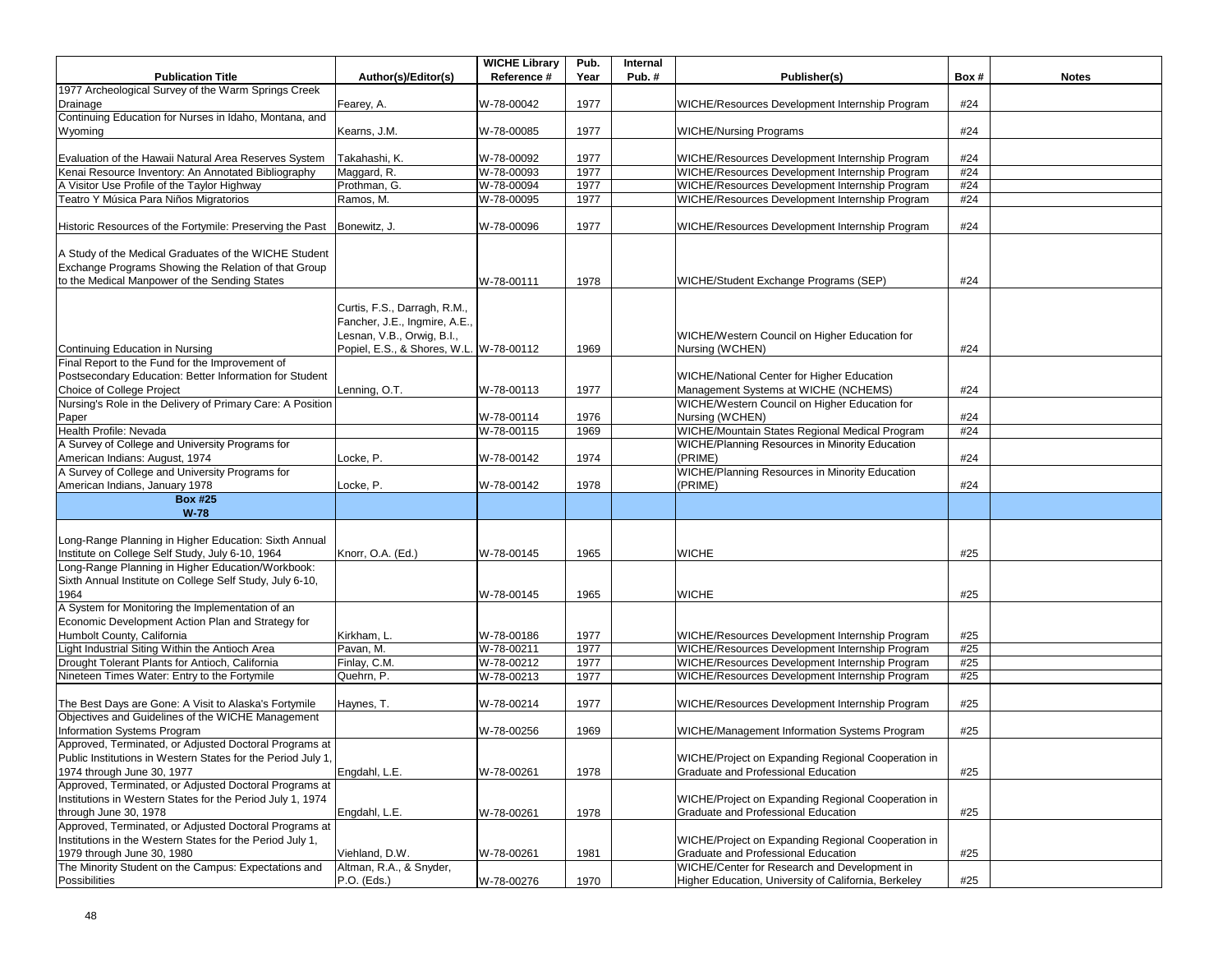|                                                                                  |                              | <b>WICHE Library</b> | Pub. | Internal |                                                       |      |              |
|----------------------------------------------------------------------------------|------------------------------|----------------------|------|----------|-------------------------------------------------------|------|--------------|
| <b>Publication Title</b>                                                         | Author(s)/Editor(s)          | Reference #          | Year | Pub.#    | Publisher(s)                                          | Box# | <b>Notes</b> |
|                                                                                  | Minter, W.J., & Thompson,    |                      |      |          | WICHE/Center for Research and Development in          |      |              |
| Colleges and Universities as Agents of Social Change                             | I.M.                         | W-78-00284           | 1968 |          | Higher Education, University of California, Berkeley  | #25  |              |
|                                                                                  |                              |                      |      |          |                                                       |      |              |
|                                                                                  | Anderson, G.L., Dixon, J.P., |                      |      |          |                                                       |      |              |
| The Study of Academic Administration: Papers Presented Clark, B.R., Wicke, M.F., |                              |                      |      |          |                                                       |      |              |
|                                                                                  |                              |                      |      |          |                                                       |      |              |
| at the Fifth Annual Institute on College Self Study,                             | Stull, H.C., Wert, R.J.,     |                      |      |          | WICHE/Center for the Study of Higher Education of the |      |              |
| University of California at Berkeley, July 22-26, 1963                           | Wilson, L., McConnell, T.R.  | W-78-00285           | 1963 |          | University of California (Berkeley)                   | #25  |              |
| The Study of Academic Administration: Workbook, Fifth                            |                              |                      |      |          |                                                       |      |              |
| Annual Institute on College Self Study, University of                            |                              |                      |      |          | WICHE/Center for the Study of Higher Education of the |      |              |
| California at Berkeley, July 22-26, 1963                                         |                              | W-78-00285           | 1963 |          | University of California (Berkeley)                   | #25  |              |
| Human Services Needs Assessment: Lincoln and Uinta                               |                              |                      |      |          |                                                       |      |              |
| Counties, Wyoming                                                                | Hunt, M.                     | W-78-00291           | 1977 |          | WICHE/Resources Development Internship Program        | #25  |              |
|                                                                                  |                              |                      |      |          |                                                       |      |              |
| Economic Impact Analysis: Opportunity Cost to                                    |                              |                      |      |          |                                                       |      |              |
| Timbering, Livestock Grazing and Water Resources of                              |                              |                      |      |          |                                                       |      |              |
| Wilderness Land Allocation on the Ashley National Forest Burks, J.               |                              | W-78-00292           | 1977 |          | WICHE/Resources Development Internship Program        | #25  |              |
| Permit-Inspection Feasibility Study: Lincoln and Uinta                           |                              |                      |      |          |                                                       |      |              |
| Counties, Wyoming                                                                | Flaherty, J.M.               | W-78-00293           | 1977 |          | WICHE/Resources Development Internship Program        | #25  |              |
| Fort Egbert: Interim Interpretive Designs                                        | Hinkley, K.                  | W-78-00294           | 1977 |          | WICHE/Resources Development Internship Program        | #25  |              |
| A Study of Housing Needs and Availability of Forest                              |                              |                      |      |          |                                                       |      |              |
| Grove, Oregon                                                                    | Kamenz, D.                   | W-78-00295           | 1978 |          | WICHE/Resources Development Internship Program        | #25  |              |
| Project ME:DIA/Multicultural Education: Diversity Includes                       |                              |                      |      |          |                                                       |      |              |
| All                                                                              | Brennan, H.                  | W-78-00296           | 1978 |          | WICHE/Resources Development Internship Program        | #25  |              |
| Inventory of the Wales Creek Forest Resources by                                 |                              |                      |      |          |                                                       |      |              |
| Habitat Type and Stand Analysis                                                  |                              | W-78-00297           | 1978 |          | WICHE/Resources Development Internship Program        | #25  |              |
| A Multicultural, Interdisciplinary Curriculum Guide                              | De Munn, M.<br>Moses, M.W.   | W-78-00298           | 1977 |          | WICHE/Resources Development Internship Program        | #25  |              |
|                                                                                  |                              |                      |      |          |                                                       |      |              |
| San Juan County Water and Sewer Study                                            | Otten, M.                    | W-78-00299           | 1977 |          | WICHE/Resources Development Internship Program        | #25  |              |
| Overall Economic Development Program: Lincoln                                    |                              |                      |      |          |                                                       |      |              |
| County, Wyoming                                                                  | Boggs, C.                    | W-78-00300           | 1977 |          | WICHE/Resources Development Internship Program        | #25  |              |
| Overall Economic Development Program: Uinta County,                              |                              |                      |      |          |                                                       |      |              |
| Wyoming                                                                          | Boggs, C.                    | W-78-00301           | 1978 |          | WICHE/Resources Development Internship Program        | #25  |              |
| The Relative Economic Ability of Idaho, Montana,                                 |                              |                      |      |          |                                                       |      |              |
| Nevada, and Wyoming to Support Medical Education:                                |                              |                      |      |          |                                                       |      |              |
| <b>Idaho Section</b>                                                             | Gore, J.H.                   | W-78-00312           | 1964 |          | WICHE/Mountain States Medical Education Study         | #25  |              |
| The Relative Economic Ability of Idaho, Montana,                                 |                              |                      |      |          |                                                       |      |              |
| Nevada, and Wyoming to Support Medical Education:                                |                              |                      |      |          |                                                       |      |              |
| Nevada Section                                                                   | Gore, J.H.                   | W-78-00312           | 1964 |          | WICHE/Mountain States Medical Education Study         | #25  |              |
| The Relative Economic Ability of Idaho, Montana,                                 |                              |                      |      |          |                                                       |      |              |
| Nevada, and Wyoming to Support Medical Education:                                |                              |                      |      |          |                                                       |      |              |
| Montana Section                                                                  | Gore, J.H.                   | W-78-00312           | 1964 |          | WICHE/Mountain States Medical Education Study         | #25  |              |
| The Relative Economic Ability of Idaho, Montana,                                 |                              |                      |      |          |                                                       |      |              |
| Nevada, and Wyoming to Support Medical Education:                                |                              |                      |      |          |                                                       |      |              |
| <b>Wyoming Section</b>                                                           | Gore, J.H.                   | W-78-00312           | 1964 |          | WICHE/Mountain States Medical Education Study         | #25  |              |
|                                                                                  |                              |                      |      |          | WICHE/Center for Research and Development in          |      |              |
| Value Change and Power Conflict in Higher Education                              | Minter, W.J., & Snyder, P.O. | W-78-00313           | 1969 |          | Higher Education, University of California, Berkeley  | #25  |              |
| Utilization of Manpower in Mental Health and Related                             |                              |                      |      |          |                                                       |      |              |
| Areas: A Report of a Workshop of State Merit Systems                             | Teague, D., & Buck, D.P.     |                      |      |          |                                                       |      |              |
| and Personnel Directors                                                          | (Eds.)                       | W-78-00363           | 1968 |          | WICHE/Mental Health and Related Areas                 | #25  |              |
| Why Nothing Has Happened: A Case Study of Johnson                                |                              |                      |      |          |                                                       |      |              |
| Creek                                                                            | Emery, J.                    | W-78-00501           | 1977 |          | WICHE/Resources Development Internship Program        | #25  |              |
| The Fisheries and Fish Habitat of the Gulkana River,                             |                              |                      |      |          |                                                       |      |              |
|                                                                                  |                              |                      |      |          |                                                       |      |              |
| Alaska                                                                           | Albin, D.                    | W-78-00502           | 1977 |          | WICHE/Resources Development Internship Program        | #25  |              |
| City of Vista: Cost/Revenue Analysis                                             | Berry, D.                    | W-78-00503           | 1978 |          | WICHE/Resources Development Internship Program        | #25  |              |
|                                                                                  | Wilson, L., Steckleim, J.E., |                      |      |          |                                                       |      |              |
|                                                                                  | Clark, K.E., Doi, J., Clark, |                      |      |          |                                                       |      |              |
|                                                                                  | B.R., Abbott, F., Allen, L., |                      |      |          | WICHE/The Center for the Study of Higher Education of |      |              |
| <b>Studies of College Faculty</b>                                                | Gustad, J.W.                 | W-78-00621           | 1961 |          | the University of California (Berkeley)               | #25  |              |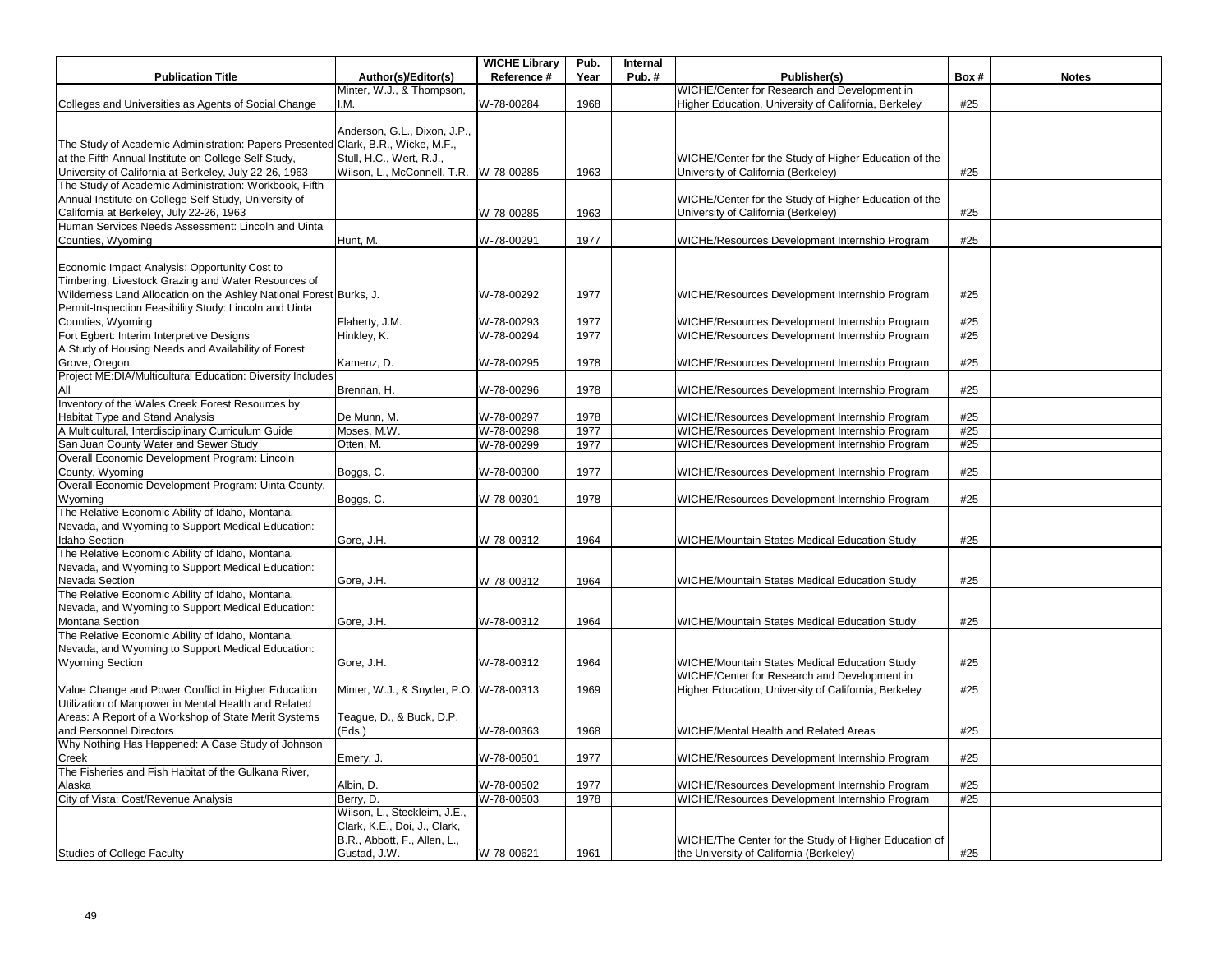| <b>Publication Title</b>                                                                                 | Author(s)/Editor(s)                                  | <b>WICHE Library</b><br>Reference # | Pub.<br>Year | Internal<br>Pub.# | Publisher(s)                                                                                              | Box# | <b>Notes</b> |
|----------------------------------------------------------------------------------------------------------|------------------------------------------------------|-------------------------------------|--------------|-------------------|-----------------------------------------------------------------------------------------------------------|------|--------------|
|                                                                                                          |                                                      |                                     |              |                   |                                                                                                           |      |              |
| Proceedings of the Workshop on "The Future of Nurse<br>Practitioners: Where Are We, Where Are We Going?" |                                                      | W-78-00622                          | 1977         |                   | WICHE/Western Council on Higher Education for<br>Nursing (WCHEN)                                          | #25  |              |
| <b>Box #26</b><br>$W-78$                                                                                 |                                                      |                                     |              |                   |                                                                                                           |      |              |
| The West's Medical Manpower Needs (second Printing,<br>with revised data)                                |                                                      | W-78-00627                          | 1960         |                   | <b>WICHE</b>                                                                                              | #26  |              |
| Archeological Excavations at 49-GUL-79 on Paxson<br>Lake, Alaska                                         | Cox, R., Hultquist, C.,<br>Loudat, B., & Maniery, J. | W-78-00674                          | 1978         |                   | WICHE/Resources Development Internship Program                                                            | #26  |              |
| An Inventory of Wildlife and Wildlife Habitat of the<br>Gulkana River, Alaska                            | Rucks, J.                                            | W-78-00794                          | 1977         |                   | WICHE/Resources Development Internship Program                                                            | #26  |              |
| Recreational Use and Resource Analysis of BLM Lands<br>Within the Madison River Corridor                 | Baty, D.                                             | W-78-00795                          | 1977         |                   | WICHE/Resources Development Internship Program                                                            | #26  |              |
| Recreation in the Dillon Resource Area                                                                   | Epple, A.                                            | W-78-00796                          | 1977         |                   | WICHE/Resources Development Internship Program                                                            | #26  |              |
|                                                                                                          |                                                      |                                     |              |                   | WICHE/Resources Development Internship Program                                                            | #26  |              |
| Community Education: Adams County                                                                        | Flynn, M.                                            | W-78-00797                          | 1978         |                   |                                                                                                           |      |              |
| Industry-Labor-Government Relations in Montana                                                           | Menzies, L                                           | W-78-00798                          | 1978         |                   | WICHE/Resources Development Internship Program                                                            | #26  |              |
| Community Education in the Villages of the Nana Region   Fagre, K.                                       |                                                      | W-78-00799                          | 1978         |                   | WICHE/Resources Development Internship Program                                                            | #26  |              |
| Forecasting Recreation Use of the Haul Road Along the<br>Trans-Alaskan Pipeline                          | Duncombe, C.                                         | W-78-00800                          | 1978         |                   | WICHE/Resources Development Internship Program                                                            | #26  |              |
| Lane County, Oregon: Forest Product Industry Structure<br>and Economic Study                             | Anderson, G.                                         | W-78-00801                          | 1978         |                   | WICHE/Resources Development Internship Program                                                            | #26  |              |
| Transportation for the Mobility Handicapped of Boulder<br>County, Colorado                               | Domin. G.                                            | W-78-00802                          | 1978         |                   | WICHE/Resources Development Internship Program                                                            | #26  |              |
| Historical Resources in the Alsea Planning Unit, Bureau<br>of Land Management, Salem District, Oregon    | Baker, M.                                            | W-78-00808                          | 1977         |                   | WICHE/Resources Development Internship Program                                                            | #26  |              |
| An Economic Profile of the Portland-Vancouver<br>Metropolitan Area                                       | Prince, T.                                           | W-78-00845                          | 1978         |                   | WICHE/Resources Development Internship Program                                                            | #26  |              |
| Portage Wildlife Habitat Inventory and Analysis                                                          | Seguin, R.                                           | W-78-00883                          | 1977         |                   | WICHE/Resources Development Internship Program                                                            | #26  |              |
|                                                                                                          |                                                      |                                     |              |                   |                                                                                                           |      |              |
| Lincoln-Uinta Areawide Land Use and Housing Elements Fisk, C.                                            |                                                      | W-78-00886                          | 1977         |                   | WICHE/Resources Development Internship Program                                                            | #26  |              |
| The Silver Plume Schoolhouse                                                                             | Wolfe, R.                                            | W-78-00927                          | 1973         |                   | WICHE/Resources Development Internship Program                                                            | #26  |              |
| Brigham Young's Forest Farm                                                                              | Cornwall, R.F.                                       | W-78-00945                          | 1979         |                   | WICHE/Resources Development Internship Program                                                            | #26  |              |
| Nonstandard English - A First Look                                                                       | Higgins, N.A.                                        | W-78-00956                          | 1978         |                   | WICHE/Resources Development Internship Program                                                            | #26  |              |
| Wasatch County Street Designation System                                                                 | Limburg, G.                                          | W-78-00957                          | 1978         |                   | WICHE/Resources Development Internship Program                                                            | #26  |              |
| Potential Survey: Powell, Wyoming                                                                        | Genskow, G.                                          | W-78-00991                          | 1978         |                   | WICHE/Resources Development Internship Program                                                            | #26  |              |
| Models for Introducing Cultural Diversity in Nursing                                                     |                                                      |                                     |              |                   | WICHE/Western Council on Higher Education for                                                             |      |              |
| Curricula: Final Report                                                                                  | Branch, M.                                           | W-78-01006                          | 1978         |                   | Nursing (WCHEN)                                                                                           | #26  |              |
|                                                                                                          | Archuleta, V., & Plummer,                            |                                     |              |                   |                                                                                                           |      |              |
| Training Nurses to Improve Patient Education<br>Grants-Milan: A Prospectus About Two Energized New       | O.B.                                                 | W-78-01007                          | 1978         |                   | <b>WICHE/Nursing Programs</b>                                                                             | #26  |              |
| <b>Mexico Communities</b><br>An Overview and Guide to the Use of the Statewide                           | Mullinaux, A.                                        | W-78-01033                          | 1978         |                   | WICHE/Resources Development Internship Program<br><b>WICHE/National Center for Higher Education</b>       | #26  |              |
| Measures Inventory: Technical Report 48B                                                                 | Wing, P., & McLaughlin, J.N. W-78-01034              |                                     | 1974         |                   | Management Systems at WICHE (NCHEMS)                                                                      | #26  |              |
| Residence and Mobility of Graduate and Professional<br>Students in the West                              | Kaufman, N.                                          | W-78-01087                          | 1978         |                   | WICHE/Project on Expanding Regional Cooperation in<br>Graduate and Professional Education                 | #26  |              |
| Research on College Students                                                                             | Sprague, H.T. (Ed.)                                  | W-78-01091                          | 1960         |                   | WICHE/The Center for Higher Education, Berkeley,<br>California                                            | #26  |              |
| Summer Institute: Institutional Research on Students,                                                    |                                                      |                                     |              |                   | WICHE/The Center for Higher Education, Berkeley,                                                          |      |              |
| University of California, Berkeley, July 26-30, 1960                                                     |                                                      | W-78-01091                          | 1960         |                   | California                                                                                                | #26  |              |
| The Individual and the System: Personalizing Higher                                                      |                                                      |                                     |              |                   |                                                                                                           |      |              |
| Education (papers from the Ninth Annual College and                                                      |                                                      |                                     |              |                   | WICHE/Center for Research and Development in                                                              |      |              |
| University Self-Study Institute, July 10-13, 1967)                                                       | Minter, W.J. (Ed.)                                   | W-78-01092                          | 1967         |                   | Higher Education, University of California, Berkeley                                                      | #26  |              |
| The Individual and the System: Personalizing Higher                                                      |                                                      |                                     |              |                   | WICHE/Center for Research and Development in                                                              |      |              |
| Education (readings selected by faculty and staff)                                                       |                                                      | W-78-01092                          | 1967         |                   | Higher Education, University of California, Berkeley                                                      | #26  |              |
| The Study of Campus Cultures: Papers Presented at the                                                    |                                                      |                                     |              |                   | WICHE/Center for the Study of Higher Education of the<br>University of California (Berkeley)/Committee on |      |              |
| Fourth Annual Institute on College Self Study, University                                                |                                                      |                                     |              |                   | Personality Development in Youth of the Social Science                                                    |      |              |
| of California, Berkeley, July 24-27, 1962                                                                | Lunsford, T.F. (Ed.)                                 | W-78-01093                          | 1963         |                   | Research Council                                                                                          | #26  |              |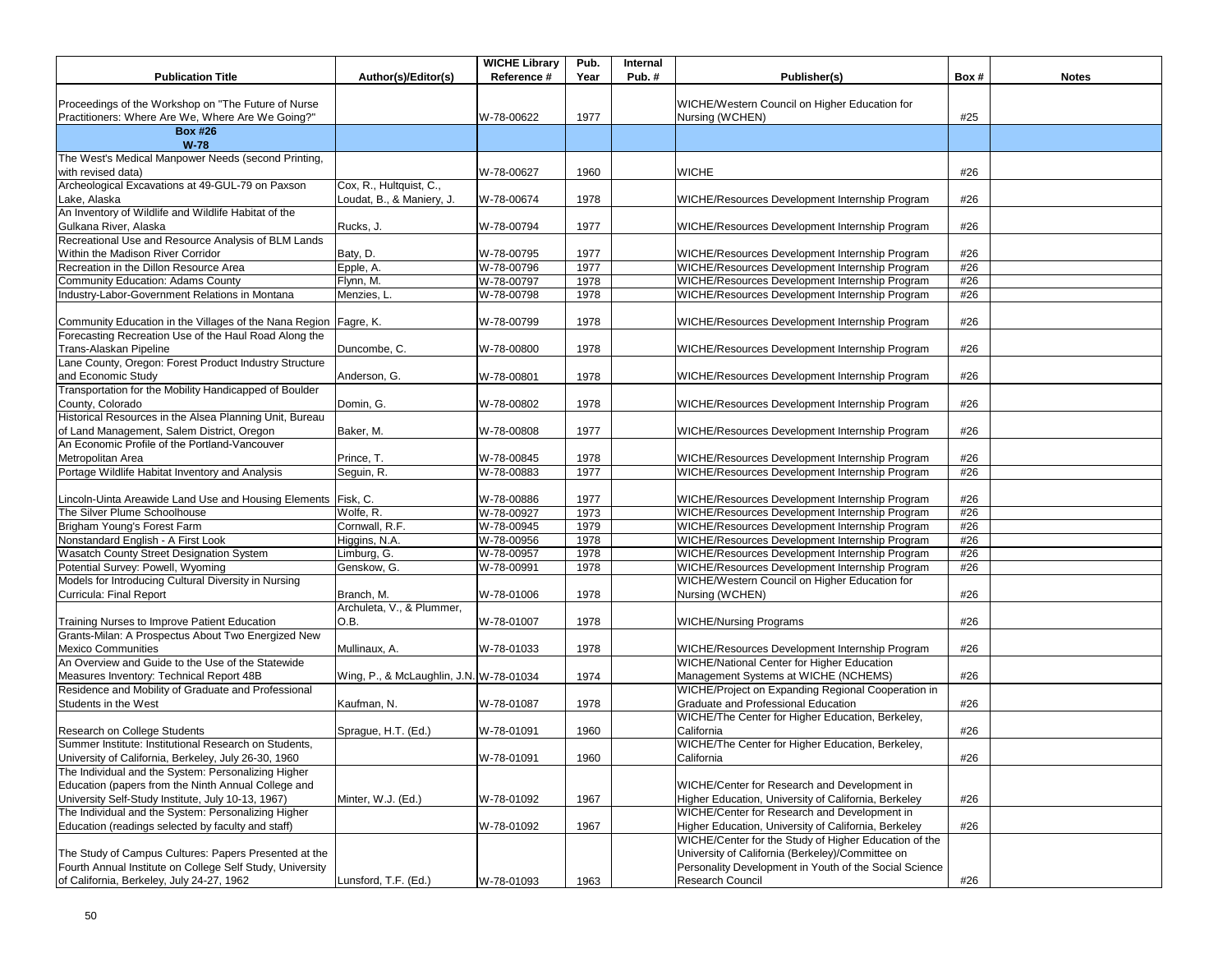| <b>Publication Title</b>                                                                           | Author(s)/Editor(s)                     | <b>WICHE Library</b><br>Reference # | Pub.<br>Year | Internal<br>Pub.# | Publisher(s)                                           | Box# | <b>Notes</b> |
|----------------------------------------------------------------------------------------------------|-----------------------------------------|-------------------------------------|--------------|-------------------|--------------------------------------------------------|------|--------------|
|                                                                                                    |                                         |                                     |              |                   | WICHE/Center for the Study of Higher Education of the  |      |              |
|                                                                                                    |                                         |                                     |              |                   | University of California (Berkeley)/Committee on       |      |              |
|                                                                                                    |                                         |                                     |              |                   | Personality Development in Youth of the Social Science |      |              |
| The Study of Campus Cultures: Workbook                                                             |                                         | W-78-01093                          | 1962         |                   | Research Council                                       | #26  |              |
| Shippensburg State College, Shippensburg,                                                          |                                         |                                     |              |                   |                                                        |      |              |
| Pennsylvania: Information Exchange Procedures, 1973-                                               |                                         |                                     |              |                   | WICHE/National Center for Higher Education             |      |              |
| 74 Data                                                                                            |                                         |                                     |              |                   |                                                        | #26  |              |
|                                                                                                    |                                         | W-78-01111                          | 1974         |                   | Management Systems at WICHE (NCHEMS)                   |      |              |
| A Comprehensive Plan for a HAP-Sponsored Congregate                                                |                                         |                                     |              |                   |                                                        |      |              |
| <b>Housing Facility</b><br>Energy Related Education in Colorado                                    | Somers, J.                              | W-78-01144                          | 1978         |                   | WICHE/Resources Development Internship Program         | #26  |              |
| Segunda Mirada: Migrant Children Look at Life in                                                   | Phillips, J.                            | W-78-01145                          | 1978         |                   | WICHE/Resources Development Internship Program         | #26  |              |
|                                                                                                    |                                         |                                     |              |                   |                                                        |      |              |
| Longmont                                                                                           | Lessow-Hurley, J.<br>Woelfle, M.        | W-78-01146                          | 1978         |                   | WICHE/Resources Development Internship Program         | #26  |              |
| Nevada's First Consolidated Biennial Report<br>A Rural Model for Multicultural Education: "A Trunk |                                         | W-78-01183                          | 1978         |                   | WICHE/Resources Development Internship Program         | #26  |              |
|                                                                                                    |                                         |                                     |              |                   |                                                        |      |              |
| Curriculum"                                                                                        | Ruiz, I.                                | W-78-01184                          | 1978         |                   | WICHE/Resources Development Internship Program         | #26  |              |
| Physician Manpower Needs Assessment in Montana                                                     | Liberatore, M.                          | W-78-01215                          | 1978         |                   | WICHE/Resources Development Internship Program         | #26  |              |
| A Demonstration Study of Obtaining Visitor Use Data for                                            |                                         |                                     |              |                   |                                                        |      |              |
| <b>Recreation Sites</b>                                                                            | Chan, L.                                | W-78-01216                          | 1978         |                   | WICHE/Resources Development Internship Program         | #26  |              |
| Colorado Community Economic Development Resource                                                   |                                         |                                     |              |                   |                                                        |      |              |
| Register                                                                                           | Warner, W.T.                            | W-78-01223                          | 1969         |                   | WICHE/Economic Development Internship Program          | #26  |              |
| Order and Freedom on the Campus: Rights and                                                        |                                         |                                     |              |                   |                                                        |      |              |
| Responsibilities of Faculty and Students/Workbook,                                                 |                                         |                                     |              |                   |                                                        |      |              |
| Seventh Annual College Self Study Institute, July 12-15,                                           |                                         |                                     |              |                   | WICHE/Center for the Study of Higher Education of the  |      |              |
| 1965                                                                                               |                                         | W-78-01227                          | 1965         |                   | University of California (Berkeley)                    | #26  |              |
| Order and Freedom on the Campus: Rights and                                                        | Knorr, O.A., & Minter, W.J.             |                                     |              |                   | WICHE/Center for the Study of Higher Education of the  |      |              |
| Responsibilities of Faculty and Students                                                           | (Eds.)                                  | W-78-01227                          | 1965         |                   | University of California (Berkeley)                    | #26  |              |
|                                                                                                    |                                         |                                     |              |                   |                                                        |      |              |
| Summary of the Conference on the Student Exchange                                                  |                                         |                                     |              |                   |                                                        |      |              |
| Program of the Western Interstate Commission for                                                   |                                         |                                     |              |                   |                                                        |      |              |
| Higher Education, San Francisco, May 18-19, 1963                                                   | McNickle, R.K.                          | W-78-01231                          | 1963         |                   | WICHE/Student Exchange Programs (SEP)                  | #26  |              |
| <b>Box #27</b>                                                                                     |                                         |                                     |              |                   |                                                        |      |              |
| W-78 (+1978)/W-79                                                                                  |                                         |                                     |              |                   |                                                        |      |              |
|                                                                                                    |                                         |                                     |              |                   | WICHE/American Council on Education/Center for         |      |              |
| The Outputs of Higher Education: Their Identification,                                             | Lawrence, B., Weathersby,               |                                     |              |                   | Research and Development in Higher Education at        |      |              |
| Measurement, and Evaluation                                                                        | G., & Patterson, V.W. (Eds.) W-78-01253 |                                     | 1970         |                   | <b>Berkeley</b>                                        | #27  |              |
| Pre-Columbian Resources Potentials: A Comparison of                                                |                                         |                                     |              |                   |                                                        |      |              |
| Old World and New World Petroglyphs                                                                | Handke, M.S.                            | W-78-01259                          | 1978         |                   | WICHE/Resources Development Internship Program         | #27  |              |
| "Meeting at the Center": Follow-up Development                                                     | Christopherson, D.                      | W-78-01292                          | 1978         |                   | WICHE/Resources Development Internship Program         | #27  |              |
| The Kalapuyans: Indians of the Willamette Valley                                                   | Scovell, J.                             | W-78-01360                          | 1978         |                   | WICHE/Resources Development Internship Program         | #27  |              |
| 1978 Pitkin County Almanac                                                                         | Cassin, L.E.                            | W-78-01361                          | 1978         |                   | WICHE/Resources Development Internship Program         | #27  |              |
| Communicating Nursing Research, Volume 11-New                                                      |                                         |                                     |              |                   | WICHE/Western Council on Higher Education for          |      |              |
| Approaches to Communicating Nursing Research                                                       |                                         |                                     | 1978         | 2C108             | Nursing (WCHEN)                                        | #27  |              |
| Proceedings of the 20th Annual Meeting, Western                                                    |                                         |                                     |              |                   |                                                        |      |              |
| Association of Graduate Schools, Santa Barbara,                                                    |                                         |                                     |              |                   | WICHE/Western Association of Graduate Schools          |      |              |
| California, March 4-6, 1978                                                                        |                                         |                                     | 1978         |                   | (WAGS)                                                 | #27  |              |
| WICHE Four-Year Program and Financial Plan (FY 1980-                                               |                                         |                                     |              |                   |                                                        |      |              |
| 83). September 1978                                                                                |                                         |                                     | 1978         |                   | <b>WICHE</b>                                           | #27  |              |
| WICHE: Improving Education in the West/Four-Year                                                   |                                         |                                     |              |                   |                                                        |      |              |
| Program and Financial Plan, August 10-12, 1978                                                     |                                         |                                     | 1978         |                   | <b>WICHE</b>                                           | #27  |              |
| Planning for Interagency Cooperation in Targeting                                                  |                                         |                                     |              |                   |                                                        |      |              |
| <b>Specific Mental Health Populations</b>                                                          | Shumate, R.                             | W-79-00036                          | 1978         |                   | WICHE/Resources Development Internship Program         | #27  |              |
| A Resource Requirements Prediction Model (RRPM-1):                                                 | Gulko, W.W., & Hussain,                 |                                     |              |                   | WICHE/National Center for Higher Education             |      |              |
| An Introduction to the Model/Technical Report 19                                                   | K.M.                                    | W-79-00046                          | 1971         |                   | Management Systems at WICHE (NCHEMS)                   | #27  |              |
| Funding Manual: Private Sources-For Research,                                                      |                                         |                                     |              |                   |                                                        |      |              |
| Planning and Construction                                                                          | Dolzilek, R.                            | W-79-00047                          | 1973         |                   | WICHE/Resources Development Internship Program         | #27  |              |
| A Resource Requirements Prediction Model (RRPM-1):                                                 |                                         |                                     |              |                   | <b>WICHE/National Center for Higher Education</b>      |      |              |
| Guide for the Project Manager/Technical Report 20                                                  | Hussain, K.M.                           | W-79-00048                          | 1971         |                   | Management Systems at WICHE (NCHEMS)                   | #27  |              |
| A Resource Requirements Prediction Model (RRPM-1):                                                 | Haight, M.J., Martin, J.S., &           |                                     |              |                   | <b>WICHE/National Center for Higher Education</b>      |      |              |
| Input Specifications/Technical Report 23                                                           | Miyataki, G.K.                          | W-79-00054                          | 1971         |                   | Management Systems at WICHE (NCHEMS)                   | #27  |              |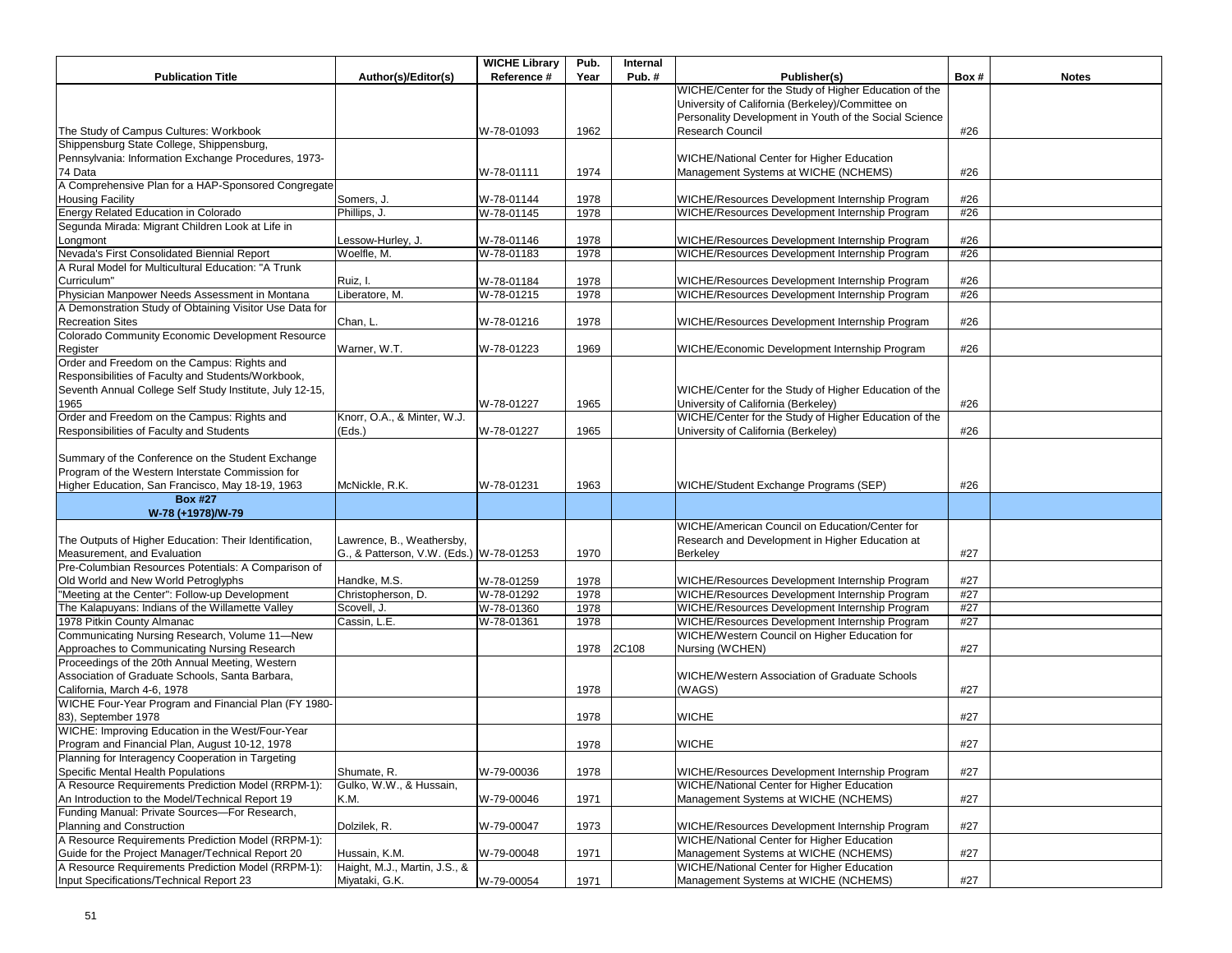|                                                                                                         |                              | <b>WICHE Library</b> | Pub. | Internal |                                                                                        |            |              |
|---------------------------------------------------------------------------------------------------------|------------------------------|----------------------|------|----------|----------------------------------------------------------------------------------------|------------|--------------|
| <b>Publication Title</b>                                                                                | Author(s)/Editor(s)          | Reference #          | Year | Pub.#    | Publisher(s)                                                                           | Box#       | <b>Notes</b> |
| Monograph #2-An Examination of Institutional Racism:                                                    |                              |                      |      |          |                                                                                        |            |              |
| Black People in California's Criminal Justice and Mental                                                | Ogleton, B., Crittendon, S., |                      |      |          | WICHE/Faculty Development-Minority Content in                                          |            |              |
| <b>Health Systems</b><br>The Western Interstate Commission for Higher                                   | & Seda, C.                   | W-79-00133           | 1974 |          | <b>Mental Health</b>                                                                   | #27        |              |
| Education: A Study of a Complex Organization and Its                                                    |                              |                      |      |          |                                                                                        |            |              |
| Environment (doctoral thesis)                                                                           | Wilson Lavin, M.J.           | W-79-00154           | 1977 |          | <b>WICHE</b>                                                                           | #27        |              |
| Models for Cultural Diverstiy in Nursing: A Process for                                                 |                              |                      |      |          | WICHE/Models for Introducing Cultural Diversity in                                     |            |              |
| Change                                                                                                  | Branch, M., & Riley, P.      | W-79-00220           | 1978 |          | Nursing Curricula                                                                      | #27        |              |
| Off-Road Vehicle Planning and Management on the                                                         |                              |                      |      |          |                                                                                        |            |              |
| Oregon Coast                                                                                            | Fowler, T.R.                 | W-79-00241           | 1978 |          | WICHE/Resources Development Internship Program                                         | #27        |              |
| Economics of Historic Preservation: The Historic                                                        |                              |                      |      |          |                                                                                        |            |              |
| Preservation Program in Alaska                                                                          | Gorman, L.                   | W-79-00242           | 1978 |          | WICHE/Resources Development Internship Program                                         | #27        |              |
| Land Use Study and Community Profile of the Three Mile                                                  |                              |                      |      |          |                                                                                        |            |              |
| Area Surrounding Gallup, New Mexico                                                                     | Carter, D.                   | W-79-00243           | 1978 |          | WICHE/Resources Development Internship Program                                         | #27        |              |
| Marsh Establishment on Dredged Material in Grays                                                        |                              |                      |      |          |                                                                                        |            |              |
| Harbor, Washington: A Preliminary Botanical Study                                                       | McGee, R.J.                  | W-79-00246           | 1978 |          | WICHE/Resources Development Internship Program                                         | #27        |              |
| Nursing Research: Development, Collaboration, and                                                       |                              |                      |      |          |                                                                                        |            |              |
| Utilization (78-26215, Library of Congress Catalog                                                      | Krueger, J.C., Nelson, A.H., |                      |      |          | WICHE/Western Council on Higher Education for                                          |            |              |
| Number)                                                                                                 | & Wolanin, M.O.              | W-79-00249           | 1978 |          | Nursing (WCHEN)                                                                        | #27        |              |
| Energy Update: Nevada's Energy Consumption 1976 and                                                     |                              |                      |      |          |                                                                                        |            |              |
| 1977                                                                                                    | Johnson, S.C.                | W-79-00250           | 1979 |          | WICHE/Resources Development Internship Program                                         | #27        |              |
| A Report on the Expansion of Informal Youth Education                                                   |                              |                      |      |          |                                                                                        |            |              |
| Programs in Tillamook County, Oregon                                                                    | Guild, W.                    | W-79-00251           | 1979 |          | WICHE/Resources Development Internship Program                                         | #27        |              |
| Wasatch County Solid Waste Management Planning                                                          |                              |                      |      |          |                                                                                        |            |              |
| Report                                                                                                  | Limburg, G.                  | W-79-00252           | 1978 |          | WICHE/Resources Development Internship Program                                         | #27        |              |
|                                                                                                         |                              |                      |      |          | WICHE/Project on Expanding Regional Cooperation in                                     |            |              |
| Graduate Education: Thoughts on a Regional Approach                                                     | Breneman, D.W.               | W-79-00258           | 1978 |          | Graduate and Professional Education                                                    | #27        |              |
| Nursing Resources and Requirements: A Guide for State-                                                  |                              |                      |      |          | WICHE/National Center for Higher Education                                             |            |              |
| <b>Level Planning</b>                                                                                   | Gray, R., & Sauer, K.        | W-79-00259           |      |          | Management Systems at WICHE (NCHEMS)<br>WICHE/Resources Development Internship Program | #27<br>#27 |              |
| Sheridan County Comprehensive Recreation Plan<br>The Certificate of Need/Section 1122 Review Process in | Kanz, C.A.                   | W-79-00306           | 1976 |          |                                                                                        |            |              |
| Montana                                                                                                 | Robusto, J.                  | W-79-00307           | 1978 |          | WICHE/Resources Development Internship Program                                         | #27        |              |
| <b>Child Care Certification Study</b>                                                                   | Campbell, E.                 | W-79-00308           | 1976 |          | WICHE/Resources Development Internship Program                                         | #27        |              |
| Archeological Survey in the Jefferson Planning Unit of                                                  |                              |                      |      |          |                                                                                        |            |              |
| Jefferson County, Southwestern Montana                                                                  | Scarborough, V.              | W-79-00309           | 1975 |          | WICHE/Resources Development Internship Program                                         | #27        |              |
| Antelope Fopod Habits: Northern Great Plains Region                                                     | Segerstrom, T.               | W-79-00310           | 1977 |          | WICHE/Resources Development Internship Program                                         | #27        |              |
|                                                                                                         |                              |                      |      |          |                                                                                        |            |              |
| Forest Regeneration Surveys in the Dillon Resource Area Williams, G.                                    |                              | W-79-00311           | 1977 |          | WICHE/Resources Development Internship Program                                         | #27        |              |
|                                                                                                         |                              |                      |      |          | WICHE/Western Council on Higher Education for                                          |            |              |
| Instruments for Use in Nursing Education Research                                                       | Ward, M.J., & Fetler, M.E.   | W-79-00313           | 1979 |          | Nursing (WCHEN)                                                                        | #27        |              |
| Portage Area Fisheries Habitat Inventory and Analysis -                                                 |                              |                      |      |          |                                                                                        |            |              |
| 1977                                                                                                    | Krueger, S.W.                | W-79-00330           | 1979 |          | WICHE/Resources Development Internship Program                                         | #27        |              |
| Pueblo: The People, an Oral History                                                                     | Stephenson, N.J.             | W-79-00331           | 1978 |          | WICHE/Resources Development Internship Program                                         | #27        |              |
| Report on Fall 1978 Survey of Graduate Enrollment in the                                                |                              |                      |      |          | WICHE/Project on Expanding Regional Cooperation in                                     |            |              |
| <b>WICHE States</b>                                                                                     |                              | W-79-00345           | 1979 |          | Graduate and Professional Education                                                    | #27        |              |
| Central-Area Office Handbook                                                                            | Hay, N.                      | W-79-00357           | 1973 |          | WICHE/Resources Development Internship Program                                         | #27        |              |
| <b>Box #28</b>                                                                                          |                              |                      |      |          |                                                                                        |            |              |
| W-79 (+1979)                                                                                            |                              |                      |      |          |                                                                                        |            |              |
| The Economic Feasibility of Solar Systems in the                                                        |                              |                      |      |          |                                                                                        |            |              |
| Housing Authority of Portland's Residential Buildings                                                   | Ledbetter, M.                | W-79-00358           | 1978 |          | WICHE/Resources Development Internship Program                                         | #28        |              |
| The Biological Implications of Applying 2, 4-D for the                                                  |                              |                      |      |          |                                                                                        |            |              |
| Control of Aquatic Macrophytes<br>Analysis and Evaluation of the Design of the Boulder                  | Redden, T.                   | W-79-00359           | 1978 |          | WICHE/Resources Development Internship Program                                         | #28        |              |
|                                                                                                         |                              |                      |      |          | WICHE/Resources Development Internship Program                                         |            |              |
| County Personnel System<br>Preparing for Gas Pipeline Impact: A Guide to Health                         | Stokes, A.                   | W-79-00360           | 1975 |          |                                                                                        | #28        |              |
| Planning for Upper Tanana Communities in Eastern                                                        |                              |                      |      |          |                                                                                        |            |              |
| Interior Alaska                                                                                         | Haynes, T.                   | W-79-00361           | 1978 |          | WICHE/Resources Development Internship Program                                         | #28        |              |
| A Social-Economic Profile of the Tri-County Area of                                                     |                              |                      |      |          |                                                                                        |            |              |
| Northwest Colorado                                                                                      | Margolis, E.                 | W-79-00362           | 1977 |          | WICHE/Resources Development Internship Program                                         | #28        |              |
|                                                                                                         |                              |                      |      |          |                                                                                        |            |              |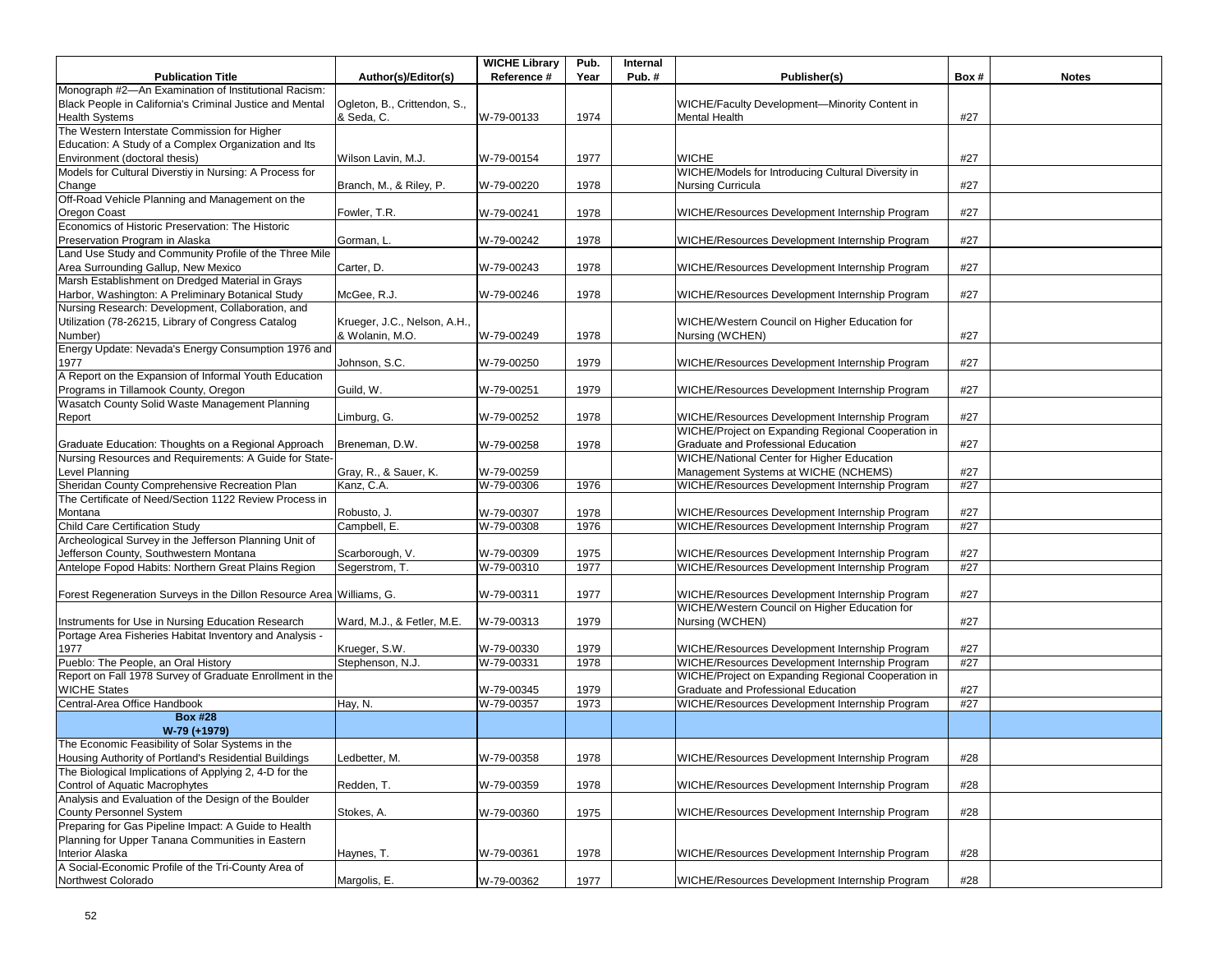|                                                                                                           |                            | <b>WICHE Library</b> | Pub. | Internal |                                                      |      |              |
|-----------------------------------------------------------------------------------------------------------|----------------------------|----------------------|------|----------|------------------------------------------------------|------|--------------|
| <b>Publication Title</b>                                                                                  | Author(s)/Editor(s)        | Reference #          | Year | Pub.#    | Publisher(s)                                         | Box# | <b>Notes</b> |
| Recreational Use and Use Areas Within the Blackfoot                                                       |                            |                      |      |          |                                                      |      |              |
| <b>Planning Unit</b>                                                                                      | Hagmann, C.                | W-79-00363           | 1977 |          | WICHE/Resources Development Internship Program       | #28  |              |
| Preliminary Views: Preparing to Meet the Impact of a Gas                                                  |                            |                      |      |          |                                                      |      |              |
| Pipeline in the Upper Tanana Area of Alaska                                                               | Buge, C.                   | W-79-00371           | 1979 |          | WICHE/Resources Development Internship Program       | #28  |              |
| Feasibility Study of Computerizing Building Department                                                    |                            |                      |      |          |                                                      |      |              |
| Records                                                                                                   | Kit, M.W.                  | W-79-00392           | 1978 |          | WICHE/Resources Development Internship Program       | #28  |              |
| Archeological Resurvey of the Henry Mountain Resource                                                     |                            |                      |      |          |                                                      |      |              |
| Area                                                                                                      | Worthington, A.            | W-79-00393           | 1977 |          | WICHE/Resources Development Internship Program       | #28  |              |
| Minority Students in Higher Education: Increased Access                                                   |                            |                      |      |          |                                                      |      |              |
| and Educational Relevance                                                                                 |                            | W-79-00394           | 1970 |          | <b>WICHE</b>                                         | #28  |              |
| Preliminary Investigations of the Bighorn Sheep of Upper                                                  |                            |                      |      |          |                                                      |      |              |
| Rock Creek, Granite County, Montana                                                                       | Butts, T.W.                | W-79-00396           | 1977 |          | WICHE/Resources Development Internship Program       | #28  |              |
| Wetland Plants of the Snohomish Estuary Delta and                                                         |                            |                      |      |          |                                                      |      |              |
| Dugualla Bay, Whidbey Island                                                                              | Phillips, L.               | W-79-00397           | 1977 |          | WICHE/Resources Development Internship Program       | #28  |              |
| Predabor-Prey Relationships of Konanee in Lake Pend                                                       |                            |                      |      |          |                                                      |      |              |
| Oreille                                                                                                   | Petit, A.                  | W-79-00398           | 1978 |          | WICHE/Resources Development Internship Program       | #28  |              |
| Locational Research Inventory of Historic and Inactive                                                    |                            |                      |      |          |                                                      |      |              |
| Mines                                                                                                     | Desmarais, S.              | W-79-00402           | 1977 |          | WICHE/Resources Development Internship Program       | #28  |              |
| Shared Moments in Living and Eating                                                                       | Kottenstette, J.           | W-79-00403           | 1977 |          | WICHE/Resources Development Internship Program       | #28  |              |
| Preliminary Data for a Federal Planning Model for                                                         |                            |                      |      |          | <b>WICHE/National Center for Higher Education</b>    |      |              |
| Analysis of Accessibility to Higher Education                                                             | Huckfeldt, V.              | W-79-00439           | 1973 |          | Management Systems at WICHE (NCHEMS)                 | #28  |              |
|                                                                                                           |                            |                      |      |          |                                                      |      |              |
| Preliminary Test Reports from a Federal Planning Model                                                    |                            |                      |      |          | WICHE/National Center for Higher Education           |      |              |
|                                                                                                           |                            |                      |      |          |                                                      | #28  |              |
| for Analysis of Accessibility to Higher Education<br>Federal Postsecondary Education Funding in the WICHE | Huckfeldt, V.              | W-79-00440           | 1973 |          | Management Systems at WICHE (NCHEMS)                 |      |              |
|                                                                                                           |                            |                      |      |          |                                                      |      |              |
| States                                                                                                    | Weldon, K., & Makowski, D. | W-79-00443           | 1976 |          | WICHE/Information and Analysis Service               | #28  |              |
| Hispano Library Service for Arizona, Colorado, and New                                                    |                            |                      |      |          |                                                      |      |              |
| Mexico                                                                                                    | Vadala, J.                 | W-79-00525           | 1970 |          | <b>WICHE</b>                                         | #28  |              |
| Paiute Natinedoib                                                                                         | Kinney, G.                 | W-79-00531           | 1978 |          | WICHE/Intern Program                                 | #28  |              |
|                                                                                                           |                            |                      |      |          |                                                      |      |              |
| Mesa Community Profile and Library Use Analysis 1979                                                      | Mumper, M.J.               | W-79-00532           | 1979 |          | WICHE/Intern Program                                 | #28  |              |
| Issues in Higher Education in the West: Report of a                                                       |                            |                      |      |          |                                                      |      |              |
| Survey of Officials Conducted by WICHE                                                                    |                            | W-79-00629           |      |          | <b>WICHE</b>                                         | #28  |              |
|                                                                                                           |                            |                      |      |          | <b>WICHE/Western Association of Graduate Schools</b> |      |              |
| <b>Graduate Education and Ethnic Minorities</b>                                                           |                            | W-79-00666           | 1970 |          | (WAGS)                                               | #28  |              |
| Analysis and Planning for Improved Distribution of                                                        |                            |                      |      |          |                                                      |      |              |
| Nursing Personnel and Services: A National Model of                                                       |                            |                      |      |          | WICHE/National Center for Higher Education           |      |              |
| Supply, Demand, and Distribution-Summary Report                                                           | Bergan, T., & Hirsch, G.   | W-79-00714           | 1976 |          | Management Systems at WICHE (NCHEMS)                 | #28  |              |
| A State Higher Education Agency View of Planning and                                                      |                            |                      |      |          | WICHE/Project on Expanding Regional Cooperation in   |      |              |
| Review of Graduate Education                                                                              | Callan, P.M.               | W-79-00919           | 1978 |          | Graduate and Professional Education                  | #28  |              |
|                                                                                                           | Klein, S.D., McConnell,    |                      |      |          |                                                      |      |              |
| Vision Manpower Needs in the Western States                                                               | W.R., & Nelson, A.H.       | W-79-00920           | 1979 |          | WICHE/Regional Optometric Education Project          | #28  |              |
| <b>Historic Transportation</b>                                                                            | Matheson, F.T.             | W-79-00922           | 1979 |          | WICHE/Intern Program                                 | #28  |              |
| Native American Rock Art: An Analysis of Previous                                                         |                            |                      |      |          |                                                      |      |              |
| Investigations in the American West                                                                       | Lindstrom, J.              | W-79-00923           | 1979 |          | WICHE/Intern Program                                 | #28  |              |
|                                                                                                           | Armstrong, H., Crum, S., & |                      |      |          |                                                      |      |              |
| Archaeological Laboratory and Curation Facilities                                                         | Wheeler, L.                | W-79-00924           | 1979 |          | WICHE/Intern Program                                 | #28  |              |
| Settlement Imagery and Farmstead Morphology Relating                                                      |                            |                      |      |          |                                                      |      |              |
| to the Village at Pioneer Trail State Park                                                                | Olsen, S.                  | W-79-00944           | 1979 |          | <b>WICHE/Intern Program</b>                          | #28  |              |
| Inventory of Doctoral Programs in the Western United                                                      |                            |                      |      |          | WICHE/Project on Expanding Regional Cooperation in   |      |              |
| States: June 1979                                                                                         |                            | W-79-00946           | 1979 |          | Graduate and Professional Education                  | #28  |              |
| Inventory of Doctoral Programs in the Western United                                                      |                            |                      |      |          | WICHE/Project on Expanding Regional Cooperation in   |      |              |
| States: June 1980                                                                                         |                            | W-79-00946           | 1980 |          | Graduate and Professional Education                  | #28  |              |
|                                                                                                           |                            |                      |      |          |                                                      |      |              |
| Well-Elderly Clinics: An Alternative to Institutionalization                                              | Theisen, K.J.              | W-79-00991           | 1979 |          | WICHE/Intern Program                                 | #28  |              |
| Economic Base Study for Lincoln and Uinta Counties                                                        | Duffy, R.F.                | W-79-01148           | 1979 |          | <b>WICHE/Intern Program</b>                          | #28  |              |
| Summary Report of the City of Cheyenne 1979 Housing                                                       |                            |                      |      |          |                                                      |      |              |
| <b>Information Survey</b>                                                                                 | Holley, M.                 | W-79-01193           | 1979 |          | WICHE/Intern Program                                 | #28  |              |
|                                                                                                           |                            |                      |      |          |                                                      |      |              |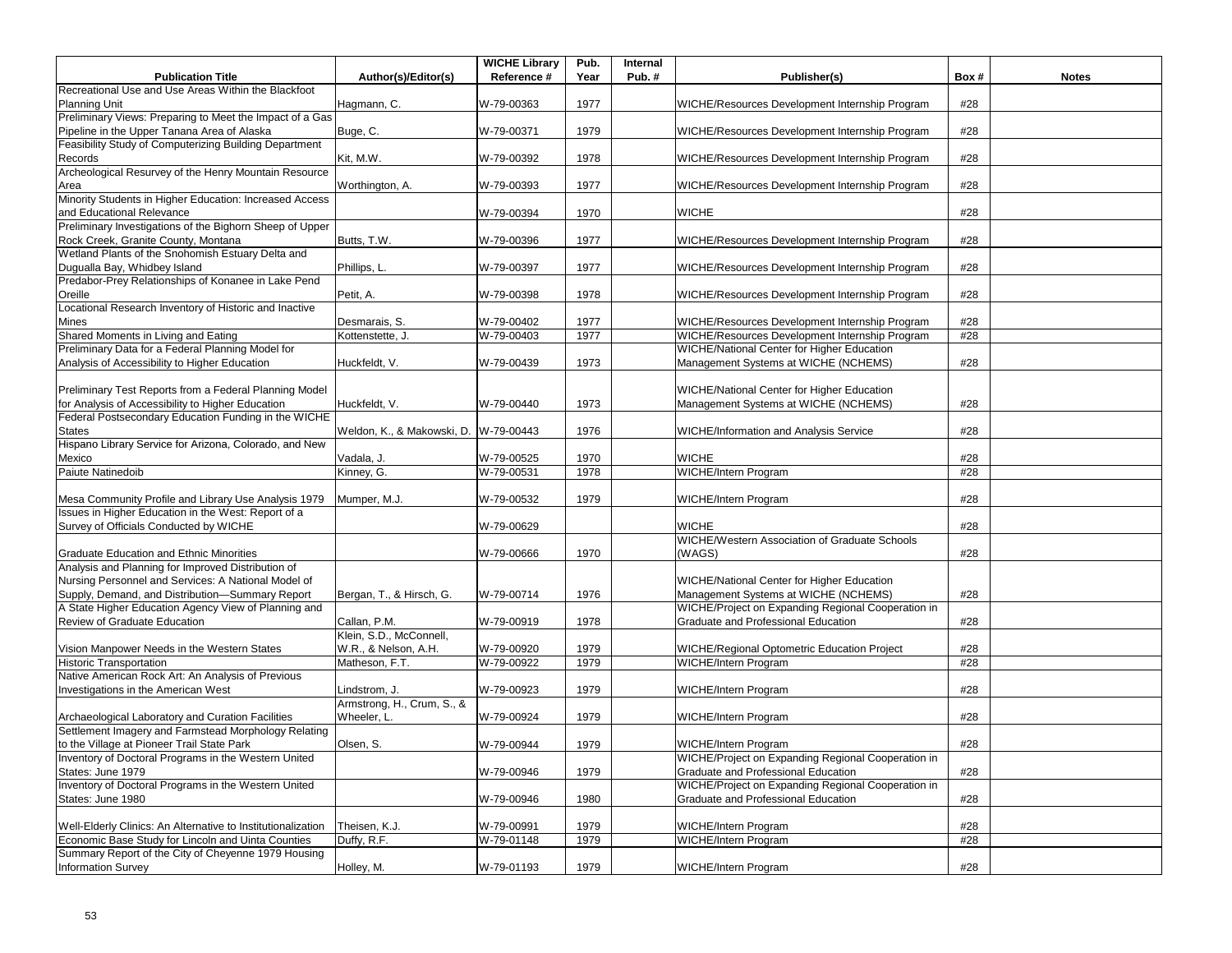|                                                                                                                    |                                        | <b>WICHE Library</b>     | Pub. | Internal |                                                                                    |            |              |
|--------------------------------------------------------------------------------------------------------------------|----------------------------------------|--------------------------|------|----------|------------------------------------------------------------------------------------|------------|--------------|
| <b>Publication Title</b>                                                                                           | Author(s)/Editor(s)                    | Reference #              | Year | Pub.#    | Publisher(s)                                                                       | Box#       | <b>Notes</b> |
| The History of Title Navigability in America and its                                                               |                                        |                          |      |          |                                                                                    |            |              |
| Application to the State of Alaska                                                                                 | Kloenhamer, L.N.                       | W-79-01194               | 1979 |          | WICHE/Intern Program                                                               | #28        |              |
| Farm Implements Used in Utah: 1847-1869                                                                            | Hatch, $\overline{C}$ .                | W-79-01195               | 1979 |          | <b>WICHE/Intern Program</b>                                                        | #28        |              |
| The Primary Steps Toward Implementation of a Rural                                                                 |                                        |                          |      |          |                                                                                    |            |              |
| Health Clinic in Nevada                                                                                            | Fenn, S.                               | W-79-01196               | 1979 |          | WICHE/Intern Program                                                               | #28        |              |
| Analysis and Planning for Improved Distribution of                                                                 |                                        |                          |      |          | WICHE/National Center for Higher Education                                         |            |              |
| Nursing Personnel and Services: Final Report                                                                       | Elliott, J.E., & Kearns, J.M.          | W-79-01280               | 1978 |          | Management Systems at WICHE (NCHEMS)                                               | #28        |              |
| Approved, Terminated, or Adjusted Doctoral Programs at                                                             |                                        |                          |      |          |                                                                                    |            |              |
| Institutions in Western States for the Period July 1, 1978,                                                        |                                        |                          |      |          | WICHE/Project on Expanding Regional Cooperation in                                 |            |              |
| Through June 30, 1979                                                                                              | Engdahl, L.E.                          |                          | 1979 | 2A60     | Graduate and Professional Education                                                | #28        |              |
| Background Materials from the Western Interstate                                                                   |                                        |                          |      |          |                                                                                    |            |              |
| Commission for Higher Education for Western Governors'                                                             |                                        |                          |      |          |                                                                                    |            |              |
| Conference, June 1979                                                                                              | Sirotkin, P.                           |                          | 1979 |          | <b>WICHE</b>                                                                       | #28        |              |
| Communicating Nursing Research, Volume                                                                             |                                        |                          |      |          | WICHE/Western Council on Higher Education for                                      |            |              |
| 12-Credibility in Nursing Science                                                                                  |                                        |                          | 1979 | 2C115    | Nursing (WCHEN)                                                                    | #28        |              |
| Proceedings of the 21st Annual Meeting, Western                                                                    |                                        |                          |      |          |                                                                                    |            |              |
| Association of Graduate Schools, Colorado Springs,                                                                 |                                        |                          |      |          | WICHE/Western Association of Graduate Schools                                      |            |              |
| Colorado, March 4-6, 1979                                                                                          |                                        |                          | 1979 |          | (WAGS)                                                                             | #28        |              |
| Projections of High School Graduates in the West                                                                   |                                        |                          | 1979 | 2A53     | WICHE/Information Clearinghouse                                                    | #28        |              |
| Report on Fall 1978 Survey of Graduate Enrollment in the                                                           |                                        |                          |      |          | WICHE/Project on Expanding Regional Cooperation in                                 |            |              |
| <b>WICHE States</b>                                                                                                |                                        |                          | 1979 | 2A49     | Graduate and Professional Education                                                | #28        |              |
| <b>Box #29</b>                                                                                                     |                                        |                          |      |          |                                                                                    |            |              |
| W-80 (+1981)/W-81                                                                                                  |                                        |                          |      |          |                                                                                    |            |              |
| The Pioneer Home of Charles C. Rich, 1850-1867                                                                     | Damron, P.E.                           | W-80-00043               | 1979 |          | <b>WICHE/Intern Program</b>                                                        | #29        |              |
| The Blacksmith in Pioneer Utah                                                                                     | Brumm, D.L.                            | W-80-00044               | 1979 |          | WICHE/Intern Program                                                               | #29        |              |
| The Rich-Woolley Home: An Architectural History                                                                    | Shadowitz, R.                          | W-80-00045               | 1979 |          | WICHE/Intern Program                                                               | #29        |              |
| The Pioneer Home of Milo Andrus in Cresent, Utah, 1858-                                                            |                                        |                          |      |          |                                                                                    |            |              |
| 1875                                                                                                               | Damron, P.E.                           | W-80-00046               | 1979 |          | WICHE/Intern Program                                                               | #29        |              |
|                                                                                                                    |                                        |                          |      |          | WICHE/National Institute of Independent Colleges and                               |            |              |
|                                                                                                                    |                                        |                          |      |          | Universities/Teachers Insurance and Annuity                                        |            |              |
|                                                                                                                    |                                        | W-80-00180               | 1979 | 2A59     | Association                                                                        | #29        |              |
| High School Graduates: Projections for the Fifty States<br>Representation of Minorities in Higher Education in the |                                        |                          |      |          |                                                                                    |            |              |
|                                                                                                                    |                                        | W-80-00181               | 1980 |          |                                                                                    | #29        |              |
| West<br>Criminal Justice Education in the West: An Agenda for                                                      |                                        |                          |      | 2A57     | WICHE/Graduate Education Project<br>WICHE/Office of Criminal Justice Education and |            |              |
|                                                                                                                    |                                        |                          |      |          |                                                                                    |            |              |
| the Eighties (Conference Report)<br>Trails Master Plan: Aspen/Pitkin County, Colorado                              | McLaughlin, F.J.                       | W-80-00182<br>W-80-00207 | 1979 | 3D24     | Training (OCJET)<br><b>WICHE/Intern Program</b>                                    | #29<br>#29 |              |
| Postsecondary Education Program Review: Report of a                                                                |                                        |                          | 1979 |          | WICHE/National Center for Higher Education                                         |            |              |
|                                                                                                                    |                                        |                          |      |          |                                                                                    |            |              |
| WICHE-NCHEMS Workshop and Study                                                                                    |                                        | W-80-00266               | 1980 | 2A58     | Management Systems at WICHE (NCHEMS)                                               | #29        |              |
| Analysis and Planning for Improved Distribution of                                                                 |                                        |                          |      |          |                                                                                    |            |              |
| Nursing Personnel and Services: Users' Manual for the                                                              |                                        |                          |      |          | WICHE/National Center for Higher Education                                         |            |              |
| Profile Data Base                                                                                                  | Smith, M.                              | W-80-00275               | 1978 |          | Management Systems at WICHE (NCHEMS)                                               | #29        |              |
| Analysis and Planning for Improved Distribution of                                                                 |                                        |                          |      |          |                                                                                    |            |              |
| Nursing Personnel and Services: Users' Manual for the                                                              |                                        |                          |      |          | <b>WICHE/National Center for Higher Education</b>                                  |            |              |
| Profile Report Generation System                                                                                   | Makowski, D., & Smith, M.              | W-80-00305               | 1978 |          | Management Systems at WICHE (NCHEMS)                                               | #29        |              |
| Analysis and Planning for Improved Distribution of                                                                 |                                        |                          |      |          |                                                                                    |            |              |
| Nursing Personnel and Services: Users' Manual for the                                                              |                                        |                          |      |          | WICHE/National Center for Higher Education                                         |            |              |
| <b>Resources Calculation Software</b>                                                                              | Woellhof, K. & Makowski, D. W-80-00306 |                          | 1978 |          | Management Systems at WICHE (NCHEMS)                                               | #29        |              |
| Doctorate Mobility: Geographic Origins and Destinations                                                            |                                        |                          |      |          | WICHE/Project on Expanding Regional Cooperation in                                 |            |              |
| of the Doctorate Recipients in the West                                                                            | Kaufman, N.                            | W-80-00384               | 1980 | 2A67     | Graduate and Professional Education                                                | #29        |              |
| City of Vista: Coordinating Land Use and Transportation                                                            |                                        |                          |      |          |                                                                                    |            |              |
| Facilities                                                                                                         | Olson, C.R.                            | W-80-00410               | 1979 |          | WICHE/Intern Program                                                               | #29        |              |
|                                                                                                                    |                                        |                          |      |          |                                                                                    |            |              |
| The Pioneer Home of Samuel Jewkes and Henry Draper                                                                 | Larsen, S.A.                           | W-80-00460               | 1979 |          | WICHE/Intern Program                                                               | #29        |              |
| The Pioneer Home of John B. Fairbanks                                                                              | Larsen, S.A.                           | W-80-00525               | 1979 |          | <b>WICHE/Intern Program</b>                                                        | #29        |              |
|                                                                                                                    |                                        |                          |      |          | WICHE/National Center for Higher Education                                         |            |              |
| Operating Instructions for a National Planning Model                                                               | Weldon, K., & Huckfeldt, V.            | W-80-00579               | 1974 | 2BA207   | Management Systems at WICHE (NCHEMS)                                               | #29        |              |
| Prototype Software for a Federal Planning Model for                                                                |                                        |                          |      |          | <b>WICHE/National Center for Higher Education</b>                                  |            |              |
| Analysis of Accessibility to Higher Education                                                                      | Weldon, K., & Huckfeldt, V.            | W-80-00580               | 1973 | 2BA90    | Management Systems at WICHE (NCHEMS)                                               | #29        |              |
| Early Utah Barns                                                                                                   | Peterson, G.B.                         | W-80-00646               | 1979 |          | <b>WICHE/Intern Program</b>                                                        | #29        |              |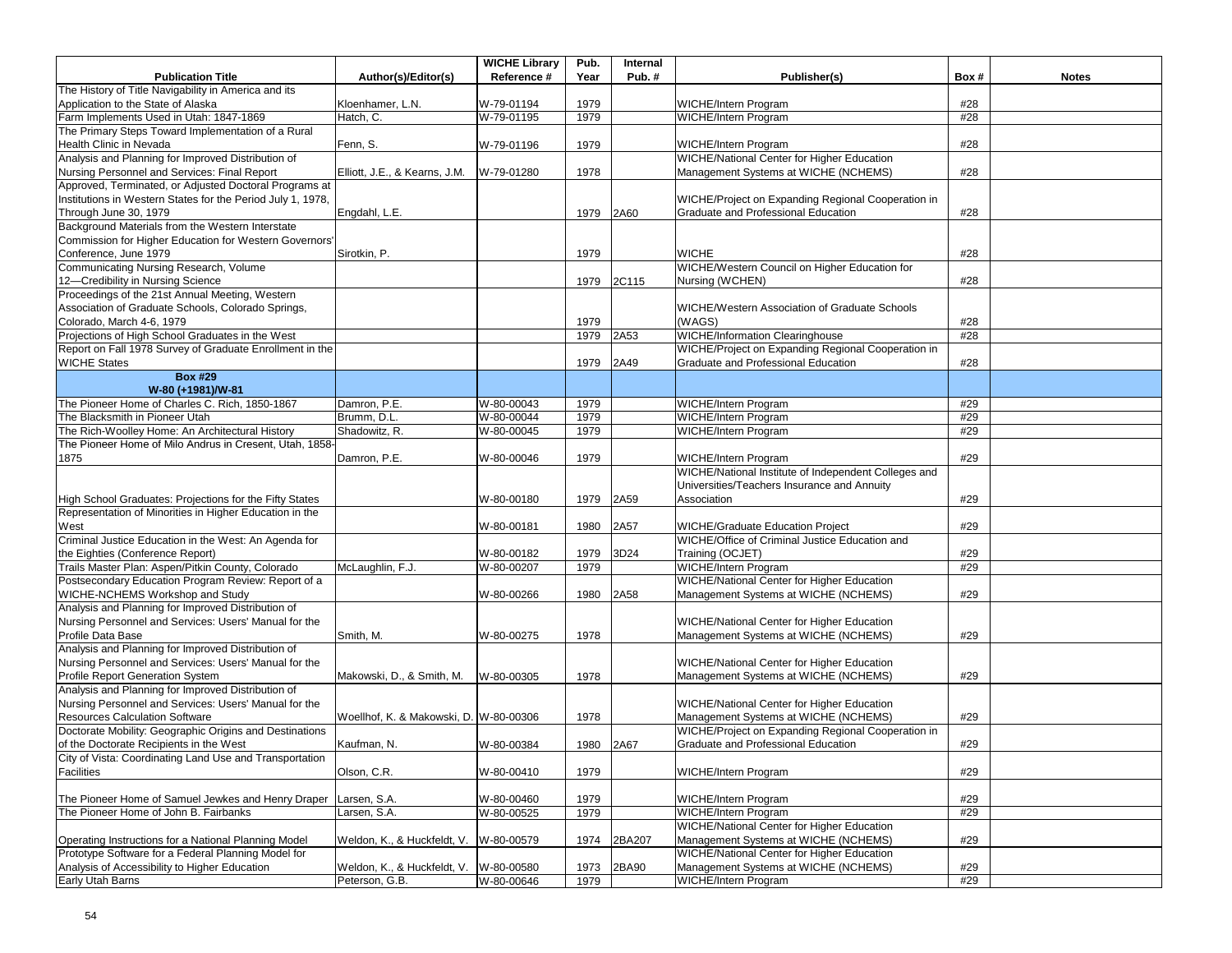| <b>Publication Title</b>                                                                                | Author(s)/Editor(s)                    | <b>WICHE Library</b><br>Reference # | Pub.<br>Year | Internal<br>Pub.# | Publisher(s)                                       | Box# | <b>Notes</b> |
|---------------------------------------------------------------------------------------------------------|----------------------------------------|-------------------------------------|--------------|-------------------|----------------------------------------------------|------|--------------|
| Administrative Salaries at Colleges and Universities in                                                 |                                        |                                     |              |                   |                                                    |      |              |
| the West                                                                                                |                                        | W-80-00651                          | 1980         | 2A66              | <b>WICHE/Information Clearinghouse</b>             | #29  |              |
| Administrative Salaries at Colleges and Universities in                                                 |                                        |                                     |              |                   |                                                    |      |              |
| the West: 1979-80                                                                                       |                                        | W-80-00651                          | 1980         | 2A80              | <b>WICHE/Information Clearinghouse</b>             | #29  |              |
| The Mary Fielding Smith Adobe Home                                                                      | Matheson, F.T.                         | W-80-00760                          | 1980         |                   | WICHE/Intern Program                               | #29  |              |
| Minority Employment in Western Higher Education:                                                        |                                        |                                     |              |                   |                                                    |      |              |
| Faculty, Administrators, Professional Staff                                                             |                                        | W-80-01013                          | 1980         | 2A72              | <b>WICHE/Information Clearinghouse</b>             | #29  |              |
|                                                                                                         |                                        |                                     |              |                   | WICHE/Project on Expanding Regional Cooperation in |      |              |
| Doctorate Production in the West, 1967-1977                                                             | Viehland, D., & Krauth, B.             | W-80-01017                          | 1980         | 2A75              | Graduate and Professional Education                | #29  |              |
| Higher Education and Economic Development in the<br>West: Report of a Regional Conference, March 19-21, |                                        |                                     |              |                   |                                                    |      |              |
| 1980, Denver, Colorado                                                                                  |                                        | W-80-01042                          | 1980         | 2B152             | <b>WICHE</b>                                       | #29  |              |
|                                                                                                         |                                        |                                     |              |                   | WICHE/Project on Expanding Regional Cooperation in |      |              |
| Graduate Enrollment in the West, 1973-74 to 1978-79                                                     | Viehland, D.                           | W-80-01191                          | 1979         | 2A62              | Graduate and Professional Education                | #29  |              |
| Estimates of Doctorates to be Conferred by Western                                                      |                                        |                                     |              |                   |                                                    |      |              |
| Universities in English, Philosophy and History, 1980-                                                  |                                        |                                     |              |                   | WICHE/Project on Expanding Regional Cooperation in |      |              |
| 1982                                                                                                    | Kaufman, N.                            | W-80-01194                          | 1980         | 2A74              | Graduate and Professional Education                | #29  |              |
| Lifelong Learning and Adult Postsecondary Education:                                                    |                                        |                                     |              |                   |                                                    |      |              |
| Needs, Policy Issues, and Implications for WICHE                                                        |                                        |                                     |              |                   |                                                    |      |              |
| Activity                                                                                                | Zinn, L.                               | W-80-01244                          | 1979         | 2A69              | <b>WICHE</b>                                       | #29  |              |
| Implementation of the Plan to Regionalize Optometric                                                    |                                        |                                     |              |                   |                                                    |      |              |
| <b>Education in the West</b>                                                                            | Klein, S.D.                            | W-80-01249                          | 1980         |                   | <b>WICHE</b>                                       | #29  |              |
| Tuition and Fees in Public Higher Education in the West:                                                |                                        |                                     |              |                   |                                                    |      |              |
| Practices, Trends, Policy Considerations                                                                | Viehland, D., & Kaufman, N. W-80-01282 |                                     | 1980         | 2A77              | <b>WICHE/Information Clearinghouse</b>             | #29  |              |
| Tuition and Fees in Public Higher Education in the West:                                                |                                        |                                     |              |                   |                                                    |      |              |
| 1981-82                                                                                                 | Kaufman, N., & Viehland, D. W-80-01282 |                                     | 1981         | 2A98              | WICHE/Information Clearinghouse                    | #29  |              |
| Tuition and Fees in Public Higher Education in the West:                                                |                                        |                                     |              |                   |                                                    |      |              |
| 1982-83                                                                                                 | Viehland, D., & Kaufman, N. W-80-01282 |                                     | 1982         | 2A115             | <b>WICHE/Information Clearinghouse</b>             | #29  |              |
| Tuition and Fees in Public Higher Education in the West:                                                |                                        |                                     |              |                   |                                                    |      |              |
| 1983-84                                                                                                 | Dolman, G., & Kaufman, N. W-80-01282   |                                     | 1984         | 2A128             | <b>WICHE/Information Clearinghouse</b>             | #29  |              |
| Tuition and Fees in Public Higher Education in the West:                                                |                                        |                                     |              |                   |                                                    |      |              |
| 1984-85                                                                                                 | Dolman, G.                             | W-80-01282                          | 1985         | 2A140             | <b>WICHE/Information Clearinghouse</b>             | #29  |              |
| Tuition and Fees in Public Higher Education in the West:                                                |                                        |                                     |              |                   |                                                    |      |              |
| 1985-86                                                                                                 |                                        | W-80-01282                          | 1986         | 2A153             | <b>WICHE/Information Clearinghouse</b>             | #29  |              |
| Tuition and Fees in Public Higher Education in the West:                                                |                                        |                                     |              |                   |                                                    |      |              |
| 1986-87                                                                                                 |                                        | W-80-01282                          | 1987         | 2A161             | <b>WICHE/Information Clearinghouse</b>             | #29  |              |
| Tuition and Fees in Public Higher Education in the West:                                                |                                        |                                     |              |                   |                                                    |      |              |
| 1987-88<br>Tuition and Fees in Public Higher Education in the West:                                     |                                        | W-80-01282                          | 1987         | 2A161             | <b>WICHE/Information Clearinghouse</b>             | #29  |              |
| 1988-89                                                                                                 |                                        | W-80-01282                          | 1989         | 2A185             | <b>WICHE/Information Clearinghouse</b>             | #29  |              |
| Tuition and Fees in Public Higher Education in the West:                                                |                                        |                                     |              |                   |                                                    |      |              |
| 1989-90                                                                                                 |                                        | W-80-01282                          | 1989         | 2A197             | <b>WICHE/Information Clearinghouse</b>             | #29  |              |
| Tuition and Fees in Public Higher Education in the West:                                                |                                        |                                     |              |                   |                                                    |      |              |
| 1990-91                                                                                                 |                                        | W-80-01282                          | 1991         | 2A209             | WICHE/Office of Research and Policy Analysis       | #29  |              |
| Tuition and Fees in Public Higher Education in the West:                                                |                                        |                                     |              |                   |                                                    |      |              |
| 1991-92                                                                                                 |                                        | W-80-01282                          | 1992         | 2A222             | WICHE/Office of Research and Policy Analysis       | #29  |              |
| Tuition, Fees, and Financial Aid in Public Higher                                                       |                                        |                                     |              |                   |                                                    |      |              |
| Education in the West: 1992-93                                                                          |                                        | W-80-01282                          | 1993         | 2A234             | WICHE/Office of Research and Policy Analysis       | #29  |              |
| Tuition, Fees, and Financial Aid in Public Higher                                                       |                                        |                                     |              |                   |                                                    |      |              |
| Education in the West: 1993-94                                                                          |                                        | W-80-01282                          | 1994         | 2A249             | WICHE/Office of Research and Policy Analysis       | #29  |              |
| Tuition, Fees, and Financial Aid in Public Higher                                                       |                                        |                                     |              |                   |                                                    |      |              |
| Education in the West: 1994-95                                                                          |                                        | W-80-01282                          | 1994         | 2A258             | WICHE/Office of Research and Policy Analysis       | #29  |              |
| Tuition, Fees, and Financial Aid in Public Higher                                                       |                                        |                                     |              |                   |                                                    |      |              |
| Education in the West: 1995-96                                                                          |                                        | W-80-01282                          | 1995         | 2A277             | WICHE/Office of Policy and Information             | #29  |              |
| Examination of the Student Exchange Program in Light of                                                 |                                        |                                     |              |                   |                                                    |      |              |
| the Changing Environment: December 4, 1980                                                              |                                        | W-80-01340                          | 1980         |                   | WICHE/Student Exchange Programs (SEP)              | #29  |              |
| The Ignatio Stage Stop                                                                                  | Tennent, W.L.                          | W-80-01359                          | 1980         |                   | WICHE/Intern Program                               | #29  |              |
| Communicating Nursing Research, Volume                                                                  |                                        |                                     |              |                   | WICHE/Western Council on Higher Education for      |      |              |
| 13-Directions for the 1980s                                                                             |                                        |                                     | 1980         | 2C116             | Nursing (WCHEN)                                    | #29  |              |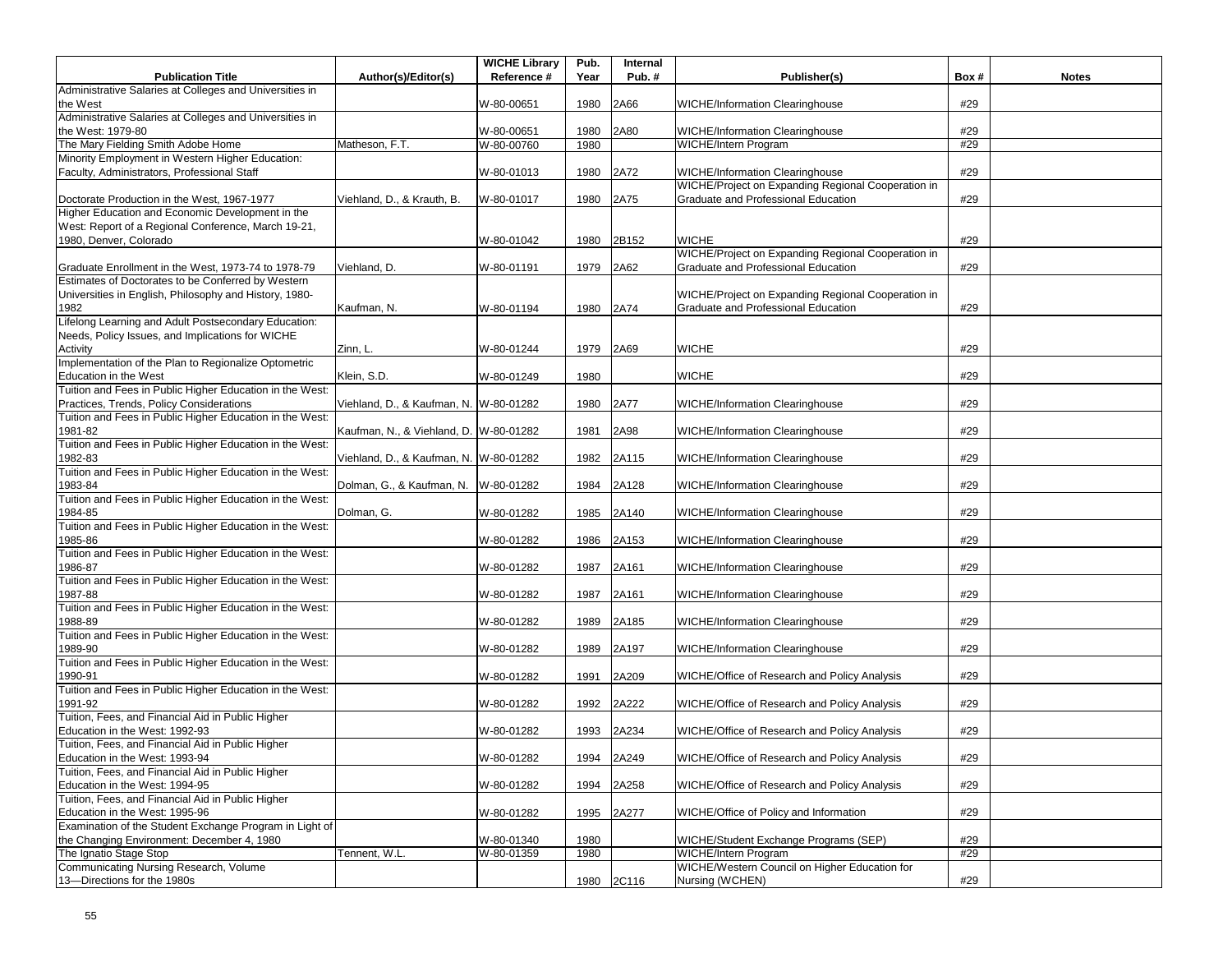|                                                              |                               | <b>WICHE Library</b> | Pub. | Internal |                                                       |      |              |
|--------------------------------------------------------------|-------------------------------|----------------------|------|----------|-------------------------------------------------------|------|--------------|
| <b>Publication Title</b>                                     | Author(s)/Editor(s)           | Reference #          | Year | Pub. $#$ | Publisher(s)                                          | Box# | <b>Notes</b> |
|                                                              |                               |                      |      |          | WICHE/Project on Expanding Regional Cooperation in    |      |              |
| Doctorate Production in the West, 1967-1977                  | Viehland, D., & Krauth, B.    |                      | 1980 | 2A75     | Graduate and Professional Education                   | #29  |              |
| Estimates of Doctorates to be Conferred by Western           |                               |                      |      |          |                                                       |      |              |
| Universities in English, Philosophy and History, 1980-       |                               |                      |      |          | WICHE/Project on Expanding Regional Cooperation in    |      |              |
| 1982                                                         | Kaufman, N.                   |                      | 1980 | 2A74     | Graduate and Professional Education                   | #29  |              |
|                                                              |                               |                      |      |          | WICHE/Project on Expanding Regional Cooperation in    |      |              |
| <b>Graduate Education News</b>                               |                               |                      | 1980 | 2A79     | Graduate and Professional Education                   | #29  |              |
| Inventory of Doctoral Programs in the Western United         |                               |                      |      |          | WICHE/Project on Expanding Regional Cooperation in    |      |              |
| States, June 1980                                            |                               |                      | 1980 | 2A71     | Graduate and Professional Education                   | #29  |              |
| Mental Health Manpower Planning and Development              |                               |                      |      |          | WICHE/Mental Health Manpower Planning and             |      |              |
| Project: Annual Conference Report                            |                               |                      | 1980 | 3B18     | Development Project                                   | #29  |              |
| Plans for the Development of a Regional Program of           |                               |                      |      |          |                                                       |      |              |
| Optometric Education in the Western United States            | Klein, S.D.                   |                      | 1980 |          | <b>WICHE/Health Resources Program</b>                 | #29  |              |
| WICHE Four-Year Program and Financial Plan: FY 1981          |                               |                      |      |          |                                                       |      |              |
| through FY 1984, June 1980                                   |                               |                      | 1980 |          | <b>WICHE</b>                                          | #29  |              |
| Manpower Considerations in Providing Mental Health           |                               |                      |      |          | WICHE/Mental Health Manpower Planning and             |      |              |
| Services to Ethnic Minority Groups                           |                               | W-81-00024           | 1980 | 3B17     | Development Project                                   | #29  |              |
|                                                              | Carlson, C.E., Blackwell, B., |                      |      |          |                                                       |      |              |
| Identification of Basic Nursing Mental Health Content for    | Lange, S., Moses, D., &       |                      |      |          | WICHE/Western Council on Higher Education for         |      |              |
| Baccalaureate Nursing Education                              | Norris, C.M.                  | W-81-00043           | 1970 |          | Nursing (WCHEN)                                       | #29  |              |
| Interdisciplinary Programming for Infants with Known or      | Hensley, G., & Patterson, V.  |                      |      |          |                                                       |      |              |
| <b>Suspected Cerebral Dysfunction</b>                        | (Eds.)                        | W-81-00048           | 1970 |          | <b>WICHE</b>                                          | #29  |              |
| Indexing Tuition and Fees to Cost of Education:              | Viehland, D., Krauth, B., &   |                      |      |          |                                                       |      |              |
| Implications for State Policy                                | Kaufman, N.                   | W-81-00481           | 1980 |          | <b>WICHE</b>                                          | #29  |              |
| From Dependence to Independence: Staffing Community          |                               |                      |      |          | WICHE/Mental Health Manpower Planning and             |      |              |
| Programs for the Chronically Mentally III                    | Davis, M. (Ed.)               | W-81-00527           | 1981 | 3B19     | Development Project                                   | #29  |              |
| <b>Box #30</b>                                               |                               |                      |      |          |                                                       |      |              |
| W-81 (+1981)/W-82 (+1982)                                    |                               |                      |      |          |                                                       |      |              |
| An Ethnohistory of the Kvichak River Area and Lakes of       |                               |                      |      |          |                                                       |      |              |
| the Upper Alaska Peninsula                                   | Dissler, K.M.                 | W-81-00550           | 1980 |          | WICHE/Intern Program                                  | #30  |              |
| Water Body Use in the Western Bristol Bay Region of          |                               |                      |      |          |                                                       |      |              |
|                                                              | Pahlke, L.G.                  |                      | 1980 |          | WICHE/Intern Program                                  | #30  |              |
| Alaska<br>Changing Nurses' Participation in Health Planning: | Uris, P.F., & Kearns, J.M.    | W-81-00551           |      |          | WICHE/Western Council on Higher Education for         |      |              |
|                                                              |                               |                      |      |          |                                                       |      |              |
| Inventory of Innovations in Nursing, Update I                | (Eds.)                        | W-81-00568           | 1981 | 2C118    | Nursing (WCHEN)                                       | #30  |              |
| The Winds of Change: A Progress Report of Regional           |                               |                      |      |          |                                                       |      |              |
| Cooperation in Collegiate Nursing Education in the West,     |                               |                      |      |          | WICHE/Western Council on Higher Education for         |      |              |
| 1956-1961                                                    | Coulter, P.P.                 | W-81-00583           | 1963 |          | Nursing (WCHEN)                                       | #30  |              |
|                                                              |                               |                      |      |          |                                                       |      |              |
| Who Should Go to College? The Problem of Selective           |                               |                      |      |          |                                                       |      |              |
| Admission in State Colleges and Universities                 |                               | W-81-00584           | 1959 |          | <b>WICHE</b>                                          | #30  |              |
|                                                              |                               |                      |      |          |                                                       |      |              |
| Comparison of the Rationale and Criteria for Staffing        |                               |                      |      |          |                                                       |      |              |
| Developed by the National Panel of Expert Consultants        | Kearns, J.M., Cooper, M.A.,   |                      |      |          | WICHE/Analysis and Planning for Improved Distribution |      |              |
| with Those Developed by Panels of Eight States               | & Uris, P.F.                  | W-81-00601           | 1981 | 2C117    | of Nursing Personnel and Services                     | #30  |              |
|                                                              |                               |                      |      |          |                                                       |      |              |
| Federal Regulations and Higher Education Institutions:       |                               |                      |      |          |                                                       |      |              |
| Comments from Western Colleges and Universities              |                               | W-81-00691           | 1981 | 2A89     | <b>WICHE</b>                                          | #30  |              |
| A Study of Multi-Cultural Alternatives to Drug Abuse in      |                               |                      |      |          |                                                       |      |              |
| New Mexico                                                   | Murrell, W.G.                 | W-81-00653           | 1979 |          | WICHE/Resources Development Internship Program        | #30  |              |
| Rural Health in the West: An Inventory of Education and      | Klein, S.D., & Hone, K.A.     |                      |      |          |                                                       |      |              |
| Administration                                               | (Eds.)                        | W-81-00740           | 1981 | 2A85     | WICHE/Human Resources Program                         | #30  |              |
| Higher Education Resources in Economic Development:          |                               |                      |      |          |                                                       |      |              |
| A Western Inventory                                          |                               | W-81-00777           | 1981 | 2B153    | <b>WICHE/Western Governors' Policy Office</b>         | #30  |              |
| Internship Programs in the West: Review and Catalog          |                               | W-81-00781           | 1981 | 2A91     | WICHE/Intern Program                                  | #30  |              |
| Catalog of Uncommon Facilities in Western Colleges and       |                               |                      |      |          | WICHE/Project on Expanding Regional Cooperation in    |      |              |
| <b>Universities</b>                                          | Viehland, D. (Ed.)            | W-81-00900           | 1981 | 2A92     | Graduate and Professional Education                   | #30  |              |
| Interstate Transfer of a Treatment Outcome Assessment        |                               |                      |      |          |                                                       |      |              |
| System: Concepts, Problems, and Processes-Final              |                               |                      |      |          |                                                       |      |              |
| Report                                                       |                               | W-81-00908           | 1981 | 3B20     | <b>WICHE</b>                                          | #30  |              |
|                                                              |                               |                      |      |          |                                                       |      |              |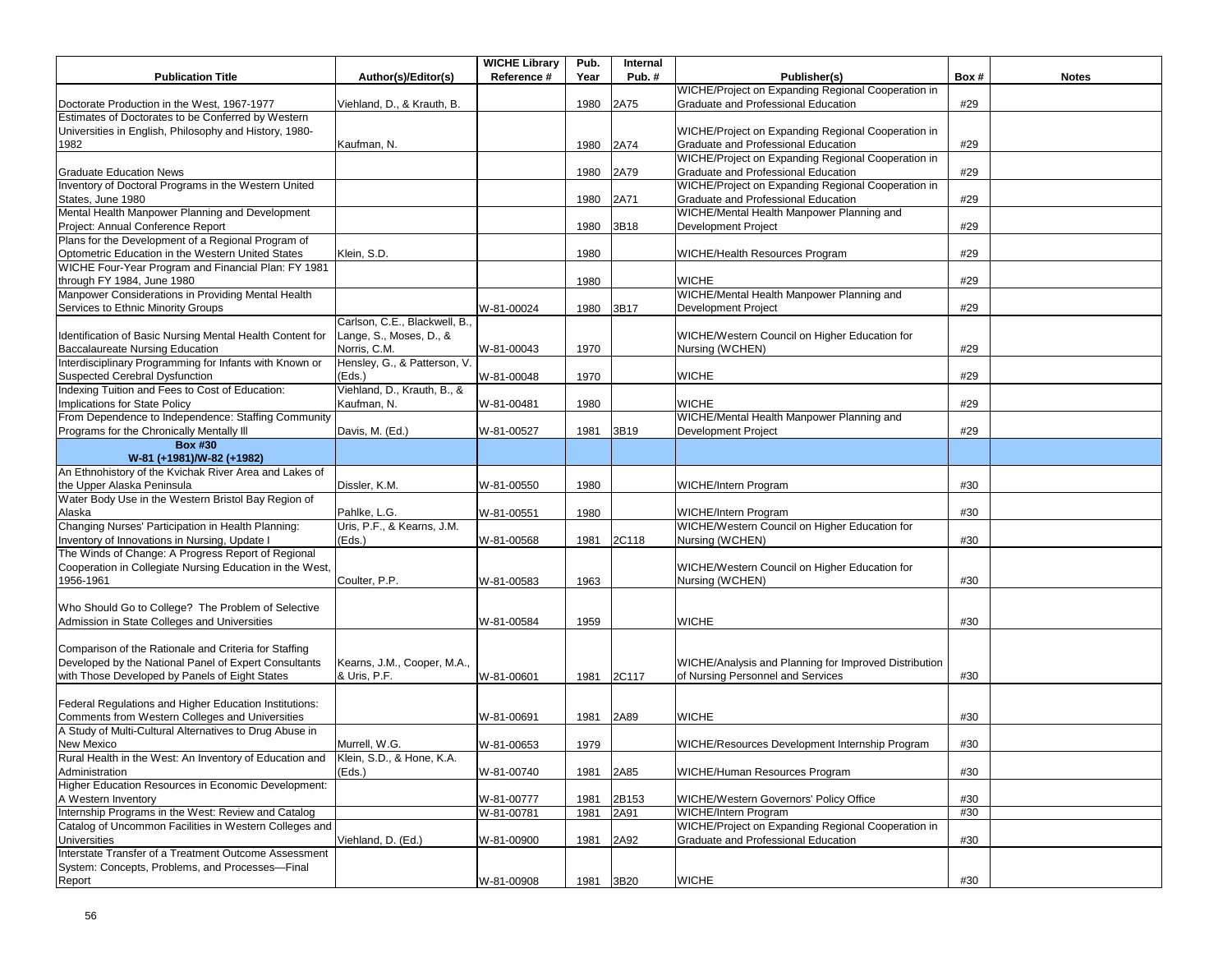| Employment by Industries in Hawaii: A Comparison of<br>National and Local Business Cycles<br>Gau, M.H.<br>W-81-01009<br>1981<br>#30<br>WICHE/Intern Program<br>WICHE/Western Council on Higher Education for<br>Assessing Patient Violence in the Health Care Setting<br>Babich, K.S. (Ed.)<br>Nursing (WCHEN)<br>#30<br>W-81-01034<br>1981<br>2A121<br><b>WICHE/Intern Program</b><br>Pole Mountain Recreation Study<br>Reed, P.C.<br>W-81-01064<br>#30<br>1981<br>A Profile of Higher Education in the West<br>W-81-01134<br>1981<br>2A95<br><b>WICHE</b><br>#30<br>An Analysis of Heat Recovery in Hawaii's Hotels and<br>Kamiya, D.T., & Miyahira,<br>A.A.<br>1981<br>Restaurants<br>W-81-01137<br>WICHE/Intern Program<br>#30<br>Multicultural Education Sourcebook: Units on Cambodia,<br>Laos, Vietnam/Methods and Innovative<br>Approaches/Research and Evaluation Studies<br>2A97<br><b>WICHE/Intern Program</b><br>W-81-01178<br>1981<br>#30<br>WICHE/Western Council on Higher Education for<br>Communicating Nursing Research, Volume 14-Health<br>Policy and Research<br>1981<br>Nursing (WCHEN)<br>#30<br>Critical Choices in Western Higher Education: Summary<br>and Recommendations from a Regional Conference on<br>Policy Alternatives for Quality, Finance, and Coordination<br><b>WICHE</b><br>in the 80's<br>1981<br>2A100<br>#30<br>Federal Regulations and Higher Education Institutions:<br>Comments from Western Colleges and Universities<br>1981<br>2A89<br><b>WICHE</b><br>#30<br>A Synthesis of Research on Client Needs Assessment<br>WICHE/National Center for Health Services Research<br>and Quality Assurance Programs in Long-Term Care<br>(NCHSR)<br>#30<br>Kurowski, B., & Breed, L.<br>W-82-00086<br>1981<br>A Synthesis of Research on Nursing Home<br>Tynan, E., Holub, D., &<br>WICHE/National Center for Health Services Research<br>Reimbursement<br>Schlenker, R.<br>W-82-00106<br>1981<br>(NCHSR)<br>#30<br>Western Regional Conference on Data: Changing<br>Kearns, J.M., Uris, P.F., &<br>WICHE/Western Council on Higher Education for<br>Nurses' Participation in Health Planning<br>Javorek, F.J.<br>W-82-00259<br>#30<br>1981<br>2C119<br>Nursing (WCHEN)<br>Critical Choices in Western Higher Education: Summary<br>and Recommendations<br><b>WICHE</b><br>#30<br>W-82-00289<br>1981<br>2A100<br>Critical Choices in Western Higher Education:<br><b>Conference Presentations</b><br>W-82-00289<br>2A103<br><b>WICHE</b><br>#30<br>1981<br>Getting Into College: A Survey of Changing Admission<br>Requirements in Western Public Higher Education<br>Fisher, K.<br>W-82-00429<br>1982<br>2A102<br><b>WICHE/Information Clearinghouse</b><br>#30<br>Telecommunications and Postsecondary Education: A<br>National Overview with Regional Implications<br>Lewis, R.J.<br>2A101<br><b>WICHE</b><br>W-82-00469<br>1981<br>#30<br>High Technology and Energy-Related Manpower in the<br>West: An Overview of Issues<br>WICHE/Western Technical Manpower Council<br>#30<br>W-82-00470<br>1982<br>2A105<br>A Profile of Western State Efforts in High Technology and<br>1982<br><b>WICHE</b><br>Energy (Preliminary Report)<br>W-82-00471<br>2A106<br>#30<br>National and Regional Efforts Addressing High<br>Technology and Energy-Related Issues<br><b>WICHE</b><br>W-82-00505<br>1982<br>2A107<br>#30<br>Introduction to Health Planning: Proceedings of the First<br>Series of Western Subregional Workshops and State<br>Kearns, J.M., Uris, P.F., &<br>WICHE/Western Council on Higher Education for<br><b>Planning Sessions</b><br>Javorek, F.J.<br>W-82-00517<br>1982<br>2C120<br>Nursing (WCHEN)<br>#30<br>Overcoming Failure: Program Models for Treatment of<br>Severly Emotionally Disturbed Youth<br>Davis, M. (Ed.)<br>W-82-00715<br>1982<br>WICHE/Mental Health and Human Services Program<br>#30<br>3B21<br>WICHE/Western Council on Higher Education for<br>Nursing (WCHEN)/Continuing Nursing Education to<br>Improve Mental Health<br>Babich, K.S. (Ed.)<br>W-82-00718<br>1982 2C122<br>#30<br>Mental Health Issues in Rural Nursing<br>WICHE/Council for the Advancement of Experiential<br>#30<br>A Casebook on Practice in Internship Education<br>Zanville, H., & Markwood, R. W-82-00751<br>1982<br>2A111<br>Learning (CAEL)<br>WICHE/Western Council on Higher Education for<br>Nursing (WCHEN)/Continuing Nursing Education to<br>Babich, K.S. (Ed.)<br>#30<br>Assessing the Mental Health of Children<br>W-82-00765<br>1982<br>2C126<br>Improve Mental Health<br>Inventory of Education and Training Resources in<br>Gerontology and Geriatrics at Western Colleges and<br>Kaufman, N., & Hone, K.<br>Universities<br>(Eds.)<br>#30<br>W-82-00769<br>2A109<br><b>WICHE/Information Clearinghouse</b><br>1982<br>Information Exchange Procedures Manual (Field Review<br>WICHE/National Center for Higher Education<br>Edition): A Synopsis/Technical Report 46<br>W-82-00796<br>1973<br>2BA128<br>Management Systems at WICHE (NCHEMS)<br>#30 |                          |                     | <b>WICHE Library</b> | Pub. | Internal |              |      |              |
|--------------------------------------------------------------------------------------------------------------------------------------------------------------------------------------------------------------------------------------------------------------------------------------------------------------------------------------------------------------------------------------------------------------------------------------------------------------------------------------------------------------------------------------------------------------------------------------------------------------------------------------------------------------------------------------------------------------------------------------------------------------------------------------------------------------------------------------------------------------------------------------------------------------------------------------------------------------------------------------------------------------------------------------------------------------------------------------------------------------------------------------------------------------------------------------------------------------------------------------------------------------------------------------------------------------------------------------------------------------------------------------------------------------------------------------------------------------------------------------------------------------------------------------------------------------------------------------------------------------------------------------------------------------------------------------------------------------------------------------------------------------------------------------------------------------------------------------------------------------------------------------------------------------------------------------------------------------------------------------------------------------------------------------------------------------------------------------------------------------------------------------------------------------------------------------------------------------------------------------------------------------------------------------------------------------------------------------------------------------------------------------------------------------------------------------------------------------------------------------------------------------------------------------------------------------------------------------------------------------------------------------------------------------------------------------------------------------------------------------------------------------------------------------------------------------------------------------------------------------------------------------------------------------------------------------------------------------------------------------------------------------------------------------------------------------------------------------------------------------------------------------------------------------------------------------------------------------------------------------------------------------------------------------------------------------------------------------------------------------------------------------------------------------------------------------------------------------------------------------------------------------------------------------------------------------------------------------------------------------------------------------------------------------------------------------------------------------------------------------------------------------------------------------------------------------------------------------------------------------------------------------------------------------------------------------------------------------------------------------------------------------------------------------------------------------------------------------------------------------------------------------------------------------------------------------------------------------------------------------------------------------------------------------------------------------------------------------------------------------------------------------------------------------------------------------------------------------------------------------------------------------------------------------------------------------------------------------------------------------------------------------------------------------------------------------------------------------------------------------------------------------------------------------------------------------------------------------------------------------------------------------------------------------------------------------------------------------------------------------------------------------------------|--------------------------|---------------------|----------------------|------|----------|--------------|------|--------------|
|                                                                                                                                                                                                                                                                                                                                                                                                                                                                                                                                                                                                                                                                                                                                                                                                                                                                                                                                                                                                                                                                                                                                                                                                                                                                                                                                                                                                                                                                                                                                                                                                                                                                                                                                                                                                                                                                                                                                                                                                                                                                                                                                                                                                                                                                                                                                                                                                                                                                                                                                                                                                                                                                                                                                                                                                                                                                                                                                                                                                                                                                                                                                                                                                                                                                                                                                                                                                                                                                                                                                                                                                                                                                                                                                                                                                                                                                                                                                                                                                                                                                                                                                                                                                                                                                                                                                                                                                                                                                                                                                                                                                                                                                                                                                                                                                                                                                                                                                                                                                                          | <b>Publication Title</b> | Author(s)/Editor(s) | Reference #          | Year | Pub.#    | Publisher(s) | Box# | <b>Notes</b> |
|                                                                                                                                                                                                                                                                                                                                                                                                                                                                                                                                                                                                                                                                                                                                                                                                                                                                                                                                                                                                                                                                                                                                                                                                                                                                                                                                                                                                                                                                                                                                                                                                                                                                                                                                                                                                                                                                                                                                                                                                                                                                                                                                                                                                                                                                                                                                                                                                                                                                                                                                                                                                                                                                                                                                                                                                                                                                                                                                                                                                                                                                                                                                                                                                                                                                                                                                                                                                                                                                                                                                                                                                                                                                                                                                                                                                                                                                                                                                                                                                                                                                                                                                                                                                                                                                                                                                                                                                                                                                                                                                                                                                                                                                                                                                                                                                                                                                                                                                                                                                                          |                          |                     |                      |      |          |              |      |              |
|                                                                                                                                                                                                                                                                                                                                                                                                                                                                                                                                                                                                                                                                                                                                                                                                                                                                                                                                                                                                                                                                                                                                                                                                                                                                                                                                                                                                                                                                                                                                                                                                                                                                                                                                                                                                                                                                                                                                                                                                                                                                                                                                                                                                                                                                                                                                                                                                                                                                                                                                                                                                                                                                                                                                                                                                                                                                                                                                                                                                                                                                                                                                                                                                                                                                                                                                                                                                                                                                                                                                                                                                                                                                                                                                                                                                                                                                                                                                                                                                                                                                                                                                                                                                                                                                                                                                                                                                                                                                                                                                                                                                                                                                                                                                                                                                                                                                                                                                                                                                                          |                          |                     |                      |      |          |              |      |              |
|                                                                                                                                                                                                                                                                                                                                                                                                                                                                                                                                                                                                                                                                                                                                                                                                                                                                                                                                                                                                                                                                                                                                                                                                                                                                                                                                                                                                                                                                                                                                                                                                                                                                                                                                                                                                                                                                                                                                                                                                                                                                                                                                                                                                                                                                                                                                                                                                                                                                                                                                                                                                                                                                                                                                                                                                                                                                                                                                                                                                                                                                                                                                                                                                                                                                                                                                                                                                                                                                                                                                                                                                                                                                                                                                                                                                                                                                                                                                                                                                                                                                                                                                                                                                                                                                                                                                                                                                                                                                                                                                                                                                                                                                                                                                                                                                                                                                                                                                                                                                                          |                          |                     |                      |      |          |              |      |              |
|                                                                                                                                                                                                                                                                                                                                                                                                                                                                                                                                                                                                                                                                                                                                                                                                                                                                                                                                                                                                                                                                                                                                                                                                                                                                                                                                                                                                                                                                                                                                                                                                                                                                                                                                                                                                                                                                                                                                                                                                                                                                                                                                                                                                                                                                                                                                                                                                                                                                                                                                                                                                                                                                                                                                                                                                                                                                                                                                                                                                                                                                                                                                                                                                                                                                                                                                                                                                                                                                                                                                                                                                                                                                                                                                                                                                                                                                                                                                                                                                                                                                                                                                                                                                                                                                                                                                                                                                                                                                                                                                                                                                                                                                                                                                                                                                                                                                                                                                                                                                                          |                          |                     |                      |      |          |              |      |              |
|                                                                                                                                                                                                                                                                                                                                                                                                                                                                                                                                                                                                                                                                                                                                                                                                                                                                                                                                                                                                                                                                                                                                                                                                                                                                                                                                                                                                                                                                                                                                                                                                                                                                                                                                                                                                                                                                                                                                                                                                                                                                                                                                                                                                                                                                                                                                                                                                                                                                                                                                                                                                                                                                                                                                                                                                                                                                                                                                                                                                                                                                                                                                                                                                                                                                                                                                                                                                                                                                                                                                                                                                                                                                                                                                                                                                                                                                                                                                                                                                                                                                                                                                                                                                                                                                                                                                                                                                                                                                                                                                                                                                                                                                                                                                                                                                                                                                                                                                                                                                                          |                          |                     |                      |      |          |              |      |              |
|                                                                                                                                                                                                                                                                                                                                                                                                                                                                                                                                                                                                                                                                                                                                                                                                                                                                                                                                                                                                                                                                                                                                                                                                                                                                                                                                                                                                                                                                                                                                                                                                                                                                                                                                                                                                                                                                                                                                                                                                                                                                                                                                                                                                                                                                                                                                                                                                                                                                                                                                                                                                                                                                                                                                                                                                                                                                                                                                                                                                                                                                                                                                                                                                                                                                                                                                                                                                                                                                                                                                                                                                                                                                                                                                                                                                                                                                                                                                                                                                                                                                                                                                                                                                                                                                                                                                                                                                                                                                                                                                                                                                                                                                                                                                                                                                                                                                                                                                                                                                                          |                          |                     |                      |      |          |              |      |              |
|                                                                                                                                                                                                                                                                                                                                                                                                                                                                                                                                                                                                                                                                                                                                                                                                                                                                                                                                                                                                                                                                                                                                                                                                                                                                                                                                                                                                                                                                                                                                                                                                                                                                                                                                                                                                                                                                                                                                                                                                                                                                                                                                                                                                                                                                                                                                                                                                                                                                                                                                                                                                                                                                                                                                                                                                                                                                                                                                                                                                                                                                                                                                                                                                                                                                                                                                                                                                                                                                                                                                                                                                                                                                                                                                                                                                                                                                                                                                                                                                                                                                                                                                                                                                                                                                                                                                                                                                                                                                                                                                                                                                                                                                                                                                                                                                                                                                                                                                                                                                                          |                          |                     |                      |      |          |              |      |              |
|                                                                                                                                                                                                                                                                                                                                                                                                                                                                                                                                                                                                                                                                                                                                                                                                                                                                                                                                                                                                                                                                                                                                                                                                                                                                                                                                                                                                                                                                                                                                                                                                                                                                                                                                                                                                                                                                                                                                                                                                                                                                                                                                                                                                                                                                                                                                                                                                                                                                                                                                                                                                                                                                                                                                                                                                                                                                                                                                                                                                                                                                                                                                                                                                                                                                                                                                                                                                                                                                                                                                                                                                                                                                                                                                                                                                                                                                                                                                                                                                                                                                                                                                                                                                                                                                                                                                                                                                                                                                                                                                                                                                                                                                                                                                                                                                                                                                                                                                                                                                                          |                          |                     |                      |      |          |              |      |              |
|                                                                                                                                                                                                                                                                                                                                                                                                                                                                                                                                                                                                                                                                                                                                                                                                                                                                                                                                                                                                                                                                                                                                                                                                                                                                                                                                                                                                                                                                                                                                                                                                                                                                                                                                                                                                                                                                                                                                                                                                                                                                                                                                                                                                                                                                                                                                                                                                                                                                                                                                                                                                                                                                                                                                                                                                                                                                                                                                                                                                                                                                                                                                                                                                                                                                                                                                                                                                                                                                                                                                                                                                                                                                                                                                                                                                                                                                                                                                                                                                                                                                                                                                                                                                                                                                                                                                                                                                                                                                                                                                                                                                                                                                                                                                                                                                                                                                                                                                                                                                                          |                          |                     |                      |      |          |              |      |              |
|                                                                                                                                                                                                                                                                                                                                                                                                                                                                                                                                                                                                                                                                                                                                                                                                                                                                                                                                                                                                                                                                                                                                                                                                                                                                                                                                                                                                                                                                                                                                                                                                                                                                                                                                                                                                                                                                                                                                                                                                                                                                                                                                                                                                                                                                                                                                                                                                                                                                                                                                                                                                                                                                                                                                                                                                                                                                                                                                                                                                                                                                                                                                                                                                                                                                                                                                                                                                                                                                                                                                                                                                                                                                                                                                                                                                                                                                                                                                                                                                                                                                                                                                                                                                                                                                                                                                                                                                                                                                                                                                                                                                                                                                                                                                                                                                                                                                                                                                                                                                                          |                          |                     |                      |      |          |              |      |              |
|                                                                                                                                                                                                                                                                                                                                                                                                                                                                                                                                                                                                                                                                                                                                                                                                                                                                                                                                                                                                                                                                                                                                                                                                                                                                                                                                                                                                                                                                                                                                                                                                                                                                                                                                                                                                                                                                                                                                                                                                                                                                                                                                                                                                                                                                                                                                                                                                                                                                                                                                                                                                                                                                                                                                                                                                                                                                                                                                                                                                                                                                                                                                                                                                                                                                                                                                                                                                                                                                                                                                                                                                                                                                                                                                                                                                                                                                                                                                                                                                                                                                                                                                                                                                                                                                                                                                                                                                                                                                                                                                                                                                                                                                                                                                                                                                                                                                                                                                                                                                                          |                          |                     |                      |      |          |              |      |              |
|                                                                                                                                                                                                                                                                                                                                                                                                                                                                                                                                                                                                                                                                                                                                                                                                                                                                                                                                                                                                                                                                                                                                                                                                                                                                                                                                                                                                                                                                                                                                                                                                                                                                                                                                                                                                                                                                                                                                                                                                                                                                                                                                                                                                                                                                                                                                                                                                                                                                                                                                                                                                                                                                                                                                                                                                                                                                                                                                                                                                                                                                                                                                                                                                                                                                                                                                                                                                                                                                                                                                                                                                                                                                                                                                                                                                                                                                                                                                                                                                                                                                                                                                                                                                                                                                                                                                                                                                                                                                                                                                                                                                                                                                                                                                                                                                                                                                                                                                                                                                                          |                          |                     |                      |      |          |              |      |              |
|                                                                                                                                                                                                                                                                                                                                                                                                                                                                                                                                                                                                                                                                                                                                                                                                                                                                                                                                                                                                                                                                                                                                                                                                                                                                                                                                                                                                                                                                                                                                                                                                                                                                                                                                                                                                                                                                                                                                                                                                                                                                                                                                                                                                                                                                                                                                                                                                                                                                                                                                                                                                                                                                                                                                                                                                                                                                                                                                                                                                                                                                                                                                                                                                                                                                                                                                                                                                                                                                                                                                                                                                                                                                                                                                                                                                                                                                                                                                                                                                                                                                                                                                                                                                                                                                                                                                                                                                                                                                                                                                                                                                                                                                                                                                                                                                                                                                                                                                                                                                                          |                          |                     |                      |      |          |              |      |              |
|                                                                                                                                                                                                                                                                                                                                                                                                                                                                                                                                                                                                                                                                                                                                                                                                                                                                                                                                                                                                                                                                                                                                                                                                                                                                                                                                                                                                                                                                                                                                                                                                                                                                                                                                                                                                                                                                                                                                                                                                                                                                                                                                                                                                                                                                                                                                                                                                                                                                                                                                                                                                                                                                                                                                                                                                                                                                                                                                                                                                                                                                                                                                                                                                                                                                                                                                                                                                                                                                                                                                                                                                                                                                                                                                                                                                                                                                                                                                                                                                                                                                                                                                                                                                                                                                                                                                                                                                                                                                                                                                                                                                                                                                                                                                                                                                                                                                                                                                                                                                                          |                          |                     |                      |      |          |              |      |              |
|                                                                                                                                                                                                                                                                                                                                                                                                                                                                                                                                                                                                                                                                                                                                                                                                                                                                                                                                                                                                                                                                                                                                                                                                                                                                                                                                                                                                                                                                                                                                                                                                                                                                                                                                                                                                                                                                                                                                                                                                                                                                                                                                                                                                                                                                                                                                                                                                                                                                                                                                                                                                                                                                                                                                                                                                                                                                                                                                                                                                                                                                                                                                                                                                                                                                                                                                                                                                                                                                                                                                                                                                                                                                                                                                                                                                                                                                                                                                                                                                                                                                                                                                                                                                                                                                                                                                                                                                                                                                                                                                                                                                                                                                                                                                                                                                                                                                                                                                                                                                                          |                          |                     |                      |      |          |              |      |              |
|                                                                                                                                                                                                                                                                                                                                                                                                                                                                                                                                                                                                                                                                                                                                                                                                                                                                                                                                                                                                                                                                                                                                                                                                                                                                                                                                                                                                                                                                                                                                                                                                                                                                                                                                                                                                                                                                                                                                                                                                                                                                                                                                                                                                                                                                                                                                                                                                                                                                                                                                                                                                                                                                                                                                                                                                                                                                                                                                                                                                                                                                                                                                                                                                                                                                                                                                                                                                                                                                                                                                                                                                                                                                                                                                                                                                                                                                                                                                                                                                                                                                                                                                                                                                                                                                                                                                                                                                                                                                                                                                                                                                                                                                                                                                                                                                                                                                                                                                                                                                                          |                          |                     |                      |      |          |              |      |              |
|                                                                                                                                                                                                                                                                                                                                                                                                                                                                                                                                                                                                                                                                                                                                                                                                                                                                                                                                                                                                                                                                                                                                                                                                                                                                                                                                                                                                                                                                                                                                                                                                                                                                                                                                                                                                                                                                                                                                                                                                                                                                                                                                                                                                                                                                                                                                                                                                                                                                                                                                                                                                                                                                                                                                                                                                                                                                                                                                                                                                                                                                                                                                                                                                                                                                                                                                                                                                                                                                                                                                                                                                                                                                                                                                                                                                                                                                                                                                                                                                                                                                                                                                                                                                                                                                                                                                                                                                                                                                                                                                                                                                                                                                                                                                                                                                                                                                                                                                                                                                                          |                          |                     |                      |      |          |              |      |              |
|                                                                                                                                                                                                                                                                                                                                                                                                                                                                                                                                                                                                                                                                                                                                                                                                                                                                                                                                                                                                                                                                                                                                                                                                                                                                                                                                                                                                                                                                                                                                                                                                                                                                                                                                                                                                                                                                                                                                                                                                                                                                                                                                                                                                                                                                                                                                                                                                                                                                                                                                                                                                                                                                                                                                                                                                                                                                                                                                                                                                                                                                                                                                                                                                                                                                                                                                                                                                                                                                                                                                                                                                                                                                                                                                                                                                                                                                                                                                                                                                                                                                                                                                                                                                                                                                                                                                                                                                                                                                                                                                                                                                                                                                                                                                                                                                                                                                                                                                                                                                                          |                          |                     |                      |      |          |              |      |              |
|                                                                                                                                                                                                                                                                                                                                                                                                                                                                                                                                                                                                                                                                                                                                                                                                                                                                                                                                                                                                                                                                                                                                                                                                                                                                                                                                                                                                                                                                                                                                                                                                                                                                                                                                                                                                                                                                                                                                                                                                                                                                                                                                                                                                                                                                                                                                                                                                                                                                                                                                                                                                                                                                                                                                                                                                                                                                                                                                                                                                                                                                                                                                                                                                                                                                                                                                                                                                                                                                                                                                                                                                                                                                                                                                                                                                                                                                                                                                                                                                                                                                                                                                                                                                                                                                                                                                                                                                                                                                                                                                                                                                                                                                                                                                                                                                                                                                                                                                                                                                                          |                          |                     |                      |      |          |              |      |              |
|                                                                                                                                                                                                                                                                                                                                                                                                                                                                                                                                                                                                                                                                                                                                                                                                                                                                                                                                                                                                                                                                                                                                                                                                                                                                                                                                                                                                                                                                                                                                                                                                                                                                                                                                                                                                                                                                                                                                                                                                                                                                                                                                                                                                                                                                                                                                                                                                                                                                                                                                                                                                                                                                                                                                                                                                                                                                                                                                                                                                                                                                                                                                                                                                                                                                                                                                                                                                                                                                                                                                                                                                                                                                                                                                                                                                                                                                                                                                                                                                                                                                                                                                                                                                                                                                                                                                                                                                                                                                                                                                                                                                                                                                                                                                                                                                                                                                                                                                                                                                                          |                          |                     |                      |      |          |              |      |              |
|                                                                                                                                                                                                                                                                                                                                                                                                                                                                                                                                                                                                                                                                                                                                                                                                                                                                                                                                                                                                                                                                                                                                                                                                                                                                                                                                                                                                                                                                                                                                                                                                                                                                                                                                                                                                                                                                                                                                                                                                                                                                                                                                                                                                                                                                                                                                                                                                                                                                                                                                                                                                                                                                                                                                                                                                                                                                                                                                                                                                                                                                                                                                                                                                                                                                                                                                                                                                                                                                                                                                                                                                                                                                                                                                                                                                                                                                                                                                                                                                                                                                                                                                                                                                                                                                                                                                                                                                                                                                                                                                                                                                                                                                                                                                                                                                                                                                                                                                                                                                                          |                          |                     |                      |      |          |              |      |              |
|                                                                                                                                                                                                                                                                                                                                                                                                                                                                                                                                                                                                                                                                                                                                                                                                                                                                                                                                                                                                                                                                                                                                                                                                                                                                                                                                                                                                                                                                                                                                                                                                                                                                                                                                                                                                                                                                                                                                                                                                                                                                                                                                                                                                                                                                                                                                                                                                                                                                                                                                                                                                                                                                                                                                                                                                                                                                                                                                                                                                                                                                                                                                                                                                                                                                                                                                                                                                                                                                                                                                                                                                                                                                                                                                                                                                                                                                                                                                                                                                                                                                                                                                                                                                                                                                                                                                                                                                                                                                                                                                                                                                                                                                                                                                                                                                                                                                                                                                                                                                                          |                          |                     |                      |      |          |              |      |              |
|                                                                                                                                                                                                                                                                                                                                                                                                                                                                                                                                                                                                                                                                                                                                                                                                                                                                                                                                                                                                                                                                                                                                                                                                                                                                                                                                                                                                                                                                                                                                                                                                                                                                                                                                                                                                                                                                                                                                                                                                                                                                                                                                                                                                                                                                                                                                                                                                                                                                                                                                                                                                                                                                                                                                                                                                                                                                                                                                                                                                                                                                                                                                                                                                                                                                                                                                                                                                                                                                                                                                                                                                                                                                                                                                                                                                                                                                                                                                                                                                                                                                                                                                                                                                                                                                                                                                                                                                                                                                                                                                                                                                                                                                                                                                                                                                                                                                                                                                                                                                                          |                          |                     |                      |      |          |              |      |              |
|                                                                                                                                                                                                                                                                                                                                                                                                                                                                                                                                                                                                                                                                                                                                                                                                                                                                                                                                                                                                                                                                                                                                                                                                                                                                                                                                                                                                                                                                                                                                                                                                                                                                                                                                                                                                                                                                                                                                                                                                                                                                                                                                                                                                                                                                                                                                                                                                                                                                                                                                                                                                                                                                                                                                                                                                                                                                                                                                                                                                                                                                                                                                                                                                                                                                                                                                                                                                                                                                                                                                                                                                                                                                                                                                                                                                                                                                                                                                                                                                                                                                                                                                                                                                                                                                                                                                                                                                                                                                                                                                                                                                                                                                                                                                                                                                                                                                                                                                                                                                                          |                          |                     |                      |      |          |              |      |              |
|                                                                                                                                                                                                                                                                                                                                                                                                                                                                                                                                                                                                                                                                                                                                                                                                                                                                                                                                                                                                                                                                                                                                                                                                                                                                                                                                                                                                                                                                                                                                                                                                                                                                                                                                                                                                                                                                                                                                                                                                                                                                                                                                                                                                                                                                                                                                                                                                                                                                                                                                                                                                                                                                                                                                                                                                                                                                                                                                                                                                                                                                                                                                                                                                                                                                                                                                                                                                                                                                                                                                                                                                                                                                                                                                                                                                                                                                                                                                                                                                                                                                                                                                                                                                                                                                                                                                                                                                                                                                                                                                                                                                                                                                                                                                                                                                                                                                                                                                                                                                                          |                          |                     |                      |      |          |              |      |              |
|                                                                                                                                                                                                                                                                                                                                                                                                                                                                                                                                                                                                                                                                                                                                                                                                                                                                                                                                                                                                                                                                                                                                                                                                                                                                                                                                                                                                                                                                                                                                                                                                                                                                                                                                                                                                                                                                                                                                                                                                                                                                                                                                                                                                                                                                                                                                                                                                                                                                                                                                                                                                                                                                                                                                                                                                                                                                                                                                                                                                                                                                                                                                                                                                                                                                                                                                                                                                                                                                                                                                                                                                                                                                                                                                                                                                                                                                                                                                                                                                                                                                                                                                                                                                                                                                                                                                                                                                                                                                                                                                                                                                                                                                                                                                                                                                                                                                                                                                                                                                                          |                          |                     |                      |      |          |              |      |              |
|                                                                                                                                                                                                                                                                                                                                                                                                                                                                                                                                                                                                                                                                                                                                                                                                                                                                                                                                                                                                                                                                                                                                                                                                                                                                                                                                                                                                                                                                                                                                                                                                                                                                                                                                                                                                                                                                                                                                                                                                                                                                                                                                                                                                                                                                                                                                                                                                                                                                                                                                                                                                                                                                                                                                                                                                                                                                                                                                                                                                                                                                                                                                                                                                                                                                                                                                                                                                                                                                                                                                                                                                                                                                                                                                                                                                                                                                                                                                                                                                                                                                                                                                                                                                                                                                                                                                                                                                                                                                                                                                                                                                                                                                                                                                                                                                                                                                                                                                                                                                                          |                          |                     |                      |      |          |              |      |              |
|                                                                                                                                                                                                                                                                                                                                                                                                                                                                                                                                                                                                                                                                                                                                                                                                                                                                                                                                                                                                                                                                                                                                                                                                                                                                                                                                                                                                                                                                                                                                                                                                                                                                                                                                                                                                                                                                                                                                                                                                                                                                                                                                                                                                                                                                                                                                                                                                                                                                                                                                                                                                                                                                                                                                                                                                                                                                                                                                                                                                                                                                                                                                                                                                                                                                                                                                                                                                                                                                                                                                                                                                                                                                                                                                                                                                                                                                                                                                                                                                                                                                                                                                                                                                                                                                                                                                                                                                                                                                                                                                                                                                                                                                                                                                                                                                                                                                                                                                                                                                                          |                          |                     |                      |      |          |              |      |              |
|                                                                                                                                                                                                                                                                                                                                                                                                                                                                                                                                                                                                                                                                                                                                                                                                                                                                                                                                                                                                                                                                                                                                                                                                                                                                                                                                                                                                                                                                                                                                                                                                                                                                                                                                                                                                                                                                                                                                                                                                                                                                                                                                                                                                                                                                                                                                                                                                                                                                                                                                                                                                                                                                                                                                                                                                                                                                                                                                                                                                                                                                                                                                                                                                                                                                                                                                                                                                                                                                                                                                                                                                                                                                                                                                                                                                                                                                                                                                                                                                                                                                                                                                                                                                                                                                                                                                                                                                                                                                                                                                                                                                                                                                                                                                                                                                                                                                                                                                                                                                                          |                          |                     |                      |      |          |              |      |              |
|                                                                                                                                                                                                                                                                                                                                                                                                                                                                                                                                                                                                                                                                                                                                                                                                                                                                                                                                                                                                                                                                                                                                                                                                                                                                                                                                                                                                                                                                                                                                                                                                                                                                                                                                                                                                                                                                                                                                                                                                                                                                                                                                                                                                                                                                                                                                                                                                                                                                                                                                                                                                                                                                                                                                                                                                                                                                                                                                                                                                                                                                                                                                                                                                                                                                                                                                                                                                                                                                                                                                                                                                                                                                                                                                                                                                                                                                                                                                                                                                                                                                                                                                                                                                                                                                                                                                                                                                                                                                                                                                                                                                                                                                                                                                                                                                                                                                                                                                                                                                                          |                          |                     |                      |      |          |              |      |              |
|                                                                                                                                                                                                                                                                                                                                                                                                                                                                                                                                                                                                                                                                                                                                                                                                                                                                                                                                                                                                                                                                                                                                                                                                                                                                                                                                                                                                                                                                                                                                                                                                                                                                                                                                                                                                                                                                                                                                                                                                                                                                                                                                                                                                                                                                                                                                                                                                                                                                                                                                                                                                                                                                                                                                                                                                                                                                                                                                                                                                                                                                                                                                                                                                                                                                                                                                                                                                                                                                                                                                                                                                                                                                                                                                                                                                                                                                                                                                                                                                                                                                                                                                                                                                                                                                                                                                                                                                                                                                                                                                                                                                                                                                                                                                                                                                                                                                                                                                                                                                                          |                          |                     |                      |      |          |              |      |              |
|                                                                                                                                                                                                                                                                                                                                                                                                                                                                                                                                                                                                                                                                                                                                                                                                                                                                                                                                                                                                                                                                                                                                                                                                                                                                                                                                                                                                                                                                                                                                                                                                                                                                                                                                                                                                                                                                                                                                                                                                                                                                                                                                                                                                                                                                                                                                                                                                                                                                                                                                                                                                                                                                                                                                                                                                                                                                                                                                                                                                                                                                                                                                                                                                                                                                                                                                                                                                                                                                                                                                                                                                                                                                                                                                                                                                                                                                                                                                                                                                                                                                                                                                                                                                                                                                                                                                                                                                                                                                                                                                                                                                                                                                                                                                                                                                                                                                                                                                                                                                                          |                          |                     |                      |      |          |              |      |              |
|                                                                                                                                                                                                                                                                                                                                                                                                                                                                                                                                                                                                                                                                                                                                                                                                                                                                                                                                                                                                                                                                                                                                                                                                                                                                                                                                                                                                                                                                                                                                                                                                                                                                                                                                                                                                                                                                                                                                                                                                                                                                                                                                                                                                                                                                                                                                                                                                                                                                                                                                                                                                                                                                                                                                                                                                                                                                                                                                                                                                                                                                                                                                                                                                                                                                                                                                                                                                                                                                                                                                                                                                                                                                                                                                                                                                                                                                                                                                                                                                                                                                                                                                                                                                                                                                                                                                                                                                                                                                                                                                                                                                                                                                                                                                                                                                                                                                                                                                                                                                                          |                          |                     |                      |      |          |              |      |              |
|                                                                                                                                                                                                                                                                                                                                                                                                                                                                                                                                                                                                                                                                                                                                                                                                                                                                                                                                                                                                                                                                                                                                                                                                                                                                                                                                                                                                                                                                                                                                                                                                                                                                                                                                                                                                                                                                                                                                                                                                                                                                                                                                                                                                                                                                                                                                                                                                                                                                                                                                                                                                                                                                                                                                                                                                                                                                                                                                                                                                                                                                                                                                                                                                                                                                                                                                                                                                                                                                                                                                                                                                                                                                                                                                                                                                                                                                                                                                                                                                                                                                                                                                                                                                                                                                                                                                                                                                                                                                                                                                                                                                                                                                                                                                                                                                                                                                                                                                                                                                                          |                          |                     |                      |      |          |              |      |              |
|                                                                                                                                                                                                                                                                                                                                                                                                                                                                                                                                                                                                                                                                                                                                                                                                                                                                                                                                                                                                                                                                                                                                                                                                                                                                                                                                                                                                                                                                                                                                                                                                                                                                                                                                                                                                                                                                                                                                                                                                                                                                                                                                                                                                                                                                                                                                                                                                                                                                                                                                                                                                                                                                                                                                                                                                                                                                                                                                                                                                                                                                                                                                                                                                                                                                                                                                                                                                                                                                                                                                                                                                                                                                                                                                                                                                                                                                                                                                                                                                                                                                                                                                                                                                                                                                                                                                                                                                                                                                                                                                                                                                                                                                                                                                                                                                                                                                                                                                                                                                                          |                          |                     |                      |      |          |              |      |              |
|                                                                                                                                                                                                                                                                                                                                                                                                                                                                                                                                                                                                                                                                                                                                                                                                                                                                                                                                                                                                                                                                                                                                                                                                                                                                                                                                                                                                                                                                                                                                                                                                                                                                                                                                                                                                                                                                                                                                                                                                                                                                                                                                                                                                                                                                                                                                                                                                                                                                                                                                                                                                                                                                                                                                                                                                                                                                                                                                                                                                                                                                                                                                                                                                                                                                                                                                                                                                                                                                                                                                                                                                                                                                                                                                                                                                                                                                                                                                                                                                                                                                                                                                                                                                                                                                                                                                                                                                                                                                                                                                                                                                                                                                                                                                                                                                                                                                                                                                                                                                                          |                          |                     |                      |      |          |              |      |              |
|                                                                                                                                                                                                                                                                                                                                                                                                                                                                                                                                                                                                                                                                                                                                                                                                                                                                                                                                                                                                                                                                                                                                                                                                                                                                                                                                                                                                                                                                                                                                                                                                                                                                                                                                                                                                                                                                                                                                                                                                                                                                                                                                                                                                                                                                                                                                                                                                                                                                                                                                                                                                                                                                                                                                                                                                                                                                                                                                                                                                                                                                                                                                                                                                                                                                                                                                                                                                                                                                                                                                                                                                                                                                                                                                                                                                                                                                                                                                                                                                                                                                                                                                                                                                                                                                                                                                                                                                                                                                                                                                                                                                                                                                                                                                                                                                                                                                                                                                                                                                                          |                          |                     |                      |      |          |              |      |              |
|                                                                                                                                                                                                                                                                                                                                                                                                                                                                                                                                                                                                                                                                                                                                                                                                                                                                                                                                                                                                                                                                                                                                                                                                                                                                                                                                                                                                                                                                                                                                                                                                                                                                                                                                                                                                                                                                                                                                                                                                                                                                                                                                                                                                                                                                                                                                                                                                                                                                                                                                                                                                                                                                                                                                                                                                                                                                                                                                                                                                                                                                                                                                                                                                                                                                                                                                                                                                                                                                                                                                                                                                                                                                                                                                                                                                                                                                                                                                                                                                                                                                                                                                                                                                                                                                                                                                                                                                                                                                                                                                                                                                                                                                                                                                                                                                                                                                                                                                                                                                                          |                          |                     |                      |      |          |              |      |              |
|                                                                                                                                                                                                                                                                                                                                                                                                                                                                                                                                                                                                                                                                                                                                                                                                                                                                                                                                                                                                                                                                                                                                                                                                                                                                                                                                                                                                                                                                                                                                                                                                                                                                                                                                                                                                                                                                                                                                                                                                                                                                                                                                                                                                                                                                                                                                                                                                                                                                                                                                                                                                                                                                                                                                                                                                                                                                                                                                                                                                                                                                                                                                                                                                                                                                                                                                                                                                                                                                                                                                                                                                                                                                                                                                                                                                                                                                                                                                                                                                                                                                                                                                                                                                                                                                                                                                                                                                                                                                                                                                                                                                                                                                                                                                                                                                                                                                                                                                                                                                                          |                          |                     |                      |      |          |              |      |              |
|                                                                                                                                                                                                                                                                                                                                                                                                                                                                                                                                                                                                                                                                                                                                                                                                                                                                                                                                                                                                                                                                                                                                                                                                                                                                                                                                                                                                                                                                                                                                                                                                                                                                                                                                                                                                                                                                                                                                                                                                                                                                                                                                                                                                                                                                                                                                                                                                                                                                                                                                                                                                                                                                                                                                                                                                                                                                                                                                                                                                                                                                                                                                                                                                                                                                                                                                                                                                                                                                                                                                                                                                                                                                                                                                                                                                                                                                                                                                                                                                                                                                                                                                                                                                                                                                                                                                                                                                                                                                                                                                                                                                                                                                                                                                                                                                                                                                                                                                                                                                                          |                          |                     |                      |      |          |              |      |              |
|                                                                                                                                                                                                                                                                                                                                                                                                                                                                                                                                                                                                                                                                                                                                                                                                                                                                                                                                                                                                                                                                                                                                                                                                                                                                                                                                                                                                                                                                                                                                                                                                                                                                                                                                                                                                                                                                                                                                                                                                                                                                                                                                                                                                                                                                                                                                                                                                                                                                                                                                                                                                                                                                                                                                                                                                                                                                                                                                                                                                                                                                                                                                                                                                                                                                                                                                                                                                                                                                                                                                                                                                                                                                                                                                                                                                                                                                                                                                                                                                                                                                                                                                                                                                                                                                                                                                                                                                                                                                                                                                                                                                                                                                                                                                                                                                                                                                                                                                                                                                                          |                          |                     |                      |      |          |              |      |              |
|                                                                                                                                                                                                                                                                                                                                                                                                                                                                                                                                                                                                                                                                                                                                                                                                                                                                                                                                                                                                                                                                                                                                                                                                                                                                                                                                                                                                                                                                                                                                                                                                                                                                                                                                                                                                                                                                                                                                                                                                                                                                                                                                                                                                                                                                                                                                                                                                                                                                                                                                                                                                                                                                                                                                                                                                                                                                                                                                                                                                                                                                                                                                                                                                                                                                                                                                                                                                                                                                                                                                                                                                                                                                                                                                                                                                                                                                                                                                                                                                                                                                                                                                                                                                                                                                                                                                                                                                                                                                                                                                                                                                                                                                                                                                                                                                                                                                                                                                                                                                                          |                          |                     |                      |      |          |              |      |              |
|                                                                                                                                                                                                                                                                                                                                                                                                                                                                                                                                                                                                                                                                                                                                                                                                                                                                                                                                                                                                                                                                                                                                                                                                                                                                                                                                                                                                                                                                                                                                                                                                                                                                                                                                                                                                                                                                                                                                                                                                                                                                                                                                                                                                                                                                                                                                                                                                                                                                                                                                                                                                                                                                                                                                                                                                                                                                                                                                                                                                                                                                                                                                                                                                                                                                                                                                                                                                                                                                                                                                                                                                                                                                                                                                                                                                                                                                                                                                                                                                                                                                                                                                                                                                                                                                                                                                                                                                                                                                                                                                                                                                                                                                                                                                                                                                                                                                                                                                                                                                                          |                          |                     |                      |      |          |              |      |              |
|                                                                                                                                                                                                                                                                                                                                                                                                                                                                                                                                                                                                                                                                                                                                                                                                                                                                                                                                                                                                                                                                                                                                                                                                                                                                                                                                                                                                                                                                                                                                                                                                                                                                                                                                                                                                                                                                                                                                                                                                                                                                                                                                                                                                                                                                                                                                                                                                                                                                                                                                                                                                                                                                                                                                                                                                                                                                                                                                                                                                                                                                                                                                                                                                                                                                                                                                                                                                                                                                                                                                                                                                                                                                                                                                                                                                                                                                                                                                                                                                                                                                                                                                                                                                                                                                                                                                                                                                                                                                                                                                                                                                                                                                                                                                                                                                                                                                                                                                                                                                                          |                          |                     |                      |      |          |              |      |              |
|                                                                                                                                                                                                                                                                                                                                                                                                                                                                                                                                                                                                                                                                                                                                                                                                                                                                                                                                                                                                                                                                                                                                                                                                                                                                                                                                                                                                                                                                                                                                                                                                                                                                                                                                                                                                                                                                                                                                                                                                                                                                                                                                                                                                                                                                                                                                                                                                                                                                                                                                                                                                                                                                                                                                                                                                                                                                                                                                                                                                                                                                                                                                                                                                                                                                                                                                                                                                                                                                                                                                                                                                                                                                                                                                                                                                                                                                                                                                                                                                                                                                                                                                                                                                                                                                                                                                                                                                                                                                                                                                                                                                                                                                                                                                                                                                                                                                                                                                                                                                                          |                          |                     |                      |      |          |              |      |              |
|                                                                                                                                                                                                                                                                                                                                                                                                                                                                                                                                                                                                                                                                                                                                                                                                                                                                                                                                                                                                                                                                                                                                                                                                                                                                                                                                                                                                                                                                                                                                                                                                                                                                                                                                                                                                                                                                                                                                                                                                                                                                                                                                                                                                                                                                                                                                                                                                                                                                                                                                                                                                                                                                                                                                                                                                                                                                                                                                                                                                                                                                                                                                                                                                                                                                                                                                                                                                                                                                                                                                                                                                                                                                                                                                                                                                                                                                                                                                                                                                                                                                                                                                                                                                                                                                                                                                                                                                                                                                                                                                                                                                                                                                                                                                                                                                                                                                                                                                                                                                                          |                          |                     |                      |      |          |              |      |              |
|                                                                                                                                                                                                                                                                                                                                                                                                                                                                                                                                                                                                                                                                                                                                                                                                                                                                                                                                                                                                                                                                                                                                                                                                                                                                                                                                                                                                                                                                                                                                                                                                                                                                                                                                                                                                                                                                                                                                                                                                                                                                                                                                                                                                                                                                                                                                                                                                                                                                                                                                                                                                                                                                                                                                                                                                                                                                                                                                                                                                                                                                                                                                                                                                                                                                                                                                                                                                                                                                                                                                                                                                                                                                                                                                                                                                                                                                                                                                                                                                                                                                                                                                                                                                                                                                                                                                                                                                                                                                                                                                                                                                                                                                                                                                                                                                                                                                                                                                                                                                                          |                          |                     |                      |      |          |              |      |              |
|                                                                                                                                                                                                                                                                                                                                                                                                                                                                                                                                                                                                                                                                                                                                                                                                                                                                                                                                                                                                                                                                                                                                                                                                                                                                                                                                                                                                                                                                                                                                                                                                                                                                                                                                                                                                                                                                                                                                                                                                                                                                                                                                                                                                                                                                                                                                                                                                                                                                                                                                                                                                                                                                                                                                                                                                                                                                                                                                                                                                                                                                                                                                                                                                                                                                                                                                                                                                                                                                                                                                                                                                                                                                                                                                                                                                                                                                                                                                                                                                                                                                                                                                                                                                                                                                                                                                                                                                                                                                                                                                                                                                                                                                                                                                                                                                                                                                                                                                                                                                                          |                          |                     |                      |      |          |              |      |              |
|                                                                                                                                                                                                                                                                                                                                                                                                                                                                                                                                                                                                                                                                                                                                                                                                                                                                                                                                                                                                                                                                                                                                                                                                                                                                                                                                                                                                                                                                                                                                                                                                                                                                                                                                                                                                                                                                                                                                                                                                                                                                                                                                                                                                                                                                                                                                                                                                                                                                                                                                                                                                                                                                                                                                                                                                                                                                                                                                                                                                                                                                                                                                                                                                                                                                                                                                                                                                                                                                                                                                                                                                                                                                                                                                                                                                                                                                                                                                                                                                                                                                                                                                                                                                                                                                                                                                                                                                                                                                                                                                                                                                                                                                                                                                                                                                                                                                                                                                                                                                                          |                          |                     |                      |      |          |              |      |              |
|                                                                                                                                                                                                                                                                                                                                                                                                                                                                                                                                                                                                                                                                                                                                                                                                                                                                                                                                                                                                                                                                                                                                                                                                                                                                                                                                                                                                                                                                                                                                                                                                                                                                                                                                                                                                                                                                                                                                                                                                                                                                                                                                                                                                                                                                                                                                                                                                                                                                                                                                                                                                                                                                                                                                                                                                                                                                                                                                                                                                                                                                                                                                                                                                                                                                                                                                                                                                                                                                                                                                                                                                                                                                                                                                                                                                                                                                                                                                                                                                                                                                                                                                                                                                                                                                                                                                                                                                                                                                                                                                                                                                                                                                                                                                                                                                                                                                                                                                                                                                                          |                          |                     |                      |      |          |              |      |              |
|                                                                                                                                                                                                                                                                                                                                                                                                                                                                                                                                                                                                                                                                                                                                                                                                                                                                                                                                                                                                                                                                                                                                                                                                                                                                                                                                                                                                                                                                                                                                                                                                                                                                                                                                                                                                                                                                                                                                                                                                                                                                                                                                                                                                                                                                                                                                                                                                                                                                                                                                                                                                                                                                                                                                                                                                                                                                                                                                                                                                                                                                                                                                                                                                                                                                                                                                                                                                                                                                                                                                                                                                                                                                                                                                                                                                                                                                                                                                                                                                                                                                                                                                                                                                                                                                                                                                                                                                                                                                                                                                                                                                                                                                                                                                                                                                                                                                                                                                                                                                                          |                          |                     |                      |      |          |              |      |              |
|                                                                                                                                                                                                                                                                                                                                                                                                                                                                                                                                                                                                                                                                                                                                                                                                                                                                                                                                                                                                                                                                                                                                                                                                                                                                                                                                                                                                                                                                                                                                                                                                                                                                                                                                                                                                                                                                                                                                                                                                                                                                                                                                                                                                                                                                                                                                                                                                                                                                                                                                                                                                                                                                                                                                                                                                                                                                                                                                                                                                                                                                                                                                                                                                                                                                                                                                                                                                                                                                                                                                                                                                                                                                                                                                                                                                                                                                                                                                                                                                                                                                                                                                                                                                                                                                                                                                                                                                                                                                                                                                                                                                                                                                                                                                                                                                                                                                                                                                                                                                                          |                          |                     |                      |      |          |              |      |              |
|                                                                                                                                                                                                                                                                                                                                                                                                                                                                                                                                                                                                                                                                                                                                                                                                                                                                                                                                                                                                                                                                                                                                                                                                                                                                                                                                                                                                                                                                                                                                                                                                                                                                                                                                                                                                                                                                                                                                                                                                                                                                                                                                                                                                                                                                                                                                                                                                                                                                                                                                                                                                                                                                                                                                                                                                                                                                                                                                                                                                                                                                                                                                                                                                                                                                                                                                                                                                                                                                                                                                                                                                                                                                                                                                                                                                                                                                                                                                                                                                                                                                                                                                                                                                                                                                                                                                                                                                                                                                                                                                                                                                                                                                                                                                                                                                                                                                                                                                                                                                                          |                          |                     |                      |      |          |              |      |              |
|                                                                                                                                                                                                                                                                                                                                                                                                                                                                                                                                                                                                                                                                                                                                                                                                                                                                                                                                                                                                                                                                                                                                                                                                                                                                                                                                                                                                                                                                                                                                                                                                                                                                                                                                                                                                                                                                                                                                                                                                                                                                                                                                                                                                                                                                                                                                                                                                                                                                                                                                                                                                                                                                                                                                                                                                                                                                                                                                                                                                                                                                                                                                                                                                                                                                                                                                                                                                                                                                                                                                                                                                                                                                                                                                                                                                                                                                                                                                                                                                                                                                                                                                                                                                                                                                                                                                                                                                                                                                                                                                                                                                                                                                                                                                                                                                                                                                                                                                                                                                                          |                          |                     |                      |      |          |              |      |              |
|                                                                                                                                                                                                                                                                                                                                                                                                                                                                                                                                                                                                                                                                                                                                                                                                                                                                                                                                                                                                                                                                                                                                                                                                                                                                                                                                                                                                                                                                                                                                                                                                                                                                                                                                                                                                                                                                                                                                                                                                                                                                                                                                                                                                                                                                                                                                                                                                                                                                                                                                                                                                                                                                                                                                                                                                                                                                                                                                                                                                                                                                                                                                                                                                                                                                                                                                                                                                                                                                                                                                                                                                                                                                                                                                                                                                                                                                                                                                                                                                                                                                                                                                                                                                                                                                                                                                                                                                                                                                                                                                                                                                                                                                                                                                                                                                                                                                                                                                                                                                                          |                          |                     |                      |      |          |              |      |              |
|                                                                                                                                                                                                                                                                                                                                                                                                                                                                                                                                                                                                                                                                                                                                                                                                                                                                                                                                                                                                                                                                                                                                                                                                                                                                                                                                                                                                                                                                                                                                                                                                                                                                                                                                                                                                                                                                                                                                                                                                                                                                                                                                                                                                                                                                                                                                                                                                                                                                                                                                                                                                                                                                                                                                                                                                                                                                                                                                                                                                                                                                                                                                                                                                                                                                                                                                                                                                                                                                                                                                                                                                                                                                                                                                                                                                                                                                                                                                                                                                                                                                                                                                                                                                                                                                                                                                                                                                                                                                                                                                                                                                                                                                                                                                                                                                                                                                                                                                                                                                                          |                          |                     |                      |      |          |              |      |              |
|                                                                                                                                                                                                                                                                                                                                                                                                                                                                                                                                                                                                                                                                                                                                                                                                                                                                                                                                                                                                                                                                                                                                                                                                                                                                                                                                                                                                                                                                                                                                                                                                                                                                                                                                                                                                                                                                                                                                                                                                                                                                                                                                                                                                                                                                                                                                                                                                                                                                                                                                                                                                                                                                                                                                                                                                                                                                                                                                                                                                                                                                                                                                                                                                                                                                                                                                                                                                                                                                                                                                                                                                                                                                                                                                                                                                                                                                                                                                                                                                                                                                                                                                                                                                                                                                                                                                                                                                                                                                                                                                                                                                                                                                                                                                                                                                                                                                                                                                                                                                                          |                          |                     |                      |      |          |              |      |              |
|                                                                                                                                                                                                                                                                                                                                                                                                                                                                                                                                                                                                                                                                                                                                                                                                                                                                                                                                                                                                                                                                                                                                                                                                                                                                                                                                                                                                                                                                                                                                                                                                                                                                                                                                                                                                                                                                                                                                                                                                                                                                                                                                                                                                                                                                                                                                                                                                                                                                                                                                                                                                                                                                                                                                                                                                                                                                                                                                                                                                                                                                                                                                                                                                                                                                                                                                                                                                                                                                                                                                                                                                                                                                                                                                                                                                                                                                                                                                                                                                                                                                                                                                                                                                                                                                                                                                                                                                                                                                                                                                                                                                                                                                                                                                                                                                                                                                                                                                                                                                                          |                          |                     |                      |      |          |              |      |              |
|                                                                                                                                                                                                                                                                                                                                                                                                                                                                                                                                                                                                                                                                                                                                                                                                                                                                                                                                                                                                                                                                                                                                                                                                                                                                                                                                                                                                                                                                                                                                                                                                                                                                                                                                                                                                                                                                                                                                                                                                                                                                                                                                                                                                                                                                                                                                                                                                                                                                                                                                                                                                                                                                                                                                                                                                                                                                                                                                                                                                                                                                                                                                                                                                                                                                                                                                                                                                                                                                                                                                                                                                                                                                                                                                                                                                                                                                                                                                                                                                                                                                                                                                                                                                                                                                                                                                                                                                                                                                                                                                                                                                                                                                                                                                                                                                                                                                                                                                                                                                                          |                          |                     |                      |      |          |              |      |              |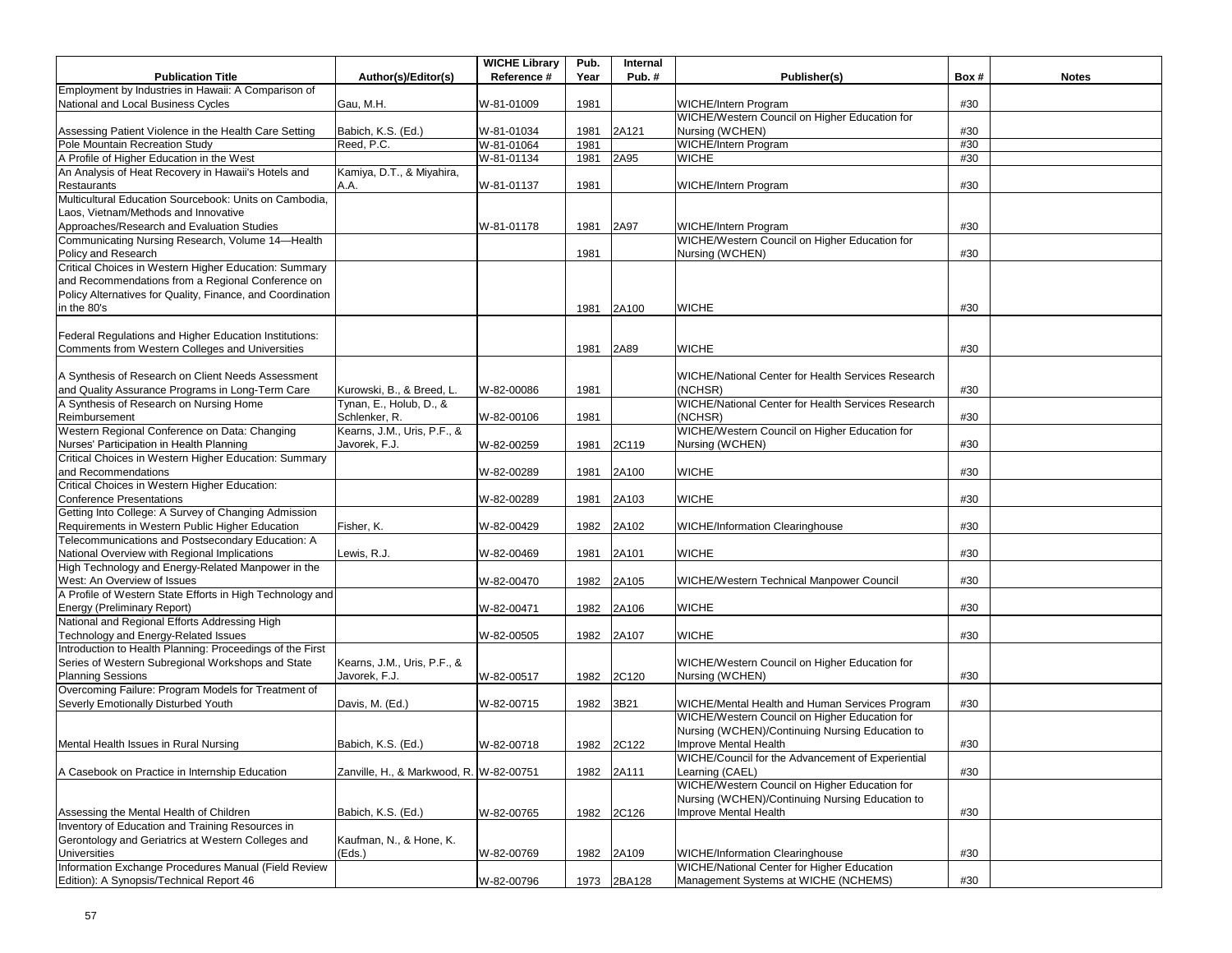|                                                                                                    |                                              | <b>WICHE Library</b> | Pub. | Internal |                                                       |      |              |
|----------------------------------------------------------------------------------------------------|----------------------------------------------|----------------------|------|----------|-------------------------------------------------------|------|--------------|
| <b>Publication Title</b>                                                                           | Author(s)/Editor(s)                          | Reference #          | Year | Pub.#    | Publisher(s)                                          | Box# | <b>Notes</b> |
| High-Technology Manpower in the West: Issues/Thirteen                                              |                                              |                      |      |          |                                                       |      |              |
| State Profiles/Regional and National Efforts                                                       |                                              | W-82-00854           | 1982 | 2A113    | <b>WICHE/Western Technical Manpower Council</b>       | #30  |              |
| High-Technology Manpower in the West: Strategies for                                               |                                              |                      |      |          |                                                       |      |              |
| Action (Draft-December 1982)                                                                       |                                              | W-82-00855           | 1982 |          | WICHE/Western Technical Manpower Council              | #30  |              |
| Strategies to Address High-Technology and Energy                                                   |                                              |                      |      |          |                                                       |      |              |
| Manpower Problems in the West: Some Preliminary                                                    |                                              |                      |      |          |                                                       |      |              |
| Recommendations                                                                                    |                                              | W-82-00856           | 1982 |          | WICHE/Western Technical Manpower Council              | #30  |              |
| The Growth of Doctoral-Level Education in the West: A                                              |                                              |                      |      |          | WICHE/Project on Expanding Regional Cooperation in    |      |              |
| <b>Statistical Profile</b>                                                                         | Kaufman, N., & Krauth, B.                    | W-82-00898           | 1979 |          | Graduate and Professional Education                   | #30  |              |
| Communicating Nursing Research, Volume 15-Nursing                                                  |                                              |                      |      |          | WICHE/Western Council on Higher Education for         |      |              |
| Science in Perspective                                                                             |                                              |                      | 1982 |          | Nursing (WCHEN)                                       | #30  |              |
| Getting into College: A Survey of Changing Admission                                               |                                              |                      |      |          |                                                       |      |              |
| Requirements in Western Public Higher Education                                                    | Fisher. K.                                   |                      | 1982 | 2A102    | <b>WICHE/Information Clearinghouse</b>                | #30  |              |
| Inventory of Education and Training Resources in                                                   |                                              |                      |      |          |                                                       |      |              |
| Gerontology and Geriatrics at Western Colleges and                                                 | Kaufman, N., & Hone, K.                      |                      |      |          |                                                       |      |              |
| <b>Universities</b>                                                                                | (Eds.)                                       |                      | 1982 | 2A109    | <b>WICHE/Information Clearinghouse</b>                | #30  |              |
|                                                                                                    |                                              |                      |      |          | <b>WICHE/National Center for Higher Education</b>     |      |              |
| Library Series List: May 1982                                                                      |                                              |                      | 1982 |          | Management Systems (NCHEMS)                           | #30  |              |
| Report of the Western Technical Manpower Council                                                   |                                              |                      | 1982 |          | WICHE/Western Technical Manpower Council              | #30  |              |
| <b>Box #31</b><br>W-83                                                                             |                                              |                      |      |          |                                                       |      |              |
|                                                                                                    |                                              |                      |      |          | WICHE/Information Clearinghouse/Economic              |      |              |
| Fact Book on High-Technology and Energy-Related                                                    |                                              |                      |      |          | Development Program/Western Technical Manpower        |      |              |
| Higher Education in the West                                                                       |                                              | W-83-00107           | 1983 | 2A118    | Council                                               | #31  |              |
| High-Technology Manpower in the West: Strategies for                                               |                                              |                      |      |          |                                                       |      |              |
| Action                                                                                             |                                              | W-83-00151           | 1983 | 2A117    | WICHE/Western Technical Manpower Council              | #31  |              |
| Upgrading Skills of Staff in Caring for the Mentally                                               |                                              |                      |      |          |                                                       |      |              |
| Disabled in Residential Facilities                                                                 | Gersten, E.                                  | W-83-00311           | 1983 | 3B25     | WICHE/Mental Health and Human Services Program        | #31  |              |
| Internship Program Evaluation Packet                                                               |                                              | W-83-00380           | 1982 | 2A112    | <b>WICHE/Intern Program</b>                           | #31  |              |
| Study of Dental Manpower/Dental Education in the                                                   |                                              |                      |      |          |                                                       |      |              |
| <b>Thirteen Western States</b>                                                                     | McConnell, W.R.                              | W-83-00417           | 1983 | 2A121    | WICHE/Student Exchange Programs (SEP)                 | #31  |              |
|                                                                                                    | Uris, P.F., & Kearns, J.M.                   |                      |      |          | WICHE/Western Council on Higher Education for         |      |              |
| Cutback Management: A Nursing Reality                                                              | (Eds.)                                       | W-83-00429           | 1983 | 2C128    | Nursing (WCHEN)                                       | #31  |              |
| Changing Nurses' Participation in Health Planning:                                                 | Uris, P.F., & Kearns, J.M.                   |                      |      |          | WICHE/Western Council on Higher Education for         |      |              |
| Inventory of Innovations in Nursing, Update II                                                     | (Eds.)                                       | W-83-00437           | 1983 | 2C127    | Nursing (WCHEN)                                       | #31  |              |
|                                                                                                    |                                              |                      |      |          | <b>WICHE/Continuing Nursing Education to Improve</b>  |      |              |
| A Sourcebook: Research in Psychiatric Mental Health                                                |                                              |                      |      |          | Mental Health/Western Council on Higher Education for |      |              |
| Nursing<br>The Changing Demographics of the Southwest: Data and                                    | Babich, K.S. (Ed.)                           | W-83-00509           | 1983 | 2C130    | Nursing (WCHEN)                                       | #31  |              |
|                                                                                                    |                                              |                      |      |          |                                                       |      |              |
| Issues Relating to Minority Representation in<br>Postsecondary Education in Seven Southwest States | Kaufman, N.S., Dolman, G.,<br>& Bowser, B.P. | W-83-00541           | 1983 | 2A123    | <b>WICHE</b>                                          | #31  |              |
|                                                                                                    |                                              |                      |      |          |                                                       |      |              |
| An Examination of the Helena, Montana City Ordinances Eddleman, T.                                 |                                              | W-83-00589           | 1973 |          | WICHE/Resources Development Internship Program        | #31  |              |
| Nursing Autonomy and Patients' Rights                                                              | Pankratz, D.                                 | W-83-00590           | 1973 |          | WICHE/Resources Development Internship Program        | #31  |              |
| Incidence and Prevalence Study of Nevada's                                                         |                                              |                      |      |          |                                                       |      |              |
| Handicapped (between the ages of 16 and 64)                                                        | Carpenter, K., & Smith, L.                   | W-83-00591           | 1973 |          | WICHE/Resources Development Internship Program        | #31  |              |
| A Study of Consumer Satisfaction                                                                   | Garfield, R.                                 | W-83-00592           | 1973 |          | WICHE/Resources Development Internship Program        | #31  |              |
| Some Characteristics of Burglars, Larcenists, Assaulters                                           |                                              |                      |      |          |                                                       |      |              |
| and Drug Offenders in Wyoming                                                                      | Podlesny, J.                                 | W-83-00593           | 1973 |          | WICHE/Resources Development Internship Program        | #31  |              |
| Fisheries Management Study: Indian Valley Project,                                                 |                                              |                      |      |          |                                                       |      |              |
| Second Report                                                                                      | Burton, G.                                   | W-83-00594           | 1973 |          | WICHE/Resources Development Internship Program        | #31  |              |
| Plan for Historical Site Development at Priest Point Park,                                         |                                              |                      |      |          |                                                       |      |              |
| Olympia, Washington                                                                                | Keeler, R.                                   | W-83-00595           | 1973 |          | WICHE/Resources Development Internship Program        | #31  |              |
| Regional Government for the Unorganized Borough                                                    | Benton, G.                                   | W-83-00600           | 1973 |          | WICHE/Resources Development Internship Program        | #31  |              |
| Species Composition and Diversity of Polychaetes in the                                            |                                              |                      |      |          |                                                       |      |              |
| New York Bight                                                                                     | Frey, J.                                     | W-83-00601           | 1973 |          | WICHE/Resources Development Internship Program        | #31  |              |
| Geology and Planning in Lewis and Clark County,                                                    |                                              |                      |      |          |                                                       |      |              |
| Montana                                                                                            | Pao, G.                                      | W-83-00602           | 1973 |          | WICHE/Resources Development Internship Program        | #31  |              |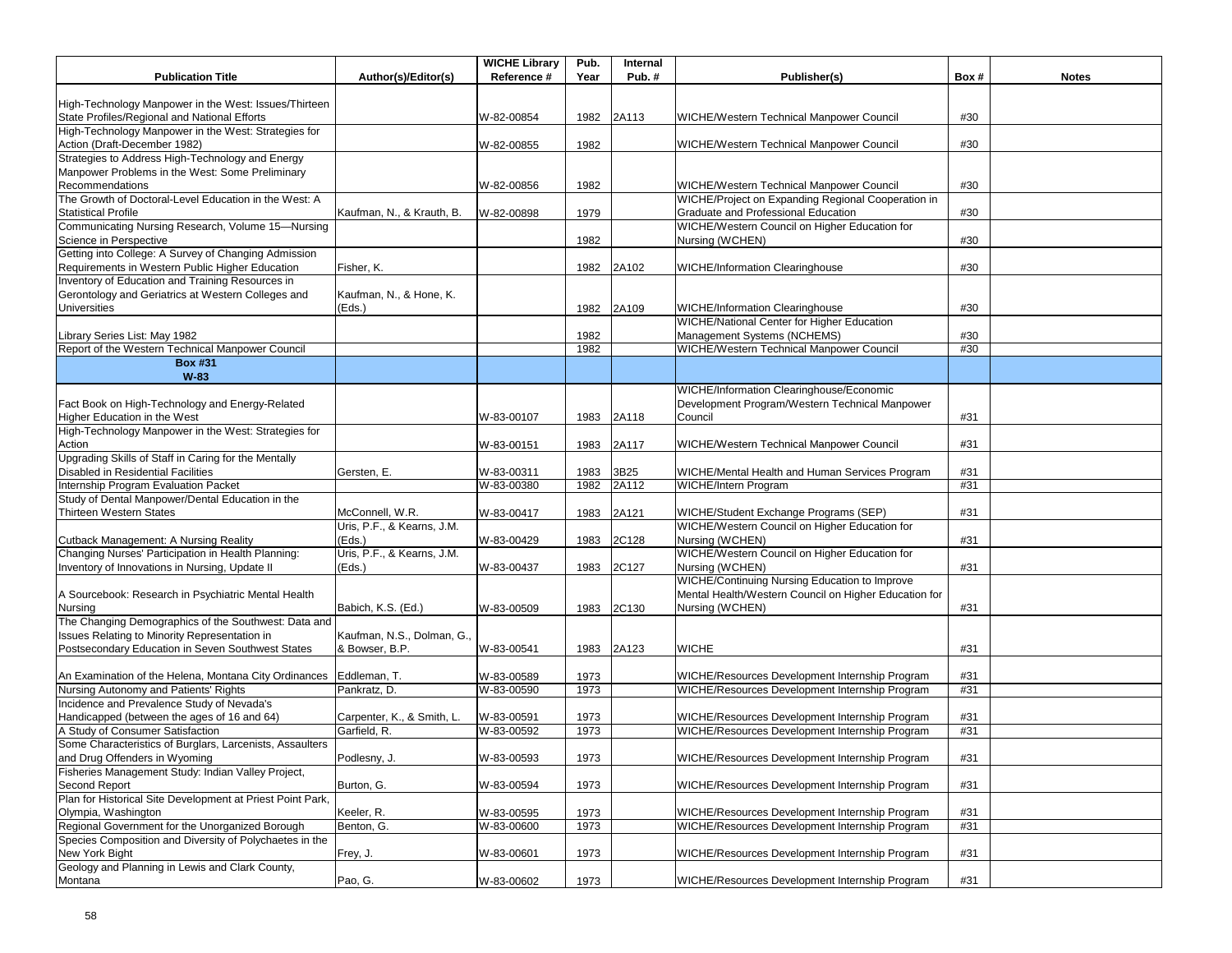| <b>Publication Title</b>                                                                             |                     | <b>WICHE Library</b><br>Reference # | Pub. | Internal |                                                                                                  | Box#       |              |
|------------------------------------------------------------------------------------------------------|---------------------|-------------------------------------|------|----------|--------------------------------------------------------------------------------------------------|------------|--------------|
|                                                                                                      | Author(s)/Editor(s) |                                     | Year | Pub.#    | Publisher(s)                                                                                     |            | <b>Notes</b> |
| A Volunteer Outreach Program to Non-Supporting<br>Fathers                                            | Throgmorton, D.     | W-83-00603                          | 1973 |          | WICHE/Resources Development Internship Program                                                   | #31        |              |
| The Little Kingdom Historical Foundation Project Report                                              | Bloch, S.           | W-83-00606                          | 1973 |          | WICHE/Resources Development Internship Program                                                   | #31        |              |
| Regional Government Study                                                                            | Griffin, J.         | W-83-00608                          | 1973 |          | WICHE/Resources Development Internship Program                                                   | #31        |              |
| The Public Utilities Billing System of the City of Forest                                            |                     |                                     |      |          |                                                                                                  |            |              |
| Grove, Oregon                                                                                        | Gibbs, J.           | W-83-00609                          | 1973 |          | WICHE/Resources Development Internship Program                                                   | #31        |              |
| Burns Paiute Indian Reservation Resource Development                                                 |                     |                                     |      |          |                                                                                                  |            |              |
| Survey                                                                                               | McGreehan, A.       | W-83-00610                          | 1973 |          | WICHE/Resources Development Internship Program                                                   | #31        |              |
| Reorganization of the Alaska State-Operated School                                                   |                     |                                     |      |          |                                                                                                  |            |              |
| System as Related to Regional Government                                                             | Deife, M.           | W-83-00613                          | 1973 |          | WICHE/Resources Development Internship Program                                                   | #31        |              |
| Parks, Recreation, and Open Space: An Inventory and                                                  |                     |                                     |      |          |                                                                                                  |            |              |
| Recommendations for the Cornelius/Forest Grove                                                       |                     |                                     |      |          |                                                                                                  |            |              |
| Community Development Area                                                                           | Burki, M.           | W-83-00614                          | 1973 |          | WICHE/Resources Development Internship Program                                                   | #31        |              |
| An Econometric Model for Projection of Scottsdale                                                    |                     |                                     |      |          |                                                                                                  |            |              |
| Municipal Revenues to 1980                                                                           | Spickard, S.        | W-83-00615                          | 1973 |          | WICHE/Resources Development Internship Program                                                   | #31        |              |
|                                                                                                      |                     |                                     |      |          |                                                                                                  |            |              |
| An Economic Audit of the Fort Peck Indian Reservation                                                | Madison, C.         | W-83-00616                          | 1973 |          | WICHE/Resources Development Internship Program                                                   | #31        |              |
| <b>Black Footed Ferret Endangered Species Study</b>                                                  | Pierce, M.          | W-83-00617                          | 1973 |          | WICHE/Resources Development Internship Program                                                   | #31        |              |
| Studies on Control of "Phalaris Staggers," a Disorder of                                             |                     |                                     |      |          |                                                                                                  |            |              |
| Animals Grazing Phalaris Pastures                                                                    | Daley, P.           | W-83-00618                          | 1973 |          | WICHE/Resources Development Internship Program                                                   | #31        |              |
| Financing City Transportation Facilities: An Alternative                                             |                     |                                     |      |          |                                                                                                  |            |              |
| Approach for the City of Forest Grove, Oregon                                                        | Gibbs, J.           | W-83-00619                          | 1973 |          | WICHE/Resources Development Internship Program                                                   |            |              |
| Oregon Inventory of Natural Areas on Private Lands                                                   | Rodrick, E.         | W-83-00620                          | 1973 |          | WICHE/Resources Development Internship Program                                                   | #31<br>#31 |              |
| A Comprehensive Plan for Tolovana Park                                                               | Vadnais, G.         | W-83-00621                          | 1973 |          | WICHE/Resources Development Internship Program                                                   | #31        |              |
| The Amortization of Nonconforming Signs in Scottsdale,                                               |                     |                                     |      |          |                                                                                                  |            |              |
|                                                                                                      |                     |                                     |      |          |                                                                                                  |            |              |
| Arizona<br>An Index of Historical Sources for the City of Santa Clara,                               | Patterson, J.       | W-83-00622                          | 1973 |          | WICHE/Resources Development Internship Program                                                   | #31        |              |
|                                                                                                      |                     |                                     |      |          |                                                                                                  |            |              |
| California<br>An Inventory and Evaluation of Transportation Planning                                 | Sweet, G.           | W-83-00623                          | 1973 |          | WICHE/Resources Development Internship Program                                                   | #31        |              |
| Elements in Scottsdale Area                                                                          | Safavian, M.        |                                     | 1973 |          | WICHE/Resources Development Internship Program                                                   | #31        |              |
| A Perspective on Subdivision Activity in Montana's                                                   |                     | W-83-00624                          |      |          |                                                                                                  |            |              |
| <b>Bitterroot Valley</b>                                                                             |                     |                                     | 1973 |          | WICHE/Resources Development Internship Program                                                   | #31        |              |
| An Aquatic Biology and Quality Study of the Indian Valley                                            | Torgrimson, T.      | W-83-00627                          |      |          |                                                                                                  |            |              |
| Reservoir Site and Cache Creek                                                                       | Leh, P.             | W-83-00628                          | 1973 |          |                                                                                                  | #31        |              |
| San Mateo County Directory of the Arts                                                               | Moskin, W.          |                                     |      |          | WICHE/Resources Development Internship Program                                                   | #31        |              |
|                                                                                                      |                     | W-83-00629                          | 1973 |          | WICHE/Resources Development Internship Program                                                   |            |              |
| Utah Migrant Council Health Project Review<br>Tribal Administration Modernization of the Assiniboine | Allen, S.           | W-83-00630                          | 1973 |          | WICHE/Resources Development Internship Program                                                   | #31        |              |
|                                                                                                      |                     |                                     |      |          |                                                                                                  |            |              |
| and Sioux Tribes of the Fort Peck Indian Reservation                                                 | Benally, H.         | W-83-00631                          | 1973 |          | WICHE/Resources Development Internship Program                                                   | #31        |              |
| Oregon Growth of Shiner Perch and Buffalo Sculpin                                                    |                     |                                     |      |          |                                                                                                  |            |              |
| <b>Under Laboratory Conditions</b><br>Preservation at C.S.U.                                         | Myers, A.           | W-83-00632                          | 1973 |          | WICHE/Resources Development Internship Program<br>WICHE/Resources Development Internship Program | #31<br>#31 |              |
| An Approach to Environmental Aesthetics:                                                             | Hinkle, R.          | W-83-00633                          | 1973 |          |                                                                                                  |            |              |
|                                                                                                      |                     |                                     |      |          |                                                                                                  |            |              |
| Implementation of the Antioch Sign Ordinance<br>Economic Development in Goshen County                | Legate, C.          | W-83-00634                          | 1973 |          | WICHE/Resources Development Internship Program<br>WICHE/Resources Development Internship Program | #31<br>#31 |              |
|                                                                                                      | Romero, D.          | W-83-00635                          | 1973 |          | WICHE/Resources Development Internship Program                                                   |            |              |
| Construction of an Industrial Land Inventory System                                                  | Chou, G.            | W-83-00636                          | 1973 |          |                                                                                                  | #31        |              |
| Assessing Training Needs of First Line Supervisors in                                                |                     |                                     |      |          |                                                                                                  |            |              |
| Labor Contract Administration                                                                        | Cowan, C.           | W-83-00637                          | 1973 |          | WICHE/Resources Development Internship Program                                                   | #31        |              |
| The Use of Cost-Revenue Analysis for Appraising                                                      |                     |                                     |      |          |                                                                                                  |            |              |
| <b>Residential Development</b>                                                                       | Williams, D.        | W-83-00638                          | 1973 |          | WICHE/Resources Development Internship Program                                                   | #31        |              |
| Establishment of a Resource Recovery Facility                                                        | Moses, D.           | W-83-00639                          | 1973 |          | WICHE/Resources Development Internship Program                                                   | #31        |              |
| Nevada Health Bibliography                                                                           | Wells, C.           | W-83-00642                          | 1973 |          | WICHE/Resources Development Internship Program                                                   | #31        |              |
| <b>CBD Comprehensive Development Plan</b>                                                            | Southwick, K.       | W-83-00644                          | 1973 |          | WICHE/Resources Development Internship Program                                                   | #31        |              |
| Public Relations and Boulder County Mental Health                                                    | Williams, R.        | W-83-00645                          | 1973 |          | WICHE/Resources Development Internship Program                                                   | #31        |              |
| Management Information Center Study                                                                  | Dillman, D.         | W-83-00646                          | 1973 |          | WICHE/Resources Development Internship Program                                                   | #31        |              |
|                                                                                                      |                     |                                     |      |          |                                                                                                  |            |              |
| A Land Use and Housing Inventory of the Forest                                                       |                     |                                     |      |          |                                                                                                  |            |              |
| Grove/Cornelius Community Development Planning Area Wilson, T.D.                                     |                     | W-83-00647                          | 1973 |          | WICHE/Resources Development Internship Program                                                   | #31        |              |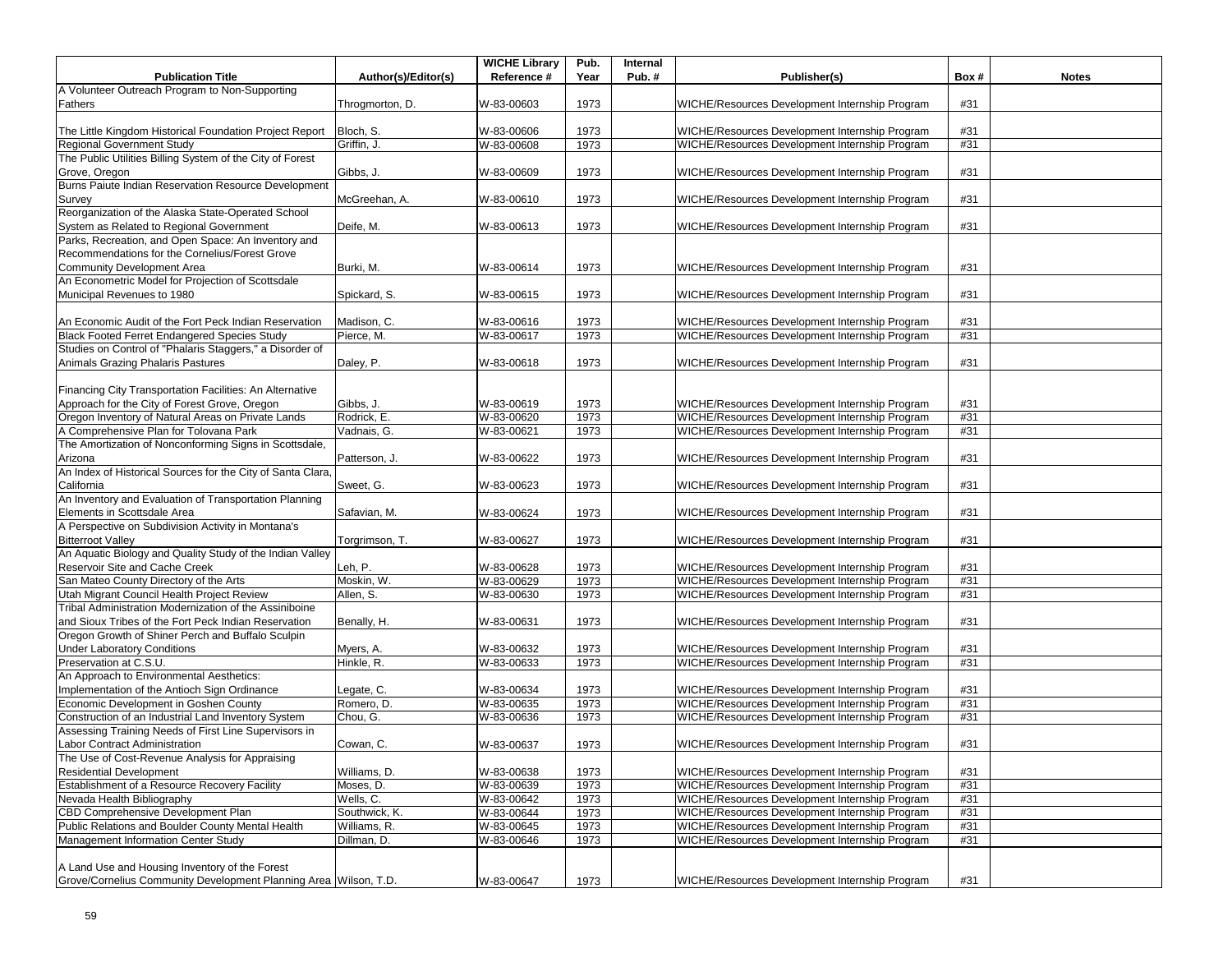|                                                           |                     | <b>WICHE Library</b> | Pub. | Internal |                                               |      |              |
|-----------------------------------------------------------|---------------------|----------------------|------|----------|-----------------------------------------------|------|--------------|
| <b>Publication Title</b>                                  | Author(s)/Editor(s) | Reference #          | Year | Pub.#    | Publisher(s)                                  | Box# | <b>Notes</b> |
| Impact of the High Cost of Living on Maui's Economic      |                     |                      |      |          |                                               |      |              |
| Development                                               | Marugg, V.          | W-83-00656           | 1969 |          | WICHE/Economic Development Internship Program | #31  |              |
| Transportation Study for Lame Deer, Montana               | Meyer, J.           | W-83-00657           | 1969 |          | WICHE/Economic Development Internship Program | #31  |              |
| A System to Compile, Maintain, and Update Industrial      |                     |                      |      |          |                                               |      |              |
| Building and Site Information for the Albuquerque         |                     |                      |      |          |                                               |      |              |
| Industrial Development Service, Inc.                      | Miller, F.A.        | W-83-00658           | 1969 |          | WICHE/Economic Development Internship Program | #31  |              |
| Industrialization of Reno, Nevada                         | Mills, J.           | W-83-00659           | 1969 |          | WICHE/Economic Development Internship Program | #31  |              |
| Economic Feasibility of Locating an Alfalfa Dehydration   |                     |                      |      |          |                                               |      |              |
| Plant in Southwestern Colorado                            | Murphy, M.A.        | W-83-00660           | 1969 |          | WICHE/Economic Development Internship Program | #31  |              |
| Perspectives on Economic Development                      | Swift, B.           | W-83-00664           | 1969 |          | WICHE/Economic Development Internship Program | #31  |              |
| Tourism and Recreation: Donner-Boreal Ridge Area          | Shipp, L.           | W-83-00665           | 1969 |          | WICHE/Economic Development Internship Program | #31  |              |
| An Economic Development Research Study of Pocatello,      |                     |                      |      |          |                                               |      |              |
| Idaho                                                     | Rutt, C.M.          | W-83-00667           | 1969 |          | WICHE/Economic Development Internship Program | #31  |              |
| How to Begin an Industrial Development Program in Your    |                     |                      |      |          |                                               |      |              |
| Community                                                 | Roybal, V.          | W-83-00668           | 1969 |          | WICHE/Economic Development Internship Program | #31  |              |
| An Evaluation of Economic and Business Statistics in      |                     |                      |      |          |                                               |      |              |
| Nevada                                                    | Bergmann, R.A.      | W-83-00669           | 1970 |          | WICHE/Economic Development Internship Program | #31  |              |
| The Employment Situation in Havre, Montana, Rocky         |                     |                      |      |          |                                               |      |              |
| Boy's Reservation and Fort Belknap Reservation            | Brubaker, L.        | W-83-00670           | 1970 |          | WICHE/Economic Development Internship Program | #31  |              |
| A Study of Unemployment in the Montana Counties of        |                     |                      |      |          |                                               |      |              |
| Deer Lodge and Silver Bow                                 | Bailey, S.          | W-83-00674           | 1969 |          | WICHE/Economic Development Internship Program | #31  |              |
| A Survey into the Economic Development of Lincoln         |                     |                      |      |          |                                               |      |              |
| County, Nevada                                            | Bang, C.Y.          | W-83-00675           | 1969 |          | WICHE/Economic Development Internship Program | #31  |              |
| The Survey and Development of Managerial Resources        |                     |                      |      |          |                                               |      |              |
| in Micronesia                                             | Azuma, A.           | W-83-00676           | 1969 |          | WICHE/Economic Development Internship Program | #31  |              |
| The Alaska Standard Industrial Survey-A Guide to          |                     |                      |      |          |                                               |      |              |
| Compilation in Alaska                                     | Botelho, B.         | W-83-00677           | 1969 |          | WICHE/Economic Development Internship Program | #31  |              |
| Restoration of the Las Cocinitas Area in Bernalillo, New  |                     |                      |      |          |                                               |      |              |
| Mexico                                                    | Carmody, B.         | W-83-00679           | 1969 |          | WICHE/Economic Development Internship Program | #31  |              |
| Manpower in Tucson, Arizona                               | Cordes, M.          | W-83-00680           | 1969 |          | WICHE/Economic Development Internship Program | #31  |              |
| Housing in the N.C.N.M.E.D.D.                             | Chavez, J.G.        | W-83-00681           | 1969 |          | WICHE/Economic Development Internship Program | #31  |              |
|                                                           |                     |                      |      |          |                                               |      |              |
| Overall Economioc Development Plan: County of Kauai       | Bartram, P.         | W-83-00682           | 1969 |          | WICHE/Economic Development Internship Program | #31  |              |
| The Problem: Unemployment or Underemployment?             | Lundberg, R.W.      | W-83-00686           | 1969 |          | WICHE/Economic Development Internship Program | #31  |              |
| A Study of Ground Water Level from Fall 1959 to Fall      |                     |                      |      |          |                                               |      |              |
| 1967 of Parts of the Pechanga and Temecula                |                     |                      |      |          |                                               |      |              |
| Quadrangles, California                                   | Lobato, D.          | W-83-00688           | 1969 |          | WICHE/Economic Development Internship Program | #31  |              |
| Industrial Bibliography of Utah                           | Livingston, E.J.    | W-83-00689           | 1969 |          | WICHE/Economic Development Internship Program | #31  |              |
| Plant Feasibility Analysis: A Case Study on the Plastic   |                     |                      |      |          |                                               |      |              |
| Pipe Industry                                             | Lindley, H.C.       | W-83-00690           | 1969 |          | WICHE/Economic Development Internship Program | #31  |              |
| <b>Box #32</b>                                            |                     |                      |      |          |                                               |      |              |
| W-83 (+1983)                                              |                     |                      |      |          |                                               |      |              |
| Designing Parks for Indian Reservations                   | Leffel, S.H.        | W-83-00691           | 1969 |          | WICHE/Economic Development Internship Program | #32  |              |
| The Industrial Development Division of the Washington     |                     |                      |      |          |                                               |      |              |
| State Department of Commerce and Economic                 |                     |                      |      |          |                                               |      |              |
| Development                                               |                     |                      |      |          | WICHE/Economic Development Internship Program | #32  |              |
|                                                           | Kaun, D.F.          | W-83-00692           | 1969 |          |                                               |      |              |
| Impact of Electricity in Hooper Bay by the Alaska Village |                     |                      |      |          |                                               |      |              |
| Electric Cooperative, Inc.                                | Kelly, P.           | W-83-00693           | 1969 |          | WICHE/Economic Development Internship Program | #32  |              |
| A Follow-Up Study 1966-69: Crow Tribe Neighborhood        |                     |                      |      |          |                                               |      |              |
| Youth Corps                                               | Johnson, G.         | W-83-00694           | 1969 |          | WICHE/Economic Development Internship Program | #32  |              |
| Feasibility Studies: Spring and Fall Fisheries            |                     |                      |      |          |                                               |      |              |
| Development Plan, Native and Specialty Food Products      |                     |                      |      |          |                                               |      |              |
| Development Plan                                          | Hiebert, R.A.       | W-83-00696           | 1969 |          | WICHE/Economic Development Internship Program | #32  |              |
| Businesses and Manufacturers in Shasta County,            |                     |                      |      |          |                                               |      |              |
| California                                                | Hendrix, R.         | W-83-00697           | 1969 |          | WICHE/Economic Development Internship Program | #32  |              |
| Plastics Processing Potential in Colorado: An Analysis of |                     |                      |      |          |                                               |      |              |
| the Factors Relevant to the Location of Plastics          |                     |                      |      |          |                                               |      |              |
| Processing Plants in Southern Colorado                    | Helderman, R.F.     | W-83-00698           | 1969 |          | WICHE/Economic Development Internship Program | #32  |              |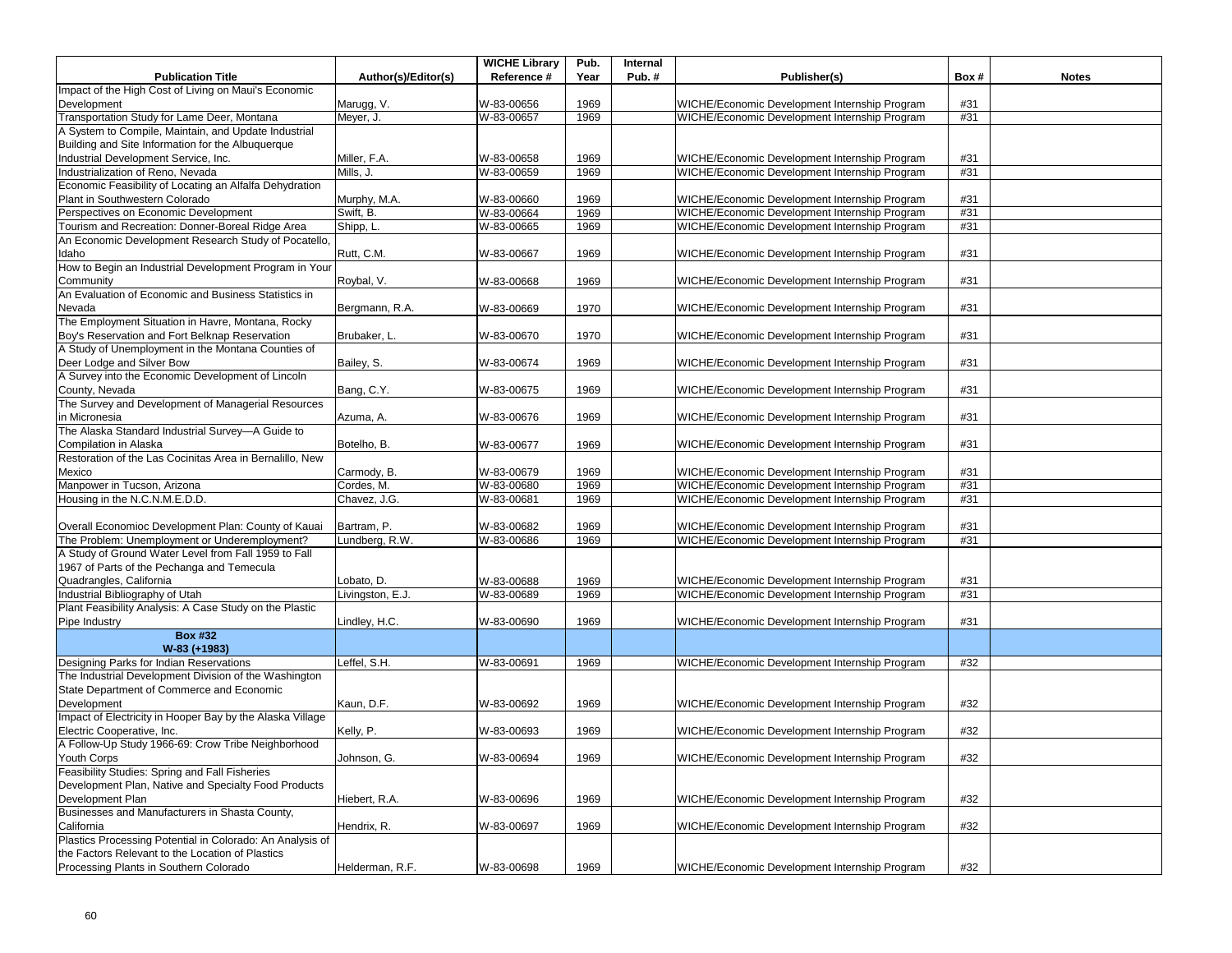|                                                                                                                 |                              | <b>WICHE Library</b> | Pub. | Internal |                                                  |      |              |
|-----------------------------------------------------------------------------------------------------------------|------------------------------|----------------------|------|----------|--------------------------------------------------|------|--------------|
| <b>Publication Title</b>                                                                                        | Author(s)/Editor(s)          | Reference #          | Year | Pub.#    | Publisher(s)                                     | Box# | <b>Notes</b> |
| Industrial Development Through Utilization of the Great                                                         |                              |                      |      |          |                                                  |      |              |
| Salt Lake<br>Recreation as a Major Factor in the Economy of Jackson                                             | Halversen, D.T.              | W-83-00699           | 1969 |          | WICHE/Economic Development Internship Program    | #32  |              |
| County, Oregon                                                                                                  | Greenleaf, C.                | W-83-00700           | 1969 |          | WICHE/Economic Development Internship Program    | #32  |              |
| Lummi Baitworm Enterprise                                                                                       | Davis, J.                    | W-83-00701           | 1969 |          | WICHE/Economic Development Internship Program    | #32  |              |
| A Survey of Industrial Sites and Buildings in Ten Northern                                                      |                              |                      |      |          |                                                  |      |              |
| Counties                                                                                                        | Garcia, J.                   | W-83-00702           | 1969 |          | WICHE/Economic Development Internship Program    | #32  |              |
| The Economy of Del Norte County: A Base Analysis for                                                            |                              |                      |      |          |                                                  |      |              |
| Economic Development                                                                                            | Ehlen, J.                    | W-83-00703           | 1969 |          | WICHE/Economic Development Internship Program    | #32  |              |
|                                                                                                                 |                              |                      |      |          |                                                  |      |              |
| Nursing Research Support and the Need for Doctorally                                                            | Krueger, J.C., & Nelson,     |                      |      |          | WICHE/Western Council on Higher Education for    |      |              |
| Prepared Faculty in Educational Institutions in the West                                                        | A.H.                         | W-83-00704           | 1977 |          | Nursing (WCHEN)                                  | #32  |              |
| Interstate Cooperation in Staff Development-Past,                                                               |                              |                      |      |          |                                                  |      |              |
| <b>Present and Future</b>                                                                                       |                              | W-83-00705           | 1965 |          | WICHE/Mental Health Continuing Education Program | #32  |              |
| Review of the WICHE Staff Development Visitation at                                                             |                              |                      |      |          |                                                  |      |              |
| Sonoma State Hospital, Eldridge, California, May 14-18,                                                         |                              |                      |      |          |                                                  |      |              |
| 1962                                                                                                            |                              | W-83-00706           | 1962 |          | WICHE/Staff Development Program                  | #32  |              |
| A Critical Review of the WICHE Staff Development                                                                |                              |                      |      |          |                                                  |      |              |
| Visitation Program at the Utah State Hospital, Provo,                                                           |                              |                      |      |          |                                                  |      |              |
| Utah                                                                                                            |                              | W-83-00707           | 1961 |          | WICHE/Staff Development Program                  | #32  |              |
| A Review of the WICHE "Operation PEP" Workshop,                                                                 |                              |                      |      |          |                                                  |      |              |
| Rainier School, Buckley, Washington, August 13-                                                                 |                              |                      |      |          |                                                  |      |              |
| September 1, 1961                                                                                               |                              | W-83-00708           | 1961 |          | <b>WICHE/Staff Development Program</b>           | #32  |              |
| Introduction to Management Information Systems                                                                  | Huff, R.A.                   | W-83-00709           | 1969 |          | WICHE/Management Information Systems Program     | #32  |              |
|                                                                                                                 |                              |                      |      |          |                                                  |      |              |
| Final Report of the Sandison Committee (An Evaluation                                                           |                              |                      |      |          |                                                  |      |              |
| of WICHE Programs Conducted During 1970-71)                                                                     |                              | W-83-00710           | 1970 |          | <b>WICHE</b>                                     | #32  |              |
| Monograph #1: Chicano Ethnic Content in the Social                                                              |                              |                      |      |          | WICHE/Faculty Development-Minority Content in    |      |              |
| Work Curriculum: Modular Approach                                                                               |                              | W-83-00711           | 1974 |          | <b>Mental Health</b>                             | #32  |              |
| Monograph #6: A Real Chinese Question: Provision or                                                             |                              |                      |      |          |                                                  |      |              |
| Non-Provision of Services for the Chinese Child in the<br>California Child Welfare System from the 1850s to the |                              |                      |      |          | WICHE/Faculty Development-Minority Content in    |      |              |
|                                                                                                                 |                              | W-83-00712           | 1974 |          | <b>Mental Health</b>                             | #32  |              |
| 1950s<br>Monograph #8: Project on Development of Ethnic/Cultural                                                | Wong, J., & Fujikawa, R.L.   |                      |      |          | WICHE/Faculty Development-Minority Content in    |      |              |
| Content in the Social Work Curriculum                                                                           | Murase, K.                   | W-83-00713           | 1974 |          | <b>Mental Health</b>                             | #32  |              |
|                                                                                                                 |                              |                      |      |          |                                                  |      |              |
| Monograph #5: Black Content in Schools: A Model of                                                              | Baker, D.L., Richberg, A., & |                      |      |          | WICHE/Faculty Development-Minority Content in    |      |              |
| Black Content in a School of Social Work's Curriculum                                                           | White, I.                    | W-83-00714           | 1973 |          | <b>Mental Health</b>                             | #32  |              |
| Monograph #3: Mexican American Children and                                                                     |                              |                      |      |          | WICHE/Faculty Development-Minority Content in    |      |              |
| California's Child Welfare System, 1850-1930                                                                    | Madrid, C., & Sethi, Y.      | W-83-00715           | 1974 |          | <b>Mental Health</b>                             | #32  |              |
| What Do Our Mental Health Dollars Buy?                                                                          | Alexander, J.B.              | W-83-00716           | 1977 |          | WICHE/National Institute of Mental Health        | #32  |              |
| Profiles: High-Technology Education and Manpower in                                                             |                              |                      |      |          |                                                  |      |              |
| the West                                                                                                        | Zanville, H., & McGill, M.   | W-83-00719           | 1983 | 2A122    | WICHE/High Technology Manpower Project           | #32  |              |
|                                                                                                                 |                              |                      |      |          |                                                  |      |              |
| Development and Demonstration of a Statistical Data                                                             | Montague, E., Brown, M.K.,   |                      |      |          |                                                  |      |              |
| Base System for Library and Network Planning and                                                                | McHugh, A., McKibben,        |                      |      |          | WICHE/Western Interstate Library Coordinating    |      |              |
| Evaluation: First Quarterly Report                                                                              | B.C., & Haenselman, M.       | W-83-00720           | 1976 |          | Organization (WILCO)                             | #32  |              |
| A Design Guide for the State Postsecondary Education                                                            |                              |                      |      |          | WICHE/National Center for Higher Education       |      |              |
| Planning Model: Technical Report No. 78                                                                         | Huckfeldt, V.                | W-83-00736           | 1976 |          | Management Systems at WICHE (NCHEMS)             | #32  |              |
| Upgrading Skills of Staff in Caring for the Mentally                                                            |                              |                      |      |          |                                                  |      |              |
| Disabled in Residential Facilities: A Trainer's Manual                                                          | Gersten, E.                  | W-83-00739           | 1983 | 3B25     | WICHE/Mental Health and Human Services Program   | #32  |              |
| Productivity in Mental Health: Measuring, Monitoring,                                                           |                              |                      |      |          |                                                  |      |              |
| Motivating                                                                                                      | Duggan, M.                   | W-83-00740           | 1983 | 3B27     | WICHE/Mental Health and Human Services Program   | #32  |              |
| Mentally III Offender Systems in the Western States                                                             | Davis, M. (Ed.)              | W-83-00741           | 1983 | 3B26     | WICHE/Mental Health and Human Services Program   | #32  |              |
| Western Attitudes Toward Higher Education                                                                       | Gosman, E.                   | W-83-00746           | 1983 |          | <b>WICHE/Information Clearinghouse</b>           | #32  |              |
| Monograph #4: Some Religious Values Held by Blacks,                                                             |                              |                      |      |          |                                                  |      |              |
| Chicanos and Japanese Americans, and their                                                                      |                              |                      |      |          | WICHE/Faculty Development-Minority Content in    |      |              |
| Implications for Casework Practice                                                                              | Mendes, H.                   | W-83-00764           | 1974 |          | Mental Health                                    | #32  |              |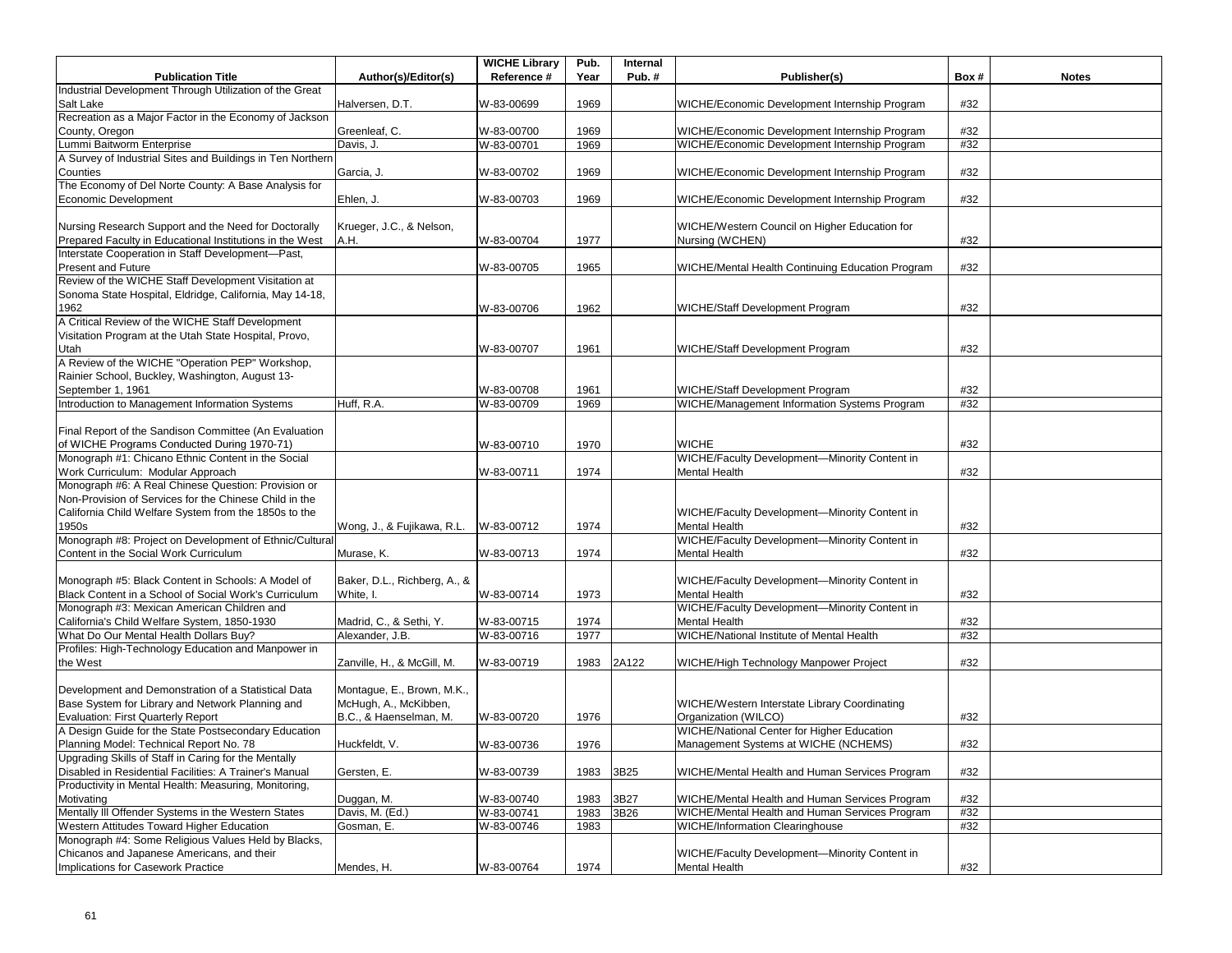|                                                           |                               | <b>WICHE Library</b> | Pub. | Internal |                                                     |      |              |
|-----------------------------------------------------------|-------------------------------|----------------------|------|----------|-----------------------------------------------------|------|--------------|
| <b>Publication Title</b>                                  | Author(s)/Editor(s)           | Reference #          | Year | Pub.#    | Publisher(s)                                        | Box# | <b>Notes</b> |
| Human Behavior and Social Environment: A Chicano          |                               |                      |      |          | WICHE/Faculty Development-Minority Content in       |      |              |
| Perspective                                               |                               | W-83-00767           | 1975 |          | <b>Mental Health</b>                                | #32  |              |
| Regional Resource Sharing: A Strategy for Improving       |                               |                      |      |          |                                                     |      |              |
| Western Higher Education in an Era of Limits              |                               | W-83-00769           | 1983 | 2A124    | <b>WICHE</b>                                        | #32  |              |
| Wyoming Health Profile: Updated Supplement #3             |                               | W-83-00770           | 1974 |          | WICHE/Mountain States Regional Medical Program      | #32  |              |
| Program Budgeting at MICRO-U                              | Huff, R.A.                    | W-83-00771           | 1970 |          | WICHE/Management Information Systems Program        | #32  |              |
| Western Conference on the Uses of Mental Health Data:     |                               |                      |      |          |                                                     |      |              |
| <b>First Annual Meeting</b>                               |                               | W-83-00773           | 1967 |          | WICHE/National Institute of Mental Health           | #32  |              |
| Western Conference on the Uses of Mental Health Data:     |                               |                      |      |          |                                                     |      |              |
| Second Annual Meeting                                     |                               | W-83-00773           | 1969 |          | WICHE/National Institute of Mental Health           | #32  |              |
| Western Conference on the Uses of Mental Health Data:     |                               |                      |      |          |                                                     |      |              |
| <b>Third Annual Meeting</b>                               |                               | W-83-00773           | 1969 |          | WICHE/National Institute of Mental Health           | #32  |              |
| Aspects of Mental Health Program Evaluation               |                               | W-83-00774           | 1968 |          | WICHE/National Institute of Mental Health           | #32  |              |
| A Regional Program to Facilitate Cooperative Community    |                               |                      |      |          |                                                     |      |              |
| Data Collection in Mental Retardation                     |                               | W-83-00775           |      |          | <b>WICHE</b>                                        | #32  |              |
| Establishing a Data Base for a Statewide Mental Health    |                               |                      |      |          |                                                     |      |              |
| Program                                                   |                               | W-83-00777           | 1968 |          | WICHE/National Institute of Mental Health           | #32  |              |
| A Demonstration of Statistical Techniques in a Mental     |                               |                      |      |          |                                                     |      |              |
| Health Program                                            |                               | W-83-00778           | 1969 |          | WICHE/National Institute of Mental Health           | #32  |              |
| Special Education and Rehabilitation Project: The Final   |                               |                      |      |          |                                                     |      |              |
| Report                                                    |                               | W-83-00780           | 1970 |          | WICHE/Special Education-Rehabilitation Project      | #32  |              |
| Communicating Nursing Research, Volume 16-The             |                               |                      |      |          | WICHE/Western Council on Higher Education for       |      |              |
| Image of Nursing Research: Issues and Strategies          |                               |                      | 1983 |          | Nursing (WCHEN)                                     | #32  |              |
|                                                           |                               |                      |      |          |                                                     |      |              |
| Project on Expanding Regional Cooperation in Graduate     |                               |                      |      |          | WICHE/Project on Expanding Regional Cooperation in  |      |              |
| and Professional Education: Information Book              |                               |                      | 1983 |          | Graduate and Professional Education                 | #32  |              |
| Study of Dental Manpower/Dental Education in the          |                               |                      |      |          |                                                     |      |              |
| Thirteen Western States: Synopsis                         |                               |                      | 1983 |          | WICHE/Student Exchange Programs (SEP)               | #32  |              |
| <b>Box #33</b>                                            |                               |                      |      |          |                                                     |      |              |
| $W-84$                                                    |                               |                      |      |          |                                                     |      |              |
| Disability and Deprivation: Selected Papers of a          |                               |                      |      |          |                                                     |      |              |
| Conference on Disability and Deprivation, June 9-10,      |                               |                      |      |          | WICHE/Western Council on Mental Health Training and |      |              |
| 1969, in Boise, Idaho                                     |                               | W-84-00006           | 1969 |          | Research                                            | #33  |              |
| Colorado Nursing Needs Assessment Project: Final          |                               |                      |      |          |                                                     |      |              |
| Report                                                    |                               | W-84-00007           | 1978 |          | <b>WICHE/Nursing Programs</b>                       | #33  |              |
| Report of a Colorado Committee: Toward Statewide          |                               |                      |      |          |                                                     |      |              |
| Planning for the Education of Nursing Practitioners in    |                               |                      |      |          | WICHE/Western Council on Higher Education for       |      |              |
| Colorado                                                  |                               | W-84-00008           | 1963 |          | Nursing (WCHEN)                                     | #33  |              |
| A Study of Curriculum Content of Juvenile Delinquency     |                               |                      |      |          |                                                     |      |              |
| Courses                                                   | Adams, W.T.                   | W-84-00009           | 1962 |          | WICHE/Juvenile Delinquency-Research and Training    | #33  |              |
|                                                           |                               |                      |      |          | WICHE/Western Governor's Conference/Western         |      |              |
| Proceedings of the Legislative Workshop on Financing      |                               |                      |      |          | Regional Conference of the Council of State         |      |              |
| Higher Education, April 27-29, 1958                       |                               | W-84-00010           | 1958 |          | Governments                                         | #33  |              |
| Institutional Research in the West: Report of a Survey of |                               |                      |      |          |                                                     |      |              |
| Institutional Self-Studies at Western Colleges and        |                               |                      |      |          |                                                     |      |              |
| <b>Universities</b>                                       | Sprague, H.T.                 | W-84-00011           | 1959 |          | <b>WICHE</b>                                        | #33  |              |
|                                                           | Blair, R., Keeling, P.,       |                      |      |          |                                                     |      |              |
|                                                           | Knowles, D., Lucyk, P.,       |                      |      |          |                                                     |      |              |
|                                                           | Gray, J., Sandovol, F.,       |                      |      |          |                                                     |      |              |
|                                                           | Sandovol, L., Bangan, R.,     |                      |      |          |                                                     |      |              |
| Colorado CETA: Economic Development Training              | Wolf, W., Cox, R., Smith, L., |                      |      |          |                                                     |      |              |
| Materials                                                 | Davis, S., & Kaiser, M.       | W-84-00013           | 1975 |          | WICHE/Resources Development Internship Program      | #33  |              |
| Television's Uses in Education: A Functional Analysis     |                               | W-84-00014           | 1962 |          | <b>WICHE</b>                                        | #33  |              |
|                                                           |                               |                      |      |          | WICHE/Western Conference on the Uses of Mental      |      |              |
| Program Evaluation in Mental Health Services              |                               | W-84-00017           | 1967 |          | <b>Health Data</b>                                  | #33  |              |
| The Arizona Student Exchange Program of the Western       |                               |                      |      |          |                                                     |      |              |
| Interstate Commission for Higher Education                |                               | W-84-00019           | 1971 |          | WICHE/Student Exchange Programs (SEP)               | #33  |              |
|                                                           |                               |                      |      |          |                                                     |      |              |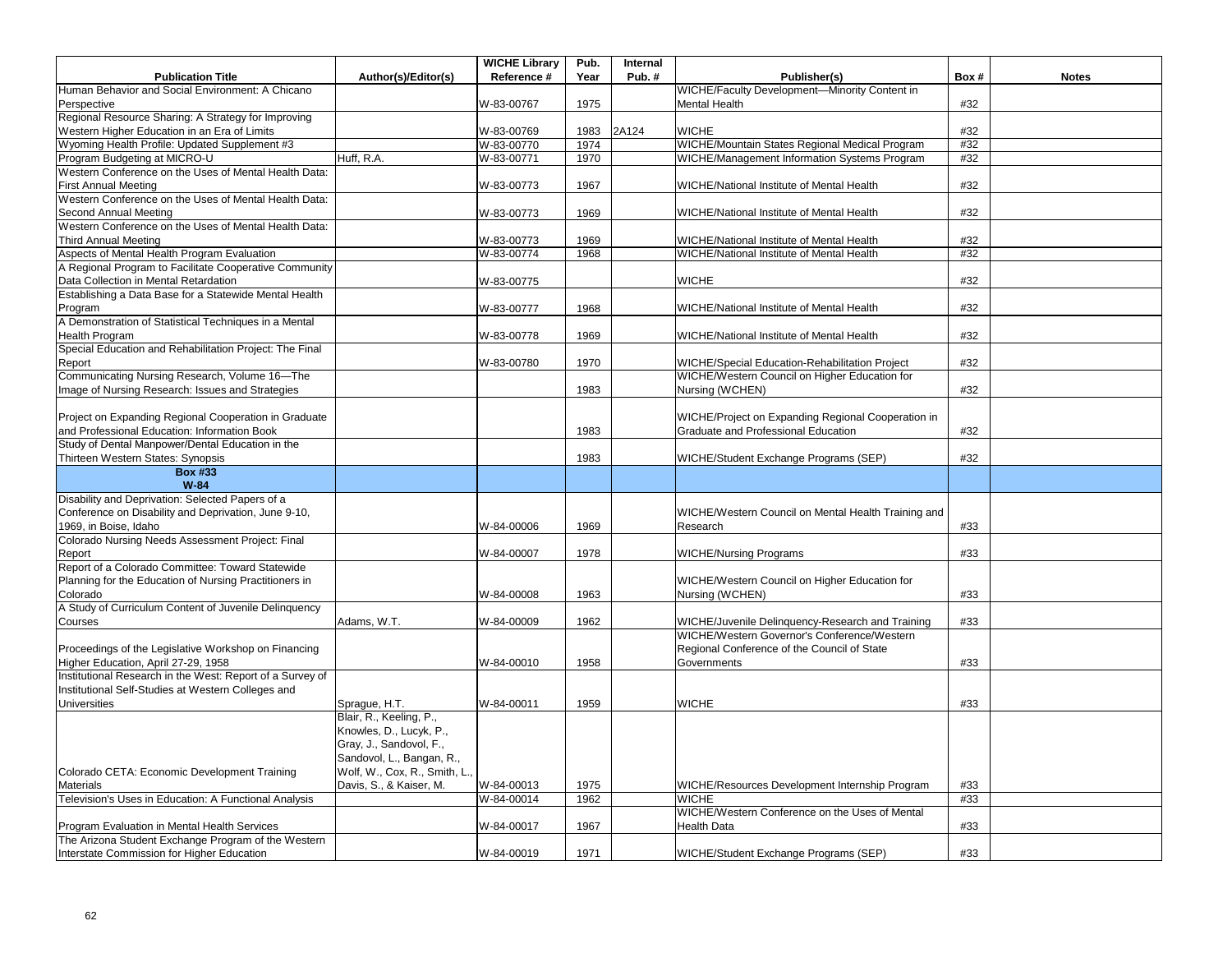|                                                              |                              | <b>WICHE Library</b> | Pub. | Internal |                                                   |      |              |
|--------------------------------------------------------------|------------------------------|----------------------|------|----------|---------------------------------------------------|------|--------------|
| <b>Publication Title</b>                                     | Author(s)/Editor(s)          | Reference #          | Year | Pub.#    | Publisher(s)                                      | Box# | <b>Notes</b> |
| A Study of Dental Graduates of the WICHE Student             |                              |                      |      |          |                                                   |      |              |
| Exchange Programs Showing the Relation of That Group         |                              |                      |      |          |                                                   |      |              |
| to the Dental Manpower of the Sending States                 |                              | W-84-00020           | 1977 |          | WICHE/Student Exchange Programs (SEP)             | #33  |              |
| An Operational Analysis of the Parole Task                   | Weller, C.D., & Flood, J.L   | W-84-00021           | 1969 |          | <b>WICHE/Corrections Program</b>                  | #33  |              |
| A Survey of Correctional Manpower in Idaho: Probation,       |                              |                      |      |          |                                                   |      |              |
| Parole, Institutions                                         |                              | W-84-00022           | 1969 |          | <b>WICHE/Corrections Program</b>                  | #33  |              |
| A Survey of Correctional Manpower in New Mexico:             |                              |                      |      |          |                                                   |      |              |
| Probation, Parole, Institutions                              |                              | W-84-00023           | 1969 |          | <b>WICHE/Corrections Program</b>                  | #33  |              |
|                                                              | Frankfather, D.L., & Hanson, |                      |      |          |                                                   |      |              |
| Teachers and Teaching in Juvenile Correctional Settings C.S. |                              | W-84-00024           | 1968 |          | <b>WICHE/Corrections Program</b>                  | #33  |              |
|                                                              |                              |                      |      |          |                                                   |      |              |
| Lay Men, Lay Boards, Corrections                             | Dell'Apa, F., & Weller, C.D. | W-84-00025           | 1968 |          | <b>WICHE/Corrections Program</b>                  | #33  |              |
| Western Interstate Commission for Higher Education:          |                              |                      |      |          |                                                   |      |              |
| Procedures                                                   |                              | W-84-00026           | 1966 |          | <b>WICHE</b>                                      | #33  |              |
| The NEPIC (Nationwide Educational Programs for               |                              |                      |      |          |                                                   |      |              |
|                                                              |                              |                      |      |          |                                                   |      |              |
| Institutionalized Children) Conception in Planning           |                              | W-84-00028           | 1970 |          | <b>WICHE/Corrections Program</b>                  | #33  |              |
| The NEPIC Conception: A Demonstration                        |                              | W-84-00029           | 1970 |          | <b>WICHE/Corrections Program</b>                  | #33  |              |
| A Regional Training Center for Teachers/Residential          |                              |                      |      |          |                                                   |      |              |
| Care Staff of Juvenile Correctional Institutions for the     |                              |                      |      |          |                                                   |      |              |
| Western Tier of States                                       |                              | W-84-00037           | 1971 |          | <b>WICHE/Corrections Program</b>                  | #33  |              |
| A Survey of Training and Research in Juvenile                |                              |                      |      |          |                                                   |      |              |
| Delinquency in the Western United States                     | Adams. W.T.                  | W-84-00038           | 1962 |          | WICHE/Juvenile Delinguency-Research and Training  | #33  |              |
| An Introduction to the NCHEMS Costing and Data               |                              |                      |      |          | <b>WICHE/National Center for Higher Education</b> |      |              |
| Management System: Technical Report 55                       | Haight, M., & Martin, R.     | W-84-00039           | 1975 |          | Management Systems at WICHE (NCHEMS)              | #33  |              |
| Extension and Continuation Proposal: July 1, 1972 -          |                              |                      |      |          | WICHE/National Center for Higher Education        |      |              |
| November 30, 1974, Research Unit                             |                              | W-84-00041           | 1972 |          | Management Systems at WICHE (NCHEMS)              | #33  |              |
|                                                              |                              |                      |      |          |                                                   |      |              |
| Analysis of the Impact of the National Center for Higher     |                              |                      |      |          | WICHE/National Center for Higher Education        |      |              |
| Education Management Systems (NCHEMS) Program                | Rahe, C.P.                   | W-84-00042           | 1972 |          | Management Systems at WICHE (NCHEMS)              | #33  |              |
|                                                              |                              |                      |      |          | <b>WICHE/National Center for Higher Education</b> |      |              |
| Outcomes of Higher Education Project                         |                              | W-84-00044           | 1974 |          | Management Systems at WICHE (NCHEMS)              | #33  |              |
| Dynamic Library Management: A Seminar on                     |                              |                      |      |          |                                                   |      |              |
|                                                              |                              |                      |      |          |                                                   |      |              |
| Management by Objectives for Library Leaders, Spring         |                              |                      |      |          | WICHE/Continuing Education Program for Library    |      |              |
| 1973-Great Falls                                             | Handy, W., & Hiatt, P.       | W-84-00046           | 1973 |          | Personnel                                         | #33  |              |
| Dynamic Library Management: A Seminar on                     |                              |                      |      |          |                                                   |      |              |
| Management by Objectives for Library Leaders, Spring         |                              |                      |      |          | WICHE/Continuing Education Program for Library    |      |              |
| 1973-Phoenix                                                 | Handy, W., & Hiatt, P.       | W-84-00047           | 1973 |          | Personnel                                         | #33  |              |
| Survey of Cataloging Sources and Volume of Activity in       |                              |                      |      |          | WICHE/Western Interstate Library Coordinating     |      |              |
| Colorado Libraries                                           | Pearson, K.M.                | W-84-00048           | 1977 |          | Organization (WILCO)                              | #33  |              |
|                                                              |                              |                      |      |          | WICHE/Western Conference on the Uses of Mental    |      |              |
| Value Theory and Program Development                         | Francis, R.P.                | W-84-00051           | 1968 |          | <b>Health Data</b>                                | #33  |              |
| Central Record Systems in State Institutions for the         |                              |                      |      |          | WICHE/Western Conference on the Uses of Mental    |      |              |
| <b>Mentally Retarded</b>                                     |                              | W-84-00053           | 1967 |          | <b>Health Data</b>                                | #33  |              |
| Development of Mental Health Information Resources: A        |                              |                      |      |          | WICHE/Western Conference on the Uses of Mental    |      |              |
| Need for Interstate Collaboration                            |                              | W-84-00054           | 1968 |          | <b>Health Data</b>                                | #33  |              |
| Downtown Beaverton                                           | Wearne, M.D.                 | W-84-00055           | 1973 |          | WICHE/Resources Development Internship Program    | #33  |              |
| Costs in Technical Processing and Interlibrary               |                              |                      |      |          | WICHE/Western Interstate Library Coordinating     |      |              |
| Loan-Data Processing User's Manual                           | McHugh, A.L.                 | W-84-00057           | 1976 |          | Organization (WILCO)                              | #33  |              |
| A Survey of Correctional Manpower in Arizona: Probation,     |                              |                      |      |          |                                                   |      |              |
|                                                              |                              |                      |      |          |                                                   |      |              |
| Parole, Institutions                                         |                              | W-84-00059           | 1970 |          | <b>WICHE/Corrections Program</b>                  | #33  |              |
| High School Graduates: Projections for the Fifty States      | McConnell, W.R., &           |                      |      |          | WICHE/Teachers Insurance and Annuity              |      |              |
| (1982-2000)                                                  | Kaufman, N.                  | W-84-00069           | 1984 | 2A129    | Association/The College Board                     | #33  |              |
| Western Regional Graduate Programs                           |                              | W-84-00127           |      | 2A132    | WICHE/Student Exchange Programs (SEP)             | #33  |              |
| Selected Direct Services in Multnomah County and An          |                              |                      |      |          |                                                   |      |              |
| Analysis of Fire Protection Service                          | Fawzi, L.S.                  | W-84-00128           | 1972 |          | WICHE/Resources Development Internship Program    | #33  |              |
| Computer Site Selection: An Evaluation for Oregon            | Susanka, M.                  | W-84-00130           | 1969 |          | WICHE/Economic Development Internship Program     | #33  |              |
| Alcohol Abuse in Gallup and McKinley County, New             |                              |                      |      |          |                                                   |      |              |
| Mexico                                                       | Mills, E.W.                  | W-84-00131           | 1980 |          | WICHE/Resources Development Internship Program    | #33  |              |
|                                                              |                              |                      |      |          |                                                   |      |              |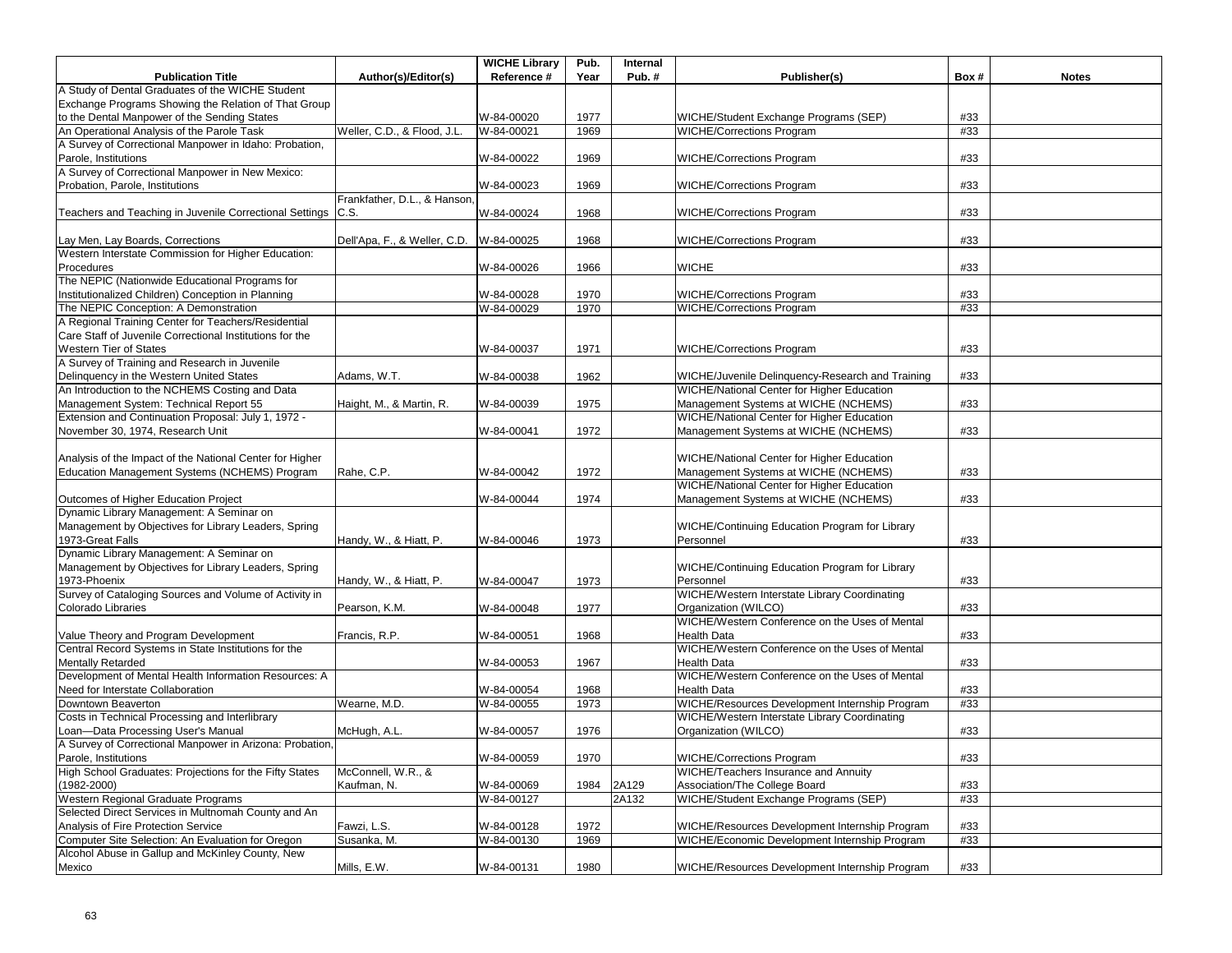|                                                                                                             |                             | <b>WICHE Library</b>     | Pub.         | Internal |                                                                                                  |            |              |
|-------------------------------------------------------------------------------------------------------------|-----------------------------|--------------------------|--------------|----------|--------------------------------------------------------------------------------------------------|------------|--------------|
| <b>Publication Title</b>                                                                                    | Author(s)/Editor(s)         | Reference #              | Year         | Pub.#    | Publisher(s)                                                                                     | Box#       | <b>Notes</b> |
| Economic and Logistical Aspects of Reuse and Recycling                                                      |                             |                          |              |          |                                                                                                  |            |              |
| of Solid Waste Materials in the Portland, Oregon                                                            |                             |                          |              |          |                                                                                                  |            |              |
| Metropolitan Area                                                                                           | MacDougall, B.              | W-84-00132               | 1971         |          | WICHE/Economic Development Internship Program                                                    | #33        |              |
| An Administrative Analysis of the Economic Research                                                         |                             |                          |              |          |                                                                                                  |            |              |
| Function in State Government                                                                                | Achterman, G.L.             | W-84-00133               | 1970         |          | WICHE/Economic Development Internship Program                                                    | #33        |              |
| Revitalization of Downtown Lake Oswego<br>Impact of the Ashe-Slatt 500kV Transmission Line on               | Perchik, B.                 | W-84-00134               |              |          | WICHE/Resources Development Internship Program                                                   | #33        |              |
|                                                                                                             |                             |                          |              |          |                                                                                                  |            |              |
| Birds at Crow Butte Island: Preconstruction Study<br>An Analysis of the P.A.C.T. Target Area                | James, B.W.<br>MacColl, K.  | W-84-00135<br>W-84-00136 | 1980<br>1972 |          | WICHE/Resources Development Internship Program<br>WICHE/Resources Development Internship Program | #33<br>#33 |              |
| Social Planning and C.R.A.G.                                                                                | Chambers, M.K.              | W-84-00137               | 1972         |          | WICHE/Resources Development Internship Program                                                   | #33        |              |
| Mitigation of Bird Collisions with Transmission Lines                                                       | Beaulaurier, D.L.           | W-84-00142               | 1981         |          | <b>WICHE/Intern Program</b>                                                                      | #33        |              |
| The Establishment and Revision of Employment Policies                                                       |                             |                          |              |          |                                                                                                  |            |              |
| and Programs for a Personnel Department in a Health                                                         |                             |                          |              |          |                                                                                                  |            |              |
| Institution                                                                                                 | Cowan, C.                   | W-84-00143               | 1972         |          | WICHE/Resources Development Internship Program                                                   | #33        |              |
| Dialogue on Power Demands: A Discussion of Power                                                            |                             |                          |              |          |                                                                                                  |            |              |
| Utilization in the Pacific Northwest                                                                        | Beck, R.C.                  | W-84-00144               | 1972         |          | WICHE/Resources Development Internship Program                                                   | #33        |              |
| An Integrated Land Development Guidance System for                                                          |                             |                          |              |          |                                                                                                  |            |              |
| Lane County, Oregon                                                                                         | Wagstaff, J.E.              | W-84-00145               | 1972         |          | WICHE/Resources Development Internship Program                                                   | #33        |              |
| Hiring Practices: Port of Portland                                                                          | Bryant, C.W.                | W-84-00146               | 1973         |          | WICHE/Resources Development Internship Program                                                   | #33        |              |
| Selected Problems in Government Transition: City-                                                           |                             |                          |              |          |                                                                                                  |            |              |
| County Consolidation, Portland-Multnomah County,                                                            |                             |                          |              |          |                                                                                                  |            |              |
| Oregon                                                                                                      | Krawczyk, J.                | W-84-00147               | 1973         |          | WICHE/Resources Development Internship Program                                                   | #33        |              |
| Factors Affecting Avian Flight Behavior and Collision                                                       |                             |                          |              |          |                                                                                                  |            |              |
| Mortality at Transmission Lines                                                                             | James, B.W., & Haak, B.A.   | W-84-00148               | 1979         |          | WICHE/Resources Development Internship Program                                                   | #33        |              |
| A Progress Report-Open Space: An Element of                                                                 |                             |                          |              |          |                                                                                                  |            |              |
| Regional Planning and Development                                                                           | Ahern, S.                   | W-84-00151               | 1971         |          | WICHE/Resources Development Internship Program                                                   | #33        |              |
|                                                                                                             |                             |                          |              |          |                                                                                                  |            |              |
| Method for Determining Mean Annual Streamflow for                                                           |                             |                          |              |          |                                                                                                  |            |              |
| Selected Drainage Basins in Oregon & S.W. Washington Purvis, D.W.                                           |                             | W-84-00152               | 1976         |          | WICHE/Resources Development Internship Program                                                   | #33        |              |
| <b>Box #34</b>                                                                                              |                             |                          |              |          |                                                                                                  |            |              |
| $W-84$<br>Potential Industrial Sites in Yamhill County, Oregon                                              | MacDougall, P.B.            |                          | 1970         |          | WICHE/Economic Development Internship Program                                                    | #34        |              |
| The Travel Industry: Its Role in the Economy of Coos                                                        |                             | W-84-00153               |              |          |                                                                                                  |            |              |
| County, Oregon                                                                                              | Hawley, J.R.                | W-84-00160               | 1970         |          | WICHE/Economic Development Internship Program                                                    | #34        |              |
| A Housing Rehabilitation Study for Newport Development                                                      |                             |                          |              |          |                                                                                                  |            |              |
| Commission of Newport, Oregon                                                                               | Smith, P.C.                 | W-84-00161               | 1974         |          | WICHE/Resources Development Internship Program                                                   | #34        |              |
| Community Concern, Inc., Portland Jobs Consortium: A                                                        |                             |                          |              |          |                                                                                                  |            |              |
| Manpower Training Program                                                                                   | Bell, L., & Gionet, L.      | W-84-00162               | 1972         |          | WICHE/Resources Development Internship Program                                                   | #34        |              |
| Net Energy and Resource Depletion                                                                           | Bennett, D.L.               | W-84-00163               | 1974         |          | WICHE/Resources Development Internship Program                                                   | #34        |              |
| Selected Biological Parameters Associated with a ±400-                                                      |                             |                          |              |          |                                                                                                  |            |              |
| kV d-c Transmission Line in Oregon                                                                          | Griffith, D.B.              | W-84-00164               | 1977         |          | WICHE/Resources Development Internship Program                                                   | #34        |              |
|                                                                                                             |                             |                          |              |          | WICHE/Bonneville Power Administration, Portland,                                                 |            |              |
| Transmission Line Audible Noise and Wildlife                                                                | Lee, J.M., & Griffith, D.B. | W-84-00165               | 1977         |          | Oregon                                                                                           | #34        |              |
| Population Characteristics of Downtown Portland                                                             | Alvis, G.J.                 | W-84-00166               | 1973         |          | WICHE/Resources Development Internship Program                                                   | #34        |              |
| A Community Congress for Southeast Portland                                                                 | Paulson, R.                 | W-84-00167               | 1970         |          | WICHE/Economic Development Internship Program                                                    | #34        |              |
| Tourism: Its Role in the Economy of Cascade Locks,                                                          |                             |                          |              |          |                                                                                                  |            |              |
| Oregon                                                                                                      | Hannigan, S.                | W-84-00168               | 1970         |          | WICHE/Economic Development Internship Program                                                    | #34        |              |
| Resource, Markets, and Transportation in the Lower                                                          |                             |                          |              |          |                                                                                                  |            |              |
| Columbia River Region                                                                                       | Arend, R.                   | W-84-00169               | 1970         |          | WICHE/Economic Development Internship Program                                                    | #34        |              |
| Records Management Program                                                                                  | Paulson, R.                 | W-84-00170               | 1973         |          | WICHE/Resources Development Internship Program                                                   | #34        |              |
|                                                                                                             |                             |                          |              |          |                                                                                                  |            |              |
| A Description and Analysis of Selected Problems Facing                                                      |                             |                          |              |          |                                                                                                  |            |              |
| the Formation of a Mass Transportation System in the<br>Three County (Washington, Clackamas, and Multnomah) |                             |                          |              |          |                                                                                                  |            |              |
| Metropolitan Region of Portland, Oregon                                                                     | Grupp, L.J.                 | W-84-00173               | 1970         |          | WICHE/Economic Development Internship Program                                                    | #34        |              |
| An Economic Base Study of Columbia County                                                                   | Blakslee, W.L.              | W-84-00174               | 1970         |          | WICHE/Economic Development Internship Program                                                    | #34        |              |
| Air Transportation Demand Model                                                                             | Weitzel, D.                 | W-84-00175               | 1970         |          | WICHE/Economic Development Internship Program                                                    | #34        |              |
| An Energy Based Air Quality Classification System                                                           | Infante, I                  | W-84-00177               | 1974         |          | WICHE/Resources Development Internship Program                                                   | #34        |              |
| Open Channel Flow Evaporation Study                                                                         | Liaw, J.R.                  | W-84-00178               | 1973         |          | WICHE/Resources Development Internship Program                                                   | #34        |              |
|                                                                                                             |                             |                          |              |          |                                                                                                  |            |              |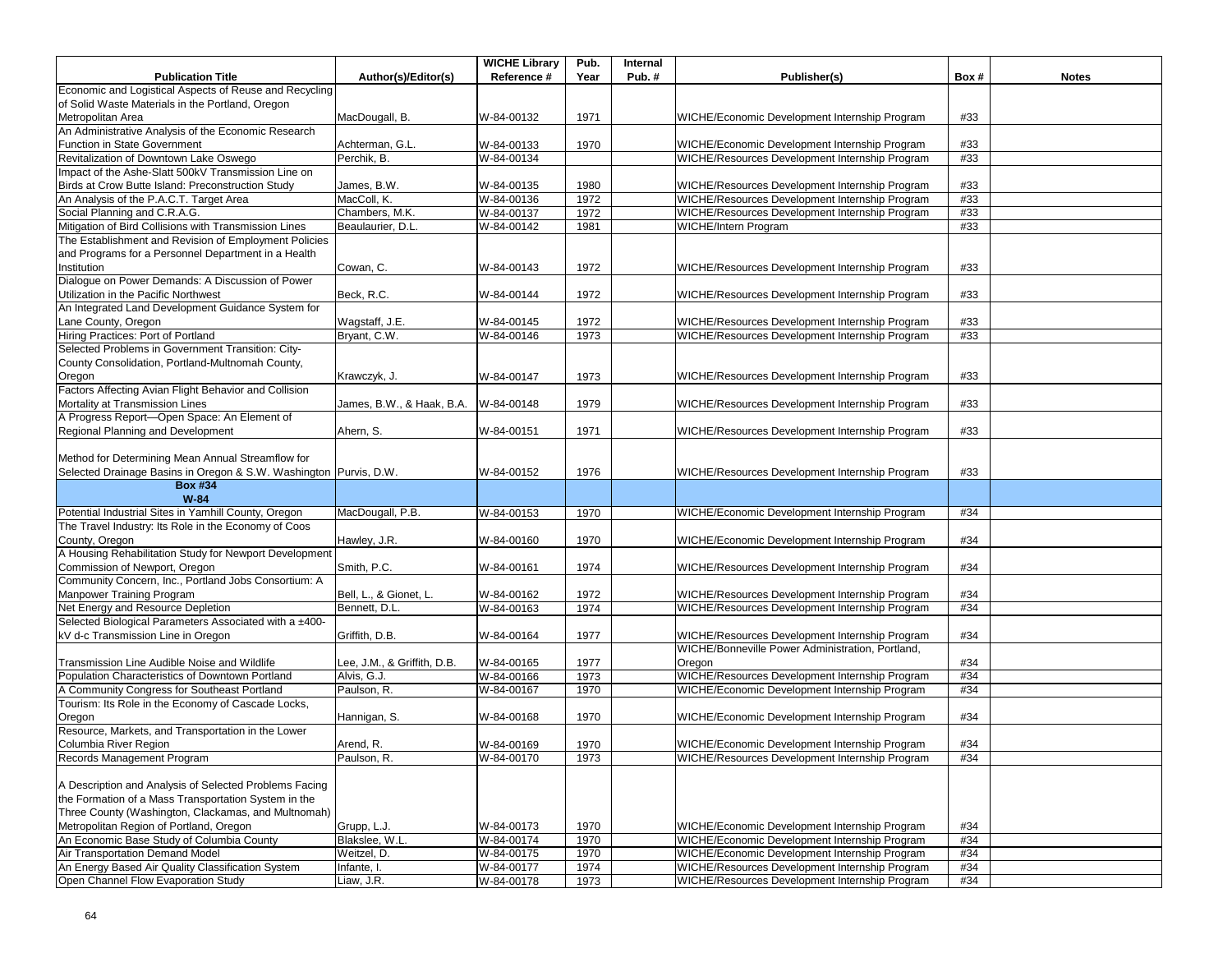|                                                                                   |                                          | <b>WICHE Library</b> | Pub. | Internal |                                                |      |              |
|-----------------------------------------------------------------------------------|------------------------------------------|----------------------|------|----------|------------------------------------------------|------|--------------|
| <b>Publication Title</b>                                                          | Author(s)/Editor(s)                      | Reference #          | Year | Pub.#    | Publisher(s)                                   | Box# | <b>Notes</b> |
| Meteorologic Persistence in the Columbia River Basin                              | Brackebusch, R.E.                        | W-84-00179           | 1973 |          | WICHE/Resources Development Internship Program | #34  |              |
| Solid Waste Study: South Central Montana                                          | Dalziel, J.W.                            | W-84-00180           | 1974 |          | WICHE/Resources Development Internship Program | #34  |              |
| Increasing Freight Rates in the Reno-Sparks-Washoe                                |                                          |                      |      |          |                                                |      |              |
| County Nevada Area: Have Our Increases Been                                       |                                          |                      |      |          |                                                |      |              |
| Justified?                                                                        | Means, P.W.                              | W-84-00181           | 1972 |          | WICHE/Resources Development Internship Program | #34  |              |
| Feasibility of a Skill Center in the Reno/Sparks Area                             | Cotton, G.L.                             | W-84-00182           | 1971 |          | WICHE/Resources Development Internship Program | #34  |              |
| Economic Aspects of Providing Public Services for Rural                           |                                          |                      |      |          |                                                |      |              |
| Subdivisions in Nevada                                                            | Sonneman, D.                             | W-84-00183           | 1979 |          | WICHE/Resources Development Internship Program | #34  |              |
| Legal Service Feasibility Study                                                   | Toothman, R.D.                           | W-84-00184           | 1972 |          | WICHE/Resources Development Internship Program | #34  |              |
| County Road Inventory and Status: Powell, Granite,                                |                                          |                      |      |          |                                                |      |              |
| Missoula Counties. Montana                                                        | Wickline, R.                             | W-84-00185           | 1977 |          | WICHE/Resources Development Internship Program | #34  |              |
|                                                                                   |                                          |                      |      |          |                                                |      |              |
| Fisheries Habitat Inventory of the Dillon Resource Area                           | Cunningham, H.                           | W-84-00187           | 1976 |          | WICHE/Resources Development Internship Program | #34  |              |
| Summary of an Archaeological Survey in the Ruby                                   |                                          |                      |      |          |                                                |      |              |
| <b>Planning Unit</b>                                                              | Medina, J.                               |                      |      |          | WICHE/Resources Development Internship Program | #34  |              |
| A Health Needs Assessment of Rural Nevada                                         |                                          | W-84-00188           | 1976 |          |                                                |      |              |
|                                                                                   | Murphy, K.                               | W-84-00189           | 1980 |          | <b>WICHE/Intern Program</b>                    | #34  |              |
| Industrial Potential of Elko County, Nevada                                       | Lai, E.                                  | W-84-00190           | 1971 |          | WICHE/Resources Development Internship Program | #34  |              |
| Development of a Leading Economic Indicator Series for                            |                                          |                      |      |          |                                                |      |              |
| the State of Nevada                                                               | Wisler, S.                               | W-84-00191           | 1971 |          | WICHE/Economic Development Internship Program  | #34  |              |
|                                                                                   |                                          |                      |      |          |                                                |      |              |
| Fort McDermitt Indian Reservation Recreational Complex Kane, M.L.                 |                                          | W-84-00192           | 1970 |          | WICHE/Resources Development Internship Program | #34  |              |
|                                                                                   |                                          |                      |      |          |                                                |      |              |
| Application of the 35mm Aerial Photography System to                              |                                          |                      |      |          |                                                |      |              |
| Resource Management on National Resource Lands                                    | Miller, W.A.                             | W-84-00193           | 1974 |          | WICHE/Resources Development Internship Program | #34  |              |
| Critique of the Broadwater-Missouri Irrigation Project                            | Rao, G.V.V.                              | W-84-00194           | 1972 |          | WICHE/Resources Development Internship Program | #34  |              |
| Actual and Potential Industrial Sites for Larger Montana                          |                                          |                      |      |          |                                                |      |              |
| Communities                                                                       | Brown, D.J.                              | W-84-00195           | 1971 |          | WICHE/Resources Development Internship Program | #34  |              |
| Environmental and Legal Problems of Land Development                              |                                          |                      |      |          |                                                |      |              |
| in Montana                                                                        | Tomlinson, W.D.                          | W-84-00197           | 1972 |          | WICHE/Resources Development Internship Program | #34  |              |
| Musselshell County Small Community Survey                                         | Mathers, L., & Gildroy, W.               | W-84-00198           | 1971 |          | WICHE/Resources Development Internship Program | #34  |              |
| An Ex Post Economic Evaluation of Montana Water                                   |                                          |                      |      |          |                                                |      |              |
| <b>Resources Board Projects</b>                                                   | Turnquist, W.H.                          | W-84-00199           | 1972 |          | WICHE/Resources Development Internship Program | #34  |              |
| Snake River Dams and Grain Facility Changes                                       | Wills, N.                                | W-84-00200           | 1969 |          | WICHE/Economic Development Internship Program  | #34  |              |
| Quality of Life in the State of Hawaii                                            | Ling, C.Y.H.                             | W-84-00202           | 1974 |          | WICHE/Resources Development Internship Program | #34  |              |
| Legal and Administrative Aspects of an Aquaculture                                |                                          |                      |      |          |                                                |      |              |
| Policy for Hawaii                                                                 | Trimble, G.                              | W-84-00203           | 1972 |          | WICHE/Resources Development Internship Program | #34  |              |
| Research and Development in Hawaii County                                         | Miyaji, W.                               | W-84-00204           | 1970 |          | WICHE/Economic Development Internship Program  | #34  |              |
| 1981 Pitkin County Almanac                                                        | Forrester, E.A.                          | W-84-00205           | 1981 |          | WICHE/Resources Development Internship Program | #34  |              |
| Louisville/Lafayette Transportation Study                                         | Tyler, E.                                | W-84-00206           | 1980 |          | WICHE/Resources Development Internship Program | #34  |              |
| In Light of Minority Concerns: An Evaluation of K-6                               |                                          |                      |      |          |                                                |      |              |
| Curriculum and Adopted Textbooks                                                  | son, S.P.                                | W-84-00207           |      |          | WICHE/Resources Development Internship Program | #34  |              |
| Making American Folklore an Integral Part of the                                  |                                          |                      |      |          |                                                |      |              |
| Humanities Curriculum                                                             | Patten, E.J.                             | W-84-00208           |      |          | WICHE/Resources Development Internship Program | #34  |              |
| A Guidebook to the Englewood Public Library's Local                               |                                          |                      |      |          |                                                |      |              |
| <b>History Collection</b>                                                         | Matheson, M.C.                           | W-84-00209           | 1979 |          | WICHE/Resources Development Internship Program | #34  |              |
|                                                                                   | Cornwell, R.G., & Clebsch,               |                      |      |          |                                                |      |              |
| Ghost's Guide to Ashcroft                                                         | K.J.                                     | W-84-00210           |      |          | WICHE/Resources Development Internship Program | #34  |              |
|                                                                                   |                                          |                      |      |          |                                                |      |              |
| Labor Supply/Demand Study                                                         | Siegrist, K.L., & Renegar, S. W-84-00211 |                      | 1979 |          | WICHE/Resources Development Internship Program | #34  |              |
| Box #35                                                                           |                                          |                      |      |          |                                                |      |              |
| $W-84$                                                                            |                                          |                      |      |          |                                                |      |              |
| Timber Product Markets: Middle Yukon and Upper                                    |                                          |                      |      |          |                                                |      |              |
| <b>Kuskokwim Rivers</b>                                                           | Koweluk, K.                              | W-84-00212           | 1970 |          | WICHE/Resources Development Internship Program | #35  |              |
| Arizona's South Central Indian Communities                                        | Ruiz, A.A.                               | W-84-00213           | 1970 |          | WICHE/Economic Development Internship Program  | #35  |              |
| Parks Master Plan Development                                                     |                                          |                      |      |          | <b>WICHE/Intern Program</b>                    | #35  |              |
| An Historical Resource Study of the Valdez Creek Mining Dessauer, P.F., & Harvey, |                                          | W-84-00214           | 1982 |          |                                                |      |              |
|                                                                                   |                                          |                      |      |          | <b>WICHE/Intern Program</b>                    |      |              |
| District, Alaska - 1977                                                           | D.W.                                     | W-84-00215           | 1980 |          |                                                | #35  |              |
| Proposed Matanuska-Susitna Borough Health Systems                                 |                                          |                      |      |          |                                                |      |              |
| Plan                                                                              | Dykes, J.                                | W-84-00216           | 1980 |          | WICHE/Intern Program                           | #35  |              |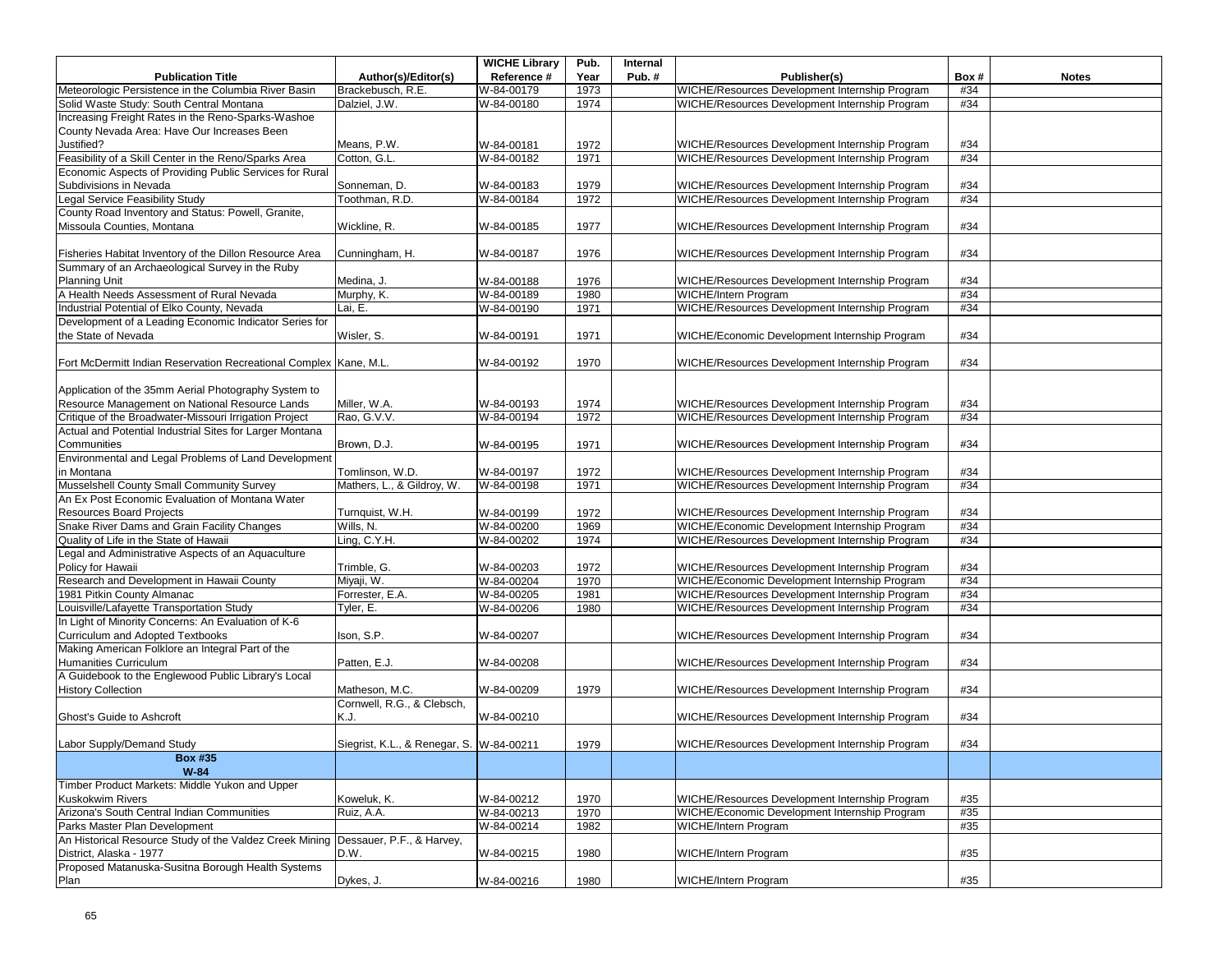|                                                                       |                     | <b>WICHE Library</b> | Pub. | Internal |                                                |      |              |
|-----------------------------------------------------------------------|---------------------|----------------------|------|----------|------------------------------------------------|------|--------------|
| <b>Publication Title</b>                                              | Author(s)/Editor(s) | Reference #          | Year | Pub.#    | Publisher(s)                                   | Box# | <b>Notes</b> |
| Aging in the Upper Tanana Region: An Assessment of                    |                     |                      |      |          |                                                |      |              |
| Current Programs and the Needs of Older Alaskans                      | Haynes, T.          | W-84-00217           | 1980 |          | <b>WICHE/Intern Program</b>                    | #35  |              |
| The Ethnohistory of the Lower Yukon-Innoko Region with                |                     |                      |      |          |                                                |      |              |
| Emphasis on Local Waterways                                           | Stephenson, N.J.    | W-84-00218           | 1979 |          | WICHE/Intern Program                           | #35  |              |
| Wasatch County Transportation System                                  | Smith, G.           | W-84-00219           | 1979 |          | <b>WICHE/Intern Program</b>                    | #35  |              |
| Energy Use in Wasatch County                                          | Allred, A.J.        | W-84-00241           | 1980 |          | WICHE/Intern Program                           | #35  |              |
| An Ethnohistory of the Koyukuk Drainage Region with                   |                     |                      |      |          |                                                |      |              |
| <b>Emphasis on River Usage</b>                                        | Dissler, K.         | W-84-00243           | 1979 |          | WICHE/Intern Program                           | #35  |              |
| Ethnohistory of Four Interior Alaskan Waterbodies                     | Gudgel-Holmes, D.   | W-84-00244           | 1979 |          | <b>WICHE/Intern Program</b>                    | #35  |              |
| Potential Survey: Powell, Wyoming                                     | Payne, S.J.         | W-84-00245           | 1972 |          | WICHE/Resources Development Internship Program | #35  |              |
| A Land Value Based on Property Tax in Cheyenne,                       |                     |                      |      |          |                                                |      |              |
| Wyoming                                                               | York, M.            | W-84-00246           | 1970 |          | WICHE/Economic Development Internship Program  | #35  |              |
| A Research Study on Providing Relevant, Meaningful                    |                     |                      |      |          |                                                |      |              |
| Occupational Education for Imperial County Youth                      | Neher, R.L.         | W-84-00247           | 1970 |          | WICHE/Economic Development Internship Program  | #35  |              |
|                                                                       | Brandenstein, S., & |                      |      |          |                                                |      |              |
| Women in Colorado: Hidden Faces                                       | Jacobus, D.         | W-84-00248           | 1976 |          | WICHE/Resources Development Internship Program | #35  |              |
|                                                                       |                     |                      |      |          |                                                |      |              |
| Parent Attitude Toward School: A Summary of Parental                  |                     |                      |      |          |                                                |      |              |
| Responses to Questionnaires Regarding Attitudes                       |                     |                      |      |          |                                                |      |              |
| Toward the Schools and Their Educational Programs                     | Cole, J.D.          | W-84-00249           | 1975 |          | WICHE/Resources Development Internship Program | #35  |              |
| Purposes and Values of Standardized Testing                           | Cole, J.D.          | W-84-00250           | 1975 |          | WICHE/Resources Development Internship Program | #35  |              |
| Cooperative Development of a Criterion Referenced                     |                     |                      |      |          |                                                |      |              |
| Testing Program: E.S.E.A. Title IV Part C                             | Daily, C.           |                      |      |          | WICHE/Resources Development Internship Program | #35  |              |
|                                                                       |                     | W-84-00251           | 1976 |          |                                                |      |              |
| Land Use Classification Project                                       | Mollohan, K.        | W-84-00257           | 1971 |          | WICHE/Resources Development Internship Program | #35  |              |
| Freight Rates: Study of Rural Colorado                                | Sanders, W.         | W-84-00258           | 1972 |          | WICHE/Resources Development Internship Program | #35  |              |
| An Evaluation of the Impact of Federal Regulations on                 |                     |                      |      |          |                                                |      |              |
| Small Community Hospitals and Nursing Homes in a Six                  |                     |                      |      |          |                                                |      |              |
| County Region of Southern Colorado                                    | Gradisar, N.        | W-84-00259           |      |          | WICHE/Resources Development Internship Program | #35  |              |
| A Jitney Transportation System for Denver Ghettos                     | Lowe, L.D.          | W-84-00260           | 1969 |          | WICHE/Economic Development Internship Program  | #35  |              |
| City of Vista General Plan: Housing Element                           | Olinski, J.         | W-84-00261           | 1981 |          | <b>WICHE/Intern Program</b>                    | #35  |              |
| The Political and Legal Aspects of Streamflows in                     |                     |                      |      |          |                                                |      |              |
| Colorado                                                              | Lawrence, K.        | W-84-00262           | 1974 |          | WICHE/Resources Development Internship Program | #35  |              |
| Selected Commuting Regions in Colorado                                | Mazzola, H.         | W-84-00263           | 1969 |          | WICHE/Economic Development Internship Program  | #35  |              |
| Analysis of the Metro Denver Area as a Location for                   |                     |                      |      |          |                                                |      |              |
| Corporate and Association Headquarters                                | Springer, D.M.      | W-84-00264           | 1972 |          | <b>WICHE</b>                                   | #35  |              |
| Housing Occupancy and Condition Study: Newport,                       |                     |                      |      |          |                                                |      |              |
| Oregon                                                                | Cosin, W.L.         | W-84-00268           | 1978 |          | WICHE/Resources Development Internship Program | #35  |              |
| Effects of Transmission Lines on Bird Flight Behavior and             |                     |                      |      |          |                                                |      |              |
| <b>Collision Mortality</b>                                            | Meyer, J.R.         | W-84-00269           | 1978 |          | WICHE/Resources Development Internship Program | #35  |              |
|                                                                       |                     |                      |      |          |                                                |      |              |
| An Inventory of Community Resources: Ganado, Arizona Brandenstein, S. |                     | W-84-00285           | 1978 |          | WICHE/Resources Development Internship Program | #35  |              |
| The Civic Education Program                                           | Anderson, S.        | W-84-00286           | 1979 |          | <b>WICHE/Intern Program</b>                    | #35  |              |
| Wildlife Ecology and Management Study of Indian Valley                |                     |                      |      |          |                                                |      |              |
| Reservoir, California                                                 | West, E.            | W-84-00287           | 1973 |          | WICHE/Resources Development Internship Program | #35  |              |
| Wyoming's Environment: 1974 and Beyond                                | Quinn, L.           | W-84-00288           | 1974 |          | WICHE/Resources Development Internship Program | #35  |              |
| Land Use Plan: City of Lander, Wyoming                                | Rowe, S.K.          | W-84-00289           | 1978 |          | WICHE/Resources Development Internship Program | #35  |              |
|                                                                       |                     |                      |      |          |                                                |      |              |
| An Inventory of Subdivisions in Teton County, Wyoming                 | Clark, S.           | W-84-00290           | 1976 |          | WICHE/Resources Development Internship Program | #35  |              |
| Fish and Wildlife Mitigation: An Introductory Analysis of             |                     |                      |      |          |                                                |      |              |
| the Concept and its Importance in the Management of                   |                     |                      |      |          |                                                |      |              |
| <b>Estuarine Resources</b>                                            | Ashe, D.M.          | W-84-00291           | 1980 |          | <b>WICHE/Intern Program</b>                    | #35  |              |
| Mud Mountain Wildlife Inventory and Habitat Analysis                  | Brewer, C.B.        | W-84-00292           | 1979 |          | <b>WICHE/Intern Program</b>                    | #35  |              |
| The Wilkes Expedition in Puget Sound: 1841                            | Haskett, P.         | W-84-00294           | 1974 |          | WICHE/Resources Development Internship Program | #35  |              |
| A Guide to Strategic Planning                                         |                     |                      |      |          | WICHE/Intern Program                           | #35  |              |
| Inventory of County-Owned Buildings and Properties:                   | Kapp, K.            | W-84-00295           | 1980 |          |                                                |      |              |
|                                                                       |                     |                      |      |          |                                                |      |              |
| Lincoln County, Wyoming                                               | Garofalo, E.M.      | W-84-00299           | 1979 |          | WICHE/Intern Program                           | #35  |              |
| <b>Box #36</b>                                                        |                     |                      |      |          |                                                |      |              |
| W-84 (+1984)                                                          |                     |                      |      |          |                                                |      |              |
| Preliminary Report on the Colville Day Care Center                    | Zobell, H.          | W-84-00300           | 1973 |          | WICHE/Resources Development Internship Program | #36  |              |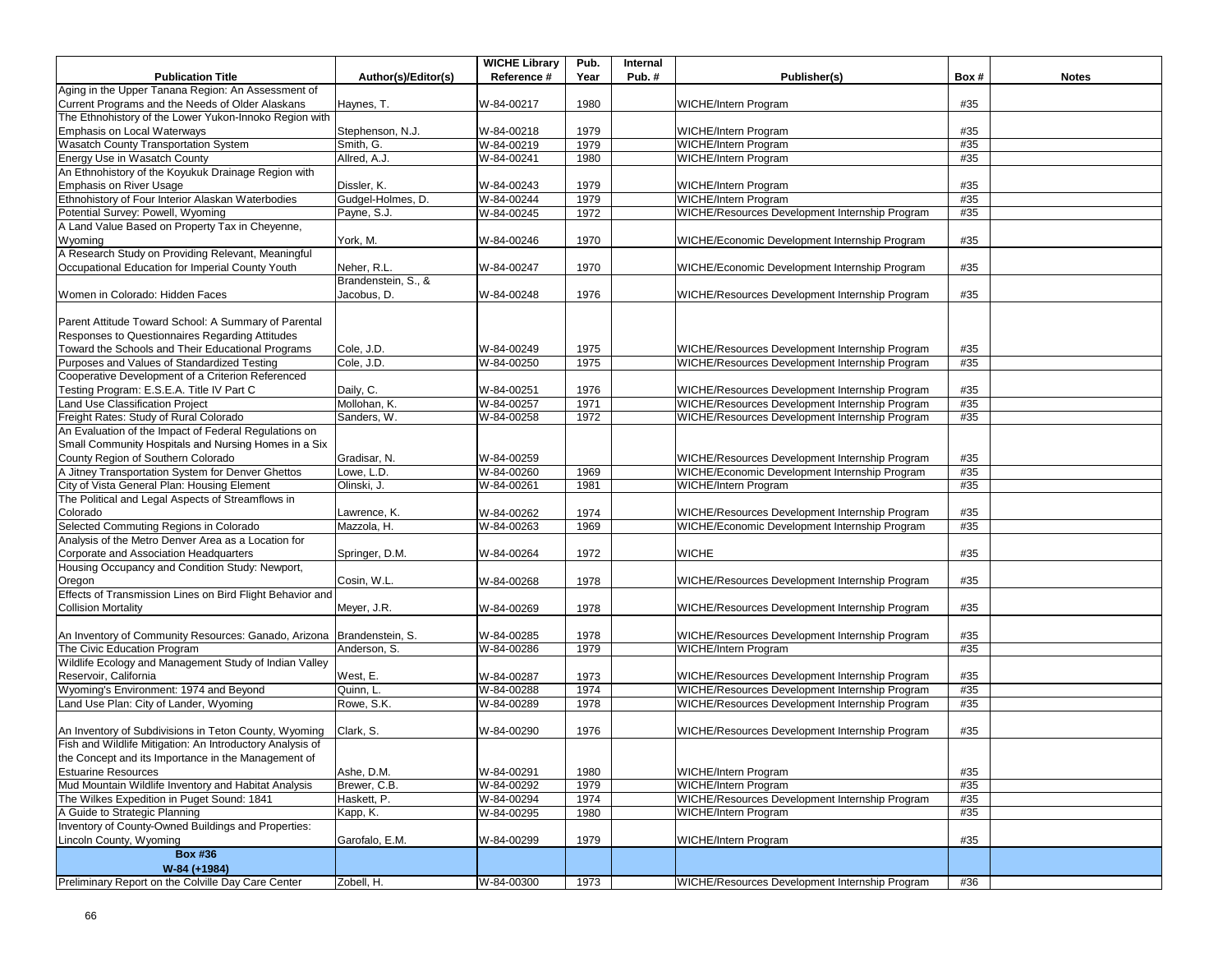|                                                                                                   |                              | <b>WICHE Library</b> | Pub. | Internal |                                                     |      |              |
|---------------------------------------------------------------------------------------------------|------------------------------|----------------------|------|----------|-----------------------------------------------------|------|--------------|
| <b>Publication Title</b>                                                                          | Author(s)/Editor(s)          | Reference #          | Year | Pub.#    | Publisher(s)                                        | Box# | <b>Notes</b> |
| A Survey of Industrial Land Use in Thurston County,                                               |                              |                      |      |          |                                                     |      |              |
| Washington and a Proposal for a Washington State                                                  |                              |                      |      |          |                                                     |      |              |
| Industrial Land Bank Corporation                                                                  | Rees, N.                     | W-84-00302           | 1970 |          | WICHE/Economic Development Internship Program       | #36  |              |
| Evaluating the Attitudinal Impact of Inmate Self-                                                 |                              |                      |      |          |                                                     |      |              |
| Government on Prison Residents: A Proposal for the                                                |                              |                      |      |          |                                                     |      |              |
| Washington State Penitentiary                                                                     | Hobson, W.G.                 | W-84-00303           |      |          | WICHE/Intern Program                                | #36  |              |
|                                                                                                   |                              |                      |      |          |                                                     |      |              |
| A Botanical Inventory of the Paria Canyon Primitive Area Sullivan, D.                             |                              | W-84-00304           | 1977 |          | WICHE/Resources Development Internship Program      | #36  |              |
| Televised Higher Education: Catalog of Resources                                                  | McGill, M., & Green, J.A.    | W-84-00335           | 1984 | 2A120    | <b>WICHE/Information Clearinghouse</b>              | #36  |              |
| Guide to Systems for the Assessment and Taxation of                                               |                              |                      |      |          |                                                     |      |              |
| Residential Property: Multnomah County, Oregon                                                    | Lenz, P.                     | W-84-00341           | 1974 |          | WICHE/Resources Development Internship Program      | #36  |              |
| Recreational Development of Montana State Lands                                                   | Corwin, W.F.                 | W-84-00342           | 1972 |          | WICHE/Resources Development Internship Program      | #36  |              |
| The Prenatal, Perinatal, and Postnatal Status of Children                                         | Rudeen, S., Fuqua, P., &     |                      |      |          |                                                     |      |              |
| in Idaho: 1973                                                                                    | Schrag, H.                   | W-84-00343           | 1973 |          | WICHE/Idaho Office of Child Development             | #36  |              |
| Plants of the Filipinos in Hawaii                                                                 | Ward, D.J.                   | W-84-00344           | 1977 |          | WICHE/Resources Development Internship Program      | #36  |              |
|                                                                                                   |                              |                      |      |          |                                                     |      |              |
| Energy Conservation Activities, Grades 7-9: Home                                                  | Bradley, J., Gibbs, P.,      |                      |      |          | WICHE/Northern Colorado Educational Board of        |      |              |
| Economics                                                                                         | Timmons, J.                  | W-84-00345           | 1979 |          | Cooperative Services/Curriculum Development Interns | #36  |              |
| Parent Involvement Handbook: Jefferson County Public                                              |                              |                      |      |          |                                                     |      |              |
| Schools                                                                                           | Caplan, A.                   | W-84-00346           |      |          | WICHE/Intern Program                                | #36  |              |
| The Plants and Animals of Folsom Lake State Recreation                                            |                              |                      |      |          |                                                     |      |              |
| Area                                                                                              | Newberry, D.W.               | W-84-00347           | 1972 |          | WICHE/Resources Development Internship Program      | #36  |              |
|                                                                                                   |                              |                      |      |          |                                                     |      |              |
| Frontier Historical Society Museum: Ways and Means                                                | Voelzke, R.                  | W-84-00348           | 1981 |          | WICHE/Intern Program                                | #36  |              |
|                                                                                                   | Lobanov, B., Casserly, J., & |                      |      |          |                                                     |      |              |
| Design Prospectus: Living Waters                                                                  | Mullen, A. (Eds.)            | W-84-00350           |      |          | WICHE/Intern Program                                | #36  |              |
| The Aurora Bikeway System: An Evaluation                                                          | Seidel, J.                   | W-84-00351           | 1973 |          | WICHE/Resources Development Internship Program      | #36  |              |
|                                                                                                   |                              |                      |      |          |                                                     |      |              |
| Aurora Historic Preservation Inventory: 1978, Volume 1                                            | Sandstead, V.                | W-84-00352           | 1978 |          | WICHE/Resources Development Internship Program      | #36  |              |
| Teacher's Guide for "Secrets in Grandpa's Old Trunk"                                              | Downing, S.S.                | W-84-00353           |      |          | WICHE/Resources Development Internship Program      | #36  |              |
| Data Analysis of Jackson County, Oregon                                                           | Greenleaf, C.                | W-84-00357           | 1971 |          | WICHE/Economic Development Internship Program       | #36  |              |
| Union County Industry Selection Analysis: An                                                      |                              |                      |      |          |                                                     |      |              |
| Implementation Plan for Development of the La Grande                                              |                              |                      |      |          |                                                     |      |              |
| Municipal Airport/Light Industrial Park                                                           | Kipp, G.L.                   | W-84-00358           | 1980 |          | <b>WICHE/Intern Program</b>                         | #36  |              |
| Multnomah County Detoxification Center: Feasibility                                               |                              |                      |      |          |                                                     |      |              |
| Study of the Adoption of a Graduated Fee Schedule                                                 | Atkins, J.G.                 | W-84-00359           | 1972 |          | WICHE/Resources Development Internship Program      | #36  |              |
| The Viability of the Rural Hospital: A Synthesis of                                               | Moscovice, I., & Rosenblatt, |                      |      |          | WICHE/National Center for Health Services Research  |      |              |
| Findings from Health Services Research                                                            | R.                           | W-84-00362           | 1982 |          | (NCHSR)                                             | #36  |              |
| The Economic Condition of Minority Enterprise in the                                              |                              |                      |      |          |                                                     |      |              |
| Portland, Oregon Model Cities Area                                                                | Grant, R.D.                  | W-84-00368           | 1970 |          | WICHE/Economic Development Internship Program       | #36  |              |
| Revitalizing Downtown Gallup: A Report to the Gallup                                              |                              |                      |      |          |                                                     |      |              |
| Downtown Development Corporation                                                                  |                              | W-84-00369           | 1980 |          | <b>WICHE/Intern Program</b>                         | #36  |              |
| Downtown Farmington Parking and Traffic Study, Part I:                                            |                              |                      |      |          |                                                     |      |              |
| Data Collection                                                                                   | Mazur, A.E.                  | W-84-00370           | 1979 |          | WICHE/Resources Development Internship Program      | #36  |              |
| A Century of Vegetative Change for Northwestern New                                               |                              |                      |      |          |                                                     |      |              |
| Mexico                                                                                            | Gross, F.A.                  | W-84-00371           | 1973 |          | WICHE/Resources Development Internship Program      | #36  |              |
| Urbanization in Brookings, Oregon: 1980-2000                                                      | Adams, R., & Nichols, B.     | W-84-00372           | 1980 |          | WICHE/Intern Program                                | #36  |              |
| Columbia Region Association of Government (CRAG): A                                               |                              |                      |      |          |                                                     |      |              |
| Critical Look at Regional Planning                                                                | Barron, J.                   | W-84-00373           | 1972 |          | WICHE/Resource Development Internship Program       | #36  |              |
|                                                                                                   |                              |                      |      |          | <b>WICHE/Intern Program</b>                         |      |              |
| <b>Grant County Transportation Study</b><br>Kenai Peninsula Borough: Comprehensive Plan Abstract, | Campbell, M.L.               | W-84-00380           | 1981 |          |                                                     | #36  |              |
|                                                                                                   |                              |                      |      |          |                                                     |      |              |
| Goals and Objectives, 1973<br>Comprehensive Community Development Plan for                        | Goddard, R.F., & Tranter, D. | W-84-00381           | 1973 |          | WICHE/Resources Development Internship Program      | #36  |              |
|                                                                                                   |                              |                      |      |          |                                                     | #36  |              |
| Tyonek<br>Comprehensive Community Development Plan for                                            | Tranter, D.                  | W-84-00383           | 1972 |          | WICHE/Resources Development Internship Program      |      |              |
|                                                                                                   |                              |                      |      |          |                                                     |      |              |
| English Bay<br>Comprehensive Community Development Plan for Port                                  | Svendsen, G.                 | W-84-00384           | 1972 |          | WICHE/Resources Development Internship Program      | #36  |              |
|                                                                                                   |                              |                      |      |          |                                                     |      |              |
| Graham                                                                                            | Harlow, A.                   | W-84-00385           | 1972 |          | WICHE/Resources Development Internship Program      | #36  |              |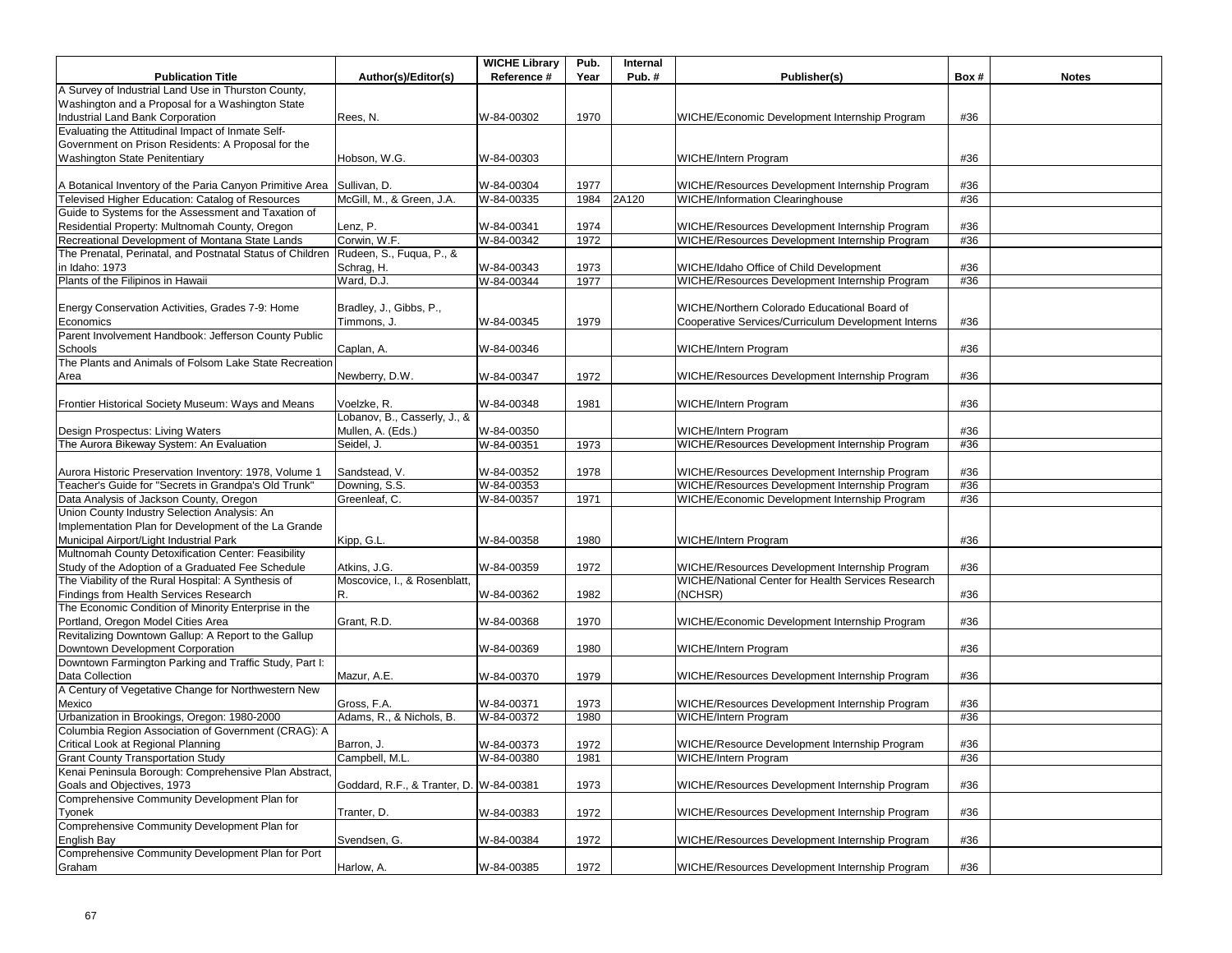|                                                                                      |                                        | <b>WICHE Library</b> | Pub. | Internal |                                                    |      |              |
|--------------------------------------------------------------------------------------|----------------------------------------|----------------------|------|----------|----------------------------------------------------|------|--------------|
| <b>Publication Title</b>                                                             | Author(s)/Editor(s)                    | Reference #          | Year | Pub.#    | Publisher(s)                                       | Box# | <b>Notes</b> |
| Development of an Art Library Facility for the Aspen                                 |                                        |                      |      |          |                                                    |      |              |
| Center for the Visual Arts                                                           | Fishbane, J.                           | W-84-00386           | 1979 |          | <b>WICHE/Intern Program</b>                        | #36  |              |
| City of Vista Parks and Recreation System: Five-Year                                 |                                        |                      |      |          |                                                    |      |              |
| Recovery Action Plan                                                                 | Payne, K.L.                            | W-84-00387           | 1980 |          | WICHE/Intern Program                               | #36  |              |
| The Feasibility of Sporting Goods Manufacturing in the                               |                                        |                      |      |          |                                                    |      |              |
| Lower Arkansas Valley of Colorado                                                    | Kenner, C.                             | W-84-00388           |      |          | WICHE/Resources Development Internship Program     | #36  |              |
| The Mountainlands State and Private Forest Land                                      | Calish, S.                             | W-84-00389           |      |          | <b>WICHE/Intern Program</b>                        | #36  |              |
| Accountability                                                                       | Cole, J.D.                             | W-84-00390           | 1975 |          | WICHE/Resources Development Internship Program     | #36  |              |
| Regional Data Book for the Rocky Mountain States                                     | Rice, C.L.                             | W-84-00392           | 1975 |          | WICHE/Resources Development Internship Program     | #36  |              |
| Preliminary Environmental Assessment of 10 MGD                                       |                                        |                      |      |          |                                                    |      |              |
| Industrial Successive Use Plant                                                      | McCartney, H.                          | W-84-00393           | 1972 |          | WICHE/Resources Development Internship Program     | #36  |              |
|                                                                                      |                                        |                      |      |          |                                                    |      |              |
| Economic Base Study, Montelores Sub-Region Colorado:                                 |                                        |                      |      |          |                                                    |      |              |
| Prepared for Montezuma and Dolores Counties                                          | Andrus, J.L.                           | W-84-00394           | 1972 |          | WICHE/Resources Development Internship Program     | #36  |              |
| Annual Meeting: Western States' Mental Health                                        |                                        |                      |      |          |                                                    |      |              |
| Commissioners and Human Resource Development Staff                                   |                                        |                      | 1984 | 3B38     |                                                    | #36  |              |
| Communicating Nursing Research,                                                      |                                        |                      |      |          | WICHE/Mental Health and Human Services Program     |      |              |
| Volume 17-Advancing Nursing Science: Qualitative and                                 |                                        |                      |      |          | WICHE/Western Council on Higher Education for      |      |              |
| Quantitative Approaches                                                              |                                        |                      | 1984 | 2C132    | Nursing (WCHEN)                                    | #36  |              |
| Tuition and Fees in Public Higher Education in the West:                             | Dolman, Jr., G., & Kaufman,            |                      |      |          |                                                    |      |              |
| 1983-84                                                                              | N.                                     |                      | 1984 | 2A128    | <b>WICHE/Information Clearinghouse</b>             | #36  |              |
|                                                                                      |                                        |                      |      |          | WICHE/Project on Expanding Regional Cooperation in |      |              |
| Western Regional Graduate Programs: Information Book                                 |                                        |                      | 1984 |          | Graduate and Professional Education                | #36  |              |
| <b>Box #37</b>                                                                       |                                        |                      |      |          |                                                    |      |              |
| W-85 (+1985)/W-86 (+1986)/W-87 (+1987)                                               |                                        |                      |      |          |                                                    |      |              |
| Regional Data Highlights: Trends in Western Community                                |                                        |                      |      |          |                                                    |      |              |
| Colleges                                                                             | Minter, W.J.                           | W-85-00108           | 1967 |          | WICHE/Special Programs in Higher Education         | #37  |              |
| UCI/ASSIST: Prospectus for Participating Institutions                                |                                        | W-85-00190           | 1985 | 2A139    | <b>WICHE</b>                                       | #37  |              |
| Instructional Applications of Information Technologies in                            |                                        |                      |      |          |                                                    |      |              |
| the Northwestern States                                                              | Lewis, R.J.                            | W-85-00276           | 1985 | 2A142    | <b>WICHE</b>                                       | #37  |              |
| The Preparation and Utilization of New Nursing                                       | Williams, E.M., & Scott-               |                      |      |          |                                                    |      |              |
| Graduates                                                                            | Warner, M. (Eds.)                      | W-85-00303           | 1985 | 2C133    | <b>WICHE/Nursing Program</b>                       | #37  |              |
| Federal Student Aid Programs in the West: Funding and                                |                                        |                      |      |          |                                                    |      |              |
| Distribution                                                                         | Lenth, C.S.                            | W-85-00337           | 1985 | 2A144    | <b>WICHE/Information Clearinghouse</b>             | #37  |              |
| Minorities in Higher Education: The Changing Southwest                               | -Dolman, Jr., G., & Kaufman,           |                      |      |          |                                                    |      |              |
| Arizona                                                                              |                                        | W-85-00338           | 1984 | 2A134a   | WICHE/Information Clearinghouse/The College Board  | #37  |              |
| Minorities in Higher Education: The Changing Southwest - Dolman, Jr., G., & Kaufman, |                                        |                      |      |          |                                                    |      |              |
| California                                                                           |                                        | W-85-00338           | 1984 | 2A134b   | WICHE/Information Clearinghouse/The College Board  | #37  |              |
| Minorities in Higher Education: The Changing Southwest                               | -Dolman, Jr., G., & Kaufman            |                      |      |          |                                                    |      |              |
| Colorado                                                                             |                                        | W-85-00338           | 1984 | 2A134c   | WICHE/Information Clearinghouse/The College Board  | #37  |              |
| Minorities in Higher Education: The Changing Southwest                               | -Dolman, Jr., G., & Kaufman.           |                      |      |          |                                                    |      |              |
| New Mexico                                                                           |                                        | W-85-00338           | 1985 | 2A134d   | WICHE/Information Clearinghouse/The College Board  | #37  |              |
| Minorities in Higher Education: The Changing Southwest                               | - Dolman, Jr., G., & Kaufman,          |                      |      |          |                                                    |      |              |
| Texas                                                                                | N.                                     | W-85-00338           | 1984 | 2A134e   | WICHE/Information Clearinghouse/The College Board  | #37  |              |
| Quality in Teacher Education: A Crisis Revisited                                     | Gosman, E.                             | W-85-00340           | 1985 | 2A136    | <b>WICHE/Information Clearinghouse</b>             | #37  |              |
| Instructional Applications of Information Technologies: A                            |                                        |                      |      |          |                                                    |      |              |
| Survey of Higher Education in the West                                               | Lewis, R.J., & Markwood, R. W-85-00341 |                      | 1985 | 2A143    | WICHE/Pacific Mountain Network                     | #37  |              |
| Pharmacy Manpower in the West: An Analysis of Supply                                 |                                        |                      |      |          |                                                    |      |              |
| and Demand                                                                           | Gosman, E., & Dolman, G.               | W-85-00415           | 1985 | 2A137    | <b>WICHE/Information Clearinghouse</b>             | #37  |              |
| Communicating Nursing Research, Volume                                               |                                        |                      |      |          |                                                    |      |              |
| 18-Influencing the Future of Nursing Research Through                                |                                        |                      |      |          | WICHE/Western Council on Higher Education for      |      |              |
| Power and Politics                                                                   |                                        |                      | 1985 | 2C134    | Nursing (WCHEN)                                    | #37  |              |
| Tuition and Fees in Public Higher Education in the West:                             |                                        |                      |      |          |                                                    |      |              |
| 1984-85                                                                              | Dolman, Jr., G.                        |                      | 1985 | 2A140    | <b>WICHE/Information Clearinghouse</b>             | #37  |              |
| Academia's Response to State Mental Health System                                    |                                        |                      |      |          |                                                    |      |              |
| Needs: A Survey of Graduate Mental Health Education                                  | Moore, D.J., Davis, M., &              |                      |      |          |                                                    |      |              |
| Programs in the West                                                                 | Mellon, J.                             | W-86-00012           | 1985 | 3B41     | WICHE/Mental Health and Human Services Program     | #37  |              |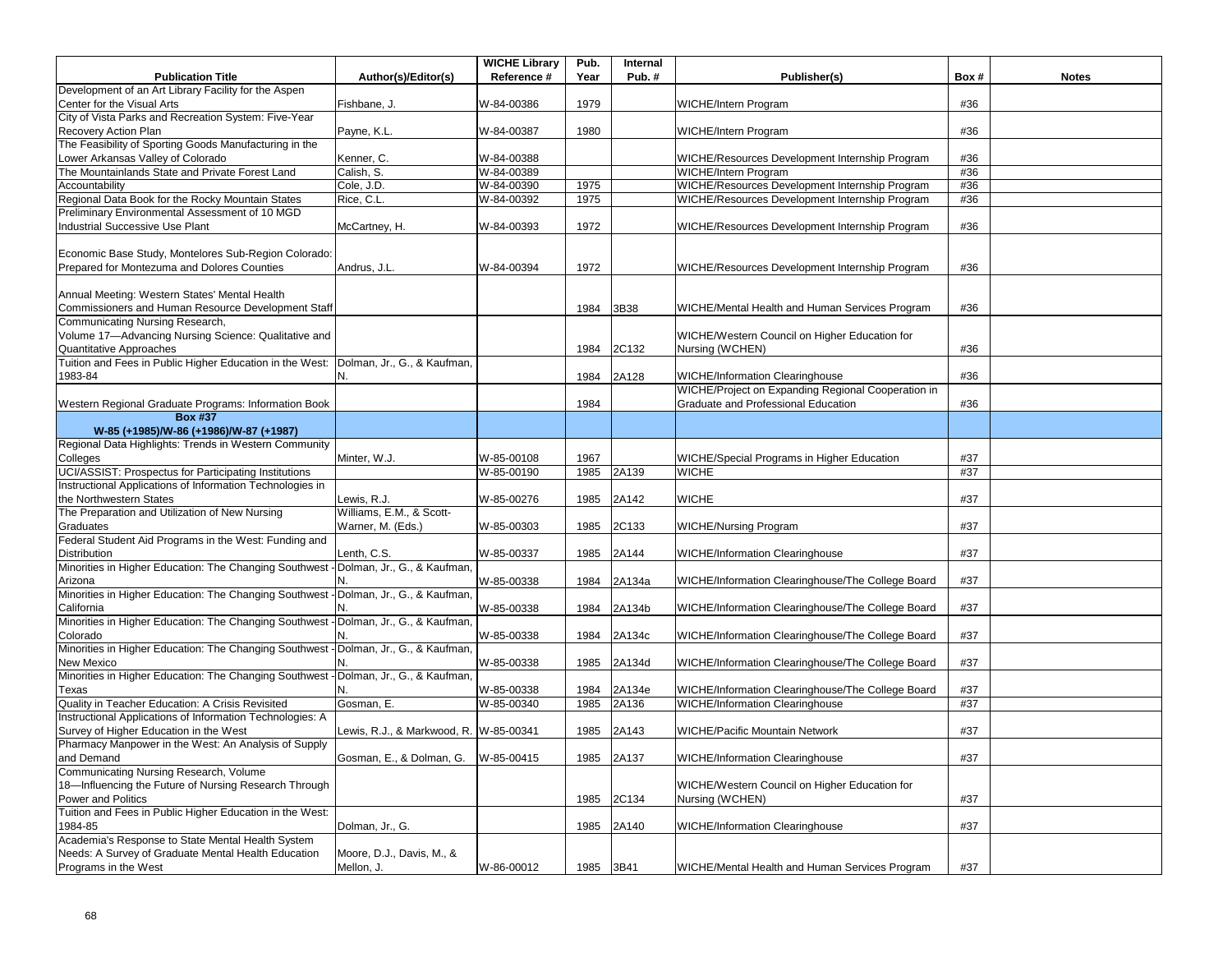|                                                                                    |                              | <b>WICHE Library</b> | Pub. | Internal |                                                    |      |              |
|------------------------------------------------------------------------------------|------------------------------|----------------------|------|----------|----------------------------------------------------|------|--------------|
| <b>Publication Title</b>                                                           | Author(s)/Editor(s)          | Reference #          | Year | Pub.#    | Publisher(s)                                       | Box# | <b>Notes</b> |
| Staff Recruitment and Retention in Community Support                               |                              |                      |      |          |                                                    |      |              |
| Programs: A Ten-State Study                                                        | Moore, J.D., & Davis, M.     | W-86-00018           | 1984 | 3B37     | WICHE/Mental Health and Human Services Program     | #37  |              |
| Meeting the Treatment Needs of Children                                            | Levy, J., & McNickle, R.K.   | W-86-00078           | 1963 |          | WICHE/National Institute of Mental Health          | #37  |              |
| Community Colleges at the Crossroads: Challenges<br>Facing the Western States      |                              |                      |      |          |                                                    |      |              |
| Community Colleges at the Crossroads: Proceedings of a                             | enth, C.S.                   | W-86-00100           | 1985 | 2A147    | <b>WICHE/Information Clearinghouse</b>             | #37  |              |
| Legislative Workshop                                                               | Lenth, C.S.                  | W-86-00100           | 1985 | 2A149    | <b>WICHE/Information Clearinghouse</b>             | #37  |              |
| Community Colleges at the Crossroads: Summary Report                               |                              |                      |      |          |                                                    |      |              |
| of a Legislative Workshop                                                          | Lenth, C.S., & Romero, M.    | W-86-00100           | 1986 | 2A150    | <b>WICHE/Information Clearinghouse</b>             | #37  |              |
| Community Colleges at the Crossroads: Challenges                                   |                              |                      |      |          |                                                    |      |              |
| Facing the Western States/Executive Summary                                        |                              | W-86-00100           |      |          | WICHE/Information Clearinghouse                    | #37  |              |
|                                                                                    | Uris, P.F., Branstetter, E., |                      |      |          |                                                    |      |              |
| Associate and Baccalaureate Degree Nursing Graduates:                              | Ferrell, M.J., Kearns, J.M., |                      |      |          |                                                    |      |              |
| Perceptions of and Recommendations for Their                                       | Lawrence, L., Swart, J.C., & |                      |      |          | WICHE/Improving the Preparation and Utilization of |      |              |
| Preparation and Utilization: Western Regional Report                               | Ward, M.J.                   | W-86-00101           | 1986 | 2C135    | Associate Degree and Baccalaureate Degree Nurses   | #37  |              |
|                                                                                    | Uris, P.F., Branstetter, E., |                      |      |          |                                                    |      |              |
|                                                                                    | Ferrell, M.J., Kearns, J.M., |                      |      |          |                                                    |      |              |
| Associate and Baccalaureate Degree Nursing Graduates: Lawrence, L., Swart, J.C., & |                              |                      |      |          | WICHE/Improving the Preparation and Utilization of |      |              |
| Perceptions of Their Preparation and Utilization - Alaska                          | Ward, M.J.                   | W-86-00102           | 1986 | 2C136    | Associate Degree and Baccalaureate Degree Nurses   | #37  |              |
|                                                                                    | Uris, P.F., Branstetter, E., |                      |      |          |                                                    |      |              |
|                                                                                    |                              |                      |      |          |                                                    |      |              |
|                                                                                    | Ferrell, M.J., Kearns, J.M., |                      |      |          |                                                    |      |              |
| Associate and Baccalaureate Degree Nursing Graduates:                              | Lawrence, L., Swart, J.C., & |                      |      |          | WICHE/Improving the Preparation and Utilization of |      |              |
| Perceptions of Their Preparation and Utilization - Arizona Ward, M.J.              |                              | W-86-00102           | 1986 | 2C136    | Associate Degree and Baccalaureate Degree Nurses   | #37  |              |
|                                                                                    | Uris, P.F., Branstetter, E., |                      |      |          |                                                    |      |              |
| Associate and Baccalaureate Degree Nursing Graduates: Ferrell, M.J., Kearns, J.M., |                              |                      |      |          |                                                    |      |              |
| Perceptions of Their Preparation and Utilization -                                 | Lawrence, L., Swart, J.C., & |                      |      |          | WICHE/Improving the Preparation and Utilization of |      |              |
| California                                                                         | Ward, M.J.                   | W-86-00102           | 1986 | 2C136    | Associate Degree and Baccalaureate Degree Nurses   | #37  |              |
|                                                                                    | Uris, P.F., Branstetter, E., |                      |      |          |                                                    |      |              |
| Associate and Baccalaureate Degree Nursing Graduates:                              | Ferrell, M.J., Kearns, J.M., |                      |      |          |                                                    |      |              |
| Perceptions of Their Preparation and Utilization -                                 | Lawrence, L., Swart, J.C., & |                      |      |          | WICHE/Improving the Preparation and Utilization of |      |              |
| Colorado                                                                           | Ward, M.J.                   | W-86-00102           | 1986 | 2C136    | Associate Degree and Baccalaureate Degree Nurses   | #37  |              |
|                                                                                    | Uris, P.F., Branstetter, E., |                      |      |          |                                                    |      |              |
|                                                                                    | Ferrell, M.J., Kearns, J.M., |                      |      |          |                                                    |      |              |
| Associate and Baccalaureate Degree Nursing Graduates:                              | Lawrence, L., Swart, J.C., & |                      |      |          | WICHE/Improving the Preparation and Utilization of |      |              |
| Perceptions of Their Preparation and Utilization - Idaho                           | Ward, M.J.                   | W-86-00102           | 1986 | 2C136    | Associate Degree and Baccalaureate Degree Nurses   | #37  |              |
|                                                                                    | Uris, P.F., Branstetter, E., |                      |      |          |                                                    |      |              |
| Associate and Baccalaureate Degree Nursing Graduates:                              | Ferrell, M.J., Kearns, J.M., |                      |      |          |                                                    |      |              |
| Perceptions of Their Preparation and Utilization -                                 | Lawrence, L., Swart, J.C., & |                      |      |          | WICHE/Improving the Preparation and Utilization of |      |              |
| Montana                                                                            | Ward, M.J.                   | W-86-00102           | 1986 | 2C136    | Associate Degree and Baccalaureate Degree Nurses   | #37  |              |
|                                                                                    | Uris, P.F., Branstetter, E., |                      |      |          |                                                    |      |              |
| Associate and Baccalaureate Degree Nursing Graduates:                              | Ferrell, M.J., Kearns, J.M., |                      |      |          |                                                    |      |              |
| Perceptions of Their Preparation and Utilization - New                             | Lawrence, L., Swart, J.C., & |                      |      |          | WICHE/Improving the Preparation and Utilization of |      |              |
| Mexico                                                                             | Ward, M.J.                   | W-86-00102           | 1986 | 2C136    | Associate Degree and Baccalaureate Degree Nurses   | #37  |              |
|                                                                                    | Uris, P.F., Branstetter, E., |                      |      |          |                                                    |      |              |
|                                                                                    | Ferrell, M.J., Kearns, J.M., |                      |      |          |                                                    |      |              |
| Associate and Baccalaureate Degree Nursing Graduates:                              | Lawrence, L., Swart, J.C., & |                      |      |          | WICHE/Improving the Preparation and Utilization of |      |              |
| Perceptions of Their Preparation and Utilization - Oregon                          | Ward, M.J.                   | W-86-00102           | 1986 | 2C136    | Associate Degree and Baccalaureate Degree Nurses   | #37  |              |
|                                                                                    | Uris, P.F., Branstetter, E., |                      |      |          |                                                    |      |              |
|                                                                                    | Ferrell, M.J., Kearns, J.M., |                      |      |          |                                                    |      |              |
| Associate and Baccalaureate Degree Nursing Graduates: Lawrence, L., Swart, J.C., & |                              |                      |      |          | WICHE/Improving the Preparation and Utilization of |      |              |
| Perceptions of Their Preparation and Utilization - Utah                            | Ward, M.J.                   | W-86-00102           | 1986 | 2C136    | Associate Degree and Baccalaureate Degree Nurses   | #37  |              |
|                                                                                    | Uris, P.F., Branstetter, E., |                      |      |          |                                                    |      |              |
| Associate and Baccalaureate Degree Nursing Graduates:                              | Ferrell, M.J., Kearns, J.M., |                      |      |          |                                                    |      |              |
| Perceptions of Their Preparation and Utilization -                                 | Lawrence, L., Swart, J.C., & |                      |      |          | WICHE/Improving the Preparation and Utilization of |      |              |
| Washington                                                                         | Ward, M.J.                   | W-86-00102           | 1986 | 2C136    | Associate Degree and Baccalaureate Degree Nurses   | #37  |              |
|                                                                                    | Uris, P.F., Branstetter, E., |                      |      |          |                                                    |      |              |
| Associate and Baccalaureate Degree Nursing Graduates:                              | Ferrell, M.J., Kearns, J.M., |                      |      |          |                                                    |      |              |
| Perceptions of Their Preparation and Utilization -                                 | Lawrence, L., Swart, J.C., & |                      |      |          | WICHE/Improving the Preparation and Utilization of |      |              |
| Wyoming                                                                            | Ward, M.J.                   | W-86-00102           | 1986 | 2C136    | Associate Degree and Baccalaureate Degree Nurses   | #37  |              |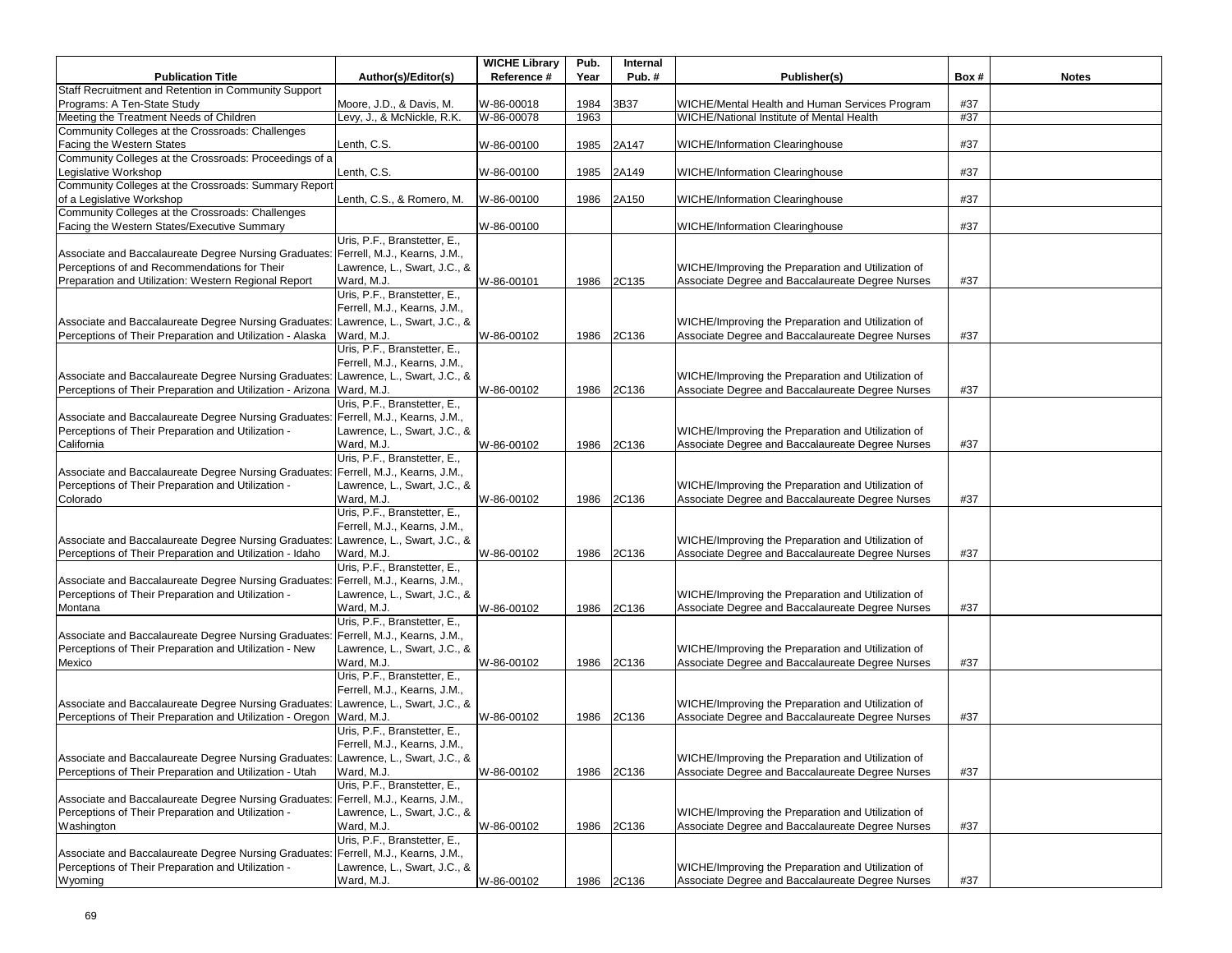|                                                                                                               |                             | <b>WICHE Library</b> | Pub. | Internal |                                                 |      |              |
|---------------------------------------------------------------------------------------------------------------|-----------------------------|----------------------|------|----------|-------------------------------------------------|------|--------------|
| <b>Publication Title</b>                                                                                      | Author(s)/Editor(s)         | Reference #          | Year | Pub.#    | Publisher(s)                                    | Box# | <b>Notes</b> |
| Report of a Survey of Consumers of Health Care                                                                |                             | W-86-00112           | 1969 | 2D21     | WICHE/Mountain States Regional Medical Program  | #37  |              |
| Survey of Wyoming Ambulance Services, 1968                                                                    | Parker, R.S., & Olsen, A.R. | W-86-00113           | 1968 |          | WICHE/Mountain States Regional Medical Program  | #37  |              |
| Question by Question Tally of Montana Consumer Survey Halford, L.J.                                           |                             | W-86-00129           | 1969 |          | WICHE/Mountain States Regional Medical Program  | #37  |              |
| Report of a Survey on Continuing Education Needs for<br><b>Health Professionals</b>                           |                             | W-86-00130           | 1969 |          | WICHE/Mountain States Regional Medical Program  | #37  |              |
| The WCHEN Report on the Options for a Western                                                                 |                             |                      |      |          | WICHE/Western Council on Higher Education for   |      |              |
| Regional Nursing Organization: September 1985                                                                 |                             | W-86-00143           | 1985 |          | Nursing (WCHEN)                                 | #37  |              |
| International Programs and Centers for Instruction,                                                           |                             |                      |      |          |                                                 |      |              |
| Research and Public Service in the Western States<br>(including instruction in less common foreign languages) | Abbott, F.C. (Ed.)          | W-86-00144           | 1986 | 2A155    | <b>WICHE/Information Clearinghouse</b>          | #37  |              |
| Classrooms Without Teachers? Supply and Demand in                                                             |                             |                      |      |          |                                                 |      |              |
| the West                                                                                                      | Gosman, E.J.                | W-86-00165           | 1986 | 2A156    | <b>WICHE/Information Clearinghouse</b>          | #37  |              |
| The Future of Higher Education: A Symposium Presented                                                         |                             |                      |      |          |                                                 |      |              |
| by the Western Interstate Commission for Higher                                                               |                             |                      |      |          |                                                 |      |              |
| Education                                                                                                     |                             | W-86-00181           | 1986 | 2A157    | <b>WICHE</b>                                    | #37  |              |
|                                                                                                               | Greenhalgh, J., Davis, M.,  |                      |      |          |                                                 |      |              |
| State Mental Health Management Information Systems:                                                           | Sanchez, M., & Moore, J.D.  |                      |      |          |                                                 |      |              |
| <b>Current Status and Future Directions</b>                                                                   | (Eds.)                      | W-86-00204           | 1986 | 3B43     | WICHE/Mental Health and Human Services Program  | #37  |              |
| Tuition Reciprocity in the West: Authorizations and                                                           |                             |                      |      |          | WICHE/Student Exchange and Economic Development |      |              |
| Agreements                                                                                                    | Abbott, F.C.                | W-86-00205           | 1985 | 2A152    | Programs                                        | #37  |              |
| Background Materials for Meeting on Tuition Reciprocity<br>in the Western States                              |                             |                      | 1986 |          | <b>WICHE/Information Clearinghouse</b>          | #37  |              |
| Communicating Nursing Research, Volume 19-The                                                                 |                             |                      |      |          | WICHE/Western Council on Higher Education for   |      |              |
| Winds of Change: New Frontiers in Nursing Research                                                            |                             |                      | 1986 | 2C137    | Nursing (WCHEN)                                 | #37  |              |
| Tuition Reciprocity in the West: Background Papers for                                                        |                             |                      |      |          |                                                 |      |              |
| Meeting, September 24, 1986                                                                                   |                             |                      | 1986 |          | <b>WICHE/Information Clearinghouse</b>          | #37  |              |
|                                                                                                               |                             |                      |      |          |                                                 |      |              |
| Mental Health Planning in the West: Symposium on Multi-                                                       | Sanchez, M., Moore, J.D., & |                      |      |          |                                                 |      |              |
| Systems Planning for Community-Based Services                                                                 | Davis, M. (Eds.)            | W-87-00003           | 1986 | 3B44     | WICHE/Mental Health and Human Services Program  | #37  |              |
| Mental Health Planning: A Summary of Activities in the                                                        |                             |                      |      |          |                                                 |      |              |
| <b>Western States</b>                                                                                         |                             | W-87-00003           | 1986 | 3B44A    | WICHE/Mental Health and Human Services Program  | #37  |              |
| The Changing Role of the State Hospital: State Hospital                                                       |                             |                      |      |          |                                                 |      |              |
| Seminar, June 1986, Seattle, Washington<br>From Minority to Majority: Education and the Future of the         | Sanchez, M., & Davis, M.    | W-87-00019           | 1987 | 3B45     | WICHE/Mental Health and Human Services Program  | #37  |              |
| Southwest                                                                                                     |                             | W-87-00144           | 1987 | 2A170    | <b>WICHE</b>                                    | #37  |              |
| From Minority to Majority: Education and the Future of the                                                    |                             |                      |      |          |                                                 |      |              |
| Southwest, Executive Summary                                                                                  |                             | W-87-00144           | 1987 | 2A171    | <b>WICHE</b>                                    | #37  |              |
| Shaping the Future of the Southwest: Background                                                               |                             |                      |      |          |                                                 |      |              |
| Materials on Minorities in Education and the Economy of                                                       |                             |                      |      |          |                                                 |      |              |
| the Southwest                                                                                                 |                             | W-87-00145           | 1987 | 2A172    | <b>WICHE/Information Clearinghouse</b>          | #37  |              |
| Western Regional Minority Mental Health Staffing and                                                          | Hernandez, S., & Sanchez,   |                      |      |          |                                                 |      |              |
| Service Issues                                                                                                | М.                          | W-87-00169           | 1987 | 3B46A    | WICHE/Mental Health Program                     | #37  |              |
| Building Bridges: Education and the Future of the                                                             |                             |                      |      |          |                                                 |      |              |
| Southwest<br>Communicating Nursing Research, Volume                                                           |                             |                      | 1987 | 2A174    | <b>WICHE</b>                                    | #37  |              |
|                                                                                                               |                             |                      |      |          |                                                 |      |              |
| 20-Collaboration in Nursing Research: Advancing the<br>Science of Human Care                                  |                             |                      | 1987 |          | WICHE/Western Institute of Nursing (WIN)        | #37  |              |
| The Changing Role of Nurses in State Hospitals:                                                               | Davis, M., & Sanchez, M.    |                      |      |          |                                                 |      |              |
| Problems and Solutions                                                                                        | (Eds.)                      |                      | 1987 | 3B49     | WICHE/Mental Health Program                     | #37  |              |
| Tuition and Fees in Public Education in the West: 1986-                                                       |                             |                      |      |          |                                                 |      |              |
| 87                                                                                                            |                             |                      | 1987 | 2A161    | <b>WICHE/Information Clearinghouse</b>          | #37  |              |
| Western Regional Graduate Programs: Information,                                                              |                             |                      |      |          |                                                 |      |              |
| Policies, Procedures                                                                                          |                             |                      | 1987 | 2A169    | WICHE/Western Regional Graduate Programs        | #37  |              |
| <b>Box #38</b>                                                                                                |                             |                      |      |          |                                                 |      |              |
| W-88 (+1988)/W-89 (+1989)/W-90 (+1990)/W-91                                                                   |                             |                      |      |          |                                                 |      |              |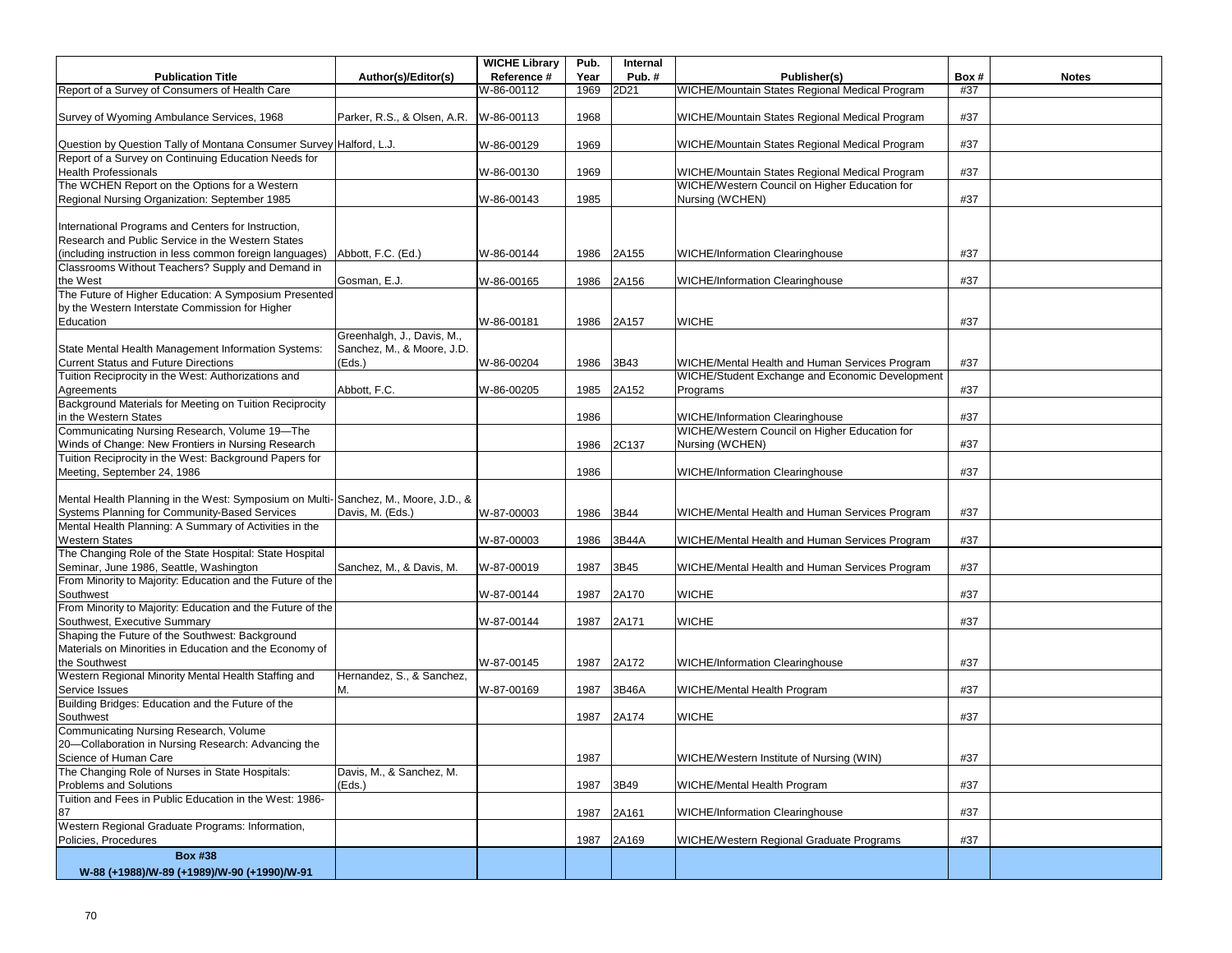| <b>Publication Title</b>                                                                                     | Author(s)/Editor(s)             | <b>WICHE Library</b><br>Reference # | Pub.<br>Year | Internal<br>Pub.# | Publisher(s)                                                                              | Box# | <b>Notes</b> |
|--------------------------------------------------------------------------------------------------------------|---------------------------------|-------------------------------------|--------------|-------------------|-------------------------------------------------------------------------------------------|------|--------------|
|                                                                                                              |                                 |                                     |              |                   |                                                                                           |      |              |
| Pharmacy Education in the West: Report of a Survey                                                           | MacVicar, R.                    | W-88-00004                          | 1987         | 2A164             | WICHE/Northwest Academic Planning Forum (NWAPF)                                           | #38  |              |
| Interdisciplinary Collaboration Between State Mental                                                         | Davis, M., & Sanchez, A.M.      |                                     |              |                   |                                                                                           |      |              |
| Health and Higher Education                                                                                  | (Eds.)                          | W-88-00006                          | 1987         | 3B48              | WICHE/Mental Health and Human Services Program                                            | #38  |              |
|                                                                                                              | Sanchez, M., & Davis, M.        |                                     | 1986         | 3B42              |                                                                                           | #38  |              |
| Bringing Human Resource Development Into Focus<br>Information Concerning the Impact of the Prospective       | (Eds.)                          | W-88-00015                          |              |                   | WICHE/Mental Health and Human Services Program                                            |      |              |
| Payment System (DRGs) in the Reimbursement of                                                                |                                 |                                     |              |                   |                                                                                           |      |              |
| Hospitals, on Clinical Nursing Care Both in Hospital and                                                     |                                 |                                     |              |                   |                                                                                           |      |              |
| Community Settings: The Western Report                                                                       |                                 | W-88-00021                          | 1988         | 2C141             | WICHE/Western Institute of Nursing (WIN)                                                  | #38  |              |
| Exemplary Programs for College-Bound Minority                                                                |                                 |                                     |              |                   |                                                                                           |      |              |
| <b>Students</b>                                                                                              | Halcón, J.J.                    | W-88-00057                          | 1988         | 2A179             | <b>WICHE/Information Clearinghouse</b>                                                    | #38  |              |
| High School Graduates: Projections by State, 1986 to                                                         |                                 |                                     |              |                   | WICHE/The College Board/Teachers Insurance and                                            |      |              |
| 2004                                                                                                         |                                 | W-88-00058                          | 1988         | 2A178             | <b>Annuity Association</b>                                                                | #38  |              |
| High School Graduates: Projections by State, 1986 to                                                         |                                 |                                     |              |                   | WICHE/The College Board/Teachers Insurance and                                            |      |              |
| 2004, Supplementary Tables, Northeast Region                                                                 |                                 | W-88-00058                          | 1988         |                   | <b>Annuity Association</b>                                                                | #38  |              |
| High School Graduates: Projections by State, 1986 to                                                         |                                 |                                     |              |                   | WICHE/The College Board/Teachers Insurance and                                            |      |              |
| 2004, Supplementary Tables, Northcentral Region                                                              |                                 | W-88-00058                          | 1988         |                   | <b>Annuity Association</b>                                                                | #38  |              |
|                                                                                                              |                                 |                                     |              |                   |                                                                                           |      |              |
| High School Graduates: Projections by State, 1986 to                                                         |                                 |                                     |              |                   | WICHE/The College Board/Teachers Insurance and                                            |      |              |
| 2004, Supplementary Tables, South/Southcentral Region                                                        |                                 | W-88-00058                          | 1988         |                   | <b>Annuity Association</b>                                                                | #38  |              |
| High School Graduates: Projections by State, 1986 to                                                         |                                 |                                     |              |                   | WICHE/The College Board/Teachers Insurance and                                            |      |              |
| 2004, Western Region                                                                                         |                                 | W-88-00058                          | 1988         |                   | <b>Annuity Association</b>                                                                | #38  |              |
| Bulletin: Western Undergraduate Exchange                                                                     |                                 |                                     | 1988         | 2A183             | WICHE/Student Exchange Programs (SEP)                                                     | #38  |              |
| Communicating Nursing Research, Volume 21-Nursing:                                                           |                                 |                                     |              |                   |                                                                                           |      |              |
| A Socially Responsible Profession, 1988                                                                      |                                 |                                     | 1988         | 2C140             | WICHE/Western Institute of Nursing (WIN)                                                  | #38  |              |
| High School Graduates: Projections by State, 1986 to                                                         |                                 |                                     |              |                   | WICHE/The College Board/Teachers Insurance and                                            |      |              |
| 2004, Diskette Supplement, Western Region                                                                    |                                 |                                     | 1988         | 2A178g            | <b>Annuity Association</b>                                                                | #38  |              |
| High School Graduates: Projections by State, 1986 to                                                         |                                 |                                     |              |                   | WICHE/The College Board/Teachers Insurance and                                            |      |              |
| 2004, Diskette Supplement, United States                                                                     |                                 |                                     | 1988         | 2A178g            | <b>Annuity Association</b>                                                                | #38  |              |
| High School Graduates: Projections by State, 1986 to                                                         |                                 |                                     |              |                   | WICHE/The College Board/Teachers Insurance and                                            |      |              |
| 2004, Diskette Supplement, Northeast Region                                                                  |                                 |                                     | 1988         | 2A178g            | <b>Annuity Association</b>                                                                | #38  |              |
| High School Graduates: Projections by State, 1986 to                                                         |                                 |                                     |              |                   | WICHE/The College Board/Teachers Insurance and                                            |      |              |
| 2004, Diskette Supplement, Northcentral Region                                                               |                                 |                                     | 1988         | 2A178g            | <b>Annuity Association</b>                                                                | #38  |              |
| Reform and Renewal: Challenges to Undergraduate                                                              |                                 |                                     |              |                   |                                                                                           |      |              |
| Education in the West (Draft)                                                                                |                                 |                                     | 1988         |                   | <b>WICHE/Information Clearinghouse</b>                                                    | #38  |              |
| State-University Efforts to Improve State Hospital                                                           |                                 |                                     |              |                   |                                                                                           |      |              |
| Nursing: A Progress Report                                                                                   | Sanchez, A.M. (Ed.)             |                                     | 1988         | 3B49A             | WICHE/Mental Health Program                                                               | #38  |              |
|                                                                                                              |                                 |                                     |              |                   |                                                                                           |      |              |
| Innovation in Collaboration: Vignettes of State/University<br>Collaboration to Improve Mental Health Systems | Moore, J.D., & Sanchez,<br>A.M. | W-89-00016                          | 1988         | 3B53              |                                                                                           | #38  |              |
|                                                                                                              | McGill, M., & Jonsen, R.        |                                     |              |                   | WICHE/Mental Health Program                                                               |      |              |
| State Higher Education Policies in the Information Age                                                       | (Eds.)                          | W-89-00039                          | 1987         | 2A168             | <b>WICHE</b>                                                                              | #38  |              |
| Demography and Higher Education in the Changing                                                              |                                 |                                     |              |                   |                                                                                           |      |              |
| Southwest: Colorado                                                                                          |                                 | W-89-00040                          | 1988         | 2A177a            | WICHE/Information Clearinghouse                                                           | #38  |              |
| Demography and Higher Education in the Changing                                                              |                                 |                                     |              |                   |                                                                                           |      |              |
| Southwest: New Mexico                                                                                        |                                 | W-89-00040                          | 1988         | 2A177b            | <b>WICHE/Information Clearinghouse</b>                                                    | #38  |              |
| Demography and Higher Education in the Changing                                                              |                                 |                                     |              |                   |                                                                                           |      |              |
| Southwest: Texas                                                                                             |                                 | W-89-00040                          | 1988         | 2A177c            | <b>WICHE/Information Clearinghouse</b>                                                    | #38  |              |
| Demography and Higher Education in the Changing                                                              |                                 |                                     |              |                   |                                                                                           |      |              |
| Southwest: Arizona                                                                                           |                                 | W-89-00040                          | 1988         | 2A177d            | <b>WICHE/Information Clearinghouse</b>                                                    | #38  |              |
| Demography and Higher Education in the Changing                                                              |                                 |                                     |              |                   |                                                                                           |      |              |
| Southwest: California                                                                                        |                                 | W-89-00040                          | 1988         | 2A177e            | <b>WICHE/Information Clearinghouse</b>                                                    | #38  |              |
| Expanding Undergraduate Opportunities Through                                                                |                                 |                                     |              |                   |                                                                                           |      |              |
| Reciprocity: A Western Focus<br>Higher Education Telecommunications Activities in the                        |                                 | W-89-00056                          | 1987         | 2A167             | WICHE/Student Exchange Programs (SEP)<br><b>WICHE/Western Cooperative for Educational</b> | #38  |              |
|                                                                                                              |                                 |                                     |              |                   |                                                                                           |      |              |
| West                                                                                                         | Dively, D.                      | W-89-00062                          |              | 1989 2A190        | Telecommunications (WCET)                                                                 | #38  |              |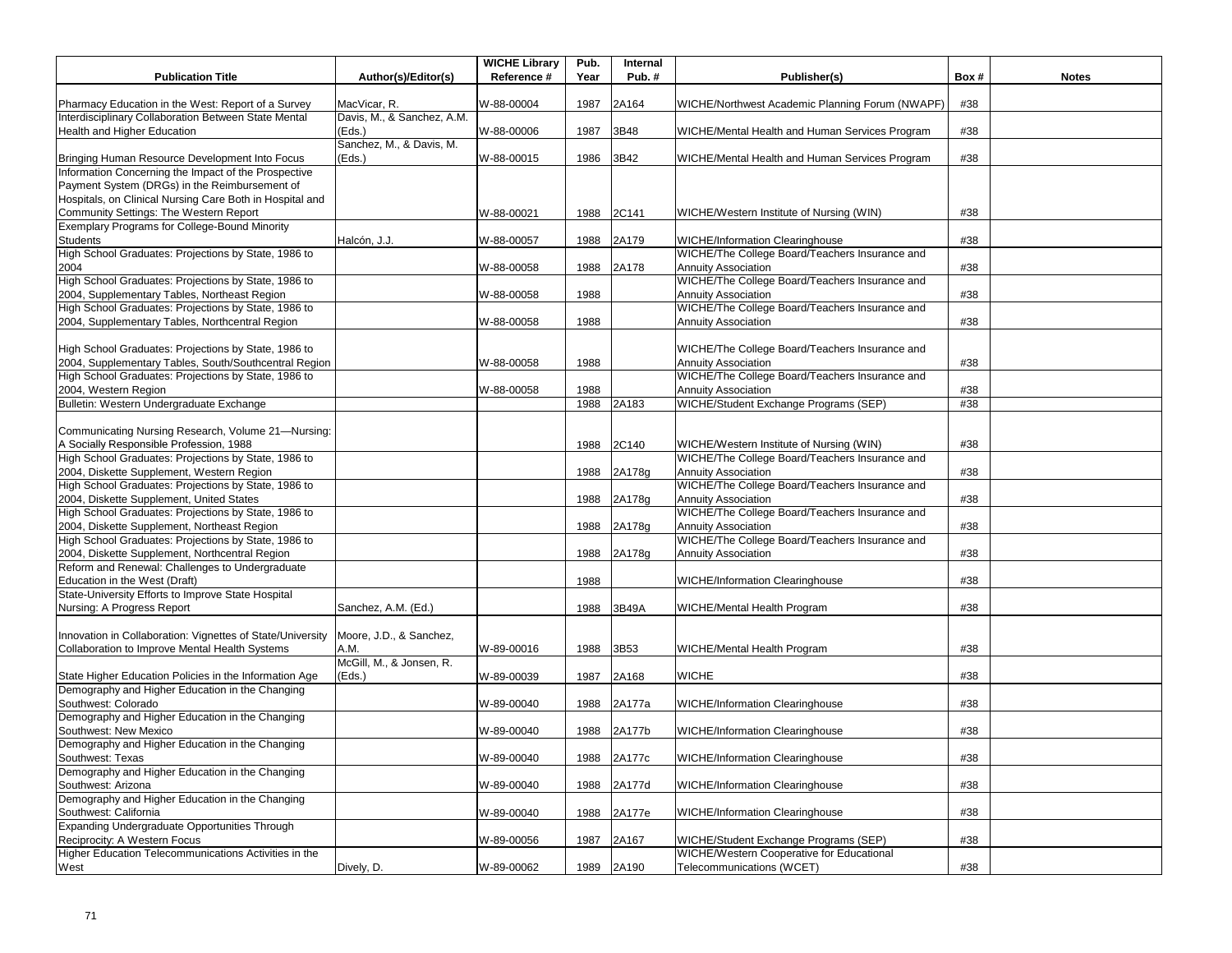|                                                                                    |                                 | <b>WICHE Library</b> | Pub. | Internal |                                                |      |              |
|------------------------------------------------------------------------------------|---------------------------------|----------------------|------|----------|------------------------------------------------|------|--------------|
| <b>Publication Title</b>                                                           | Author(s)/Editor(s)             | Reference #          | Year | Pub.#    | Publisher(s)                                   | Box# | <b>Notes</b> |
| State Mental Health Management Information Systems in                              |                                 |                      |      |          |                                                |      |              |
| the West: Trends and Developments                                                  | Greenhalgh, J.                  | W-89-00078           | 1988 | 3B52     | WICHE/Mental Health Program                    | #38  |              |
|                                                                                    | Davis, M., & Sanchez, A.M.      |                      |      |          |                                                |      |              |
| Data Utilization in Management Decisionmaking                                      | (Eds.)                          | W-89-00079           | 1989 | 3B54     | WICHE/Mental Health Program                    | #38  |              |
| A Crucial Agenda: Making Colleges and Universities                                 |                                 |                      |      |          |                                                |      |              |
| Work Better for Minority Students                                                  | Odell, M., & Mock, J. (Eds.)    | W-89-00087           | 1989 | 2A180    | <b>WICHE</b>                                   | #38  |              |
| Summary of Activity Under FIPSE Grant No.                                          |                                 |                      |      |          |                                                | #38  |              |
| G008302718<br>Communicating Nursing Research, Volume 22-Choices                    |                                 | W-89-00110           | 1989 |          | <b>WICHE</b>                                   |      |              |
| Within Challenges, 1989                                                            |                                 |                      | 1989 | 2C142    | WICHE/Western Institute of Nursing (WIN)       | #38  |              |
| Evolving Partnerships: Higher Education and the Rural                              |                                 |                      |      |          |                                                |      |              |
| West (Draft)                                                                       |                                 |                      | 1989 |          | <b>WICHE/Information Clearinghouse</b>         | #38  |              |
| Professional Student Exchange Programs A Pathway                                   |                                 |                      |      |          |                                                |      |              |
| to Professional Education                                                          |                                 |                      | 1989 | 2A182    | WICHE/Student Exchange Programs (SEP)          | #38  |              |
| Professional Student Exchange Program: 1989-90                                     |                                 |                      | 1989 | 2A182    | WICHE/Student Exchange Programs (SEP)          | #38  |              |
| Tuition and Fees in Public Higher Education in the West:                           |                                 |                      |      |          |                                                |      |              |
| 1989-90                                                                            |                                 |                      | 1989 | 2A197    | WICHE/Information Clearinghouse                | #38  |              |
| The WICHE Student Exchange Programs: Statistic                                     |                                 |                      |      |          |                                                |      |              |
| Report, Academic Year 1988-89                                                      |                                 |                      | 1989 | 2A184    | WICHE/Student Exchange Programs (SEP)          | #38  |              |
| International Programs and Centers for Instruction,                                |                                 |                      |      |          |                                                |      |              |
| Research and Public Service in the Western States                                  |                                 |                      |      |          |                                                |      |              |
| (Second Edition)                                                                   | Abbott, F.C. (Ed.)              | W-90-00001           | 1989 | 2A192    | <b>WICHE/Information Clearinghouse</b>         | #38  |              |
|                                                                                    | Davis, M. (Ed.), Jerrell, J.M., |                      |      |          |                                                |      |              |
|                                                                                    | Cummins, K.R., Wilson,          |                      |      |          |                                                |      |              |
| Using Integrated Data Systems for Management                                       | N.Z., Pokomy, L., Gearhart,     |                      |      |          |                                                |      |              |
| Research: A Multi-Site Study of Case Management                                    | J.W., Peterson, P.D., &         |                      |      |          |                                                |      |              |
| Services to Persons With Chronic Mental Illness                                    | Gudeman, H.                     | W-90-00002           | 1990 | 3B61     | WICHE/Mental Health Program                    | #38  |              |
| Status of Human Resource Data Collection and                                       |                                 |                      |      |          |                                                |      |              |
| Utilization in State Mental Health Agencies                                        | Davis, M. (Ed.)                 | W-90-00003           | 1988 | 3B51     | WICHE/Mental Health Program                    | #38  |              |
| Planning for the Mental Health Workforce Under Public                              |                                 |                      |      |          |                                                |      |              |
| Law 99-660: A Manual for Planners<br>WICHE and Higher Education in the West: WICHE |                                 | W-90-00004           | 1990 | 3B59     | WICHE/Mental Health Program                    | #38  |              |
| Constituent Survey, November 1989                                                  |                                 | W-90-00005           | 1990 | 2A201    | WICHE/Office of Research and Policy Analysis   | #38  |              |
| Strengthening Linkages Between State Mental Health                                 | Davis, M., Moore, D., &         |                      |      |          |                                                |      |              |
| Systems and Higher Education in the West                                           | Sanchez, A.M. (Eds.)            | W-90-00006           | 1990 | 3B64     | WICHE/Mental Health Program                    | #38  |              |
| Toward Pluralism in the Mental Health Disciplines: Status                          |                                 |                      |      |          |                                                |      |              |
| of Minority Student Recruitment and Retention in the                               | Sanchez, A.M., Demmler, J.      |                      |      |          |                                                |      |              |
| <b>Western States</b>                                                              | & Davis, M.                     | W-90-00007           | 1990 | 3B56     | WICHE/Mental Health Program                    | #38  |              |
| Higher Education's Response to Rural Needs: Selected                               |                                 |                      |      |          |                                                |      |              |
| Model Programs: Regional Legislative Workshop,                                     |                                 |                      |      |          |                                                |      |              |
| September 18, 1989, Helena, Montana                                                |                                 | W-90-00008           | 1989 |          | <b>WICHE</b>                                   | #38  |              |
|                                                                                    |                                 |                      |      |          |                                                |      |              |
| Reform and Renewal in Undergraduate Education/State                                |                                 |                      |      |          |                                                |      |              |
| Roles and Institutional Responses: Major Presentations                             |                                 |                      |      |          |                                                |      |              |
| for a Regional Policy Workshop, November 1988                                      |                                 | W-90-00009           | 1989 | 2A187    | <b>WICHE/Information Clearinghouse</b>         | #38  |              |
| Setting the Agenda: Reform and Renewal in                                          | Lenth, C.S., Zúñiga, R.E., &    |                      |      |          |                                                |      |              |
| <b>Undergraduate Education</b>                                                     | Halcón, J.J.                    | W-90-00010           | 1989 | 2A186    | <b>WICHE</b>                                   | #38  |              |
| A Plan for Extending Mental Health Human Resources                                 |                                 |                      |      |          |                                                |      |              |
| Reporting to the Private Sector                                                    | Davis, M.                       | W-90-00011           | 1984 | 3B39     | WICHE/Mental Health and Human Services Program | #38  |              |
| The Changing Role of Nurses in State Hospitals:                                    | Davis, M., Sanchez, M.          |                      |      |          |                                                |      |              |
| Problems and Solutions                                                             | (Eds.)                          | W-90-00013           | 1987 | 3B49     | WICHE/Mental Health Program                    | #38  |              |
| Communicating Nursing Research, Volume 23-Nursing                                  |                                 |                      |      |          |                                                |      |              |
| Research: Transcending the 20th Century, 1990                                      |                                 |                      | 1990 |          | WICHE/Western Institute of Nursing (WIN)       | #38  |              |
| Higher Education and the Economy of the West: A                                    |                                 |                      |      |          |                                                |      |              |
| Narrative Outline (WICHE Commission Meeting,                                       |                                 |                      |      |          |                                                |      |              |
| November 30 - December 1, 1990)                                                    |                                 |                      | 1990 |          | <b>WICHE</b>                                   | #38  |              |
|                                                                                    |                                 |                      |      |          |                                                |      |              |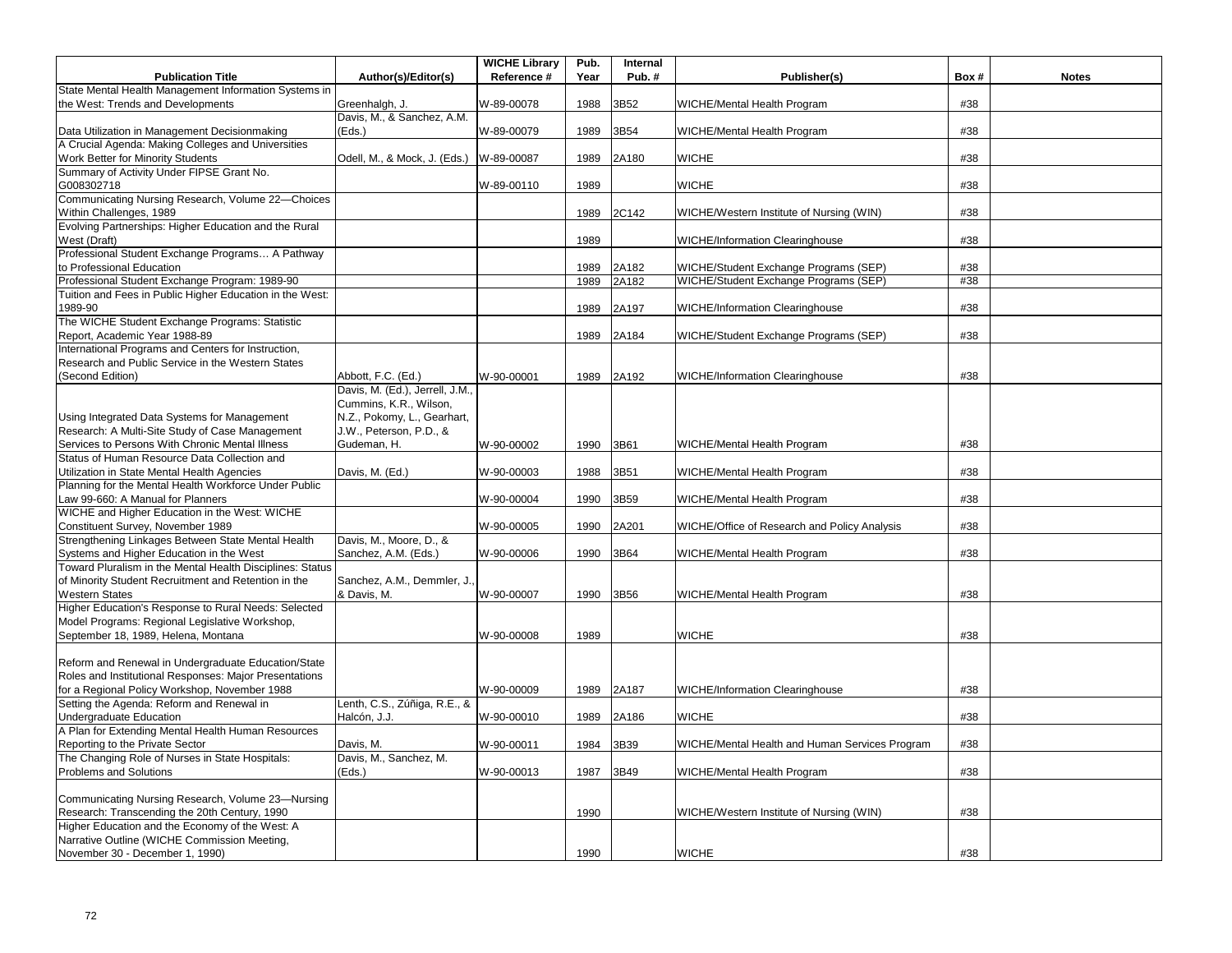|                                                                                           |                             | <b>WICHE Library</b> | Pub. | Internal   |                                                                                                     |      |              |
|-------------------------------------------------------------------------------------------|-----------------------------|----------------------|------|------------|-----------------------------------------------------------------------------------------------------|------|--------------|
| <b>Publication Title</b>                                                                  | Author(s)/Editor(s)         | Reference #          | Year | Pub.#      | Publisher(s)                                                                                        | Box# | <b>Notes</b> |
| Meeting Mental Health Needs in Energy-Impacted                                            |                             |                      |      |            |                                                                                                     |      |              |
| Communities: Report of Proceedings of a Conference,                                       |                             |                      |      |            |                                                                                                     |      |              |
| April 28-30, 1982, Copper Mountain, Colorado                                              |                             | W-91-00001           | 1982 | 3B22       | WICHE/Mental Health and Human Services Program                                                      | #38  |              |
| Management Information Systems: Treatment Outcome                                         | McGuirk, F.D., & Sanchez,   |                      |      |            |                                                                                                     |      |              |
| Measurement                                                                               | A.M.                        | W-91-00002           | 1991 | 3B65       | WICHE/Mental Health Program                                                                         | #38  |              |
| Initiatives in Teacher Education Reform (Draft):                                          |                             |                      |      |            |                                                                                                     |      |              |
| Northwest Academic Forum Meeting, May 3-4, 1990                                           |                             | W-91-00003           | 1990 |            | WICHE/Office of Research and Policy Analysis                                                        | #38  |              |
| Factors Affecting Faculty Supply and Demand: A                                            |                             |                      |      |            |                                                                                                     |      |              |
| Discussion Paper (WICHE Commission Meeting, June 15                                       |                             |                      |      |            |                                                                                                     |      |              |
| 16, 1990)                                                                                 |                             | W-91-00004           | 1990 |            | WICHE/Office of Research and Policy Analysis<br>WICHE/National Foreign Language Center at the Johns | #38  |              |
| Japanese: Language, Culture                                                               | Walker, G. (Ed.)            |                      |      |            | <b>Hopkins University</b>                                                                           | #38  |              |
| State Agency/Higher Education Collaboration in Mental                                     |                             | W-91-00005           | 1991 | 2A211      |                                                                                                     |      |              |
| Health Human Resource Development                                                         | Sanchez, A.M.               | W-91-00006           | 1990 | 3B62       | WICHE/Mental Health Program                                                                         | #38  |              |
| Case Management and Case Managers                                                         | Sanchez, A.M. (Ed.)         | W-91-00007           | 1991 | 3B67       | <b>WICHE/Mental Health Program</b>                                                                  | #38  |              |
| <b>Box #39</b>                                                                            |                             |                      |      |            |                                                                                                     |      |              |
|                                                                                           |                             |                      |      |            |                                                                                                     |      |              |
| W-91 (+1991)/W-92 (+1992)/W-93                                                            |                             |                      |      |            |                                                                                                     |      |              |
| Exploring the Interfaces of Social Work Education                                         | McCann, C.W. (Ed.)          | W-91-00008           | 1970 | 3F11       | WICHE/Mental Health Program                                                                         | #39  |              |
| Who Serves the Chronically Mentally III? Regional Mental                                  |                             |                      |      |            |                                                                                                     |      |              |
| Health Human Resource Data Base<br>Educational Telecommunications in the West: 1990 State | Davis, M., & Greenhalgh, J. | W-91-00009           | 1984 | 3B34       | WICHE/Mental Health and Human Services Program<br>WICHE/Western Cooperative for Educational         | #39  |              |
| Legislative Actions                                                                       | Dively, D.                  | W-91-00011           | 1990 | 2A202      | Telecommunications (WCET)                                                                           | #39  |              |
|                                                                                           |                             |                      |      |            |                                                                                                     |      |              |
| State University Efforts to Improve State Hospital Nursing Sanchez, A.M. (Ed.)            |                             | W-91-00012           | 1988 | 3B49A      | WICHE/Mental Health Program                                                                         | #39  |              |
| Educational Telecommunications in the West: 1989 State                                    |                             |                      |      |            | WICHE/Western Cooperative for Educational                                                           |      |              |
| Legislative Actions                                                                       | Dively, D.                  | W-91-00013           | 1989 | 2A195      | Telecommunications (WCET)                                                                           | #39  |              |
|                                                                                           | McGuirk, F.D., & Cummins,   |                      |      |            |                                                                                                     |      |              |
| 1989-90 Western State Hospital Inventory: Final Report                                    | K.R.                        | W-91-00014           | 1991 | 3B69       | WICHE/Mental Health Program                                                                         | #39  |              |
| Using Distance Education in Human Resource                                                |                             |                      |      |            |                                                                                                     |      |              |
| Development                                                                               | Byers, S.R.                 | W-91-00015           | 1991 | 3B70       | WICHE/Mental Health Program                                                                         | #39  |              |
| Workforce Data Collection and Utilization                                                 | Sanchez, A.M. (Ed.)         | W-91-00016           | 1988 | 3B50B      | WICHE/Mental Health Program                                                                         | #39  |              |
| Ethnic Minority Mental Health Workforce                                                   |                             |                      |      |            |                                                                                                     |      |              |
| Projects/Publications                                                                     | Sanchez, A.M. (Ed.)         | W-91-00017           | 1988 | 3B50C      | WICHE/Mental Health Program                                                                         | #39  |              |
| Minority Mental Health Policies and Programs in the                                       |                             |                      |      |            |                                                                                                     |      |              |
| Western States: Survey Report                                                             | Hernandez, S.H.             | W-91-00018           | 1988 | 3B46       | WICHE/Mental Health Program                                                                         | #39  |              |
| Communicating Nursing Research, Volume                                                    |                             |                      |      |            |                                                                                                     |      |              |
| 24-Partnerships: Putting It All Together, 1991                                            |                             |                      | 1991 | 2C145      | WICHE/Western Institute of Nursing (WIN)                                                            | #39  |              |
| Higher Education and the Economy of the West: A Policy                                    |                             |                      |      |            |                                                                                                     |      |              |
| Perspective (WICHE Semi-Annual Meeting, June 7-8,                                         |                             |                      |      |            |                                                                                                     |      |              |
| 1991)                                                                                     |                             |                      | 1991 |            | <b>WICHE</b>                                                                                        | #39  |              |
| National Mental Health Human Resource Development                                         |                             |                      |      |            |                                                                                                     |      |              |
| Inventory-Bibliography                                                                    |                             |                      | 1991 |            | WICHE/Mental Health Program                                                                         | #39  |              |
| State Planning and Implementation of Educational                                          |                             |                      |      |            | WICHE/Western Cooperative for Educational                                                           |      |              |
| Telecommunications Systems in the West                                                    | Dively, D., & McGill, M.    |                      | 1991 | 2A207      | Telecommunications (WCET)<br><b>WICHE/Western Cooperative for Educational</b>                       | #39  |              |
| Telecommunications and Distance Education: A Guide                                        |                             |                      |      |            |                                                                                                     |      |              |
| for Proposal Development<br>Sixth Annual Western States' Mental Health Decision           |                             | W-92-00001           | 1991 | 2A220      | Telecommunications (WCET)                                                                           | #39  |              |
| <b>Support Conference Report</b>                                                          |                             | W-92-00002           | 1991 | 3B71       |                                                                                                     | #39  |              |
| The Anniversary Book: A History of Nursing in the West,                                   | Sanchez, A.M.               |                      |      |            | WICHE/Mental Health Program                                                                         |      |              |
| 1956-1992                                                                                 |                             | W-92-00003           | 1992 | 2C148      | WICHE/Western Institute of Nursing (WIN)                                                            | #39  |              |
| Social Work Education for Public Mental Health Practice                                   | Moore, J.D., McGuirk, F.D., |                      |      |            |                                                                                                     |      |              |
| in California                                                                             | & Sanchez, A.M.             | W-92-00004           | 1992 | 3B72       | WICHE/Mental Health Program                                                                         | #39  |              |
| Communicating Nursing Research, Volume 25-Silver                                          |                             |                      |      |            |                                                                                                     |      |              |
| Threads: 25 Years of Nursing Excellence, 1992                                             |                             |                      | 1992 |            | WICHE/Western Institute of Nursing (WIN)                                                            | #39  |              |
| Professional Student Exchange Program: 1992-1994                                          |                             |                      | 1992 | 2A216      | WICHE/Student Exchange Programs (SEP)                                                               | #39  |              |
| The Cumulative Index of the Communicating Nursing                                         |                             |                      |      |            |                                                                                                     |      |              |
| Research Conference Proceedings, Volumes 1 to 25:                                         |                             |                      |      |            |                                                                                                     |      |              |
| 1968-1992                                                                                 |                             |                      |      | 1992 2C147 | WICHE/Western Institute of Nursing (WIN)                                                            | #39  |              |
|                                                                                           |                             |                      |      |            |                                                                                                     |      |              |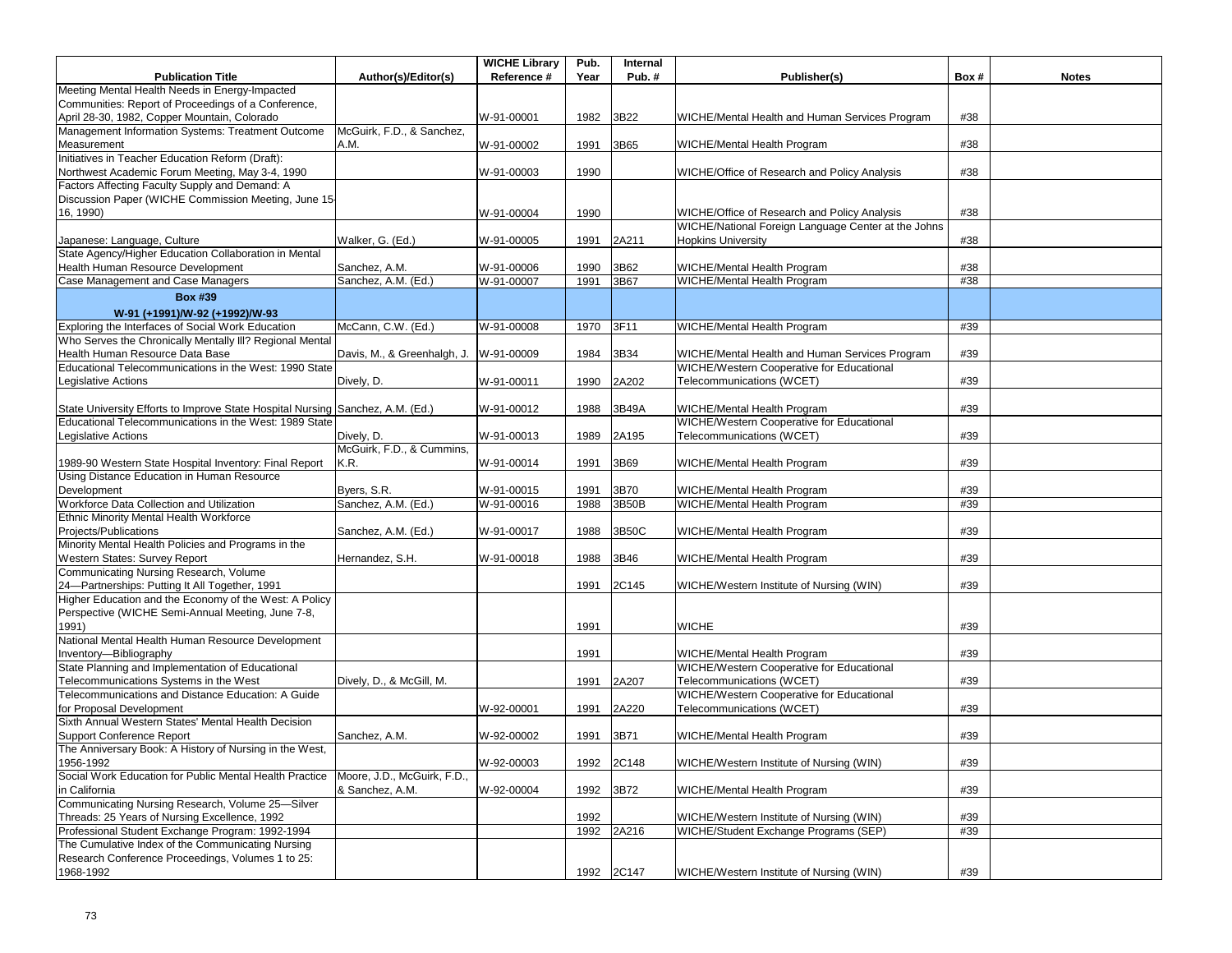|                                                                                                        |                                                     | <b>WICHE Library</b> | Pub. | Internal   |                                                     |      |              |
|--------------------------------------------------------------------------------------------------------|-----------------------------------------------------|----------------------|------|------------|-----------------------------------------------------|------|--------------|
| <b>Publication Title</b><br>The Road to College: Educational Progress by Race and                      | Author(s)/Editor(s)                                 | Reference #          | Year | Pub.#      | Publisher(s)                                        | Box# | <b>Notes</b> |
| Ethnicity, Supplemental Tables - Western Region                                                        |                                                     |                      | 1992 | 2A213I     | WICHE/Office of Research and Policy Analysis        | #39  |              |
|                                                                                                        |                                                     |                      |      |            |                                                     |      |              |
| The Road to College: Educational Progress by Race and                                                  |                                                     |                      |      |            |                                                     |      |              |
| Ethnicity, Supplemental Tables - African-American                                                      |                                                     |                      | 1992 | 2A213K     | WICHE/Office of Research and Policy Analysis        | #39  |              |
|                                                                                                        |                                                     |                      |      |            |                                                     |      |              |
| The Road to College: Educational Progress by Race and                                                  |                                                     |                      |      |            |                                                     |      |              |
| Ethnicity, Supplemental Tables - Asian/Pacific Islander                                                |                                                     |                      | 1992 | 2A213O     | WICHE/Office of Research and Policy Analysis        | #39  |              |
| The Road to College: Educational Progress by Race and                                                  |                                                     |                      |      |            |                                                     |      |              |
| Ethnicity, Supplemental Tables - Latino                                                                |                                                     |                      | 1992 | 2A213Q     | WICHE/Office of Research and Policy Analysis        | #39  |              |
| The Road to College: Educational Progress by Race and                                                  |                                                     |                      |      |            |                                                     |      |              |
| Ethnicity, Supplemental Tables - White non-Latino                                                      |                                                     |                      | 1992 | 2A213S     | WICHE/Office of Research and Policy Analysis        | #39  |              |
| Tuition and Fees in Public Education in the West: 1991-                                                |                                                     |                      |      |            |                                                     |      |              |
| 92                                                                                                     |                                                     |                      | 1992 | 2A222      | WICHE/Office of Research and Policy Analysis        | #39  |              |
| A Region of Contrasts: An Educational and Economic                                                     |                                                     |                      |      |            |                                                     |      |              |
| Profile of the West, Part II (Working Paper #1B)                                                       |                                                     | W-93-00001           | 1993 | 2A224F     | WICHE/Office of Research and Policy Analysis        | #39  |              |
|                                                                                                        |                                                     |                      |      |            |                                                     |      |              |
| Exploring the Relationship: A Survey of the Literature on                                              |                                                     |                      |      |            |                                                     |      |              |
| Higher Education and the Economy (Working Paper #2)<br>The Higher Education-Economy Tie: A Sampling of |                                                     | W-93-00002           | 1992 | 2A224B     | WICHE/Office of Research and Policy Analysis        | #39  |              |
| Exemplary Programs in the West (Working Paper #3)                                                      |                                                     | W-93-00003           | 1992 | 2A224C     | WICHE/Office of Research and Policy Analysis        | #39  |              |
|                                                                                                        |                                                     |                      |      |            |                                                     |      |              |
| Insights on the Higher Education-Economy Relationship:                                                 |                                                     |                      |      |            |                                                     |      |              |
| Interviews With the Stakeholders (Working Paper #4)                                                    |                                                     | W-93-00004           | 1992 | 2A224D     | <b>WICHE/Office of Research and Policy Analysis</b> | #39  |              |
| Joined or Unconnected: A Look at State Economic                                                        |                                                     |                      |      |            |                                                     |      |              |
| Development and Higher Education Plans (Working                                                        |                                                     |                      |      |            |                                                     |      |              |
| Paper #5)                                                                                              |                                                     | W-93-00005           | 1992 | 2A224E     | WICHE/Office of Research and Policy Analysis        | #39  |              |
| Meeting Economic and Social Challenges: A Strategic                                                    |                                                     |                      |      |            |                                                     |      |              |
| Agenda for Higher Education                                                                            |                                                     | W-93-00006           | 1992 | 2A224      | WICHE/Office of Research and Policy Analysis        | #39  |              |
| Rural Health Internships: A Report of a Pilot Project, 1980                                            |                                                     |                      | 1980 |            | WICHE/Intern Program                                | #39  |              |
| The Literature on Factors Affecting Faculty Supply and                                                 |                                                     | W-93-00007           |      |            |                                                     |      |              |
| Demand: An Annotated Bibliography                                                                      |                                                     | W-93-00008           | 1991 | 2A211      | WICHE/Office of Research and Policy Analysis        | #39  |              |
| Bringing into Focus the Factors Affecting Faculty Supply                                               |                                                     |                      |      |            |                                                     |      |              |
| and Demand                                                                                             |                                                     | W-93-00009           | 1992 | 2A210      | WICHE/Office of Research and Policy Analysis        | #39  |              |
| Faculty Retirement Projections Beyond 1994: Effects of                                                 |                                                     |                      |      |            |                                                     |      |              |
| Policy on Individual Choice                                                                            | Lozier, G.G., & Dooris, M.J.                        | W-93-00010           | 1991 | 2A212      | WICHE/Office of Research and Policy Analysis        | #39  |              |
| High School Graduate Projections by State: A Review of                                                 |                                                     |                      |      |            |                                                     |      |              |
| Projection Accuracy and Methodology                                                                    |                                                     | W-93-00011           | 1992 | 2A230      | WICHE/Office of Research and Policy Analysis        | #39  |              |
| Training Needs of a Changing Mental Health System:                                                     | Demmler, J., Moore, D.,<br>McGuirk, F., & Sanchez,  |                      |      |            |                                                     |      |              |
| Exploring Relationships with Two-Year Colleges                                                         | A.M.                                                | W-93-00012           | 1992 | 3B74       | WICHE/Mental Health Program                         | #39  |              |
|                                                                                                        |                                                     |                      |      |            | WICHE/Western Cooperative for Educational           |      |              |
| Faculty Resource Guide to Distance Education                                                           |                                                     | W-93-00014           | 1991 | 2A205      | Telecommunications (WCET)                           | #39  |              |
| The Road to College: Educational Progress by Race and                                                  |                                                     |                      |      |            |                                                     |      |              |
| Ethnicity                                                                                              |                                                     | W-93-00015           | 1991 | 2A213      | WICHE/Office of Research and Policy Analysis        | #39  |              |
| Reports from Western States: 1992/Educational                                                          |                                                     |                      |      |            | WICHE/Western Cooperative for Educational           |      |              |
| Telecommunications Plans, Policies, Programs                                                           |                                                     | W-93-00016           |      | 1992 2A228 | Telecommunications (WCET)                           | #39  |              |
| New Pathways to a Degree - Project Evaluation: First                                                   | Markwood, R.A., &                                   |                      |      |            | WICHE/Western Cooperative for Educational           |      |              |
| Year Report                                                                                            | Johnstone, S.M. (Eds.)<br>Levy, J., Hunter, R.M., & | W-93-00017           | 1992 | 2A226      | Telecommunications (WCET)                           | #39  |              |
| A Regional Staff Development Program                                                                   | McNickle, R.K.                                      | W-93-00018           | 1965 |            | WICHE/Staff Development Program                     | #39  |              |
|                                                                                                        | Levy, J., Hunter, R.M., &                           |                      |      |            |                                                     |      |              |
| A Regional Staff Development Program                                                                   | McNickle, R.K.                                      | W-93-00018           | 1965 |            | <b>WICHE/Staff Development Program</b>              | #39  |              |
| <b>Box #40</b>                                                                                         |                                                     |                      |      |            |                                                     |      |              |
| W-93 (+1993)/W-94 (+1994)/W-95 (+1995)                                                                 |                                                     |                      |      |            |                                                     |      |              |
| Improving Staff Availability and Competence to Serve the                                               |                                                     |                      |      |            |                                                     |      |              |
| Chronically Mentally III: A Collaborative Approach                                                     | Davis, M. (Ed.)                                     | W-93-00019           | 1982 | 3B24       | WICHE/Mental Health and Human Services Program      | #40  |              |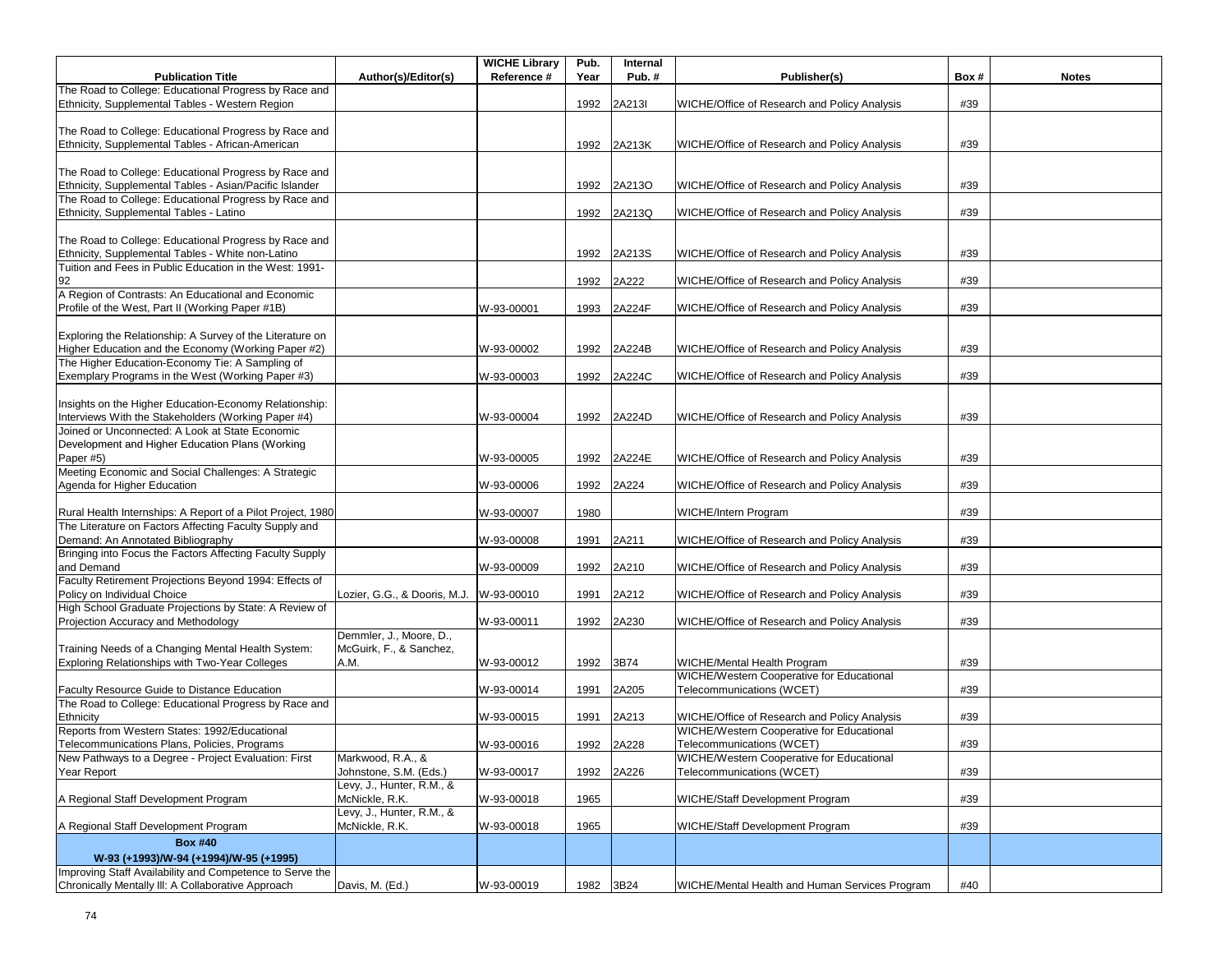|                                                                               |                           | <b>WICHE Library</b> | Pub. | Internal |                                                |      |              |
|-------------------------------------------------------------------------------|---------------------------|----------------------|------|----------|------------------------------------------------|------|--------------|
| <b>Publication Title</b>                                                      | Author(s)/Editor(s)       | Reference #          | Year | Pub.#    | Publisher(s)                                   | Box# | <b>Notes</b> |
| From Minority to Majority: Education and the Future of the                    |                           |                      |      |          |                                                |      |              |
| Southwest (VHS)                                                               |                           | W-93-00041           | 1987 | 2A170    | <b>WICHE</b>                                   | #40  |              |
| A Retrospective and a Peek into the Future                                    | Enarson, H.L.             |                      | 1993 | 2A248    | <b>WICHE</b>                                   | #40  |              |
| Communicating Nursing Research, Volume 26/WIN                                 |                           |                      |      |          |                                                |      |              |
| Assembly, Volume 1-Scholarship in Practice, 1993                              |                           |                      | 1993 |          | WICHE/Western Institute of Nursing (WIN)       | #40  |              |
| Confronting the Tuition Spiral: From Policy Drift to Action,                  |                           |                      |      |          |                                                |      |              |
| September 16-18, 1993/Sourcebook                                              |                           |                      | 1993 |          | WICHE/Office of Research and Policy Analysis   | #40  |              |
| Managed Care and Finance Reform in Public Mental                              | McGuirk, F.D., & Sanchez, |                      |      |          |                                                |      |              |
| Health                                                                        | A.M.                      |                      | 1993 | 3B77     | WICHE/Mental Health Program                    | #40  |              |
| Tuition, Fees and Financial Aid in Public Higher                              |                           |                      |      |          |                                                |      |              |
| Education in the West: 1992-93                                                |                           |                      | 1993 | 2A234    | WICHE/Office of Research and Policy Analysis   | #40  |              |
| Western Cooperative for Educational                                           |                           |                      |      |          | WICHE/Western Cooperative for Educational      |      |              |
| Telecommunications: 1993 Annual Report                                        |                           |                      | 1993 | 2A240    | Telecommunications (WCET)                      | #40  |              |
|                                                                               |                           |                      |      |          |                                                |      |              |
| Western Regional Graduate Program                                             |                           |                      | 1993 | 2A231    | WICHE/Western Regional Graduate Program (WRGP) | #40  |              |
| Western Undergraduate Exchange: 1994-95 Bulletin                              |                           |                      | 1993 | 2A238    | WICHE/Student Exchange Programs (SEP)          | #40  |              |
| A Guide for Planning Library Integration into Distance                        |                           |                      |      |          | WICHE/Western Cooperative for Educational      |      |              |
| <b>Education Programs</b>                                                     | York, V.                  | W-94-00001           | 1993 | 2A237    | Telecommunications (WCET)                      | #40  |              |
|                                                                               | Witherspoon, J.P.,        |                      |      |          |                                                |      |              |
| Rural TeleHealth: Telemedicine, Distance Education and                        | Johnstone, S.M., & Wasem, |                      |      |          | WICHE/Western Cooperative for Educational      |      |              |
| Informatics for Rural Health Care                                             | C.J.                      |                      | 1993 |          | Telecommunications (WCET)                      | #40  |              |
| <b>ITFS Leasing Partnerships Between Educators and</b>                        |                           | W-94-00002           |      |          | WICHE/Western Cooperative for Educational      |      |              |
|                                                                               |                           |                      |      |          |                                                |      |              |
| <b>Wireless Cable Operators</b>                                               | Wagner, N.                | W-94-00003           | 1993 | 2A241    | Telecommunications (WCET)                      | #40  |              |
| The Career Mobility of Chicano Administrators in Higher                       |                           |                      |      |          |                                                |      |              |
| Education                                                                     | Esquibel, A.              | W-94-00004           | 1992 | 2A233    | <b>WICHE</b>                                   | #40  |              |
| Dental Manpower and Education in the West                                     | McConnell, W.R.           | W-94-00005           | 1983 | 2A127    | <b>WICHE</b>                                   | #40  |              |
| Higher Education in the Western Region of the United                          |                           |                      |      |          |                                                |      |              |
| States: An Overview                                                           |                           | W-94-00006           | 1993 |          | WICHE/Office of Research and Policy Analysis   | #40  |              |
| Inventory of Graduate Programs in the Northwest:                              |                           |                      |      |          |                                                |      |              |
| Alaska, Idaho, Montana, Oregon, Washington                                    |                           | W-94-00007           | 1985 | 2A145    | <b>WICHE</b>                                   | #40  |              |
| Teacher Training in a New Environment: State Profiles                         |                           |                      |      |          |                                                |      |              |
| and Comparisons                                                               |                           | W-94-00008           | 1986 |          | <b>WICHE</b>                                   | #40  |              |
| Reports from Western States: 1993/A Look at Today's                           |                           |                      |      |          |                                                |      |              |
| Challenges and Tomorrow's Opportunities for                                   |                           |                      |      |          |                                                |      |              |
| <b>Educational Telecommunications and Distance</b>                            |                           |                      |      |          | WICHE/Western Cooperative for Educational      |      |              |
| Education                                                                     |                           | W-94-00009           | 1993 |          | Telecommunications (WCET)                      | #40  |              |
| Proceedings of the Conference of Western Graduate                             |                           |                      |      |          |                                                |      |              |
| Deans: Held at Santa Fe, New Mexico, August 8-10,                             |                           |                      |      |          |                                                |      |              |
| 1957                                                                          |                           | W-94-00010           | 1957 |          | <b>WICHE</b>                                   | #40  |              |
|                                                                               |                           |                      |      |          |                                                |      |              |
| High School Graduates: Projections by State, 1992-2009                        |                           | W-94-00010           | 1993 | 2A239    | WICHE/Office of Research and Policy Analysis   | #40  |              |
| High School Graduates: Projections by State, 1992-                            |                           |                      |      |          |                                                |      |              |
| 2009/Supplementary Tables, Northcentral Region                                |                           | W-94-00010           | 1993 | 2A2391-P | WICHE/Office of Research and Policy Analysis   | #40  |              |
| High School Graduates: Projections by State, 1992-                            |                           |                      |      |          |                                                |      |              |
| 2009/Supplementary Tables, Northeast Region                                   |                           | W-94-00010           | 1993 | 2A2392-P | WICHE/Office of Research and Policy Analysis   | #40  |              |
|                                                                               |                           |                      |      |          |                                                |      |              |
| High School Graduates: Projections by State, 1992-                            |                           |                      |      |          |                                                |      |              |
| 2009/Supplementary Tables, South/Southcentral Region                          |                           | W-94-00010           | 1993 | 2A2393-P | WICHE/Office of Research and Policy Analysis   | #40  |              |
| High School Graduates: Projections by State, 1992-                            |                           |                      |      |          |                                                |      |              |
| 2009/Supplementary Tables, Western Region                                     |                           | W-94-00010           | 1993 | 2A2394-P | WICHE/Office of Research and Policy Analysis   | #40  |              |
| Avenues for Cooperation: A WICHE/Mexico Meeting to                            |                           |                      |      |          |                                                |      |              |
| Strengthen Higher Education Cooperation, April 23-24,                         |                           |                      |      |          |                                                |      |              |
| 1993, Monterrey, Mexico (Spanish version)                                     |                           | W-94-00012           | 1993 | 2A243    | <b>WICHE</b>                                   | #40  |              |
| Avenues for Cooperation: A WICHE/Mexico Meeting to                            |                           |                      |      |          |                                                |      |              |
|                                                                               |                           |                      |      |          |                                                |      |              |
| Strengthen Higher Education Cooperation, April 23-24,                         |                           |                      |      |          |                                                |      |              |
| 1993, Monterrey, Mexico<br>The Journey of Native American People with Serious |                           | W-94-00013           | 1993 | 2A243    | <b>WICHE</b>                                   | #40  |              |
|                                                                               | Sanchez, A.M., & McGuirk, |                      |      |          |                                                |      |              |
| <b>Mental Illness</b>                                                         | F.D.                      | W-94-00014           | 1993 | 3B78a    | WICHE/Mental Health Program                    | #40  |              |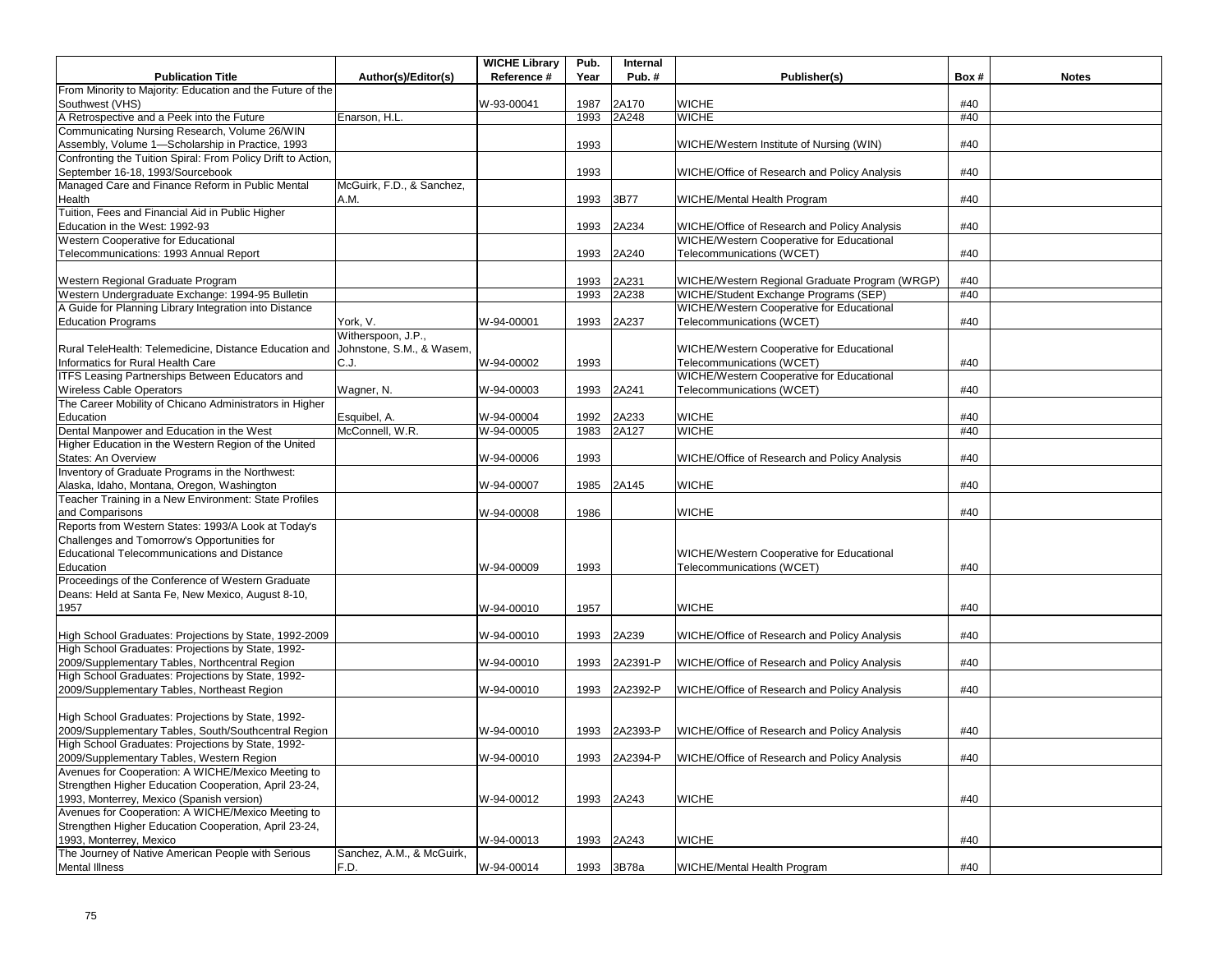|                                                                                                        |                                        | <b>WICHE Library</b> | Pub. | Internal   |                                              |      |              |
|--------------------------------------------------------------------------------------------------------|----------------------------------------|----------------------|------|------------|----------------------------------------------|------|--------------|
| <b>Publication Title</b>                                                                               | Author(s)/Editor(s)                    | Reference #          | Year | Pub.#      | Publisher(s)                                 | Box# | <b>Notes</b> |
| The Journey of Native American People with Serious                                                     | Sanchez, A.M., & McGuirk,              |                      |      |            |                                              |      |              |
| Mental Illness: Executive Summary                                                                      | F.D.                                   | W-94-00014           | 1993 | 3B78a      | WICHE/Mental Health Program                  | #40  |              |
| New Pathways to a Degree: Technology Opens the                                                         | Markwood, R.A., &                      |                      |      |            | WICHE/Western Cooperative for Educational    |      |              |
| College                                                                                                | Johnstone, S.M. (Eds.)                 | W-94-00015           | 1994 | 2A247      | Telecommunications (WCET)                    | #40  |              |
|                                                                                                        | Markwood, R.A., &                      |                      |      |            | WICHE/Western Cooperative for Educational    |      |              |
| Seven Technology Stories: New Pathways to a Degree                                                     | Johnstone, S.M. (Eds.)                 | W-94-00016           | 1994 | 2A246      | Telecommunications (WCET)                    | #40  |              |
| Leading the Way: Leadership Perspectives on Creating                                                   |                                        |                      |      |            |                                              |      |              |
| Binational Programs in Higher Education (Spanish                                                       |                                        |                      |      |            |                                              |      |              |
| version)                                                                                               |                                        | W-94-00017           | 1994 |            | WICHE/AMPEI Educational Leadership Seminar   | #40  |              |
| Leading the Way: Leadership Perspectives on Creating                                                   |                                        |                      |      |            |                                              |      |              |
| Binational Programs in Higher Education                                                                |                                        | W-94-00018           | 1994 |            | WICHE/AMPEI Educational Leadership Seminar   | #40  |              |
|                                                                                                        |                                        |                      |      |            |                                              |      |              |
| Leading the Way: Leadership Perspectives on Creating                                                   |                                        |                      |      |            |                                              |      |              |
| Binational Programs in Higher Education (Directory)                                                    |                                        | W-94-00018           | 1994 |            | WICHE/AMPEI Educational Leadership Seminar   | #40  |              |
|                                                                                                        |                                        |                      |      |            |                                              |      |              |
| Leading the Way: Leadership Perspectives on Creating                                                   |                                        |                      |      |            |                                              |      |              |
| Binational Programs in Higher Education (Agenda)                                                       |                                        | W-94-00018           | 1994 |            | WICHE/AMPEI Educational Leadership Seminar   | #40  |              |
| Leading the Way: Leadership Perspectives on Creating                                                   |                                        |                      |      |            |                                              |      |              |
| Binational Programs in Higher Education (Biographical                                                  |                                        |                      |      |            |                                              |      |              |
| Statements)                                                                                            |                                        | W-94-00018           | 1994 |            | WICHE/AMPEI Educational Leadership Seminar   | #40  |              |
|                                                                                                        |                                        |                      |      |            |                                              |      |              |
| Leading the Way: Leadership Perspectives on Creating                                                   |                                        |                      |      |            |                                              |      |              |
| Binational Programs in Higher Education (Draft)                                                        |                                        | W-94-00018           | 1994 |            | WICHE/AMPEI Educational Leadership Seminar   | #40  |              |
| The Compact for Faculty Diversity                                                                      |                                        | W-94-00019           |      |            | <b>WICHE</b>                                 | #40  |              |
| Communicating Nursing Research, Volume 27/WIN                                                          |                                        |                      |      |            |                                              |      |              |
| Assembly, Volume 2-Research, Practice, and Education                                                   |                                        |                      |      |            |                                              |      |              |
| Within the Health Care Agenda, 1994                                                                    |                                        |                      | 1994 |            | WICHE/Western Institute of Nursing (WIN)     | #40  |              |
| Larry: Training Handbook. A Study Guide and Discussion Zahniser, J.H., & McGuirk,                      |                                        |                      |      |            |                                              |      |              |
| Guide to Accompany the Film "Larry"                                                                    | F.D.                                   |                      | 1994 |            | WICHE/Mental Health Program                  | #40  |              |
|                                                                                                        | McGuirk, F.D., Sanchez,                |                      |      |            |                                              |      |              |
| Outcome Issues in a Managed Care Environment                                                           | A.M., & Evans, D.D.                    |                      | 1994 | 3B79       | WICHE/Mental Health Program                  | #40  |              |
| Professional Student Exchange Program: 1994-1996                                                       |                                        |                      | 1994 | 2A236      | WICHE/Student Exchange Programs (SEP)        | #40  |              |
| Tuition, Fees and Financial Aid in Public Higher                                                       |                                        |                      |      |            |                                              |      |              |
| Education in the West: 1993-94 Detailed Tuition and Fee                                                |                                        |                      |      |            |                                              |      |              |
| Tables                                                                                                 |                                        |                      | 1994 | 2A249      | WICHE/Office of Research and Policy Analysis | #40  |              |
| Tuition, Fees and Financial Aid in Public Higher                                                       |                                        |                      |      |            |                                              |      |              |
| Education in the West: 1994-95 Detailed Tuition and Fee                                                |                                        |                      |      |            |                                              |      |              |
| Tables                                                                                                 |                                        |                      | 1994 | 2A258      | WICHE/Office of Research and Policy Analysis | #40  |              |
| Western Undergraduate Exchange: 1995-96 Bulletin<br>Western Undergraduate Exchange: Enrollment Report, |                                        |                      | 1994 | 2A253      | WICHE/Student Exchange Programs (SEP)        | #40  |              |
| <b>Fall 1994</b>                                                                                       |                                        |                      | 1994 |            |                                              | #40  |              |
| WICHE Student Exchange Programs: The Statistical                                                       |                                        |                      |      |            | WICHE/Student Exchange Programs (SEP)        |      |              |
| Report, Academic Year 1994-95                                                                          |                                        |                      | 1994 | 2A257      | WICHE/Student Exchange Programs (SEP)        | #40  |              |
| Understanding the Differences/Higher Education's                                                       |                                        |                      |      |            |                                              |      |              |
| Responsiveness in Mexico and the United States to a                                                    |                                        |                      |      |            |                                              |      |              |
| New Economy and the Impacts of NAFTA (Working                                                          |                                        |                      |      |            | WICHE/Consortium for North American Higher   |      |              |
| Paper #4)                                                                                              | Santillanez, E.J.                      | W-95-00001           | 1995 | 2A264      | Education Collaboration (CONAHEC)            | #40  |              |
| Understanding the Differences/The Educational Systems                                                  |                                        |                      |      |            |                                              |      |              |
| of Mexico and the United States: Prospects for Reform                                                  | Canales, J., Calzada                   |                      |      |            | WICHE/Consortium for North American Higher   |      |              |
| and Collaboration (Working Paper #3)                                                                   | Gómez, L., & Villanueva, N. W-95-00002 |                      | 1995 | 2A263      | Education Collaboration (CONAHEC)            | #40  |              |
| Understanding the Differences/Higher Education Faculty                                                 |                                        |                      |      |            |                                              |      |              |
| in Mexico and the United States: Characteristics and                                                   | Lovell, C.D., & Sánchez                |                      |      |            | WICHE/Consortium for North American Higher   |      |              |
| Policy Issues (Working Paper #2)                                                                       | Soler, M.D.                            | W-95-00003           | 1995 | 2A262      | Education Collaboration (CONAHEC)            | #40  |              |
| Understanding the Differences/Policy Approaches to                                                     |                                        |                      |      |            |                                              |      |              |
| Evaluation and Incentive Funding in U.S. and Mexican                                                   |                                        |                      |      |            | WICHE/Consortium for North American Higher   |      |              |
| Higher Education (Working Paper #1)                                                                    | Ewell, P.T., & Kent, R.                | W-95-00004           | 1995 | 2A261      | Education Collaboration (CONAHEC)            | #40  |              |
| Confronting the Tuition Spiral: A Sourcebook for Higher                                                |                                        |                      |      |            |                                              |      |              |
| Education Policymakers in the West                                                                     |                                        | W-95-00005           |      | 1995 2A268 | WICHE/Office of Research and Policy Analysis | #40  |              |
|                                                                                                        |                                        |                      |      |            |                                              |      |              |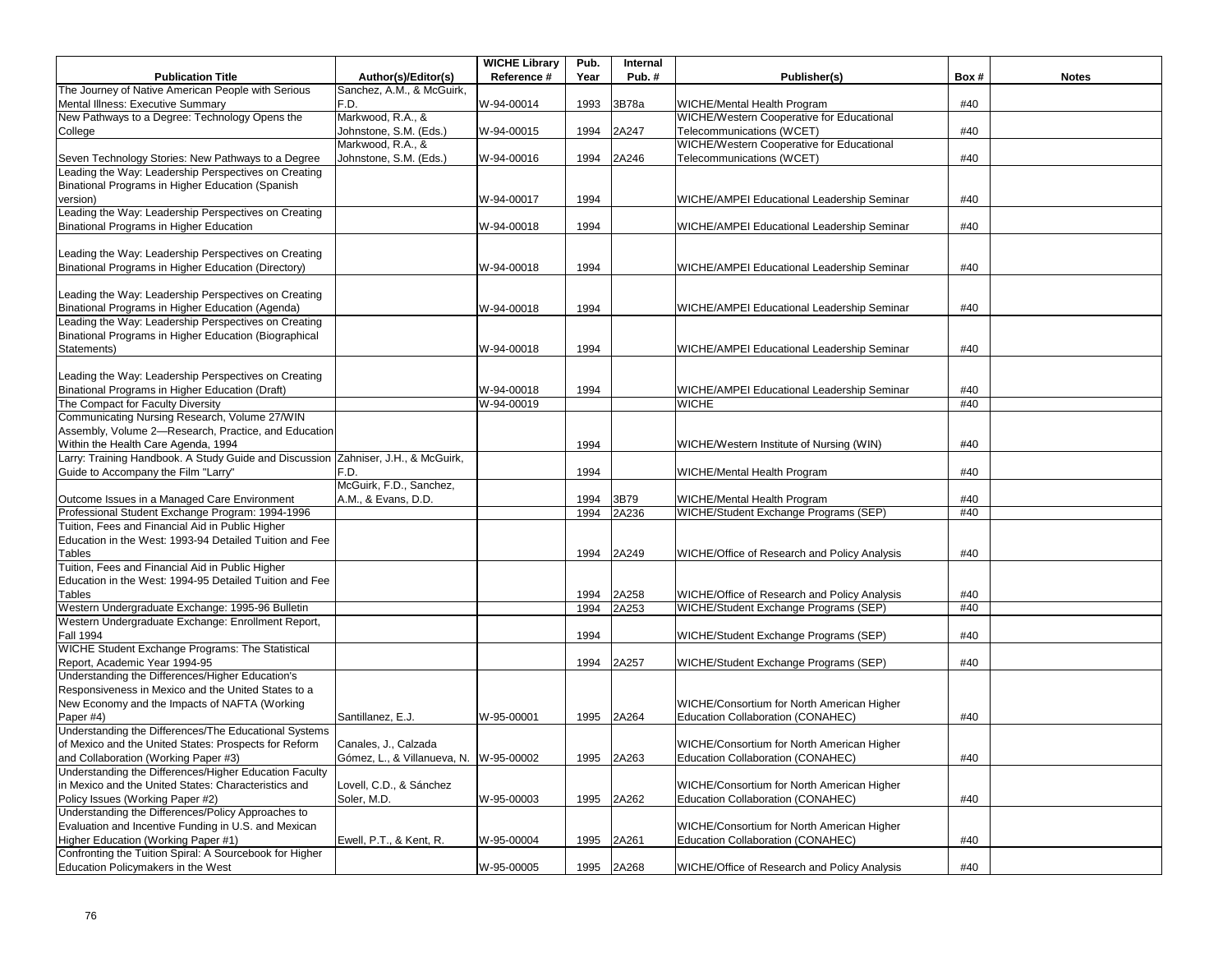|                                                                                          |                               | <b>WICHE Library</b> | Pub. | Internal |                                                |      |              |
|------------------------------------------------------------------------------------------|-------------------------------|----------------------|------|----------|------------------------------------------------|------|--------------|
| <b>Publication Title</b>                                                                 | Author(s)/Editor(s)           | Reference #          | Year | Pub.#    | Publisher(s)                                   | Box# | <b>Notes</b> |
| When Distance Education Crosses State Boundaries:                                        |                               |                      |      |          | WICHE/Western Cooperative for Educational      |      |              |
| Western States' Policies 1995                                                            |                               | W-95-00006           | 1995 | 2A260    | Telecommunications (WCET)                      | #40  |              |
| Understanding the Differences/An Essay on Higher                                         |                               |                      |      |          |                                                |      |              |
| Education in Mexico and the United States (Comparative   Gill, J.I., & Alvarez de Testa, |                               |                      |      |          | WICHE/Consortium for North American Higher     |      |              |
| Report)                                                                                  |                               | W-95-00007           | 1995 | 2A265    | Education Collaboration (CONAHEC)              | #40  |              |
| A Workbook on Distance Learning Program                                                  |                               |                      |      |          | WICHE/Western Cooperative for Educational      |      |              |
| Development                                                                              | Gellman-Danley, B.            |                      | 1995 | 2A271    | Telecommunications (WCET)                      | #40  |              |
| A Workbook on Policy Development for Distance                                            |                               |                      |      |          | WICHE/Western Cooperative for Educational      |      |              |
| Learning                                                                                 | Gellman-Danley, B.            |                      | 1995 | 2A272    | Telecommunications (WCET)                      | #40  |              |
| Blueprints for Managed Care: Mental Healthcare                                           | McGuirk, F.D., Keller, A.B.,  |                      |      |          |                                                |      |              |
| <b>Concepts and Structure</b>                                                            | & Croze, C.                   |                      | 1995 | 3B81     | WICHE/Mental Health Program                    | #40  |              |
| Communicating Nursing Research, Volume 28/WIN                                            |                               |                      |      |          |                                                |      |              |
|                                                                                          |                               |                      |      |          |                                                |      |              |
| Assembly, Volume 3-Innovation and Collaboration:                                         |                               |                      |      |          |                                                |      |              |
| Responses to Health Care Needs, 1995                                                     |                               |                      | 1995 | 2C152    | WICHE/Western Institute of Nursing (WIN)       | #40  |              |
| Latino Children and Adolescents in the Mental Health                                     | Sanchez, A.M., & McGuirk,     |                      |      |          |                                                |      |              |
| System                                                                                   | F.D.                          |                      | 1995 | 3B80     | WICHE/Mental Health Program                    | #40  |              |
| Tuition, Fees and Financial Aid in Public Higher                                         |                               |                      |      |          |                                                |      |              |
| Education in the West: 1995-96 Detailed Tuition and Fee                                  |                               |                      |      |          |                                                |      |              |
| Tables                                                                                   |                               |                      | 1995 | 2A277    | WICHE/Office of Policy and Information         | #40  |              |
| Western Cooperative for Educational                                                      |                               |                      |      |          | WICHE/Western Cooperative for Educational      |      |              |
| Telecommunications: 1995 Annual Report                                                   |                               |                      | 1995 | 2A275    | Telecommunications (WCET)                      | #40  |              |
| Western Undergraduate Exchange: 1996-97 Bulletin                                         |                               |                      | 1995 | 2A274    | WICHE/Student Exchange Programs (SEP)          | #40  |              |
|                                                                                          |                               |                      |      |          |                                                |      |              |
| Western Regional Graduate Program                                                        |                               |                      | 1995 | 2A270    | WICHE/Western Regional Graduate Program (WRGP) | #40  |              |
| WICHE Student Exchange Programs: The Statistical                                         |                               |                      |      |          |                                                |      |              |
|                                                                                          |                               |                      |      |          |                                                |      |              |
| Report, Academic Year 1995-96                                                            |                               |                      | 1995 | 2A278    | WICHE/Student Exchange Programs (SEP)          | #40  |              |
| Box #41:<br>W-96(+1996)/W-97(+1997)/1998/W-99(+1999)/2000                                |                               |                      |      |          |                                                |      |              |
|                                                                                          |                               |                      |      |          |                                                |      |              |
|                                                                                          |                               |                      |      |          |                                                |      |              |
| Building an Effective Workforce to Meet the Behavioral                                   | Sanchez, A.M., & Obata,       |                      |      |          |                                                |      |              |
| Health Needs of Hispanic/Latino Communities                                              | M.L.                          | W-96-00001           | 1996 | 3B82     | WICHE/Mental Health Program                    | #41  |              |
| Western Virtual University: Enhancing the Marketplace                                    | Poulin, R., & Witherspoon,    |                      |      |          | WICHE/Western Cooperative for Educational      |      |              |
| for Instructional Materials                                                              |                               | W-96-00002           | 1996 |          | Telecommunications (WCET)                      | #41  |              |
| Communicating Nursing Research, Volume 29/WIN                                            |                               |                      |      |          |                                                |      |              |
| Assembly, Volume 4-Advancing Nursing Through                                             |                               |                      |      |          |                                                |      |              |
| Research, Practice, and Education, 1996                                                  |                               |                      | 1996 | 2C153    | WICHE/Western Institute of Nursing (WIN)       | #41  |              |
| Cultural Competence Guidelines in Managed Care                                           |                               |                      |      |          |                                                |      |              |
| Mental Health Services for Latino Populations                                            |                               |                      | 1996 | 3B85     | WICHE/Mental Health Program                    | #41  |              |
| Lessons on Accommodations for Colleges and Rural                                         |                               |                      |      |          | WICHE/Western Cooperative for Educational      |      |              |
| <b>High Schools Linking Electronically</b>                                               | Johnstone, S.M.               |                      | 1996 | 2A281    | Telecommunications (WCET)                      | #41  |              |
|                                                                                          |                               |                      |      |          |                                                |      |              |
| New Models and Possibilities for Academic Cooperation                                    |                               |                      |      |          |                                                |      |              |
| in North America: Educational Leadership Seminar,                                        |                               |                      |      |          |                                                |      |              |
| November 8-10, 1995, Tucson, Arizona                                                     |                               |                      | 1996 | 2A288    | WICHE/AMPEI Educational Leadership Seminar     | #41  |              |
| New Models and Possibilities for Academic Cooperation                                    |                               |                      |      |          |                                                |      |              |
| in North America: Educational Leadership Seminar,                                        |                               |                      |      |          |                                                |      |              |
| November 8-10, 1995, Tucson, Arizona (Biographical                                       |                               |                      |      |          |                                                |      |              |
|                                                                                          |                               |                      |      |          |                                                |      |              |
| Sketches)                                                                                |                               |                      | 1996 | 2A288    | WICHE/AMPEI Educational Leadership Seminar     | #41  |              |
| Pathways to the Multicultural Community: Leadership,                                     | Benally, S., Mock, J., &      |                      |      |          |                                                |      |              |
| Belonging, and Involvement                                                               | Odell, M. (Eds.)              |                      | 1996 | 2A280    | <b>WICHE</b>                                   | #41  |              |
| Professional Student Exchange Program: 1996-1998                                         |                               |                      | 1996 | 2A273    | WICHE/Student Exchange Programs (SEP)          | #41  |              |
| Tuition and Fees in Public Higher Education in the West:                                 |                               |                      |      |          |                                                |      |              |
| 1996-1997 Detailed Tuition and Fees Tables                                               |                               |                      | 1996 | 2A296    | WICHE/Office of Policy and Information         | #41  |              |
| Understanding the Differences/The Role of Technology in                                  |                               |                      |      |          |                                                |      |              |
| Higher Education in North America: Policy Implications                                   | Farrell, G., Johnstone, S., & |                      |      |          | WICHE/Consortium for North American Higher     |      |              |
| (Working Paper #5)                                                                       | López del Puerto, P.          |                      | 1996 | 2A291    | Education Collaboration (CONAHEC)              | #41  |              |
| Western Cooperative for Educational                                                      |                               |                      |      |          | WICHE/Western Cooperative for Educational      |      |              |
| Telecommunications: 1996 Annual Report                                                   |                               |                      | 1996 | 2A294    | Telecommunications (WCET)                      | #41  |              |
|                                                                                          |                               |                      |      |          |                                                |      |              |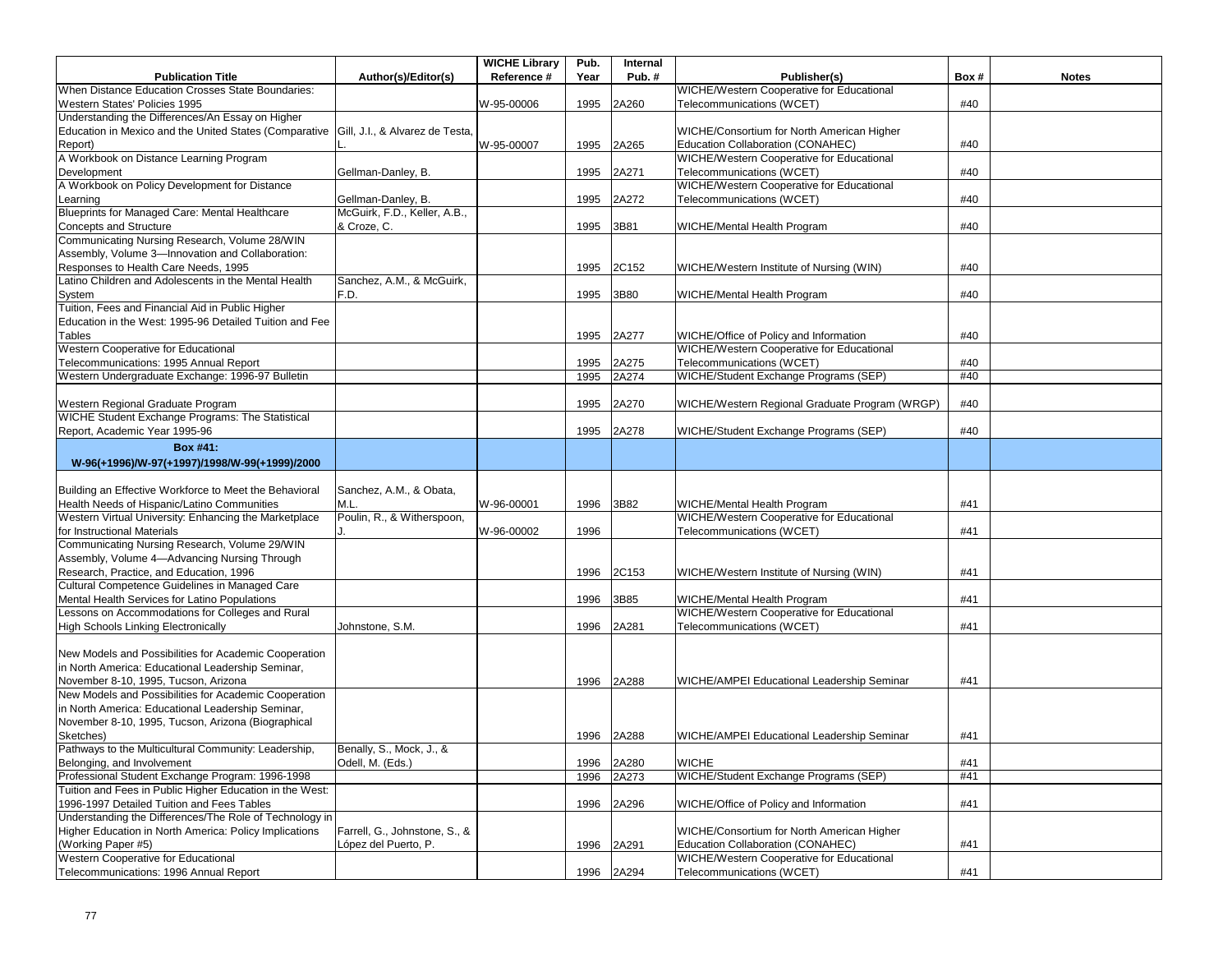| <b>Publication Title</b>                                                                             |                                   | <b>WICHE Library</b><br>Reference # | Pub.<br>Year | Internal<br>Pub.# |                                                                                 | Box# |              |
|------------------------------------------------------------------------------------------------------|-----------------------------------|-------------------------------------|--------------|-------------------|---------------------------------------------------------------------------------|------|--------------|
|                                                                                                      | Author(s)/Editor(s)               |                                     |              |                   | Publisher(s)                                                                    |      | <b>Notes</b> |
| Western Regional Graduate Program: 1996-1998                                                         |                                   |                                     | 1996         | 2A290             | WICHE/Western Regional Graduate Program (WRGP)                                  | #41  |              |
| Western Undergraduate Exchange: 1997-98 Bulletin                                                     |                                   |                                     | 1996         | 2A287             | WICHE/Student Exchange Programs (SEP)                                           | #41  |              |
| WICHE Student Exchange Programs: The Statistical                                                     |                                   |                                     |              |                   |                                                                                 |      |              |
| Report, Academic Year 1996-97                                                                        |                                   |                                     | 1996         | 2A295             | WICHE/Student Exchange Programs (SEP)                                           | #41  |              |
| Workforce Indicators: Western States                                                                 |                                   |                                     | 1996         |                   | WICHE/Policy and Information                                                    | #41  |              |
|                                                                                                      |                                   |                                     |              |                   | WICHE/Western Cooperative for Educational                                       |      |              |
| Distance Education: A Planner's Casebook                                                             | Witherspoon, J.P.                 | W-97-00001                          | 1997         | 2A283             | Telecommunications (WCET)                                                       | #41  |              |
| Access Policy in the Western States: Is There a Role for                                             | Zumeta, W., & Fawcett-            |                                     |              |                   |                                                                                 |      |              |
| Private Higher Education?                                                                            | Long, J.                          | W-97-00002                          | 1996         | 2A285             | <b>WICHE</b>                                                                    | #41  |              |
| Regional Fact Book for Higher Education in the                                                       |                                   |                                     |              |                   |                                                                                 |      |              |
| West/Policy Indicators for Higher Education: WICHE                                                   |                                   |                                     |              |                   |                                                                                 |      |              |
| States, August 1996                                                                                  |                                   | W-97-00003                          | 1996         | 2A286             | WICHE/Policy and Information                                                    | #41  |              |
|                                                                                                      |                                   |                                     |              |                   | WICHE/Western Cooperative for Educational                                       |      |              |
| Good Practices in Distance Education                                                                 |                                   |                                     | 1997         | 2A299             | Telecommunications (WCET)                                                       | #41  |              |
| The Continuing Journey of Native American People with                                                | Bull Bear, M., & Flaherty,        |                                     |              |                   |                                                                                 |      |              |
| Serious Mental Illness: Building Hope<br>Understanding the Differences/A Region in Transition:       | MJ.<br>Pontón, B.C., Ganster, P., |                                     | 1997         | 3B84              | WICHE/Mental Health Program                                                     | #41  |              |
| The U.S.-Mexico Borderlands and the Role of Higher                                                   | Leòn-García, F., &                |                                     |              |                   |                                                                                 |      |              |
| Education (Working Paper #6)                                                                         | Marmalejo, F.                     |                                     | 1997         |                   | WICHE/Consortium for North American Higher<br>Education Collaboration (CONAHEC) | #41  |              |
| Understanding the Differences/Teaming Up: Higher                                                     | Fernández de la Garza, G.,        |                                     |              | 2A305             |                                                                                 |      |              |
| Education-Business Partnerships and Alliances in North                                               | Landrum, B.A., & Samuels,         |                                     |              |                   | WICHE/Consortium for North American Higher                                      |      |              |
| America (Working Paper #7)                                                                           | B.                                |                                     | 1997         | 2A307             | Education Collaboration (CONAHEC)                                               | #41  |              |
| Understanding the Differences/The Vancouver                                                          |                                   |                                     |              |                   |                                                                                 |      |              |
| Communiquè Revisited: An Assessment (Working Paper Mallea, J., Malo, S.,                             |                                   |                                     |              |                   | WICHE/Consortium for North American Higher                                      |      |              |
| #8)                                                                                                  | Pendergrast, D.                   |                                     | 1997         | 2A315             | Education Collaboration (CONAHEC)                                               | #41  |              |
| Western Cooperative for Educational                                                                  |                                   |                                     |              |                   | WICHE/Western Cooperative for Educational                                       |      |              |
| Telecommunications: 1997 Annual Report                                                               |                                   |                                     | 1997         |                   | Telecommunications (WCET)                                                       | #41  |              |
| Western Undergraduate Exchange: 1998-99 Bulletin                                                     |                                   |                                     | 1997         | 2A303             | WICHE/Student Exchange Programs (SEP)                                           | #41  |              |
| WICHE's Role in Professional Workforce Planning: A                                                   |                                   |                                     |              |                   |                                                                                 |      |              |
| Guide for State Policymakers                                                                         |                                   |                                     | 1997         | 2A297             | WICHE/Student Exchange Programs (SEP)                                           | #41  |              |
| Best Practices in Institutional Planning for Diversity                                               | Hubbard, E. (Ed.)                 |                                     | 1998         | 2A314             | <b>WICHE/Institute on Ethnic Diversity</b>                                      | #41  |              |
| Cultural Competence Standards in Managed Mental                                                      |                                   |                                     |              |                   |                                                                                 |      |              |
| Health Care for Four Underserved/Underrepresented                                                    |                                   |                                     |              |                   |                                                                                 |      |              |
| Racial/Ethnic Groups (Pre-Publication Copy)                                                          |                                   |                                     | 1998         | 3B90              | WICHE/Mental Health Program                                                     | #41  |              |
| Professional Student Exchange Program: 1998-2000                                                     |                                   |                                     | 1998         | 2A301             | WICHE/Student Exchange Programs (SEP)                                           | #41  |              |
| Regional Fact Book for Higher Education in the                                                       |                                   |                                     |              |                   |                                                                                 |      |              |
| West/Policy Indicators for Higher Education: WICHE                                                   |                                   |                                     |              |                   |                                                                                 |      |              |
| States, August 1998                                                                                  |                                   |                                     | 1998         | 2A312             | WICHE/Office of Policy and Information                                          | #41  |              |
| Tuition and Fees in Public Higher Education in the West:                                             |                                   |                                     |              |                   |                                                                                 |      |              |
| 1997-1998 Detailed Tuition and Fees Tables                                                           |                                   |                                     | 1998         | 2A304             | WICHE/Office of Policy and Information                                          | #41  |              |
| Tuition and Fees in Public Higher Education in the West:<br>1998-99 Detailed Tuition and Fees Tables |                                   |                                     |              |                   |                                                                                 | #41  |              |
| Understanding the Differences/Within and Across                                                      |                                   |                                     | 1998         | 2A319             | WICHE/Office of Policy and Information                                          |      |              |
| Borders: Higher Education in Canada, Mexico, and the                                                 |                                   |                                     |              |                   | WICHE/Consortium for North American Higher                                      |      |              |
| United States (Trinational Comparative Report)                                                       | Levin, J.S.                       |                                     | 1998         | 2A337             | Education Collaboration (CONAHEC)                                               | #41  |              |
| Western Cooperative for Educational                                                                  |                                   |                                     |              |                   | WICHE/Western Cooperative for Educational                                       |      |              |
| Telecommunications: 1998 Annual Report                                                               |                                   |                                     | 1998         |                   | Telecommunications (WCET)                                                       | #41  |              |
|                                                                                                      |                                   |                                     |              |                   |                                                                                 |      |              |
| Western Regional Graduate Program: 1998-2000                                                         |                                   |                                     | 1998         | 2A313             | WICHE/Western Regional Graduate Program (WRGP)                                  | #41  |              |
|                                                                                                      |                                   |                                     |              |                   |                                                                                 |      |              |
| Knocking at the College Door: Projections of High School                                             |                                   |                                     |              |                   |                                                                                 |      |              |
| Graduates by State and Race/Ethnicity, 1996-2012                                                     |                                   | W-99-00001                          | 1998         | 2A302             | WICHE/Office of Policy and Information                                          | #41  |              |
| A History of the Western Interstate Commission for                                                   |                                   |                                     |              |                   |                                                                                 |      |              |
| Higher Education: The Harold Enarson Years (1954-                                                    |                                   |                                     |              |                   |                                                                                 |      |              |
| 1960)                                                                                                | Abbott, F.C.                      |                                     | 1999         |                   | <b>WICHE</b>                                                                    | #41  |              |
| Policy in Transition: Working Toward Systemic Change in                                              |                                   |                                     |              |                   |                                                                                 |      |              |
| Higher Education in the West                                                                         |                                   |                                     | 1999         | 2A326             | WICHE/Office of Policy and Information                                          | #41  |              |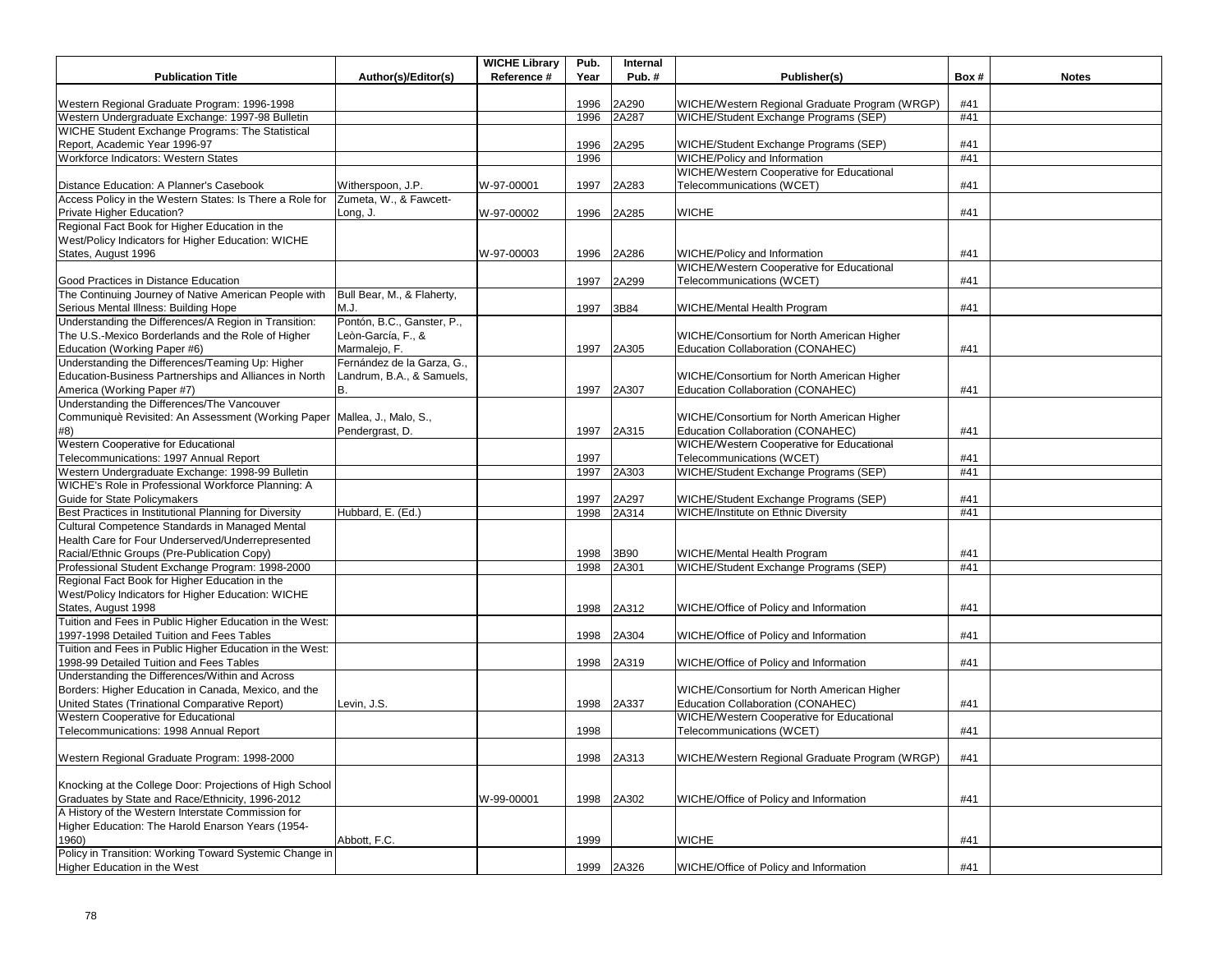| <b>Publication Title</b>                                                                               | Author(s)/Editor(s)           | <b>WICHE Library</b><br>Reference # | Pub.<br>Year | Internal<br>Pub.# | Publisher(s)                                                                              | Box#       | <b>Notes</b> |
|--------------------------------------------------------------------------------------------------------|-------------------------------|-------------------------------------|--------------|-------------------|-------------------------------------------------------------------------------------------|------------|--------------|
|                                                                                                        |                               |                                     |              |                   |                                                                                           |            |              |
| State Roundtable Case Studies: Idaho and South Dakota Bender, L.W.                                     |                               |                                     | 1999         | 2A324             | WICHE/Office of Policy and Information                                                    | #41        |              |
|                                                                                                        |                               |                                     |              |                   | WICHE/Western Cooperative for Educational                                                 |            |              |
| The Distance Learner's Guide                                                                           | Connick, G.P. (Ed.)           |                                     | 1999         |                   | Telecommunications (WCET)                                                                 | #41        |              |
| Tuition and Fees in Public Education in the West: 1999-                                                |                               |                                     |              |                   |                                                                                           |            |              |
| 2000/Detailed Tuition and Fees Tables                                                                  |                               |                                     | 1999         | 2A336             | WICHE/Office of Policy and Information                                                    | #41        |              |
| Understanding the Differences/Academic Mobility in                                                     |                               |                                     |              |                   |                                                                                           |            |              |
| North America: Towards New Models of Integration and                                                   | Leòn-García, F., Matthews,    |                                     |              |                   | WICHE/Consortium for North American Higher                                                |            |              |
| Collaboration (Working Paper #9)                                                                       | D., & Smith, L.               |                                     | 1999         | 2A329             | Education Collaboration (CONAHEC)                                                         | #41        |              |
| Understanding the Differences/At a Crossroads: Access                                                  | Clifton, R.A., Jonsen, R.W.,  |                                     |              |                   |                                                                                           |            |              |
| to Higher Education in North America (Working Paper                                                    | Lloréns Báez, L., & Ortíz     |                                     |              |                   | WICHE/Consortium for North American Higher                                                |            |              |
| #10)                                                                                                   | Marin, M.                     |                                     | 1999         | 2A332             | Education Collaboration (CONAHEC)                                                         | #41        |              |
| Western Cooperative for Educational                                                                    |                               |                                     |              |                   | WICHE/Western Cooperative for Educational                                                 |            |              |
| Telecommunications: 1999 Annual Report<br>WICHE Student Exchange Programs: The Statistical             |                               |                                     | 1999         | 2A335             | Telecommunications (WCET)                                                                 | #41        |              |
|                                                                                                        |                               |                                     |              |                   |                                                                                           |            |              |
| Report, Academic Year 1998-99                                                                          |                               |                                     | 1999<br>2000 | 2A320             | WICHE/Student Exchange Programs (SEP)                                                     | #41<br>#41 |              |
| Professional Student Exchange Program: 2000-2002<br>Regional Fact Book for Higher Education in the     |                               |                                     |              | 2A327             | WICHE/Student Exchange Programs (SEP)                                                     |            |              |
|                                                                                                        |                               |                                     |              |                   |                                                                                           |            |              |
| West/Policy Indicators for Higher Education: WICHE                                                     |                               |                                     |              |                   |                                                                                           |            |              |
| States, November 2000                                                                                  |                               |                                     | 2000         | 2A340             | WICHE/Office of Policy Analysis and Research                                              | #41        |              |
| Regional Fact Book for Higher Education in the                                                         |                               |                                     |              |                   |                                                                                           |            |              |
| West/Policy Indicators for Higher Education: WICHE                                                     |                               |                                     |              |                   |                                                                                           |            |              |
| States, November 2000 (CD)                                                                             |                               |                                     | 2000         |                   | 2A340C-201 WICHE/Office of Policy Analysis and Research                                   | #41        |              |
|                                                                                                        |                               |                                     |              |                   | National Center for Higher Education Management                                           |            |              |
| Technology Costing Methodology Handbook, Preliminary                                                   |                               |                                     |              |                   | Systems (NCHEMS)/Western Cooperative for                                                  |            |              |
| Draft: February 2000                                                                                   | Jones, D.                     |                                     | 2000         |                   | Educational Telecommunications (WCET)                                                     | #41        |              |
| Tuition and Fees in Public Higher Education in the West:                                               |                               |                                     |              |                   |                                                                                           |            |              |
| 2000-2001 Detailed Tuition and Fees Tables<br>Western Cooperative for Educational                      |                               |                                     | 2000         | 2A341             | WICHE/Office of Policy Analysis and Research<br>WICHE/Western Cooperative for Educational | #41        |              |
|                                                                                                        |                               |                                     |              |                   |                                                                                           |            |              |
| Telecommunications: 2000 Annual Report                                                                 |                               |                                     | 2000         | 2A335A            | Telecommunications (WCET)                                                                 | #41        |              |
|                                                                                                        |                               |                                     |              |                   |                                                                                           | #41        |              |
| Western Undergraduate Exchange: 2001-2002 Bulletin<br>WICHE Student Exchange Programs: The Statistical |                               |                                     | 2000         | 2A279             | WICHE/Student Exchange Programs (SEP)                                                     |            |              |
| Report, Academic Year 2000-2001                                                                        |                               |                                     | 2000         | 2A339A            | WICHE/Student Exchange Programs (SEP)                                                     | #41        |              |
|                                                                                                        |                               |                                     |              |                   |                                                                                           |            |              |
| <b>Box #42:</b>                                                                                        |                               |                                     |              |                   |                                                                                           |            |              |
| 2002/2003/2004/2005/Unlabeled-No Year                                                                  |                               |                                     |              |                   |                                                                                           |            |              |
|                                                                                                        |                               |                                     |              |                   | WICHE/Western Cooperative for Educational                                                 |            |              |
| Technology Costing Methodology Casebook 2001                                                           | Boeke, M.F. (Ed.)             |                                     | 2001         | 2A287A            | Telecommunications (WCET)                                                                 | #42        |              |
| The Changing Role of Higher Education in Preparing                                                     |                               |                                     |              |                   | WICHE/California Postsecondary Education                                                  |            |              |
| California's Teachers                                                                                  |                               |                                     | 2001         |                   | Commission                                                                                | #42        |              |
| Understanding the Differences/Globalization and 21st                                                   |                               |                                     |              |                   |                                                                                           |            |              |
| Century Competencies: Challenges for North American                                                    | Fantini, A.E., Arias-Galicia, |                                     |              |                   | WICHE/Consortium for North American Higher                                                |            |              |
| Higher Education (Working Paper #11)                                                                   | F., & Guay, D.                |                                     | 2001         | 2A343             | Education Collaboration (CONAHEC)                                                         | #42        |              |
| Western Regional Graduate Program: 2001-2002                                                           |                               |                                     | 2001         | 2A313             | WICHE/Student Exchange Programs (SEP)                                                     | #42        |              |
| Western Cooperative for Educational                                                                    |                               |                                     |              |                   | <b>WICHE/Western Cooperative for Educational</b>                                          |            |              |
| Telecommunications: 2001 Annual Report                                                                 |                               |                                     | 2001         | 2A335B            | Telecommunications (WCET)                                                                 | #42        |              |
| Neighboring in the 'Global Village': North American                                                    |                               |                                     |              |                   | WICHE/Consortium for North American Higher                                                |            |              |
| Cooperation and Collaboration in Higher Education                                                      | Collins, N.F.                 |                                     | 2002         |                   | Education Collaboration (CONAHEC)                                                         | #42        |              |
| Professional Student Exchange Program: 2002-2004                                                       |                               |                                     |              | 2002 2A327        | WICHE/Student Exchange Programs (SEP)                                                     | #42        |              |
| Regional Fact Book for Higher Education in the                                                         |                               |                                     |              |                   |                                                                                           |            |              |
| West/Policy Indicators for Higher Education: WICHE                                                     |                               |                                     |              |                   |                                                                                           |            |              |
| States, March 2002                                                                                     |                               |                                     | 2002         | 2A3402            | WICHE/Office of Policy Analysis and Research                                              | #42        |              |
| Regional Fact Book for Higher Education in the                                                         |                               |                                     |              |                   |                                                                                           |            |              |
| West/Policy Indicators for Higher Education: WICHE                                                     |                               |                                     |              |                   |                                                                                           |            |              |
| States, March 2002 (CD)                                                                                |                               |                                     | 2002         | 2A3402C           | WICHE/Office of Policy Analysis and Research                                              | #42        |              |
| Regional Fact Book for Higher Education in the                                                         |                               |                                     |              |                   |                                                                                           |            |              |
| West/Policy Indicators for Higher Education: WICHE                                                     |                               |                                     |              |                   |                                                                                           |            |              |
| States, November 2002                                                                                  |                               |                                     |              | 2002 2A1102       | WICHE/Office of Policy Analysis and Research                                              | #42        |              |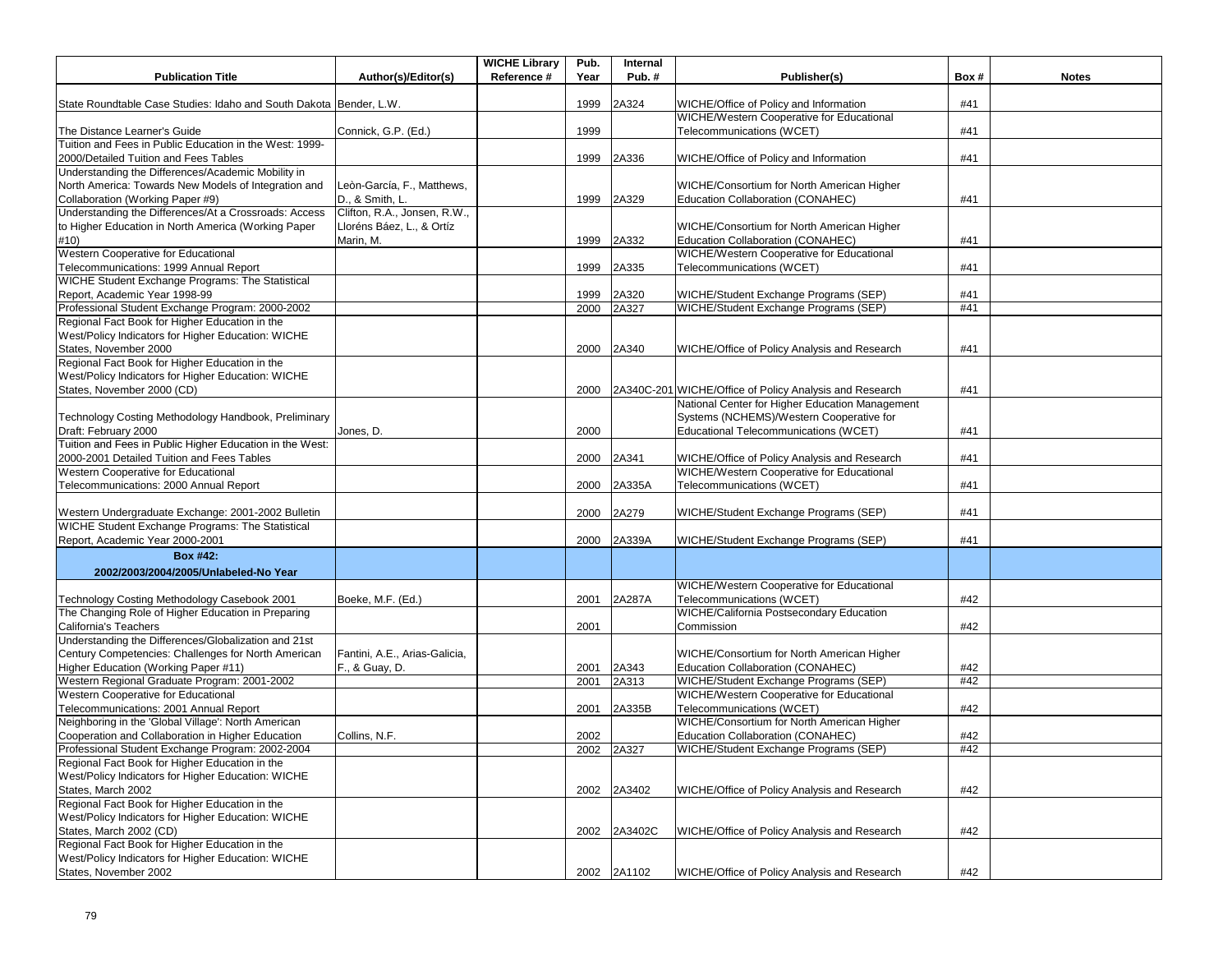|                                                           |                                | <b>WICHE Library</b> | Pub. | Internal |                                                   |      |              |
|-----------------------------------------------------------|--------------------------------|----------------------|------|----------|---------------------------------------------------|------|--------------|
| <b>Publication Title</b>                                  | Author(s)/Editor(s)            | Reference #          | Year | Pub.#    | Publisher(s)                                      | Box# | <b>Notes</b> |
| Tuition and Fees in Public Higher Education in the West:  |                                |                      |      |          |                                                   |      |              |
| 2002-2003 Detailed Tuition and Fees Tables                |                                |                      | 2002 | 2A346    | WICHE/Office of Policy Analysis and Research      | #42  |              |
| Western Cooperative for Educational                       |                                |                      |      |          | WICHE/Western Cooperative for Educational         |      |              |
| Telecommunications: 2002 Annual Report                    |                                |                      | 2002 |          | Telecommunications (WCET)                         | #42  |              |
| Western Regional Graduate Program: 2002-2004              |                                |                      | 2002 | 2A313    | WICHE/Student Exchange Programs (SEP)             | #42  |              |
| Western Undergraduate Exchange: Enrollment Report,        |                                |                      |      |          |                                                   |      |              |
| <b>Fall 2001</b>                                          |                                |                      | 2002 | 2A333A   | WICHE/Student Exchange Programs (SEP)             | #42  |              |
| WICHE Student Exchange Programs: The Statistical          |                                |                      |      |          |                                                   |      |              |
| Report, Academic Year 2002-2003                           |                                |                      | 2002 | 2A339A   | WICHE/Student Exchange Programs (SEP)             | #42  |              |
| A History of the Western Interstate Commission for        |                                |                      |      |          |                                                   |      |              |
| Higher Education: Summary and Reflections                 | Abbott, F.C.                   |                      | 2003 | 2A348    | <b>WICHE</b>                                      | #42  |              |
| Are Western States' Tax Structures Adequate? October      |                                |                      |      |          |                                                   |      |              |
| 2003                                                      | Boyd, D.                       |                      | 2003 | 2A349    | WICHE/Office of Policy Analysis and Research      | #42  |              |
| Informing Public Policy: Financial Aid and Student        |                                |                      |      |          |                                                   |      |              |
| Persistence, August 2003                                  | Heller, D.E.                   |                      | 2003 | 8A21     | WICHE/Office of Policy Analysis and Research      | #42  |              |
|                                                           | Bell, J.D., Blanco, C.D.,      |                      |      |          |                                                   |      |              |
| Integrating Financial Aid and Financial Policies: Case    | King, J.E., Lingenfelter, P.E. |                      |      |          |                                                   |      |              |
| Studies from Five States, August 2003                     | & Longanecker, D.A.            |                      | 2003 | 8A23     | WICHE/Office of Policy Analysis and Research      | #42  |              |
| Linking Tuition and Financial Aid Policy: The State       |                                |                      |      |          |                                                   |      |              |
| Legislative Perspective, August 2003                      | Bell, J.D.                     |                      | 2003 | 8A22     | WICHE/Office of Policy Analysis and Research      | #42  |              |
| Online Advanced Placement Courses: Experiences of         |                                |                      |      |          |                                                   |      |              |
| Rural and Low-Income High School Students                 | Marcel, K.W.                   |                      | 2003 | 8A10     | WICHE/Office of Policy Analysis and Research      | #42  |              |
|                                                           |                                |                      |      |          |                                                   |      |              |
|                                                           | Jones, D., Mortimer, K.P.,     |                      |      |          |                                                   |      |              |
|                                                           | Brinkman, P.T., Lingenfelter,  |                      |      |          |                                                   |      |              |
|                                                           | P.E., L'Orange, H.P.,          |                      |      |          |                                                   |      |              |
| Policies in Sync: Appropriations, Tuition, and Financial  | Rasmussen, C., &               |                      |      |          |                                                   |      |              |
| Aid for Higher Education                                  | Voorhees, R.A.                 |                      | 2003 | 8A20     | WICHE/Office of Policy Analysis and Research      | #42  |              |
| Tuition and Fees Policies in the Nation's Public          |                                |                      |      |          |                                                   |      |              |
| Community Colleges, September 2003                        | Michelau, D.K.                 |                      | 2003 | 8A24     | WICHE/Office of Policy Analysis and Research      | #42  |              |
| WICHE Student Exchange Programs: The Statistical          |                                |                      |      |          |                                                   |      |              |
| Report, Academic Year 2003-2004                           |                                |                      | 2003 | 2A339A   | WICHE/Student Exchange Programs (SEP)             | #42  |              |
| A History of the Western Interstate Commission for        |                                |                      |      |          |                                                   |      |              |
| Higher Education: The First Forty Years                   | Abbott, F.C.                   |                      | 2004 | 2A348B   | <b>WICHE</b>                                      | #42  |              |
| Directory of Fellows and Associates in Higher Education   |                                |                      |      |          |                                                   |      |              |
| and Public Policy: Ford Foundation Supported Programs     |                                |                      |      |          |                                                   |      |              |
| and Projects                                              |                                |                      | 2004 |          | <b>WICHE</b>                                      | #42  |              |
| Empowering the School Counselor: Partnering to Serve      |                                |                      |      |          |                                                   |      |              |
| Low-Income Students Through Accelerated Learning          |                                |                      |      |          |                                                   |      |              |
| (Planning Guide)                                          |                                |                      | 2004 | 2A350    | WICHE/Office of Policy Analysis and Research      | #42  |              |
| Linking Tuition and Financial Aid Policy: The             |                                |                      |      |          |                                                   |      |              |
| Gubernatorial Perspective                                 | Conklin, K., & Wellner, J.     |                      | 2004 | 2A351    | WICHE/Office of Policy Analysis and Research      | #42  |              |
| Serving American Indian Students: Participation in        |                                |                      |      |          | WICHE/Western Consortium for Accelerated Learning |      |              |
| Accelerated Learning Opportunities                        | Benally, S.                    |                      | 2004 | 2A349    | Opportunities (WCALO)                             | #42  |              |
| The Emerging Policy Triangle: Economic Development,       |                                |                      |      |          |                                                   |      |              |
| Workforce Development, and Education                      | Jones, D., & Kelly, P.         |                      | 2004 | 2A352    | WICHE/NCHEMS                                      | #42  |              |
| Using Technology to Increase Access to Accelerated        |                                |                      |      |          | WICHE/Western Consortium for Accelerated Learning |      |              |
| Learning Opportunities in Four States                     | Marcel, K.W.                   |                      | 2004 | 2A353    | Opportunities (WCALO)                             | #42  |              |
| State Financial Aid: Policies to Enhance Articulation and |                                |                      |      |          |                                                   |      |              |
| Transfer                                                  | Long, B.T.                     |                      | 2005 | 8A25     | WICHE/Office of Policy Analysis and Research Unit | #42  |              |
|                                                           |                                |                      |      |          | WICHE/Western Cooperative for Educational         |      |              |
| Distance Education: A Consumer's Guide                    |                                |                      |      |          | Telecommunications (WCET)                         | #42  |              |
| Education for the Youthful Offender in Correctional       |                                |                      |      |          |                                                   |      |              |
| Institutions                                              | Dell'Apa, F.                   |                      |      | 3D18     | <b>WICHE</b>                                      | #42  |              |
| <b>Faculty Exchanges</b>                                  |                                |                      |      | 2A61     | <b>WICHE</b>                                      | #42  |              |
| <b>Faculty Exchanges</b>                                  |                                |                      |      | 2A81     | <b>WICHE</b>                                      | #42  |              |
| <b>Faculty Exchanges</b>                                  |                                |                      |      | 2A96     | <b>WICHE</b>                                      | #42  |              |
| <b>Faculty Exchanges</b>                                  |                                |                      |      | 2A119    | <b>WICHE</b>                                      | #42  |              |
|                                                           |                                |                      |      |          |                                                   |      |              |